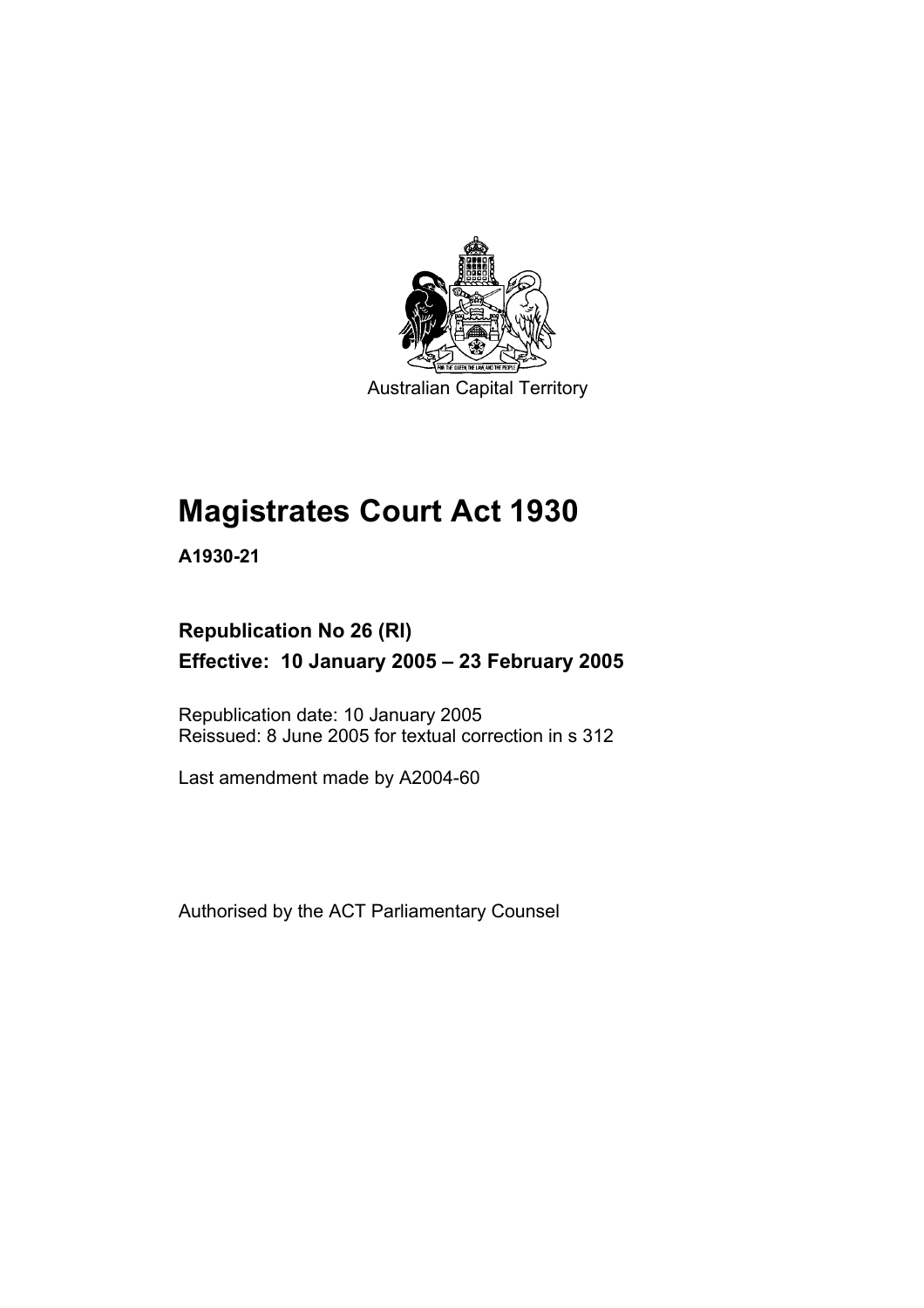#### **About this republication**

#### **The republished law**

This is a republication of the *Magistrates Court Act 1930* (including any amendment made under the *Legislation Act 2001*, part 11.3 (Editorial changes)) as in force on 10 January 2005*.* It also includes any amendment, repeal or expiry affecting the republished law to 10 January 2005.

The legislation history and amendment history of the republished law are set out in endnotes 3 and 4.

#### **Kinds of republications**

The Parliamentary Counsel's Office prepares 2 kinds of republications of ACT laws (see the ACT legislation register at www.legislation.act.gov.au):

- authorised republications to which the *Legislation Act 2001* applies
- unauthorised republications.

The status of this republication appears on the bottom of each page.

#### **Editorial changes**

The *Legislation Act 2001*, part 11.3 authorises the Parliamentary Counsel to make editorial amendments and other changes of a formal nature when preparing a law for republication. Editorial changes do not change the effect of the law, but have effect as if they had been made by an Act commencing on the republication date (see *Legislation Act 2001*, s 115 and s 117). The changes are made if the Parliamentary Counsel considers they are desirable to bring the law into line, or more closely into line, with current legislative drafting practice.

This republication includes amendments made under part 11.3 (see endnote 1).

#### **Uncommenced provisions and amendments**

If a provision of the republished law has not commenced or is affected by an uncommenced amendment, the symbol  $\mathbf{U}$  appears immediately before the provision heading. The text of the uncommenced provision or amendment appears only in the last endnote.

#### **Modifications**

If a provision of the republished law is affected by a current modification, the symbol  $\mathbf{M}$ appears immediately before the provision heading. The text of the modifying provision appears in the endnotes. For the legal status of modifications, see *Legislation Act 2001*, section 95.

#### **Penalties**

The value of a penalty unit for an offence against this republished law at the republication date is—

- (a) if the person charged is an individual—\$100; or
- (b) if the person charged is a corporation—\$500.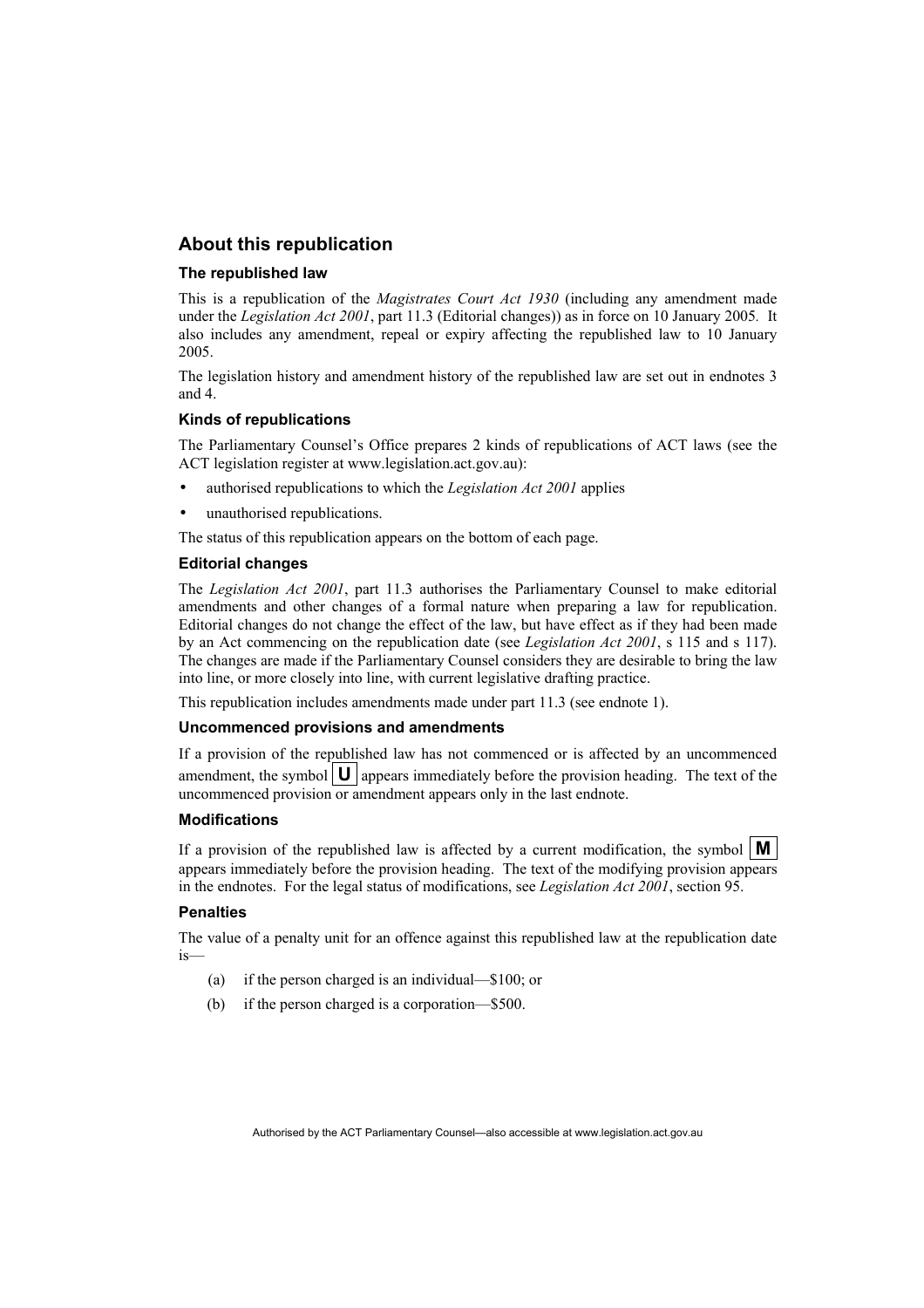

# **Magistrates Court Act 1930**

# **Contents**

|                      |                                             | Page       |
|----------------------|---------------------------------------------|------------|
| Chapter 1            | <b>Preliminary</b>                          |            |
| 1                    | Name of Act                                 | 2          |
| 2                    | Dictionary                                  | 2          |
| 3                    | <b>Notes</b>                                | 2          |
|                      |                                             |            |
| <b>Chapter 2</b>     | <b>Magistrates Court and magistrates</b>    |            |
| <b>Part 2.1</b>      | The court                                   |            |
| 4                    | Constitution of court                       | 3          |
| <b>Part 2.2</b>      | Appointment and jurisdiction of magistrates |            |
| Division 2.2.1       | <b>Appointment of magistrates</b>           |            |
| 6A                   | Meaning of <i>magistrate</i> in div 2.2.1   | 4          |
| R <sub>26</sub> (RI) | Magistrates Court Act 1930                  | contents 1 |
| 08/06/05             | Effective: 10/01/05-23/02/05                |            |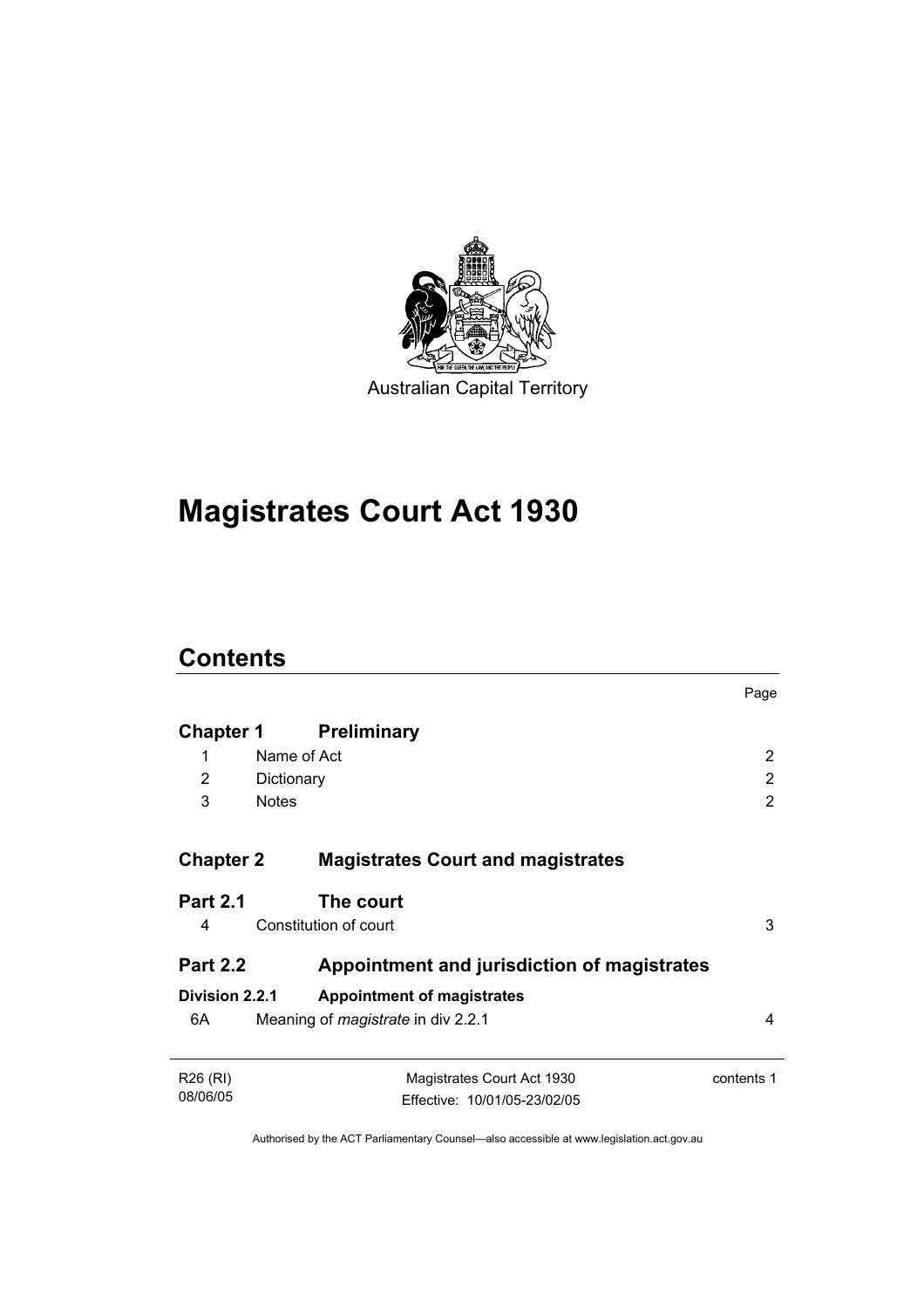#### **Contents**

 $\overline{a}$ 

| 7                 | Chief Magistrate and other magistrates                          | Page<br>4 |  |
|-------------------|-----------------------------------------------------------------|-----------|--|
| 8                 | Eligibility for appointment as magistrate                       | 4         |  |
| 9                 |                                                                 |           |  |
| 10                | Seniority of magistrates<br>Terms and conditions of appointment |           |  |
| 10A               | Tenure of office                                                |           |  |
| 10B               | Resignation                                                     | 5<br>5    |  |
| 10 <sub>C</sub>   | <b>Acting Chief Magistrate</b>                                  | 5         |  |
| 10 <sub>D</sub>   | Retirement                                                      | 7         |  |
| 10E               | Magistrates not to undertake other work                         | 7         |  |
| 10F               | Rights of public servants                                       | 8         |  |
| 10G               | Arrangement of business of courts                               | 8         |  |
| Division 2.2.2    | <b>Special magistrates</b>                                      |           |  |
| 10H               | Appointment of special magistrates                              | 8         |  |
| 10J               | Tenure of office                                                | 8         |  |
| 10K               | Resignation                                                     | 9         |  |
| 10L               | Terms and conditions of appointment                             | 9         |  |
| Division 2.2.3    | <b>Registrar and other court officers</b>                       |           |  |
| 10M               | Appointment of registrar etc                                    | 9         |  |
| 10MA              | Staff assisting registrar                                       | 9         |  |
| 10N               | Duties of registrar                                             | 9         |  |
| Division 2.2.4    | Jurisdiction of magistrates                                     |           |  |
| 10P               | Oath etc of office                                              | 10        |  |
| 10Q               | Acts done beyond ACT                                            | 10        |  |
| 11                | Authentication of acts of magistrate or registrar               | 10        |  |
| $12 \overline{ }$ | Acts by magistrate or registrar                                 | 11        |  |
| 13                | Issue of warrant of commitment or writ of execution             | 11        |  |
| 15                | Process not avoided by death of magistrate or registrar         | 11        |  |
| 16                | Order instead of mandamus                                       | 11        |  |
| 17                | Powers and functions of magistrates                             | 12        |  |
| <b>Part 2.3</b>   | Protection of magistrates in execution of their<br>office       |           |  |
| 17A               | Magistrate sued for act not within jurisdiction                 | 13        |  |
| contents 2        | Magistrates Court Act 1930                                      | R26 (RI)  |  |

Authorised by the ACT Parliamentary Counsel—also accessible at www.legislation.act.gov.au

R26 (RI) 08/06/05

Effective: 10/01/05-23/02/05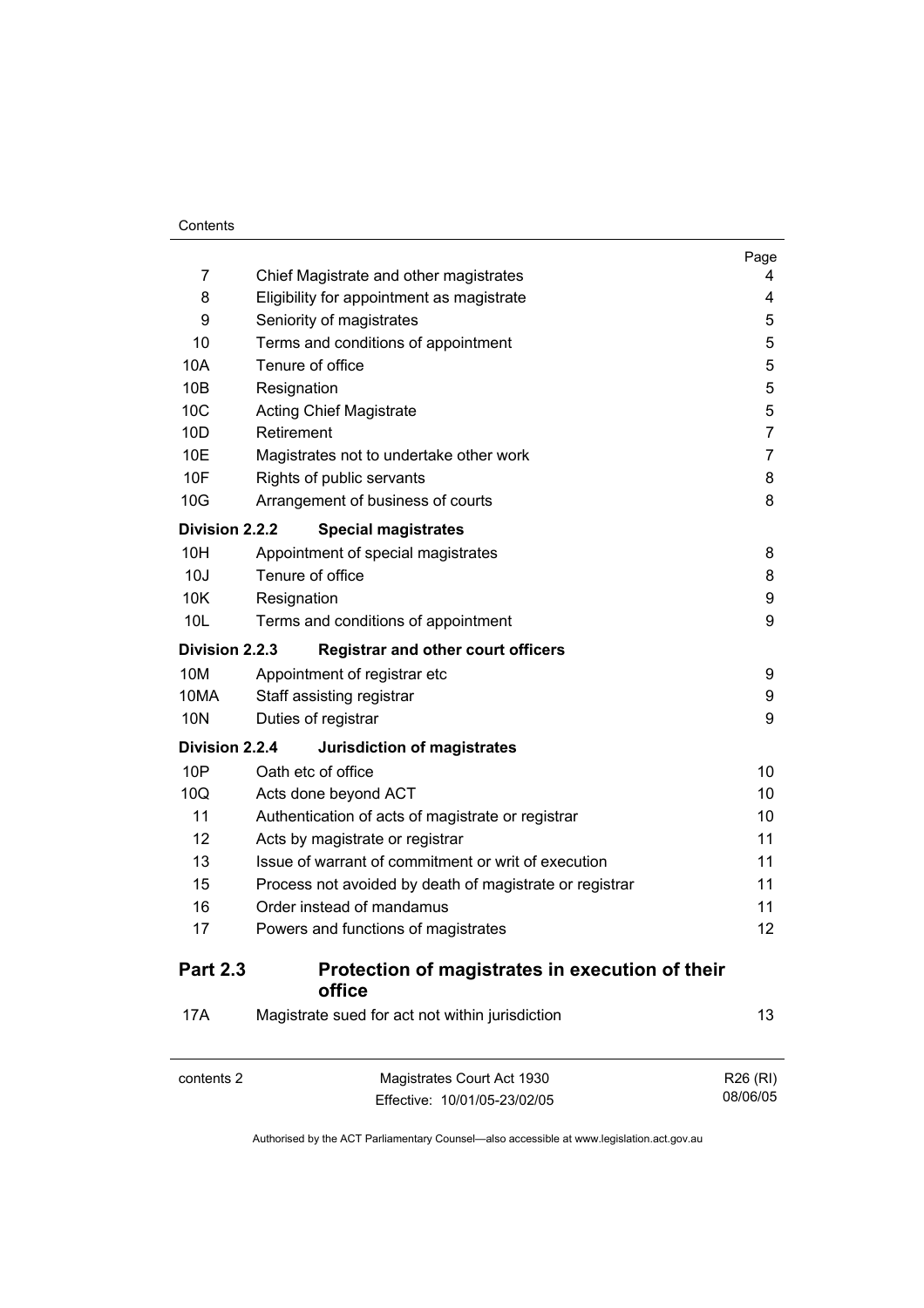|     |                                                                                       | Page |
|-----|---------------------------------------------------------------------------------------|------|
| 17B | No action against magistrate after order nisi to quash conviction has<br>been granted | 14   |
| 17C | Warrant or writ by magistrate on order of court                                       | 14   |
| 17D | No action for acts done under order of Supreme Court                                  | 14   |
| 17F | No action if proceeding confirmed on appeal                                           | 14   |
| 17F | Actions in cases prohibited                                                           | 14   |
| 17G | Payment of amounts into court                                                         | 15   |
| 17H | No action against magistrate for judicial acts in Magistrates Court                   | 15   |
| 171 | Magistrate sued for acts within magistrate's jurisdiction only liable in              |      |
|     | case of malice and absence of reasonable and probable cause                           | 15   |
| 17J | Verdict for defendant                                                                 | 16   |
| 17K | Damages                                                                               | 16   |

# **Chapter 3 Criminal proceedings**

| <b>Part 3.1</b>      | <b>Preliminary</b>                                                                |            |  |
|----------------------|-----------------------------------------------------------------------------------|------------|--|
| 18A                  | Definitions for ch 3                                                              | 17         |  |
| <b>Part 3.2</b>      | <b>Criminal jurisdiction</b>                                                      |            |  |
| 19                   | Jurisdiction of court                                                             | 18         |  |
| 21                   | Jurisdiction of court if defendant absent from ACT                                | 18         |  |
| 22                   | Proceeding of court if it considers offence should be dealt with on<br>indictment |            |  |
| 23B                  | Rectification of certain orders etc                                               | 18         |  |
| <b>Part 3.3</b>      | <b>Beginning criminal proceedings</b>                                             |            |  |
| Division 3.3.1       | <b>Beginning criminal proceedings-general</b>                                     |            |  |
| 25                   | Informations                                                                      | 22         |  |
| Division 3.3.2       | <b>Informations</b>                                                               |            |  |
| 26                   | Laying of informations                                                            | 22         |  |
| 27                   | Description of people and property and of offences                                | 22         |  |
| 28                   | 22<br>Power of court to amend information                                         |            |  |
| 29                   | 23<br>Court may adjourn hearing if amendment made                                 |            |  |
| 30                   | Form of information                                                               | 23         |  |
| R <sub>26</sub> (RI) | Magistrates Court Act 1930                                                        | contents 3 |  |
| 08/06/05             | Effective: 10/01/05-23/02/05                                                      |            |  |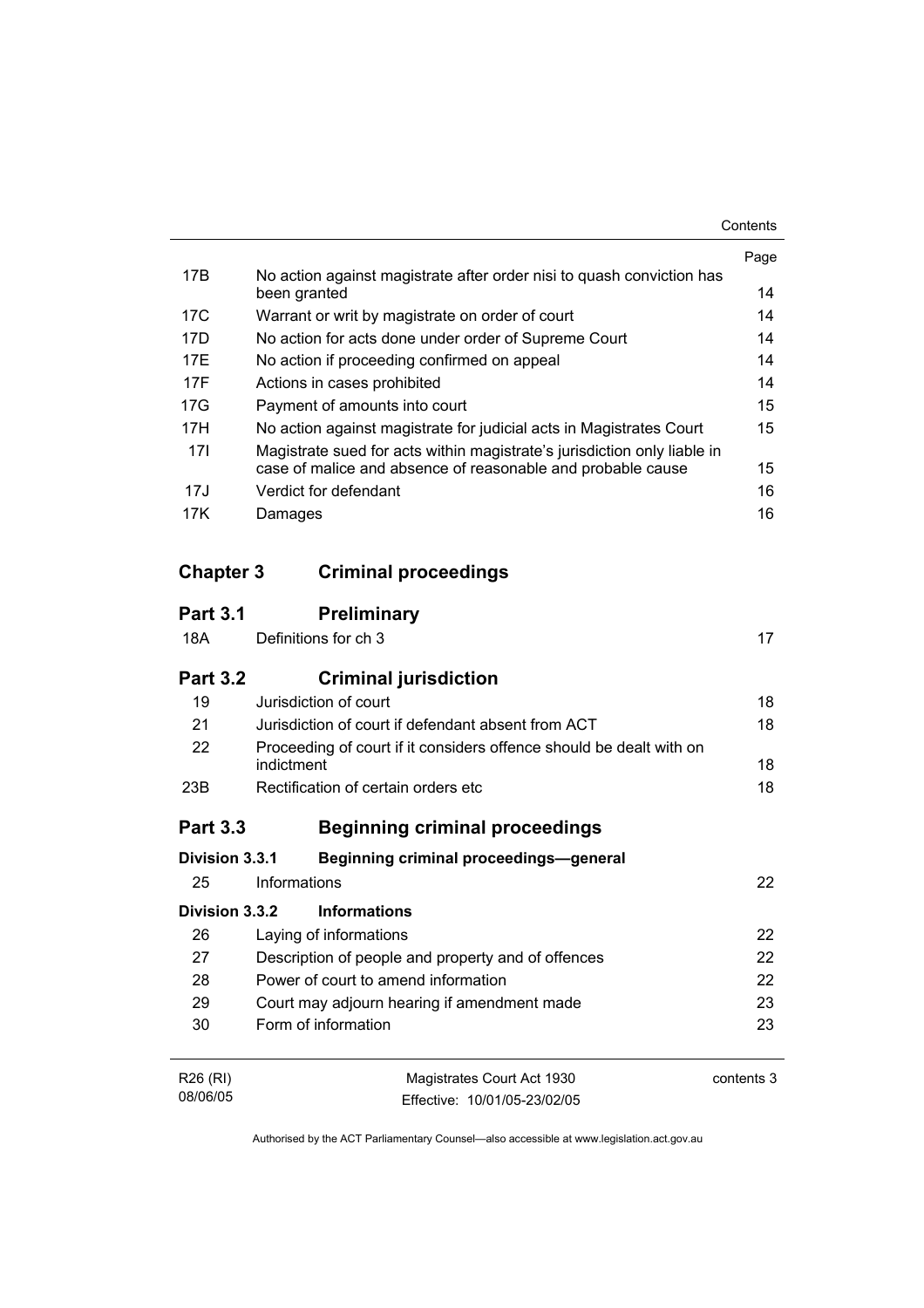#### **Contents**

|                                                           |                                                                 | Page     |  |
|-----------------------------------------------------------|-----------------------------------------------------------------|----------|--|
| Division 3.3.3                                            | <b>Summonses</b>                                                |          |  |
| 37                                                        | When magistrate may issue summons                               |          |  |
| 38                                                        | Form of summons                                                 | 24       |  |
| 41                                                        | Service of summons                                              | 24       |  |
| Division 3.3.4                                            | <b>Warrants of arrest</b>                                       |          |  |
| 42                                                        | Issue of warrant and summons                                    | 24       |  |
| 43                                                        | Procedure on filing indictment                                  | 25       |  |
| 44                                                        | Direction of warrant                                            | 26       |  |
| 45                                                        | Any police officer may execute warrant                          | 26       |  |
| 47                                                        | Form of arrest warrant                                          | 26       |  |
| 48                                                        | Warrant to be in force till executed                            | 27       |  |
| 49                                                        | Sunday warrants                                                 | 27       |  |
| <b>Part 3.4</b>                                           | <b>Hearing of criminal proceedings</b>                          |          |  |
| Division 3.4.1                                            | Hearing of criminal proceedings-general                         |          |  |
| 53                                                        | Conduct of case                                                 | 28       |  |
| 54                                                        | If both parties present in court to hear case                   | 28       |  |
| Division 3.4.2<br><b>Evidence in criminal proceedings</b> |                                                                 |          |  |
| 55                                                        | Examination to be on oath                                       | 28       |  |
| 63                                                        | Warrant to bring witness to court                               | 29       |  |
| 64                                                        | Warrant in the first instance                                   | 29       |  |
| Division 3.4.3                                            | Remand                                                          |          |  |
| 70                                                        | Remand of defendant                                             | 29       |  |
| 72                                                        | Bringing up during remand                                       | 31       |  |
| 72A                                                       | Hearing of bail applications                                    | 31       |  |
| 72B                                                       | Defendant's appearance in proceeding other than bail proceeding | 31       |  |
| 73                                                        | Bail of defendant during examination                            | 32       |  |
| Division 3.4.4                                            | <b>Committal and recognisance</b>                               |          |  |
| 73A                                                       | Extended application of div 3.4.4                               | 32       |  |
| 74                                                        | Committal or detention before decision                          | 32       |  |
| 75                                                        | Committal of witness or of defendant after decision             | 32       |  |
| 76                                                        | Witnesses may be discharged on recognisance                     | 32       |  |
| 77                                                        | Recognisances                                                   | 33       |  |
| contents 4                                                | Magistrates Court Act 1930                                      | R26 (RI) |  |
|                                                           | Effective: 10/01/05-23/02/05                                    | 08/06/05 |  |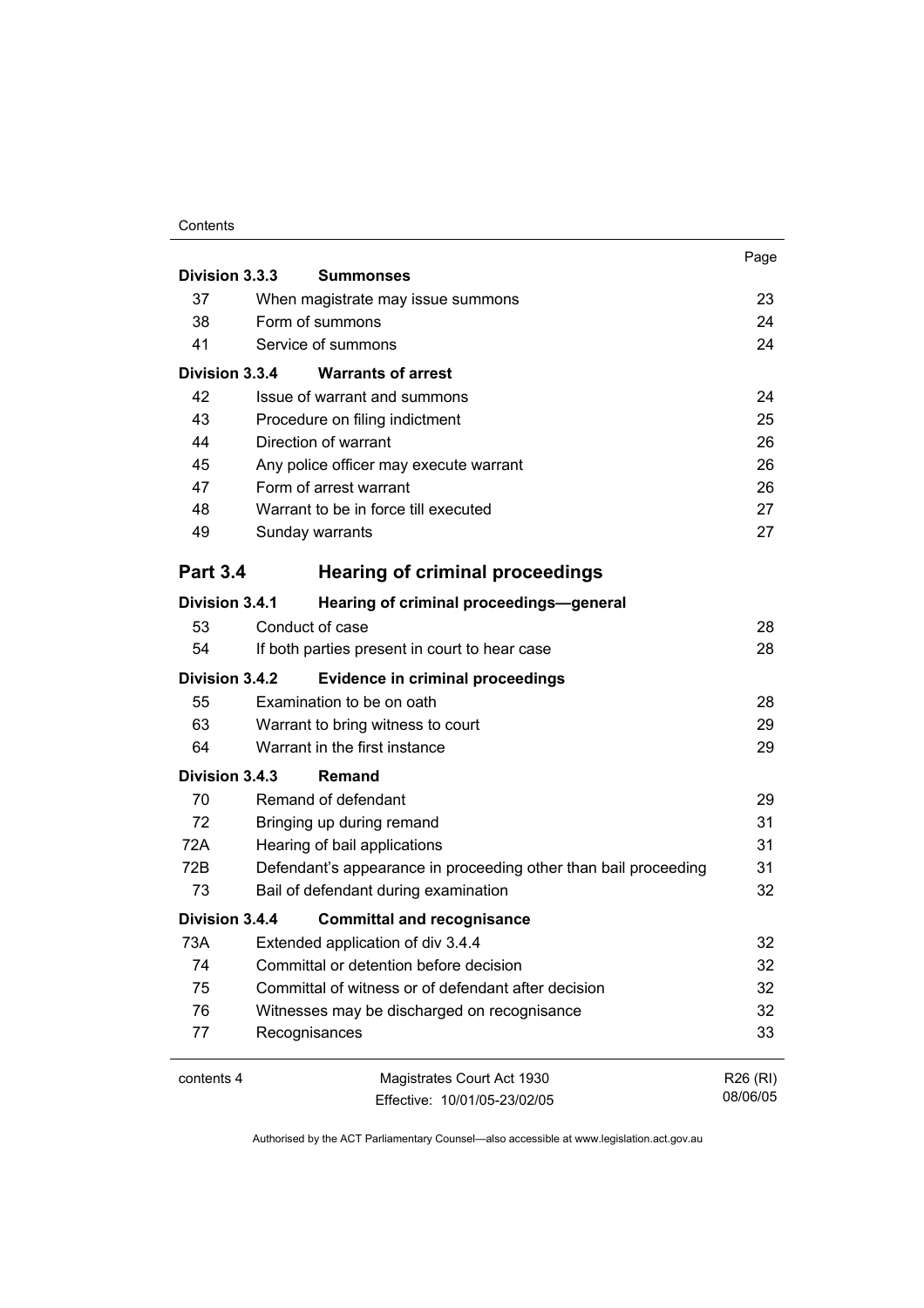|                                  |                                                               |                                                                       | Page       |  |  |
|----------------------------------|---------------------------------------------------------------|-----------------------------------------------------------------------|------------|--|--|
| 78                               | Issue of warrant for non-appearance                           |                                                                       |            |  |  |
| 79                               | Recognisances taken out of court                              |                                                                       |            |  |  |
| 80                               |                                                               | Forfeited recognisances-how enforced                                  | 33         |  |  |
| 82                               |                                                               | Conveying people to custody                                           | 34         |  |  |
| Division 3.4.5                   |                                                               | <b>Adjournment of criminal proceedings</b>                            |            |  |  |
| 83                               |                                                               | Magistrate may adjourn court generally                                | 34         |  |  |
| 84                               |                                                               | Particular cases may be adjourned                                     | 34         |  |  |
| 85                               |                                                               | Proceeding if either party not present at adjourned hearing           | 35         |  |  |
| 86                               |                                                               | Proceeding if both parties present at adjourned hearing               | 35         |  |  |
| 87                               |                                                               | Witnesses to attend adjourned sittings                                | 35         |  |  |
| 88                               |                                                               | Postponement of hearing                                               | 35         |  |  |
| <b>Part 3.5</b>                  |                                                               | <b>Proceedings for indictable offences</b>                            |            |  |  |
| Division 3.5.1                   |                                                               | Preliminary                                                           |            |  |  |
| 88A                              |                                                               | Meaning of jury in pt 3.5                                             | 36         |  |  |
| Division 3.5.2                   |                                                               | Indictable offences-beginning of proceedings                          |            |  |  |
| 89                               |                                                               | Disobedience of summons                                               | 36         |  |  |
| 89A                              | Accused person may be excused from attendance before court    |                                                                       | 36         |  |  |
| 90                               |                                                               | Procedure if informant proposes to tender written statements to court | 38         |  |  |
| 90AA                             |                                                               | Written statements may be admitted in evidence                        | 40         |  |  |
| 90AB                             |                                                               | Preliminary examination if written statements not tendered            | 42         |  |  |
| 90ABA                            | s 89 (1)                                                      | Attendance not required under s 90AA or s 90AB if order made under    | 42         |  |  |
| 90A                              | Plea of guilty in committal proceeding                        |                                                                       |            |  |  |
| 91                               |                                                               | Court may discharge accused                                           | 45         |  |  |
| 92                               |                                                               | Proceeding if evidence sufficient to put accused on trial             | 46         |  |  |
| 92A                              | Committal for sentence for indictable offence tried summarily |                                                                       | 47         |  |  |
| 92B                              |                                                               | Depositions as evidence                                               | 47         |  |  |
| 93                               |                                                               | Admissions and confessions                                            | 47         |  |  |
| Division 3.5.3                   |                                                               | Indictable offences-proceedings after hearing of<br>evidence          |            |  |  |
| 94                               |                                                               | Discharge or committal for trial                                      | 48         |  |  |
| 95                               |                                                               | Depositions of dead or absent people                                  | 48         |  |  |
| R <sub>26</sub> (RI)<br>08/06/05 |                                                               | Magistrates Court Act 1930<br>Effective: 10/01/05-23/02/05            | contents 5 |  |  |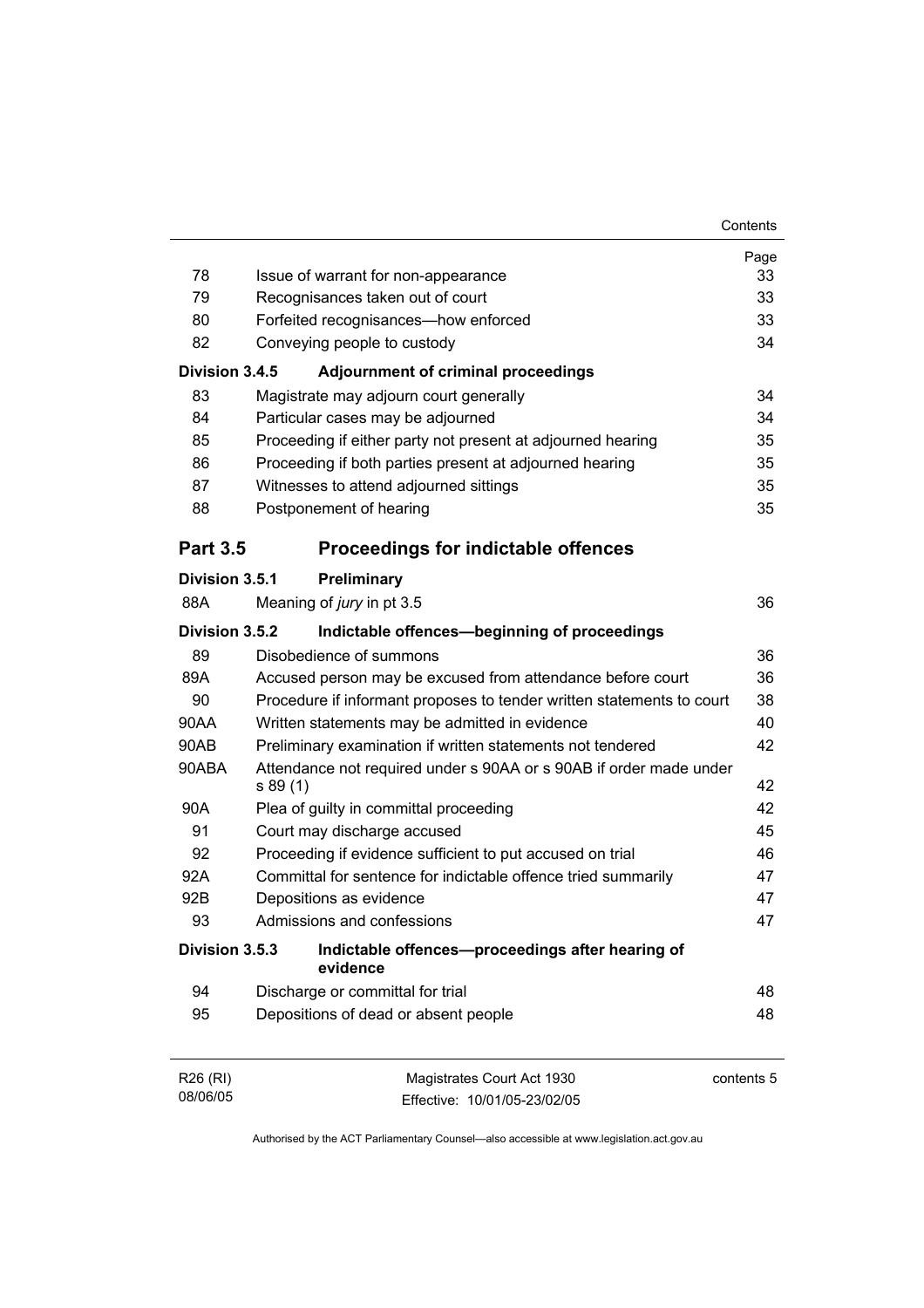#### **Contents**

| 96              | Evidence for defence                                                        | Page<br>49 |
|-----------------|-----------------------------------------------------------------------------|------------|
| Division 3.5.4  | Indictable offences-costs                                                   |            |
| 97              | Discontinued proceeding                                                     | 49         |
| Division 3.5.5  | Indictable offences-witness recognisances                                   |            |
| 103             | Recognisance of witnesses etc                                               | 50         |
| 104             | Signature of magistrate-notice to witnesses                                 | 50         |
| 105             | Court may commit refractory witness                                         | 50         |
| Division 3.5.6  | Indictable offences-other provisions                                        |            |
| 105A            | References to certified copies of depositions                               | 51         |
| 106             | Giving depositions etc to director of public prosecutions                   | 51         |
| 107             | Giving documents to proper officer of court                                 | 52         |
| 108             | Copies of depositions may be obtained by accused                            | 52         |
| <b>Part 3.6</b> | Proceedings for offences punishable summarily                               |            |
| 108A            | Indictable offences dealt with summarily                                    | 53         |
| 109             | Dismissal or adjournment in absence of informant                            | 53         |
| 110             | Ex parte hearing in absence of defendant                                    | 54         |
| 111             | Magistrate may adjourn case                                                 | 55         |
| 112             | Both parties appearing                                                      | 55         |
| 113             | Proceeding at hearing on defendant's confession                             | 55         |
| 114             | If defendant does not admit the case                                        | 56         |
| 115             | Court may proceed to hearing in absence of both or either of the parties 56 |            |
| 116             | Conduct of summary proceedings regulated                                    | 56         |
| <b>Part 3.7</b> | Service and pleading by post for certain<br>offences                        |            |
| 116A            | Interpretation for pt 3.7                                                   | 57         |
| 116AA           | Meaning of <i>prescribed</i> offence for pt 3.7                             | 57         |
| 116B            | Service of summons for prescribed offence                                   | 58         |
| 116BA           | Giving of notice                                                            | 59         |
| 116C            | Proof of service                                                            | 59         |
| 116D            | Pleas to prescribed offence                                                 | 60         |
| 116E            | Procedure if plea of guilty entered                                         | 60         |
| 116F            | Procedure if notice of intention to defend given                            | 61         |
| contents 6      | Magistrates Court Act 1930                                                  | R26 (RI)   |
|                 | Effective: 10/01/05-23/02/05                                                | 08/06/05   |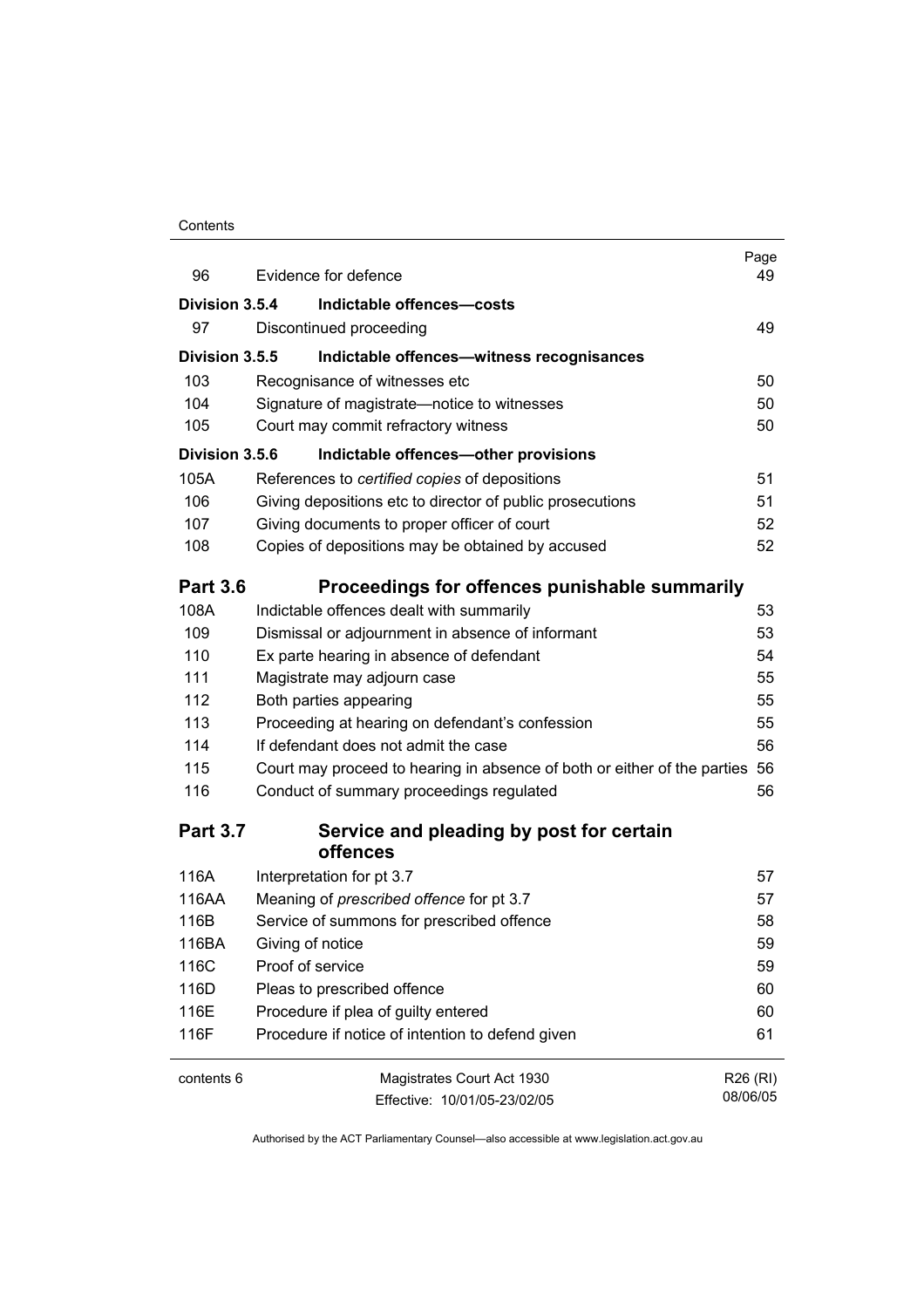| 116FA                | Procedure if defendant pleads not guilty                          | Page<br>61 |  |  |
|----------------------|-------------------------------------------------------------------|------------|--|--|
| 116G                 | Procedure if defendant does not plead                             |            |  |  |
| 116H                 | Restricted penalties under pt 3.7                                 |            |  |  |
| 1161                 | Consequences of conviction ex parte                               | 62<br>63   |  |  |
| <b>Part 3.8</b>      | Infringement notices for certain offences                         |            |  |  |
| Division 3.8.1       | Preliminary                                                       |            |  |  |
| 117                  | Definitions for pt 3.8                                            | 65         |  |  |
| 118                  | Purpose and effect of pt 3.8                                      | 67         |  |  |
| 119                  | Regulations about infringement notice offences                    | 67         |  |  |
| Division 3.8.2       | Infringement and reminder notices                                 |            |  |  |
| 120                  | Service of infringement notices                                   | 68         |  |  |
| 121                  | Contents of infringement notices                                  | 69         |  |  |
| 122                  | Additional information in infringement notices                    | 70         |  |  |
| 123                  | Time for payment of infringement notice penalty                   | 71         |  |  |
| 124                  | Extension of time to pay penalty                                  | 72         |  |  |
| 125                  | Effect of payment of infringement notice penalty                  | 72         |  |  |
| 126                  | Application for withdrawal of infringement notice                 | 73         |  |  |
| 127                  | Withdrawal of infringement notice                                 | 73         |  |  |
| 128                  | Guidelines about withdrawal of infringement notices               | 74         |  |  |
| 129                  | <b>Reminder notices</b>                                           | 75         |  |  |
| 130                  | Contents of reminder notices                                      | 75         |  |  |
| 131                  | Additional information in reminder notices                        | 76         |  |  |
| Division 3.8.3       | Additional provisions for vehicle-related offences                |            |  |  |
| 131A                 | Meaning of infringement notice                                    | 78         |  |  |
| 131B                 | Service of infringement notice on responsible person for vehicles | 78         |  |  |
| 131C                 | Liability for vehicle-related offences                            | 80         |  |  |
| 131D                 | Illegal user declarations                                         | 81         |  |  |
| 131E                 | Known offender declarations                                       | 82         |  |  |
| 131F                 | Sold vehicle declarations                                         | 84         |  |  |
| 131G                 | Unknown offender declarations                                     | 85         |  |  |
| Division 3.8.4       | Disputing liability for infringement notices                      |            |  |  |
| 132                  | Disputing liability for infringement notice offence               | 86         |  |  |
| R26 (RI)<br>08/06/05 | Magistrates Court Act 1930<br>Fffective: 10/01/05-23/02/05        | contents 7 |  |  |

Effective: 10/01/05-23/02/05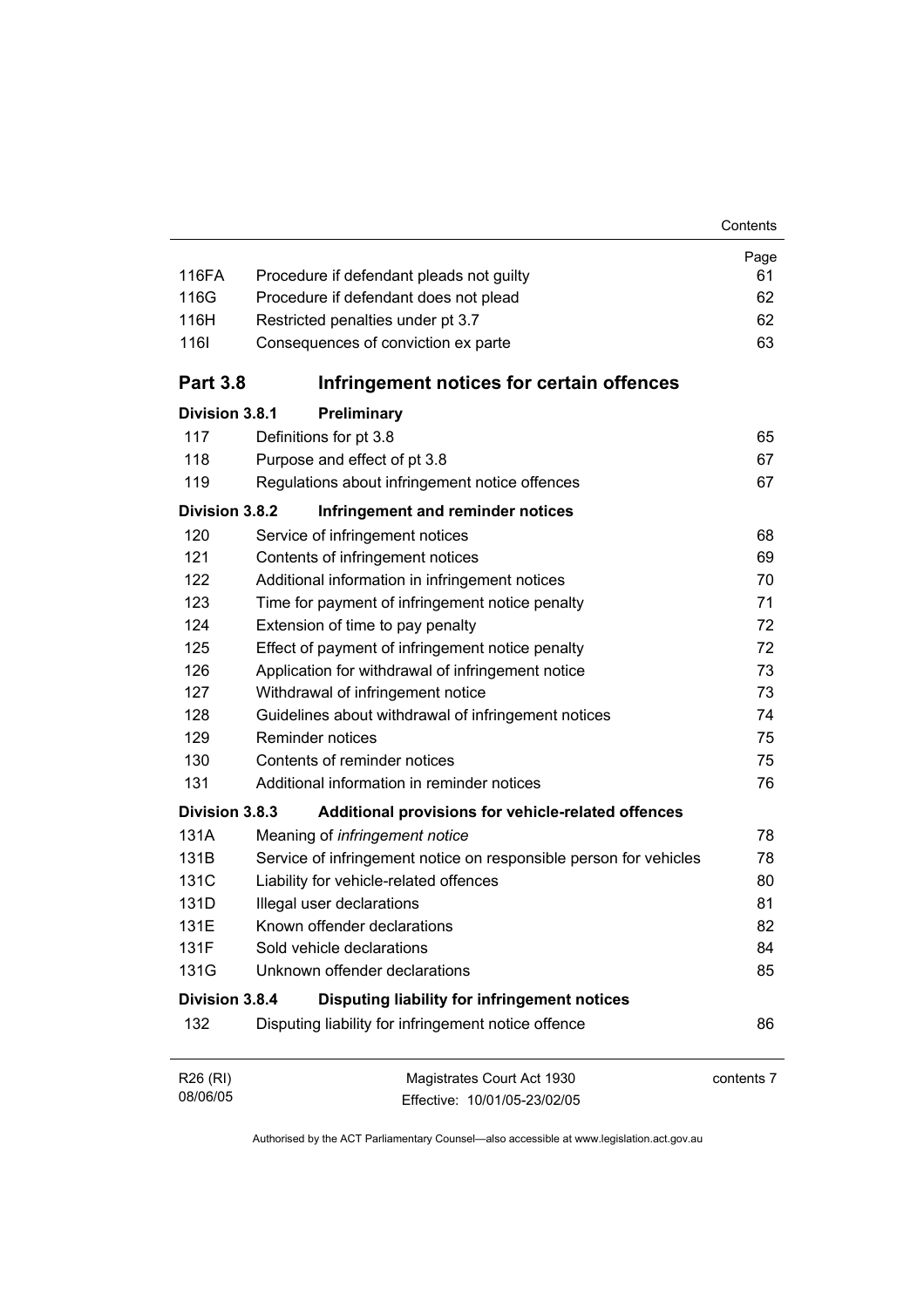#### **Contents**

|                       |                                                    | Page |
|-----------------------|----------------------------------------------------|------|
| 133                   | Extension of time to dispute liability             | 87   |
| 134                   | Procedure if liability disputed                    | 87   |
| <b>Division 3.8.5</b> | Infringement notices-other provisions              |      |
| 134A                  | Authorised people for infringement notice offences | 89   |
| 135                   | Delegation of administering authority's functions  | 90   |
| 136                   | Evidentiary certificates                           | 90   |
| <b>Part 3.9</b>       | <b>Enforcement of criminal decisions</b>           |      |
| Division 3.9.1        | Enforcement of criminal decisions-general          |      |
| 141                   | Minute of decision and notice to defendant         | 92   |
| 142                   | Formal convictions and orders                      | 92   |
| 143                   | Dismissal of information                           | 93   |
| 144                   | Copies of informations and other documents         | 93   |
| 145                   | Imprisonment in first instance                     | 93   |
| Division 3.9.2        | <b>Enforcement of fines</b>                        |      |
| 146                   | Definitions for div 3.9.2                          | 94   |
| 147                   | Payment of fine                                    | 95   |
| 147A                  | Notice of address etc                              | 95   |
| 147B                  | Access to particulars of address                   | 95   |
| 147C                  | Doubtful service                                   | 96   |
| 148                   | Court may allow time to pay                        | 97   |
| 149                   | Penalty notice                                     | 97   |
| 150                   | Default                                            | 98   |
| 151                   | Default notice                                     | 99   |
| 152                   | Special arrangements                               | 99   |
| 153                   | Notice for suspension of driver licence etc        | 100  |
| 154                   | Access to personal information                     | 101  |
| 154D                  | Committal to prison-fine defaulters                | 102  |
| 155                   | Amounts to be paid to registrar                    | 102  |
| 156                   | Execution to cease on payment of amount owing      | 102  |
| 157                   | Payment of amount to keeper or superintendent      | 102  |
| 158                   | Fine satisfied by imprisonment                     | 103  |
| 159                   | Remission                                          | 103  |
|                       |                                                    |      |

contents 8 Magistrates Court Act 1930 Effective: 10/01/05-23/02/05

R26 (RI) 08/06/05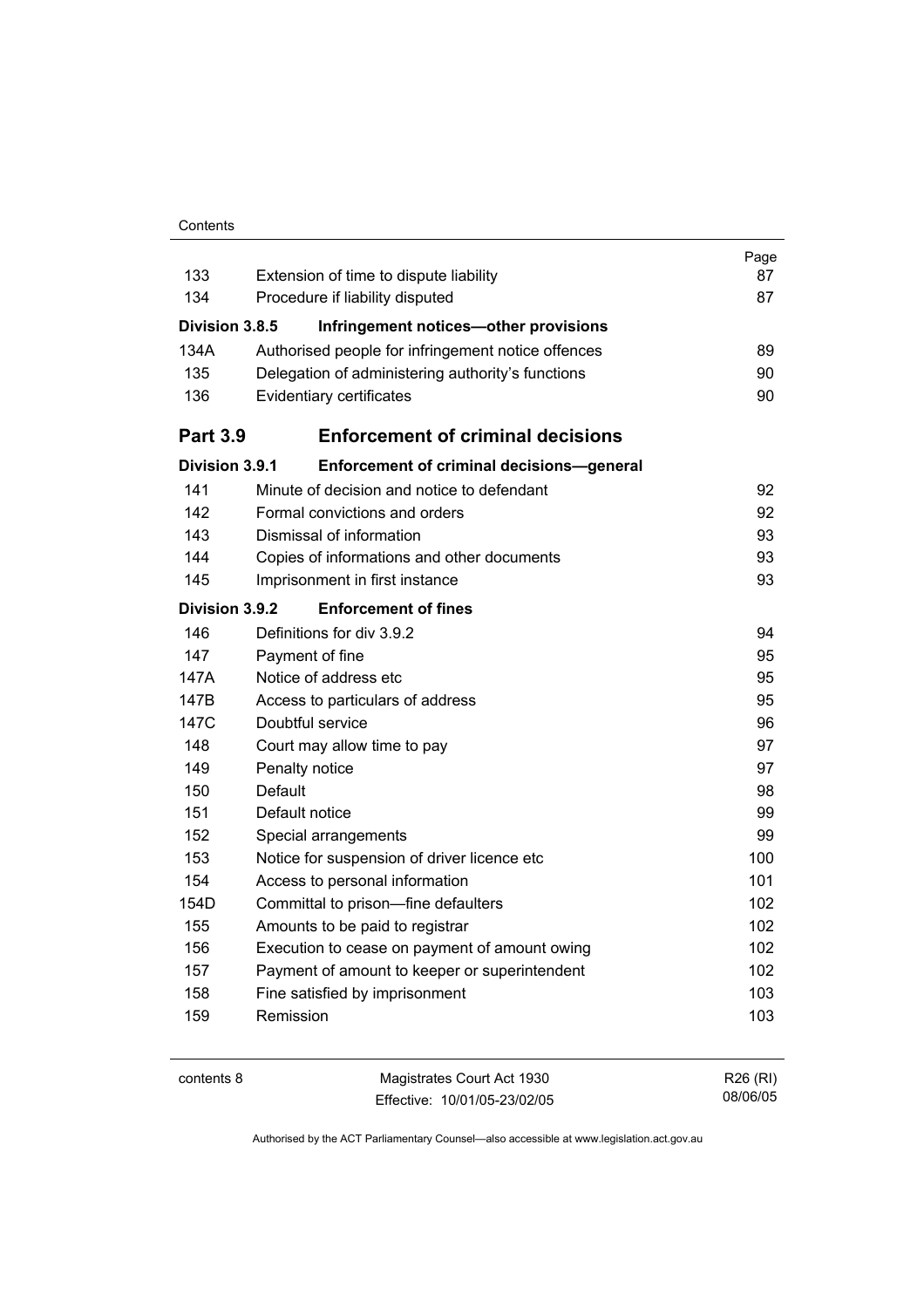| Contents |
|----------|
|----------|

|                  |                                                                     | Page       |
|------------------|---------------------------------------------------------------------|------------|
| 160              | Conviction or order quashed or set aside                            | 104        |
| 161              | Other enforcement provisions not affected                           | 104        |
| Division 3.9.3   | Reciprocal enforcement of fines against bodies corporate            |            |
| 166A             | Definitions for div 3.9.3                                           | 104        |
| 166B             | Declarations relating to reciprocating courts                       | 105        |
| 166C             | Enforcement of fine                                                 | 105        |
| 166D             | Effect of enforcement by reciprocating court                        | 107        |
| 166E             | Registrar to notify payment of territory fine                       | 107        |
| Division 3.9.4   | Enforcement of criminal decisions-other provisions                  |            |
| 184              | Enforcement of costs against informant                              | 108        |
| 185              | Committal to prison-orders not involving payment of amount          | 108        |
| 186              | Warrant of commitment to prison                                     | 109        |
| 187              | Warrant of commitment if defendant already in prison                | 109        |
| 188              | Mitigation of payment by court                                      | 110        |
| 191              | Accounts to be kept of amounts received                             | 111        |
| 193              | Forfeited goods may be sold                                         | 111        |
| 194              | Warrant of commitment or writ of execution not void for form only   | 111        |
| 195              | Convictions etc to be given to registrar of Supreme Court           | 111        |
| <b>Part 3.10</b> | <b>Criminal appeals</b>                                             |            |
| Division 3.10.1  | <b>Criminal appeals-jurisdiction of Supreme Court</b>               |            |
| 207              | Jurisdiction of Supreme Court                                       | 112        |
| Division 3.10.2  | Appeals in criminal matters                                         |            |
| 208              | Appeals to which div 3.10.2 applies                                 | 112        |
| 209              | Institution of appeal                                               | 113        |
| 210              | Substituted service of notice of appeal                             | 114        |
| 214              | Appeals in cases other than civil cases                             | 114        |
| 216              | Stay of execution pending appeal in certain cases                   | 115        |
| 218              | Orders by Supreme Court on appeals                                  | 116        |
| 219              | Barring right of appeal under div 3.10.2 if order to review granted | 116        |
| Division 3.10.3  | Orders to review in criminal matters                                |            |
| 219B             | Appeals by way of orders to review                                  | 117        |
| 219C             | Grant of order nisi to review                                       | 118        |
| R26 (RI)         | Magistrates Court Act 1930                                          | contents 9 |
| 08/06/05         | Effective: 10/01/05-23/02/05                                        |            |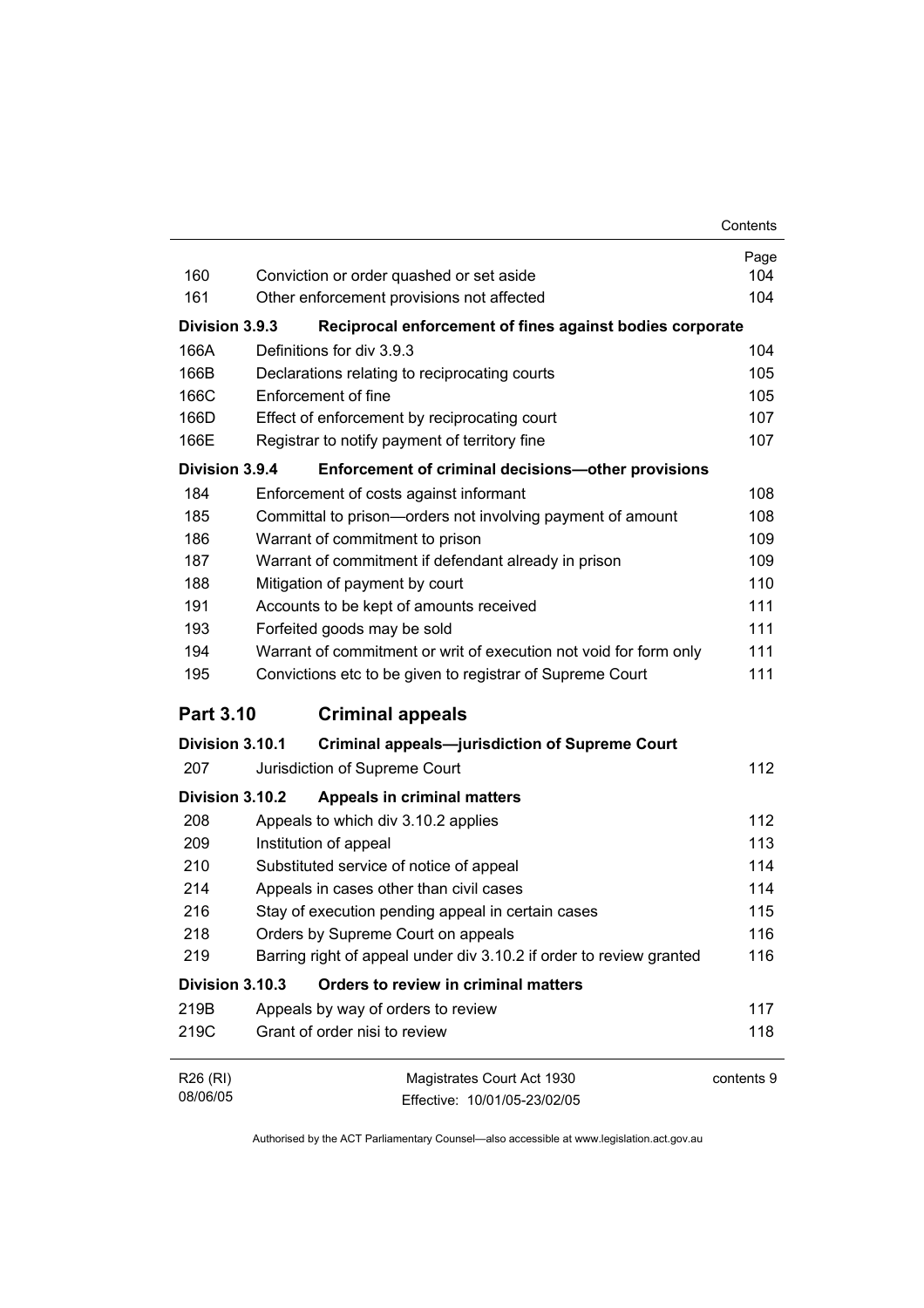| Contents |  |
|----------|--|

|                  |                                                                         | Page     |
|------------------|-------------------------------------------------------------------------|----------|
| 219D             | Security for costs and stay of execution                                | 119      |
| 219E             | Non-appearance of applicant                                             | 120      |
| 219F             | Powers of Supreme Court                                                 | 120      |
| Division 3.10.4  | <b>Criminal appeals-other provisions</b>                                |          |
| 222              | Control of Supreme Court over summary convictions                       | 123      |
| 223              | Amendment                                                               | 123      |
| 224              | In cases of certiorari                                                  | 124      |
| 225              | Notice dispensed with                                                   | 124      |
| 226              | Power of court to admit to bail                                         | 124      |
| 227              | Respecting the amendment of convictions etc                             | 125      |
| 228              | Want of summons or information                                          | 125      |
| 229              | Distribution of penalty                                                 | 125      |
| 230              | Provisions applicable in relation to security given for costs of appeal | 126      |
| <b>Part 3.11</b> | <b>Costs in criminal matters</b>                                        |          |
| 244              | Award of costs in criminal matters                                      | 127      |
| <b>Part 3.12</b> | <b>Securities in criminal matters</b>                                   |          |
| 249              | Securities taken under Act                                              | 128      |
| 250              | Recovery of amount due under security                                   | 128      |
| 252              | Sums paid by surety may be recovered from principal                     | 128      |
| 253              | Payment enforced by security                                            | 129      |
| 254              | Enforcement of recognisance                                             | 129      |
| <b>Chapter 4</b> | <b>Civil proceedings</b>                                                |          |
|                  |                                                                         |          |
| <b>Part 4.1</b>  | <b>Preliminary</b>                                                      |          |
| 256              | Application of ch 4 ((MC (CJ) Act, s 4)                                 | 131      |
| <b>Part 4.2</b>  | <b>Civil jurisdiction</b>                                               |          |
| 257              | Personal actions at law—amount or value (MC (CJ) Act, s 5)              | 132      |
| 258              | Power of court to grant relief (MC (CJ) Act, s 6)                       | 133      |
| 259              | Rules of equity to prevail (MC (CJ) Act, s 7)                           | 133      |
| 260              | Nuisance (MC $(CJ)$ Act, s 8 $(1)$ and $(2)$ )                          | 134      |
| contents 10      | Magistrates Court Act 1930                                              | R26 (RI) |
|                  | Fffective: 10/01/05-23/02/05                                            | 08/06/05 |

Effective: 10/01/05-23/02/05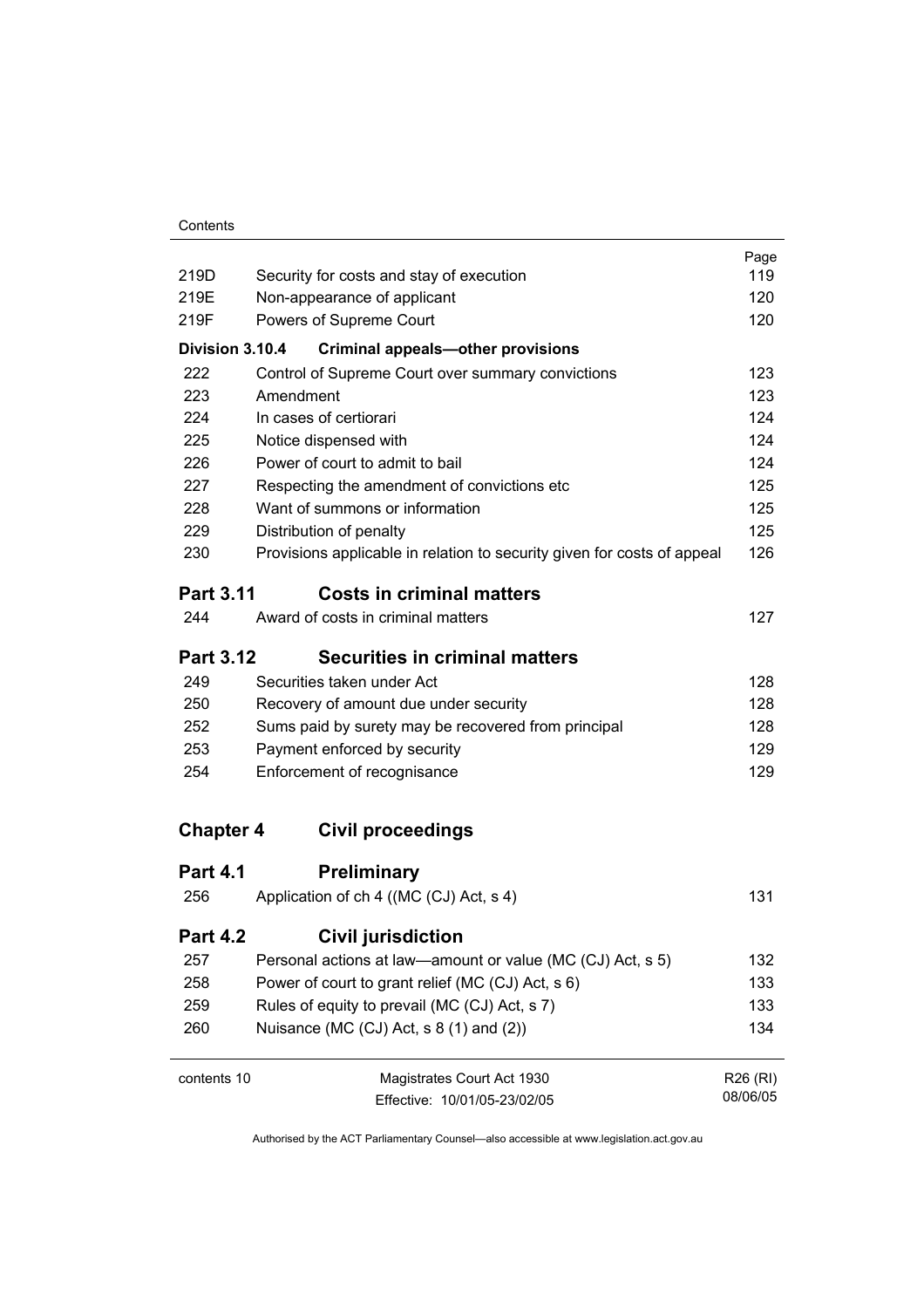|                      |                                                                                             | Contents    |
|----------------------|---------------------------------------------------------------------------------------------|-------------|
|                      |                                                                                             | Page        |
| 261                  | Disputed debts (MC (CJ) Act, s 9)                                                           | 134         |
| 262                  | Cause of action arising, or defendant resident, outside ACT (MC (CJ)<br>Act, s 10)          | 134         |
| 263                  | Requests under conventions relating to legal proceedings in civil and<br>commercial matters | 135         |
| 264                  | Proceedings affecting title to land (MC (CJ) Act, s 11)                                     | 135         |
| 265                  | Disputes under Residential Tenancies Act (MC (CJ) Act, s 12A)                               | 135         |
| 266                  | Complaints under Utilities Act, pt 12 (MC (CJ) Act, s 12B)                                  | 136         |
| <b>Part 4.3</b>      | <b>Case stated for Supreme Court</b>                                                        |             |
| 267                  | Case stated (MC (CJ) Act, s 194, s 395 (2))                                                 | 137         |
| <b>Part 4.4</b>      | <b>Transfer of proceedings from or to Supreme</b><br>Court                                  |             |
| 268                  | Transfer of action from Supreme Court (MC (CJ) Act, s 381)                                  | 138         |
| 269                  | Procedure on transfer of action from Supreme Court (MC (CJ) Act,<br>s 382)                  | 138         |
| 270                  | Removal of proceedings into Supreme Court (MC (CJ) Act, s 383)                              | 139         |
| 271                  | Stay of proceedings (MC (CJ) Act, s 384)                                                    | 139         |
| <b>Part 4.5</b>      | Civil appeals                                                                               |             |
| 272                  | Definitions for pt 4.5 (MC (CJ) Act, s 385)                                                 | 141         |
| 273                  | Jurisdiction (MC (CJ) Act, s 386)                                                           | 141         |
| 274                  | Cases in which appeal may be brought (MC (CJ) Act, s 387)                                   | 141         |
| 275                  | Appeals-Small Claims Court (MC (CJ) Act, s 387A)                                            | 142         |
| 276                  | Evidence on appeal (MC (CJ) Act, s 391)                                                     | 142         |
| 277                  | Powers of Supreme Court on appeal (MC (CJ) Act, s 393)                                      | 142         |
| <b>Part 4.6</b>      | <b>Small Claims Court</b>                                                                   |             |
| 278                  | Definitions for pt 4.6 (MC (CJ) Act, s 394)                                                 | 144         |
| 279                  | Small Claims Court (MC (CJ) Act, s 396)                                                     | 145         |
| 280                  | Referees—appointment (MC (CJ) Act, s 397)                                                   | 145         |
| 281                  | Referees-functions (MC (CJ) Act, s 398)                                                     | 146         |
| 282                  | Referees—oath or affirmation of office (MC (CJ) Act, s 399)                                 | 146         |
| 283                  | Jurisdiction (MC (CJ) Act, s 401)                                                           | 146         |
| 284                  | \$10 000 limit (MC (CJ) Act, s 402)                                                         | 147         |
| R26 (RI)<br>08/06/05 | Magistrates Court Act 1930<br>Effective: 10/01/05-23/02/05                                  | contents 11 |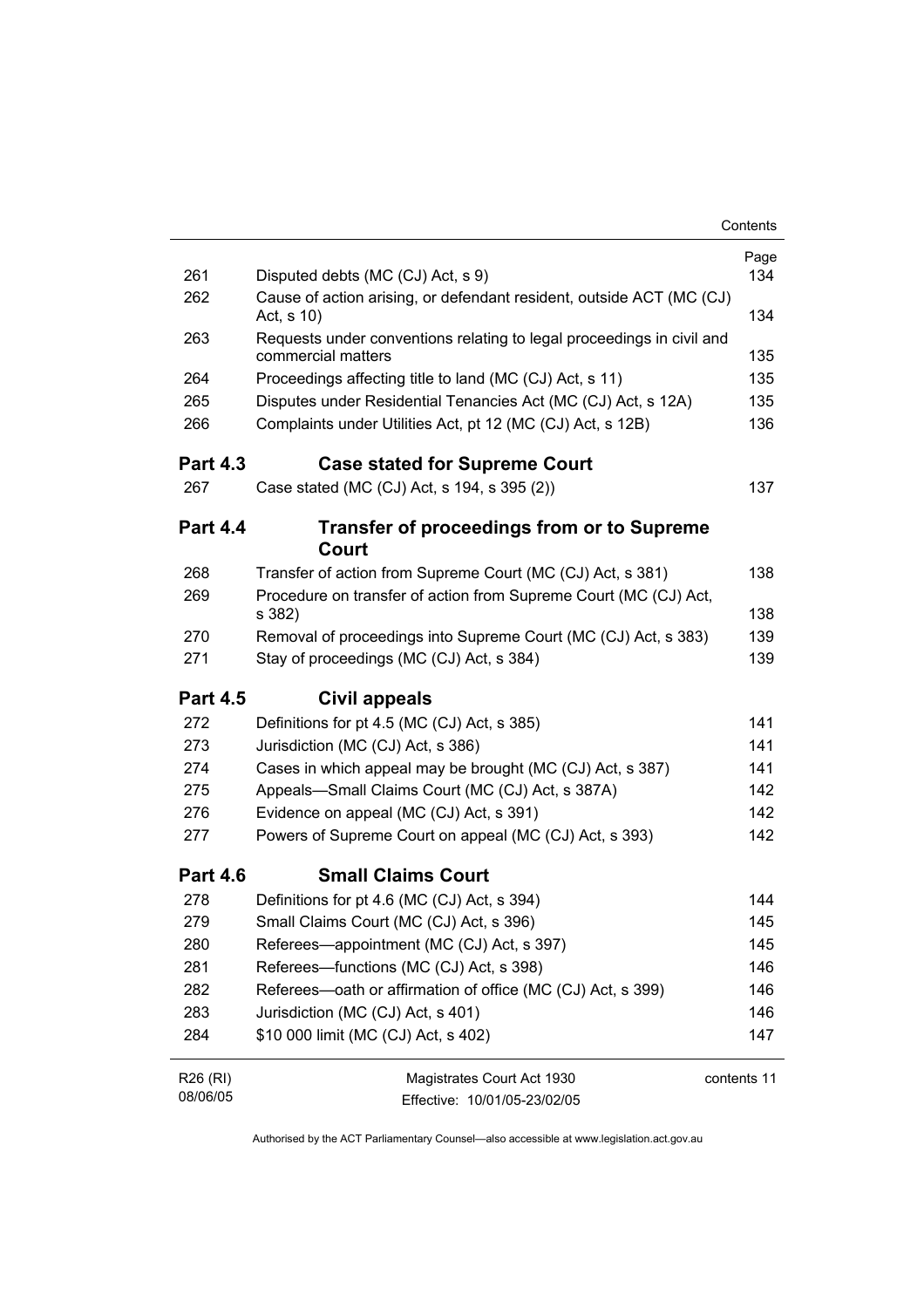|     |                                                                      | Page |
|-----|----------------------------------------------------------------------|------|
| 285 | Admissibility of conference proceedings in inquiries (MC (CJ) Act, s |      |
|     | 427)                                                                 | 148  |

# **Chapter 5 Miscellaneous**

#### **Part 5.1 Offences**

| 290             | Contempt in face of court                                                                         | 149 |
|-----------------|---------------------------------------------------------------------------------------------------|-----|
| 291             | Failure to give evidence-offence                                                                  | 151 |
| 292             | Failure to comply with order in nuisance action (MC (CJ) Act, s 8 (2))<br>152                     |     |
| 293             | Failure to comply with Magistrates Court subpoena (MC (CJ) Act, s 187<br>(7)                      | 152 |
| 294             | Failure to comply with judgment for delivery of detained goods (MC<br>$(CJ)$ Act, s 217 $(4)$     | 153 |
| 295             | False or misleading statement by garnishee (MC (CJ) Act, s 329 (2))                               | 153 |
| 296             | Obligations of judgment creditor if garnishee pays too much (MC (CJ)<br>Act, s 337 (1))           | 153 |
| 297             | Notice to be given if judgment debtor ceases employment (MC (CJ)<br>Act, $s$ 340 (1))             | 154 |
| 298             | Prejudice to employee                                                                             | 154 |
| 299             | Interference with seized property etc                                                             | 155 |
| 300             | Failure to comply with Small Claims Court subpoena (MC (CJ) Act, s<br>448 (1))                    | 155 |
| 301             | Witness before Small Claims Court to answer questions                                             | 156 |
| 302             | Contravention of Small Claims Court order in trespass proceeding (MC<br>$(CJ)$ Act, s 460 $(2)$ ) | 156 |
| <b>Part 5.2</b> | <b>Other</b>                                                                                      |     |
| 309             | Directions about procedure                                                                        | 157 |
| 310             | Hearings generally to be in public                                                                | 157 |
| 311             | Appearance by audiovisual or audio links                                                          | 158 |
| 312             | Failure to give evidence-committal                                                                | 159 |
| 313             | Commitment to remand centre                                                                       | 160 |
| 314             | Registrar to give directions for preparation of transcript                                        | 161 |
| 315             | Applications for transcripts                                                                      | 161 |
| 316             | Record of proceedings                                                                             | 163 |

contents 12 Magistrates Court Act 1930 Effective: 10/01/05-23/02/05

R26 (RI) 08/06/05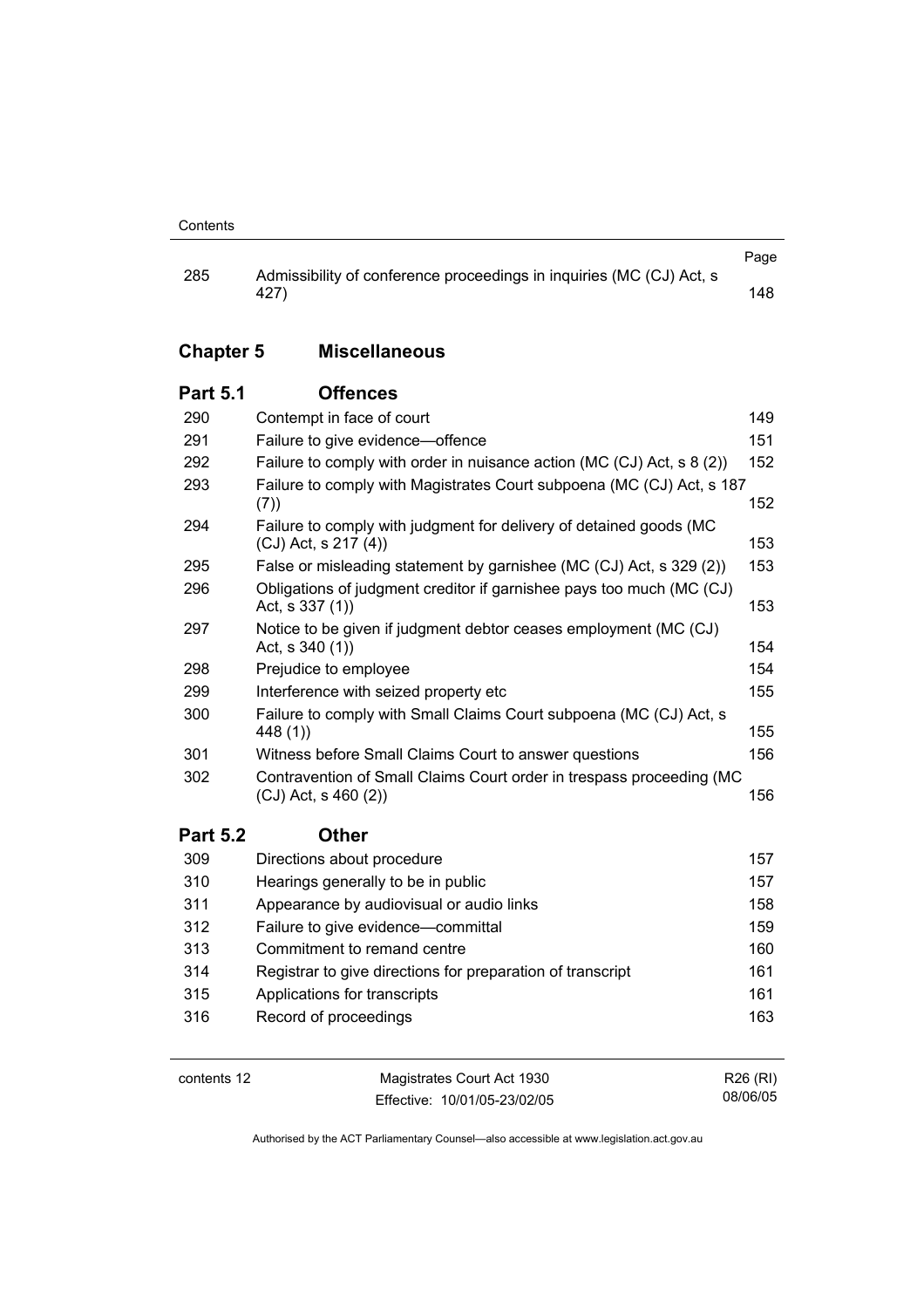|                   |                                                                    | Contents |
|-------------------|--------------------------------------------------------------------|----------|
|                   |                                                                    | Page     |
| 317               | Record of proceedings and transcript                               | 164      |
| 318               | Person about to leave ACT may be ordered to be examined or produce |          |
|                   | documents                                                          | 166      |
| 319               | Witnesses' rights and liabilities                                  | 166      |
| 320               | Depositions to be given to registrar                               | 167      |
| 321               | Regulation-making power                                            | 167      |
|                   |                                                                    |          |
| <b>Schedule 1</b> | Oath and affirmation of office                                     | 168      |
|                   |                                                                    |          |
| <b>Dictionary</b> |                                                                    | 169      |
|                   |                                                                    |          |
| <b>Endnotes</b>   |                                                                    |          |
| 1                 | About the endnotes                                                 | 175      |
| 2                 | Abbreviation key                                                   | 175      |
| 3                 | Legislation history                                                | 176      |
| 4                 | Amendment history                                                  | 191      |
| 5                 | Earlier republications                                             | 241      |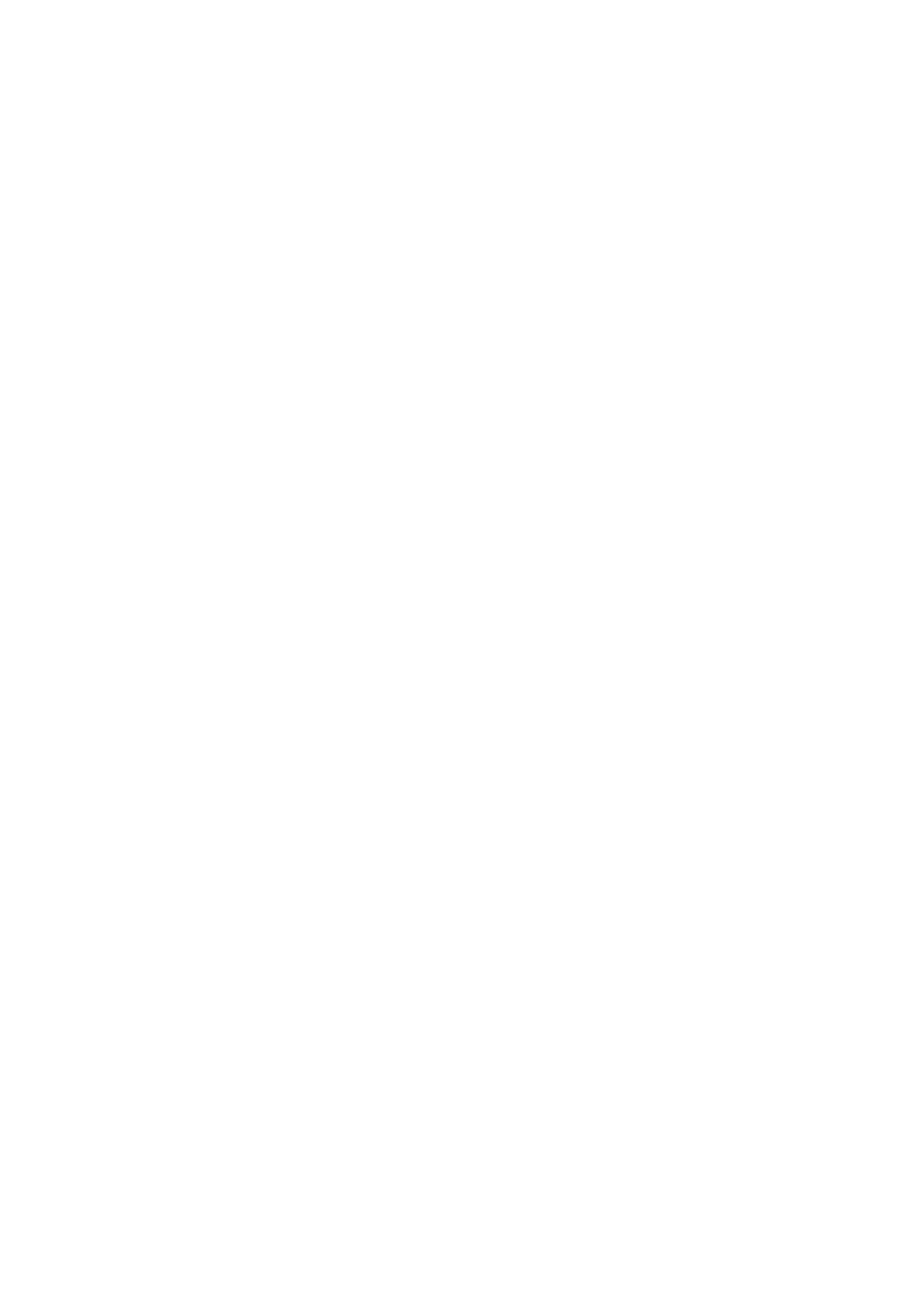

# **Magistrates Court Act 1930**

An Act to establish a Magistrates Court, to provide for the appointment of magistrates, and for other purposes

R26 (RI) 08/06/05

I

Magistrates Court Act 1930 Effective: 10/01/05-23/02/05 page 1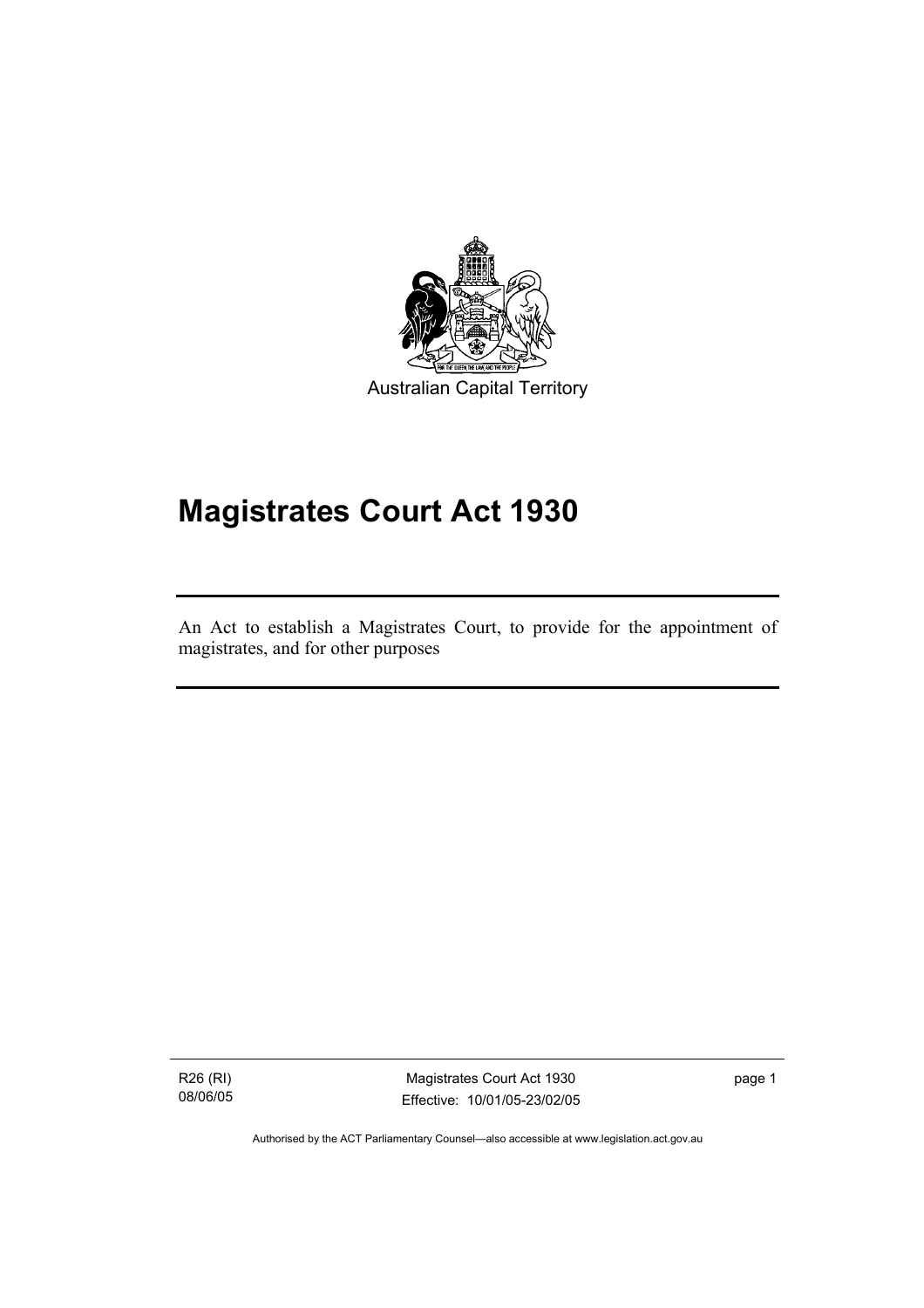**Chapter 1** Preliminary

Section 1

# **Chapter 1 Preliminary**

#### **1 Name of Act**

This Act is the *Magistrates Court Act 1930*.

#### **2 Dictionary**

*Note 1* The dictionary at the end of this Act defines certain terms used in this Act, and includes references (*signpost definitions*) to other terms defined elsewhere.

> For example, the signpost definition '*registered operator*, for part 3.8 (Infringement notices for certain offences)—see the *Road Transport (Vehicle Registration) Act 1999*, dictionary.' means that the term 'registered operator' is defined in that dictionary and applies to part 3.8.

*Note 2* A definition in the dictionary (including a signpost definition) applies to the entire Act unless the definition, or another provision of the Act, provides otherwise or the contrary intention otherwise appears (see Legislation Act,  $s$  155 and  $s$  156 (1)).

#### **3 Notes**

page 2

- (1) A note included in this Act is explanatory and is not part of this Act.
	- *Note* See the Legislation Act, s 127 (1), (4) and (5) for the legal status of notes.
- (2) In this section:

*note* includes material enclosed in brackets in section headings.

- *Note* For comparison, a number of sections of this Act contain bracketed notes (eg MC (CJ) Act, s 4) in their headings drawing attention to equivalent or comparable (though not necessarily identical provisions of the *Magistrates Court (Civil Jurisdiction) Act 1982* (repealed).
- (3) Subsection (2), this subsection, and the material enclosed in brackets in section headings, expire 1 year after the day this section commences.

| Magistrates Court Act 1930   | R26 (RI) |
|------------------------------|----------|
| Effective: 10/01/05-23/02/05 | 08/06/05 |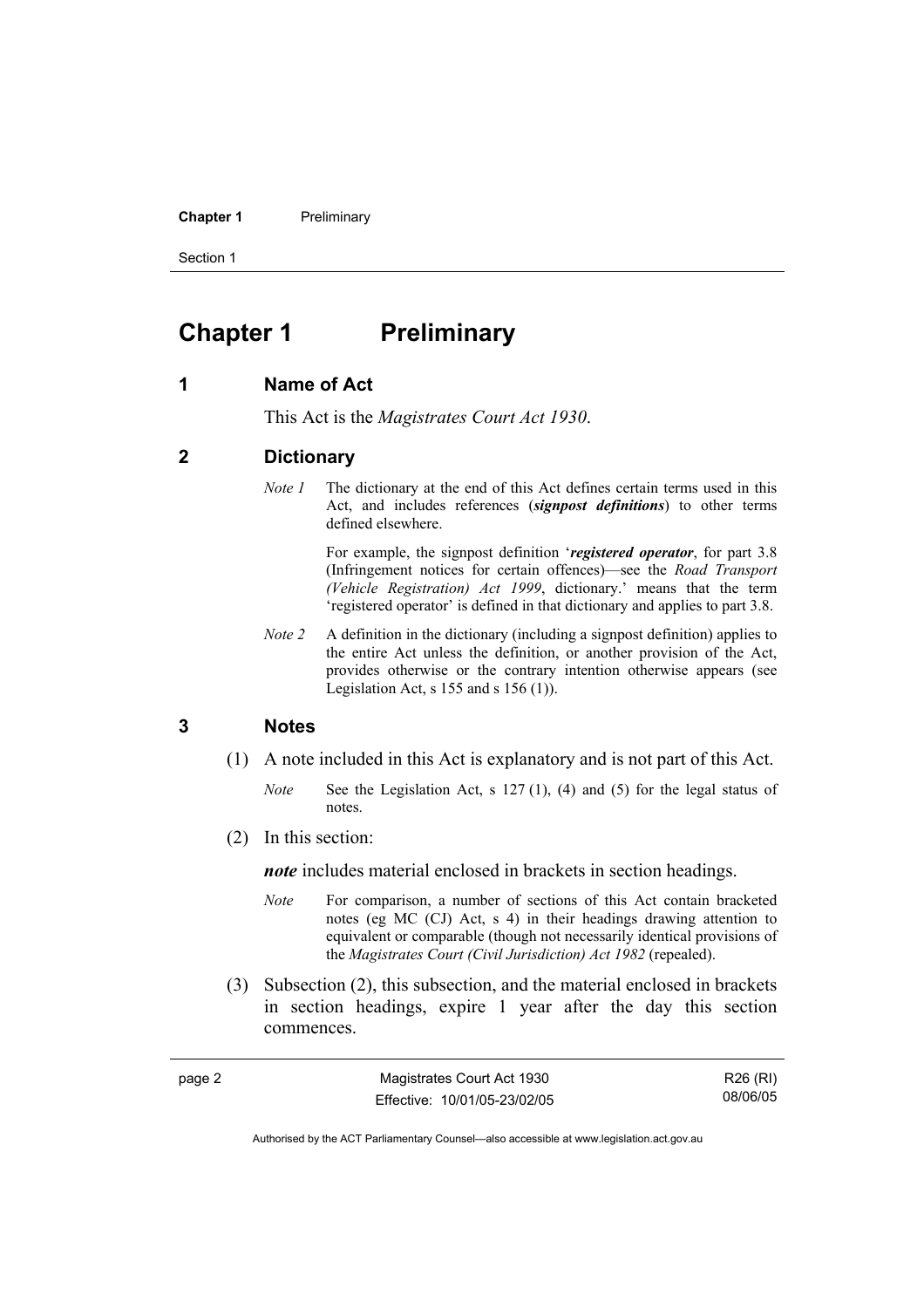# **Chapter 2 Magistrates Court and magistrates**

# **Part 2.1 The court**

## **4 Constitution of court**

- (1) The Magistrates Court is continued in existence.
- (2) The jurisdiction of the court may be exercised by a magistrate (other than a special magistrate) or by 1 or more special magistrates.
- (3) If 2 or more special magistrates are divided in opinion on any case, the case is decided according to the decision of the majority, if there is a majority; but if the court is equally divided in opinion, the case must be adjourned for hearing and decision by a magistrate (other than a special magistrate) on the next day appointed for the holding of the court constituted by that magistrate.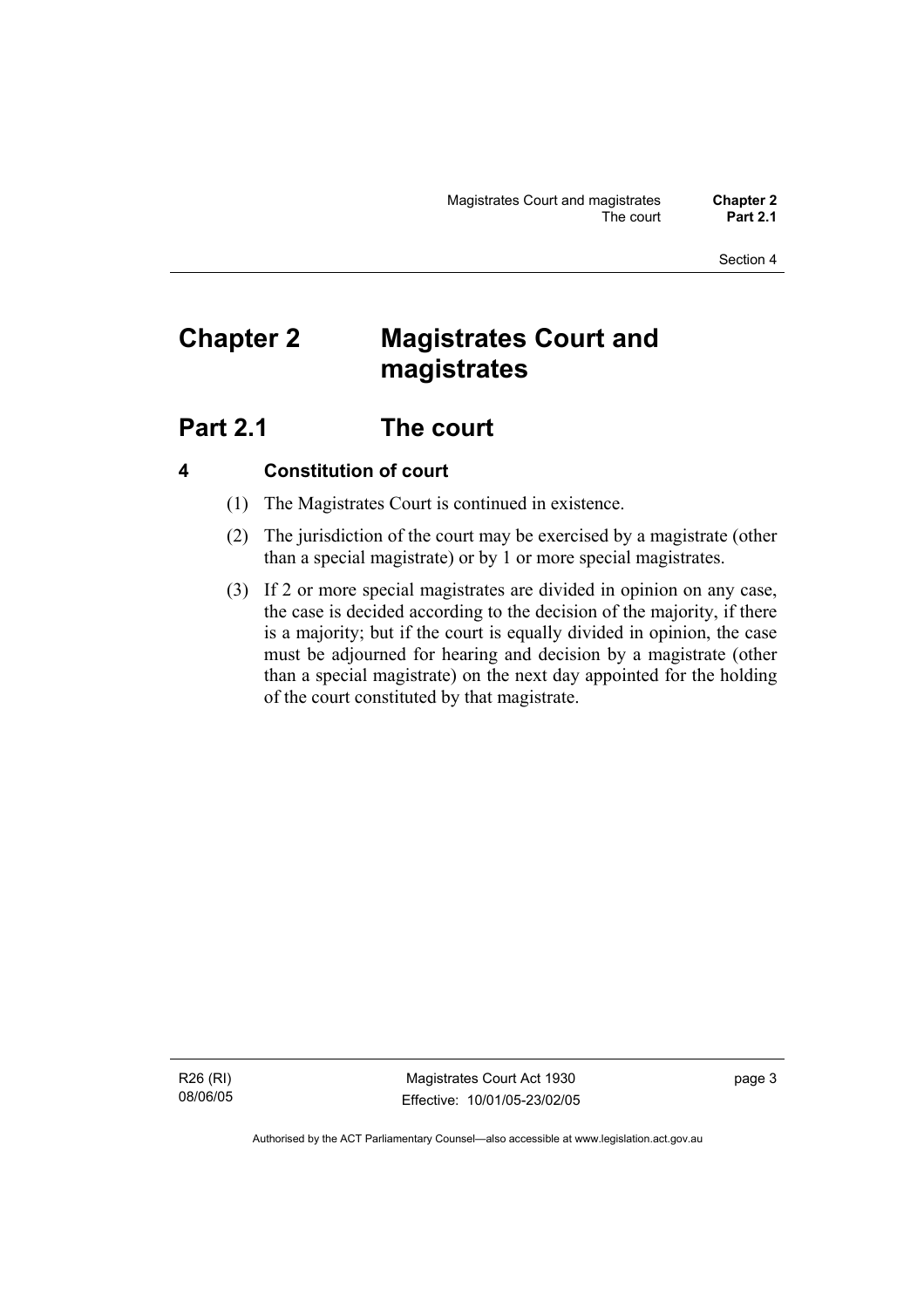| <b>Chapter 2</b> | Magistrates Court and magistrates           |
|------------------|---------------------------------------------|
| <b>Part 2.2</b>  | Appointment and jurisdiction of magistrates |
| Division 2.2.1   | Appointment of magistrates                  |
| Section 6A       |                                             |

# **Part 2.2 Appointment and jurisdiction of magistrates**

## **Division 2.2.1 Appointment of magistrates**

### **6A Meaning of** *magistrate* **in div 2.2.1**

In this division:

*magistrate* means—

- (a) a person who holds the office of Chief Magistrate; or
- (b) a person who is appointed under section 7 to hold an office of magistrate.

### **7 Chief Magistrate and other magistrates**

- (1) For this Act, there is a Chief Magistrate and such other magistrates as from time to time hold office in accordance with this Act.
- (2) The Chief Magistrate and each other magistrate are appointed by the Executive.
- (3) If a person holding an office of magistrate is appointed to hold the office of Chief Magistrate, the person ceases to hold the office of magistrate.

### **8 Eligibility for appointment as magistrate**

A person is not eligible for appointment under section 7 (2) unless he or she is a legal practitioner and has been for not less than 5 years.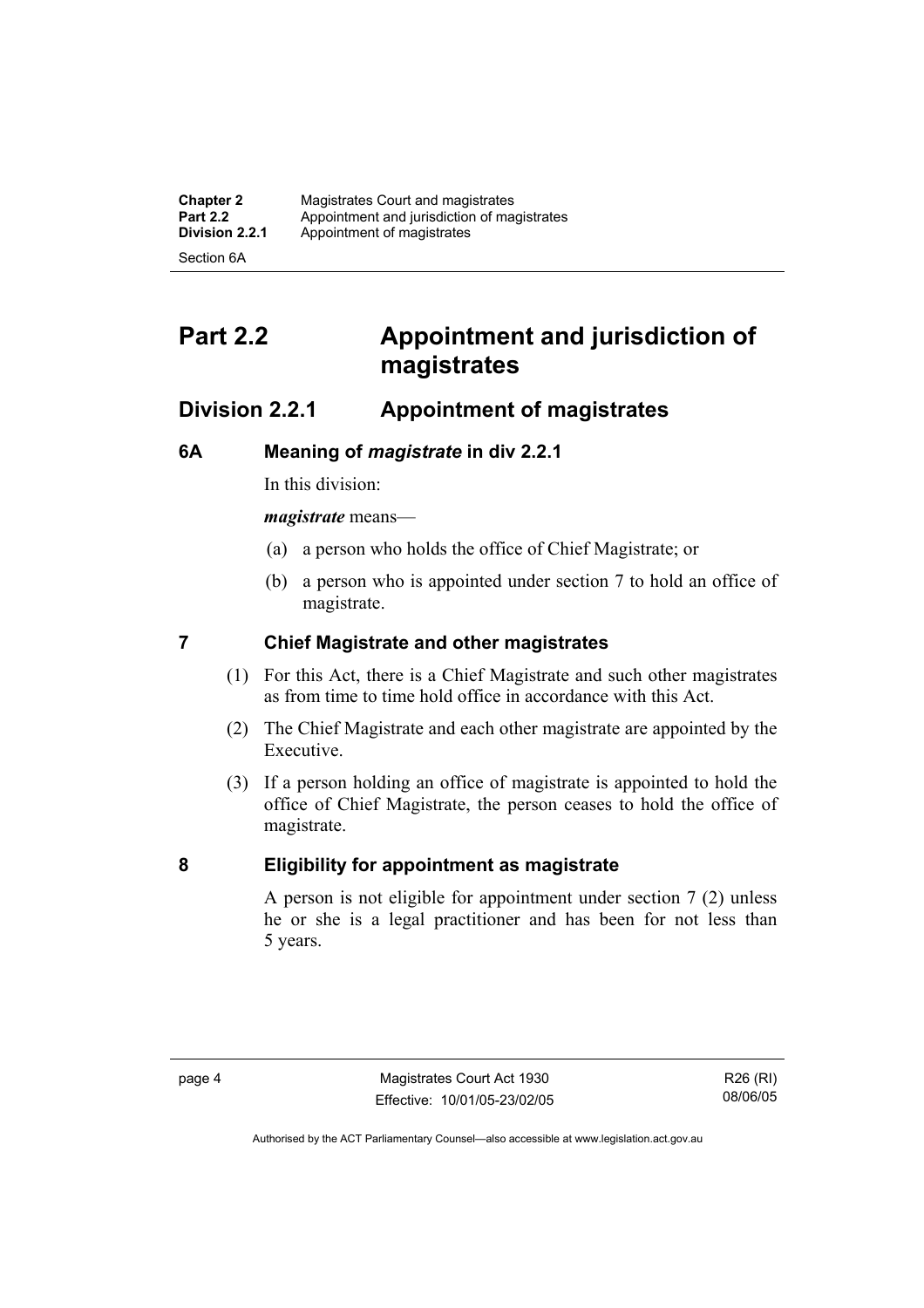#### **9 Seniority of magistrates**

The magistrates other than the Chief Magistrate have seniority according to the dates when their appointments took effect or, if the appointments of 2 or more of them took effect on the same date, according to the precedence assigned to them by the instruments of their appointment.

#### **10 Terms and conditions of appointment**

A magistrate holds office on such terms and conditions as the Executive, from time to time, determines.

#### **10A Tenure of office**

- (1) Subject to this Act, a magistrate holds office until he or she attains the age of 65 years.
- (2) A person who has attained the age of 65 years must not be appointed under section 7.

## **10B Resignation**

A magistrate may resign his or her office by writing signed by him or her and delivered to the Executive.

## **10C Acting Chief Magistrate**

- $(1)$  If—
	- (a) there is a vacancy in the office of Chief Magistrate; or
	- (b) the Chief Magistrate is absent from duty or from the ACT or, for any other reason, is unable to carry out the duties of his or her office;

the Executive may appoint a magistrate to act as Chief Magistrate during the vacancy, absence or inability.

page 5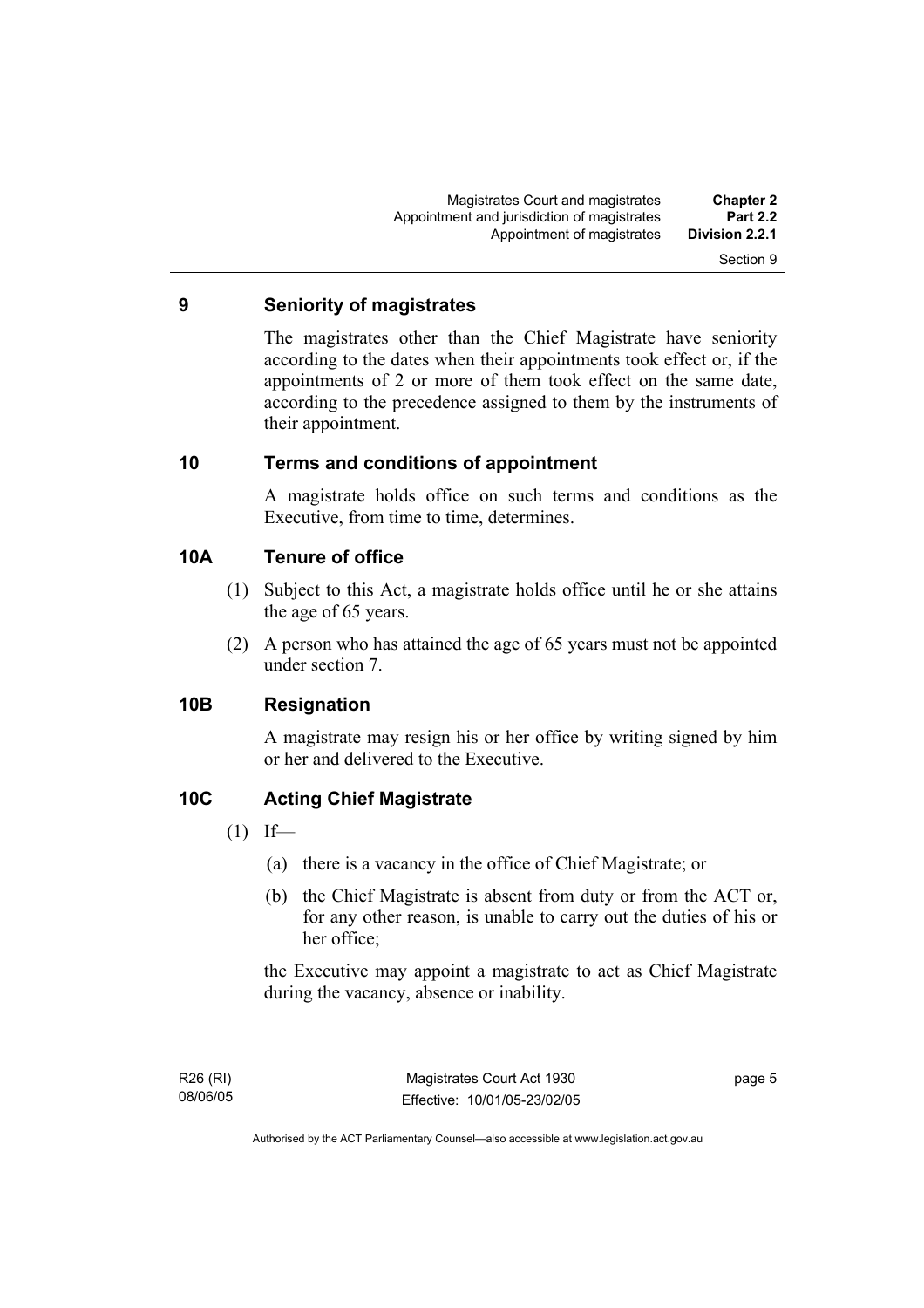| <b>Chapter 2</b> | Magistrates Court and magistrates           |
|------------------|---------------------------------------------|
| <b>Part 2.2</b>  | Appointment and jurisdiction of magistrates |
| Division 2.2.1   | Appointment of magistrates                  |
| Section 10C      |                                             |

#### $(2)$  If—

- (a) either—
	- (i) there is a vacancy in the office of Chief Magistrate; or
	- (ii) the Chief Magistrate is absent from duty or from the ACT or, for any other reason, is unable to carry out the duties of his or her office; and
- (b) no appointment is in force under subsection (1);

the senior magistrate who is in the ACT and is able and willing to do so acts as Chief Magistrate.

- (3) Subject to this section, a person appointed under subsection (1) must not continue to act as Chief Magistrate for more than 12 months.
- (4) If a person is acting as Chief Magistrate under subsection (1) or  $(2)$ —
	- (a) a reference in a law of the Territory (including this Act) to the Chief Magistrate includes a reference to the person; and
	- (b) the person has all the powers, functions and duties given to or imposed on the Chief Magistrate by this Act or by any other territory law.
- (5) The Executive may—
	- (a) determine the terms and conditions of appointment of a person under this section; and
	- (b) at any time terminate such an appointment.
- (6) If a person is acting as Chief Magistrate under an appointment under subsection (1) and the office of Chief Magistrate becomes vacant while the person is so acting, the person may continue so to act until the Executive otherwise directs, the vacancy is filled or 12 months from the date when the vacancy happened ends, whichever first happens.

R26 (RI) 08/06/05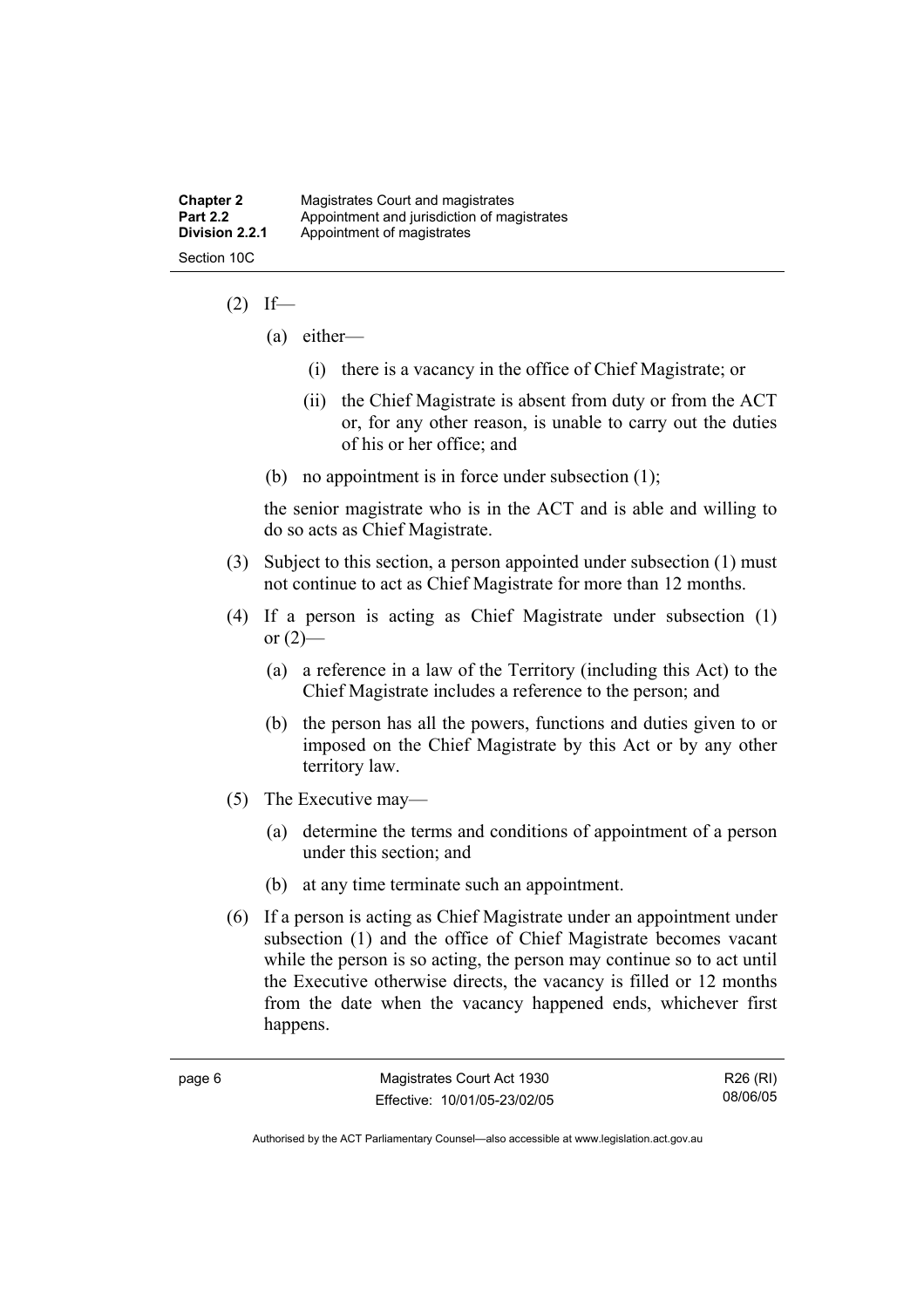| <b>Chapter 2</b><br><b>Part 2.2</b> | Magistrates Court and magistrates<br>Appointment and jurisdiction of magistrates |
|-------------------------------------|----------------------------------------------------------------------------------|
| Division 2.2.1                      | Appointment of magistrates                                                       |
| Section 10D                         |                                                                                  |

- (7) A person may resign an appointment under subsection (1) by writing signed by him or her and delivered to the Executive.
- (8) The validity of anything done by a person acting as Chief Magistrate under this section must not be called in question—
	- (a) on the ground that the occasion for his or her action had not arisen or had ceased; or
	- (b) for a person acting under an appointment under subsection (1)—because of any defect or irregularity in, or in connection with, that appointment.

#### **10D Retirement**

The Executive may, with the consent of a magistrate who is—

- (a) an eligible employee for the *Superannuation Act 1976* (Cwlth); or
- (b) a member of the Superannuation Scheme for the *Superannuation Act 1990* (Cwlth);

retire the magistrate from office on the ground of invalidity.

#### **10E Magistrates not to undertake other work**

- (1) A magistrate must not engage in practice as a legal practitioner.
- (2) A magistrate is not, without the written consent of the Attorney-General, entitled to—
	- (a) engage in remunerative employment otherwise than in connection with the duties of office as a magistrate; or
	- (b) accept appointment to another office under a law of the Territory, the Commonwealth, a State or another Territory.
- (3) The Attorney-General must consult with the Chief Magistrate before giving consent.

page 7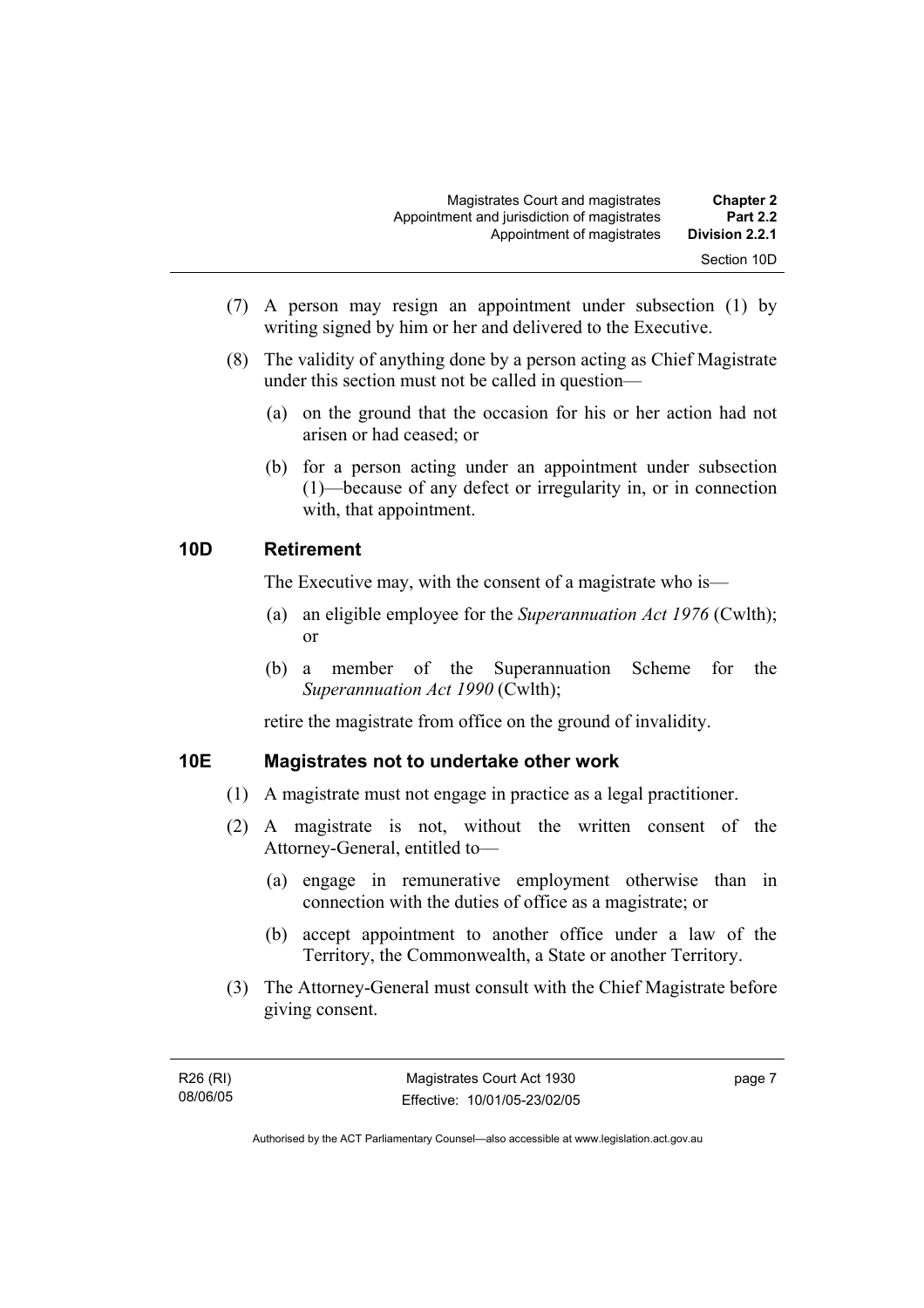| <b>Chapter 2</b> | Magistrates Court and magistrates           |
|------------------|---------------------------------------------|
| <b>Part 2.2</b>  | Appointment and jurisdiction of magistrates |
| Division 2.2.2   | Special magistrates                         |
| Section 10F      |                                             |

#### **10F Rights of public servants**

If a magistrate was, immediately before his or her appointment—

- (a) an officer of the public service;
- (b) an officer of the Australian Public Service; or
- (c) a person to whom the *Officers' Rights Declaration Act 1928* (Cwlth) applied;

he or she retains his or her existing and accruing rights.

#### **10G Arrangement of business of courts**

The Chief Magistrate is responsible for ensuring the orderly and prompt discharge of the business of the Magistrates Court and accordingly may, subject to such consultation with the magistrates and special magistrates as is appropriate and practicable, make arrangements about the magistrate or special magistrate who is to constitute the court in particular matters or classes of matters.

## **Division 2.2.2 Special magistrates**

#### **10H Appointment of special magistrates**

For this Act, the Executive may appoint such special magistrates as are required.

#### **10J Tenure of office**

- (1) A special magistrate holds office—
	- (a) for the period specified in the instrument of appointment; or
	- (b) if a period is not so specified—until he or she attains the age of 70 years.
- (2) A person who has attained the age of 70 years must not be appointed under section 10H.

| ٠ |  |
|---|--|
|---|--|

R26 (RI) 08/06/05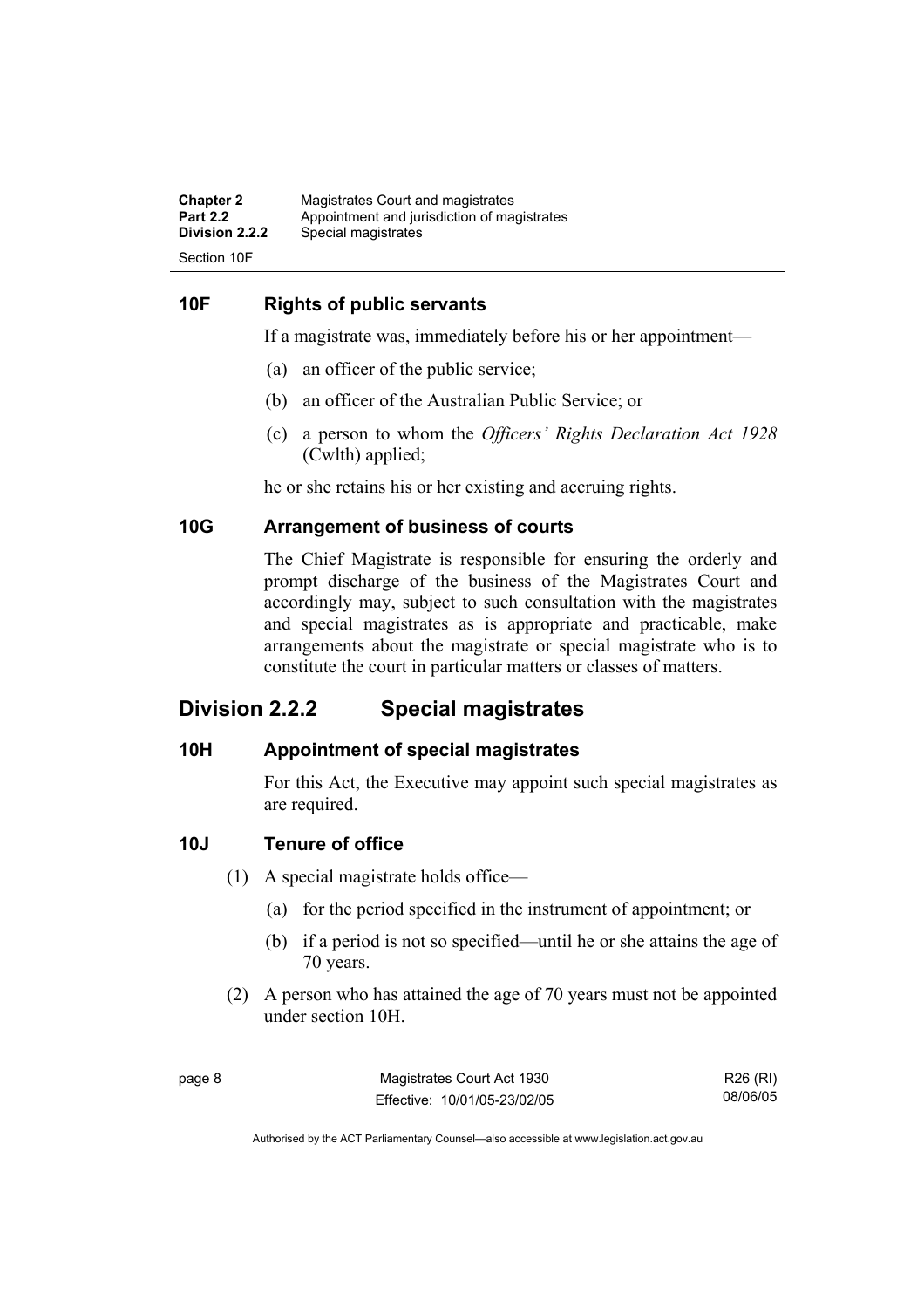(3) A person must not be appointed under section 10H for a period that extends beyond the person's 70th birthday.

## **10K Resignation**

A special magistrate may resign his or her office by writing signed by him or her and delivered to the Executive.

### **10L Terms and conditions of appointment**

A special magistrate holds office on such terms and conditions as the Executive, from time to time, determines.

## **Division 2.2.3 Registrar and other court officers**

## **10M Appointment of registrar etc**

- (1) The Minister may appoint a registrar of the Magistrates Court.
- (2) The registrar may appoint such deputy registrars of the court, bailiffs and other officers as are required.
- (3) The power given by subsection (2) may not be exercised by a deputy registrar of the court.

## **10MA Staff assisting registrar**

- (1) The staff assisting the registrar must be employed under the *Public Sector Management Act 1994*.
- (2) The *Public Sector Management Act 1994* applies in relation to the management of the staff assisting the registrar.

### **10N Duties of registrar**

The registrar must perform the duties that are prescribed by or under this Act or as the Chief Magistrate directs.

page 9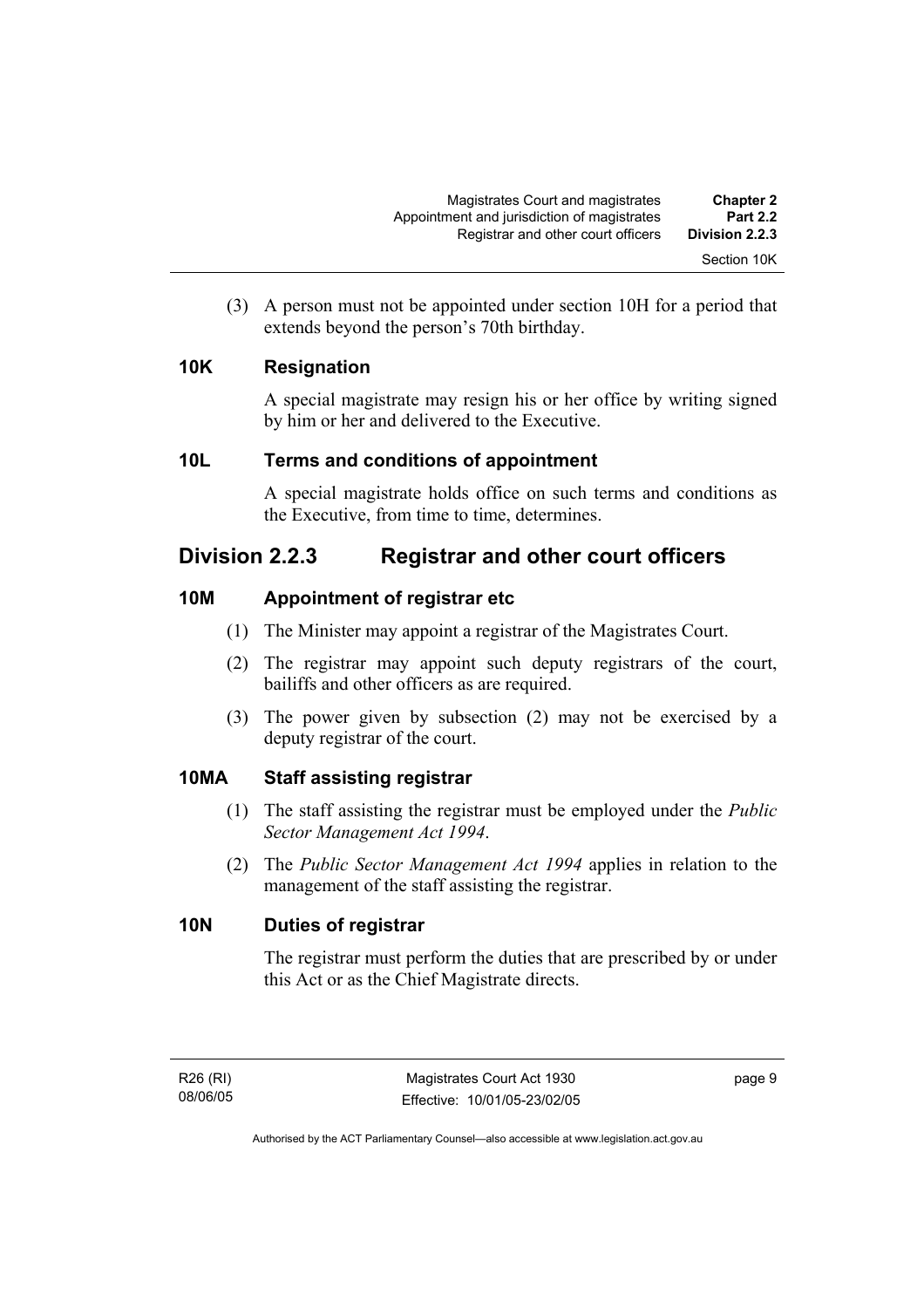| <b>Chapter 2</b> | Magistrates Court and magistrates           |
|------------------|---------------------------------------------|
| <b>Part 2.2</b>  | Appointment and jurisdiction of magistrates |
| Division 2.2.4   | Jurisdiction of magistrates                 |
| Section 10P      |                                             |

# **Division 2.2.4 Jurisdiction of magistrates**

## **10P Oath etc of office**

- (1) A person appointed under section 7 (2) or section 10H must not exercise any of the powers, functions or duties given to or imposed on a magistrate by any territory law unless he or she has made an oath or affirmation in accordance with the form in schedule 1.
- (2) An oath or affirmation for subsection (1) must be made before the Chief Justice of the Supreme Court.

## **10Q Acts done beyond ACT**

- (1) An act done by a magistrate, by virtue of his or her office, outside the ACT for the purpose of authenticating the signature of a person to an instrument intended to take effect in the ACT is, unless the act is required by law to be done in the ACT, effective for any territory law.
- (2) An oath or affirmation administered by a magistrate, by virtue of his or her office, outside the ACT in any case in which an oath or affirmation may be administered by a magistrate is, unless the oath or affirmation is required by law to be administered in the ACT, effective for any territory law.

## **11 Authentication of acts of magistrate or registrar**

- (1) Every summons, warrant, writ, conviction, and order (other than one by law authorised to be made by word of mouth only) must be in writing signed by the magistrate or registrar issuing or making it and sealed with the court's seal.
- (2) Documents relating to court process must not be signed in blank.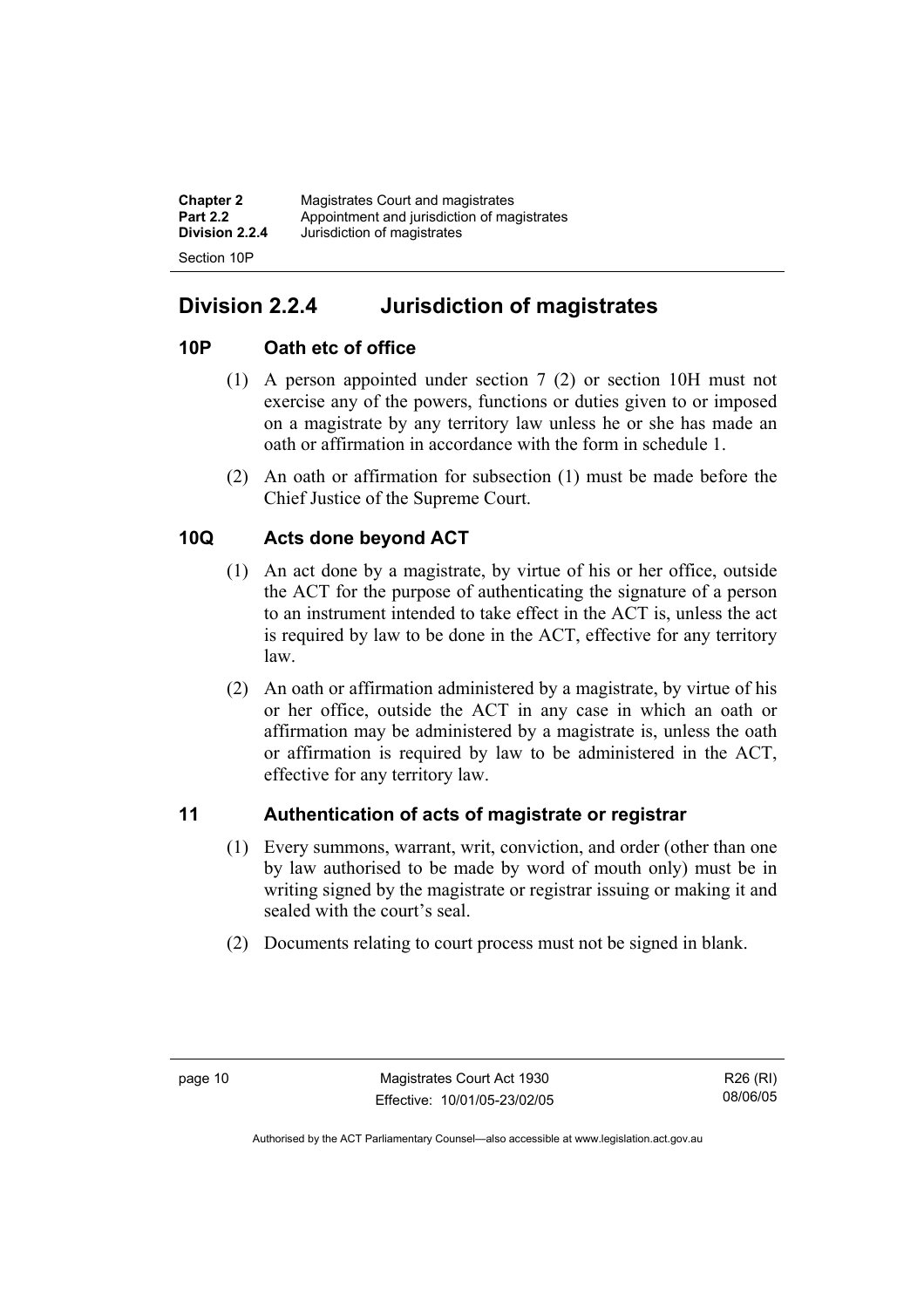#### **12 Acts by magistrate or registrar**

- (1) Any magistrate out of court or the registrar may receive an information and grant a summons or warrant on the information and may issue his or her summons or warrant to compel the attendance of witnesses and do all other necessary acts and matters preliminary to the hearing.
- (2) Without limiting subsection (1), if it is provided in any law in force in the ACT that an information or complaint may be laid or made before, or a summons or warrant issued by, a court, a justice of the peace, a clerk of petty sessions or a registrar of petty sessions, the information or complaint may be laid or made, and the summons or warrant may be issued by, a magistrate or the registrar.

#### **13 Issue of warrant of commitment or writ of execution**

After a case has been heard and decided, any magistrate or a registrar may issue any warrant of commitment or writ of execution thereon.

### **15 Process not avoided by death of magistrate or registrar**

A summons, warrant or writ issued by a magistrate or registrar is not avoided because of the magistrate or registrar dying or ceasing to hold office.

### **16 Order instead of mandamus**

 (1) If a magistrate or registrar refuses to do any act relating to the duties of his or her office as a magistrate or registrar, the party requiring the act to be done may apply to the Supreme Court, on affidavit of the facts, for an order calling on the magistrate or registrar and also the party to be affected by the act to show cause why the act should not be done, and if, after due service of the order, good cause is not shown against it, the Supreme Court may make the order absolute, with or without payment of costs.

R26 (RI) 08/06/05 page 11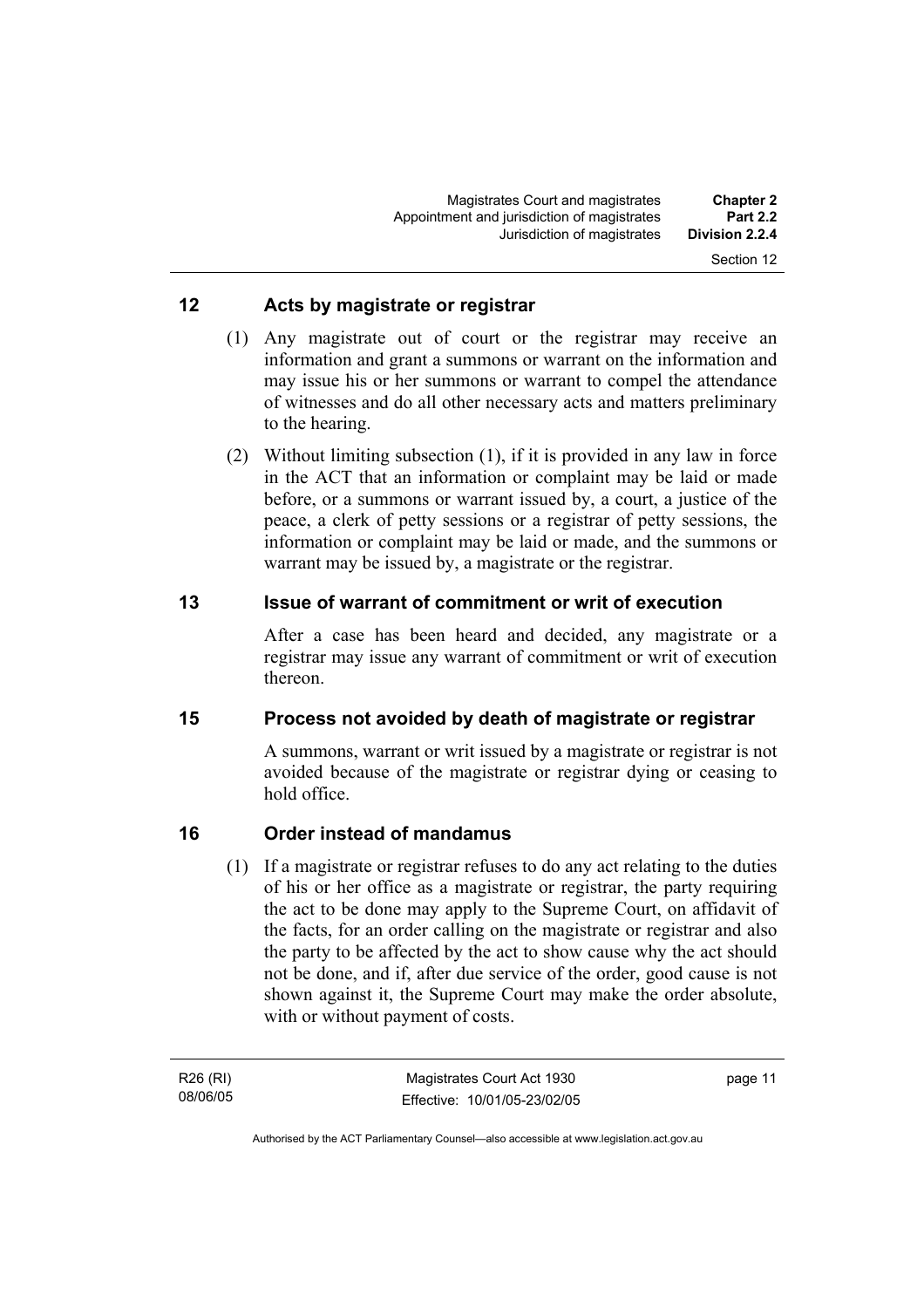| <b>Chapter 2</b> | Magistrates Court and magistrates           |
|------------------|---------------------------------------------|
| <b>Part 2.2</b>  | Appointment and jurisdiction of magistrates |
| Division 2.2.4   | Jurisdiction of magistrates                 |
| Section 17       |                                             |

 (2) A magistrate or registrar on being served with an order absolute must obey the order, and do the act required by it to be done.

## **17 Powers and functions of magistrates**

If under any law in force in the ACT, anything is required or permitted to be done before, to or by a justice of the peace, it may be done before, to or by a magistrate.

page 12 Magistrates Court Act 1930 Effective: 10/01/05-23/02/05

R26 (RI) 08/06/05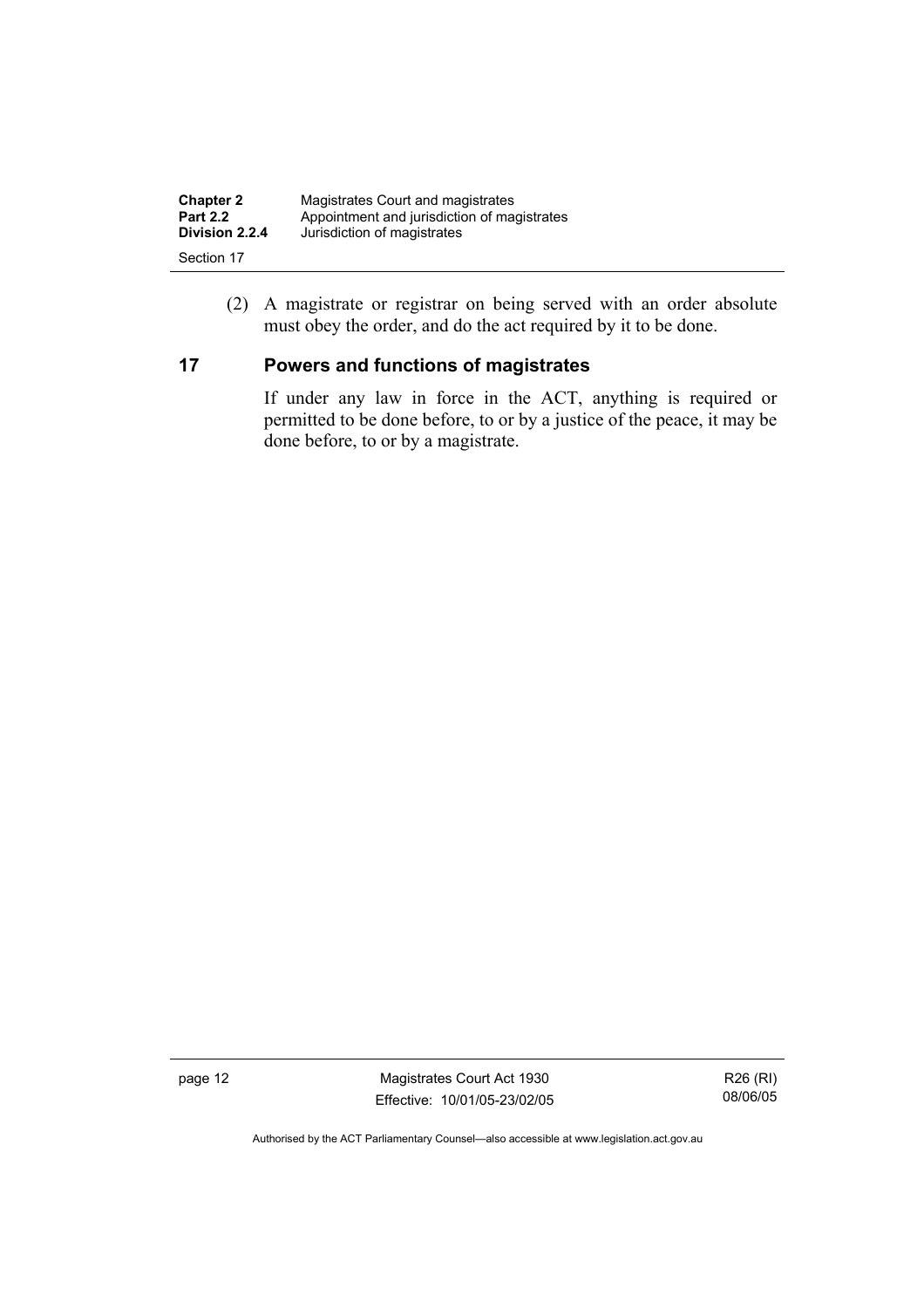#### Section 17A

# **Part 2.3 Protection of magistrates in execution of their office**

## **17A Magistrate sued for act not within jurisdiction**

- (1) Any person injured by an act done by a magistrate in a matter in which by law the magistrate has no jurisdiction or in which the magistrate has exceeded his or her jurisdiction, or by an act done under any conviction or order made or warrant or writ issued by a magistrate in any such matter, may maintain in the Supreme Court an action against the magistrate without alleging in his or her statement of claim or plaint that the act complained of was done maliciously and without reasonable and probable cause.
- (2) No such action is maintainable for anything done under any such conviction or order until after the conviction or order has been quashed or set aside on appeal.
- (3) No such action is maintainable for anything done under any such warrant that was issued by the magistrate to procure the appearance of the person charged, and that has been followed by a conviction or order in the same matter, until after the conviction or order has been so quashed or set aside.
- (4) If the lastmentioned warrant has not been followed by a conviction or order, or if it is a warrant on an information of an alleged indictable offence, and if a summons was issued previously to the warrant being issued, and the summons was served on the person charged either personally or by leaving it for the person with some person at his or her last-known or usual place of abode or business, and the person did not appear according to the exigency of the summons, in that case no action is maintainable against the magistrate for anything done under the warrant.

R26 (RI) 08/06/05 page 13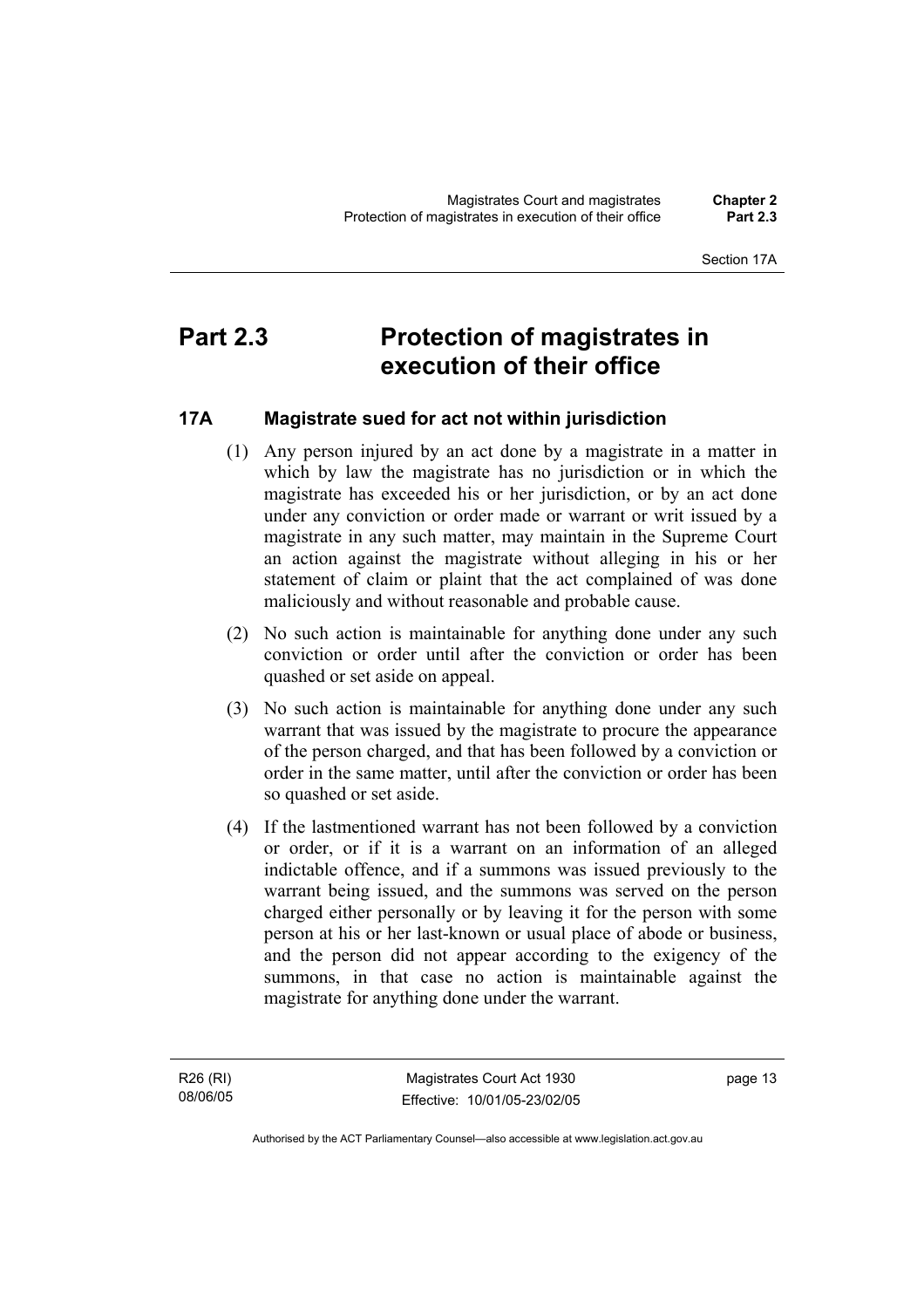| <b>Chapter 2</b> | Magistrates Court and magistrates                      |  |
|------------------|--------------------------------------------------------|--|
| <b>Part 2.3</b>  | Protection of magistrates in execution of their office |  |

Section 17B

#### **17B No action against magistrate after order nisi to quash conviction has been granted**

If an order to show cause why a conviction or order should not be quashed has been granted, an action is not maintainable against the magistrate constituting the court by which the conviction or order in question was made in relation to any proceeding taken under, or matter arising out of, the conviction or order.

#### **17C Warrant or writ by magistrate on order of court**

If a conviction or order is made by the court and a warrant of commitment or writ of execution is granted on it by a magistrate bona fide and without collusion, an action in relation to any defect in the conviction or order or any want of jurisdiction in the court making the conviction or order is maintainable only against the magistrate constituting the court that made the conviction or order.

### **17D No action for acts done under order of Supreme Court**

If a magistrate does an act in obedience to an order of the Supreme Court or the judge, an action is not maintainable against him or her for obeying the order and doing the act required by the order.

#### **17E No action if proceeding confirmed on appeal**

If a warrant of commitment or writ of execution is granted by a magistrate on a conviction or order that, either before or after the granting of the warrant or writ, is confirmed on appeal, an action is not maintainable against the magistrate who granted the warrant or writ for anything done under it because of any defect in the conviction or order.

#### **17F Actions in cases prohibited**

If any action, which by this Act is declared to be not maintainable, is brought against a magistrate, the judge, on application of the

page 14 Magistrates Court Act 1930 Effective: 10/01/05-23/02/05

R26 (RI) 08/06/05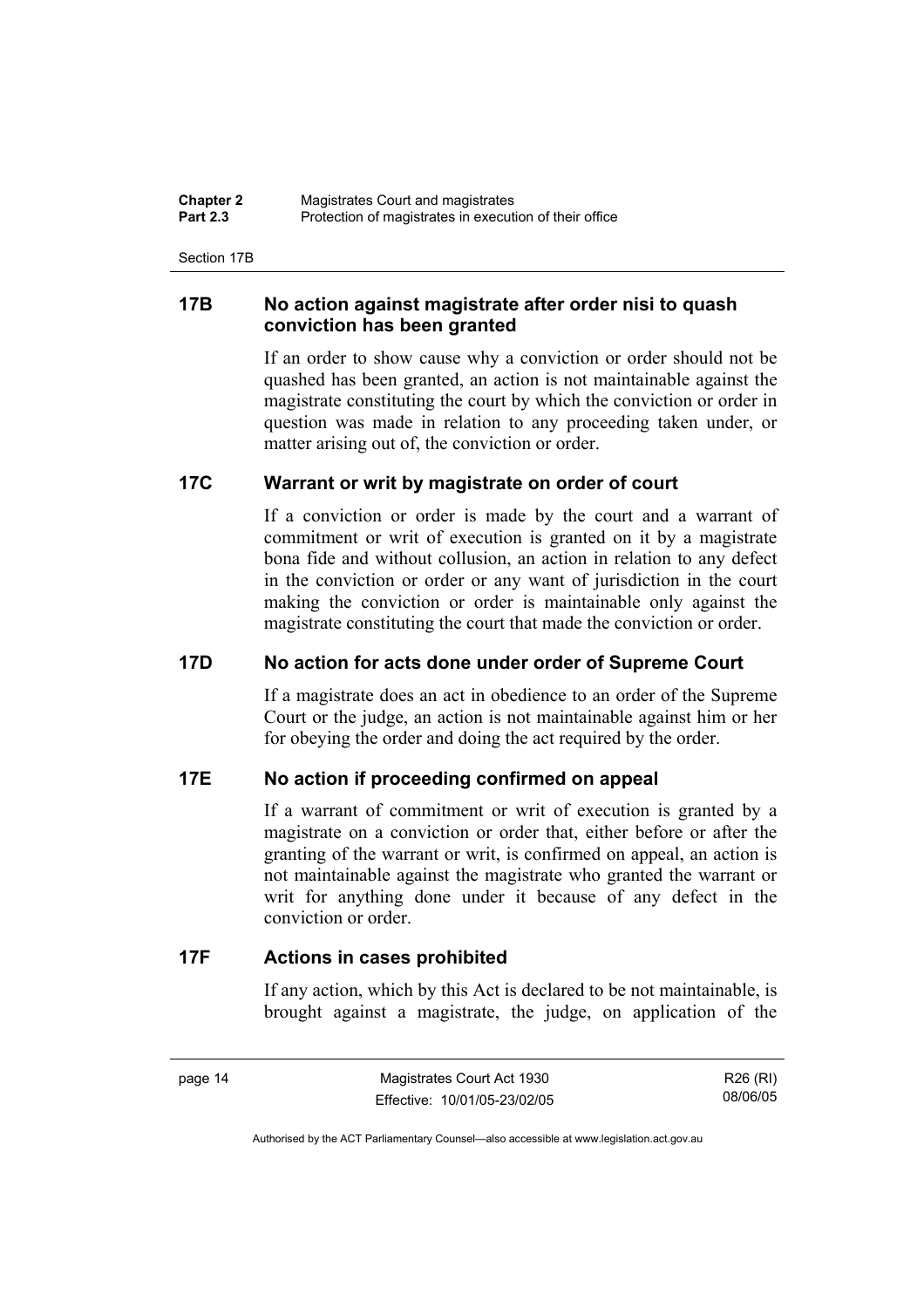Section 17G

defendant, and on affidavit of the facts, may set aside or stay the proceeding with or without costs.

#### **17G Payment of amounts into court**

- (1) After an action under this part has been begun but before issue is joined, the defendant may pay into court the amount the defendant considers appropriate.
- (2) If the court at the trial is of opinion that the plaintiff is not entitled to damages beyond the amount paid into court, judgment must be given for the defendant; and the amount paid into court, or so much of the amount as is sufficient to pay or satisfy the defendant's costs in that behalf, must be paid out of court to the defendant, and the balance (if any) must be paid to the plaintiff.
- (3) If when an amount is paid into court the plaintiff elects to accept it in satisfaction of the plaintiff's damages in the action, the plaintiff may apply to the judge for an order for the payment of the amount out of court to the plaintiff, with or without costs, and the judge may make the order, and thereupon the action is decided and the order is a bar to any other action for the same cause.

#### **17H No action against magistrate for judicial acts in Magistrates Court**

An action must not be brought in the Magistrates Court against a magistrate in relation to anything done by the magistrate in the execution of the magistrate's office.

## **17I Magistrate sued for acts within magistrate's jurisdiction only liable in case of malice and absence of reasonable and probable cause**

In an action against a magistrate for any act done by the magistrate in the execution of the magistrate's duty as a magistrate in relation to any matter within the magistrate's jurisdiction as a magistrate, it

| R26 (RI) |  |
|----------|--|
| 08/06/05 |  |

page 15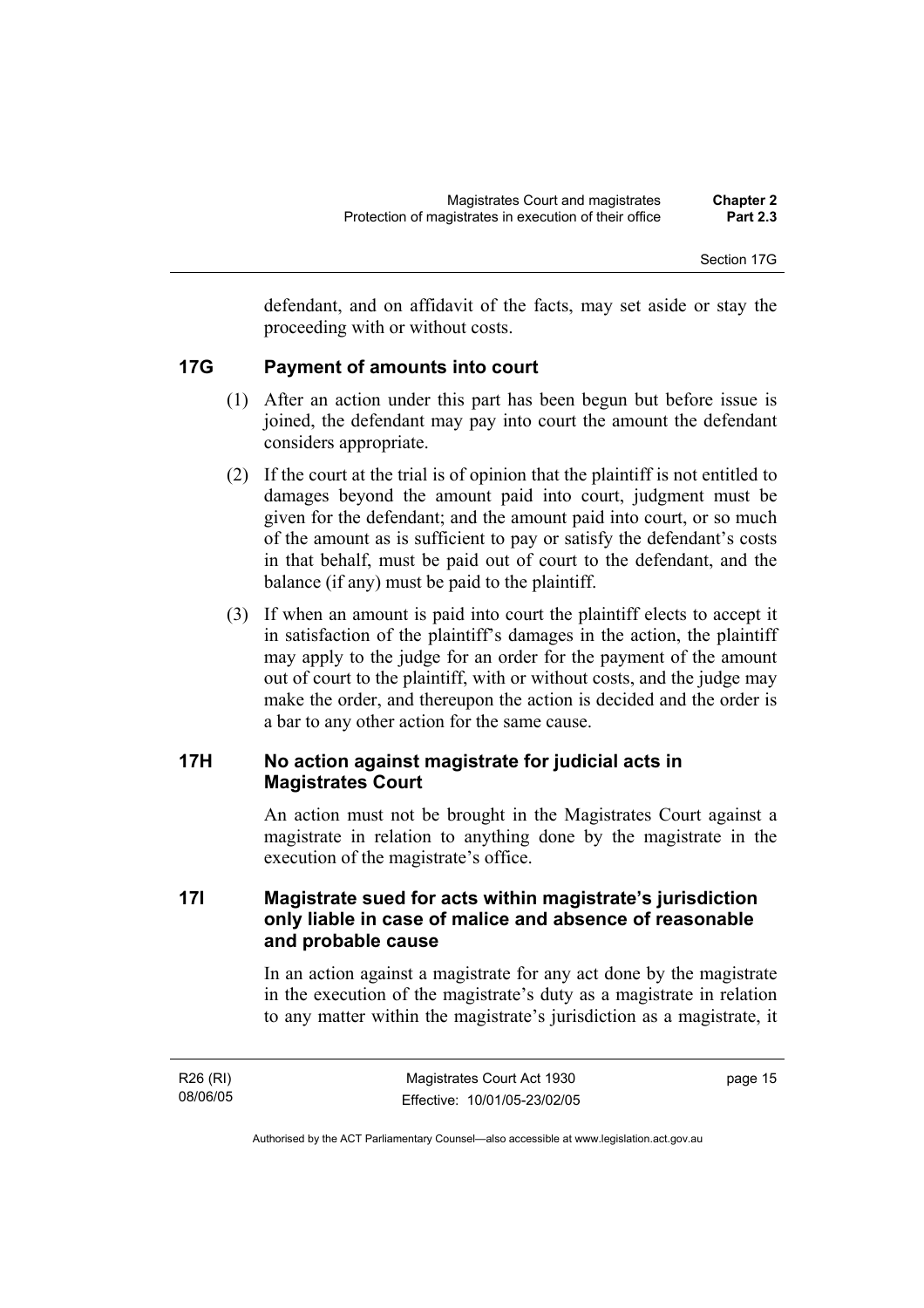| <b>Chapter 2</b> | Magistrates Court and magistrates                      |
|------------------|--------------------------------------------------------|
| <b>Part 2.3</b>  | Protection of magistrates in execution of their office |

Section 17J

must be expressly alleged in the statement of claim or plaint that the act was done maliciously and without reasonable and probable cause, and if the allegations are denied, and at the trial of the action the plaintiff fails to prove them, judgment must be given for the defendant.

#### **17J Verdict for defendant**

If the plaintiff in an action against a magistrate does not prove the cause of action at the trial, judgment must be given for the defendant.

#### **17K Damages**

If—

- (a) the plaintiff in an action against a magistrate is entitled to recover, and seeks to recover a penalty or other amount paid or raised as a result of a conviction, judgment or order or to recover damages for imprisonment; and
- (b) it is proved that the plaintiff was guilty of the offence or liable to pay the amount or, for imprisonment, did not undergo any greater punishment than could have been imposed for the offence of which the plaintiff was convicted;

the plaintiff is not entitled to recover the penalty or other amount paid or raised or, for imprisonment, damages greater than 1 cent, or any costs in the action.

page 16 Magistrates Court Act 1930 Effective: 10/01/05-23/02/05

R26 (RI) 08/06/05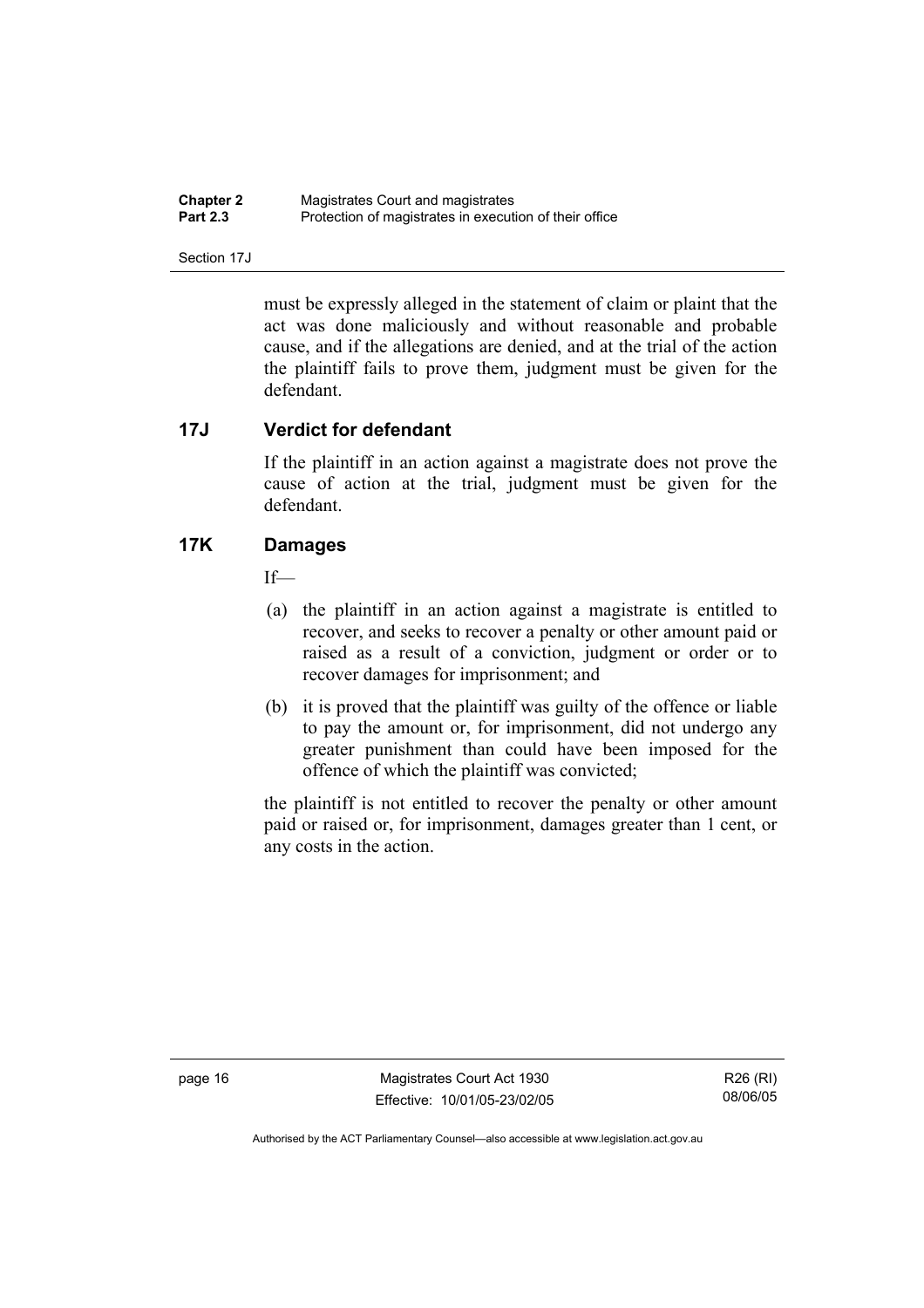Section 18A

# **Chapter 3 Criminal proceedings**

# Part 3.1 **Preliminary**

#### **18A Definitions for ch 3**

In this chapter:

*administrator* means the remand centre administrator.

*Crimes Act* means the *Crimes Act 1900*.

*decision* includes a committal for trial, admission to bail, and a conviction, order or other decision.

*defendant* means a person against whom an information is laid.

*escort* means a custodial escort.

*superintendent*, for a remand centre, means the superintendent for the centre under the *Remand Centres Act 1976*.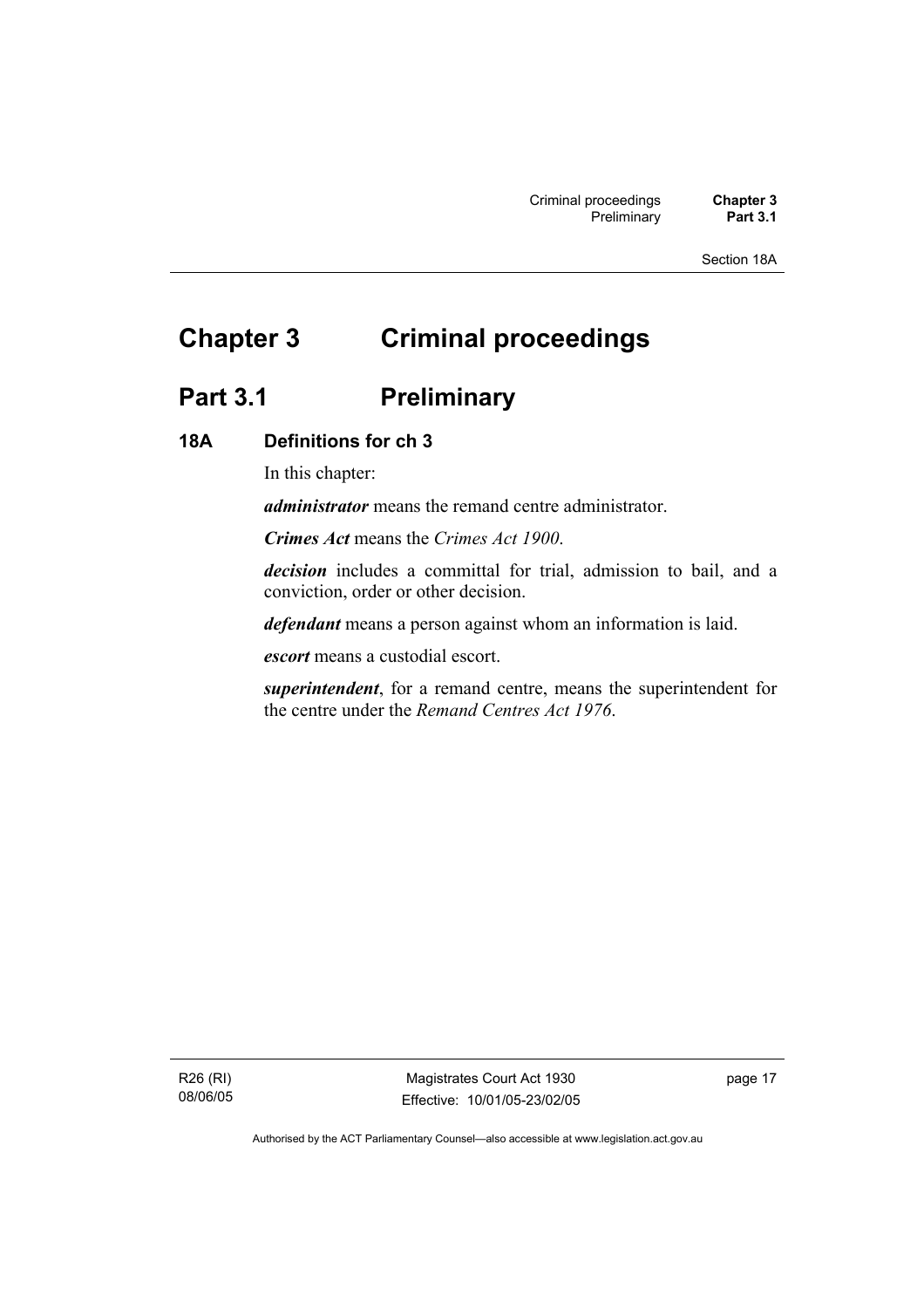**Chapter 3 Criminal proceedings**<br>**Part 3.2 Criminal jurisdiction Criminal jurisdiction** 

Section 19

# **Part 3.2 Criminal jurisdiction**

#### **19 Jurisdiction of court**

If, by any law in force in the ACT, any offence is punishable on summary conviction or any person is made liable to a penalty or punishment or to pay an amount for any offence, act or omission, and no other provision is made for the trial of the person committing the offence, the matter may be heard and decided by the court in a summary way under the provisions of this Act, and the jurisdiction is taken to be given to and may be exercised by the court.

#### **21 Jurisdiction of court if defendant absent from ACT**

The court has jurisdiction even though the defendant is not in the ACT.

#### **22 Proceeding of court if it considers offence should be dealt with on indictment**

If, for an information in relation to an offence that is punishable either summarily or on indictment it appears to the court, on the close of the case for the prosecution, that the offence ought to be dealt with on indictment, the court must abstain from adjudication on the information and must deal with the case for the purpose of committal for trial only.

### **23B Rectification of certain orders etc**

- (1) In this section—
	- (a) a reference to a *penalty* includes a reference to a cancellation, forfeiture, suspension or other loss of a licence or privilege and to a disqualification of a person from obtaining, holding, using or enjoying a licence or exercising a privilege; and

page 18 Magistrates Court Act 1930 Effective: 10/01/05-23/02/05

R26 (RI) 08/06/05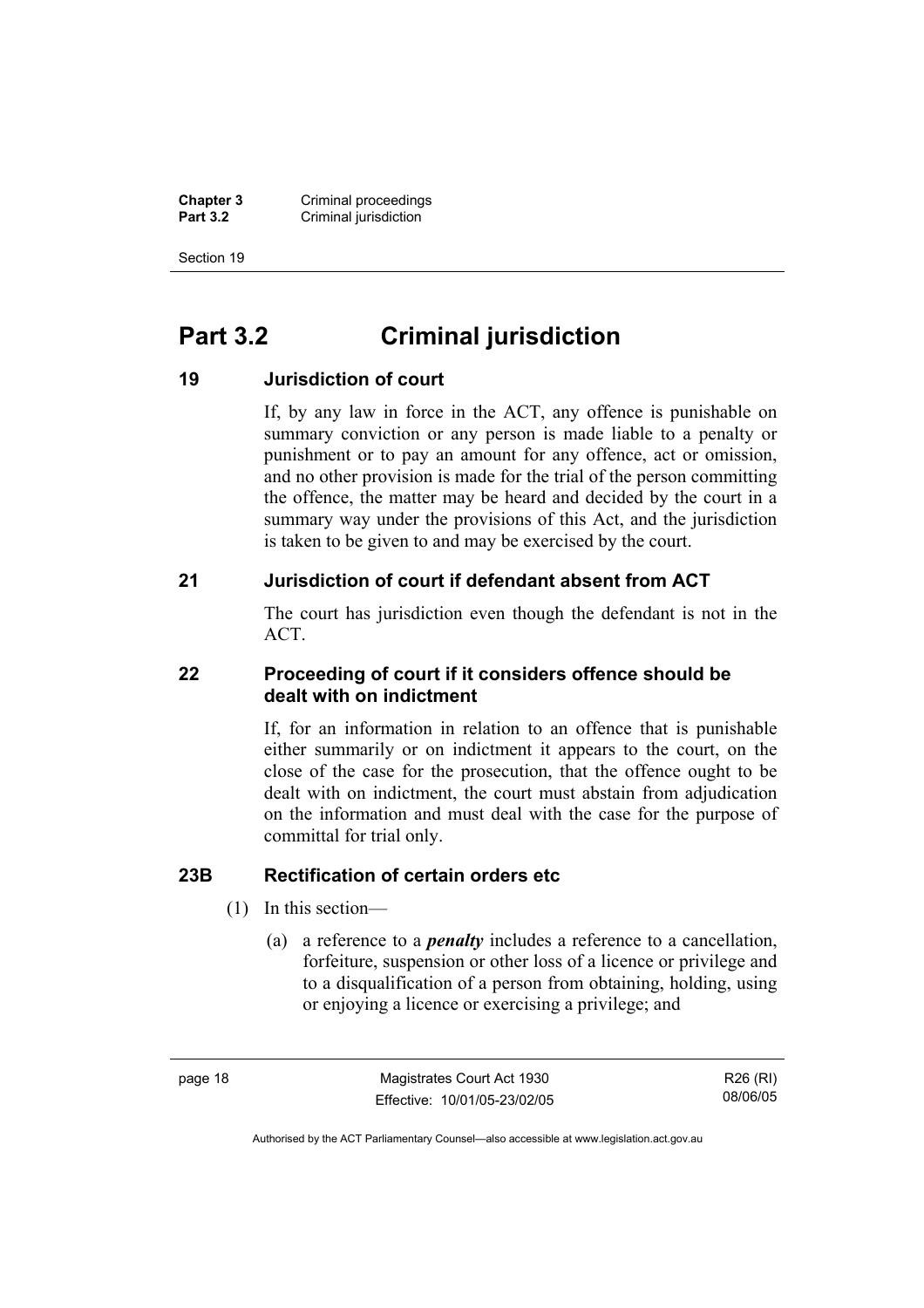- (b) a reference to *the court* in relation to a proceeding is a reference to the magistrate who convicted the defendant or made the order against the defendant; and
- (c) a reference to a *business day* is a reference to a day other than a Saturday, a Sunday or a public holiday.
- (2) Subject to subsection (3), if the court enters a conviction or makes an order against a defendant and—
	- (a) imposes a penalty that is contrary to law; or
	- (b) fails to impose a penalty that is required by law to be imposed;

the court may, on its own initiative or on the application of a party to the proceeding, reopen the proceeding and, after giving the parties an opportunity of being heard, amend the conviction or order to impose a penalty that is in accordance with the law.

- (3) The court may reopen a proceeding under subsection (2)—
	- (a) on its own initiative before the end of 28 days after the day when the penalty was imposed, the conviction was entered or the order was made; or
	- (b) on application under subsection (2) before the end of 28 days after the day when the penalty was imposed, the conviction was entered or the order was made; or
	- (c) with the consent of the parties to the proceeding, at any time.
- (4) Subject to subsection (5)—
	- (a) the registrar must serve on each party to the proceeding written notice of the intention of the court to reopen the proceeding on its own initiative under subsection (2) at least 3 business days before the proceeding is reopened; and
	- (b) an applicant must serve on the registrar and, at least 3 business days before the day when the application is heard, on the other

page 19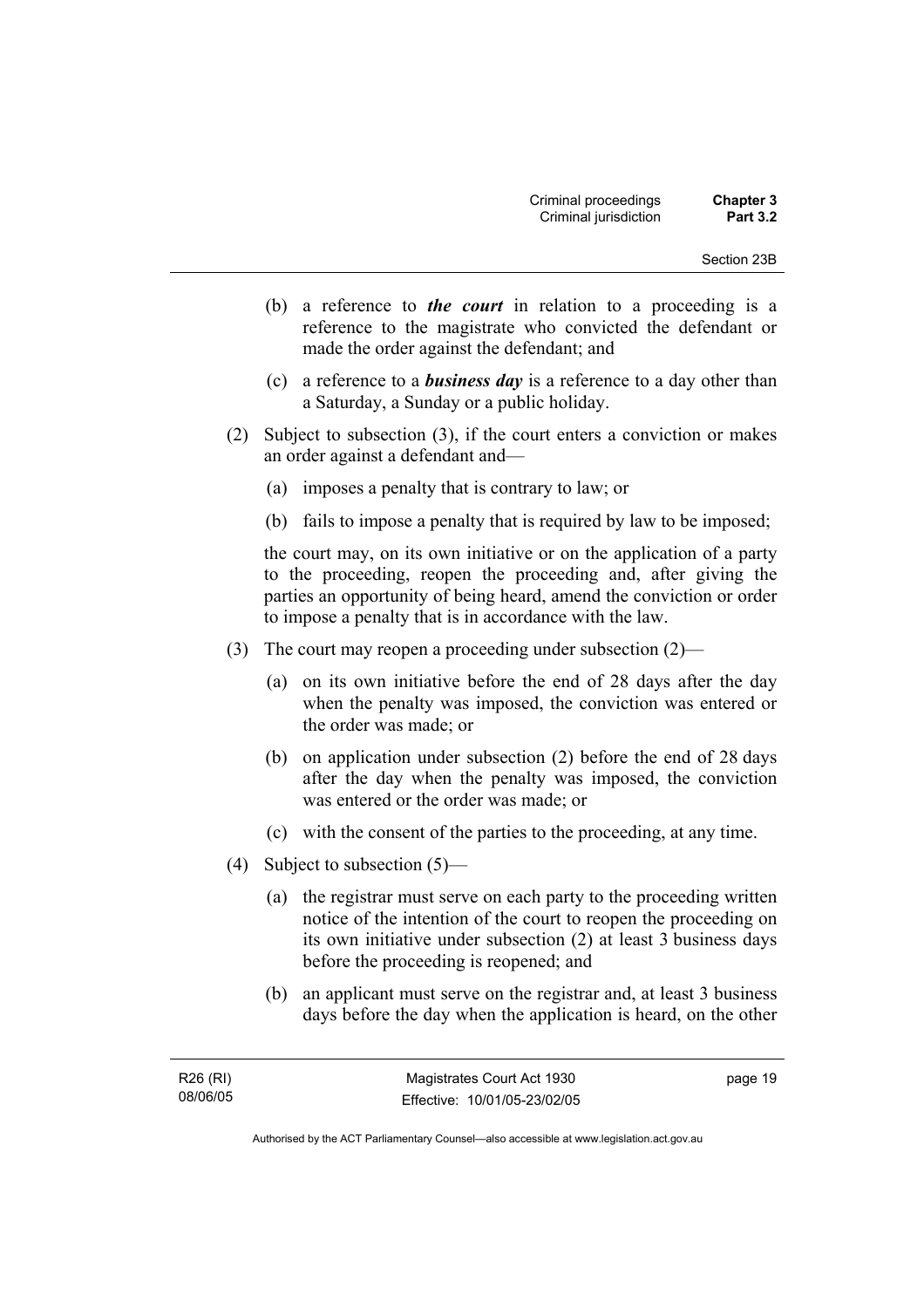#### **Chapter 3 Criminal proceedings**<br>**Part 3.2 Criminal jurisdiction Criminal jurisdiction**

Section 23B

page 20

party to the proceeding, written notice of an application mentioned in subsection (2).

- (5) The requirements of subsection (4) may be dispensed with by the court when each of the parties is before the court.
- (6) If, under subsection (2), the court reopens a proceeding and, in the absence of a party to the proceeding, amends a conviction or an order, the registrar must cause written notice of the amended conviction or order to be served on that absent party forthwith.
- (7) Service of any notice mentioned in subsection (4) or (6) may be made in accordance with section 41 as if the notice were a summons issued in relation to an information.
- (8) The jurisdiction given to the court by subsection (2) must be exercised only on the evidence and material before the court in the original proceeding.
- (9) A proceeding must not be reopened under subsection (2) in relation to a conviction or order that is the subject of an appeal.
- (10) If a proceeding reopened under this section has not been decided in relation to a conviction or order that, after the proceeding has been reopened but before it is decided, becomes the subject of an appeal, the reopened proceeding is stayed until the appeal is decided.
- (11) If the court reopens a proceeding under subsection (2), the court may make any order about costs that it considers just and reasonable.
- (12) Subject to subsection (13), an order made or a conviction or order amended by the court in deciding a proceeding that has been reopened under this section takes effect, unless the court otherwise directs, from the beginning of the day when the original conviction was entered or the original order was made.
- (13) For part 3.10 (Criminal appeals), if the court, in deciding a proceeding that has been reopened under this section, makes an

| Magistrates Court Act 1930   | R26 (RI) |
|------------------------------|----------|
| Effective: 10/01/05-23/02/05 | 08/06/05 |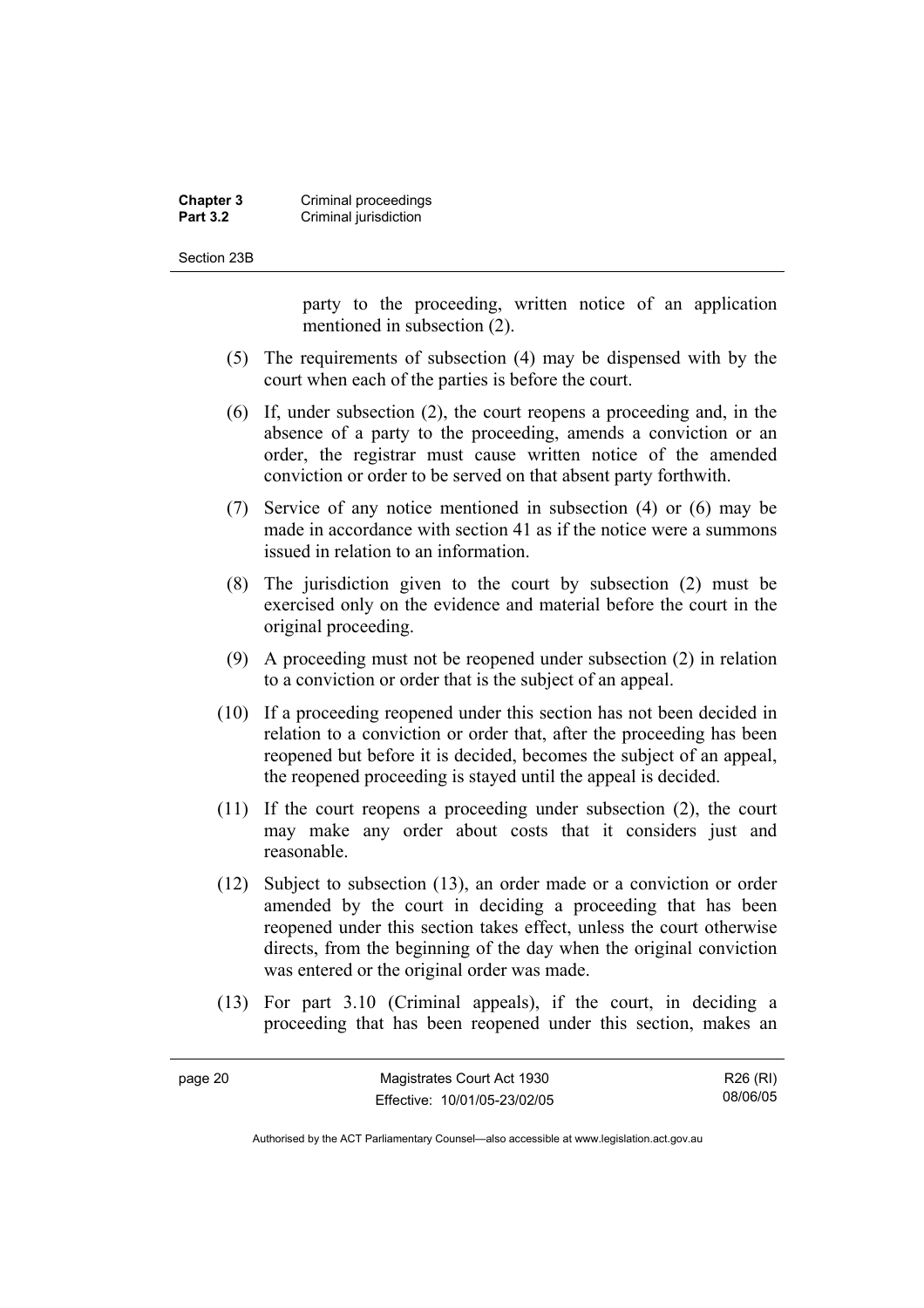| Criminal proceedings  | Chapter 3       |
|-----------------------|-----------------|
| Criminal jurisdiction | <b>Part 3.2</b> |

#### Section 23B

order or amends a conviction or order, the time within which an appeal may be made from the order, amended conviction or amended order begins on the day when the order was made, or the conviction or order was amended.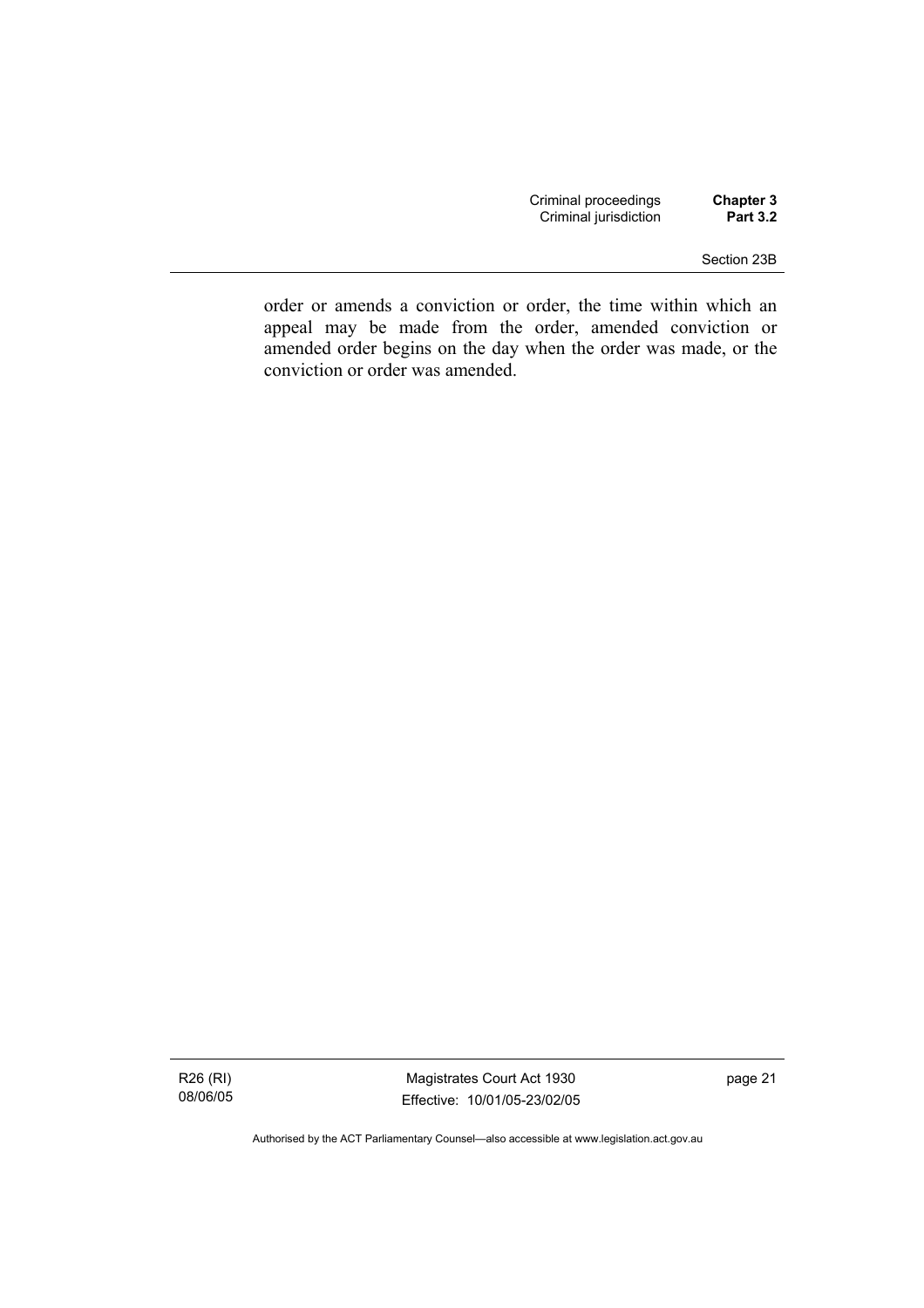**Chapter 3** Criminal proceedings<br> **Part 3.3** Beginning criminal pro-**Part 3.3 Beginning criminal proceedings**<br>**Division 3.3.1** Beginning criminal proceedings **Division 3.3.1** Beginning criminal proceedings—general Section 25

**Part 3.3 Beginning criminal proceedings** 

# **Division 3.3.1 Beginning criminal proceedings general**

# **25 Informations**

A proceeding may be begun in the court by information laid by the informant or by a legal practitioner or other person representing the informant.

# **Division 3.3.2 Informations**

# **26 Laying of informations**

An information may be laid before a magistrate in any case where a person has committed or is suspected of having committed, in the ACT, an indictable offence or an offence that may be dealt with summarily as provided in section 19.

# **27 Description of people and property and of offences**

- (1) Such description of people or things as would be sufficient in an indictment is sufficient in informations.
- (2) The description of any offence in the words of the Act, ordinance, law, order, by-law, regulation, or other instrument creating the offence, or in similar words, is sufficient in law.

### **28 Power of court to amend information**

 (1) If at the hearing of any information or summons any objection is taken to an alleged defect in it in substance or form or if objection is taken to any variance between the information or summons and the evidence adduced at the hearing of it, the court may make any amendment in the information or summons that appears to it to be

page 22 Magistrates Court Act 1930 Effective: 10/01/05-23/02/05 R26 (RI) 08/06/05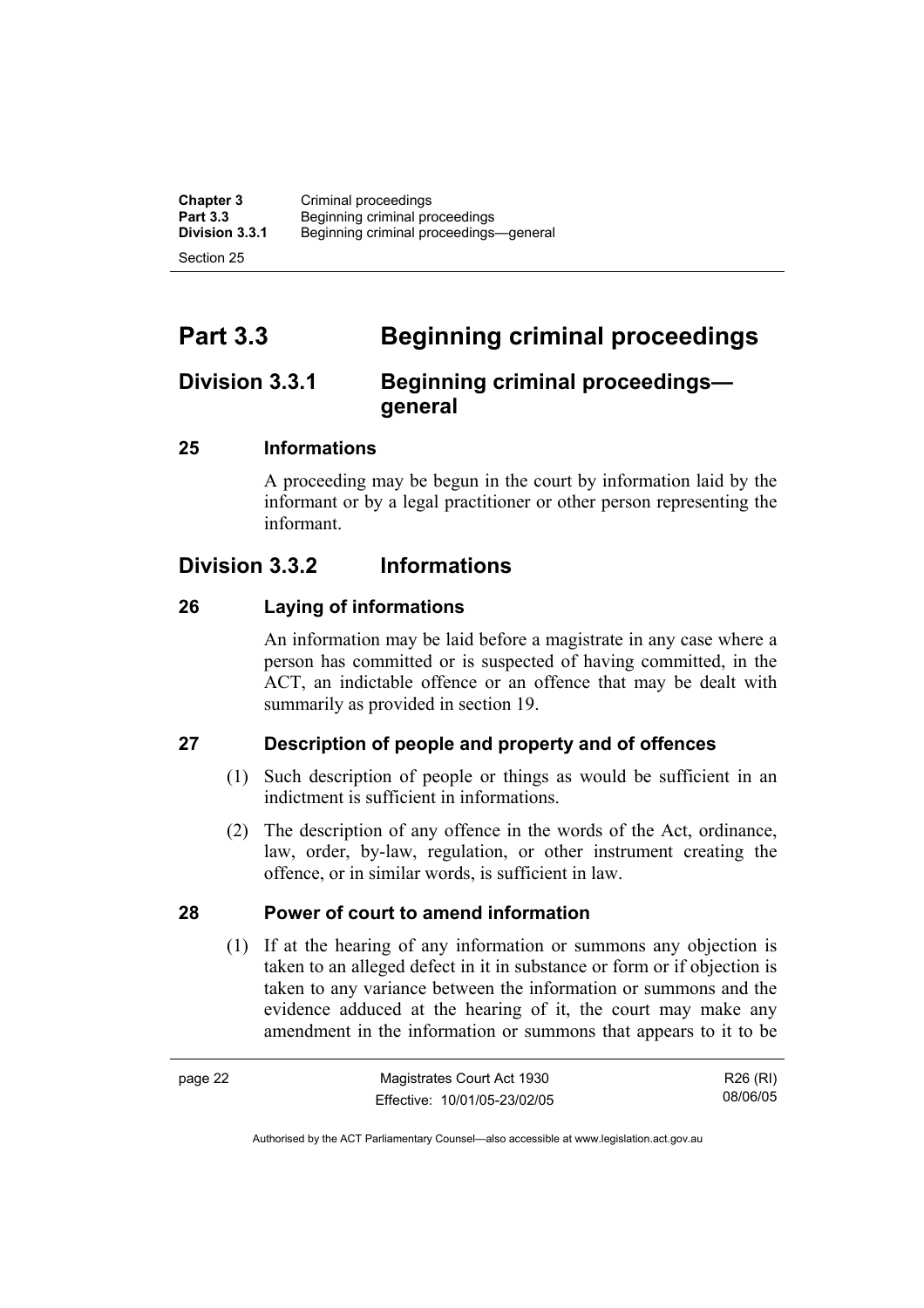| <b>Chapter 3</b> | Criminal proceedings           |
|------------------|--------------------------------|
| <b>Part 3.3</b>  | Beginning criminal proceedings |
| Division 3.3.3   | Summonses                      |
| Section 29       |                                |

desirable or to be necessary to enable the real question in dispute to be decided.

 (2) The court must not make an amendment under subsection (1) if it considers that the amendment cannot be made without injustice to the defendant.

# **29 Court may adjourn hearing if amendment made**

If in any case where an amendment in an information or summons has been made under section 28 the court considers that the defendant has been misled by the form in which the information or summons has been made out, it may adjourn the hearing of the case for the period it considers appropriate and may make any order about the costs of the adjournment it considers appropriate.

## **30 Form of information**

- (1) If it is intended to issue a warrant in the first instance against the party charged, the information must be in writing and on oath, which oath may be made either by the informant or some other person.
- (2) If it is intended to issue a summons instead of a warrant in the first instance, the information need not be in writing or on oath, but may be verbal merely, and without oath, whether any law under which the information is laid requires it to be in writing or not.

# **Division 3.3.3 Summonses**

### **37 When magistrate may issue summons**

If an information is laid before a magistrate, the magistrate may issue a summons.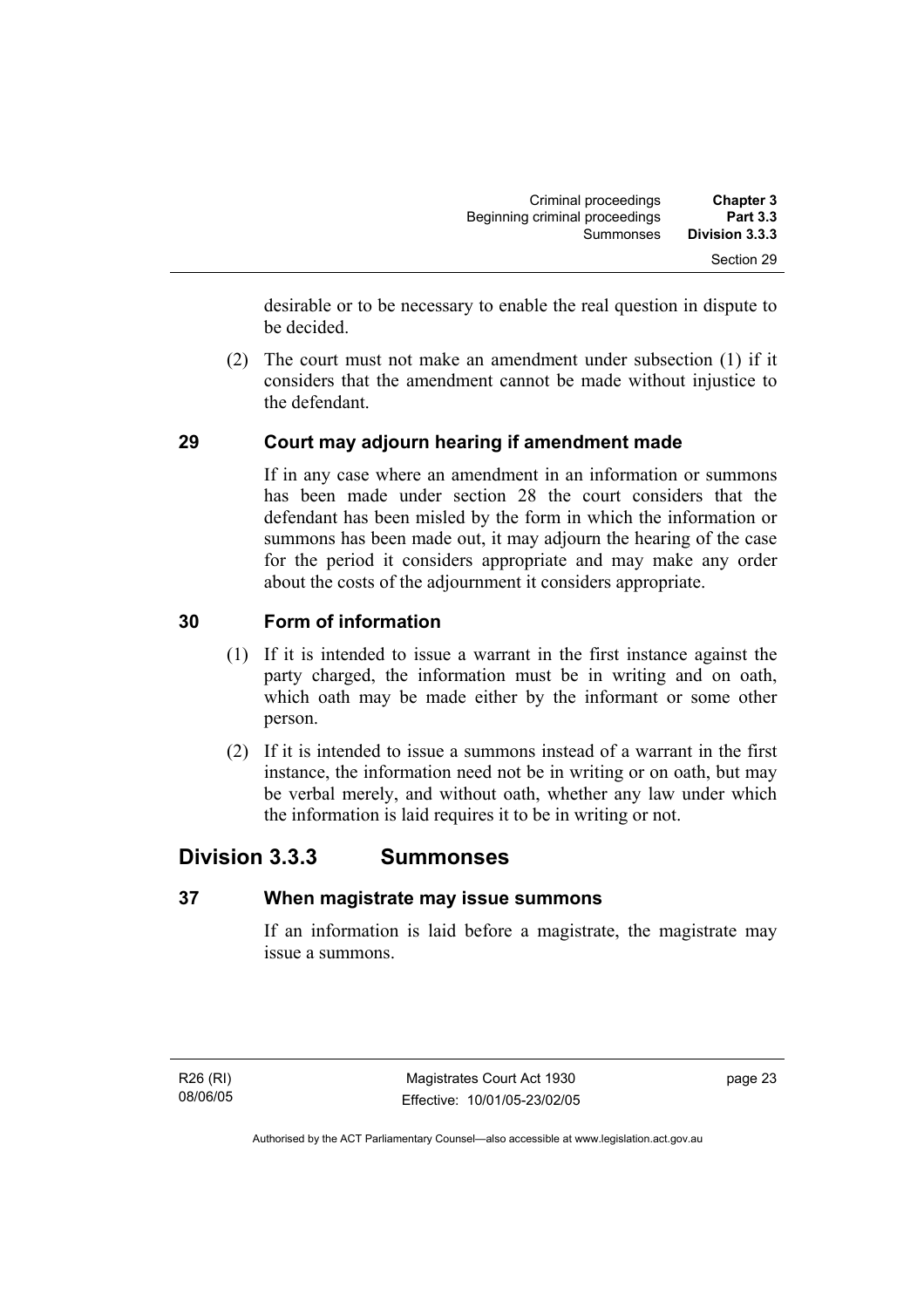**Chapter 3** Criminal proceedings<br> **Part 3.3** Beginning criminal pro-**Part 3.3 Beginning criminal proceedings**<br>**Division 3.3.4** *Marrants of arrest* **Division 3.3.4** Warrants of arrest Section 38

### **38 Form of summons**

A summons issued in the case of an information must be directed to the defendant, and must state shortly the matter of the information and require the defendant to appear at a certain time and place before the court, to answer to the information and to be further dealt with according to law.

### **41 Service of summons**

- (1) A summons issued in relation to an information may be served on the person to whom it is directed by—
	- (a) giving a copy of the summons to the person; or
	- (b) by leaving a copy of the summons at the last-known or usual place of abode or business of the person with some other person who is apparently an inmate of, or employed at, the place and apparently over 16 years old.
- (2) Service of a summons under subsection (1) must be effected at least 72 hours before the time appointed in the summons for the hearing of the information.
- (3) If it appears to the court or a magistrate or the registrar, by statement on oath or by affidavit, that from any cause service in accordance with subsections (1) and (2) cannot be effected, the court or magistrate or the registrar may extend the time for hearing.
- (4) Service of a summons in accordance with this section may be proved by the oath of the person who served it or by affidavit or otherwise.

# **Division 3.3.4 Warrants of arrest**

### **42 Issue of warrant and summons**

 (1) If an information is laid before a magistrate under this part against any person and the matter of the information is substantiated by the

| page 24 | Magistrates Court Act 1930   | R26 (RI) |
|---------|------------------------------|----------|
|         | Effective: 10/01/05-23/02/05 | 08/06/05 |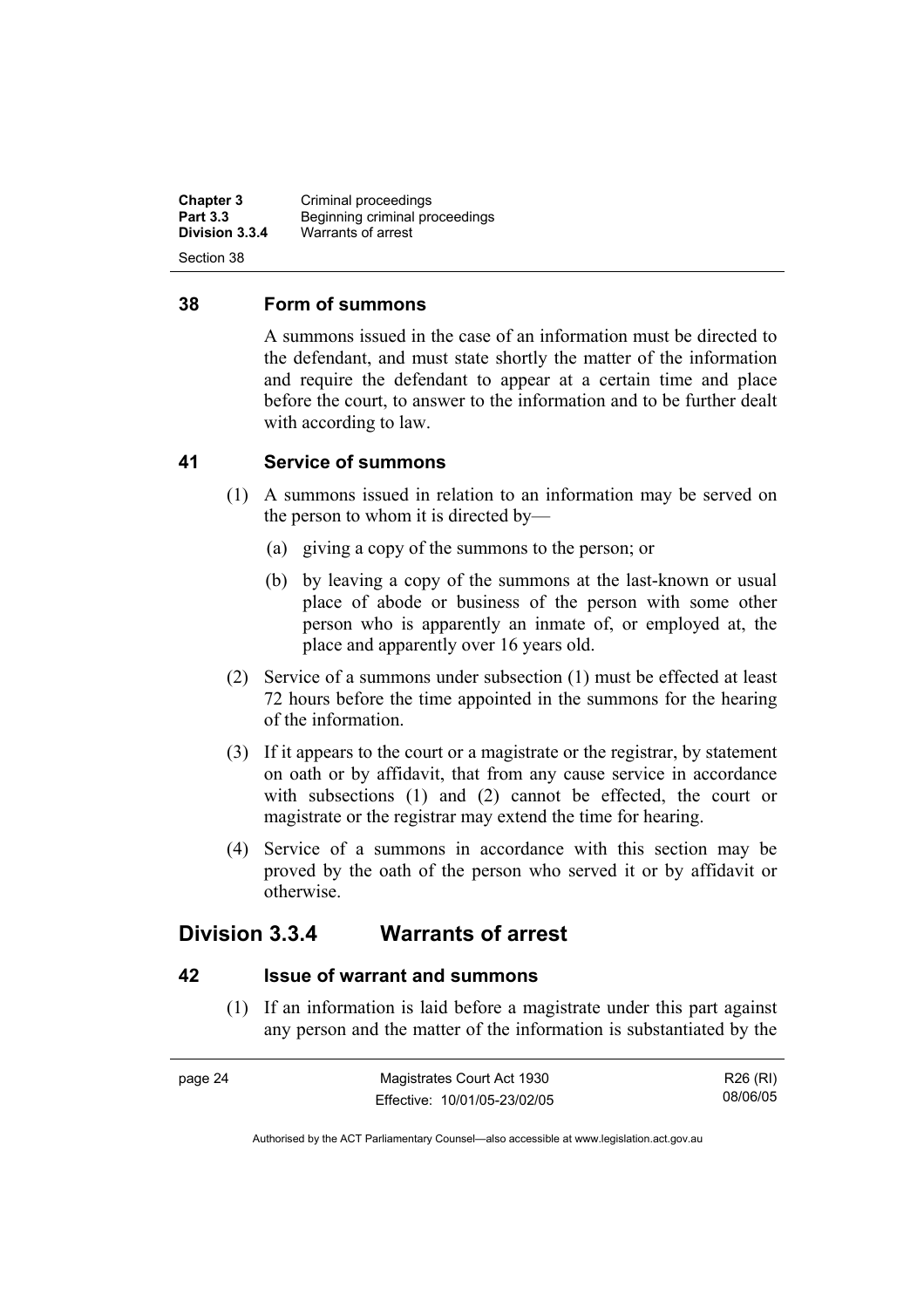| <b>Chapter 3</b> | Criminal proceedings           |
|------------------|--------------------------------|
| <b>Part 3.3</b>  | Beginning criminal proceedings |
| Division 3.3.4   | Warrants of arrest             |
| Section 43       |                                |

oath of the informant or a witness, the magistrate may, if the person is not then in custody, issue a warrant in the first instance for the arrest of the person, and for bringing the person before the court to answer to the information, and to be further dealt with according to law.

- (2) The magistrate, if the magistrate considers appropriate, instead of issuing a warrant in the first instance for the arrest of the person charged, may proceed by summons and issue a summons against the person accordingly.
- (3) Subject to subsection (4), a magistrate may, despite the issue of a summons, issue a warrant at any time before or after the time mentioned in the summons for the appearance of the defendant.
- (4) Subsection (3) does not authorise the issue of a warrant for bringing a person before the court to answer to an information in relation to which a summons has been served in accordance with section 116B.

# **43 Procedure on filing indictment**

- (1) If an indictment in relation to an offence committed in the ACT has been filed in the Supreme Court by the Attorney-General, Attorney-General of the Commonwealth or other officer, authority or person duly appointed in that behalf against any person then at large, whether on bail or not, the registrar of the Supreme Court must at any time after the end of the then sittings of the court if the person so indicted has not already appeared and pleaded to the indictment, on application by or on behalf of the prosecutor, grant to the prosecutor or person applying on the prosecutor's behalf a certificate that the indictment has been filed.
- (2) On production of the certificate to a magistrate, the magistrate must—
	- (a) if the person indicted is, at the time of both the application for and the production of the certificate, confined in prison for any other offence than that charged in the indictment—on proof on

| R26 (RI) | Magistrates Court Act 1930   | page 25 |
|----------|------------------------------|---------|
| 08/06/05 | Effective: 10/01/05-23/02/05 |         |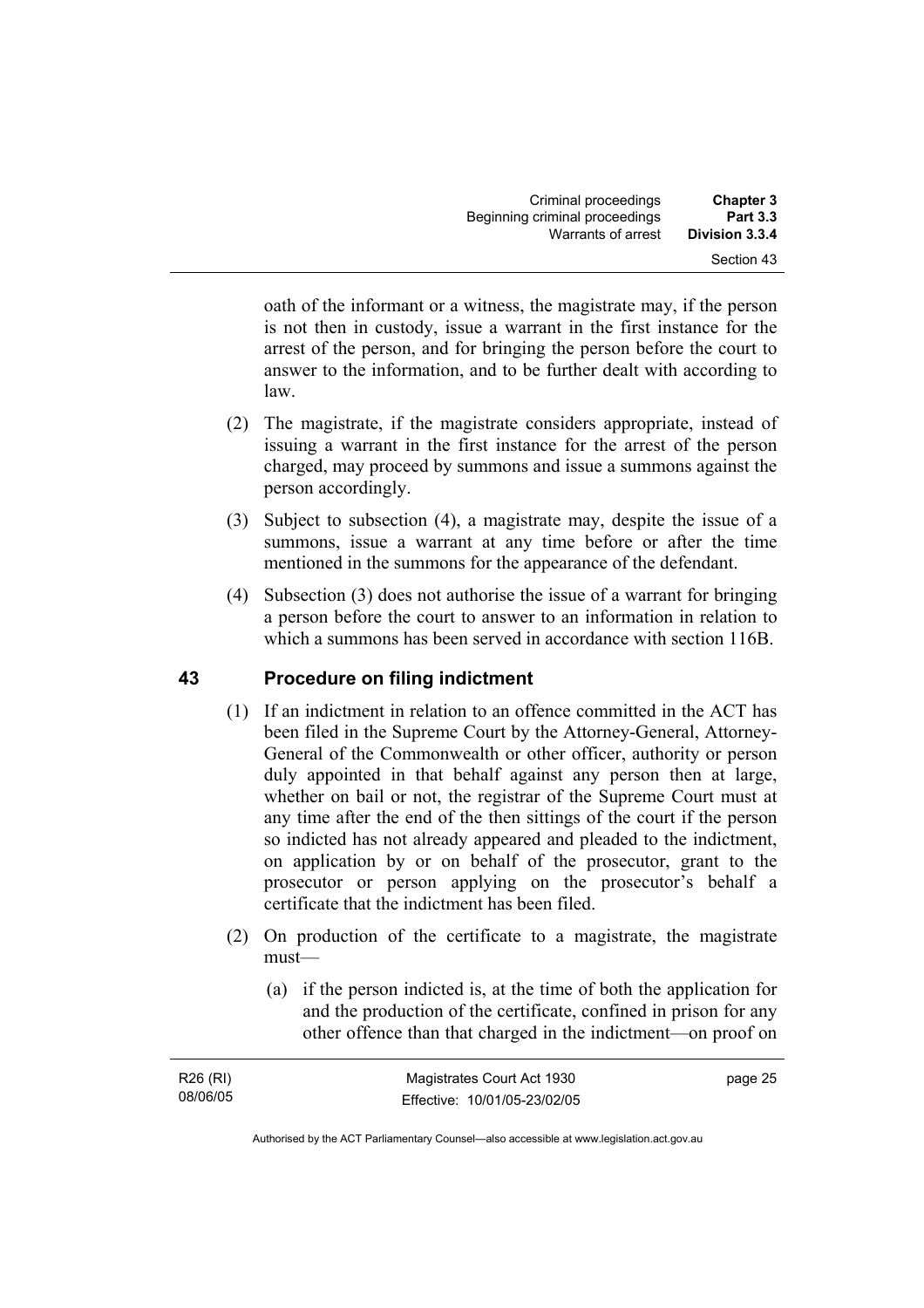Section 44

**Chapter 3** Criminal proceedings<br> **Part 3.3** Beginning criminal pro-**Part 3.3 Beginning criminal proceedings**<br>**Division 3.3.4** Warrants of arrest **Division 3.3.4** Warrants of arrest

> oath that the person so confined in prison is the person charged and named in the indictment, issue a warrant directed to the gaoler of the prison where the person is so confined, commanding the gaoler to detain the person in the gaoler's custody until, by a writ of habeas corpus, the person is removed from custody for the purpose of being tried on the indictment, or until the person is otherwise removed or discharged out of custody by due course of law; and

 (b) in any other case—issue a warrant to apprehend the person so indicted and to cause the person to be brought before the court to be dealt with according to law and the court when any person apprehended under any such warrant is brought before it must on proof on oath that the person is the person charged and named in the indictment, and without further inquiry commit the person for trial or admit the person to bail in accordance with the *Bail Act 1992*.

### **44 Direction of warrant**

A warrant to apprehend a defendant that the defendant may answer to an information may be directed either to any police officer by name or generally to all police officers within the ACT, without naming them, or to both.

### **45 Any police officer may execute warrant**

If a warrant is directed to all police officers, any police officer may execute the warrant as if it were directed specially to the police officer by name.

### **47 Form of arrest warrant**

A warrant must state shortly the offence or matter of the information on which it is founded, and must name or otherwise describe the person against whom it is issued, and it must order the police officers to whom it is directed to arrest the defendant, and to cause

page 26 Magistrates Court Act 1930 Effective: 10/01/05-23/02/05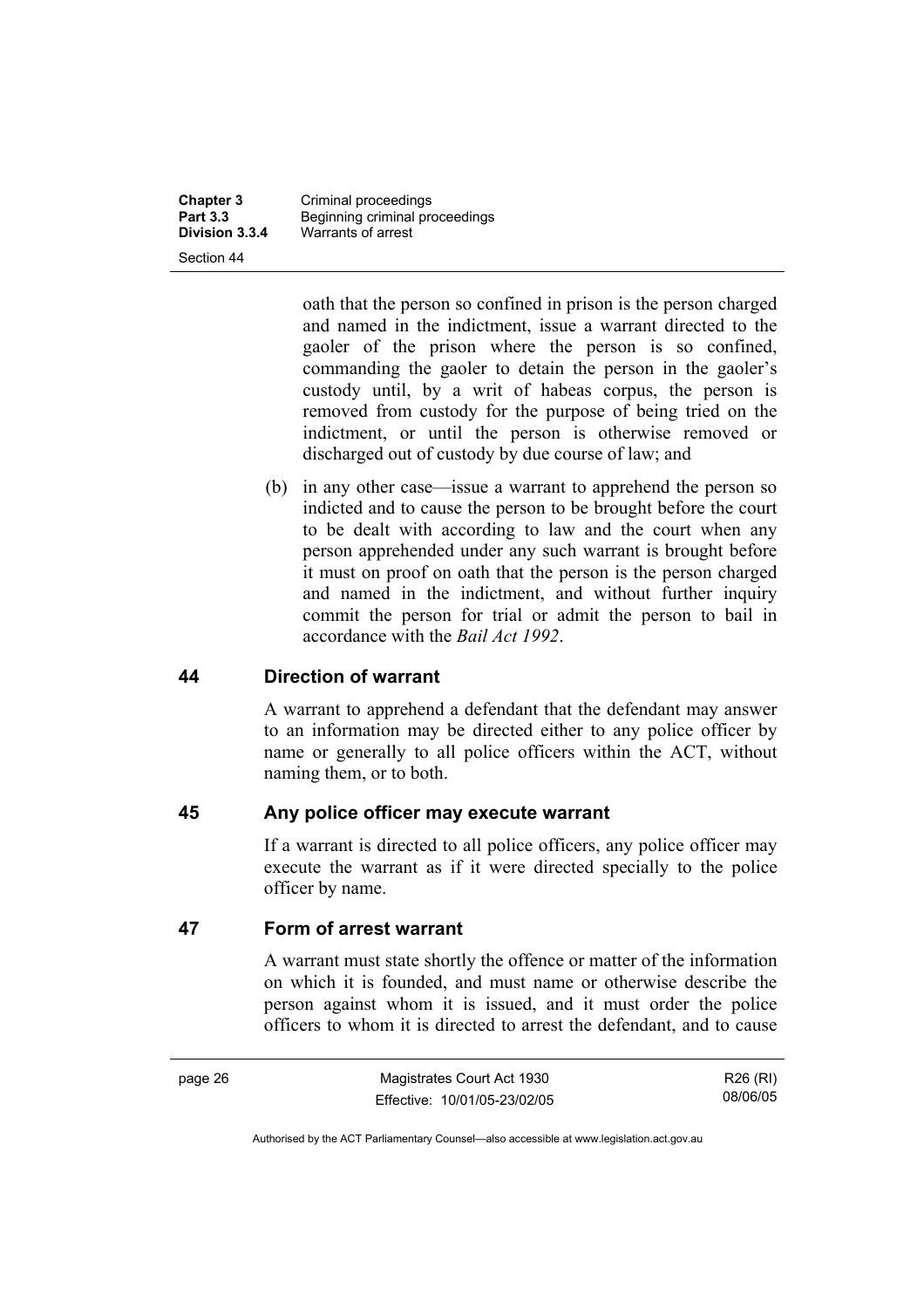| <b>Chapter 3</b> | Criminal proceedings           |
|------------------|--------------------------------|
| <b>Part 3.3</b>  | Beginning criminal proceedings |
| Division 3.3.4   | Warrants of arrest             |
| Section 48       |                                |

the defendant to be brought before the court to answer to the information and to be further dealt with according to law.

## **48 Warrant to be in force till executed**

A warrant need not be returnable at any particular time, but may remain in force until executed.

## **49 Sunday warrants**

A magistrate may grant or issue a warrant on an information of an indictable offence, or a search warrant, on a Sunday as on any other day.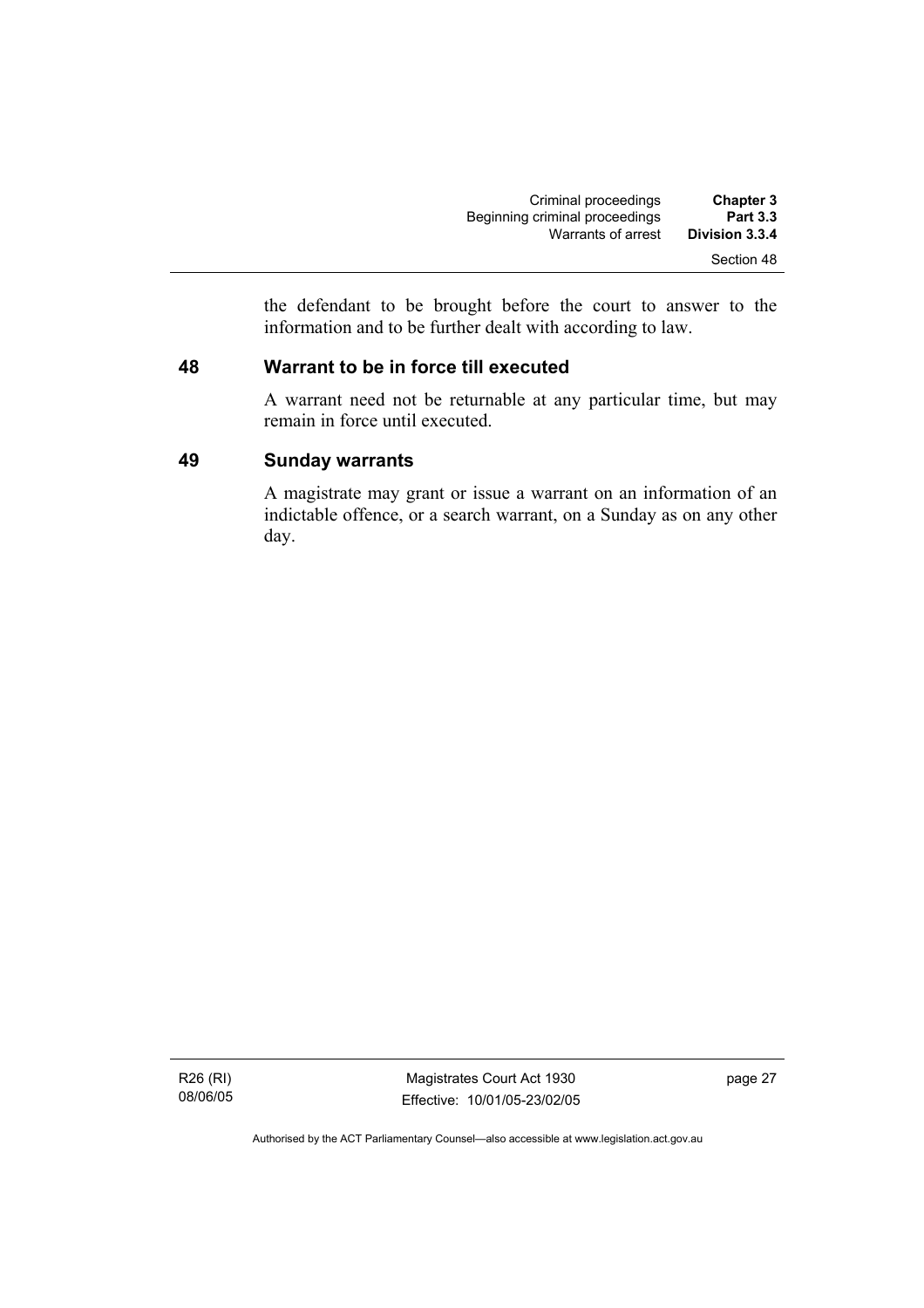**Chapter 3** Criminal proceedings<br> **Part 3.4** Hearing of criminal pro **Part 3.4 Hearing of criminal proceedings**<br>**Division 3.4.1** Hearing of criminal proceedings **Division 3.4.1** Hearing of criminal proceedings—general Section 53

# **Part 3.4 Hearing of criminal proceedings**

# **Division 3.4.1 Hearing of criminal proceedings general**

# **53 Conduct of case**

- (1) The informant may himself or herself or by a legal practitioner representing the informant conduct his or her case and may examine and cross-examine the witnesses giving evidence for or against the informant and may, if the defendant gives any evidence or examines any witness about any matter other than about general character, call and examine witnesses in reply.
- (2) The defendant may himself or herself or by a legal practitioner representing the defendant make full answer and defence and may give evidence himself or herself and may examine and crossexamine the witnesses giving evidence for or against the defendant.

# **54 If both parties present in court to hear case**

If both parties appear either personally or by legal practitioners or other people appearing for them, the court must proceed to hear and decide the information.

# **Division 3.4.2 Evidence in criminal proceedings**

# **55 Examination to be on oath**

- (1) Every person appearing to give evidence must be examined on oath.
- (2) The court may administer or cause to be administered to every person so appearing the usual or other lawful oath.
- (3) It is not necessary to administer an oath to any person who appears solely for the purpose of producing documents.

page 28 Magistrates Court Act 1930 Effective: 10/01/05-23/02/05

R26 (RI) 08/06/05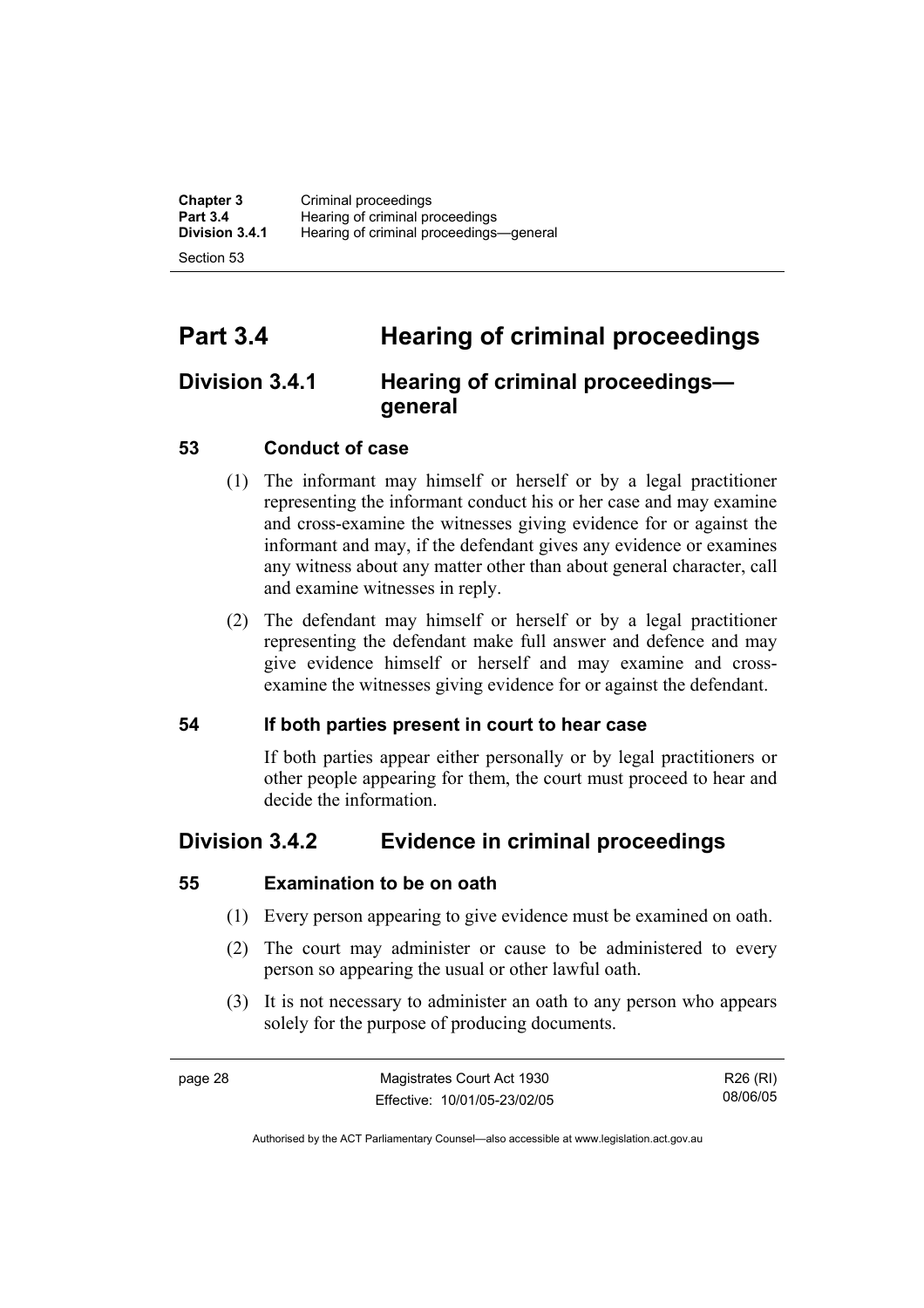### **63 Warrant to bring witness to court**

- (1) If a witness—
	- (a) has been informed of the time and place for the hearing; and
	- (b) has been requested, has given an undertaking, or has been served with a subpoena, to appear at the hearing to give evidence; and
	- (c) the witness does not appear in accordance with the request, undertaking or subpoena and does not provide to the court a reasonable explanation for his or her non-appearance;

the court may issue a warrant requiring the witness to be brought before the court at the time and place specified in the warrant to give evidence.

(2) In this section:

*subpoena* includes summons.

 (3) Subsection (2) and this subsection expire on the existing rules expiry day under the *Court Procedures Act 2004*, section 60 (3).

# **64 Warrant in the first instance**

If a magistrate is satisfied by evidence on oath that it is probable that a person whose evidence is desired will not attend to give evidence without being compelled to do so, then, instead of issuing a subpoena, the magistrate may issue a warrant in the first instance.

# **Division 3.4.3 Remand**

# **70 Remand of defendant**

- (1) This section applies if the court considers it is necessary or desirable to adjourn the hearing of a proceeding for an indictable offence—
	- (a) because of the absence of witnesses; or

| R26 (RI) | Magistrates Court Act 1930   | page 29 |
|----------|------------------------------|---------|
| 08/06/05 | Effective: 10/01/05-23/02/05 |         |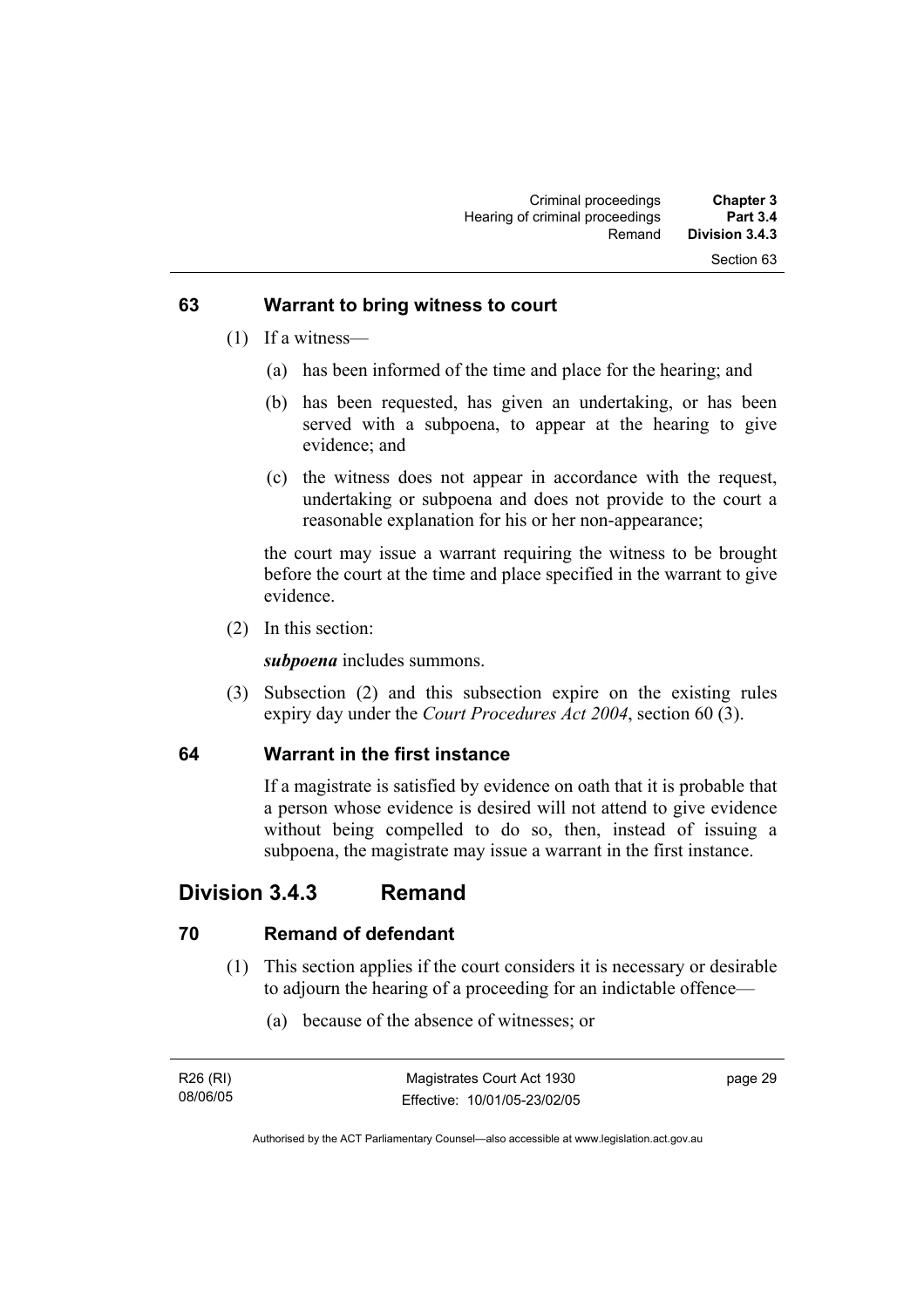| <b>Chapter 3</b> | Criminal proceedings            |
|------------------|---------------------------------|
| <b>Part 3.4</b>  | Hearing of criminal proceedings |
| Division 3.4.3   | Remand                          |
| Section 70       |                                 |

- (b) for any other reasonable cause.
- (2) The court may—
	- (a) adjourn the hearing; and
	- (b) remand the defendant into the custody of the administrator—
		- (i) by warrant; or
		- (ii) if the period of remand is not longer than 3 days—by an order made orally.
- (3) Any single period of remand under this section must be no longer than—
	- (a) 28 days; or
	- (b) if the defendant chooses to be remanded for a longer period without review—a longer period that the court considers reasonable.
- (4) The warrant or order must direct the administrator to—
	- (a) keep the defendant in custody for a stated period; and
	- (b) bring the defendant before the court at a stated time and place for the hearing.
- (5) If the warrant or order gives a transfer direction to all police officers, the direction is taken to be given to each police officer and may be executed by any police officer.
- (6) If the warrant or order gives a transfer direction to all escorts, the direction is taken to be given to each escort and may be executed by any escort.
- (7) In this section:

*transfer direction* means a direction that the defendant be taken, safely transported and delivered into the custody of the administrator.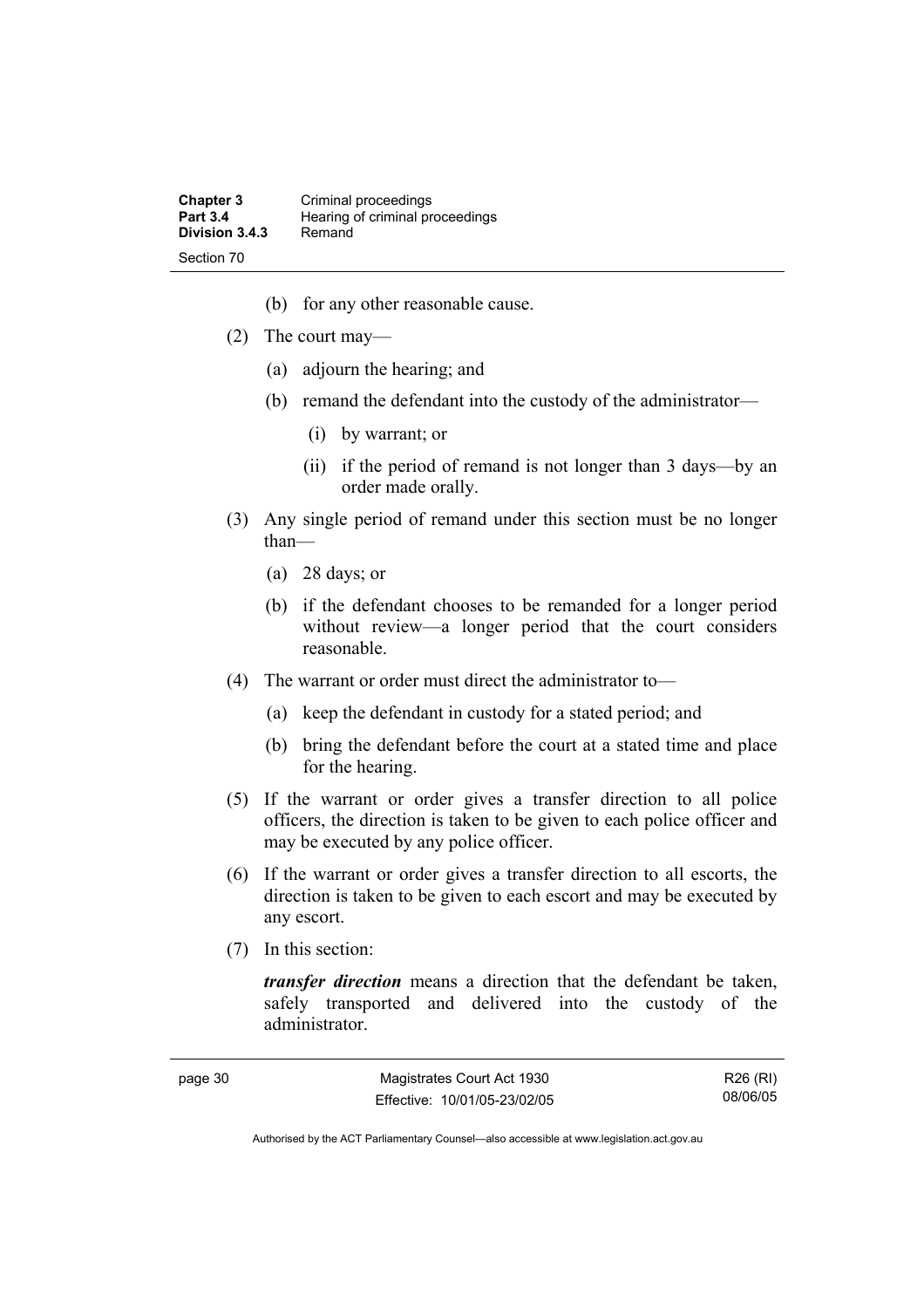# **72 Bringing up during remand**

The court may order the defendant to be brought before it at any time before the end of the time for which the defendant was so remanded, and the officer in whose custody the defendant then is must obey the order.

## **72A Hearing of bail applications**

- (1) Unless the court otherwise directs, if—
	- (a) a person who is in custody is required or entitled to appear, or is required to be brought, before the court for the hearing of an application in relation to bail; and
	- (b) an audiovisual link is available between the place where the court is sitting and a place where the person is in custody;

the proceeding must be conducted by the audiovisual link.

- (2) The court may at any time vary or revoke a direction made under subsection (1), either on its own initiative or on the application of a party to the proceeding.
- (3) In this section:

*audiovisual link*—see the *Evidence (Miscellaneous Provisions) Act 1991*, dictionary.

# **72B Defendant's appearance in proceeding other than bail proceeding**

For section 70 and section 72, a person who is directed by warrant or order to bring a person before the court must ensure that, if section 311 (Appearance by audiovisual or audio links) applies, the person appears before the court in accordance with that section.

R26 (RI) 08/06/05 page 31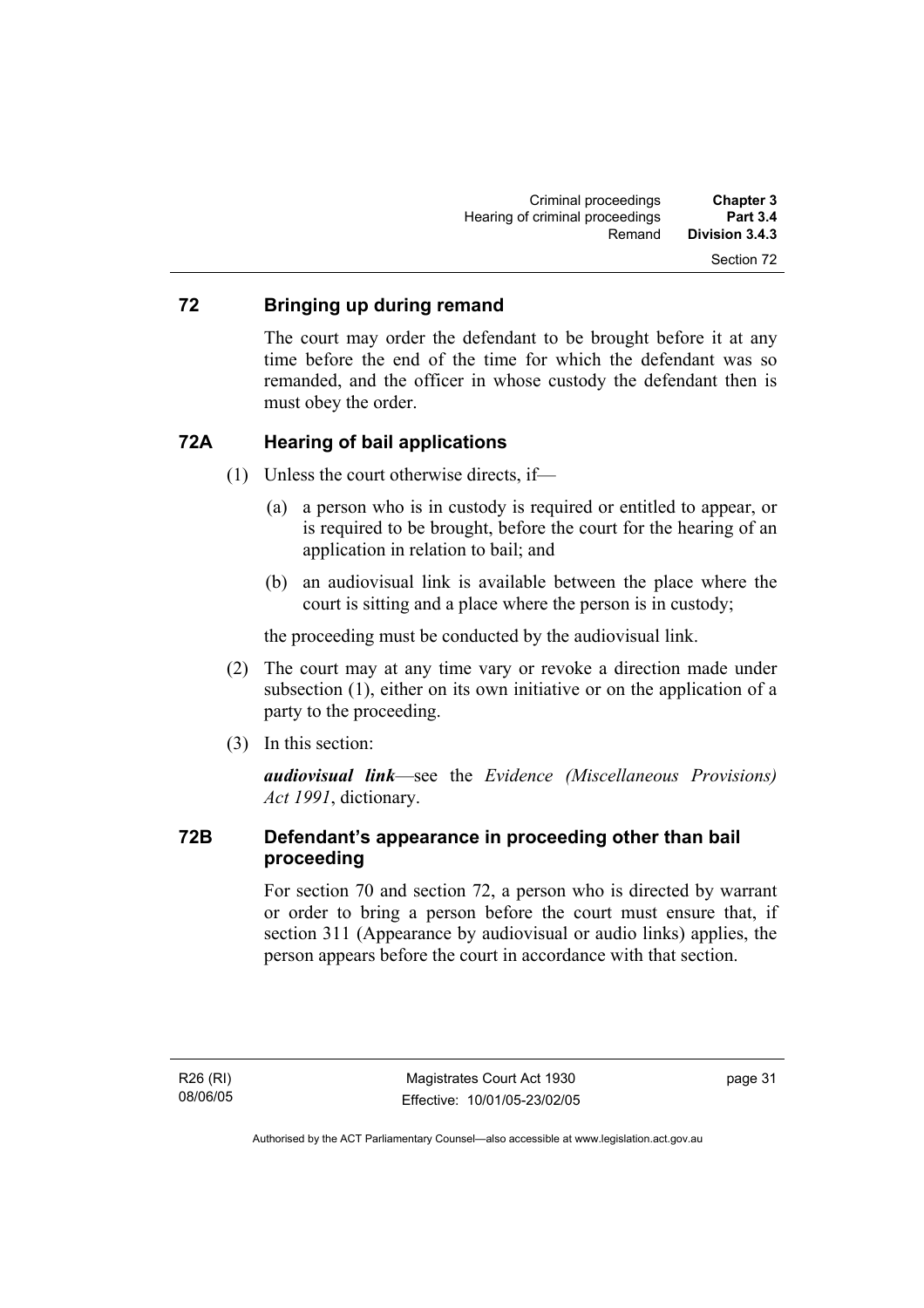**Chapter 3** Criminal proceedings<br> **Part 3.4** Hearing of criminal pro **Part 3.4 Hearing of criminal proceedings**<br>**Division 3.4.4** Committal and recognisance Committal and recognisance Section 73

## **73 Bail of defendant during examination**

Instead of detaining the defendant in custody during the period for which the defendant is remanded, the magistrate before whom the defendant appears or is brought may admit the defendant to bail in accordance with the *Bail Act 1992*.

# **Division 3.4.4 Committal and recognisance**

# **73A Extended application of div 3.4.4**

- (1) This division applies in relation to a person for whom a warrant prescribed under the rules has been issued under the rules as if all necessary changes, and any changes prescribed under the rules, were made.
- (2) This section does not limit any other application of this division.

## **74 Committal or detention before decision**

If the court commits a defendant by way of remand or on adjournment, or at any time before the decision, it may remand the defendant into the custody of the administrator.

### **75 Committal of witness or of defendant after decision**

- (1) If the court commits a witness, or a person sought to be made a witness, it must remand him or her into the custody of the administrator.
- (2) If the court commits a defendant after the decision, it must remand the defendant into the custody of the administrator.

### **76 Witnesses may be discharged on recognisance**

A witness, other than a witness committed under section 312 (Failure to give evidence—committal), or person sought to be made a witness may be discharged on recognisance.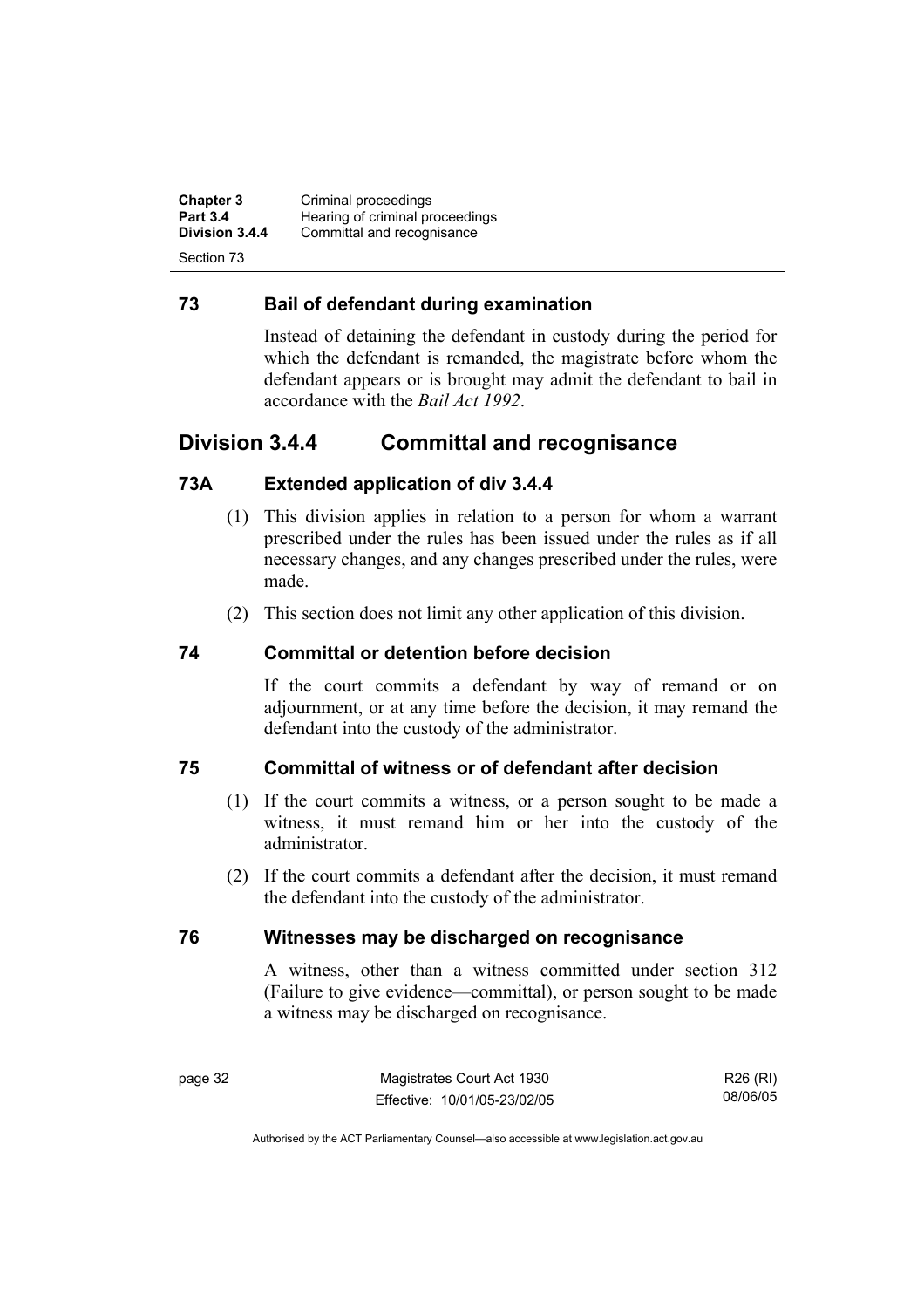### **77 Recognisances**

If the court is authorised to discharge the witness, or person sought to be made a witness, on recognisance, it may order his or her discharge on his or her entering into a recognisance, with or without a surety or sureties at its discretion, conditioned for his or her appearance at the time and place to which the hearing is adjourned, or that is named in the recognisance.

### **78 Issue of warrant for non-appearance**

If the witness, or person sought to be made a witness, does not appear at the time and place mentioned in the recognisance, the court may adjourn the hearing, and may issue a warrant for his or her apprehension in accordance with division 3.3.4 (Warrants of arrest).

### **79 Recognisances taken out of court**

Despite anything in this or any other Act, a recognisance under this Act need not be entered into before the court, but may be entered into by the parties before any magistrate or before any registrar, or before a police officer who is in charge of a police station, or, if any of the parties is in gaol or in a remand centre, before the keeper of the gaol or superintendent of the remand centre; and thereupon all the consequences of the law ensure, and the provisions of this Act in relation to recognisances taken before the courts apply, as if the recognisance had been entered into before the court in accordance with section 77.

### **80 Forfeited recognisances—how enforced**

If the conditions, or any of them, in a recognisance entered by a witness or a person sought to be made a witness are not complied with, any magistrate may certify on the back of the recognisance in what respect the conditions have not been observed, and give it to the proper officer, to be proceeded on in a similar way as other

R26 (RI) 08/06/05 page 33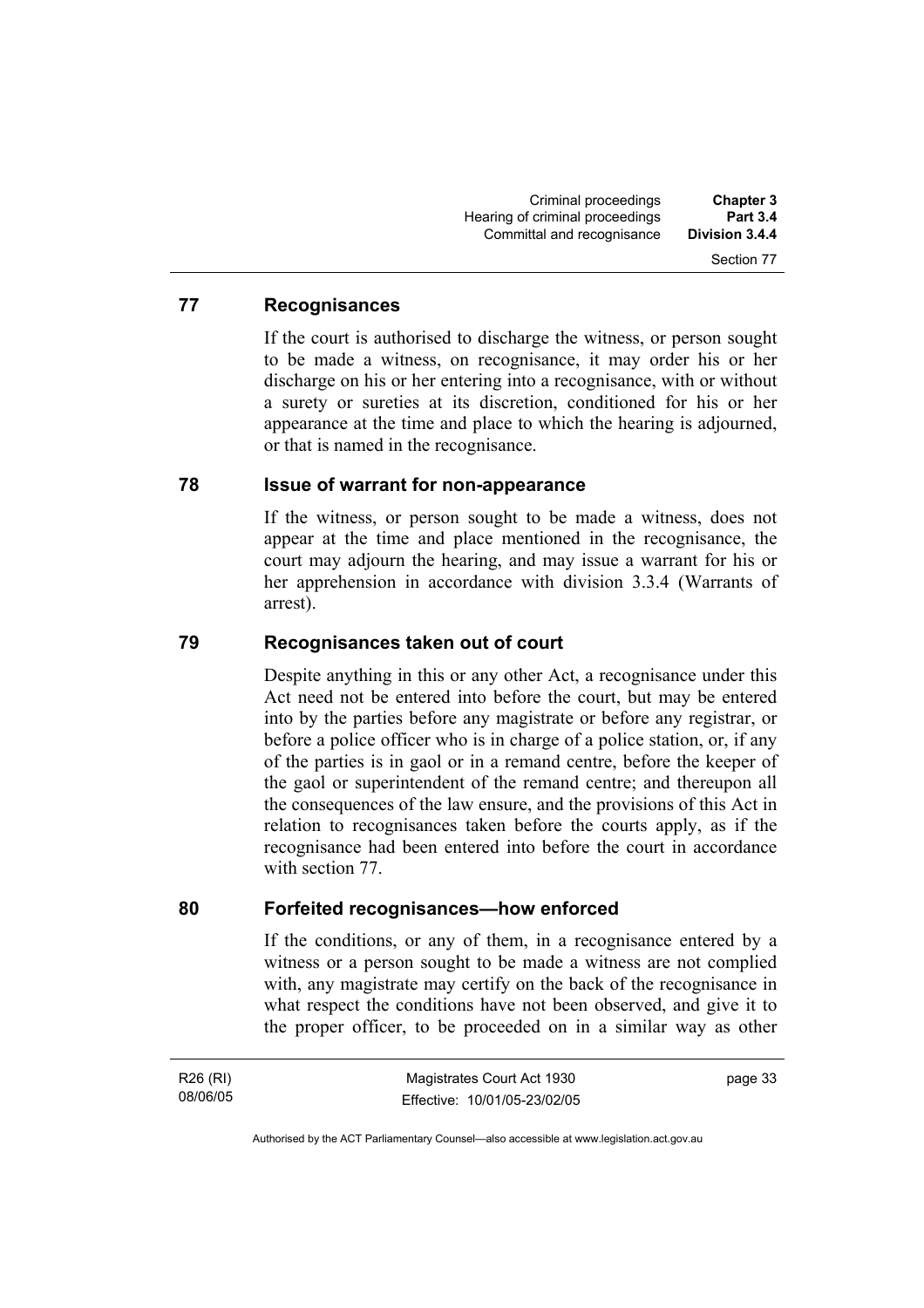| <b>Chapter 3</b> | Criminal proceedings                |
|------------------|-------------------------------------|
| <b>Part 3.4</b>  | Hearing of criminal proceedings     |
| Division 3.4.5   | Adjournment of criminal proceedings |
| Section 82       |                                     |

recognisances, and that certificate is taken to be deemed sufficient prima facie evidence of the recognisance having been forfeited.

# **82 Conveying people to custody**

- (1) The person to whom a warrant of remand or commitment is directed must convey and deliver the person named in the warrant into the custody of the administrator, and must also deliver the warrant to the administrator.
- (2) If a person is delivered to the administrator in accordance with subsection (1), the administrator must give a written acknowledgment of the delivery stating the condition of the person at the time.

# **Division 3.4.5 Adjournment of criminal proceedings**

## **83 Magistrate may adjourn court generally**

If all the cases have not been heard and decided at any sitting of the court, the magistrate may adjourn the cases remaining unheard or undecided, either to the next day appointed for the holding of the court or to the other time the magistrate considers appropriate.

### **84 Particular cases may be adjourned**

- (1) If, before or during the hearing or further hearing of any information, it appears advisable, the magistrate may, in his or her discretion, adjourn the hearing or further hearing to a certain time and place to be then appointed and stated in the presence and hearing of the parties or the legal practitioners or other people appearing for them.
- (2) The magistrate may, in the meantime, suffer the defendant to go at large or commit the defendant to gaol or a place of security, or to any other safe custody the magistrate considers appropriate, or may admit the defendant to bail in accordance with the *Bail Act 1992*.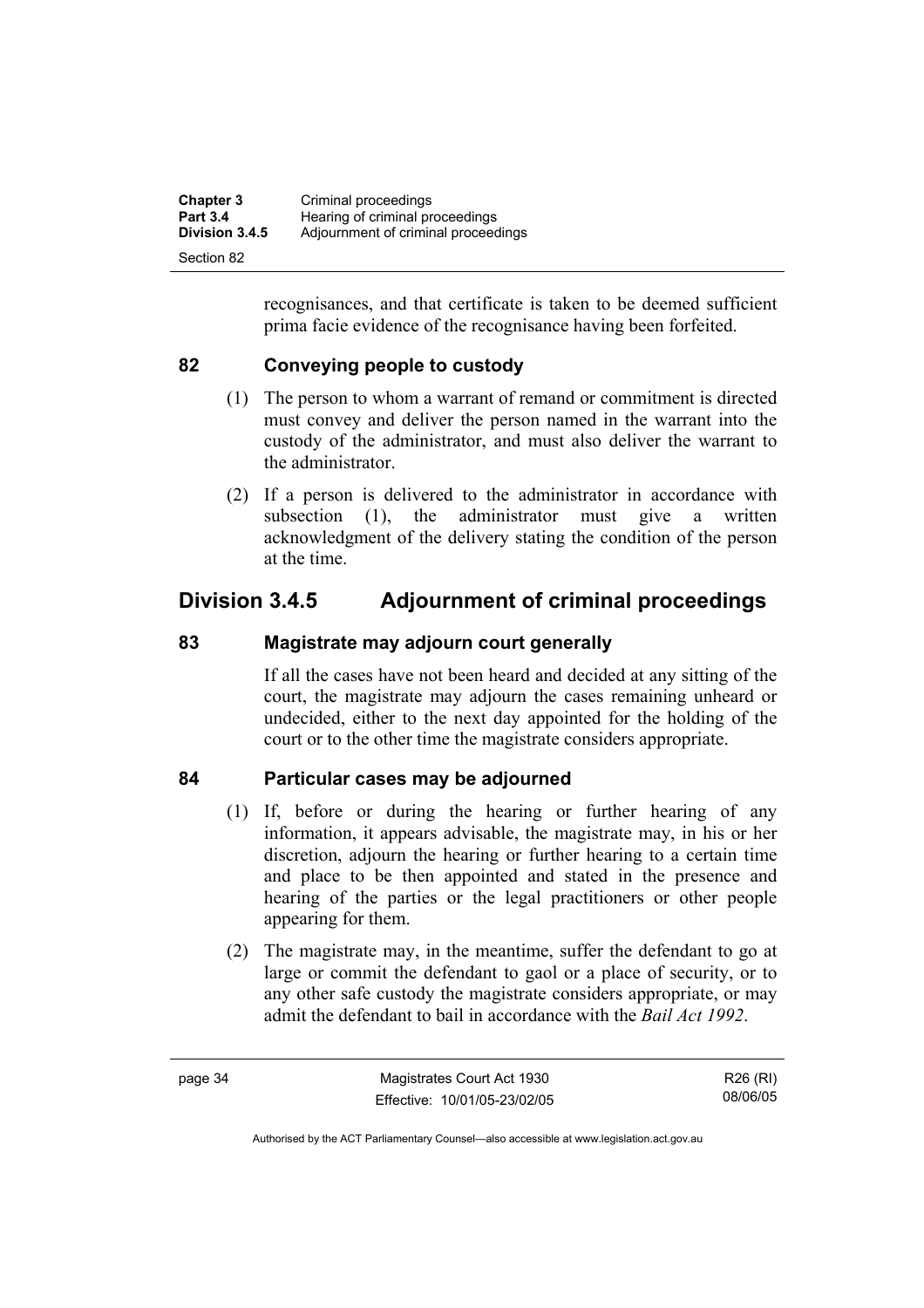# **85 Proceeding if either party not present at adjourned hearing**

If, at the time and place to which the hearing or further hearing is so adjourned, either or both of the parties do not appear personally or by legal practitioners or other people appearing for them, the court may proceed to the hearing or further hearing as if the party or parties were present, or, if the informant does not appear, the court may dismiss the information, with or without costs as to the court appears just.

# **86 Proceeding if both parties present at adjourned hearing**

If, at the time and place to which the hearing or further hearing is so adjourned, the parties appear personally or by legal practitioners or other people appearing for them, the court may, subject to the provisions of this Act, proceed with the further hearing.

# **87 Witnesses to attend adjourned sittings**

Everyone whose attendance to give evidence or produce documents has been required by summons in any case that has been adjourned or postponed, must attend at the time and place to which the case has been adjourned or postponed without the issue or service of any further summons, but is nevertheless entitled to their additional expenses for so attending.

# **88 Postponement of hearing**

If, on the return of any summons or at any adjournment of the hearing or at the time to which the hearing is postponed, a magistrate is not present, the registrar may, and after the lapse of an hour, at the request of the informant, must, postpone the hearing until the next day when a court will be held at the place mentioned in the summons or to which the case has been so adjourned.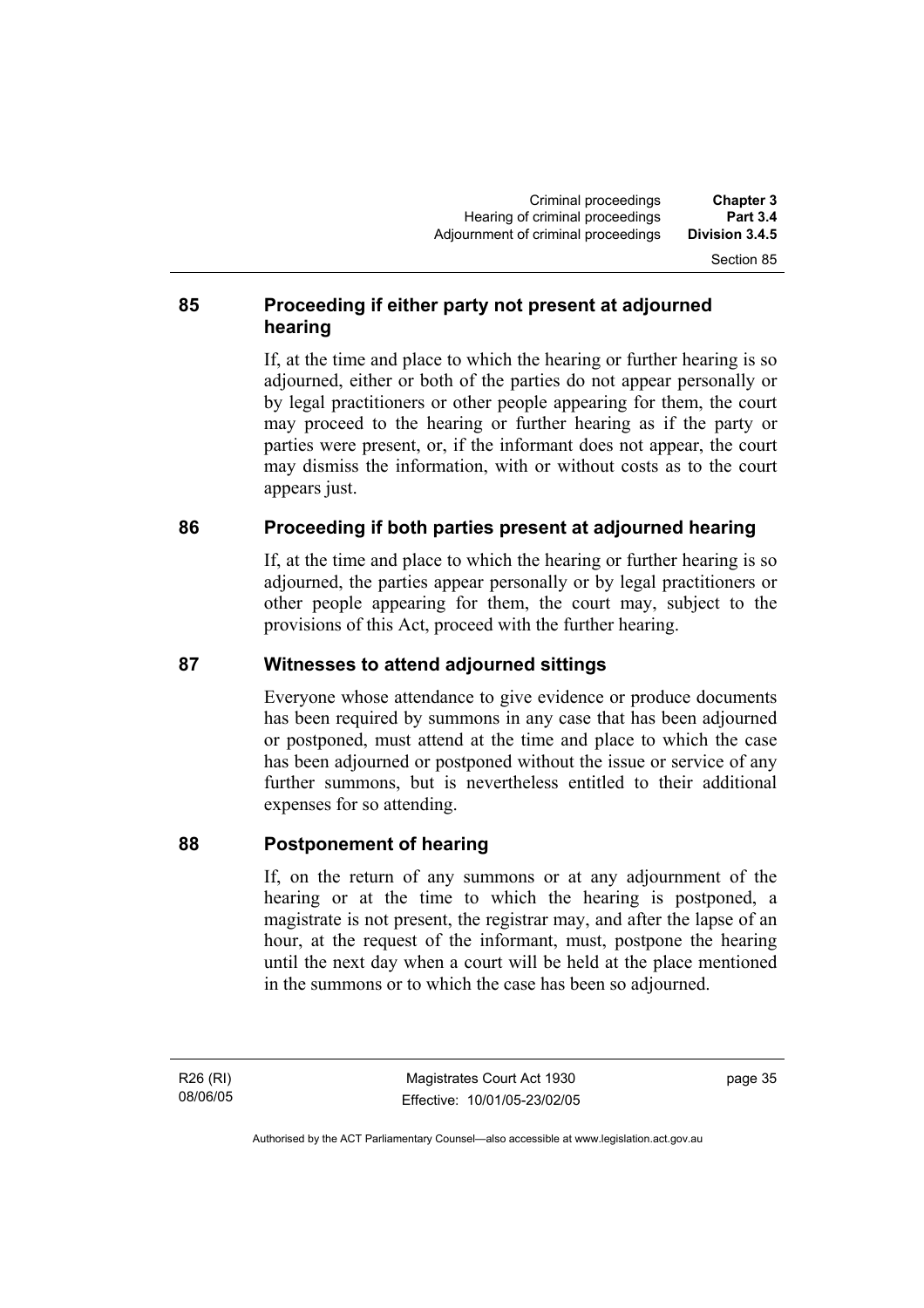**Chapter 3 Criminal proceedings**<br>**Part 3.5 Proceedings for indict** Proceedings for indictable offences<br>Preliminary **Division 3.5.1** Section 88A

# **Part 3.5** Proceedings for indictable **offences**

# **Division 3.5.1 Preliminary**

### **88A Meaning of** *jury* **in pt 3.5**

In this part:

*jury* means a reasonable jury properly instructed.

# **Division 3.5.2 Indictable offences—beginning of proceedings**

### **89 Disobedience of summons**

- (1) Subject to subsection (2), if a person who is alleged by an information to have committed an indictable offence and against whom a summons has been issued does not appear before the court at the time and place mentioned in the summons, and it is made to appear to the court, by oath, that the summons was duly served on him or her a reasonable time before the time appointed in the summons for appearing to it, the court, on oath being made before it substantiating the matter of the information to its satisfaction, may issue its warrant for the arrest of the defendant and to bring him or her before the court to answer to the information and to be further dealt with according to law.
- (2) Subsection (1) does not apply if an order has been made under section 89A (1).

### **89A Accused person may be excused from attendance before court**

 $(1)$  If—

page 36 Magistrates Court Act 1930 Effective: 10/01/05-23/02/05

R26 (RI) 08/06/05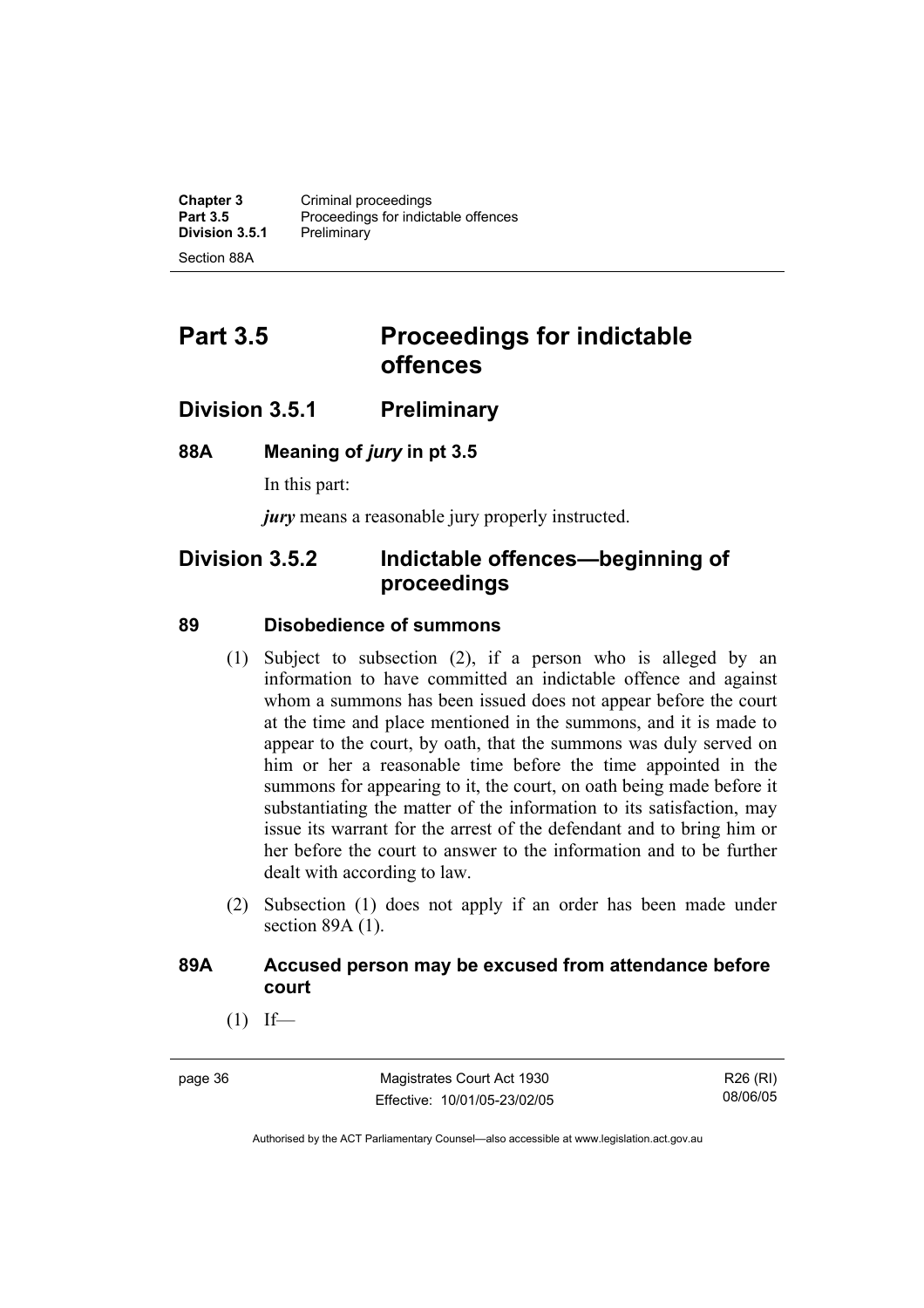- (a) an information for an indictable offence has been laid; and
- (b) a summons has been issued against the person named in the information;

the court may, on an application made by or on behalf of the person, by order excuse the person from attendance before the court to answer the information or for any other purpose in connection with the proceeding begun by the information.

- (2) An order under subsection (1) may be made—
	- (a) at any time after the issue of the summons and before the completion of the taking of evidence for the prosecution; and
	- (b) whether or not any evidence has been taken in the proceeding; and
	- (c) whether or not the applicant for the order is before the court or has attended before the court in relation to the proceeding.
- (3) The court must not make an order under subsection (1) unless the court has been informed, by or on behalf of the applicant, that the applicant is represented by a legal practitioner for the purposes of the proceeding.
- (4) The court may, at any time during a proceeding begun by an information for an indictable offence, direct the informant to give to a person in relation to whom an order has been made under subsection (1) written notice requiring the person to attend before the court, for the purposes of the proceeding, at the time and place specified by the court.
- $(5)$  If—
	- (a) a person has been excused, under subsection (1), from attendance before the court; and
	- (b) after all the evidence for the prosecution has been taken, the court is of the opinion, having regard to all the evidence before

| R26 (RI) | Magistrates Court Act 1930   | page 37 |
|----------|------------------------------|---------|
| 08/06/05 | Effective: 10/01/05-23/02/05 |         |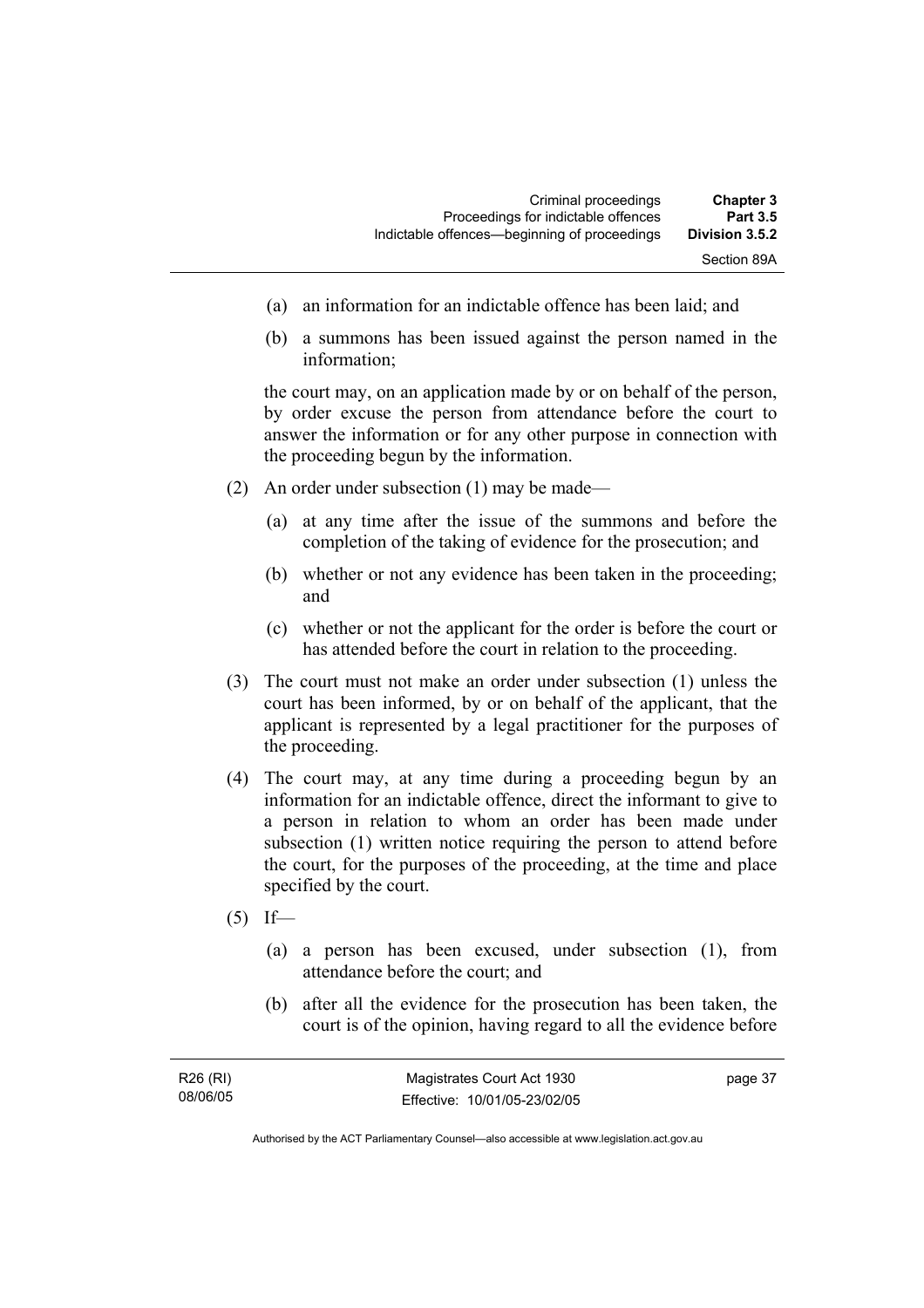| Chapter 3             | Criminal proceedings                         |
|-----------------------|----------------------------------------------|
| <b>Part 3.5</b>       | Proceedings for indictable offences          |
| <b>Division 3.5.2</b> | Indictable offences—beginning of proceedings |
| Section 90            |                                              |

it, that the evidence is capable of satisfying a jury beyond reasonable doubt that the person has committed an indictable offence;

the court must direct the informant to give to the person a written notice requiring the person to attend, at the time and place specified by the court, to be dealt with in accordance with section 92.

- (6) A notice under subsection (4) or (5) may be given to a person by giving a copy of the notice to the person or by leaving a copy of the notice at the person's last-known or usual place of residence or business with a person who is apparently an inmate of, or employed at, that place and is apparently over 16 years old.
- (7) The giving of a notice under subsection (4) or (5) may be proved in the same way as the service of a summons.
- (8) If an accused person does not attend before the court in accordance with a notice under subsection (4) or (5), the court may issue a warrant for the arrest of the person and for bringing the person before the court at the time and place specified in the warrant.

# **90 Procedure if informant proposes to tender written statements to court**

- (1) If a person is alleged to have committed an indictable offence, the informant, not later than 14 days, or any shorter period the court may approve, before the date fixed for the taking of the preliminary examination, may give to the person a written notice—
	- (a) informing the person of the time and place of the preliminary examination; and
	- (b) stating that the court will be asked to admit written statements as evidence without requiring the attendance of the people who made the statements; and
	- (c) setting out the terms of this section and section 90AA.

R26 (RI) 08/06/05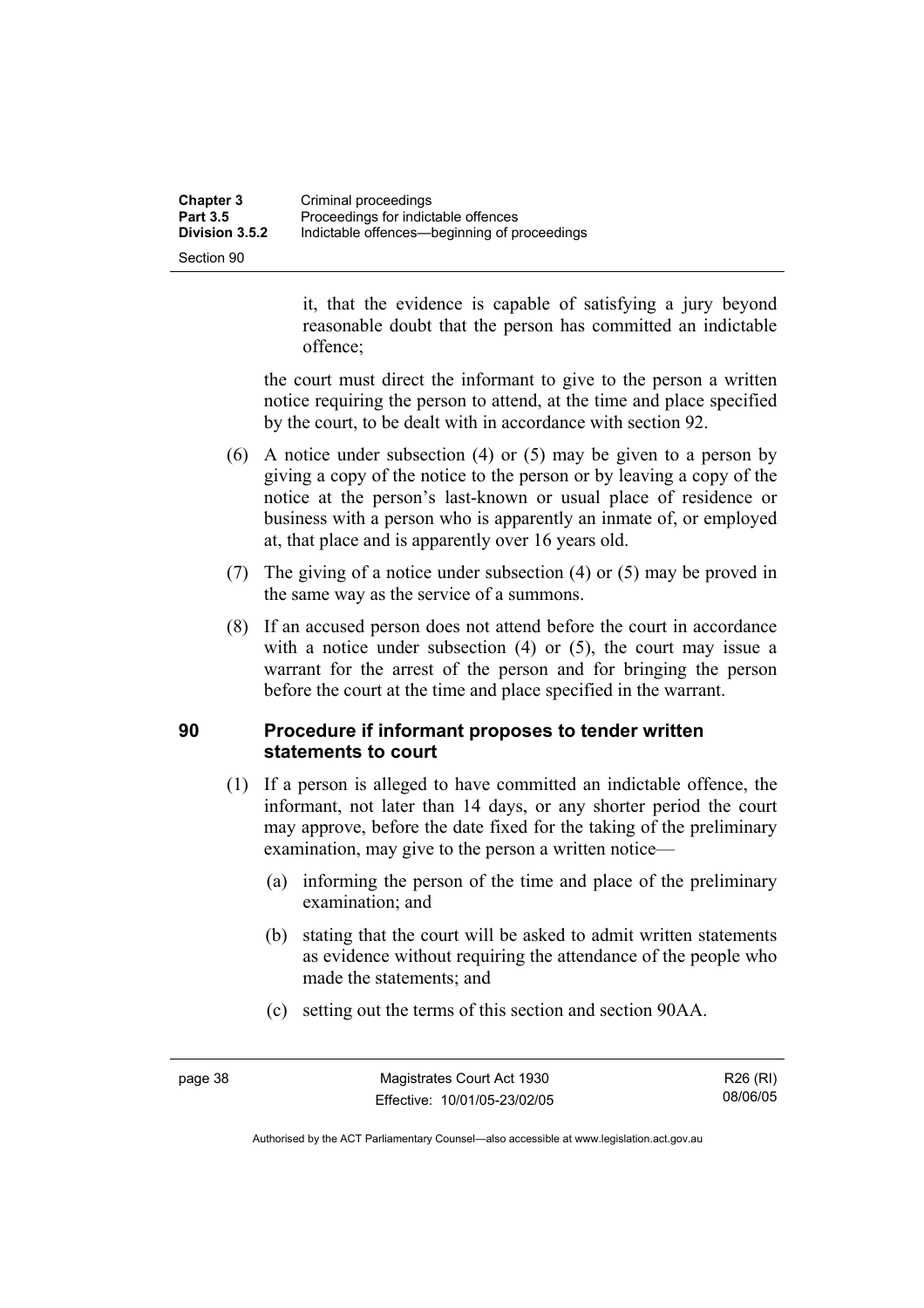- (2) A notice under subsection (1) is not duly given unless it is accompanied by—
	- (a) a copy of the information; and
	- (b) a list of people who have made written statements that the informant proposes to tender to the court at the preliminary examination; and
	- (c) a copy of each of the statements; and
	- (d) a list of the documents and things (if any) mentioned in the statements that the informant proposes to tender to the court at the preliminary examination; and
	- (e) if a thing, other than a document, cannot adequately be described in that list—a photograph of the thing; and
	- (f) a copy of each document mentioned in the list.
- (3) A notice and accompanying documents may be given to an accused person in any way in which a summons issued in relation to an information may be served under any provision of this Act.
- (4) The giving of a notice under subsection (3) may be proved in the same way as the service of a summons.
- (5) If a notice has been given to an accused person under this section, the informant, not later than 7 days, or any shorter period the court may approve, before the date set down for the preliminary examination, must file with the registrar a copy of the notice together with a copy of each document and photograph accompanying the notice.
- (6) If copies are filed with the registrar under subsection (5), the registrar must give them before the preliminary examination to the magistrate constituting the court for the preliminary examination.
- (7) The informant, if so requested by the accused person or a legal practitioner representing the accused person must, before the taking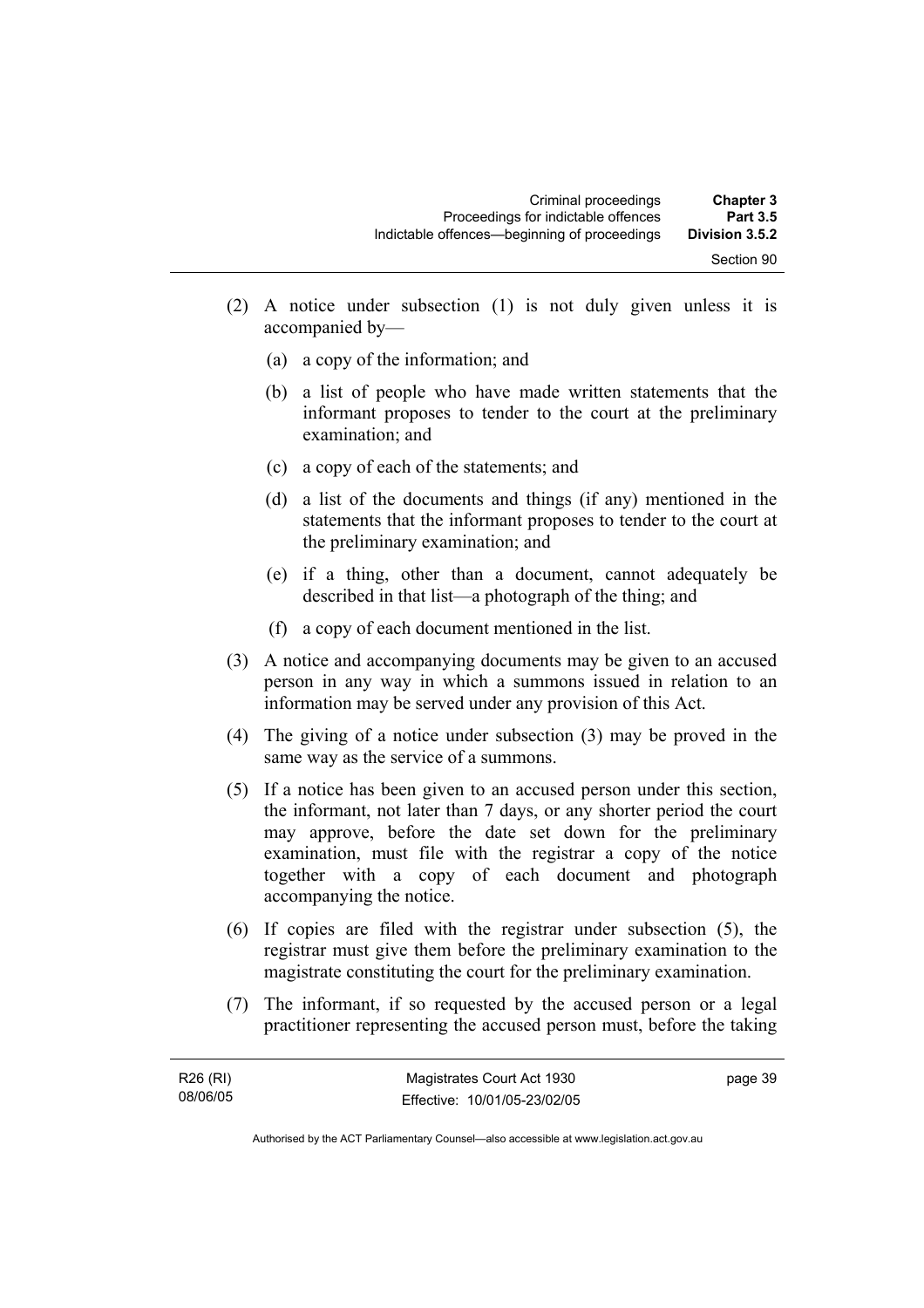| <b>Chapter 3</b>      | Criminal proceedings                         |
|-----------------------|----------------------------------------------|
| <b>Part 3.5</b>       | Proceedings for indictable offences          |
| <b>Division 3.5.2</b> | Indictable offences—beginning of proceedings |
| Section 90AA          |                                              |

of the preliminary examination, permit the accused person or the accused person's legal practitioner to inspect the documents and things mentioned in the list (if any) given to the accused person under subsection (2) (d).

### **90AA Written statements may be admitted in evidence**

- (1) Subject to this section, if an informant has duly given notice to an accused person under section 90, the court at the preliminary examination may admit a written statement, a copy of which accompanied that notice, as evidence of the matters stated in the statement, and the statement then constitutes depositions of the person who made it.
- (2) A written statement must not be admitted in evidence by the court unless—
	- (a) it is made in the form of a statutory declaration; and
	- (b) it contains a statement that the person who made it—
		- (i) is at least 18 years old; or
		- (ii) is at least 14 years old but younger than 18 years old; and
	- (c) it contains a statement that, before the person signed it, the person who made it read the statement or had it read to the person.
- (3) If a person has made a written statement that, apart from this subsection, would be admissible under subsection (1), that statement is not admissible if the accused person, not later than 5 days before the date set down for the preliminary examination, gives written notice to the informant that the person requires the attendance at the preliminary examination of the person who made the statement.
- (4) If the accused person gives written notice to the informant under subsection (3), the person must file a copy of the notice with the registrar.

page 40 Magistrates Court Act 1930 Effective: 10/01/05-23/02/05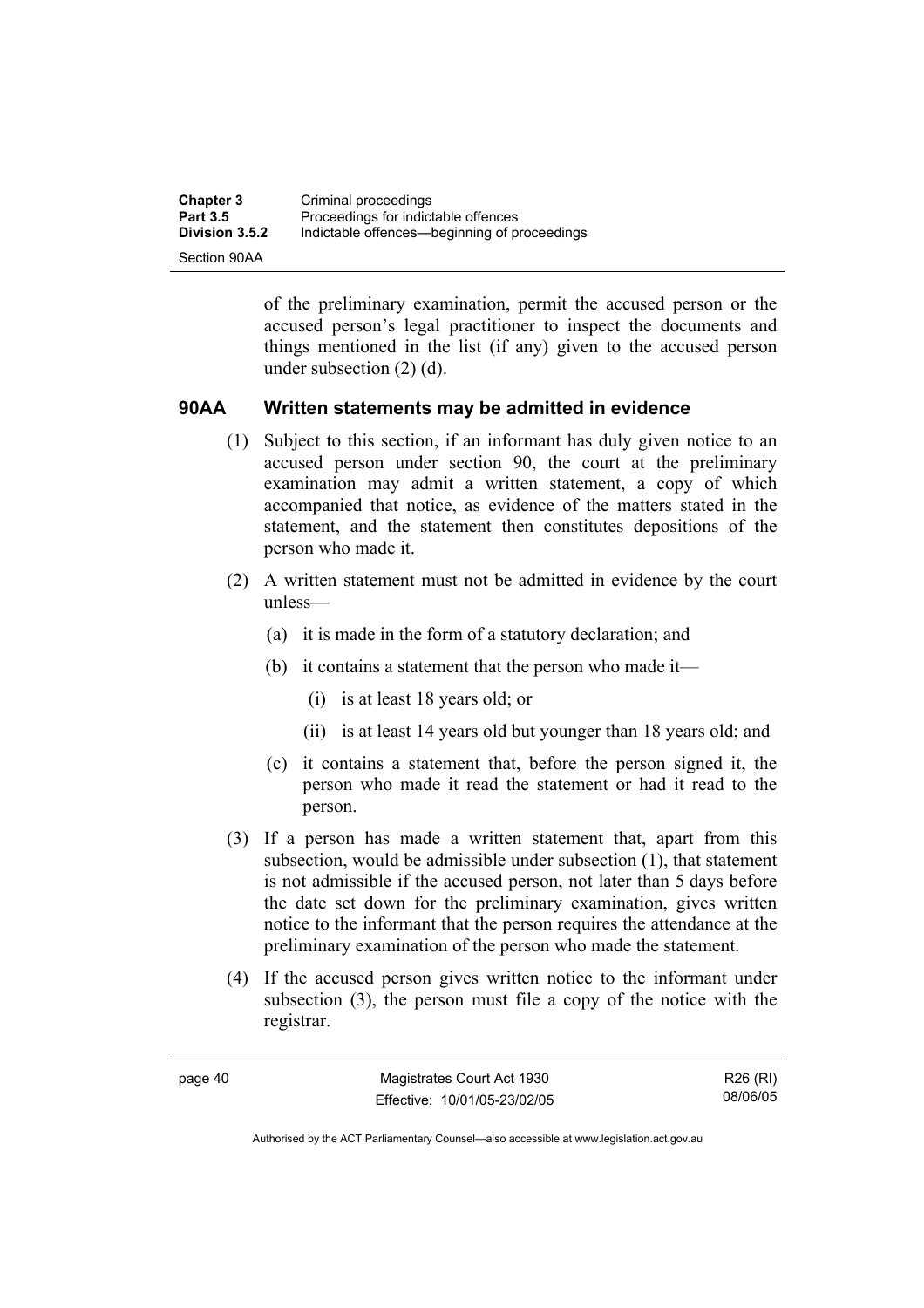- (5) If an accused person has given notice under subsection (3), the person may, at any time before the preliminary examination, notify the informant in writing that the person withdraws that notice and this section applies as if the notice under subsection (3) had not been given.
- (6) Despite the failure by an accused person to give notice under subsection (3), the person may object at the preliminary examination to a written statement being tendered in evidence and the court may, if it considers appropriate, uphold the objection and require the person who made the statement to attend and give evidence to the court.
- (7) If, under this section, the court admits a written statement, the court may, on its own initiative, require the person who made the statement to attend before the court to give evidence.
- (8) If it appears to the court that any part of a written statement tendered in evidence under this section is inadmissible according to the rules of evidence, the court may, if the statement is otherwise admissible under this section, admit that statement, but, if it does so, must identify the part that is inadmissible and must, with reference to that part, write on the statement the words 'ruled inadmissible' or words to that effect.
- (9) If the court admits a written statement under this section, the informant, or a legal practitioner representing the informant, may call the person who made the statement to give oral evidence and the person and any other witnesses, other than witnesses called by the accused person, who attend before the court—
	- (a) must be examined in the presence or hearing of the accused person and, if the accused person wishes, in the presence or hearing of a legal practitioner representing the accused person; and

page 41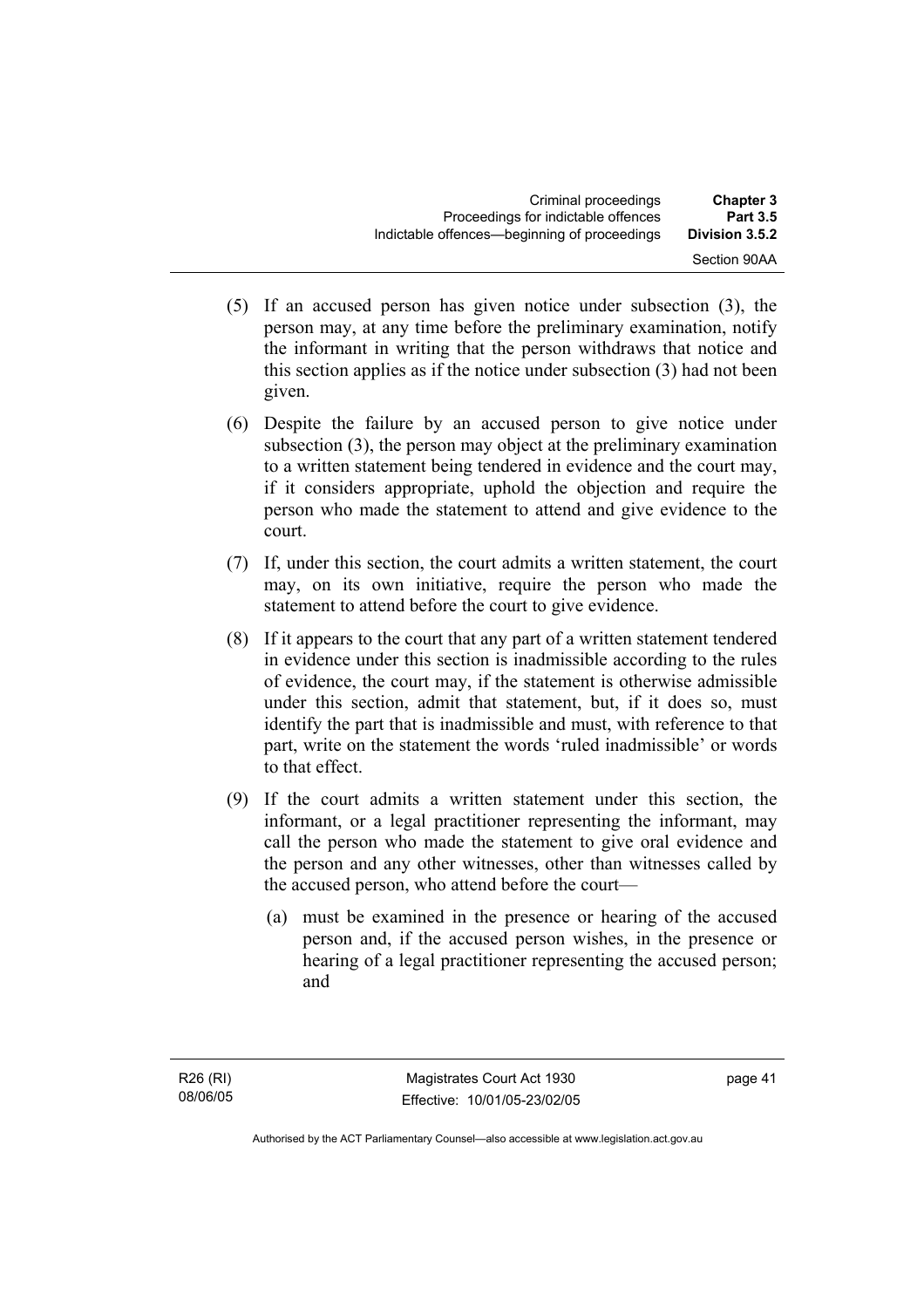| <b>Chapter 3</b> | Criminal proceedings                         |
|------------------|----------------------------------------------|
| <b>Part 3.5</b>  | Proceedings for indictable offences          |
| Division 3.5.2   | Indictable offences—beginning of proceedings |
| Section 90AB     |                                              |

 (b) may be cross-examined by the accused person or his or her legal practitioner.

### **90AB Preliminary examination if written statements not tendered**

If a person is alleged to have committed an indictable offence and a notice has not been given to the person in accordance with section 90, the court must, in the presence or hearing of the accused person and, if the accused person wishes, in the presence or hearing of a legal practitioner representing the accused person, take the preliminary examination or statement on oath of any people who know the facts and circumstances of the case, and the accused person or his or her legal practitioner may cross-examine them.

## **90ABA Attendance not required under s 90AA or s 90AB if order made under s 89 (1)**

An accused person is not required to be present during the preliminary examination under section 90AA (9) or section 90AB if the person is excused from attendance during the examination under section 89A.

### **90A Plea of guilty in committal proceeding**

- (1) This section does not apply in relation to a person charged with an indictable offence punishable by imprisonment for life.
- (2) Subsections (3), (4), (5) and (6) do not apply in relation to a person charged with an offence in relation to which the Crimes Act, section 375 applies.
- (3) A person (the *accused person*) who is before the court charged with an indictable offence may at any stage of the proceeding plead guilty to the charge.
- (4) The court may accept or reject the plea but the rejection of the plea at any stage of the proceeding does not prevent the accused person

R26 (RI) 08/06/05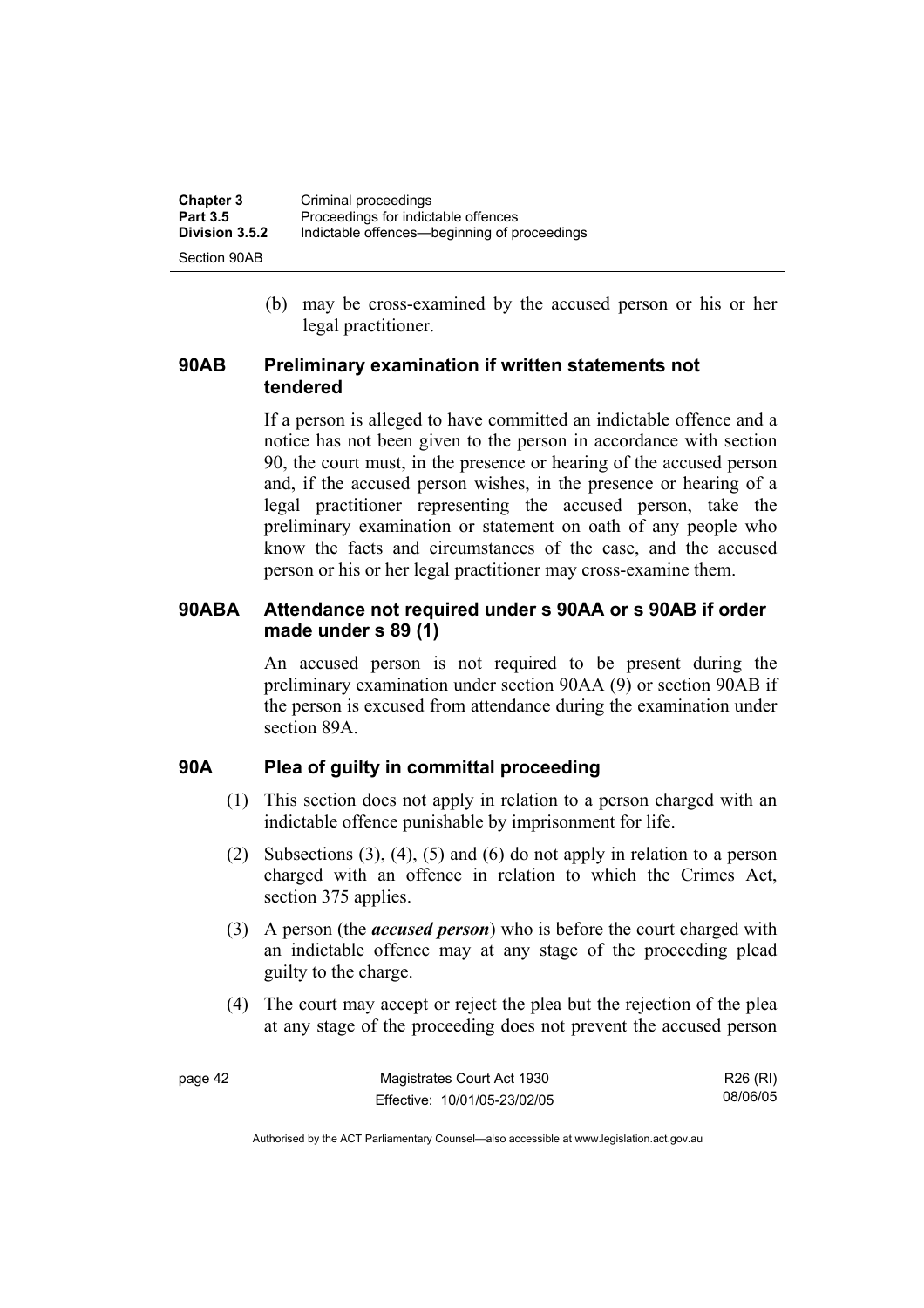from pleading guilty under this section at a later stage of the proceeding and the court may accept or reject the plea at that later stage.

- (5) If the court rejects the plea, the proceeding before the court must continue as if the plea had not been made.
- (6) If the court accepts the plea and—
	- (a) the offence is one that, under any law in force in the ACT, is punishable either on indictment or on summary conviction; or
	- (b) the offence is one that may be dealt with summarily without the consent of the accused person; or
	- (c) the offence is one that may be dealt with summarily if the accused person consents to its being dealt with summarily and the accused person consents; or
	- (d) the offence is one that may, on the request of the prosecutor, be dealt with summarily and the prosecutor requests that it be dealt with summarily;

and it appears to the court that it is proper to deal with the case summarily, the court may, without hearing further evidence, sentence or otherwise deal with the accused person and finally dispose of the charge and all incidental matters.

- (7) If the court accepts the plea and—
	- (a) it does not appear to the court that it is proper to deal with the case summarily; or
	- (b) the offence is one that is punishable only on indictment; or
	- (c) the offence is one that may be dealt with summarily if the accused person consents to it being dealt with summarily and the accused person does not consent; or

page 43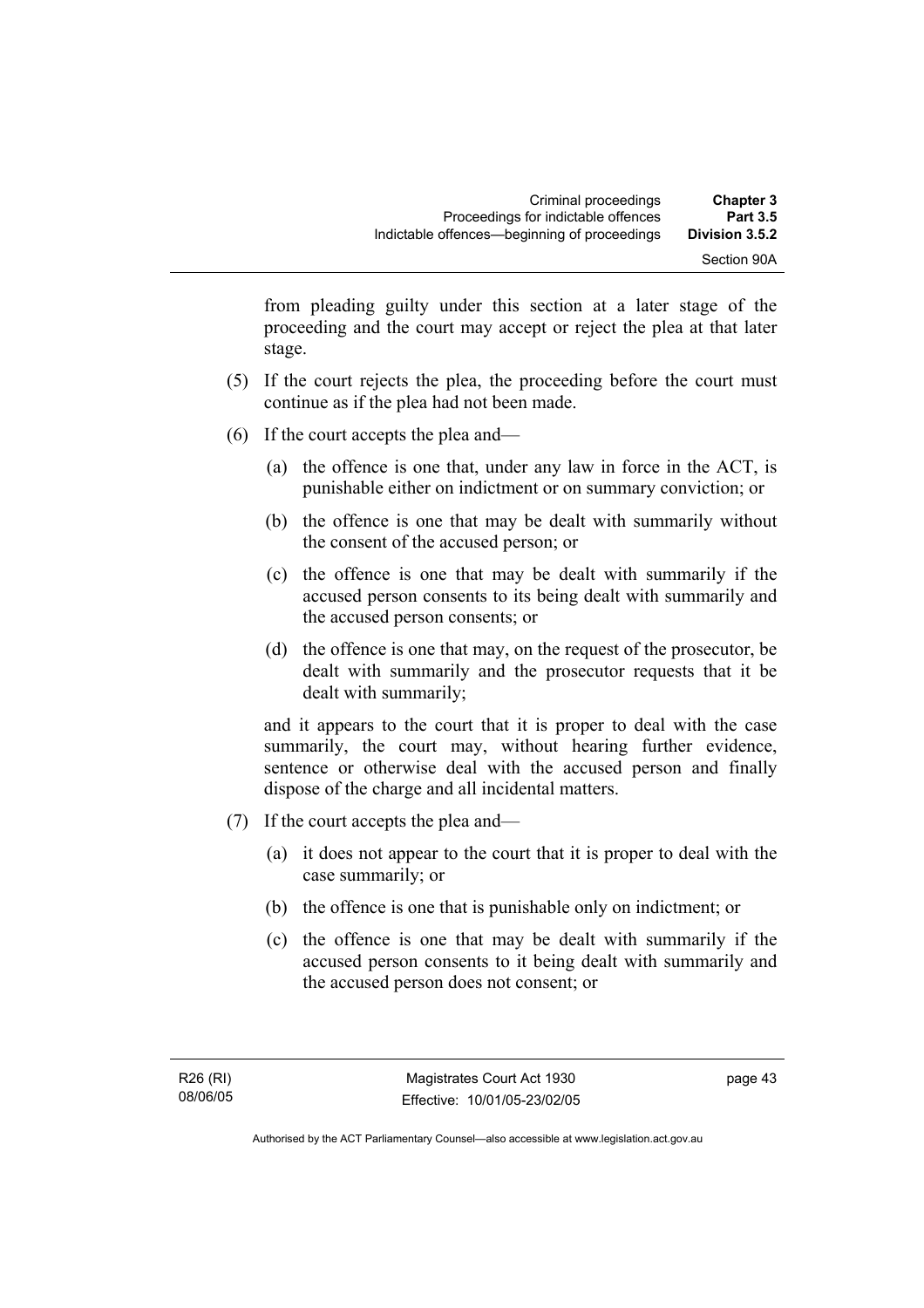- (d) the offence is one that may, on the request of the prosecutor, be dealt with summarily and the prosecutor does not request that it be dealt with summarily; or
- (e) this section applies to an accused person under the Crimes Act, section 375:

the court must commit the accused person to the sittings of the Supreme Court that the court directs and the Supreme Court must deal with the accused person in accordance with subsections (8) to (12).

- (8) A committal under subsection (7) is taken, for all purposes relating to the venue or change of venue of a proceeding consequent on the committal, to be a committal for trial.
- (9) The Supreme Court must, if it appears to the Supreme Court from the information or evidence given to or before it that the facts in relation to which the accused person was charged before the court do not support the charge to which the accused person pleaded guilty or if the accused person or a legal practitioner representing either the accused person or the informant requests that an order be made under this subsection, and may, if for any other reason it considers appropriate so to do, order that the proceeding before the court where the accused pleaded guilty be continued at a time or place specified in the order.
- (10) Except if an order is made under subsection (9), the Supreme Court has the same powers of sentencing or otherwise dealing with the accused person and of finally disposing of the charge and of all incidental matters as it would have had if the accused person, on arraignment at any sittings of the court, had pleaded guilty to the offence charged on an indictment filed by the Attorney-General or the Attorney-General of the Commonwealth.
- (11) The procedure relating to committal for trial applies, as nearly as may be, to a committal under subsection (7) and bail may be granted

R26 (RI) 08/06/05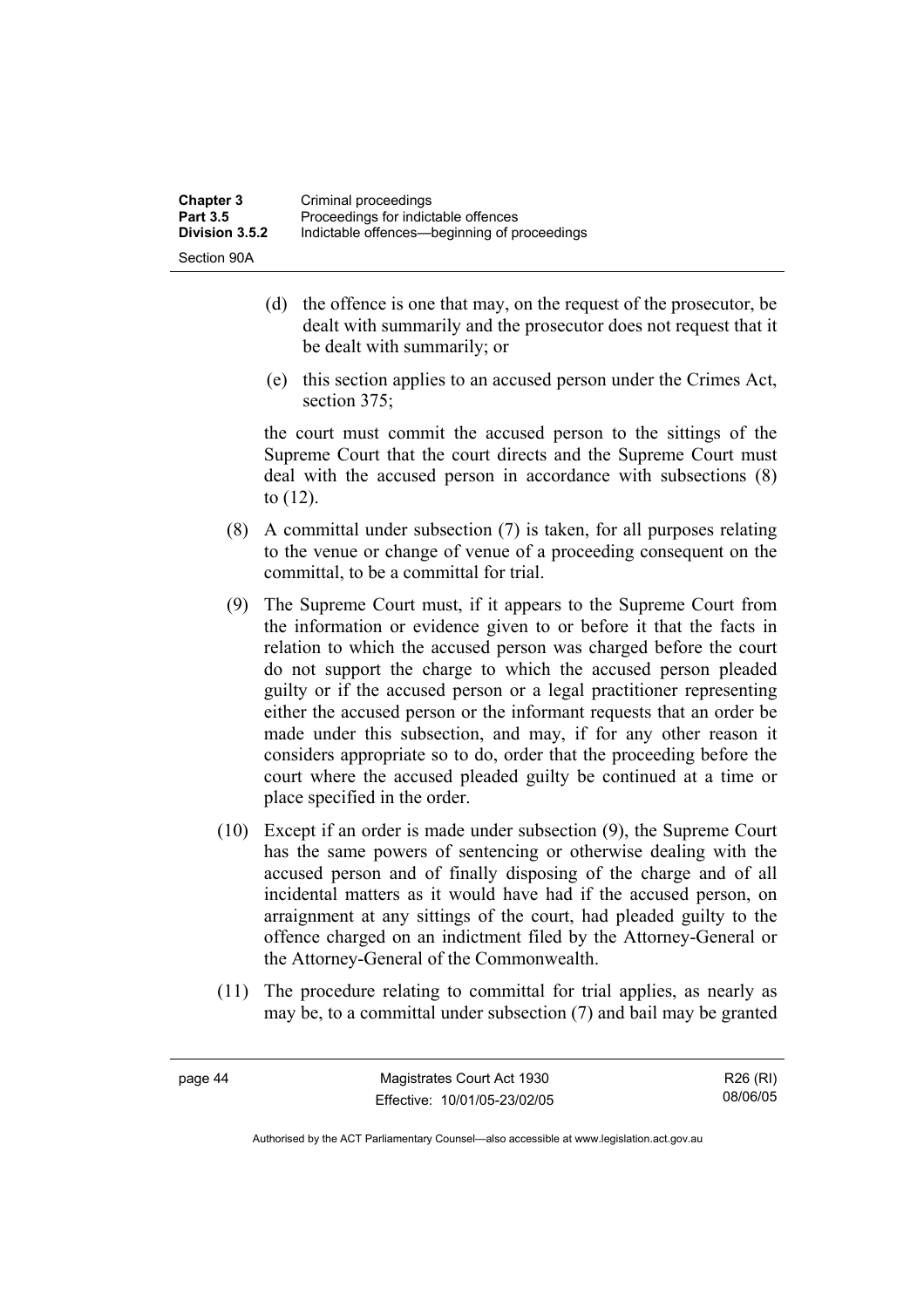| <b>Chapter 3</b>                  | Criminal proceedings                                                                |  |
|-----------------------------------|-------------------------------------------------------------------------------------|--|
| <b>Part 3.5</b><br>Division 3.5.2 | Proceedings for indictable offences<br>Indictable offences—beginning of proceedings |  |
| Section 91                        |                                                                                     |  |

as on a committal for trial, but a person must not be bound over to give evidence on a committal under that subsection unless the court otherwise orders.

- (12) If an order is made by the Supreme Court under subsection (9) that the proceeding before a court where an accused person pleaded guilty be continued at a time and place specified in the order—
	- (a) the proceeding must be continued in all respects as if the accused person had not pleaded guilty and as if the proceeding had been adjourned by the court to the time and place so specified; and
	- (b) the Supreme Court may exercise any power that the Magistrates Court might have exercised under division 3.4.3 (Remand) if the order had been an order made by the Magistrates Court adjourning the proceeding to the specified time and place, and that division applies in relation to the accused person.

# **91 Court may discharge accused**

When all the evidence offered on the part of the prosecution against a person charged with an indictable offence has been taken, the court must—

- (a) if the court is not of the opinion mentioned in paragraph  $(b)$  forthwith order the accused person, if in custody, to be discharged from custody in relation to the offence; or
- (b) if the court is of the opinion, having regard to all the evidence before it, that the evidence is capable of satisfying a jury beyond reasonable doubt that the accused person has committed an indictable offence—proceed as provided by this part.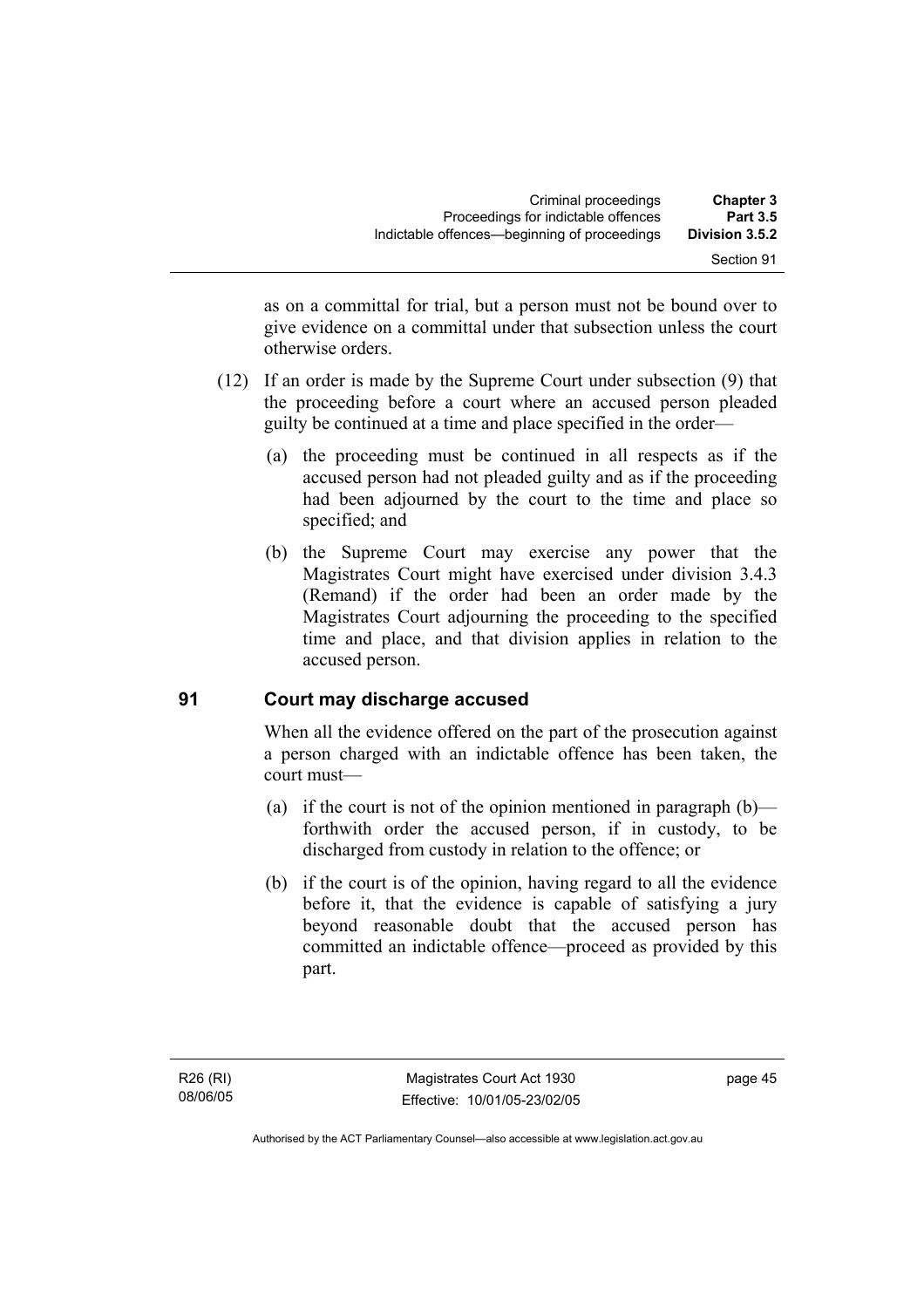## **92 Proceeding if evidence sufficient to put accused on trial**

 (1) If the court is of the opinion, having regard to the evidence for the prosecution, that the evidence is capable of satisfying a jury beyond reasonable doubt that the accused person has committed an indictable offence, the court must charge the accused person with the offence and must say to the accused person these words, or words to the like effect:

'Do you wish to say anything in answer to the charge? You are not obliged to say anything unless you desire to do so; but whatever you say may be given in evidence against you on your trial. You are clearly to understand that you have nothing to hope from any promise or favour, and nothing to fear from any threat that may have been held out to you to induce you to make any admission or confession of your guilt; but whatever you now say may be given in evidence against you on your trial, notwithstanding any such promise or threat.'.

- (2) Subsection (1) does not apply in relation to a person charged with an indictable offence if the court has decided to dispose of the case summarily under a law in force in the ACT.
- (3) If the court commits the accused person for trial before the Supreme Court, any statement made by the person in reply to the question mentioned in subsection (1) is, on the trial of the accused person, admissible as evidence.
- (4) Whether or not the accused person makes a statement in reply to the question mentioned in subsection (1), the magistrate must ask the person if the person wishes to give evidence himself or herself or to call any witnesses on his or her behalf and, if the accused person or any other person then gives evidence, the prosecutor is at liberty to cross-examine the witness and to adduce evidence in reply.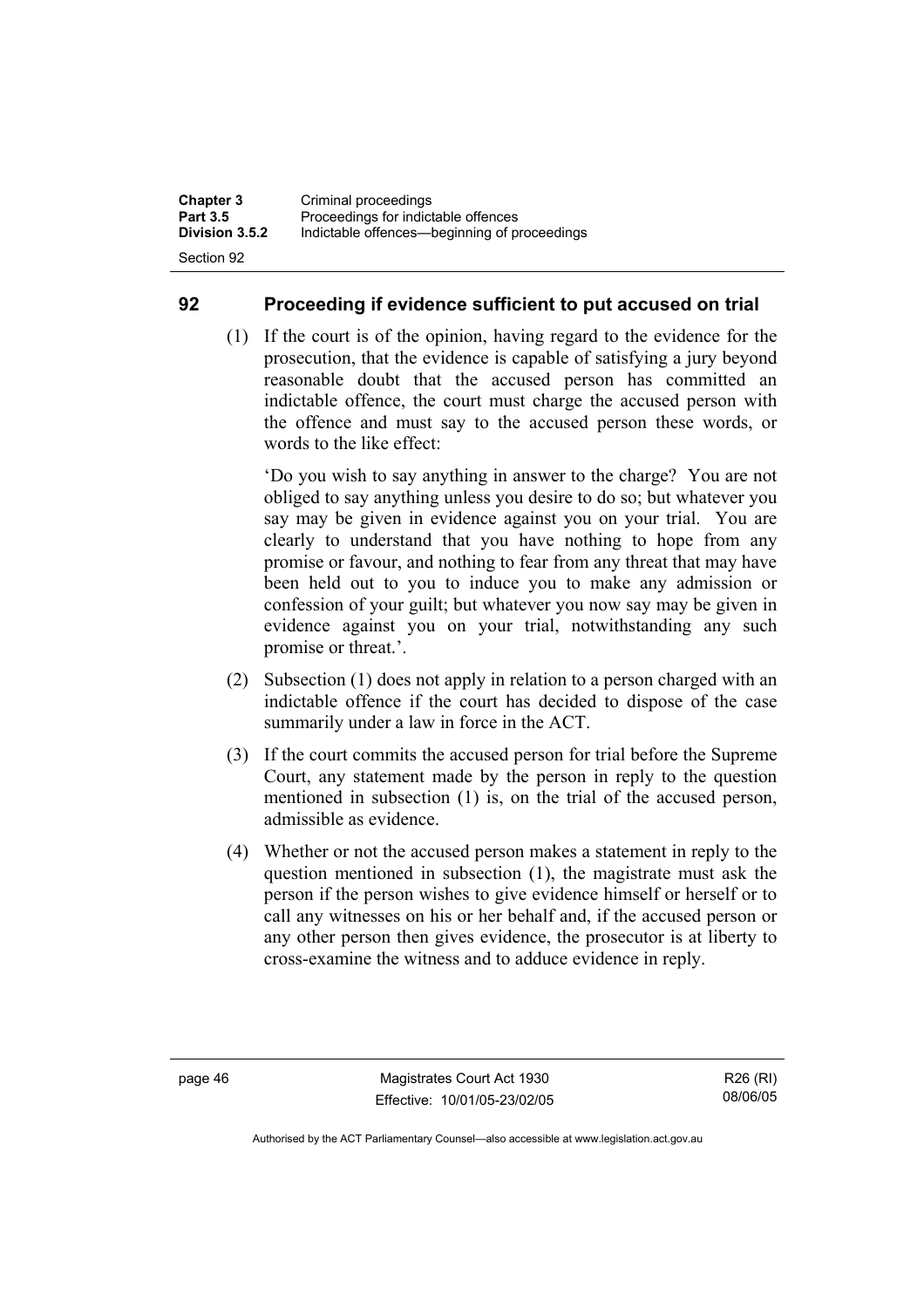# Section 92A

### **92A Committal for sentence for indictable offence tried summarily**

- (1) On the summary conviction of a person charged with an indictable offence, the court may, if it appears to it that because of the character and antecedents of the person it is desirable that sentence be passed on the person by the Supreme Court, commit the person for sentence to the sittings of the Supreme Court that the court directs.
- (2) If the court commits a person for sentence under subsection (1), the court must deal with the person in the same way as a person who is committed for trial under section 94 (b).
- (3) The Supreme Court has the same powers of sentencing or otherwise dealing with a person committed for sentence under this section as it would have had if the person had been convicted in that court.

## **92B Depositions as evidence**

 $If$ —

- (a) a person is charged with an indictable offence; and
- (b) the person has not admitted the truth of the charge; and
- (c) the court has decided to dispose of the case summarily under a law in force in the ACT;

the depositions of the witnesses who gave evidence for the prosecution at the preliminary hearing are taken to be evidence given on the hearing of the charge and the witnesses, or any of them, must, if so required by the prosecutor or the defendant, be called or recalled for examination or cross-examination.

## **93 Admissions and confessions**

This Act does not prevent the prosecutor in any case from giving in evidence any admission or confession or other statement of the

R26 (RI) 08/06/05 page 47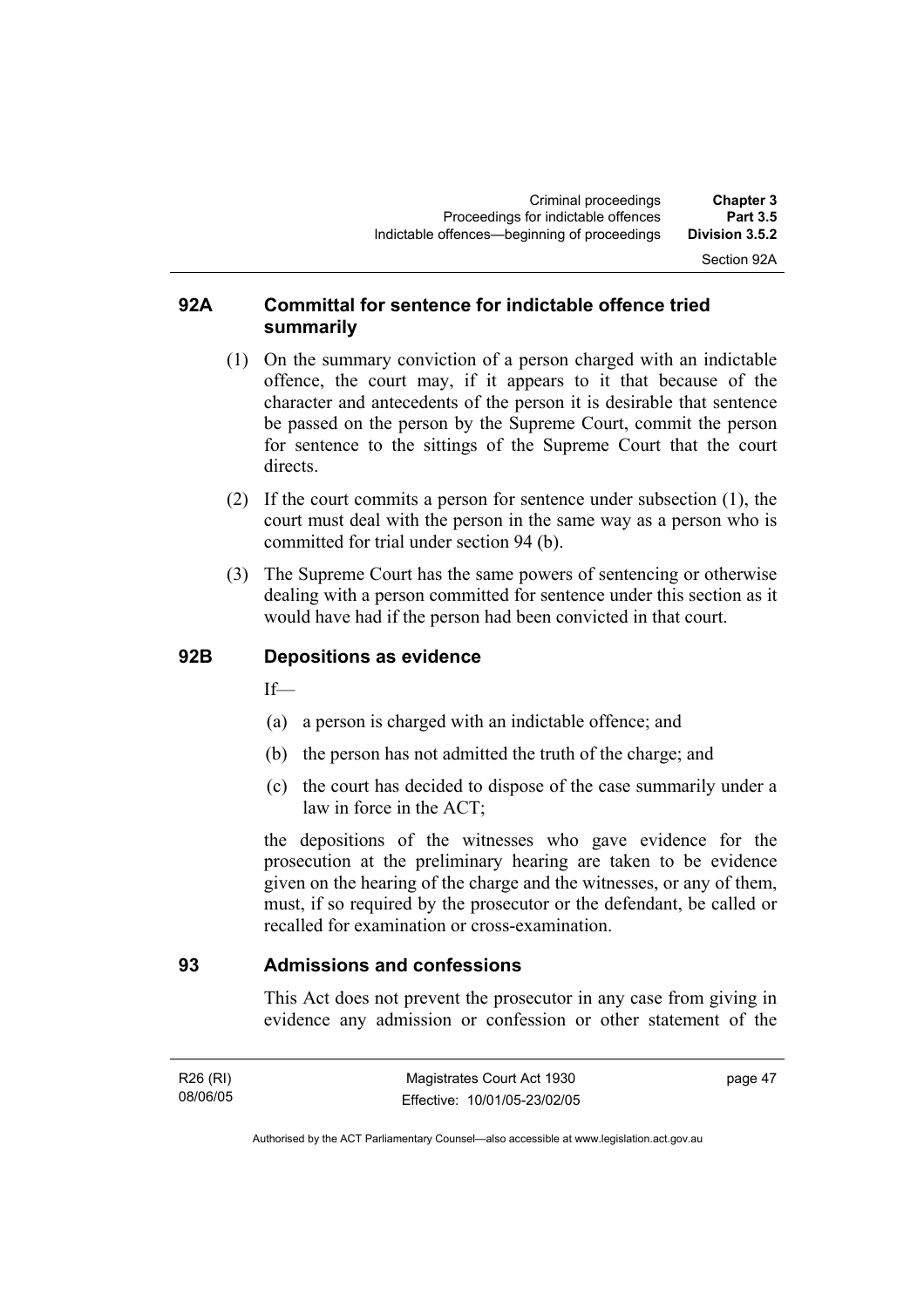| <b>Chapter 3</b>      | Criminal proceedings                                      |
|-----------------------|-----------------------------------------------------------|
| <b>Part 3.5</b>       | Proceedings for indictable offences                       |
| <b>Division 3.5.3</b> | Indictable offences—proceedings after hearing of evidence |
| Section 94            |                                                           |

defendant made at any time, which by law would be admissible as evidence against the defendant.

# **Division 3.5.3 Indictable offences—proceedings after hearing of evidence**

### **94 Discharge or committal for trial**

When all the evidence for the prosecution and the defence has been taken—

- (a) if the court is of opinion, having regard to all the evidence before it, that a jury would not convict the defendant of an indictable offence—it must forthwith order the defendant, if the defendant is in custody, to be discharged as to the information then under inquiry; and
- (b) if the court is not of the opinion mentioned in paragraph  $(a)$ —it must commit the defendant to take his or her trial for the offence before the Supreme Court, and in the meantime either must by warrant commit the defendant to gaol, a lockup or a remand centre, to be there safely kept until the sittings of the court before which the defendant is to be tried, or until the defendant is delivered by due course of law or admitted to bail in accordance with the *Bail Act 1992*.

### **95 Depositions of dead or absent people**

If, on the trial of a person who has previously been charged before the court with an indictable offence and committed for trial, it is proved—

 (a) that a witness whose depositions were taken at the hearing of the charge before the magistrate is dead or so ill as not to be able to travel or to give evidence, or is absent from Australia; and

page 48 Magistrates Court Act 1930 Effective: 10/01/05-23/02/05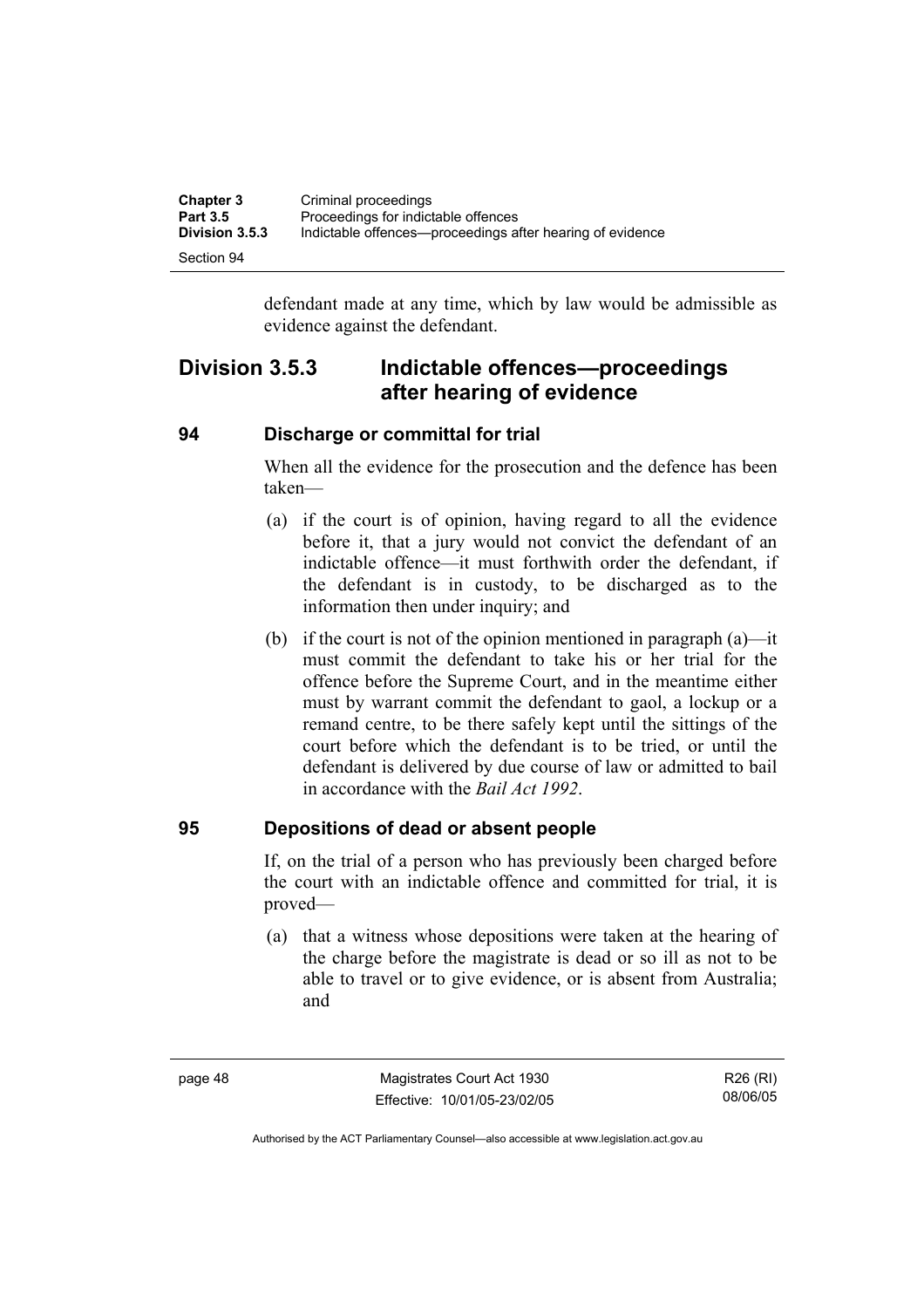| <b>Chapter 3</b><br><b>Part 3.5</b> | Criminal proceedings<br>Proceedings for indictable offences |
|-------------------------------------|-------------------------------------------------------------|
| Division 3.5.4                      | Indictable offences--costs                                  |
| Section 96                          |                                                             |

- (b) that the depositions of the witness were taken in the presence of the accused person; and
- (c) that the accused person or a legal practitioner representing the accused person had a full opportunity of cross-examining the witness;

the depositions are admissible as evidence—

- (d) if taken in the way specified in section 316 (3)—be read as evidence at the trial of the accused person without further proof unless it is proved that the magistrate by whom the depositions purport to have been signed did not in fact sign them; or
- (e) if recorded by 1 of the ways specified in section 316 (2)—be read as evidence at the trial of the accused person if it is proved that the record is a correct record of the depositions and that the transcript is a correct transcript of that record.

### **96 Evidence for defence**

If a person is charged with an indictable offence as such, the court is bound to hear any evidence tendered on the person's behalf tending to show that the defendant is not guilty of the offence with which the defendant is charged.

# **Division 3.5.4 Indictable offences—costs**

### **97 Discontinued proceeding**

If—

 (a) in a proceeding under this part, the court is of the opinion that the evidence for the prosecution is not capable of satisfying a jury beyond reasonable doubt that the accused person has committed an indictable offence or is of the opinion, having regard to all the evidence before it, that a jury would not convict the defendant of an indictable offence; or

page 49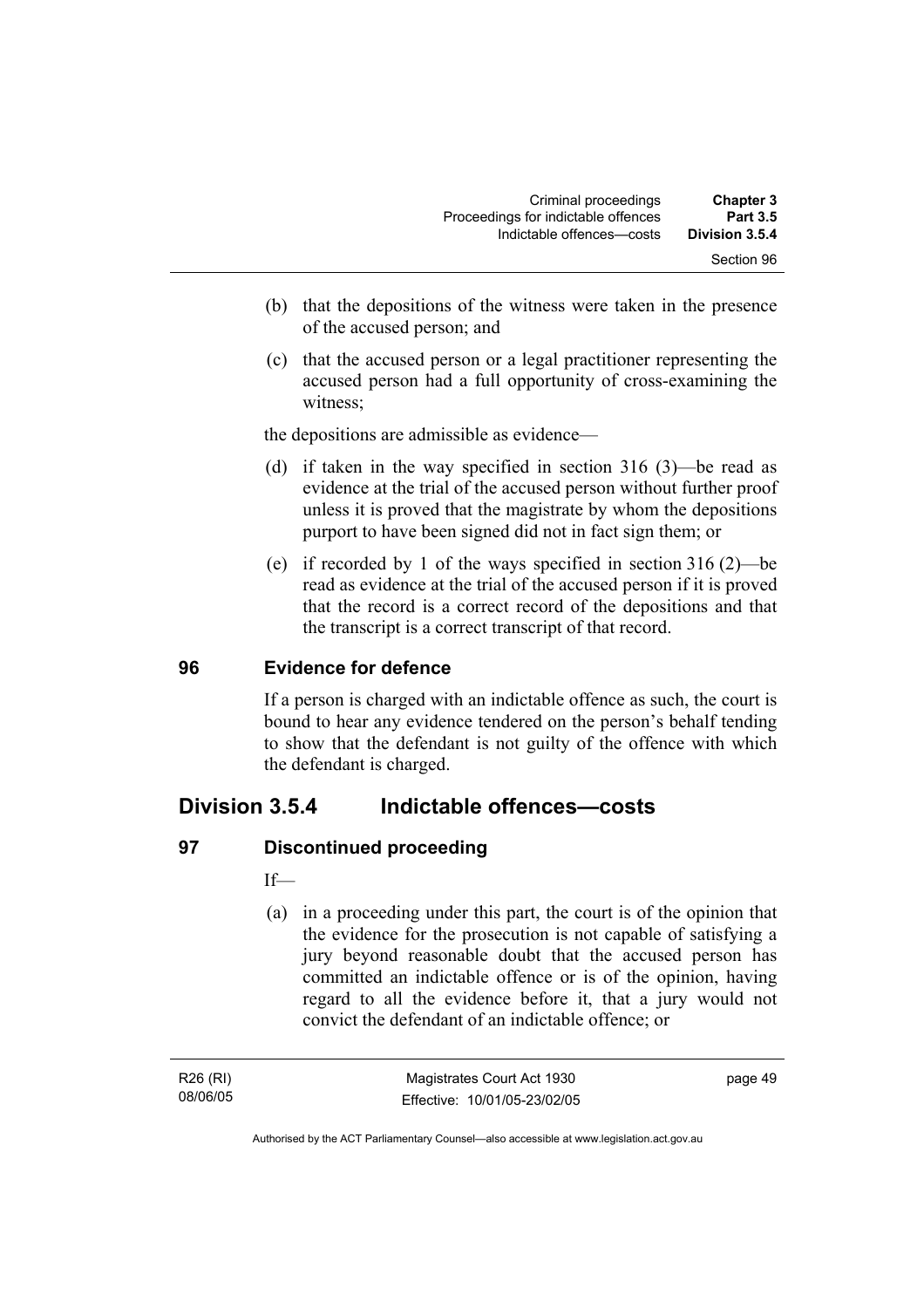| <b>Chapter 3</b> | Criminal proceedings                      |
|------------------|-------------------------------------------|
| <b>Part 3.5</b>  | Proceedings for indictable offences       |
| Division 3.5.5   | Indictable offences—witness recognisances |
| Section 103      |                                           |

 (b) a proceeding under this part is discontinued for any other reason;

the court may order that the informant pay to the defendant the costs the court considers just.

# **Division 3.5.5 Indictable offences—witness recognisances**

# **103 Recognisance of witnesses etc**

- (1) The court may bind by recognisance every person whose written statement was admitted in evidence under section 90AA, or who was examined before it, to appear at the court at which the defendant is to be tried, and then and there to give evidence against the defendant.
- (2) The recognisance must particularly specify the profession, trade, or calling of every person who enters into it, together with the person's full name and place of residence.

# **104 Signature of magistrate—notice to witnesses**

Every such recognisance must be duly acknowledged by every person who enters into it, and must be subscribed by the magistrate before whom it is acknowledged, and a notice of it signed by the magistrate must at the same time be given to every person bound by it.

## **105 Court may commit refractory witness**

 (1) If a witness refuses to enter into the recognisance, the court may by warrant commit the witness to gaol or to a remand centre, there to be safely kept until after the trial of the defendant, unless in the meantime the witness duly enters into the recognisance before a magistrate.

page 50 Magistrates Court Act 1930 Effective: 10/01/05-23/02/05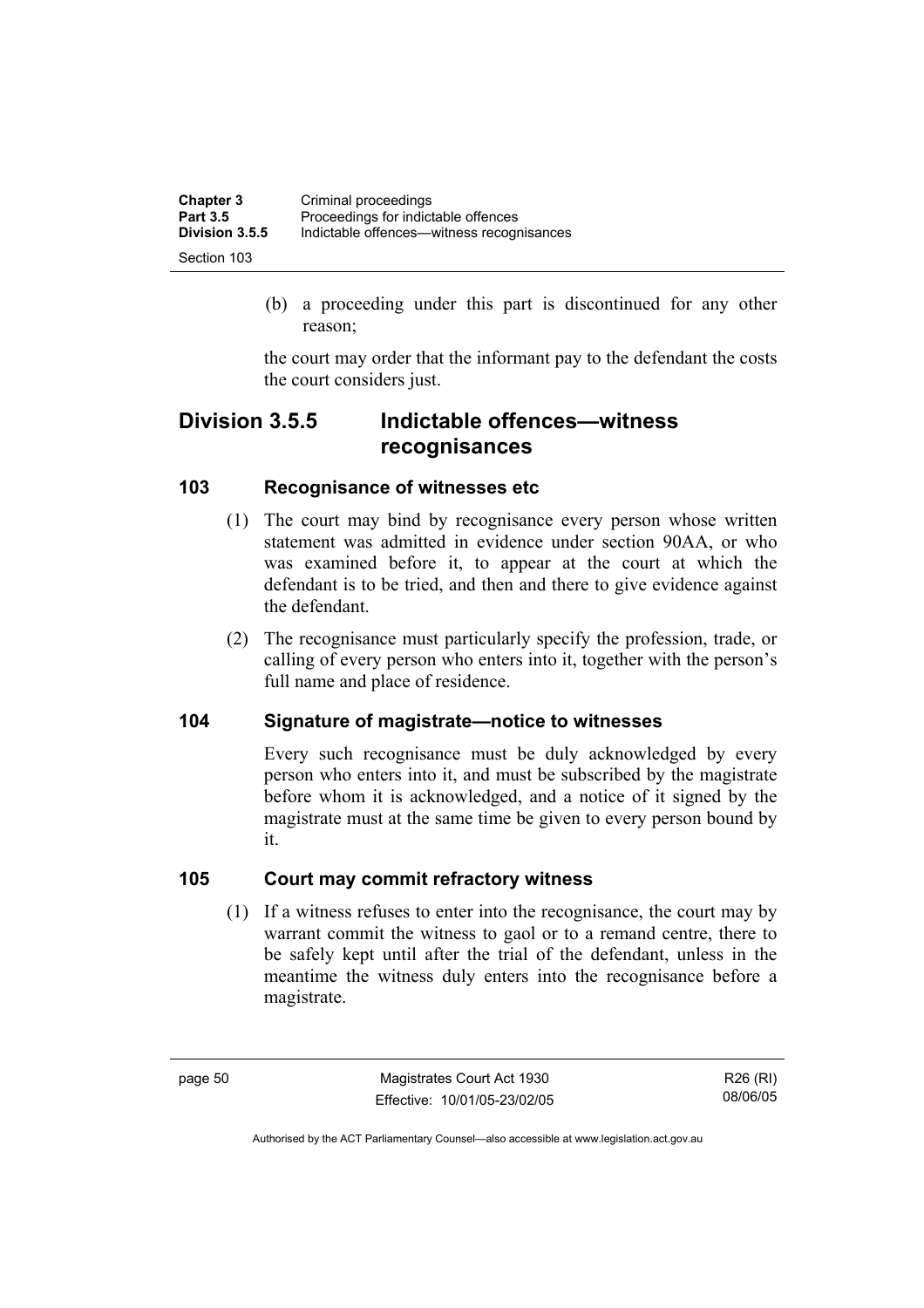(2) If afterwards, the defendant is not committed for trial for the offence with which the defendant is charged, or if the duly appointed officer declines to file an information against the defendant for the offence, any magistrate, on being duly informed of the fact, may, by order, order and direct the keeper of the goal or superintendent of the remand centre where the witness is in custody to discharge the witness from custody, and the keeper or superintendent must forthwith discharge the witness accordingly, as to that warrant.

# **Division 3.5.6 Indictable offences—other provisions**

# **105A References to** *certified copies* **of depositions**

In this division, a reference to a *certified copy* of depositions is a reference to—

- (a) if a record of the depositions was made in accordance with section 316 (2)—a transcript of the record certified in accordance with section 314 (2); or
- (b) if the depositions were taken down in writing and signed in accordance with section 316 (3)—the depositions as taken down and signed.

# **106 Giving depositions etc to director of public prosecutions**

- (1) If a defendant is committed for trial or for sentence, the court must as soon as possible after the conclusion of the case before it, give to the director of public prosecutions or a person authorised by the director of public prosecutions all informations, examinations, depositions, statements, bail undertakings and other documents sworn taken or acknowledged in the case.
- (2) The reference in subsection (1) to *depositions* is a reference to a certified copy of depositions and the reference in that subsection to *statements* includes a reference to a certified copy of the statement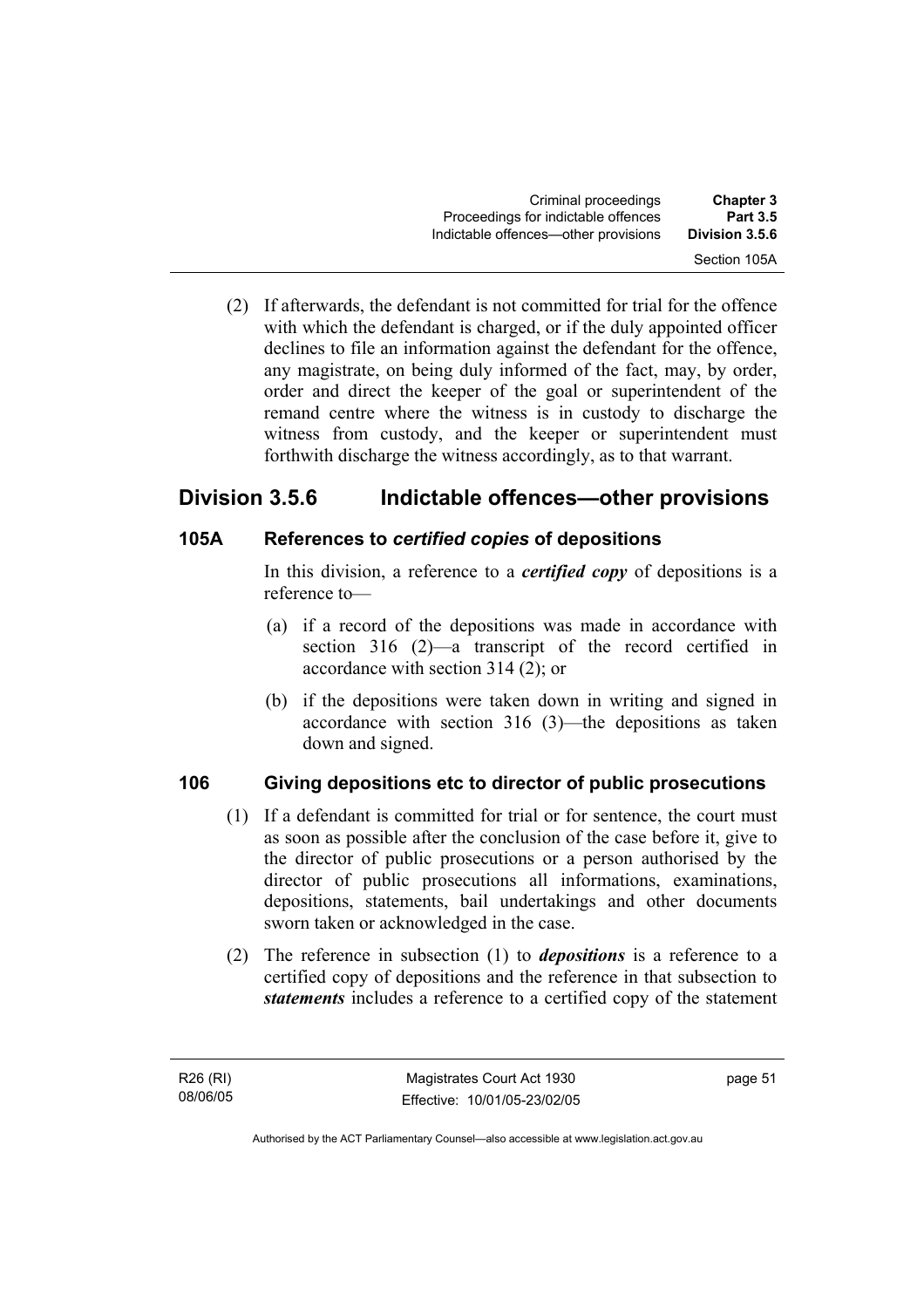| <b>Chapter 3</b> | Criminal proceedings                 |
|------------------|--------------------------------------|
| <b>Part 3.5</b>  | Proceedings for indictable offences  |
| Division 3.5.6   | Indictable offences—other provisions |
| Section 107      |                                      |

(if any) made by a defendant in reply to the question mentioned in section 92 (1).

## **107 Giving documents to proper officer of court**

- (1) After being given the documents and before the day of trial, the director of public prosecutions or a person authorised by the director of public prosecutions has and is subject to the same duties and liabilities in relation to the documents on a certiorari directed to him or her, or on a rule or order directed to him or her instead of that writ, as the court would have had and been subject to on a certiorari to it if the documents had not been given.
- (2) The director of public prosecutions, a person authorised by the director of public prosecutions, the person representing the director of public prosecutions or the person representing the informant, must, at any time after the opening of the Supreme Court at the sitting at which the trial is to be had, give or cause to be given the documents or any of them to the proper officer of the Supreme Court, if the presiding judge so directs.

### **108 Copies of depositions may be obtained by accused**

- (1) If any person charged with any indictable offence is directed by the Magistrates Court to be tried, and the person, at any time after the examinations in the person's case have been concluded and before the first sitting of the Supreme Court at which the person is to be tried, makes application to the officer having the custody of them, the person must receive from the officer certified copies of the depositions on which the person has been directed to be tried, and of the evidence given on the cross-examination or the examination of any witnesses that have been cross-examined or called and examined by or on behalf of the person.
- (2) Any gaoler or officer having the person in his or her custody must give or cause to be given any such application to the officer having the custody of the depositions and evidence.

| page 52 | Magistrates Court Act 1930   | R26 (RI) |
|---------|------------------------------|----------|
|         | Effective: 10/01/05-23/02/05 | 08/06/05 |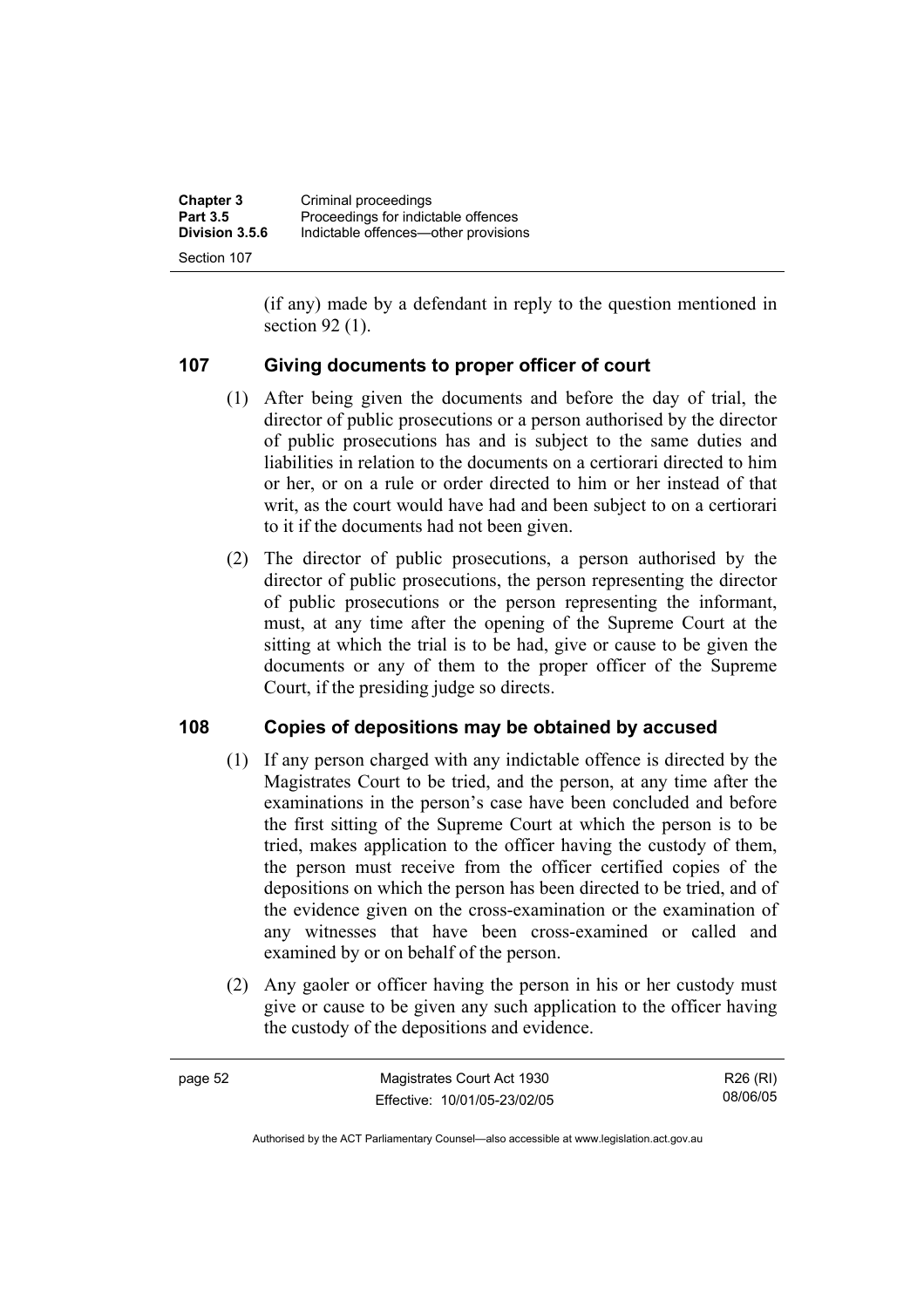Section 108A

# **Part 3.6 Proceedings for offences punishable summarily**

## **108A Indictable offences dealt with summarily**

If—

- (a) a person is charged with an indictable offence; and
- (b) the court has decided to dispose of the case summarily under a law in force in the ACT;

this part applies, so far as it is applicable, to the summary disposal of the case.

### **109 Dismissal or adjournment in absence of informant**

- $(1)$  If—
	- (a) the defendant appears (whether voluntarily, in accordance with a summons or under a warrant) at the time and place for the hearing of an information in relation to an offence punishable summarily; and
	- (b) the informant, having been notified of the time and place for the hearing, does not appear either personally or by a legal practitioner appearing for the informant;

the court must, subject to subsection (2), dismiss the information.

 (2) The court may, if it considers it is appropriate to do so, adjourn to another day the hearing of an information that would otherwise be dismissed under subsection (1).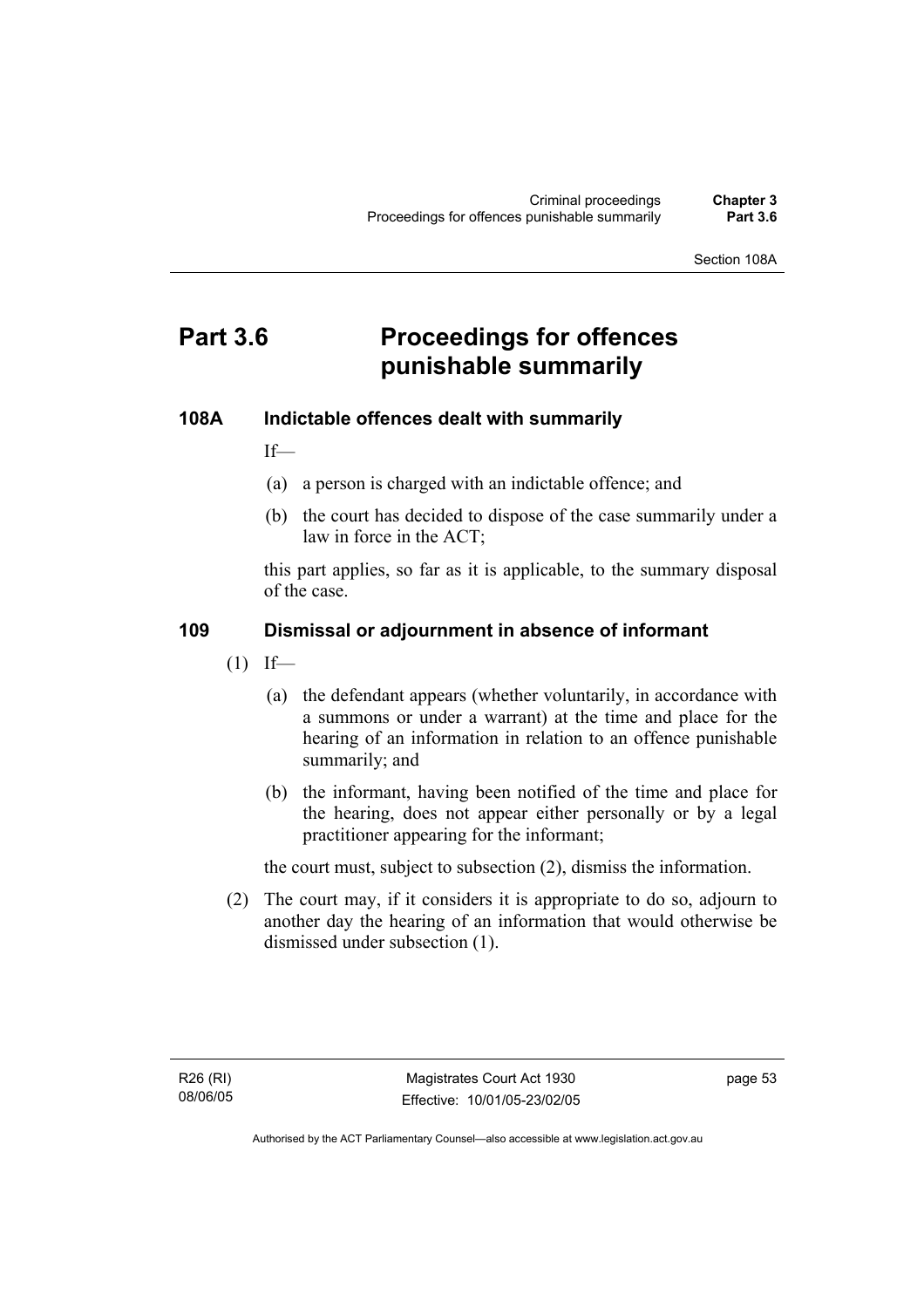#### **Chapter 3** Criminal proceedings<br> **Part 3.6** Proceedings for offen Proceedings for offences punishable summarily

Section 110

# **110 Ex parte hearing in absence of defendant**

- (1) If a summons has been served in accordance with section 41 and the defendant does not appear when called, the court may either—
	- (a) proceed ex parte to hear and decide the case in the absence of the defendant; or
	- (b) on oath being made before it, substantiating the matter of the information to its satisfaction, issue its warrant for the arrest of the defendant and to bring the defendant before the court to answer to the information and be further dealt with according to law.
- (2) If the court proceeds under subsection  $(1)$  (a)—
	- (a) the evidence of the informant or another person may be given orally; or
	- (b) a written statement made by the informant or another person may be admitted as evidence of the matters contained in it.
- (3) A written statement admitted in evidence constitutes the depositions of the person who made the statement.
- (4) A written statement must not be admitted in evidence unless it is sworn before—
	- (a) a legal practitioner; or
	- (b) a justice of the peace; or
	- (c) the registrar; or
	- (d) a prescribed person.
- (5) If the court admits a written statement in evidence it may, on its own initiative, adjourn the hearing of the information and require the person who made the statement to attend before the court to give evidence.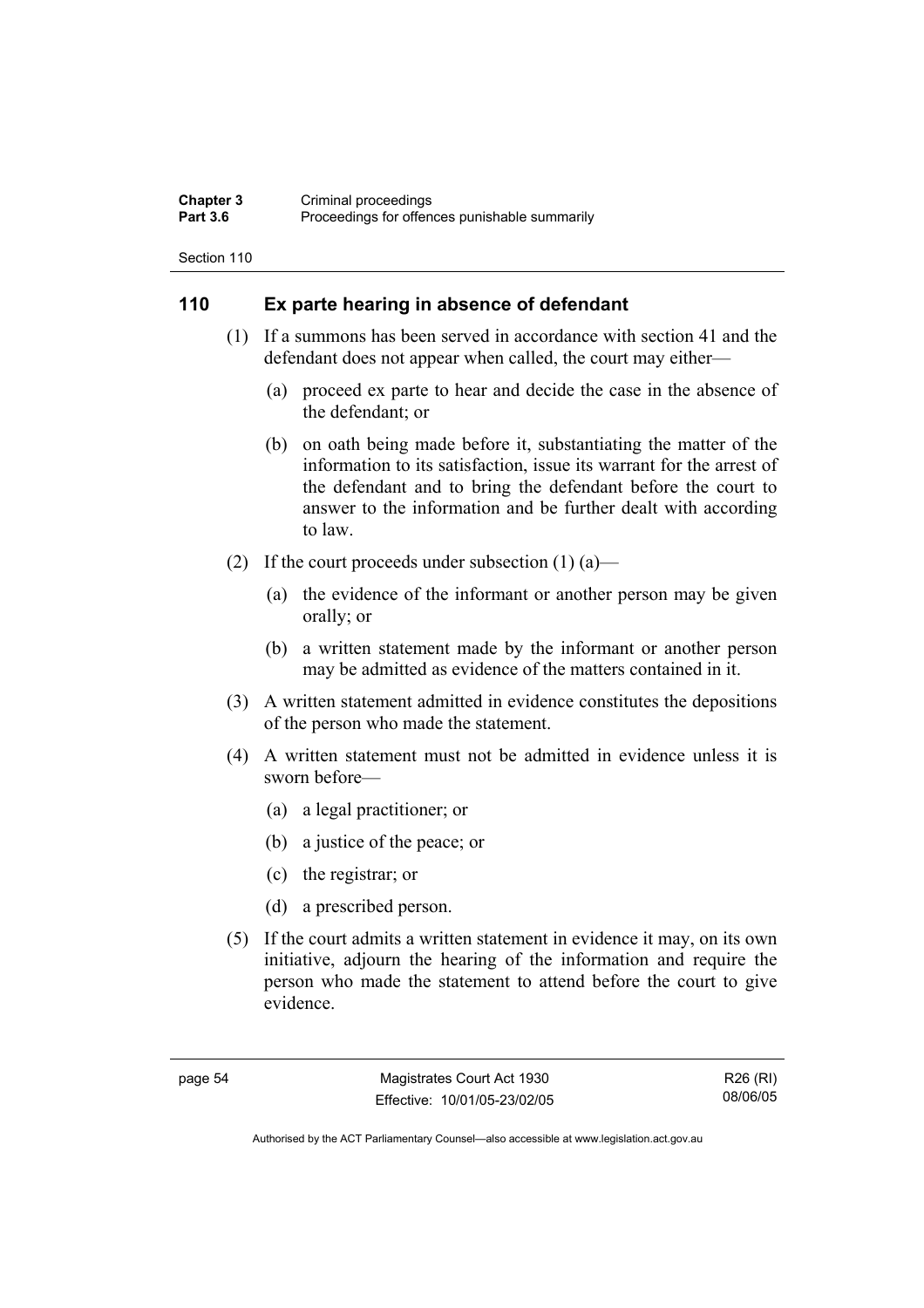(6) Although a part of a written statement tendered in evidence under this section is inadmissible according to the rules of evidence, the statement is nevertheless admissible under this section as evidence of the matters contained in the remainder of that statement, but, if the court admits such a statement, the court must identify the part that is inadmissible and must, with reference to that part, write on the statement 'ruled inadmissible' or words to that effect.

# **111 Magistrate may adjourn case**

If the court on the non-appearance of the defendant issues its warrant, it must adjourn the hearing of the information until the defendant is arrested, and if the defendant is afterwards arrested under the warrant the defendant must be detained in safe custody until the defendant can be brought up before the court at a convenient time and place of which the informant must have due notice.

# **112 Both parties appearing**

If both parties appear either personally or by legal practitioners appearing for them, the court must proceed to hear and decide the information.

# **113 Proceeding at hearing on defendant's confession**

If the defendant is present at the hearing, the substance of the information must be stated to the defendant, and the defendant must be asked if the defendant has any cause to show why the defendant should not be convicted or why an order should not be made against the defendant, and if the defendant has no cause to show, the court may convict the defendant, or make an order against the defendant accordingly.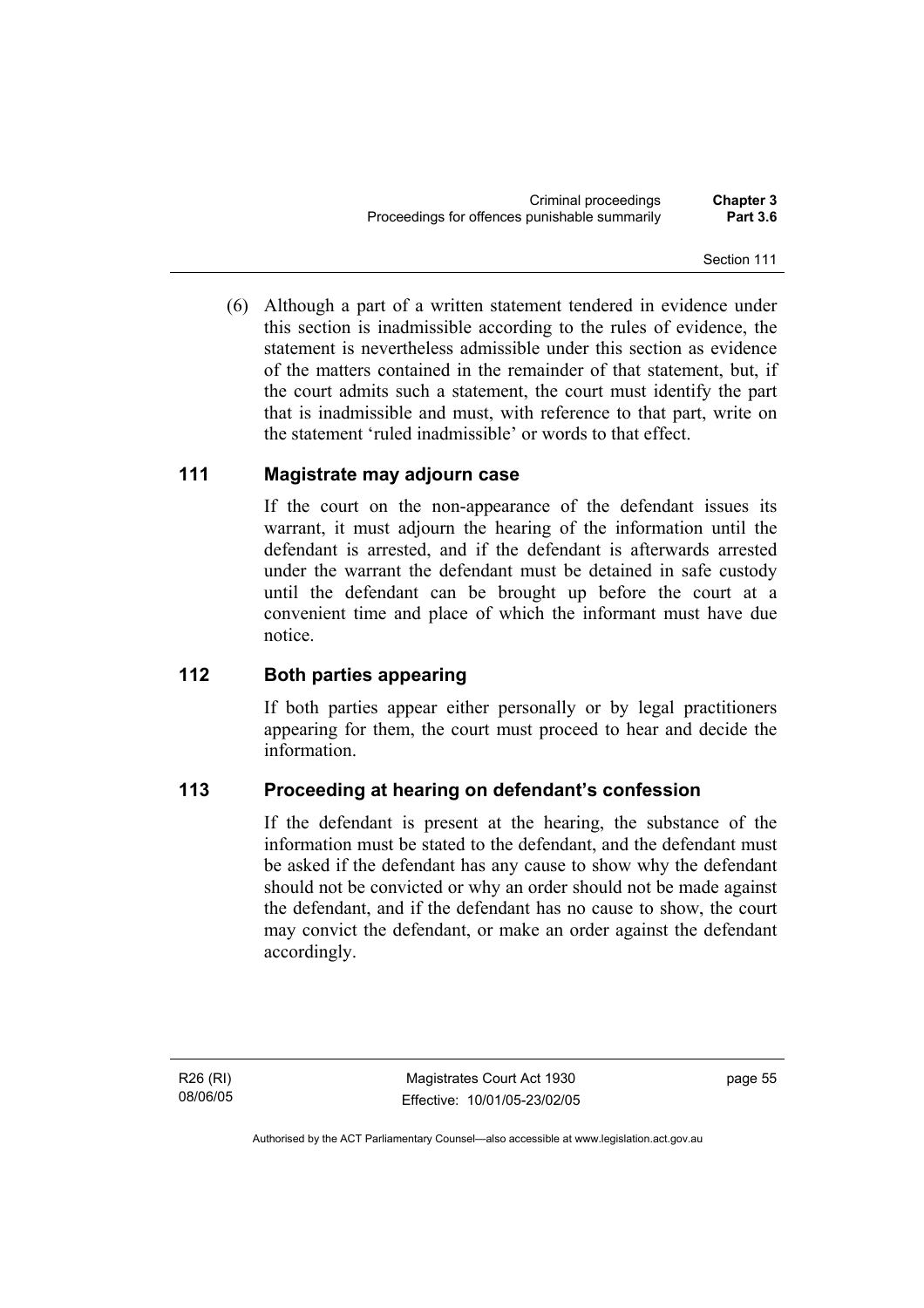**Chapter 3** Criminal proceedings<br> **Part 3.6** Proceedings for offen Proceedings for offences punishable summarily

Section 114

## **114 If defendant does not admit the case**

If the defendant does not admit the truth of the information, the court must proceed to hear the informant and his or her witnesses and also the defendant and his or her witnesses and also such witnesses as the informant may examine in reply, if the defendant has given any evidence other than as to his or her general character; and the court having heard what each party has to say, and the evidence so adduced, must consider the whole matter and decide it, and must convict or make an order on the defendant or dismiss the information as justice requires.

## **115 Court may proceed to hearing in absence of both or either of the parties**

If at the time or place to which a hearing or further hearing is adjourned, either or both of the parties does not or do not appear personally or by legal practitioners appearing for them, the court may proceed to the hearing or further hearing as if the party or parties were present, or if the informant does not appear the court may dismiss the information with or without costs.

### **116 Conduct of summary proceedings regulated**

The defendant or a legal practitioner representing the defendant may address the court after all the evidence for the informant and the evidence (if any) for the defendant and for the informant in reply has been given and the informant or a legal practitioner representing the informant has a closing address.

page 56 Magistrates Court Act 1930 Effective: 10/01/05-23/02/05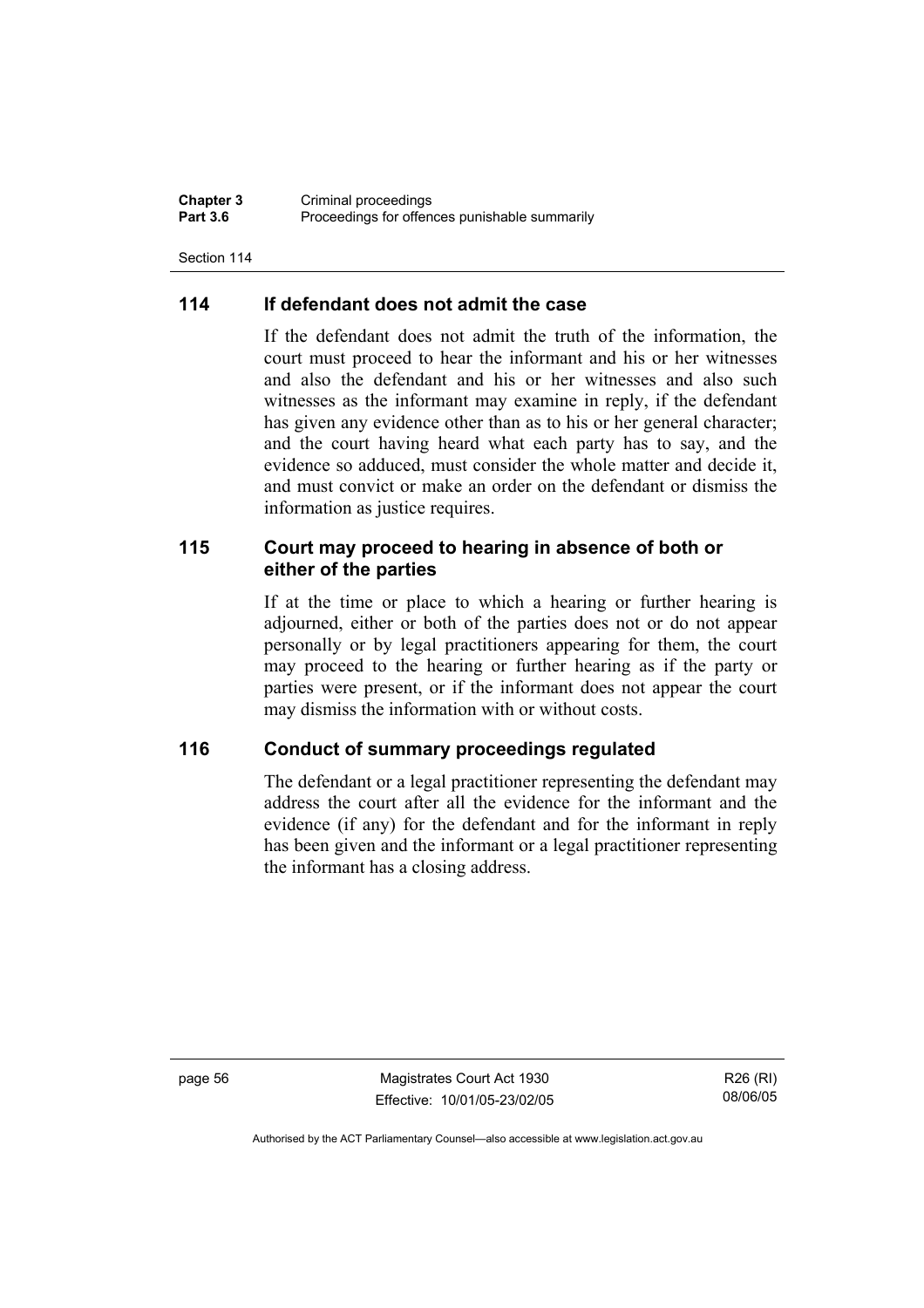#### Section 116A

# Part 3.7 Service and pleading by post for **certain offences**

#### **116A Interpretation for pt 3.7**

(1) In this part:

*defendant* means a person who has been duly served with a summons in accordance with section 116B.

*law in force in the ACT* includes a statute of the Australian National University about parking or traffic.

 (2) A reference in this part, other than in section 116B (2), to the notice to defendant form, the notice of intention to defend form or the plea of guilty form is a reference to a copy of that form printed on the back of a copy of a summons.

#### **116AA Meaning of** *prescribed offence* **for pt 3.7**

- (1) For this part, an offence against a law in force in the ACT is a *prescribed offence* in relation to a person if—
	- (a) for an offence against the road transport legislation—the maximum fine that can be imposed on the person for the offence is 30 penalty units; or
	- (b) for any other offence—the maximum fine that can be imposed on the person for the offence is 10 penalty units.
- (2) In subsection (1):

*road transport legislation* means the following:

- (a) the *Road Transport (Dimensions and Mass) Act 1990*;
- (b) the *Road Transport (Driver Licensing) Act 1990*;

R26 (RI) 08/06/05 page 57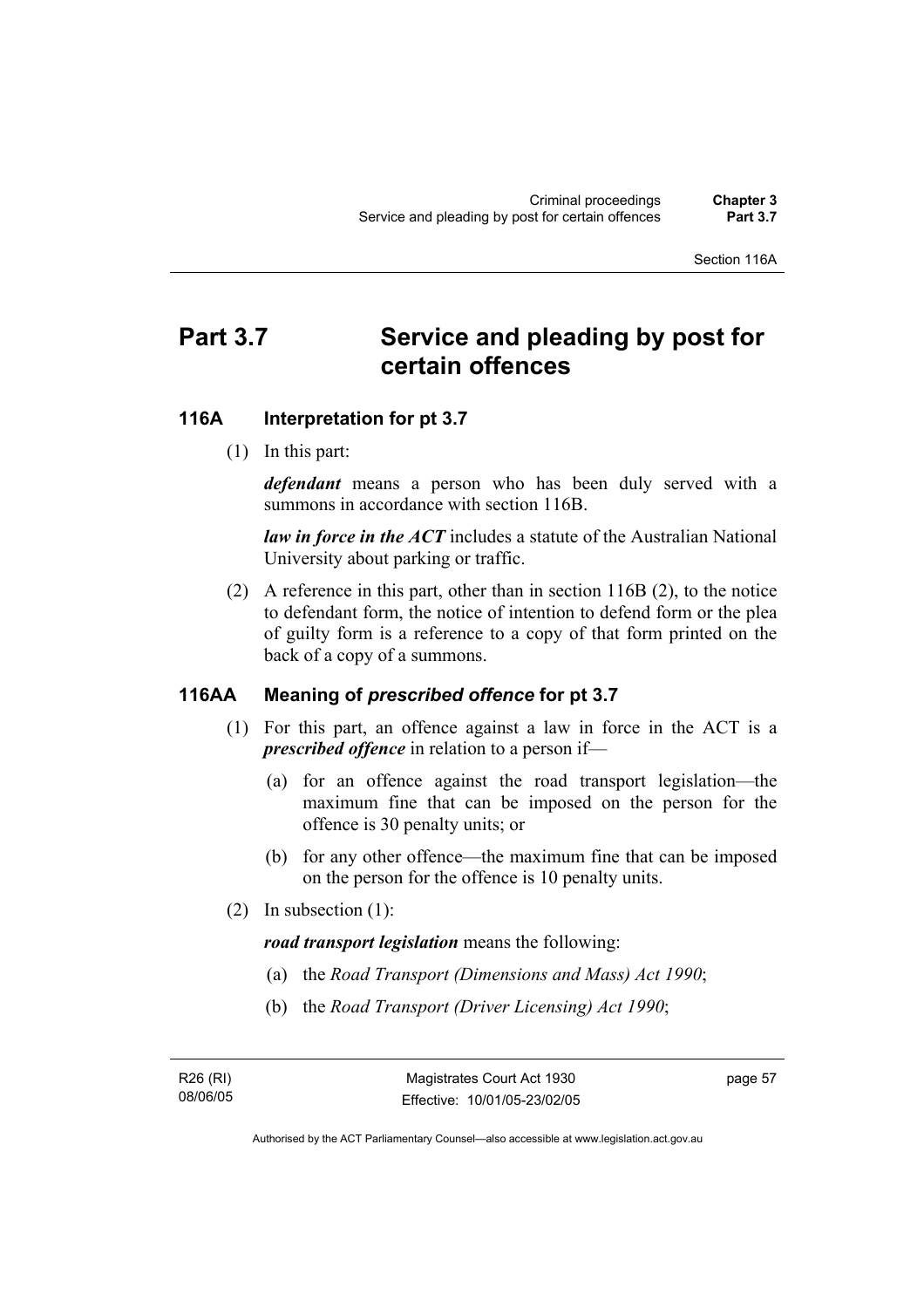#### **Chapter 3** Criminal proceedings<br> **Part 3.7** Service and pleading Service and pleading by post for certain offences

Section 116B

- (c) the *Road Transport (General) Act 1990*;
- (d) the *Road Transport (Public Passenger Services) Act 2001*;
- (e) the *Road Transport (Safety and Traffic Management) Act 1999*;
- (f) the *Road Transport (Vehicle Registration) Act 1999*;
- (g) any other Act or any regulation (or provision of an Act or regulation) prescribed by regulation;
- (h) any regulation made under an Act mentioned in paragraphs (a) to (g) or any provisions of such an Act.

## **116B Service of summons for prescribed offence**

- (1) Without prejudice to the methods of service provided for by section 41 (1), a summons in relation to a prescribed offence may be served on the person to whom it is directed—
	- (a) by giving 2 copies of the summons to the person personally; or
	- (b) by sending 2 copies of the summons by post addressed to the person at his or her last-known place of residence or business; or
	- (c) by leaving 2 copies of the summons at his or her last-known place of residence or business with a person apparently resident or employed at that place and apparently over the age of 16 years.
- (2) One copy of a summons in relation to a prescribed offence served in accordance with this section must have the notice to defendant form printed on the back of it, and the other copy of that summons so served must have the notice of intention to defend form and the plea of guilty form printed on the back of it.
- (3) Service in accordance with this section of a summons in relation to a prescribed offence, being service in a way mentioned in subsection

| ıΑ<br>12 U |  |
|------------|--|
|------------|--|

R26 (RI) 08/06/05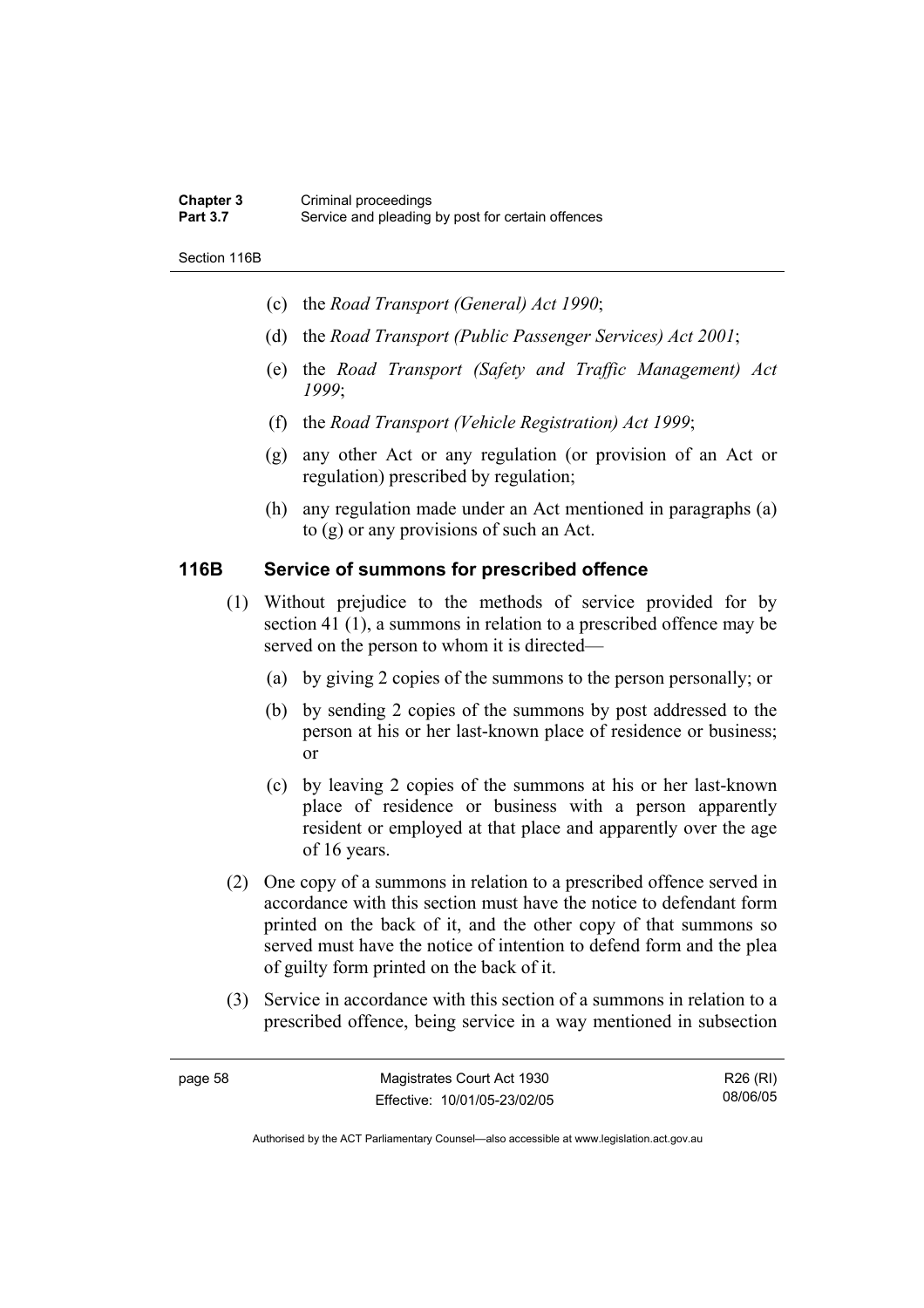Section 116BA

(1) (a) or (c), must be effected not less than 14 days before the day when the person to whom it is directed is required by the summons to appear before the court.

- (4) If a summons in relation to a prescribed offence is served in accordance with this section in the way mentioned in subsection (1) (b), the 2 copies of the summons must be sent by post not less than 21 days before the day when the person to whom it is directed is required by the summons to appear before the court.
	- *Note* If a form is approved under the *Court Procedures Act 2004* for this provision, the form must be used.

## **116BA Giving of notice**

If the registrar is required to give notice to a person under this part, the notice may be served by sending a copy by post addressed to the person at his or her last-known place of residence or business.

## **116C Proof of service**

- (1) Service of a summons or notice for this part may be proved by the oath of the person who served it, by affidavit or otherwise.
- (2) For this part, if—
	- (a) a summons has been served in accordance with section 116B; and
	- (b) a copy of the summons is returned to the registrar with the notice of intention to defend form or the plea of guilty form completed;

the defendant is taken, unless the contrary is proved, to have completed and signed the form so completed and to have returned the form to the registrar.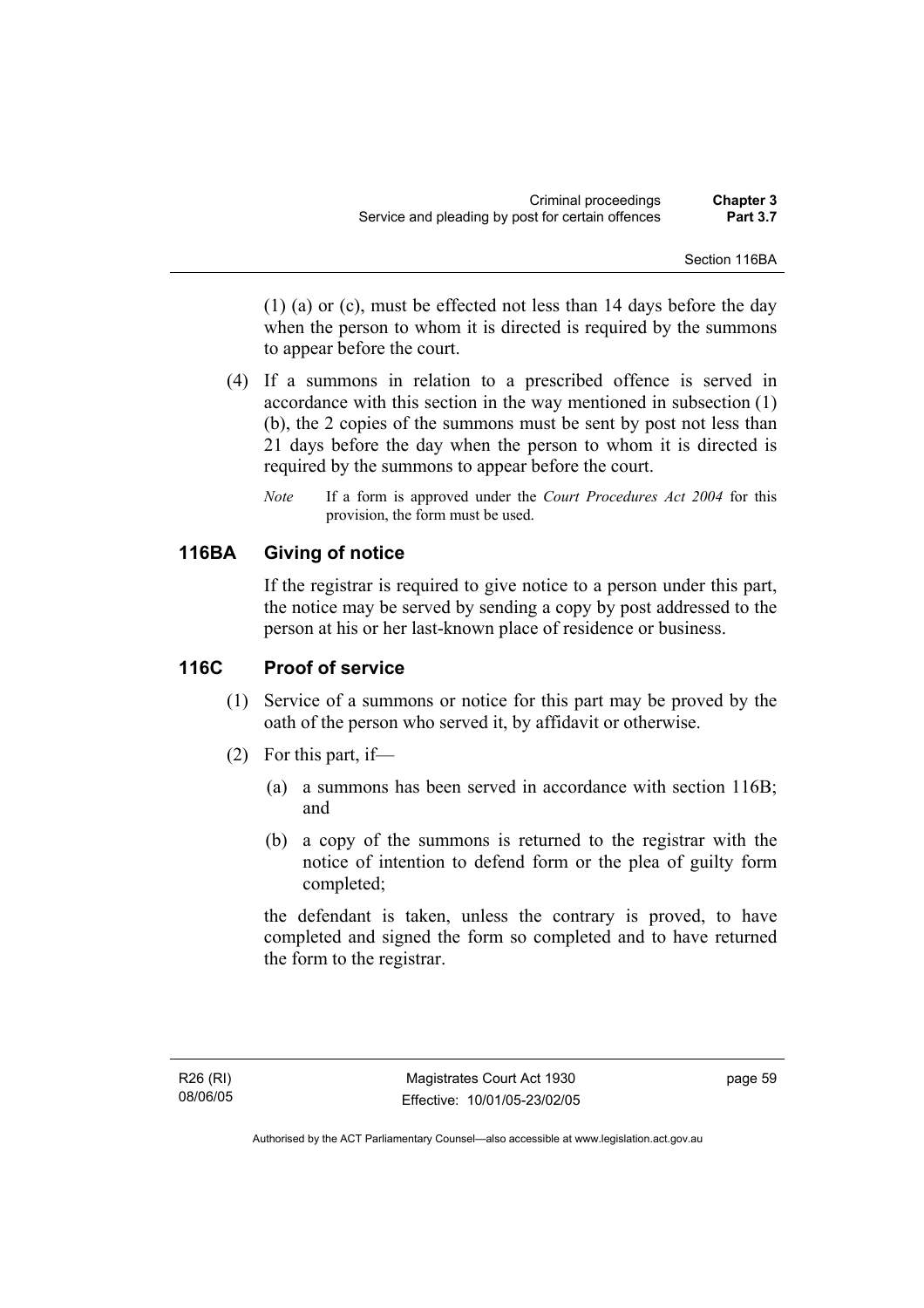#### **Chapter 3** Criminal proceedings<br> **Part 3.7** Service and pleading Service and pleading by post for certain offences

#### Section 116D

- (3) The plea of guilty form must be signed in the presence of 1 of the following people:
	- (a) the registrar;
	- (b) a legal practitioner;
	- (c) a justice of the peace;
	- (d) a prescribed person.

#### **116D Pleas to prescribed offence**

A defendant may—

- (a) without prejudice to any other means of pleading guilty, enter a plea of guilty by completing the plea of guilty form and returning the form, whether by post or otherwise, to the registrar; or
- (b) give notice of his or her intention to defend by completing the notice of intention to defend form and returning the form, whether by post or otherwise, to the registrar.

#### **116E Procedure if plea of guilty entered**

- $(1)$  If—
	- (a) a defendant enters a plea of guilty in accordance with section 116D; and
	- (b) the defendant—
		- (i) does not appear at the hearing; or
		- (ii) appears but does not withdraw his or her plea of guilty; and
	- (c) the court accepts the plea of guilty;

the court must record a plea of guilty and decide the proceeding accordingly.

| page 60 | Magistrates Court Act 1930   | R26 (RI) |
|---------|------------------------------|----------|
|         | Effective: 10/01/05-23/02/05 | 08/06/05 |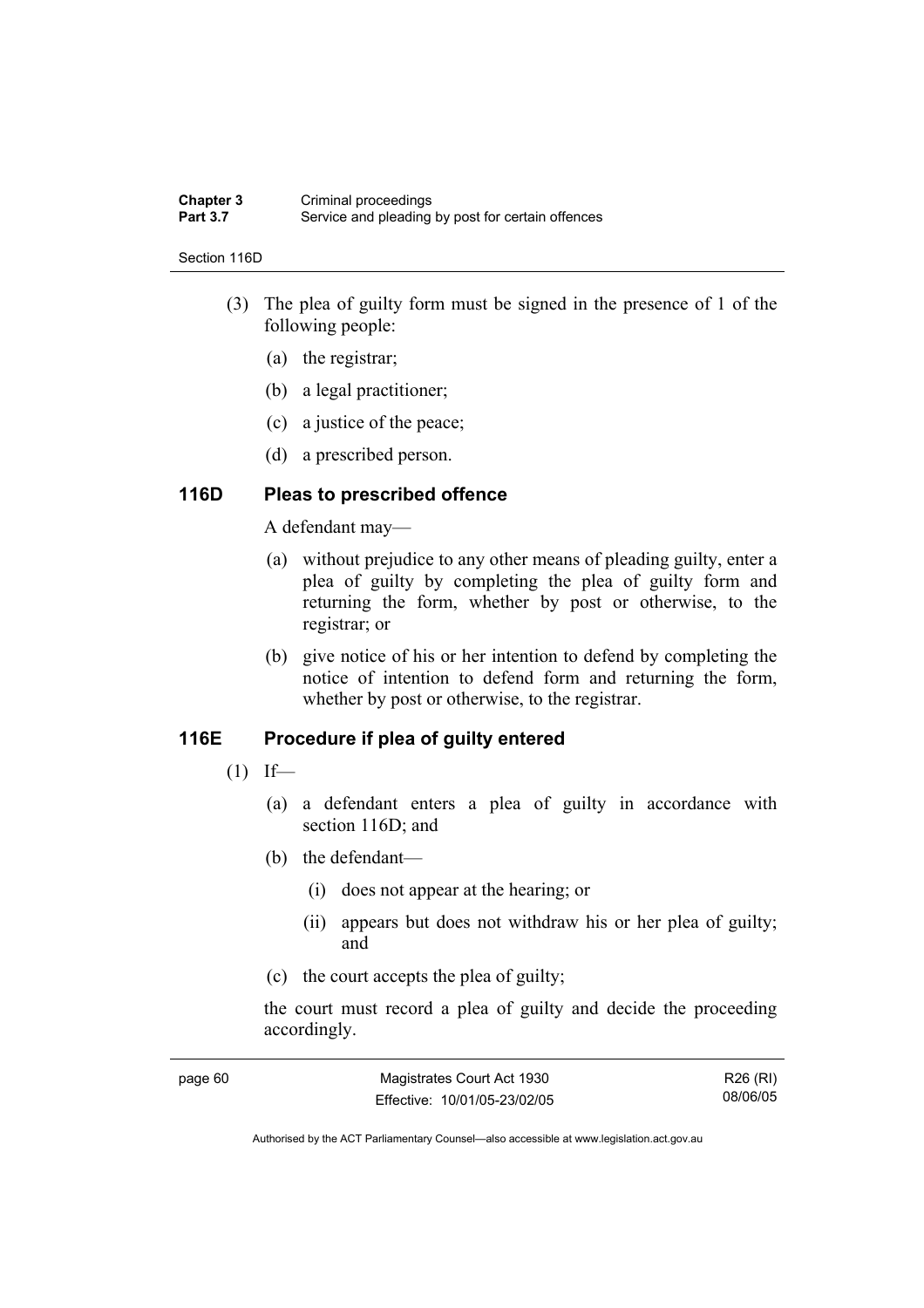Section 116F

- (2) The court must, in deciding a proceeding under subsection (1), have regard to the matters (if any) drawn to the attention of the court in the plea of guilty and must give to the matters the weight that to the court considers proper.
- (3) If the court declines to accept a plea of guilty entered in accordance with section 116D—
	- (a) the court must adjourn the hearing and fix a time and place for the hearing of the proceeding; and
	- (b) if the defendant is not before the court—the registrar must give to the defendant notice of the time and place fixed.
- (4) If a defendant does not appear at the time and place fixed under subsection (3), the court may hear and decide the proceeding in the absence of the defendant.

## **116F Procedure if notice of intention to defend given**

If a defendant returns the notice of intention to defend form to the registrar before the day when the defendant is required by the summons to appear before the court—

- (a) the court must fix a time and place for the hearing of the proceeding; and
- (b) the registrar must give to the defendant notice of the time and place fixed.

## **116FA Procedure if defendant pleads not guilty**

If the defendant appears before the court at the time and place at which the defendant is required by the summons to appear and pleads not guilty, the court must adjourn the hearing, fix a time and place for the hearing of the proceeding and inform the defendant of the time and place fixed.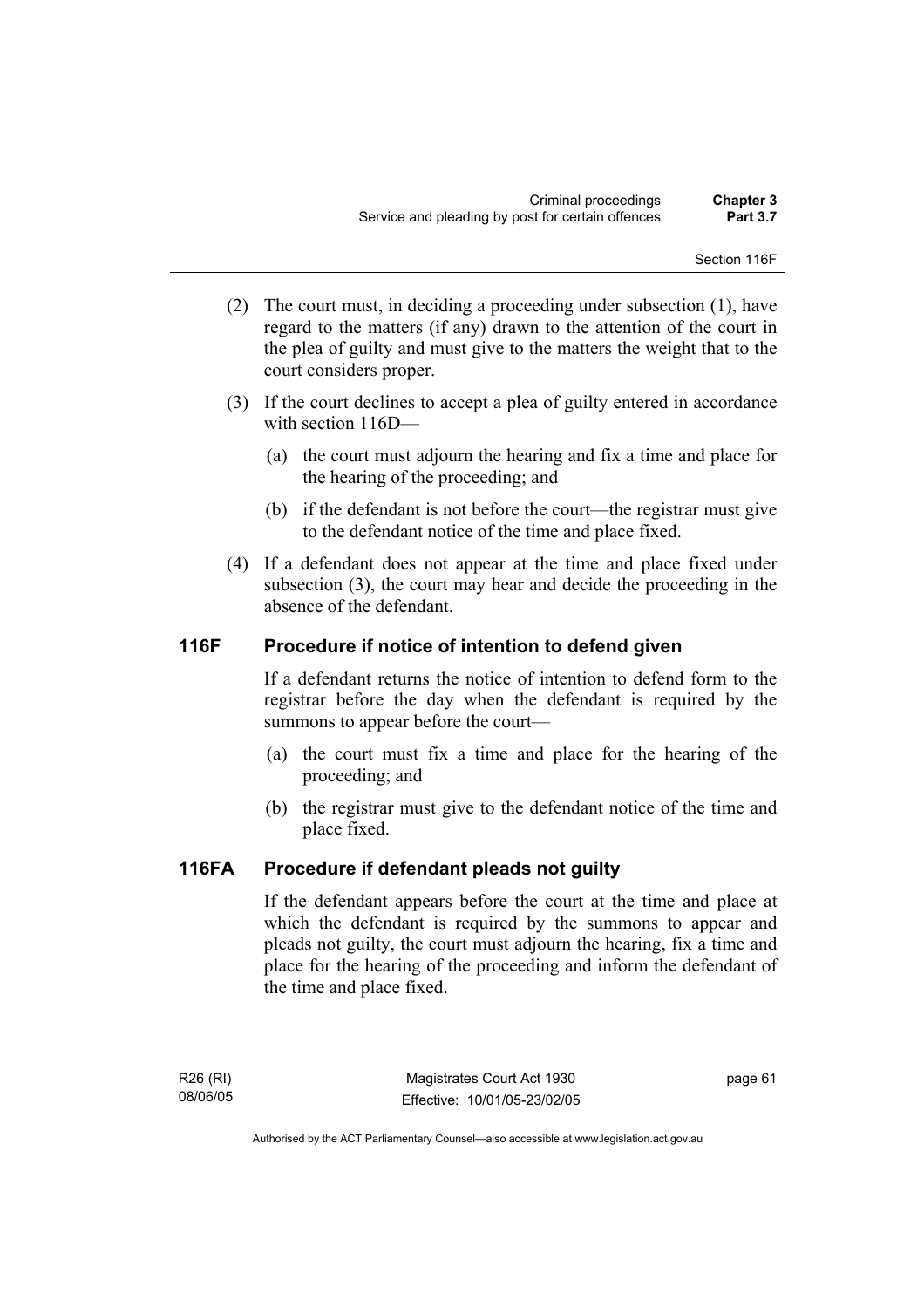#### **Chapter 3** Criminal proceedings<br> **Part 3.7** Service and pleading Service and pleading by post for certain offences

Section 116G

### **116G Procedure if defendant does not plead**

If—

- (a) a summons has been served in accordance with section 116B; and
- (b) either—
	- (i) the defendant does not enter a plea of guilty in accordance with section 116D or return the notice of intention to defend form to the registrar before the day when the defendant is required by the summons to appear before the court, and does not appear before the court at the time and place specified in the summons; or
	- (ii) the defendant does not appear before the court at the time and place specified in the notice given to the defendant in accordance with section 116F or fixed by the court in accordance with section 116FA; and
- (c) the court is satisfied—
	- (i) that the matters alleged in the summons are reasonably sufficient to inform the defendant of the offence alleged against the defendant; and
	- (ii) that the matters alleged in the summons constitute the offence charged in the summons;

the court may convict the defendant of the offence charged in the summons.

### **116H Restricted penalties under pt 3.7**

- (1) Subject to subsection (3), if—
	- (a) a defendant is convicted under this part of an offence against a law mentioned in a paragraph of section 116AA (1); and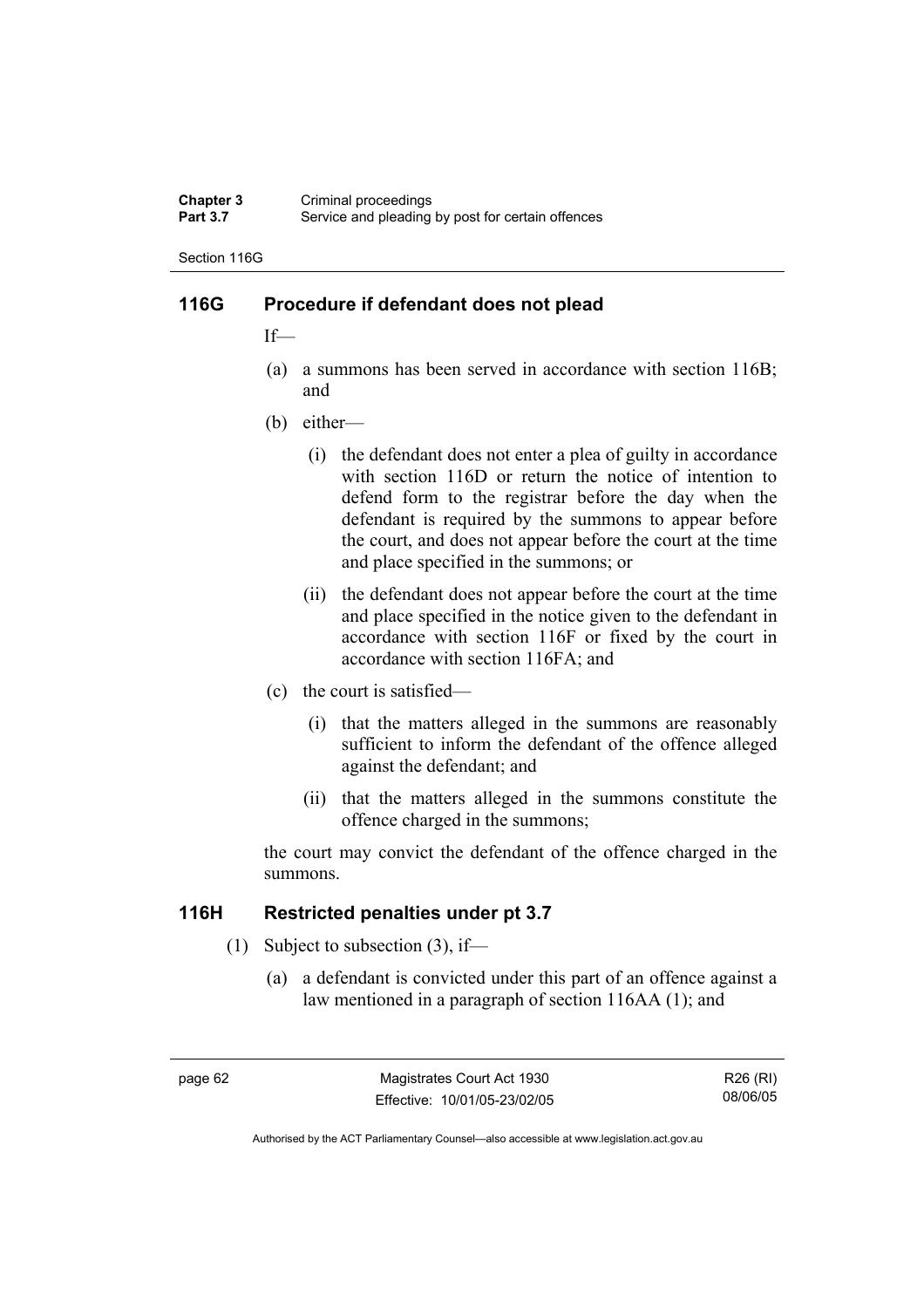(b) at the time that the defendant is sentenced, the defendant is not before the court or is not represented before the court by a legal practitioner;

the only penalty that the court may impose is a fine of an amount not exceeding the amount mentioned in that paragraph.

- $(2)$  If—
	- (a) the court convicts a defendant of an offence against a law mentioned in a paragraph of section 116AA (1); and
	- (b) the law provides in effect that a penalty other than a fine may be imposed on the defendant; and
	- (c) at the time that the defendant is sentenced, the defendant is not before the court or is not represented before the court by a legal practitioner;

and the court considers that a penalty other than a fine may be appropriate—

- (d) the court must adjourn the hearing and fix a time and place for sentence; and
- (e) the registrar must give to the defendant notice of the time and place so fixed.
- (3) If a defendant convicted of an offence against a law mentioned in a paragraph of section 116AA (1) does not appear at the time and place fixed under subsection (2), the court, in the absence of the defendant, may impose on the defendant any penalty that is applicable under that law.

#### **116I Consequences of conviction ex parte**

If a defendant is, in his or her absence, convicted of an offence, the registrar must give to the defendant written notice of—

(a) the conviction and order of the court; and

| R26 (RI) | Magistrates Court Act 1930   | page 63 |
|----------|------------------------------|---------|
| 08/06/05 | Effective: 10/01/05-23/02/05 |         |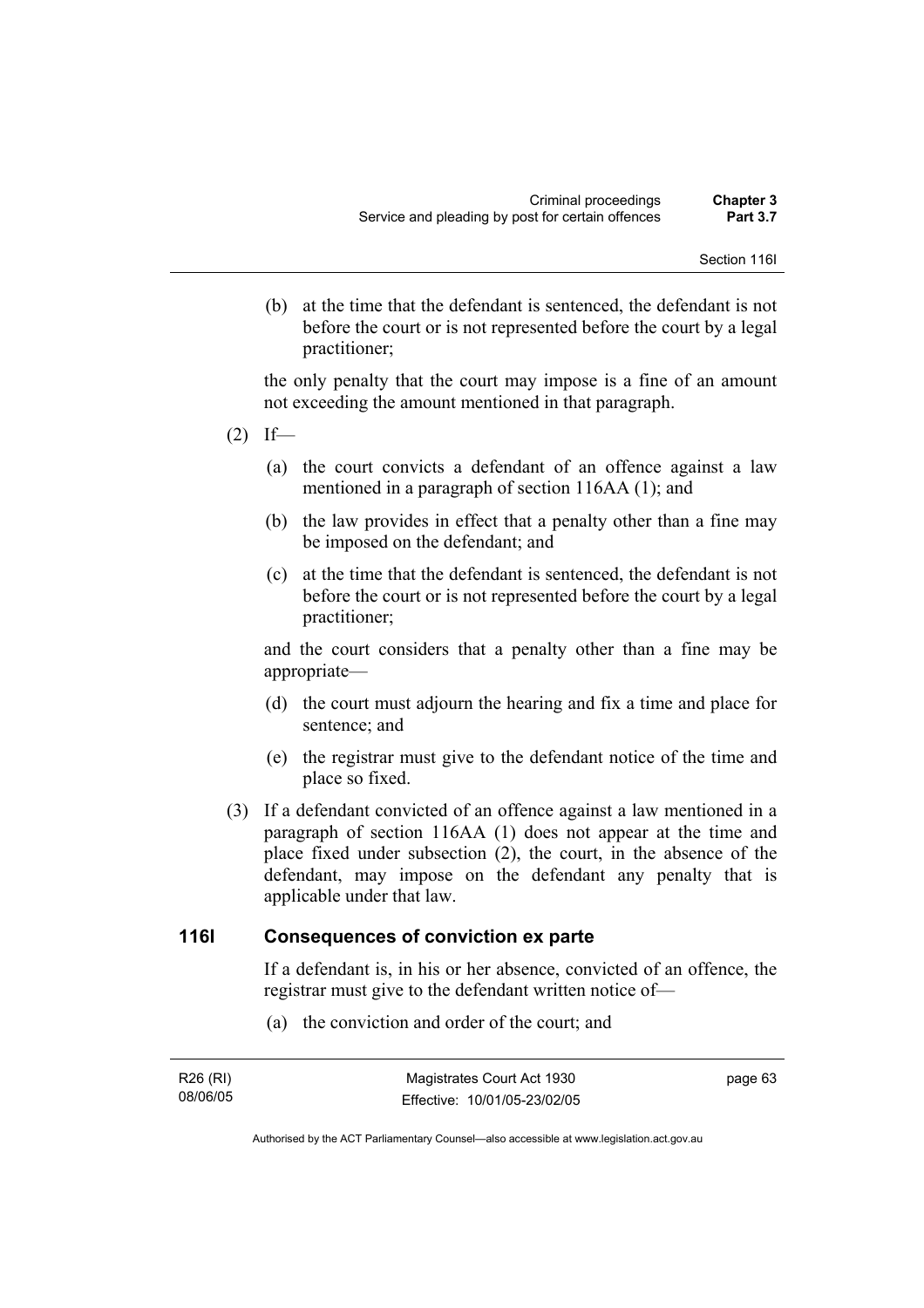| <b>Chapter 3</b> | Criminal proceedings                              |
|------------------|---------------------------------------------------|
| <b>Part 3.7</b>  | Service and pleading by post for certain offences |

Section 116I

- (b) the penalty (if any) imposed by the court, and the way in which and the time by which the penalty is required to be discharged; and
- (c) unless the proceeding is decided in accordance with section 116E (1), the defendant's right to apply for the setting aside of the conviction or order in accordance with the rules.

page 64 Magistrates Court Act 1930 Effective: 10/01/05-23/02/05

R26 (RI) 08/06/05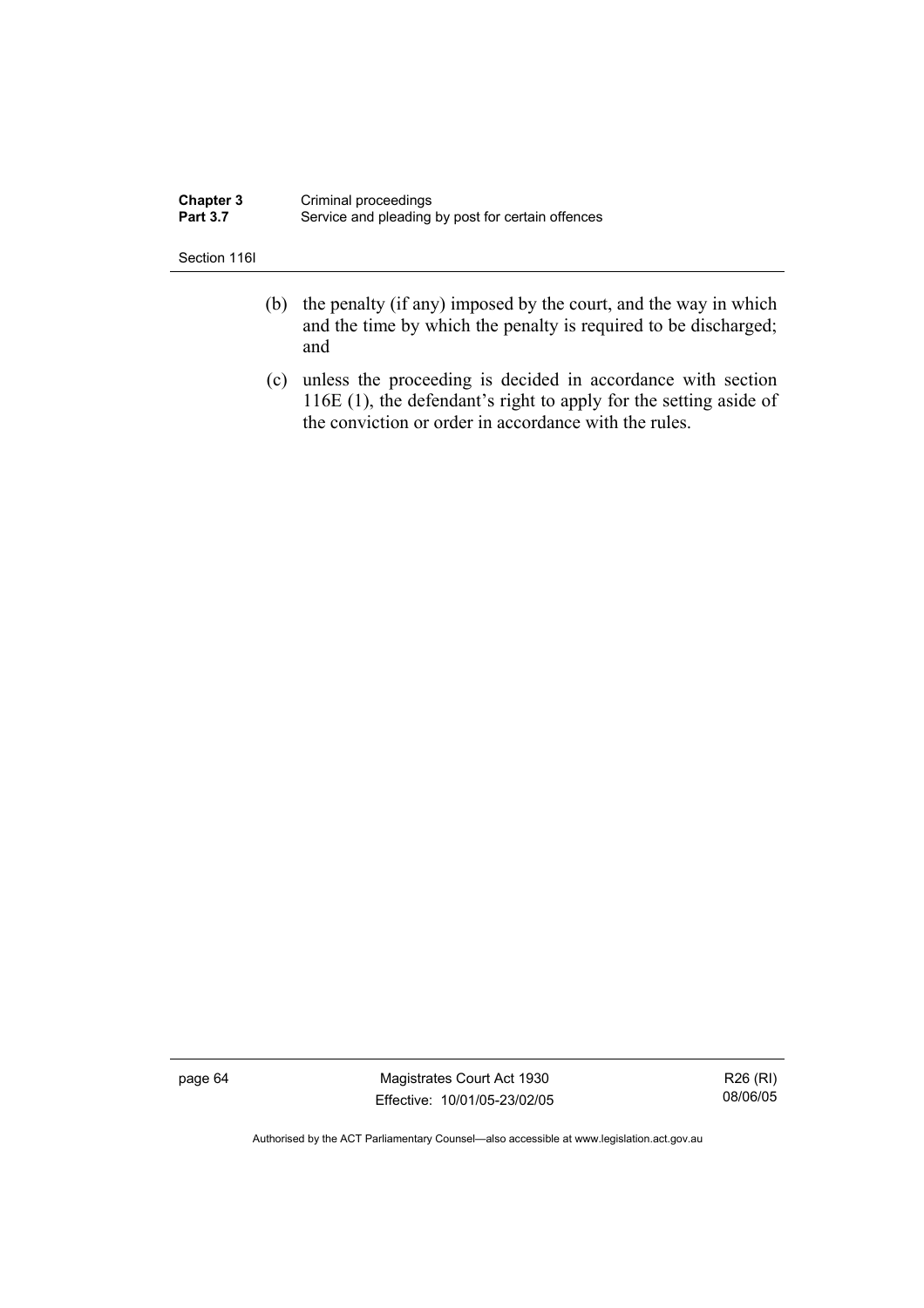# **Part 3.8 Infringement notices for certain offences**

## **Division 3.8.1 Preliminary**

## **117 Definitions for pt 3.8**

In this part:

*administering authority*, for an infringement notice offence, means the entity that, under the regulations, is the administering authority for the offence.

*another jurisdiction* means a jurisdiction other than the ACT.

*authorised person*—see section 134A (3).

*date of service*, of an infringement notice or reminder notice that has been, or is to be, served on a person, means the date the notice is served on the person.

*driver*, of a vehicle, means the person who is driving the vehicle.

*home address*, of a person, means the address of the place where the person usually lives.

*illegal user declaration*—see section 131D.

*infringement notice* means a notice under section 120 (Service of infringement notices).

*infringement notice offence* means an offence declared under the regulations to be an offence to which this part applies.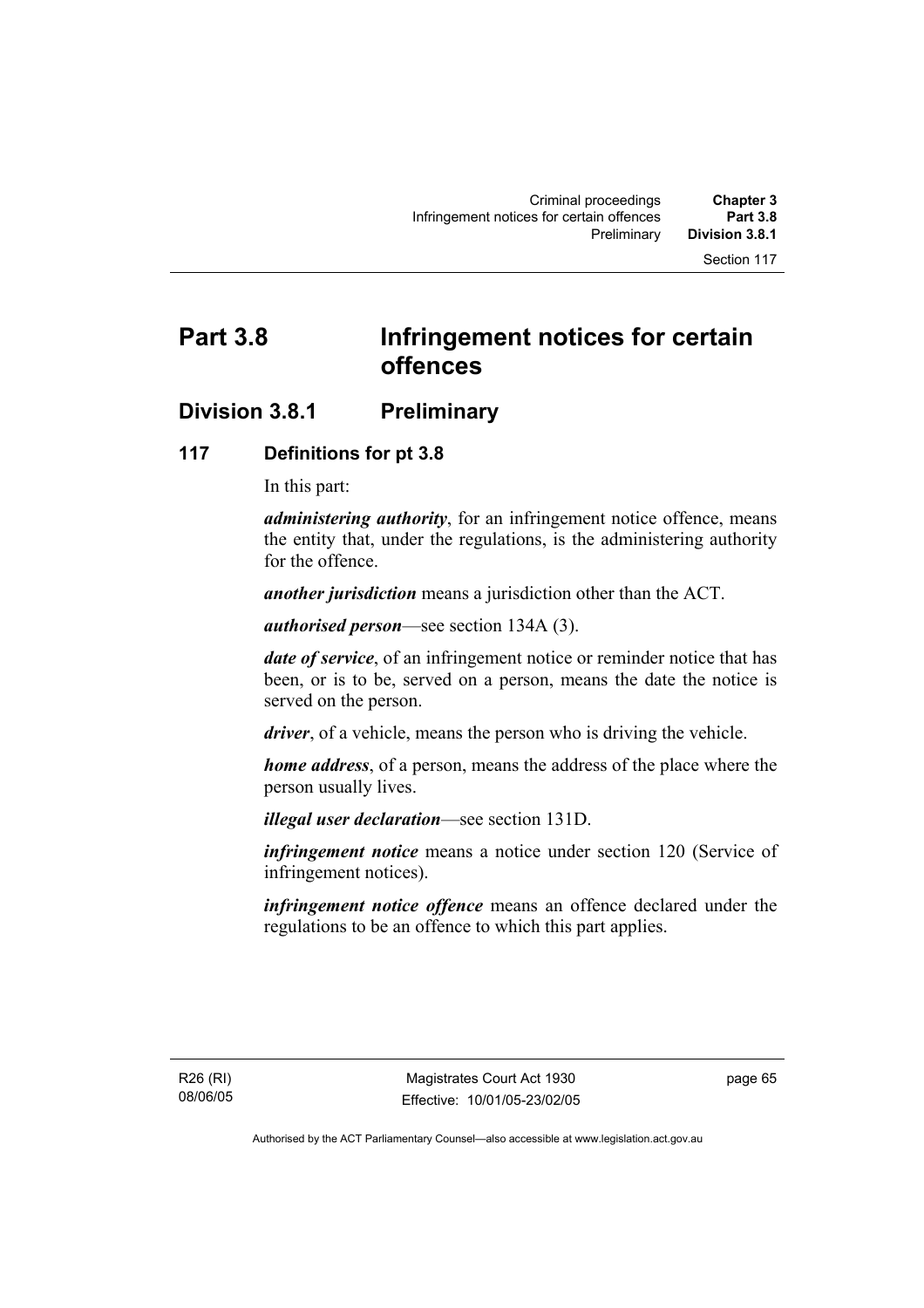| <b>Chapter 3</b><br><b>Part 3.8</b> | Criminal proceedings<br>Infringement notices for certain offences |
|-------------------------------------|-------------------------------------------------------------------|
| Division 3.8.1                      | Preliminary                                                       |
| Section 117                         |                                                                   |

*infringement notice penalty*, for a person for an infringement notice offence, means—

- (a) the amount prescribed by regulation as the penalty payable by the person for the offence under an infringement notice for the offence; or
- (b) if a reminder notice has also been served on the person for the offence—the total of the amount mentioned in paragraph (a) and the amount prescribed by regulation as the amount payable by the person for the cost of serving the reminder notice.

*known offender declaration*—see section 131E.

*registered*, for a vehicle, means registered under the *Road Transport (Vehicle Registration) Act 1999*.

*registered operator*—see the *Road Transport (Vehicle Registration) Act 1999*, dictionary.

*reminder notice* means a notice under section 129 (Reminder notices).

*responsible person*, for a vehicle—see the *Road Transport (General) Act 1999*, section 10 and section 11.

*sold vehicle declaration*—see section 131F.

*trader's plate*—see the *Road Transport (Vehicle Registration) Act 1999*, dictionary.

*unknown offender declaration*—see section 131G.

*vehicle*—see the *Road Transport (Vehicle Registration) Act 1999*, dictionary.

*vehicle-related offence* means an infringement notice offence that—

(a) involves a vehicle; and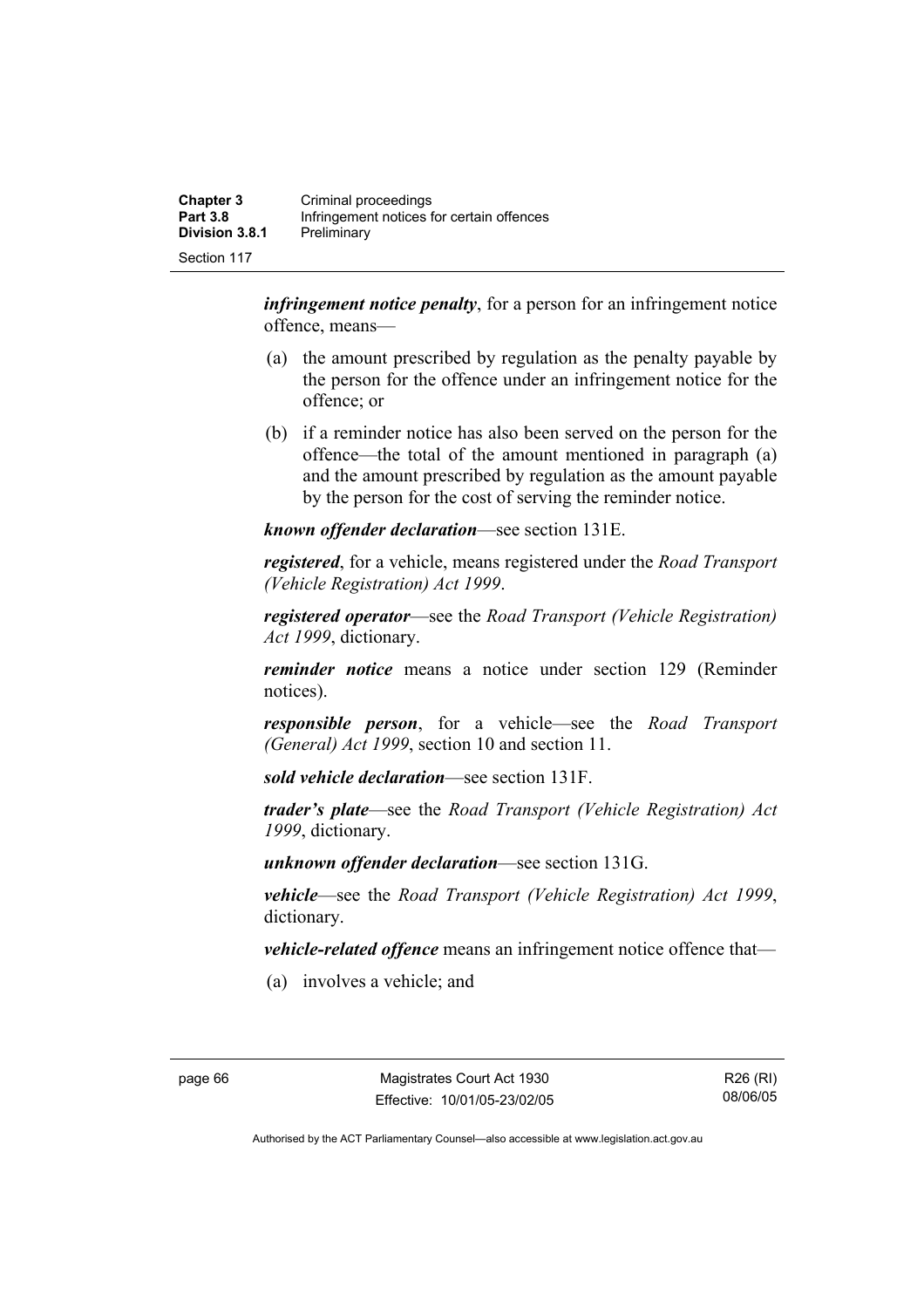| Chapter 3       | Criminal proceedings                      |
|-----------------|-------------------------------------------|
| <b>Part 3.8</b> | Infringement notices for certain offences |
| Division 3.8.1  | Preliminary                               |
| Section 118     |                                           |

 (b) is declared by regulation to be an offence to which division 8.2A applies.

## **118 Purpose and effect of pt 3.8**

- (1) The purpose of this part is to create a system of infringement notices for certain offences as an alternative to prosecution.
- (2) This part does not—
	- (a) require an infringement or reminder notice to be served on a person; or
	- (b) affect the liability of a person to be prosecuted for an offence if—
		- (i) an infringement or reminder notice is not served on the person for the offence; or
		- (ii) the person does not comply with an infringement or reminder notice served on the person for the offence; or
		- (iii) an infringement notice served on the person for the offence is withdrawn; or
	- (c) prevent the service of 2 or more infringement notices on a person for an offence; or
	- (d) limit or otherwise affect the penalty that may be imposed by a court on a person for an offence.

## **119 Regulations about infringement notice offences**

- (1) A regulation may prescribe an offence for the definition of *infringement notice offence* in section 117 by—
	- (a) stating the offence; or
	- (b) referring to the provision creating the offence; or

page 67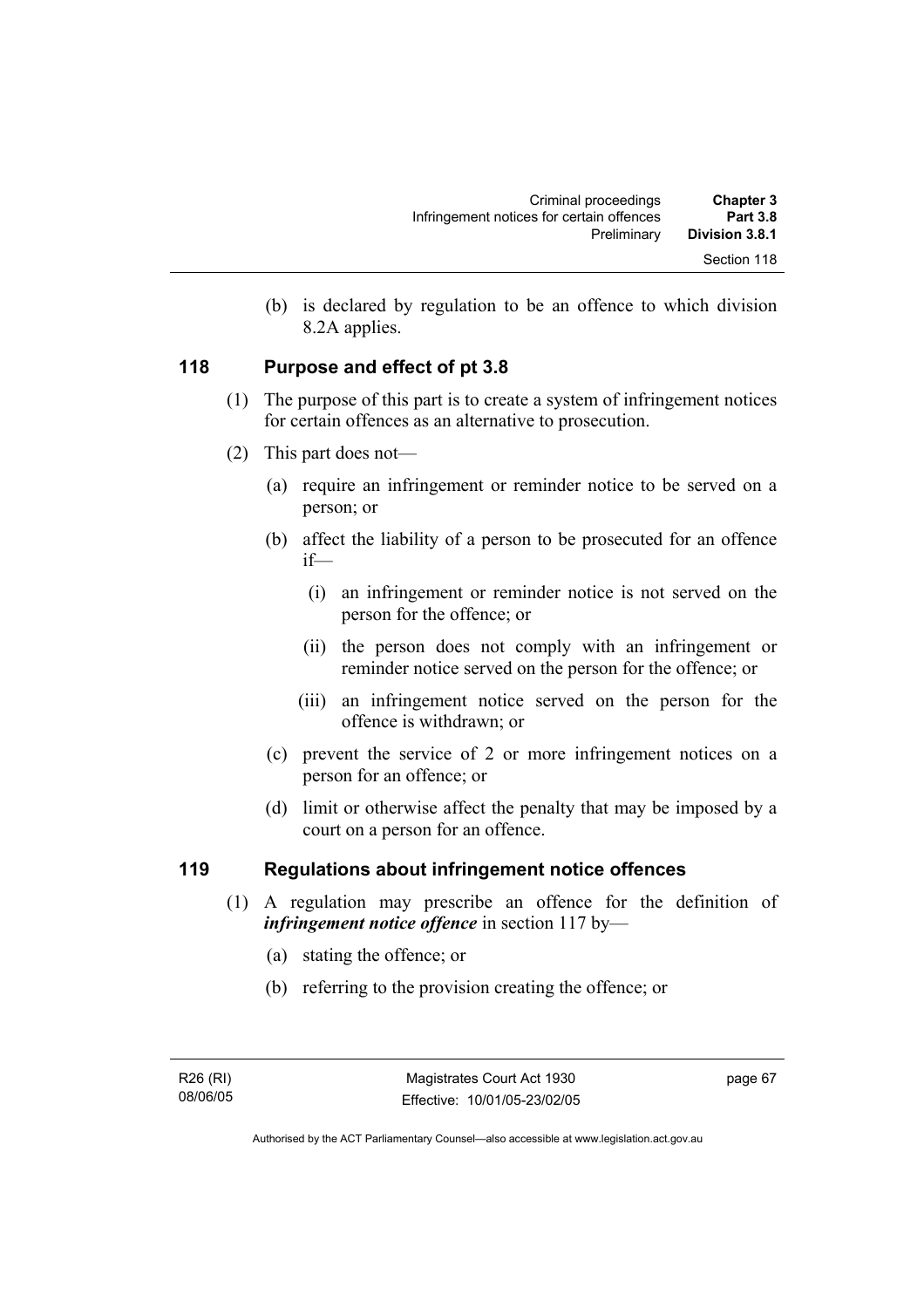| <b>Chapter 3</b> | Criminal proceedings                      |
|------------------|-------------------------------------------|
| <b>Part 3.8</b>  | Infringement notices for certain offences |
| Division 3.8.2   | Infringement and reminder notices         |
| Section 120      |                                           |

- (c) providing that all offences, or all offences except for stated offences, against an Act or subordinate law are infringement notice offences.
- (2) Subsection (1) does not limit the way that a regulation may prescribe an offence for that definition.
- (3) A regulation may, for the definition of infringement notice penalty in section 117, prescribe—
	- (a) an amount as the penalty payable by anyone for an offence if it is dealt with under this part; or
	- (b) different amounts as the penalties payable for different offences if they are dealt with under this part; or
	- (c) different amounts as the penalties payable for the same kind of offence committed by different people or in different circumstances if the offence is dealt with under this part.
- (4) However, an infringement notice penalty prescribed for a person for an offence must not exceed the maximum fine that could be imposed by a court on the person for the offence.
- (5) Subsection (3) does not limit the way that a regulation may prescribe an amount for that definition.

## **Division 3.8.2 Infringement and reminder notices**

## **120 Service of infringement notices**

- (1) If an authorised person believes, on reasonable grounds, that a person has committed an infringement notice offence, the authorised person may serve a notice (an *infringement notice*) on the person for the offence.
- (2) To remove any doubt, an authorised person may not serve an infringement notice on a person under this section for an offence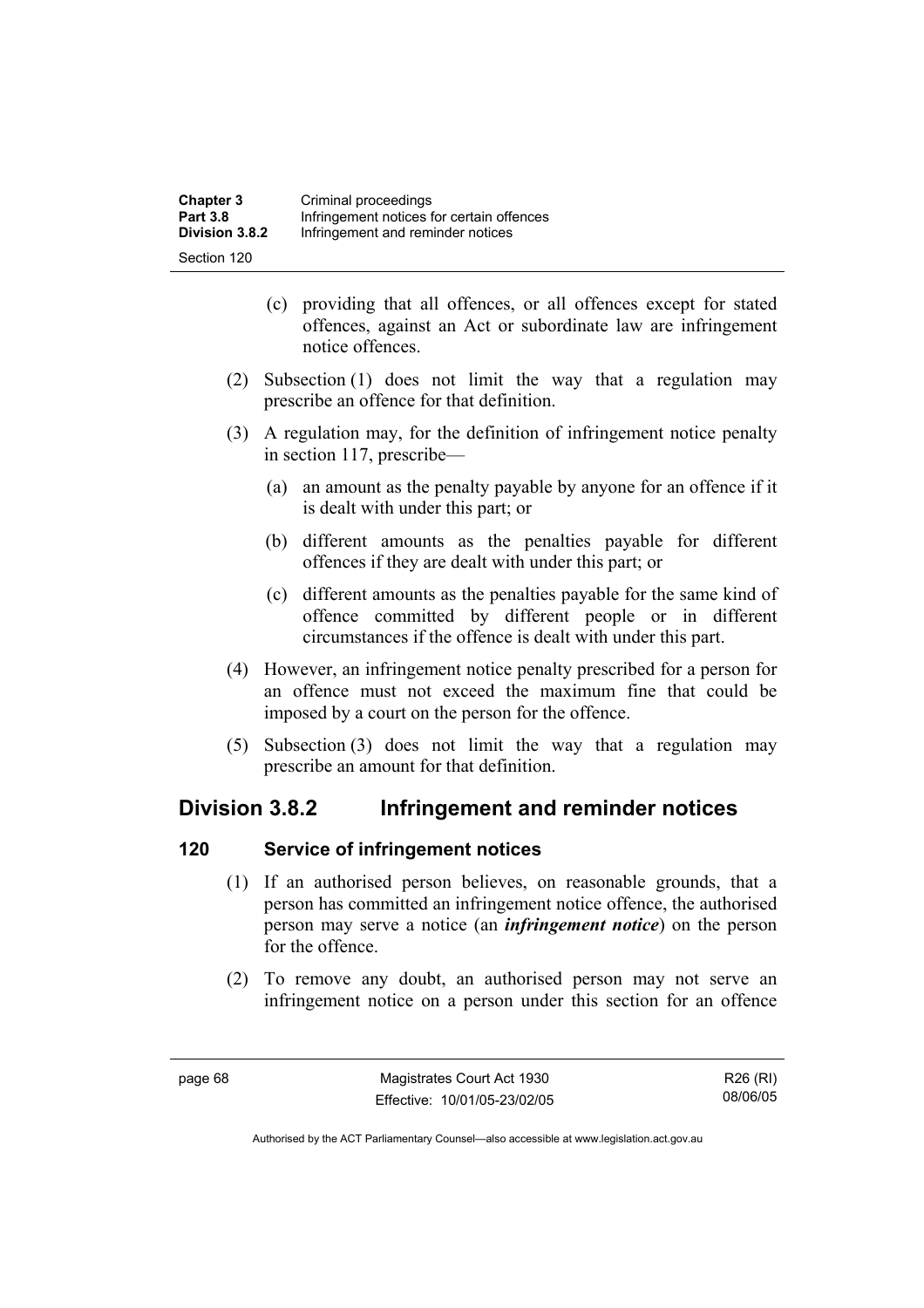after the end of the time within which a prosecution may be brought for the offence.

 (3) This section does not prevent an infringement notice for a vehiclerelated offence being served on a person under section 131B (Service of infringement notice on responsible person for vehicle).

## **121 Contents of infringement notices**

- (1) An infringement notice served on a person by an authorised person for an infringement notice offence must—
	- (a) be identified by a unique number; and
	- (b) state the date of service of the notice; and
	- (c) state—
		- (i) the full name, or surname and initials, and address of the person on whom the notice is served; or
		- (ii) the particulars that are, under the regulations, identifying particulars for the person; and
	- (d) give brief details of the offence, including the Act or subordinate law, and the provision of it, contravened by the person, and—
		- (i) if the offence took place over a period—the period, or approximate period, when the offence was committed; or
		- (ii) in any other case—the place where the offence was committed and the date and approximate time of the offence; and
	- (e) state the infringement notice penalty payable by the person for the offence; and
	- (f) contain the information required by section 122 (Additional information in infringement notices); and

page 69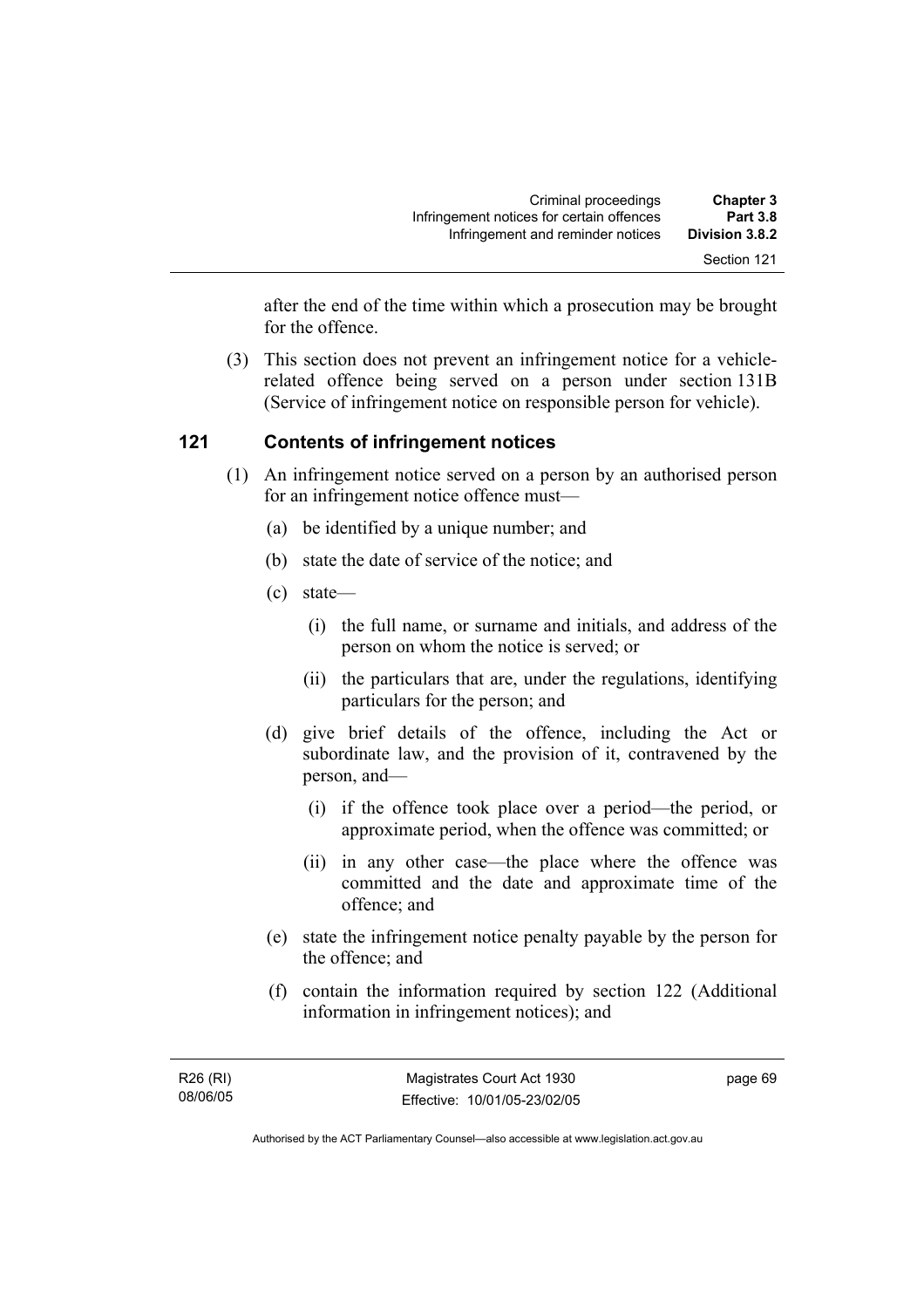| <b>Chapter 3</b> | Criminal proceedings                      |
|------------------|-------------------------------------------|
| <b>Part 3.8</b>  | Infringement notices for certain offences |
| Division 3.8.2   | Infringement and reminder notices         |
| Section 122      |                                           |

- (g) identify the authorised person in accordance with the regulations; and
- (h) include any other information required by regulation and any additional information that the administering authority considers appropriate.
- (2) A regulation may provide that subsection (1) (c) does not apply to an infringement notice.

#### **122 Additional information in infringement notices**

- (1) The infringement notice must also tell the person on whom it is served that—
	- (a) the person may pay the infringement notice penalty for the offence or dispute liability for the offence within 28 days after the day when the notice is served on the person (the *date of service* of the notice); and
	- (b) the person may apply to the administering authority for additional time in which to pay the penalty or dispute liability for the offence; and
	- (c) the notice may be withdrawn before or after the penalty is paid; and
	- (d) if the person pays the penalty within the 28 days (or any additional time allowed by the administering authority), then, unless the infringement notice is withdrawn and any penalty refunded—
		- (i) any liability of the person for the offence is discharged; and
		- (ii) the person will not be prosecuted in court for the offence; and
		- (iii) the person will not be taken to have been convicted of the offence; and

| page 70 | Magistrates Court Act 1930   | R26 (RI) |
|---------|------------------------------|----------|
|         | Effective: 10/01/05-23/02/05 | 08/06/05 |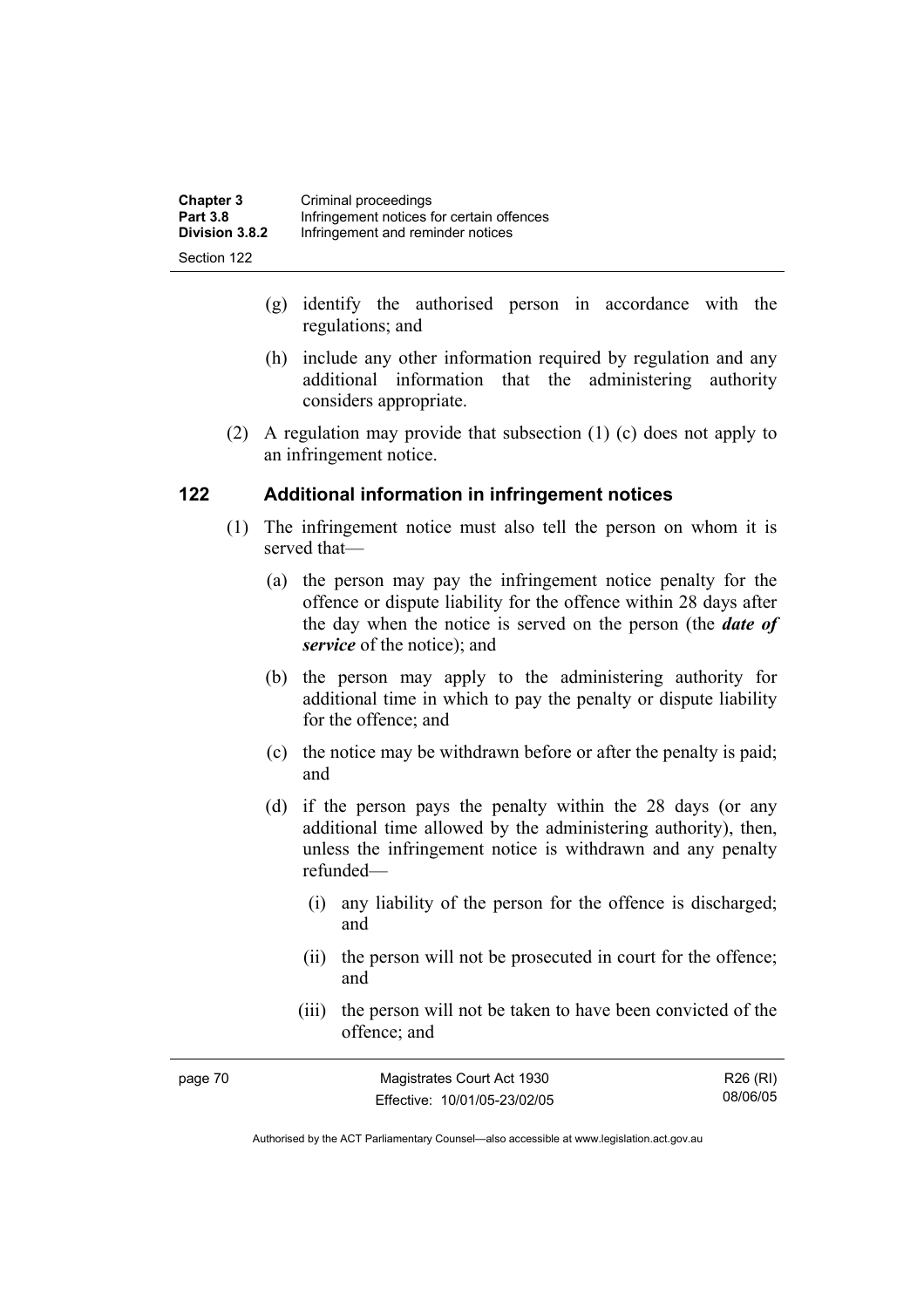| <b>Chapter 3</b> | Criminal proceedings                      |
|------------------|-------------------------------------------|
| <b>Part 3.8</b>  | Infringement notices for certain offences |
| Division 3.8.2   | Infringement and reminder notices         |
| Section 123      |                                           |

- (e) if the person wishes to dispute liability for the offence, the issue may be referred to the Magistrates Court; and
- (f) if the Magistrates Court finds against the person or the person is prosecuted in court for the offence, the person may be convicted of the offence and ordered to pay a penalty and costs, and be subject to other court orders; and
- (g) if the person does not pay the infringement notice penalty, or disputes liability for the offence, within the 28 days (or any additional time allowed by the administering authority), a reminder notice may be served on the person for the offence or the person may be prosecuted in court for the offence; and
- (h) if a reminder notice is served on the person, the infringement notice penalty is increased by the amount payable by the person for the cost of serving the reminder notice.
- (2) In addition, the infringement notice must—
	- (a) explain how the person may pay the infringement notice penalty or dispute liability for the offence; and
	- (b) explain how the person may apply for additional time to pay the infringement notice penalty or dispute liability for the offence.

#### **123 Time for payment of infringement notice penalty**

The infringement notice penalty payable by a person under an infringement notice or reminder notice is payable—

- (a) within 28 days after the date of service of the notice; or
- (b) if the person applies to the administering authority within the 28 days for additional time to pay and the additional time is allowed—within the additional time allowed by the administering authority; or

page 71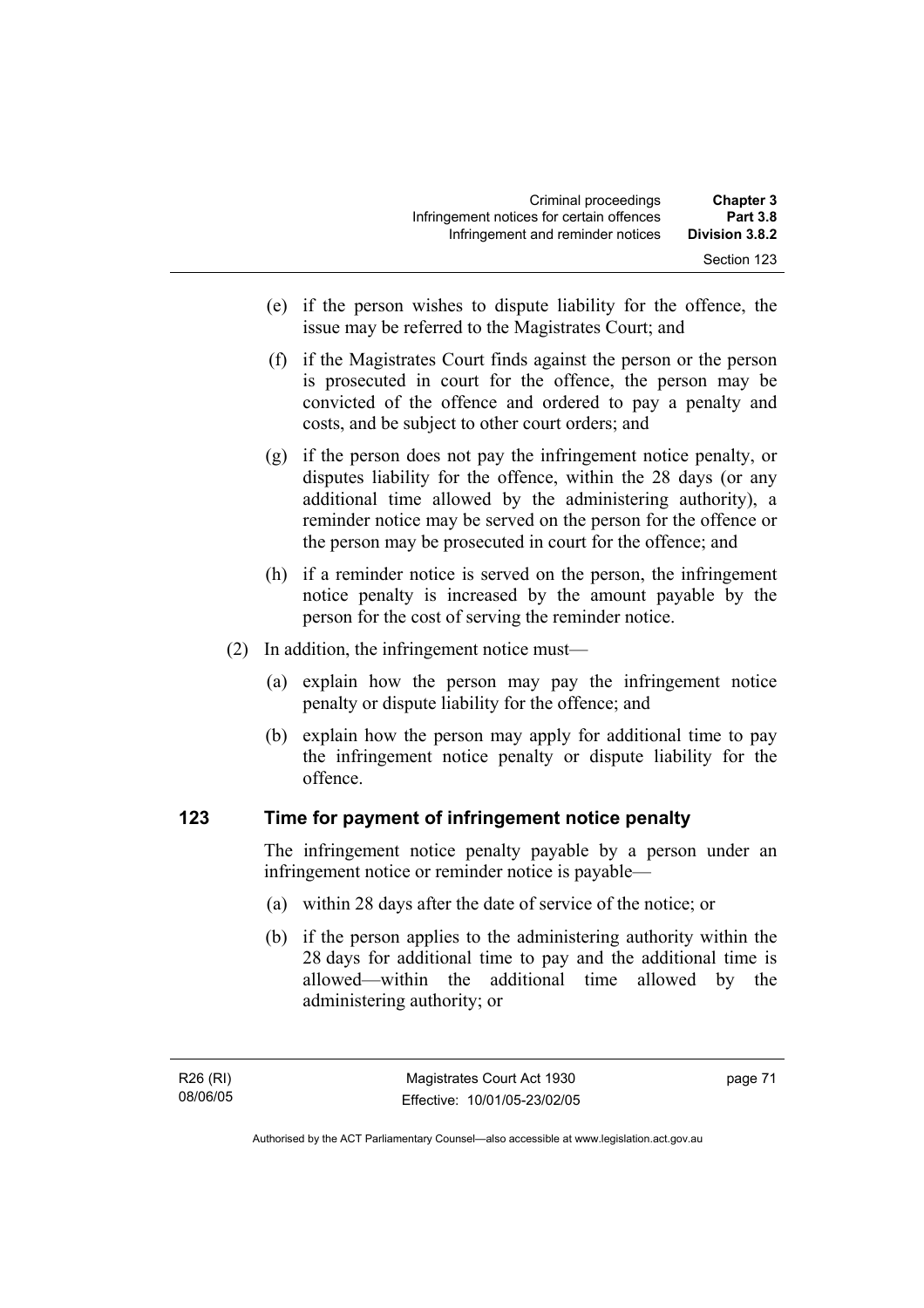| <b>Chapter 3</b>      | Criminal proceedings                      |
|-----------------------|-------------------------------------------|
| <b>Part 3.8</b>       | Infringement notices for certain offences |
| <b>Division 3.8.2</b> | Infringement and reminder notices         |
| Section 124           |                                           |

 (c) if the person applies to the administering authority within the 28 days for additional time to pay and the application is refused—within 7 days after the day the person is told of the refusal or 28 days after the date of service of the notice, whichever is later.

### **124 Extension of time to pay penalty**

- (1) The person on whom an infringement notice or reminder notice is served may apply, in writing, to the administering authority, within 28 days after the date of service of the notice, for a stated additional time (of not longer than 6 months) in which to pay the infringement notice penalty.
- (2) The administering authority must—
	- (a) allow or refuse to allow the additional time; and
	- (b) tell the person in writing of the decision and, if the decision is a refusal, the reasons for it.

### **125 Effect of payment of infringement notice penalty**

- (1) This section applies if—
	- (a) an infringement notice has been served on a person for an infringement notice offence; and
	- (b) the person pays the infringement notice penalty for the offence in accordance with this part; and
	- (c) when the payment is made, the infringement notice had not been withdrawn and an information had not been laid in the Magistrates Court against the person for the offence.
	- *Note* Section 127 (Withdrawal of infringement notice) provides for the withdrawal at any time of an infringement notice that has been served on a person. If s 125 applied to the infringement notice offence, it ceases to apply, and is taken never to have applied, on the withdrawal of the notice (see s  $127(4)$ ).

| ÷ |  |
|---|--|
|---|--|

Magistrates Court Act 1930 Effective: 10/01/05-23/02/05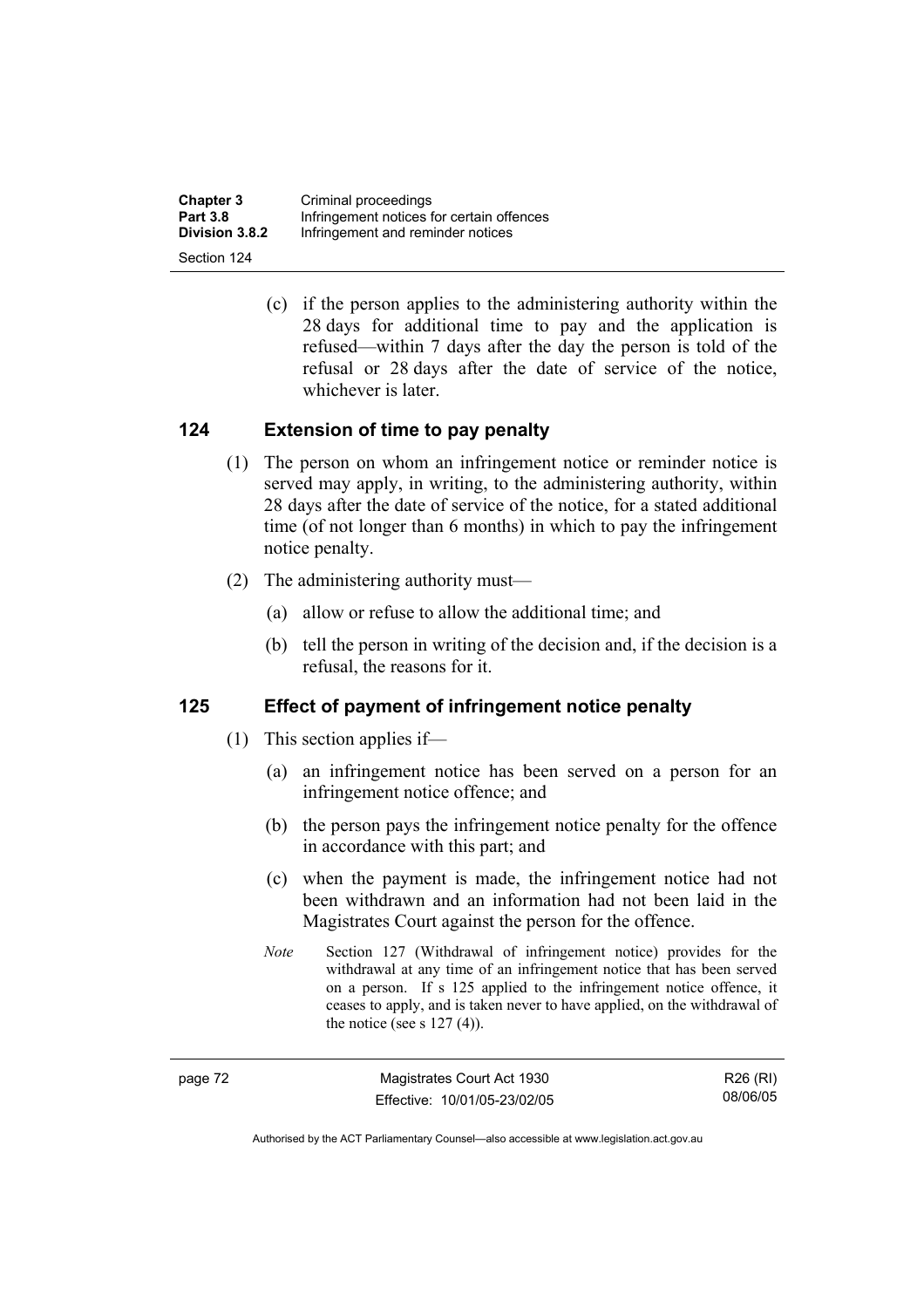Section 126

- (2) If this section applies—
	- (a) any liability of the person for the offence is discharged; and
	- (b) the person must not be prosecuted in a court for the offence; and
	- (c) the person is not taken to have been convicted of the offence.
- (3) If 2 or more infringement notices were served on the person for the offence, then, unless all the infringement notices have been withdrawn, subsection (2) applies to the person in relation to the offence if the person pays, in accordance with this part, the infringement notice penalty in relation to any of the notices (together with any costs and disbursements payable under this part in relation to the notice).

#### **126 Application for withdrawal of infringement notice**

- (1) The person on whom an infringement notice for an infringement notice offence is served may apply to the administering authority, in writing, for the withdrawal of the notice within 28 days after the day when the infringement notice, or a reminder notice for the offence, is served on the person (or any additional time allowed by the administering authority).
- (2) The administering authority must—
	- (a) withdraw the notice or refuse to withdraw the notice; and
	- (b) tell the person in writing of the decision and, if the decision is a refusal, the reasons for it.

#### **127 Withdrawal of infringement notice**

- (1) This section applies to an infringement notice that has been served on a person for an infringement notice offence.
- (2) The administering authority may, by notice served on the person, withdraw the infringement notice, whether or not—

| R26 (RI) | Magistrates Court Act 1930   | page 73 |
|----------|------------------------------|---------|
| 08/06/05 | Effective: 10/01/05-23/02/05 |         |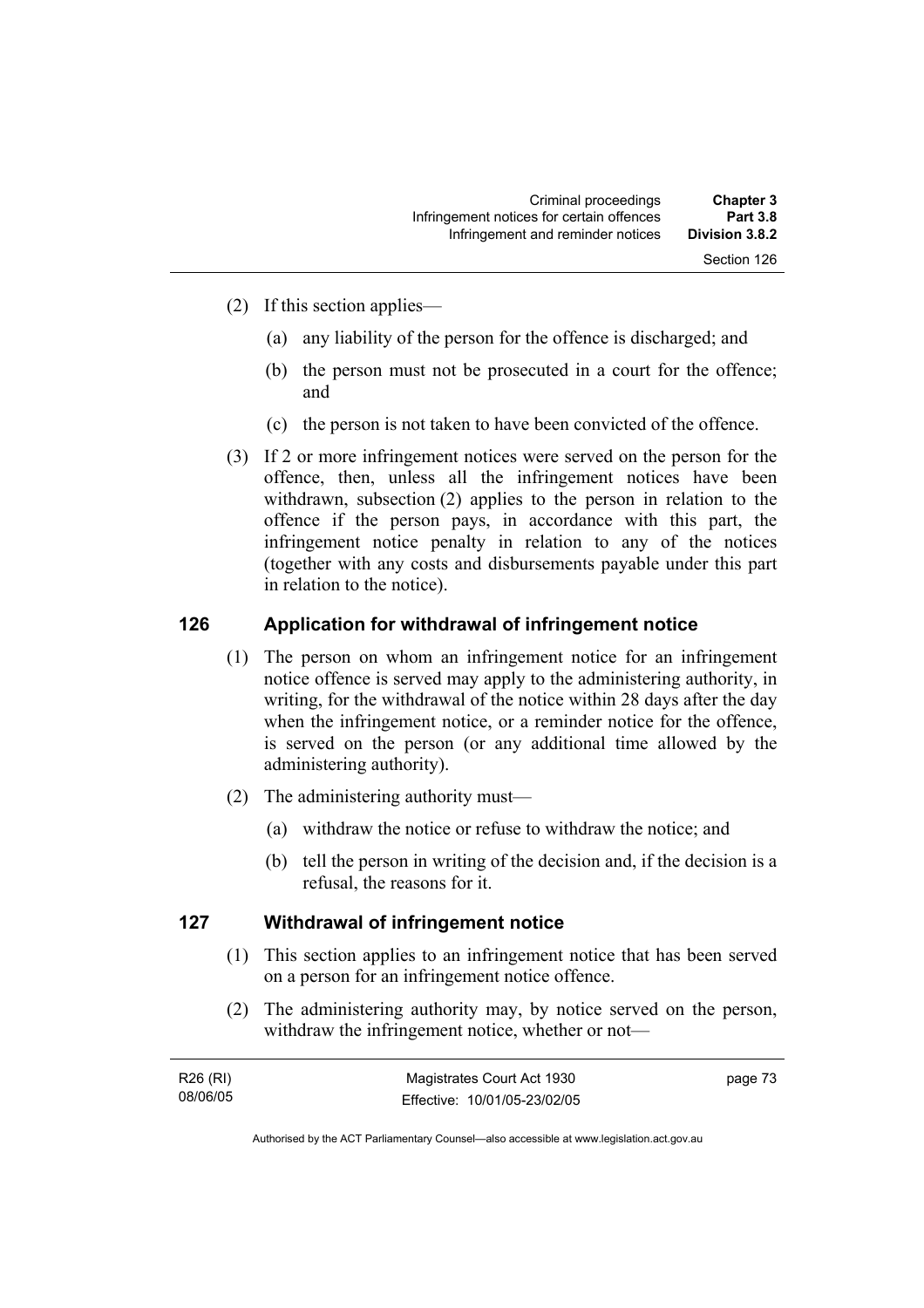- (a) the person has made an application for the withdrawal of the infringement notice; or
- (b) the infringement notice penalty (or part of it) has been paid for the offence; or
- (c) the person has disputed liability for the infringement notice offence.
- (3) The notice must—
	- (a) include the number of the infringement notice and the date of service of the infringement notice; and
	- (b) tell the person that the infringement notice is withdrawn and, in general terms, about subsection (4).
- (4) On service of the notice—
	- (a) this part ceases to apply to the infringement notice; and
	- (b) if the infringement notice penalty (or part of it) has been paid—the amount paid must be repaid by the administering authority; and
	- (c) if section 125 (Effect of payment of infringement notice penalty) applies to the offence—the section ceases to apply, and is taken never to have applied, to the offence; and
	- (d) a proceeding for the offence may be taken in a court against anyone (including the person) as if the infringement notice had not been served on the person.

## **128 Guidelines about withdrawal of infringement notices**

 (1) The Minister may, in writing, issue guidelines about the exercise of an administering authority's functions under section 126 (Application for withdrawal of infringement notice), section 127 (Withdrawal of infringement notice) or section 133 (Extension of time to dispute liability).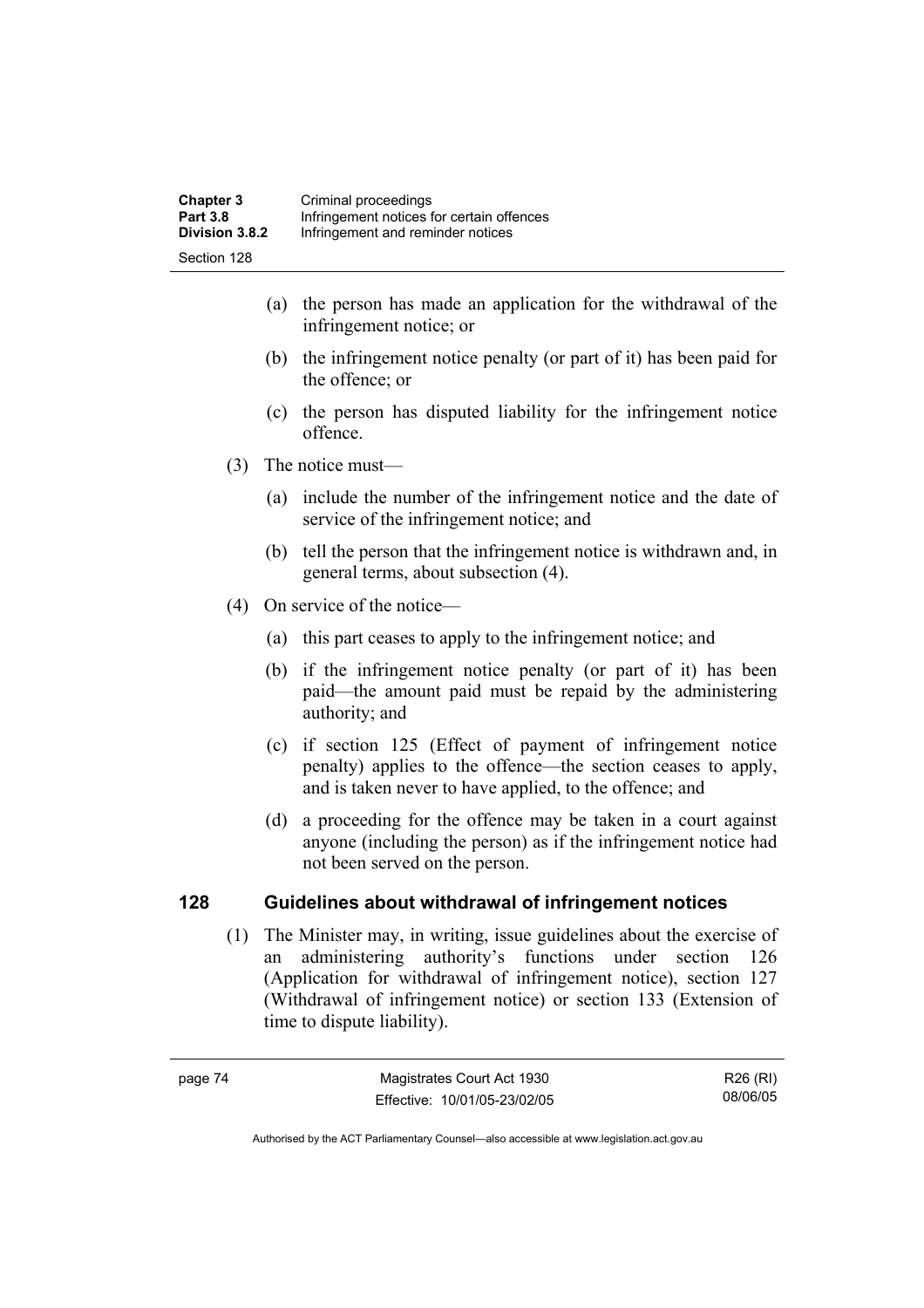- (2) The administering authority for an infringement notice offence must comply with any guidelines applying to the offence.
- (3) A guideline is a disallowable instrument.
	- *Note* A disallowable instrument must be notified, and presented to the Legislative Assembly, under the Legislation Act*.*

### **129 Reminder notices**

An authorised person may serve a notice (a *reminder notice*) on a person if—

- (a) an infringement notice has been served on the person for an infringement notice offence; and
- (b) the infringement notice has not been withdrawn; and
- (c) the infringement notice penalty has not been paid to the administering authority within the time for payment under this part; and
- (d) written notice disputing liability has not been given to the administering authority in accordance with this part; and
- (e) a reminder notice has not previously been served on the person for the offence.

## **130 Contents of reminder notices**

A reminder notice served on a person by an authorised person for an infringement notice offence must—

- (a) be identified by a unique number; and
- (b) include the following information:
	- (i) the Act or subordinate law, and the provision of it, contravened by the person;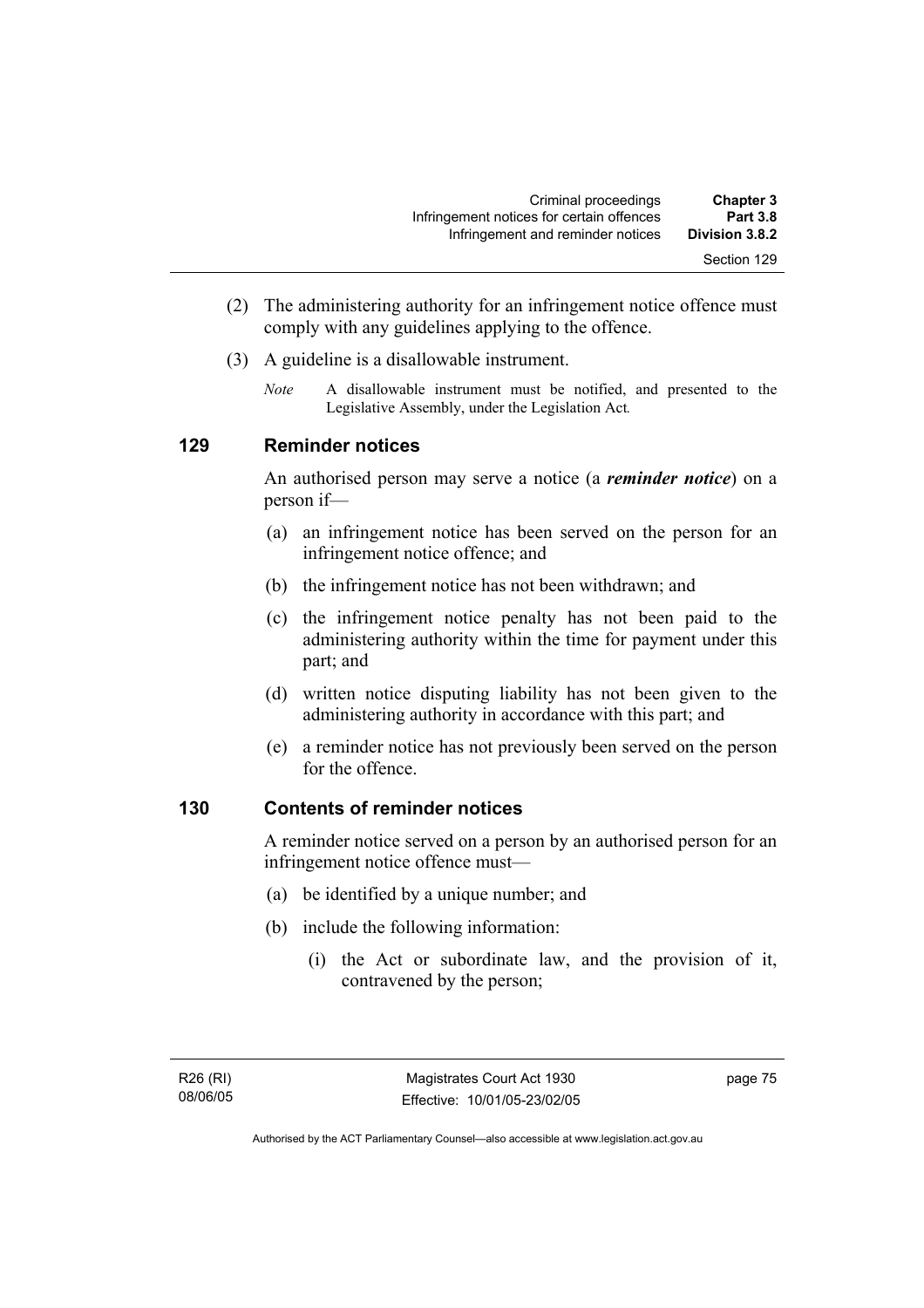| <b>Chapter 3</b>      | Criminal proceedings                      |
|-----------------------|-------------------------------------------|
| <b>Part 3.8</b>       | Infringement notices for certain offences |
| <b>Division 3.8.2</b> | Infringement and reminder notices         |
| Section 131           |                                           |

- (ii) the number of the infringement notice served on the person for the offence;
- (iii) the date of service of the infringement notice; and
- (c) state the date of service of the reminder notice; and
- (d) state the infringement notice penalty that is now payable by the person for the offence; and
- (e) contain the information required by section 131 (Additional information in reminder notices); and
- (f) identify the authorised person in accordance with the regulations; and
- (g) include any other information required by regulation and any additional information that the administering authority considers appropriate.

#### **131 Additional information in reminder notices**

- (1) The reminder notice must also tell the person on whom it is served that—
	- (a) the infringement notice penalty for the offence has not been paid; and
	- (b) the infringement notice has not been withdrawn; and
	- (c) written notice disputing liability has not been received by the administering authority from the person for the offence; and
	- (d) the infringement notice penalty for the offence has been increased by the amount payable by the person for the cost of serving the reminder notice; and
	- (e) the person may pay the infringement notice penalty that is now payable by the person for the offence or dispute liability for the offence within 28 days after the day when the reminder notice is served on the person (the *date of service* of the notice); and

| page 76 | Magistrates Court Act 1930   | R26 (RI) |
|---------|------------------------------|----------|
|         | Effective: 10/01/05-23/02/05 | 08/06/05 |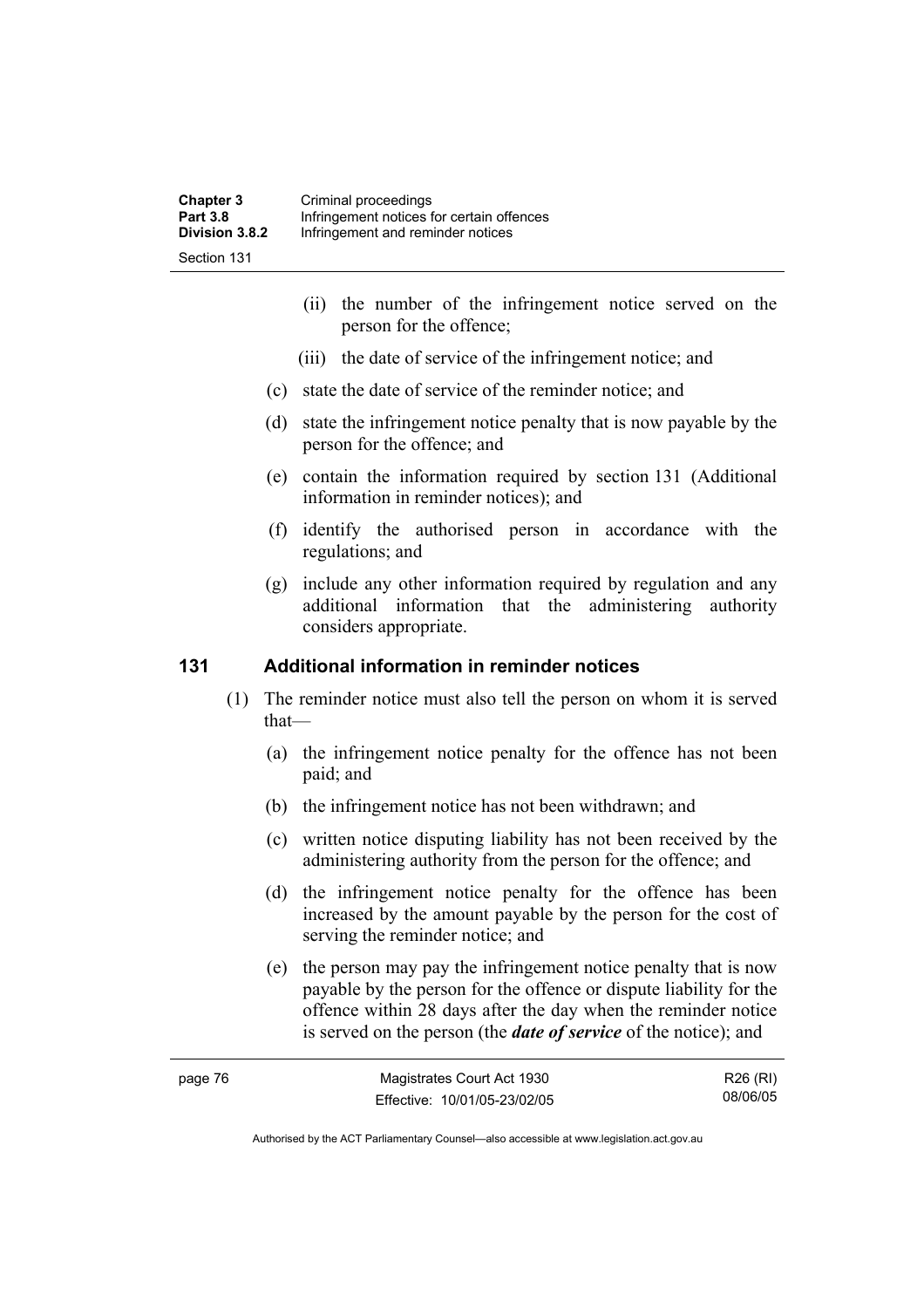- (f) the person may apply to the administering authority for additional time in which to pay the penalty or dispute liability for the offence; and
- (g) the infringement notice may be withdrawn before or after the penalty is paid; and
- (h) if the person pays the penalty within the 28 days (or any additional time allowed by the administering authority), then, unless the infringement notice is withdrawn and any penalty refunded—
	- (i) any liability of the person for the offence is discharged; and
	- (ii) the person will not be prosecuted in court for the offence; and
	- (iii) the person will not be taken to have been convicted of the offence; and
- (i) if the person wishes to dispute liability for the offence, the issue may be referred to the Magistrates Court; and
- (j) if the Magistrates Court finds against the person or the person is prosecuted in court for the offence, the person may be convicted of the offence and ordered to pay a penalty and costs, and be subject to other court orders; and
- (k) if the person does not pay the infringement notice penalty, or dispute liability for the offence, within the 28 days (or any additional time allowed by the administering authority), the person may be prosecuted in court for the offence.
- (2) In addition, the reminder notice must—
	- (a) explain how the person may pay the infringement notice penalty or dispute liability for the offence; and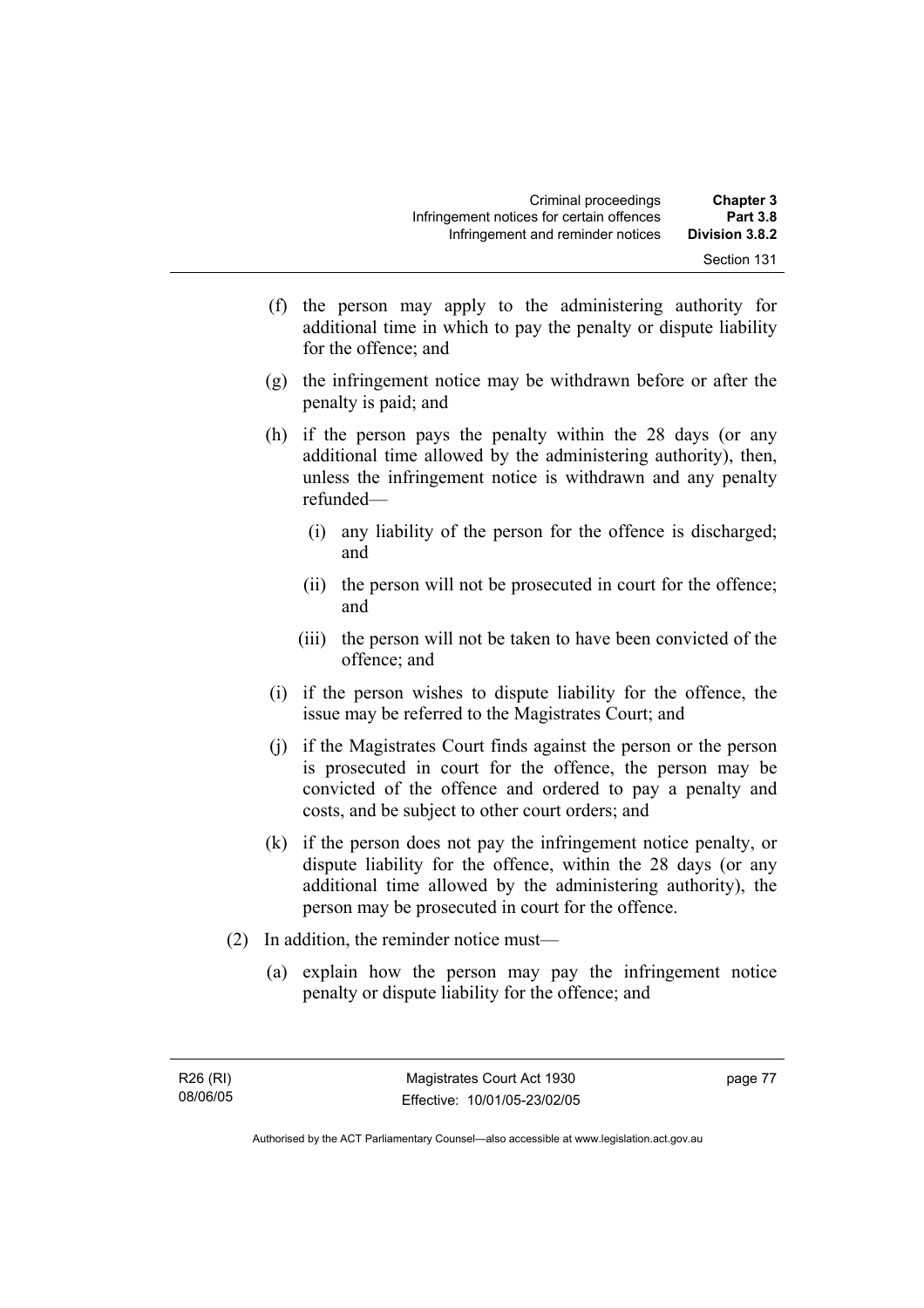| Chapter 3             | Criminal proceedings                               |
|-----------------------|----------------------------------------------------|
| <b>Part 3.8</b>       | Infringement notices for certain offences          |
| <b>Division 3.8.3</b> | Additional provisions for vehicle-related offences |
| Section 131A          |                                                    |

 (b) explain how the person may apply for additional time to pay the infringement notice penalty or dispute liability for the offence.

## **Division 3.8.3 Additional provisions for vehiclerelated offences**

#### **131A Meaning of** *infringement notice*

In this division:

*infringement notice* means an infringement notice for a vehicle-related offence.

#### **131B Service of infringement notice on responsible person for vehicles**

- (1) This section applies if an authorised person believes, on reasonable grounds, that a vehicle-related offence has been committed.
- (2) The authorised person may serve an infringement notice for the offence on—
	- (a) the responsible person for the vehicle at the time of the offence; or
	- (b) if there is more than 1 responsible person for the vehicle at that time—each or any of them.
	- *Note 1* For how documents may be served, see the Legislation Act, pt 19.5
	- *Note 2* Subsections (3) and (4) provide additional ways for serving infringement notices (see Legislation Act, s 251 (1)).
- (3) If the infringement notice is to be served on a person under this section by post and the vehicle is registered under a law of another jurisdiction corresponding to the *Road Transport (Vehicle Registration) Act 1999*, the notice may be served by sending it by prepaid post, addressed to the person, to the latest address of the person in the registration records kept under that law.

| page 78 | Magistrates Court Act 1930   | R26 (RI) |
|---------|------------------------------|----------|
|         | Effective: 10/01/05-23/02/05 | 08/06/05 |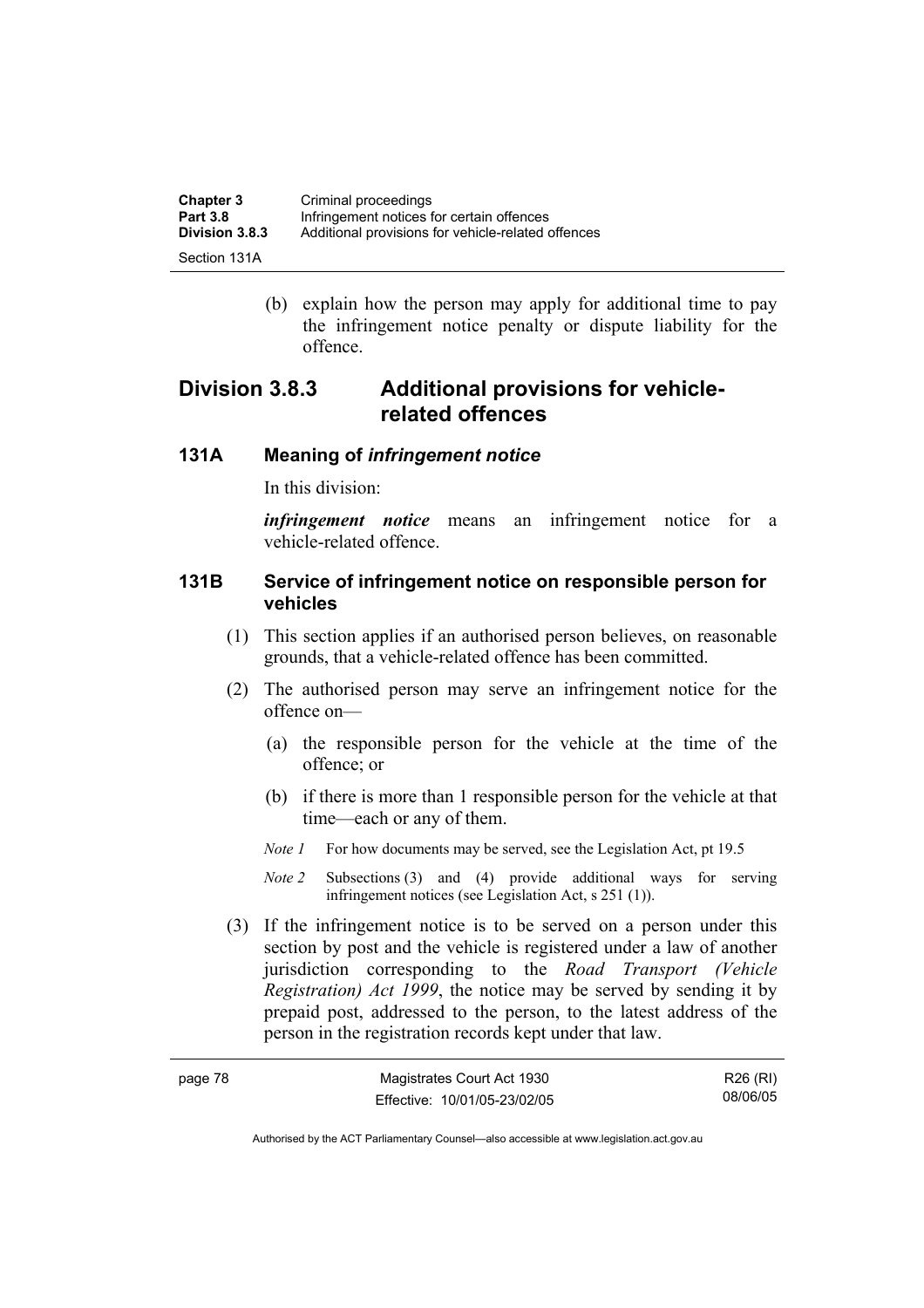- (4) An infringement notice for a vehicle-related offence may be served by securely placing or attaching the notice, addressed to the responsible person (without further description), on or to the vehicle in a conspicuous position.
- (5) If an infringement notice is served in the way mentioned in subsection (4), it is taken to have been served, on the day that it is placed on or attached to the vehicle, on—
	- (a) the responsible person for the vehicle; or
	- (b) if there is more than 1 responsible person for the vehicle at that time—each of them.
- (6) A person must not remove, deface or interfere with an infringement notice placed on, or attached to, a vehicle unless the person is the driver of the vehicle or the responsible person (or a responsible person) for the vehicle.

Maximum penalty: 20 penalty units.

- (7) A regulation may provide that an infringement notice for a vehiclerelated offence may only be served on a person under this section within the prescribed period after the day the offence was committed.
- (8) To remove any doubt, an authorised person may not serve an infringement notice on a person under this section for an offence after—
	- (a) if a regulation under subsection (7) prescribes a period for the offence—the end of the prescribed period; or
	- (b) in any other case—the end of the time within which a prosecution may be brought against the person for the offence.
- (9) This section does not prevent an infringement notice for a vehiclerelated offence being served on a person under section 120 (Service of infringement notices).

page 79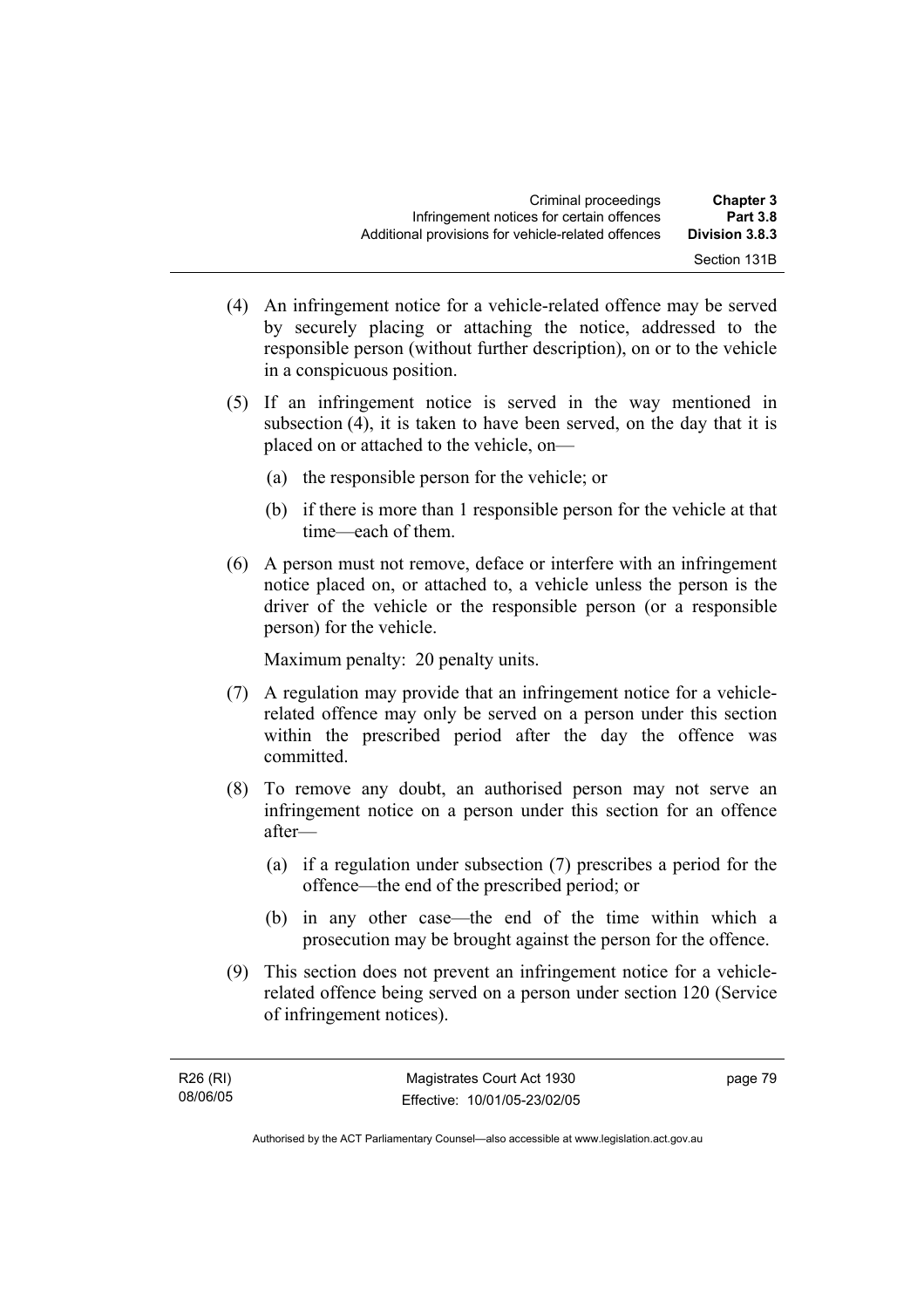| <b>Chapter 3</b>      | Criminal proceedings                               |
|-----------------------|----------------------------------------------------|
| <b>Part 3.8</b>       | Infringement notices for certain offences          |
| <b>Division 3.8.3</b> | Additional provisions for vehicle-related offences |
| Section 131C          |                                                    |

## **131C Liability for vehicle-related offences**

- (1) If an infringement notice for a vehicle-related offence is served on a person under section 131B, the person is liable for the offence, and may be convicted of and punished for the offence, even though the person who actually committed the offence (the *actual offender*) may have been someone else.
- (2) If the actual offender is not the responsible person (or a responsible person) for the vehicle at the time of the offence, subsection (1) does not affect the liability of the actual offender, but—
	- (a) an additional penalty for the offence may not be recovered from or imposed on the actual offender if an infringement notice penalty for the offence has been paid by, or a penalty has been imposed on, the responsible person (or a responsible person) for the vehicle at that time; and
	- (b) an additional penalty for the offence may not be recovered from or imposed on the responsible person (or a responsible person) for the vehicle at that time if an infringement notice penalty for the offence has been paid by, or a penalty has been imposed on, the actual offender.
- (3) However, in a prosecution against a responsible person for a vehicle-related offence, it is a defence if the responsible person establishes—
	- (a) that the vehicle was stolen, or illegally taken or used, at the time of the offence; or
	- (b) that the person made and gave to the administering authority a known offender declaration in accordance with section 131E (Known offender declaration) for the offence; or
	- (c) that the vehicle (or all of the person's interest in the vehicle) had been sold or disposed of by the person before the time of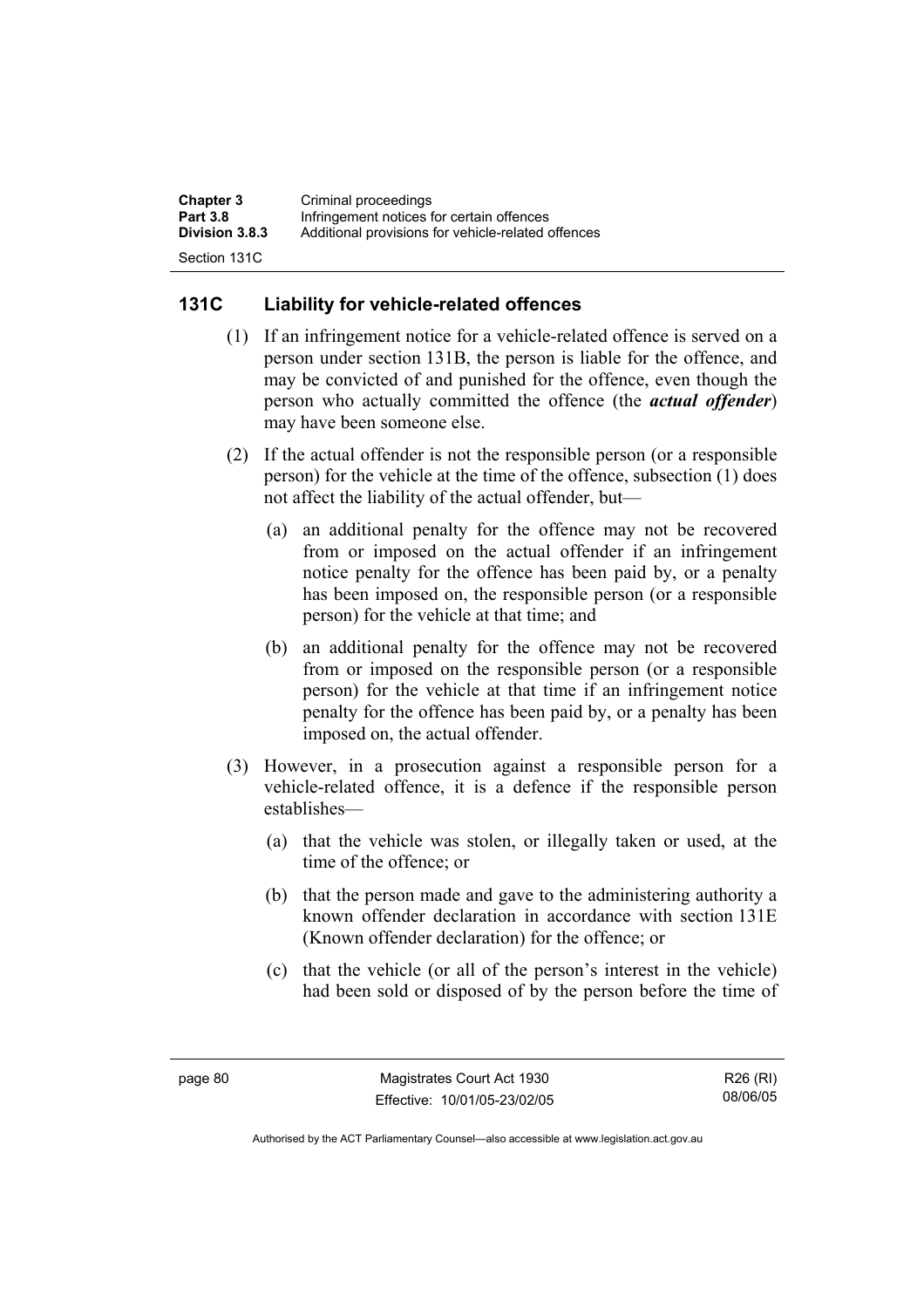the offence, and that at that time the person did not have an interest in the vehicle; or

- (d) that the person—
	- (i) was not the driver of the vehicle at the time of the offence; and
	- (ii) does not know, and could not with reasonable diligence have found out, the name and address of the driver of the vehicle at that time.

## **131D Illegal user declarations**

- (1) This section applies if—
	- (a) an infringement notice for a vehicle-related offence is served on a person under section 131B (Service of infringement notice on responsible person for vehicles); and
	- (b) the person makes a statutory declaration (an *illegal user declaration*) stating that the vehicle was stolen, or illegally taken or used, at the time of the offence and providing all relevant facts supporting that statement, including details of where and when the matter was reported to the police; and
	- (c) the person gives the illegal user declaration to the administering authority within 28 days after the day when the infringement notice, or a reminder notice for the offence, is served on the person (or any additional time allowed by the administering authority).
- (2) An infringement notice for the offence may be served under section 120 (Service of infringement notices) on the person (if any) stated in the illegal user declaration as the person (the *named offender*) who was illegally in charge of the vehicle at the time of the offence.

page 81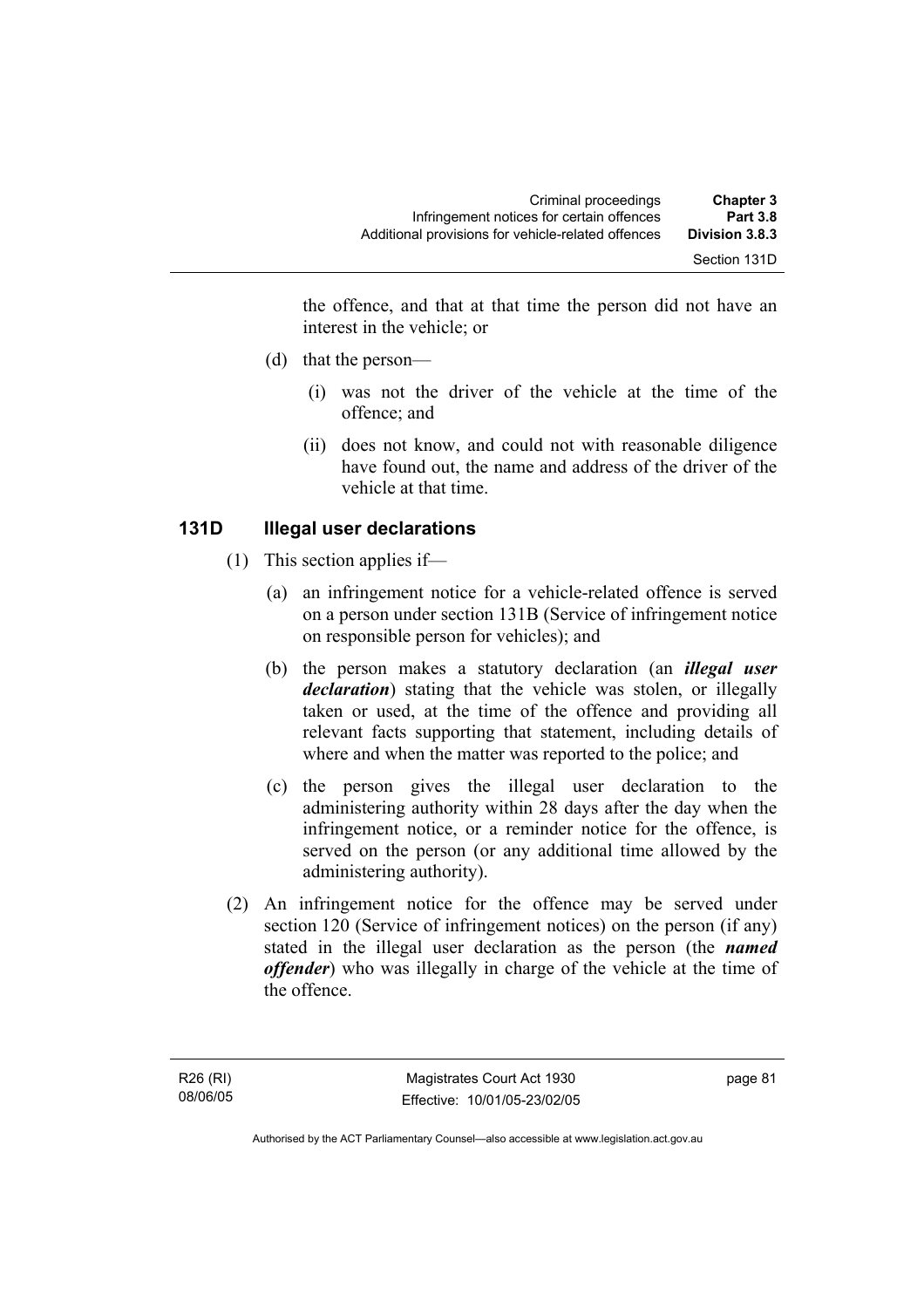| <b>Chapter 3</b> | Criminal proceedings                               |
|------------------|----------------------------------------------------|
| <b>Part 3.8</b>  | Infringement notices for certain offences          |
| Division 3.8.3   | Additional provisions for vehicle-related offences |
| Section 131E     |                                                    |

- (3) If a document (including an infringement notice or reminder notice) is to be served on the named offender under this part by post in relation to the offence, the document may be addressed to the named offender at his or her home or business address stated in the illegal user declaration.
- (4) Section 131C (Liability for vehicle-related offences) and section 131E (Known offender declarations) apply as if the named offender were the responsible person for the vehicle at the time of the offence and the infringement notice had been served on the named offender under section 131B.
- (5) However, a proceeding for the offence may be brought in a court against the named offender only if a copy of the illegal user declaration has been served on the named offender by an authorised person.
- (6) In a proceeding against the named offender for the offence, the illegal user declaration is evidence that the named offender was the driver of the vehicle at the time of the offence.

#### **131E Known offender declarations**

- (1) This section applies if—
	- (a) an infringement notice for a vehicle-related offence is served on a person under section 131B (Service of infringement notice on responsible person for vehicles); and
	- (b) the person makes a statutory declaration (a *known offender declaration*) stating—
		- (i) if the person is an individual—
			- (A) that the person was not the driver of the vehicle at the time of the offence and did not commit the offence; and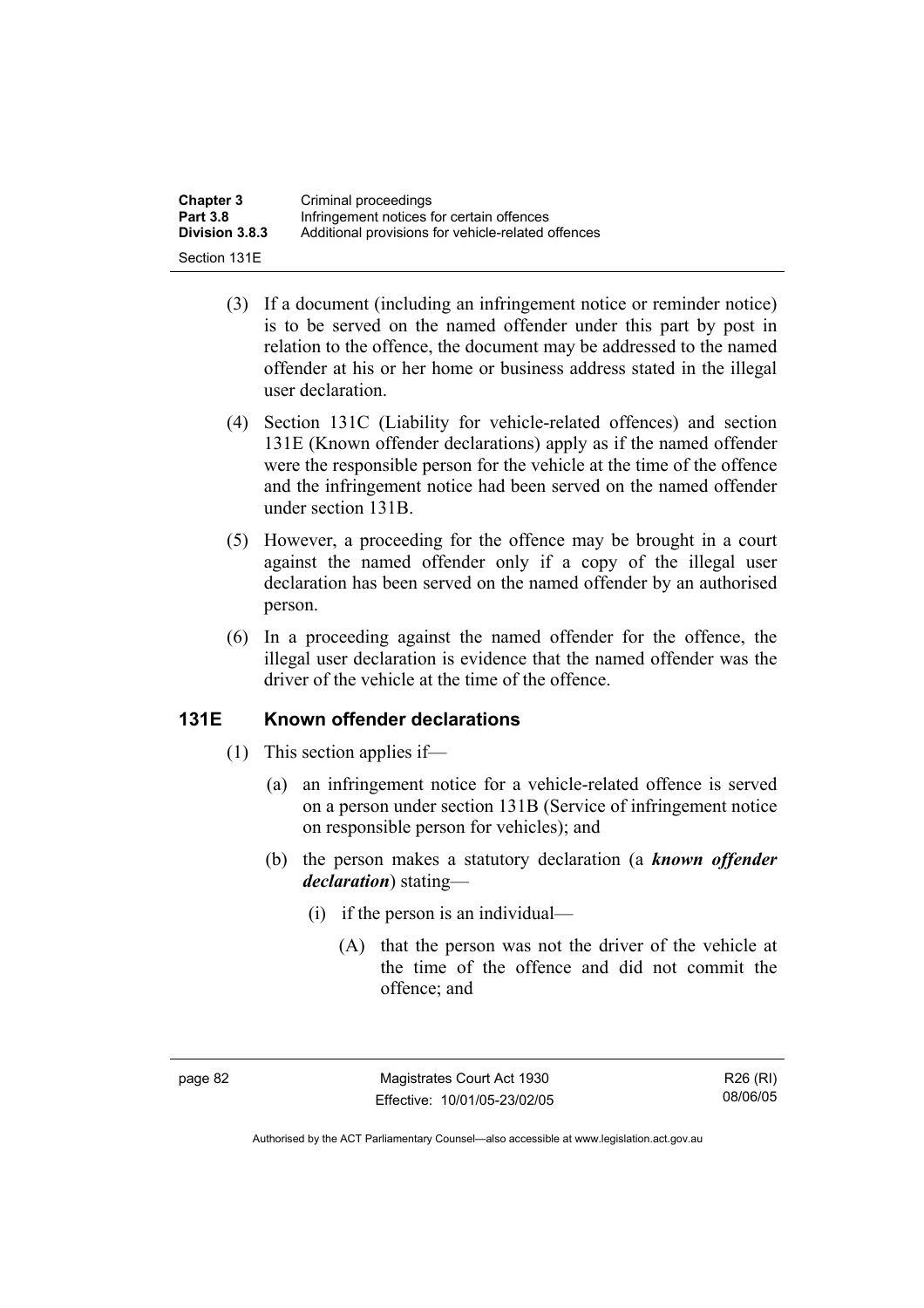| <b>Chapter 3</b><br><b>Part 3.8</b> | Criminal proceedings<br>Infringement notices for certain offences |  |
|-------------------------------------|-------------------------------------------------------------------|--|
| Division 3.8.3                      | Additional provisions for vehicle-related offences                |  |
| Section 131E                        |                                                                   |  |

- (B) the name and home or business address of the person (the *named offender*) who was the driver of the vehicle at that time; and
- (C) all relevant facts supporting those statements; or
- (ii) if the person is a corporation—the name and home or business address of the person (also the *named offender*) who was the driver of the vehicle at the time of the offence and all relevant facts supporting that statement; or
- (iii) for a vehicle-related offence under an Act declared by regulation to be an Act to which this subparagraph applies—the person saw another named person (also the *named offender*) do the act the subject of the offence and stating—
	- (A) the address of the named offender; and
	- (B) if the person does not know the other person's address—the reasons why the person does not know the address; and
- (c) the person gives the known offender declaration to the administering authority within 28 days after the day when the infringement notice, or a reminder notice for the offence, is served on the person (or any additional time allowed by the administering authority).
- (2) An infringement notice for the offence may be served under section 120 (Service of infringement notices) on the named offender.
- (3) If a document (including an infringement notice or reminder notice) is to be served on the named offender under this part by post in relation to the offence, the document may be addressed to the named offender at his or her home or business address stated in the known offender declaration.

page 83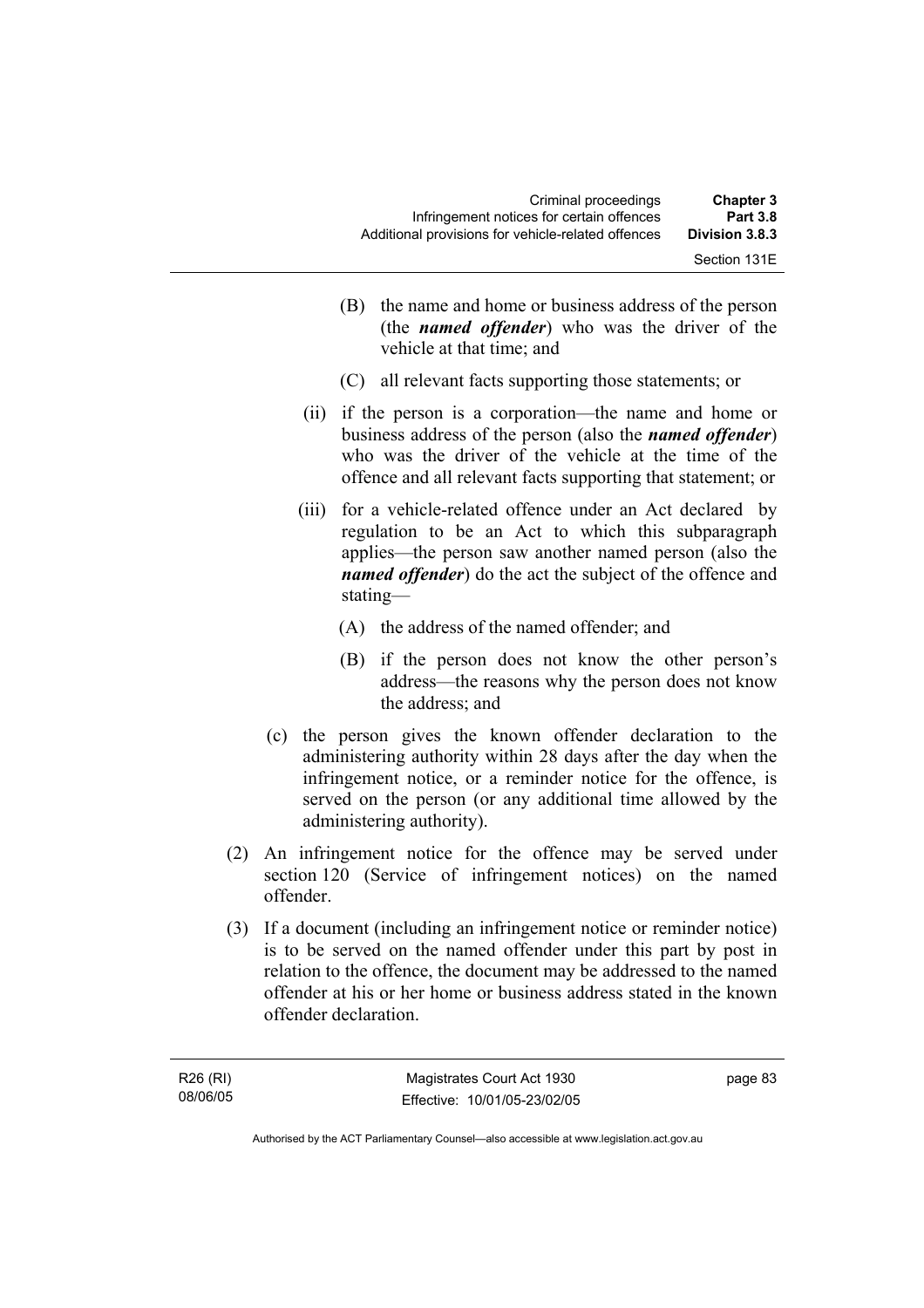| <b>Chapter 3</b> | Criminal proceedings                               |
|------------------|----------------------------------------------------|
| <b>Part 3.8</b>  | Infringement notices for certain offences          |
| Division 3.8.3   | Additional provisions for vehicle-related offences |
| Section 131F     |                                                    |

- (4) Section 131C (Liability for vehicle-related offences), this section and section 131F apply as if the named offender were the responsible person for the vehicle at the time of the offence and the infringement notice had been served on the named offender under section 131B.
- (5) However, a proceeding for the offence may be brought in a court against the named offender only if a copy of the known offender declaration has been served on the named offender by an authorised person.
- (6) In a proceeding against the named offender for the offence, the known offender declaration is evidence that the named offender was the offender at the time of the offence.

## **131F Sold vehicle declarations**

- (1) This section applies if—
	- (a) an infringement notice for a vehicle-related offence is served on a person under section 131B (Service of infringement notice on responsible person for vehicles); and
	- (b) the person makes a statutory declaration (a *sold vehicle declaration*) stating that the vehicle (or all of the person's interest in the vehicle) had been sold or otherwise disposed of by the person before the time of the offence and providing all relevant facts supporting that statement, including—
		- (i) the name and home or business address of the person (the *buyer*) to whom the vehicle (or the person's interest in the vehicle) was sold or disposed of by the person; and
		- (ii) the date and, if relevant to the offence, time of the sale or disposal; and
		- (iii) if an agent made the sale or disposal for the person—the name and home or business address of the agent; and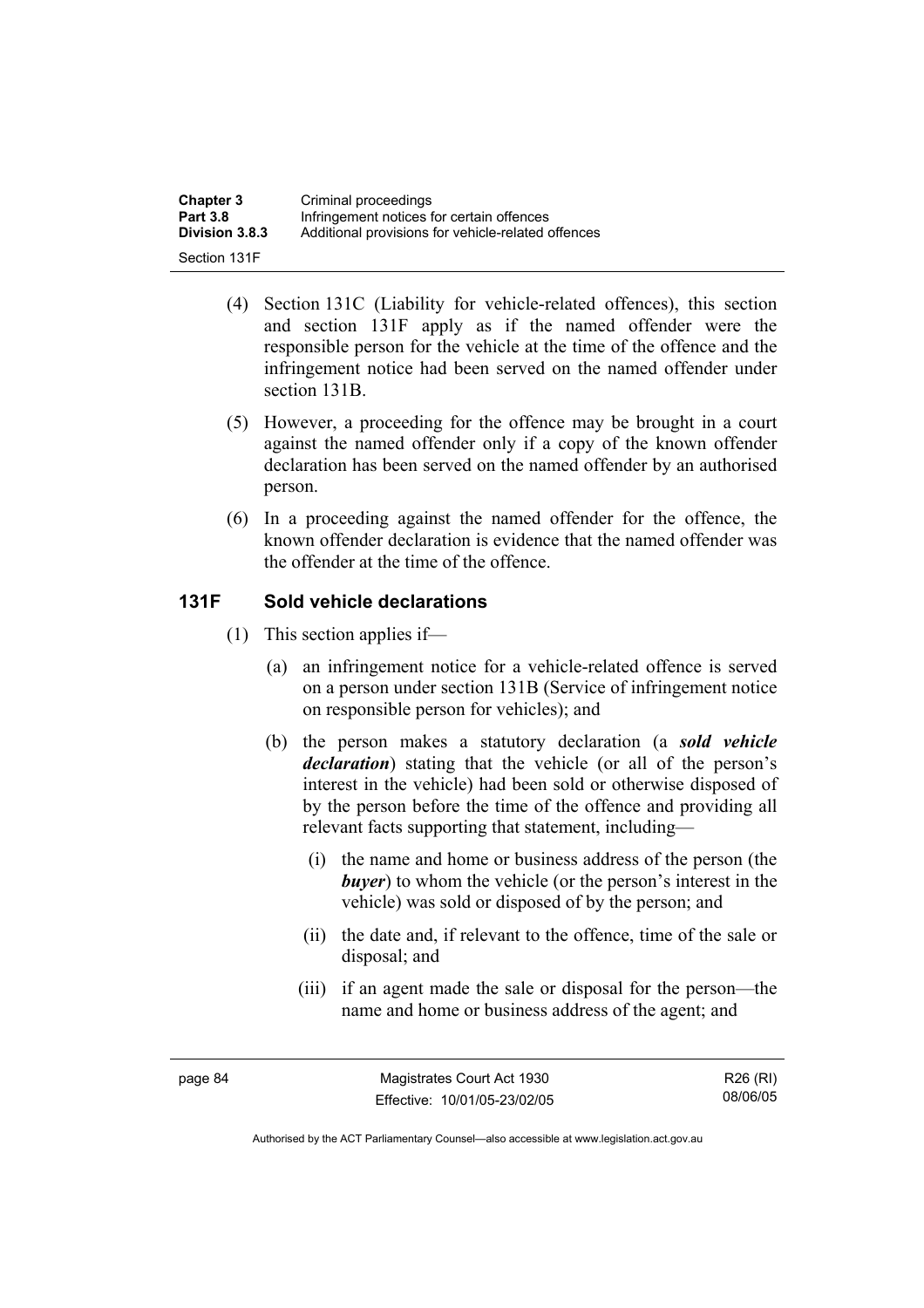| <b>Chapter 3</b><br><b>Part 3.8</b> | Criminal proceedings<br>Infringement notices for certain offences |  |
|-------------------------------------|-------------------------------------------------------------------|--|
| Division 3.8.3                      | Additional provisions for vehicle-related offences                |  |
| Section 131G                        |                                                                   |  |

- (iv) whether the person had any interest in the vehicle at the time of the offence; and
- (c) the person gives the sold vehicle declaration to the administering authority within 28 days after the day when the infringement notice, or a reminder notice for the offence, is served on the person (or any additional time allowed by the administering authority).
- (2) An infringement notice for the offence may be served under section 120 (Service of infringement notices) on the buyer.
- (3) If a document (including an infringement notice or reminder notice) is to be served on the buyer under this part by post in relation to the offence, the document may be addressed to the buyer at his or her home or business address stated in the sold vehicle declaration.
- (4) Section 131C (Liability for vehicle-related offences), section 131E and this section apply as if the buyer were a responsible person for the vehicle at the time of the offence and the infringement notice had been served on the buyer under section 131B.
- (5) However, a proceeding for the offence may be brought in a court against the buyer only if a copy of the sold vehicle declaration has been served on the buyer by an authorised person.
- (6) In a proceeding against the buyer for the offence, the sold vehicle declaration is evidence that the buyer was the responsible person for the vehicle at the time of the offence.

## **131G Unknown offender declarations**

If an infringement notice for a vehicle-related offence is served on a person under section 131B (Service of infringement notice on responsible person for vehicles), the person may—

 (a) make a statutory declaration (an *unknown offender declaration*) stating—

R26 (RI) 08/06/05 page 85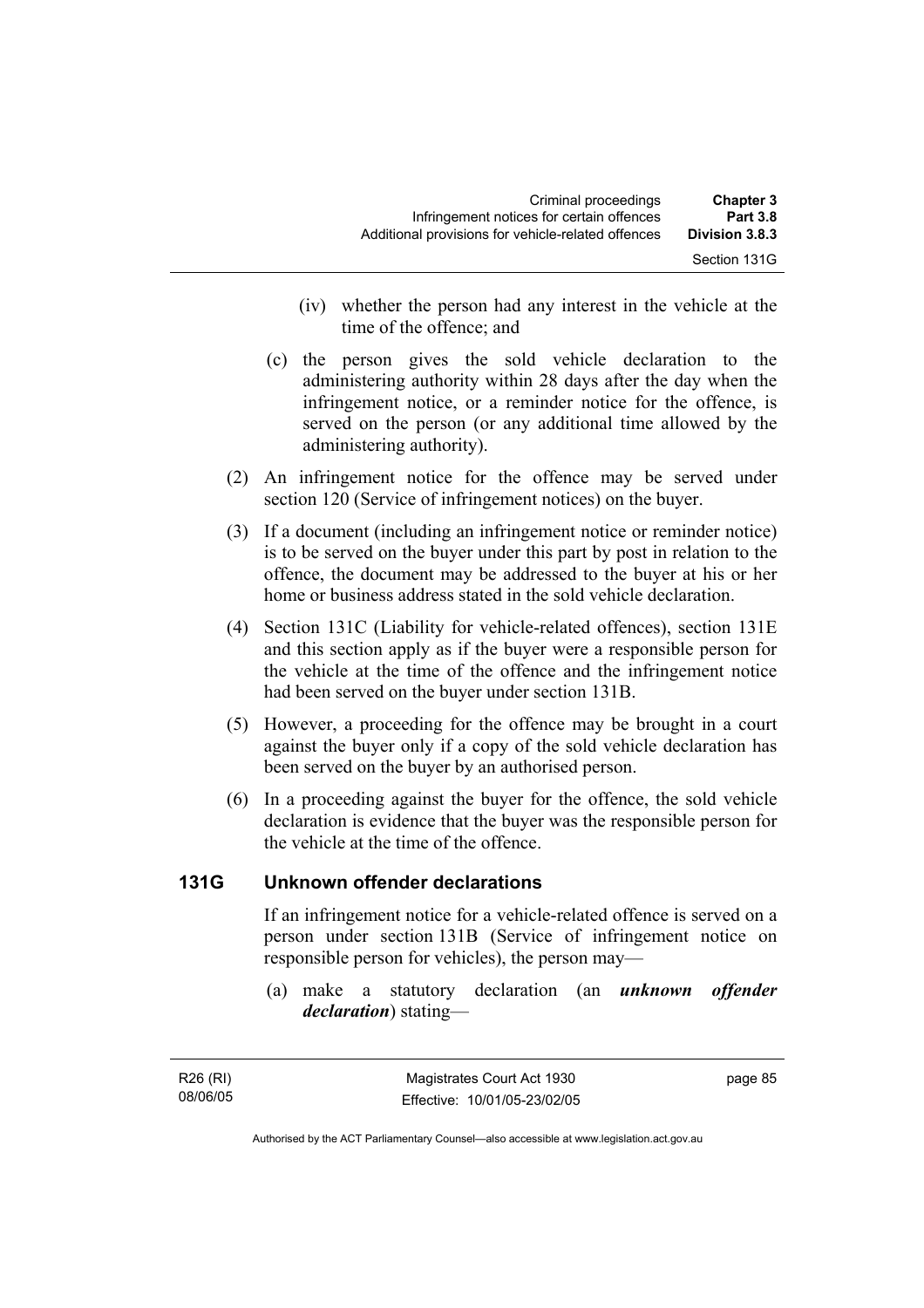- (i) that—
	- (A) if the person is an individual—the person was not the driver of the vehicle at the time of the offence and did not commit the offence; or
	- (B) if the person is a corporation—the vehicle was not being used for the corporation's purposes at the time of the offence; and
- (ii) that the person has made inquiries to find out who was—
	- (A) the driver of the vehicle at that time; or
	- (B) for a vehicle-related offence under an Act declared by regulation to be an Act to which this subparagraph applies—the offender was at that time; and
- (iii) that the person does not know, and has not been able to find out, who was the driver of the vehicle, or the offender, at that time; and
- (iv) the nature and extent of the inquiries made by the person; and
- (b) give the unknown offender declaration to the administering authority within 28 days after the day when the infringement notice, or a reminder notice for the offence, is served on the person (or any additional time allowed by the administering authority).

## **Division 3.8.4 Disputing liability for infringement notices**

#### **132 Disputing liability for infringement notice offence**

 (1) A person on whom an infringement notice or reminder notice has been served for an infringement notice offence may dispute liability

| page 86 | Magistrates Court Act 1930   | R26 (RI) |
|---------|------------------------------|----------|
|         | Effective: 10/01/05-23/02/05 | 08/06/05 |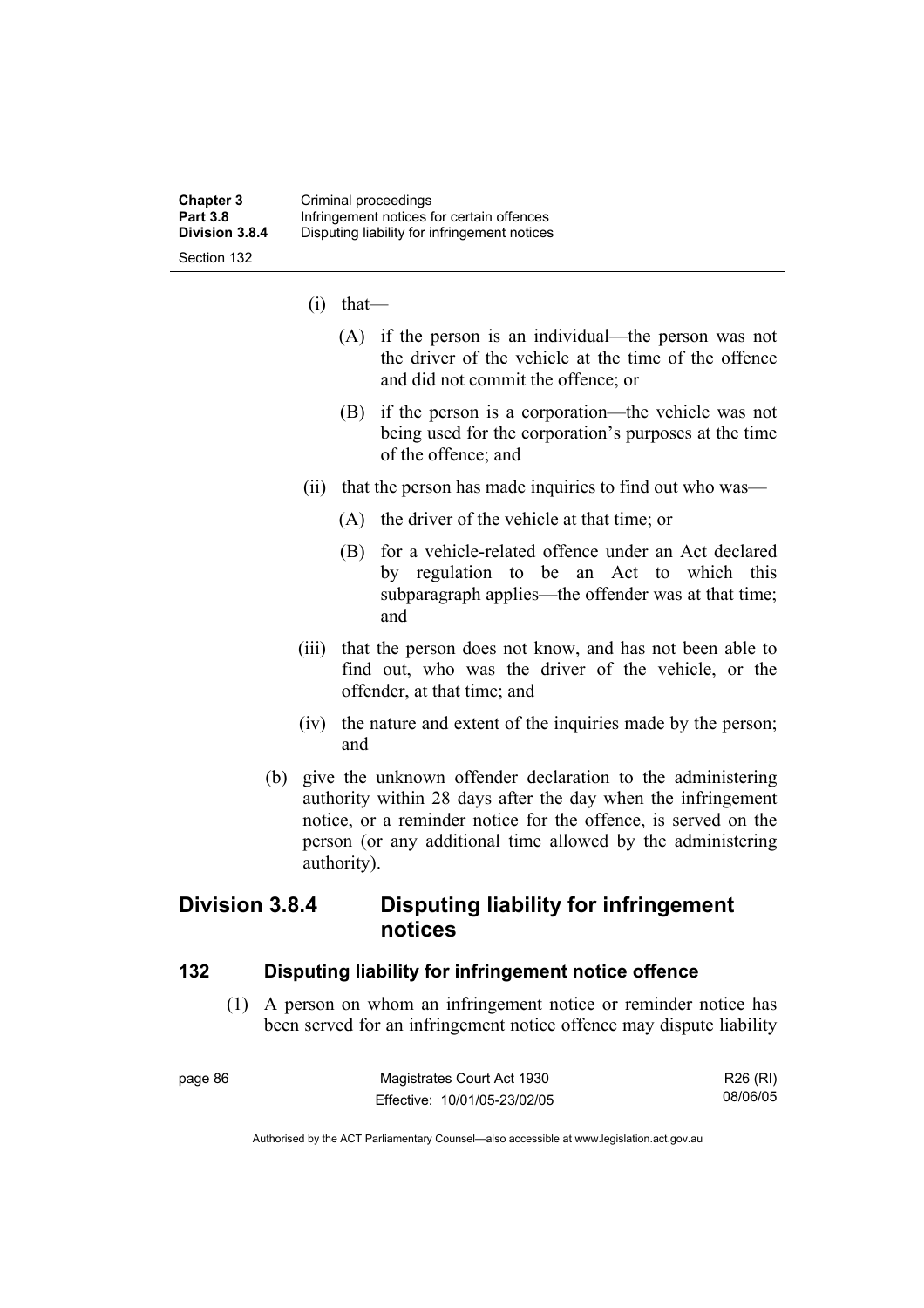for the offence by written notice given to the administering authority.

- (2) The notice must set out the grounds on which the person relies.
- (3) The notice must be given to the administering authority—
	- (a) within 28 days after the date of service of the infringement notice or reminder notice; or
	- (b) if the person applies to the administering authority within the 28 days for additional time to dispute liability for the offence and the additional time is allowed—within the additional time allowed by the administering authority; or
	- (c) if the person applies to the administering authority within the 28 days for additional time to dispute liability for the offence and the application is refused—within 7 days after the day the person is told of the refusal or 28 days after the date of service of the infringement notice or reminder notice, whichever is later.

## **133 Extension of time to dispute liability**

- (1) The person on whom an infringement notice or reminder notice is served may apply, in writing, to the administering authority, within 28 days after the date of service of the notice, for a stated additional time in which to dispute liability for the offence.
- (2) The administering authority must—
	- (a) allow or refuse to allow the additional time; and
	- (b) tell the person in writing of the decision and, if the decision is a refusal, the reasons for it.

#### **134 Procedure if liability disputed**

 (1) This section applies if a person disputes liability for an infringement notice offence by giving the administering authority a notice in

| R26 (RI) | Magistrates Court Act 1930   | page 87 |
|----------|------------------------------|---------|
| 08/06/05 | Effective: 10/01/05-23/02/05 |         |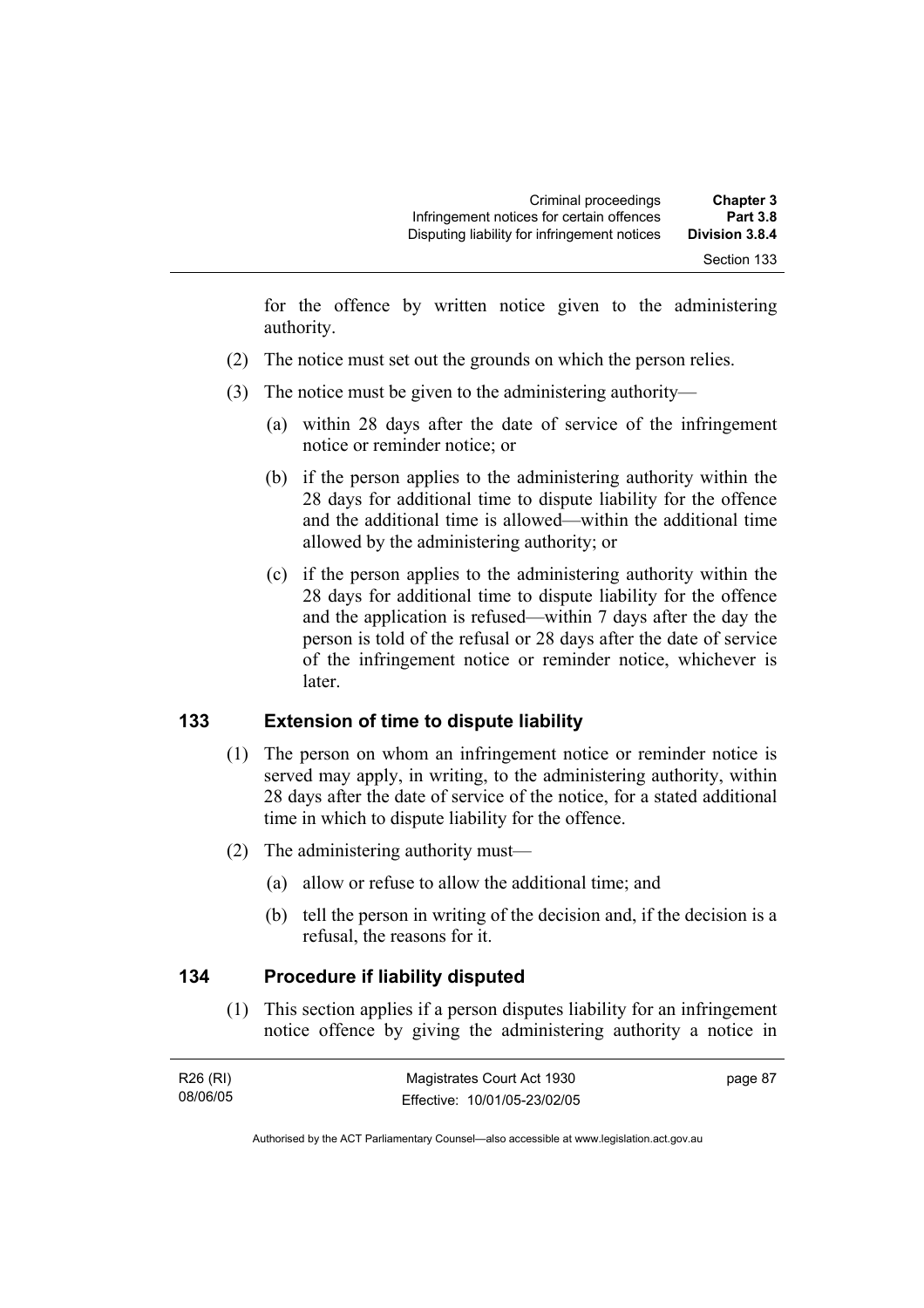accordance with section 132 (Disputing liability for infringement notice offence).

- (2) The administering authority may lay an information in the Magistrates Court against the person for the offence within 60 days after being given the notice.
- (3) The administering authority must discontinue a proceeding brought against the person for the offence if, before the hearing of the proceeding, the person pays the total of—
	- (a) the infringement notice penalty; and
	- (b) the costs (if any) prescribed by regulation for beginning the proceeding; and
	- (c) the disbursements (if any) incurred by the administering authority up to the day payment is made.
- (4) If subsection (3) applies, section 125 (Effect of payment of infringement notice penalty) also applies to the person in relation to the offence, even though the person paid the infringement notice penalty for the offence after an information had been laid in the Magistrates Court against the person for the offence.
- (5) If the administering authority does not lay an information in the Magistrates Court against the person for the offence within 60 days after being given the notice, the administering authority must—
	- (a) tell the person, in writing, that no further action will be taken against the person for the offence; and
	- (b) take no further action against the person for the offence.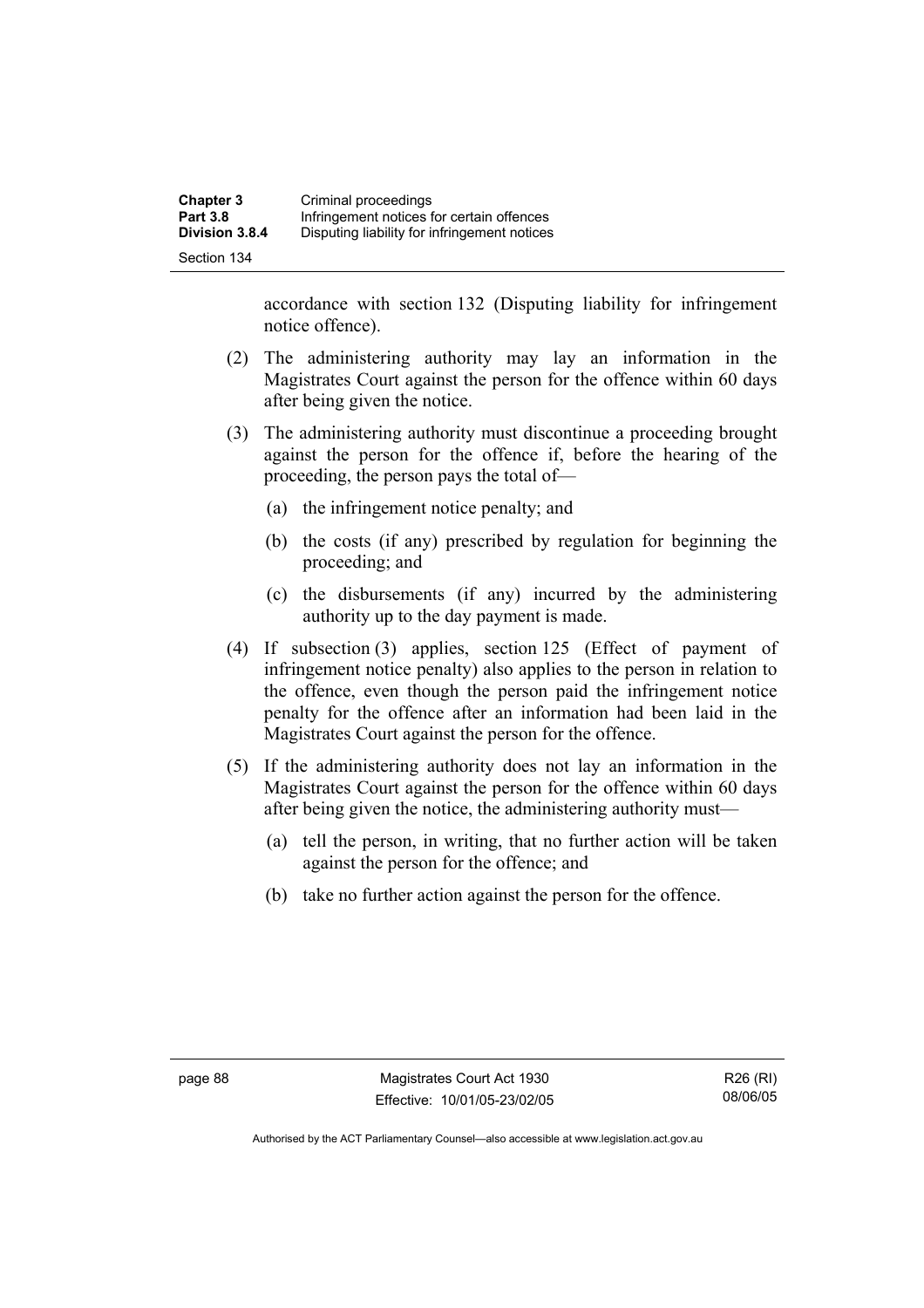- (6) To remove any doubt, subsection (2) does not permit the administering authority to lay an information against a person for an offence after the end of the time within which, apart from this section, a prosecution may be brought against the person for the offence.
	- *Note* For the time within which a prosecution must be begun, see the Legislation Act, s 192.

## **Division 3.8.5 Infringement notices—other provisions**

#### **134A Authorised people for infringement notice offences**

- (1) The administering authority for an infringement notice offence may appoint a person to be an authorised person to serve infringement notices or reminder notices.
	- *Note 1* For the making of appointments (including acting appointments), see the Legislation Act, pt 19.3.
	- *Note 2* In particular, a person may be appointed for a particular provision of a law (see Legislation Act, s 7 (3)) and an appointment may be made by naming a person or nominating the occupant of a position (see s 207).
- (2) A regulation may prescribe a person to be an authorised person for the service of infringement notices or reminder notices.
- (3) In this part:

*authorised person* means—

- (a) for an infringement notice for an infringement notice offence—
	- (i) the administering authority; or
	- (ii) a person who is appointed under this section by the administering authority to serve an infringement notice for the offence; or

R26 (RI) 08/06/05 page 89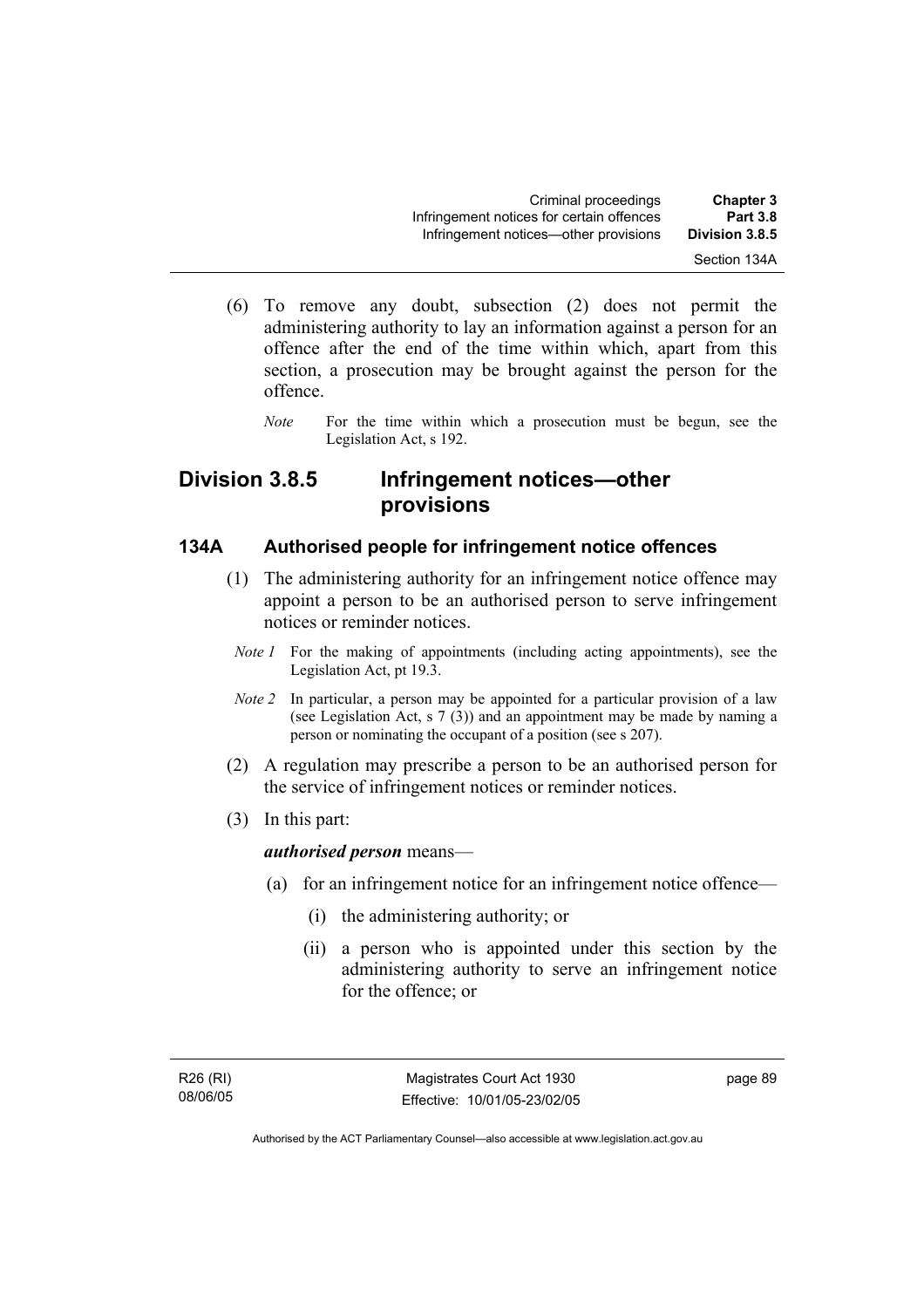| <b>Chapter 3</b> | Criminal proceedings                      |
|------------------|-------------------------------------------|
| <b>Part 3.8</b>  | Infringement notices for certain offences |
| Division 3.8.5   | Infringement notices—other provisions     |
| Section 135      |                                           |

- (iii) anyone else who, under the regulations, may serve an infringement notice for the offence; or
- (b) for a reminder notice for an infringement notice offence—
	- (i) the administering authority; or
	- (ii) a person who is appointed under this section by the administering authority to serve a reminder notice for the offence; or
	- (iii) anyone else who, under the regulations, may serve a reminder notice for the offence.

### **135 Delegation of administering authority's functions**

- (1) The administering authority for an infringement notice offence may delegate the administering authority's functions under this part to an authorised person or a person prescribed by regulation.
- (2) A person prescribed by regulation for subsection (1) may delegate the functions delegated to the person under that subsection to anyone else.
	- *Note* For the making of delegations and the exercise of delegated functions, see Legislation Act, pt 19.4.

## **136 Evidentiary certificates**

- (1) This section applies to a proceeding for an infringement notice offence.
- (2) A certificate that appears to be signed by or on behalf of the administering authority, and states any matter relevant to anything done or not done under this part in relation to the offence, is evidence of the matter.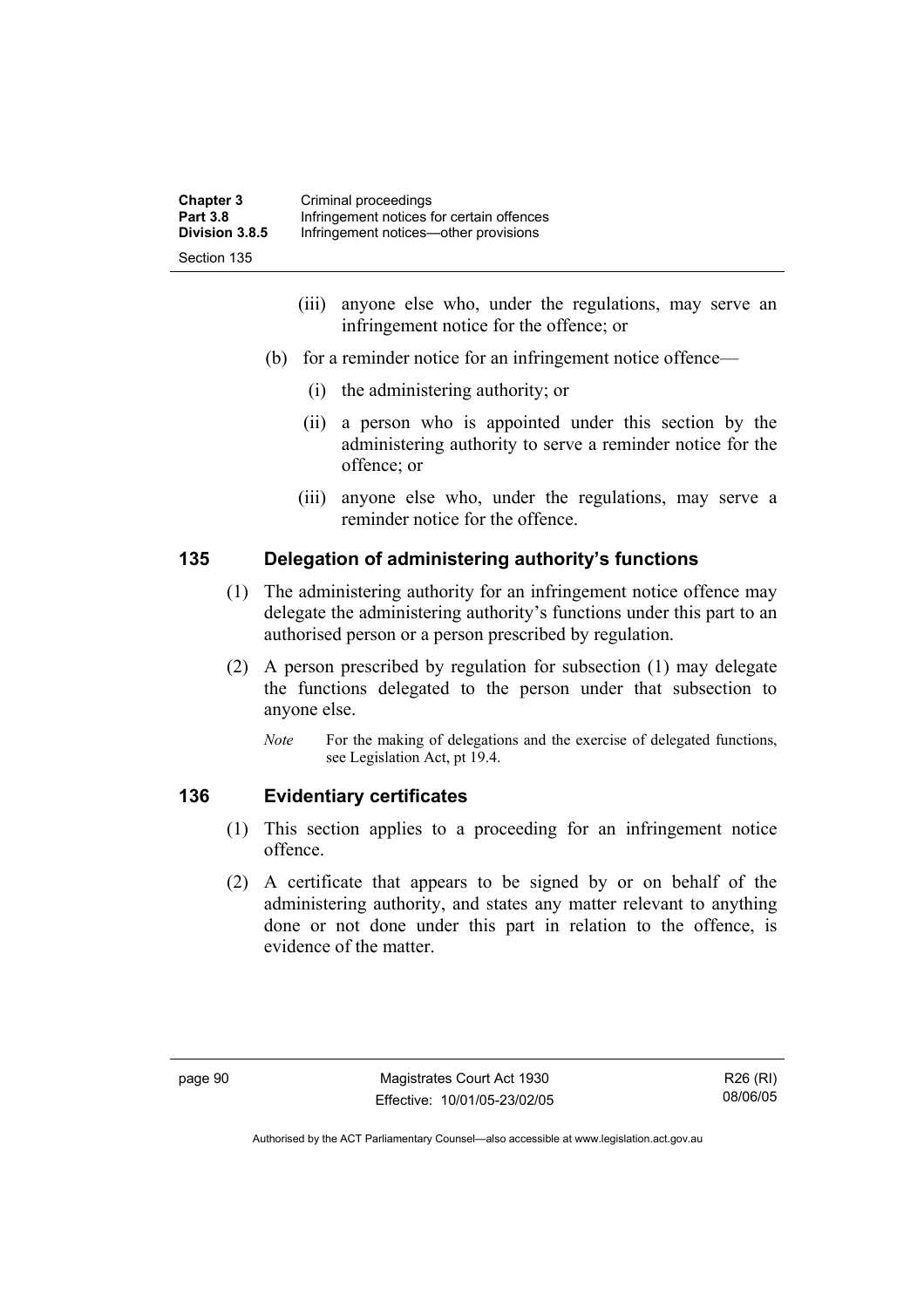| <b>Chapter 3</b> | Criminal proceedings                      |  |
|------------------|-------------------------------------------|--|
| <b>Part 3.8</b>  | Infringement notices for certain offences |  |
| Division 3.8.5   | Infringement notices—other provisions     |  |
| Section 136      |                                           |  |

- (3) Without limiting subsection (2), a certificate given under that subsection may state any of the following:
	- (a) a stated infringement notice or reminder notice was served by a stated authorised person in a stated way on a stated person on a stated date for a stated infringement notice offence;
	- (b) the administering authority did not allow additional time, or allowed stated additional time, for payment of the infringement notice penalty or to dispute liability for the offence;
	- (c) the infringement notice penalty was not paid within the time in which it was required to be paid under this part;
	- (d) the infringement notice has not been withdrawn or was withdrawn on a stated date;
	- (e) a stated address was, on a stated date, the latest business, home or email address, or fax number, of a stated person recorded in a register or other record kept by the administering authority;
	- (f) an infringement notice penalty has not been paid by, or a penalty has not been imposed on, a stated person or anyone for the offence.
- (4) A court must accept a certificate given under this section as proof of the matters stated in it if there is no evidence to the contrary.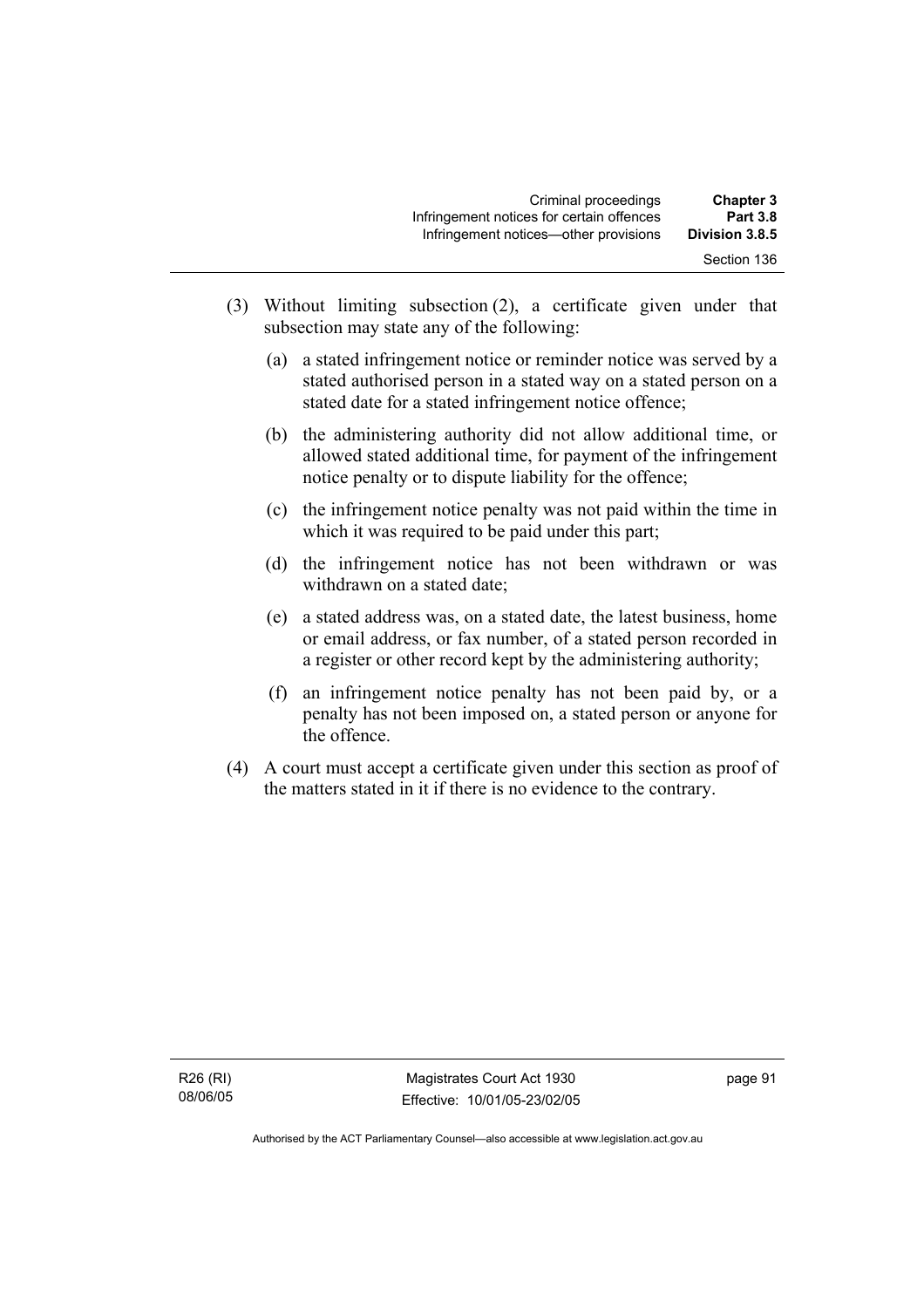Section 141

# **Part 3.9 Enforcement of criminal decisions**

## **Division 3.9.1 Enforcement of criminal decisions general**

## **141 Minute of decision and notice to defendant**

- (1) If the court convicts or makes an order against a defendant—
	- (a) a minute or memorandum of the conviction or order must be made and signed by the magistrate exercising the jurisdiction of the court; and
	- (b) the defendant must be notified in writing of the conviction or order.
- (2) A minute or memorandum under subsection (1) (a) must specify the amount of any levy imposed under the *Victims of Crime (Financial Assistance) Act 1983*, part 5.
- (3) Failure to comply with subsection (1) does not invalidate a conviction or order or the enforcement of a conviction or order.
- (4) The minute must not form any part of the warrant of commitment or of execution.
- (5) A document purporting to be a copy of the minute or memorandum signed by the registrar is prima facie evidence in all courts of law of the making of the conviction or order.

#### **142 Formal convictions and orders**

 (1) The conviction or order must afterwards, if required, be drawn up by the court in proper form, and it must cause the conviction or order to be lodged with the registrar, to be filed by the registrar among the records of the court.

| page 92 | Magistrates Court Act 1930   | R26 (RI) |
|---------|------------------------------|----------|
|         | Effective: 10/01/05-23/02/05 | 08/06/05 |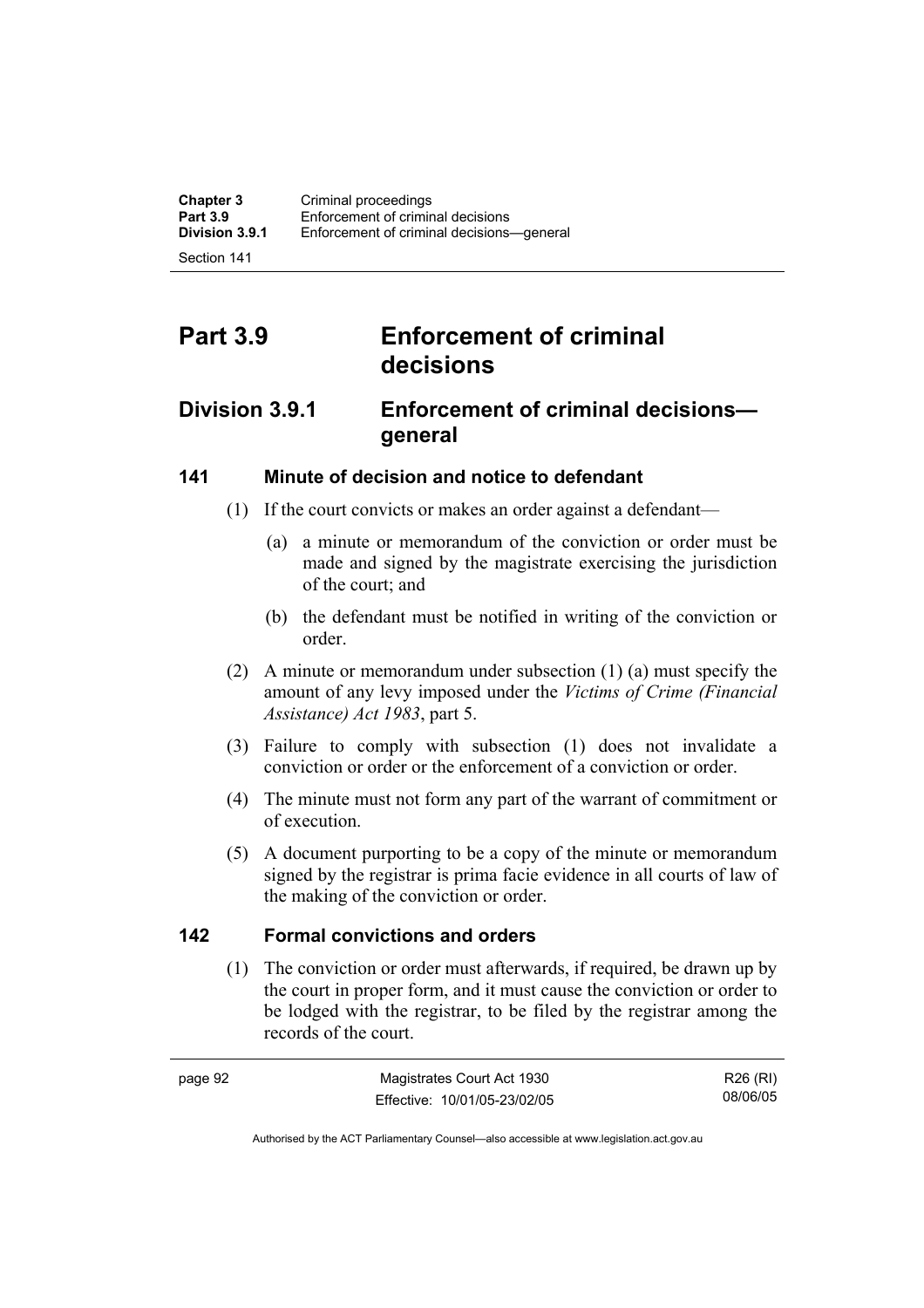(2) It is not necessary for a court formally to draw up a conviction or order or any other record of a decision, unless it is demanded by a party to the proceeding for the purpose of an appeal against the decision, or is required for the purpose of a return to a writ of habeas corpus or other writ from the Supreme Court.

## **143 Dismissal of information**

- (1) If the court dismisses the information, the court must make an order of dismissal, and must, on application, give the defendant a certificate of dismissal signed by the adjudicating magistrate or the registrar.
- (2) The certificate, without further proof, is, on its production, a bar to any other information or legal proceeding in any court (other than a proceeding on appeal) for the same matters respectively against the same party.

## **144 Copies of informations and other documents**

- (1) On application, the registrar must give the applicant a copy of—
	- (a) an information; or
	- (c) a minute or memorandum of a conviction or order; or
	- (d) a formal conviction or order.
- (2) The registrar may refuse an application under subsection (1) if—
	- (a) the applicant is not a party to the relevant proceeding; and
	- (b) the registrar or a magistrate is not satisfied that the applicant has a good reason for being given that copy.

## **145 Imprisonment in first instance**

If the court on a conviction sentences the defendant to a term of imprisonment, it must issue its warrant of commitment accordingly.

page 93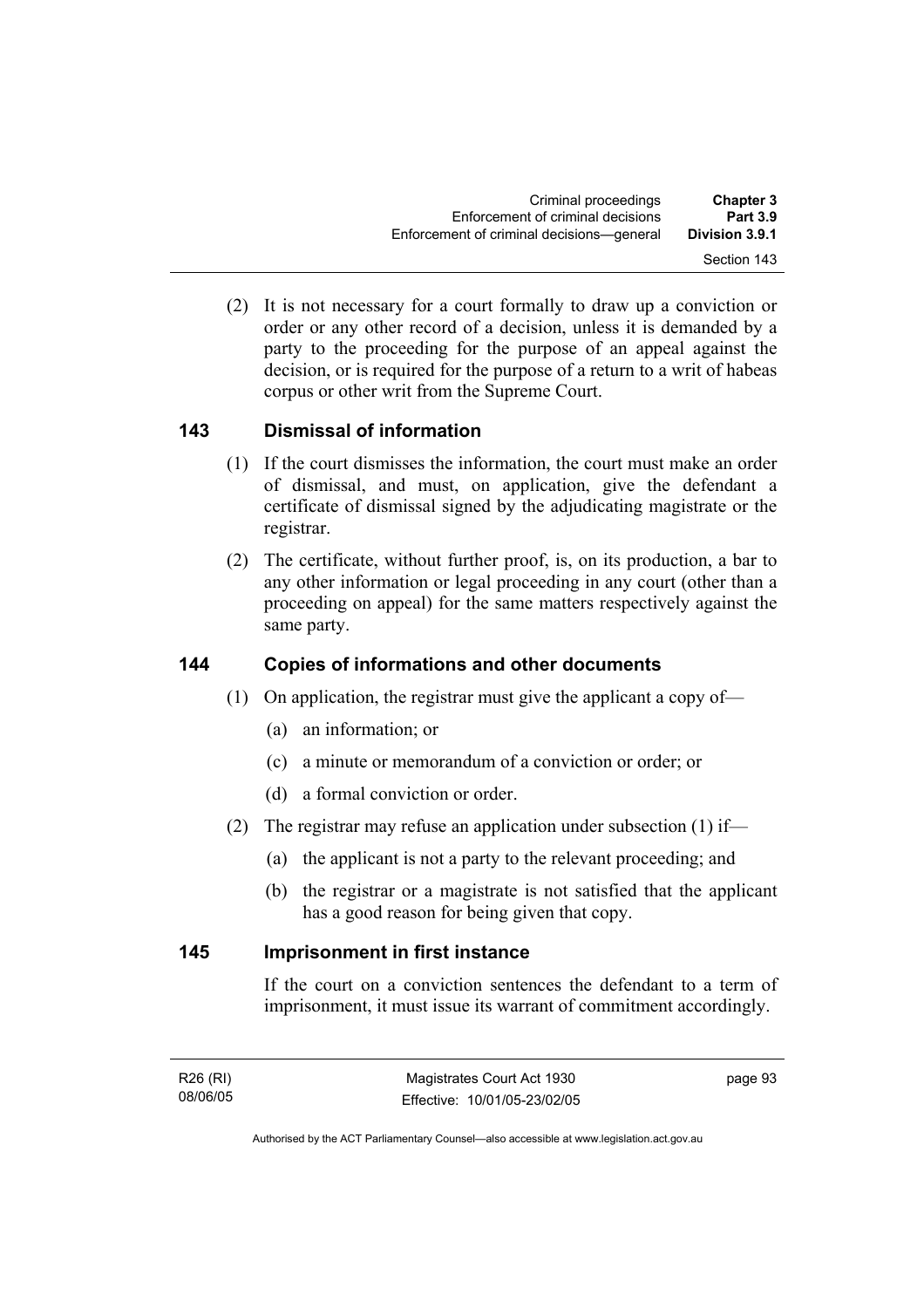**Chapter 3 Criminal proceedings**<br>**Part 3.9 Enforcement of criminal Part 3.9 Enforcement of criminal decisions**<br>**Division 3.9.2 Enforcement of fines Enforcement of fines** Section 146

## **Division 3.9.2 Enforcement of fines**

## **146 Definitions for div 3.9.2**

In this division:

*default notice* means a notice in force under section 151 and includes any variation under section 152.

*fine* means—

- (a) a pecuniary penalty imposed by a court in relation to an offence; or
- (b) a fee or charge payable to the Territory that is imposed by a court in a proceeding for an offence; or
- (c) costs payable to the Territory under a court order in a proceeding for an offence; or
- (d) a levy imposed under the *Victims of Crime (Financial Assistance) Act 1983*; or
- (e) an amount payable to the territory under an order for reparation under the Crimes Act, section 350.

*fine defaulter* means a person to whom a default notice has been given who subsequently defaults in payment of the relevant outstanding fine.

*government agency* means—

- (a) an administrative unit; or
- (b) ACTEW Corporation Limited; or
- (c) a prescribed territory entity.

*outstanding fine* means the total of—

(a) the whole or any part of a fine; and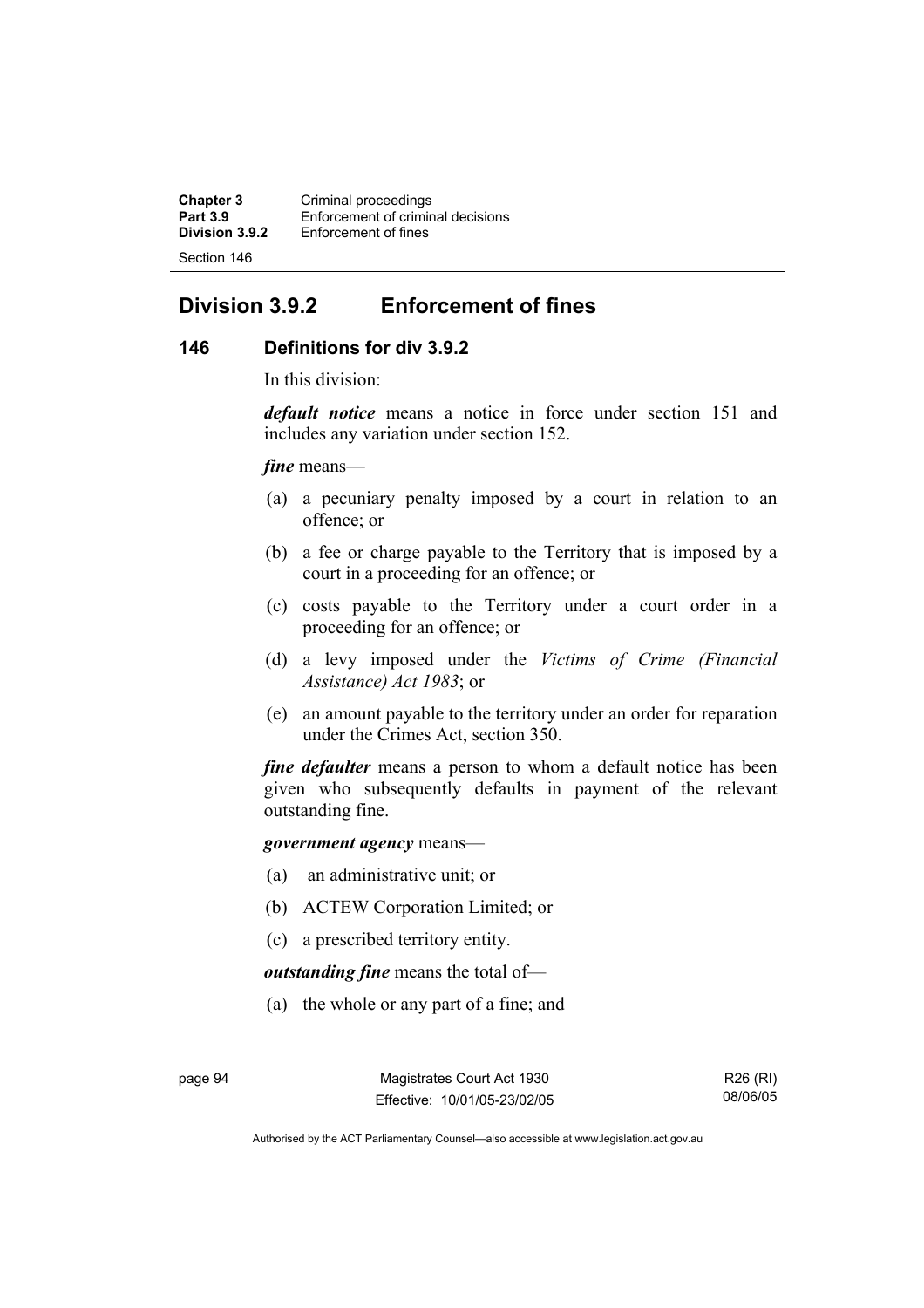| <b>Chapter 3</b><br><b>Part 3.9</b> | Criminal proceedings                                      |
|-------------------------------------|-----------------------------------------------------------|
| Division 3.9.2                      | Enforcement of criminal decisions<br>Enforcement of fines |
| Section 147                         |                                                           |

 (b) the whole or any part of an administrative fee payable in relation to the fine;

that a person is liable to pay.

*penalty notice* means a notice in force under section 149, and includes any variation under section 152.

*territory entity*—see the *Auditor-General Act 1996*, dictionary.

## **147 Payment of fine**

A fine is payable in accordance with this division to the registrar.

## **147A Notice of address etc**

 (1) A person on whom a fine is imposed must not, without reasonable excuse, fail to give to the registrar particulars of his or her address within 7 days after the day when the fine is imposed.

Maximum penalty: 5 penalty units.

 (2) A person who is liable to pay a fine and who changes address before the fine and any relevant administrative fee are paid must not, without reasonable excuse, fail to give to the registrar particulars of the new address within 7 days after changing address.

Maximum penalty: 5 penalty units.

 (3) A person who is liable to pay a fine, and any relevant administrative fee, must not, without reasonable excuse, fail to give the registrar evidence of his or her address when required to do so by the registrar.

Maximum penalty: 5 penalty units.

## **147B Access to particulars of address**

- (1) For this division, the registrar may, in writing, require—
	- (a) the commissioner for housing; or

| R26 (RI) | Magistrates Court Act 1930   | page 95 |
|----------|------------------------------|---------|
| 08/06/05 | Effective: 10/01/05-23/02/05 |         |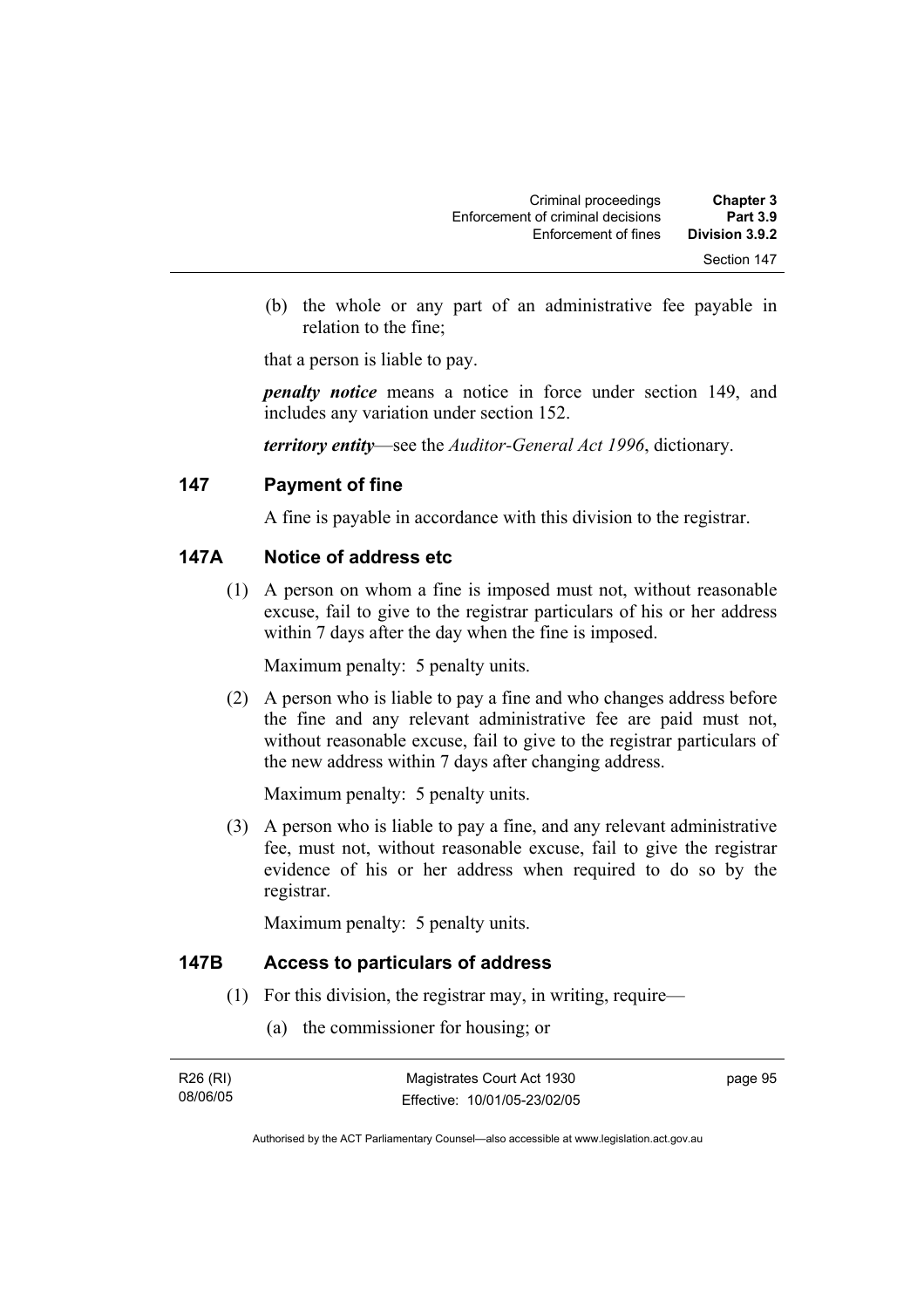| <b>Chapter 3</b><br><b>Part 3.9</b> | Criminal proceedings<br>Enforcement of criminal decisions |
|-------------------------------------|-----------------------------------------------------------|
| Division 3.9.2                      | Enforcement of fines                                      |
| Section 147C                        |                                                           |

- (b) the chief police officer; or
- (c) the chief executive (however described) of a government agency;

to give the registrar any particulars held by the person about an address of a specified person who is liable to pay a fine.

 (2) A person to whom such a requirement is given must comply with it as far as practicable.

## **147C Doubtful service**

- (1) This section applies if—
	- (a) a document has been served on a person for this division, other than by personal service; and
	- (b) the registrar is satisfied that—
		- (i) the document has not come to the knowledge of the person; or
		- (ii) doubt exists whether the document has come to the knowledge of the person.
- (2) If this section applies, the registrar must not take any further action under this division in relation to the person unless—
	- (a) the document has been served again on the person in the way the registrar considers appropriate; and
	- (b) the registrar is satisfied that the document has come to the knowledge of the person.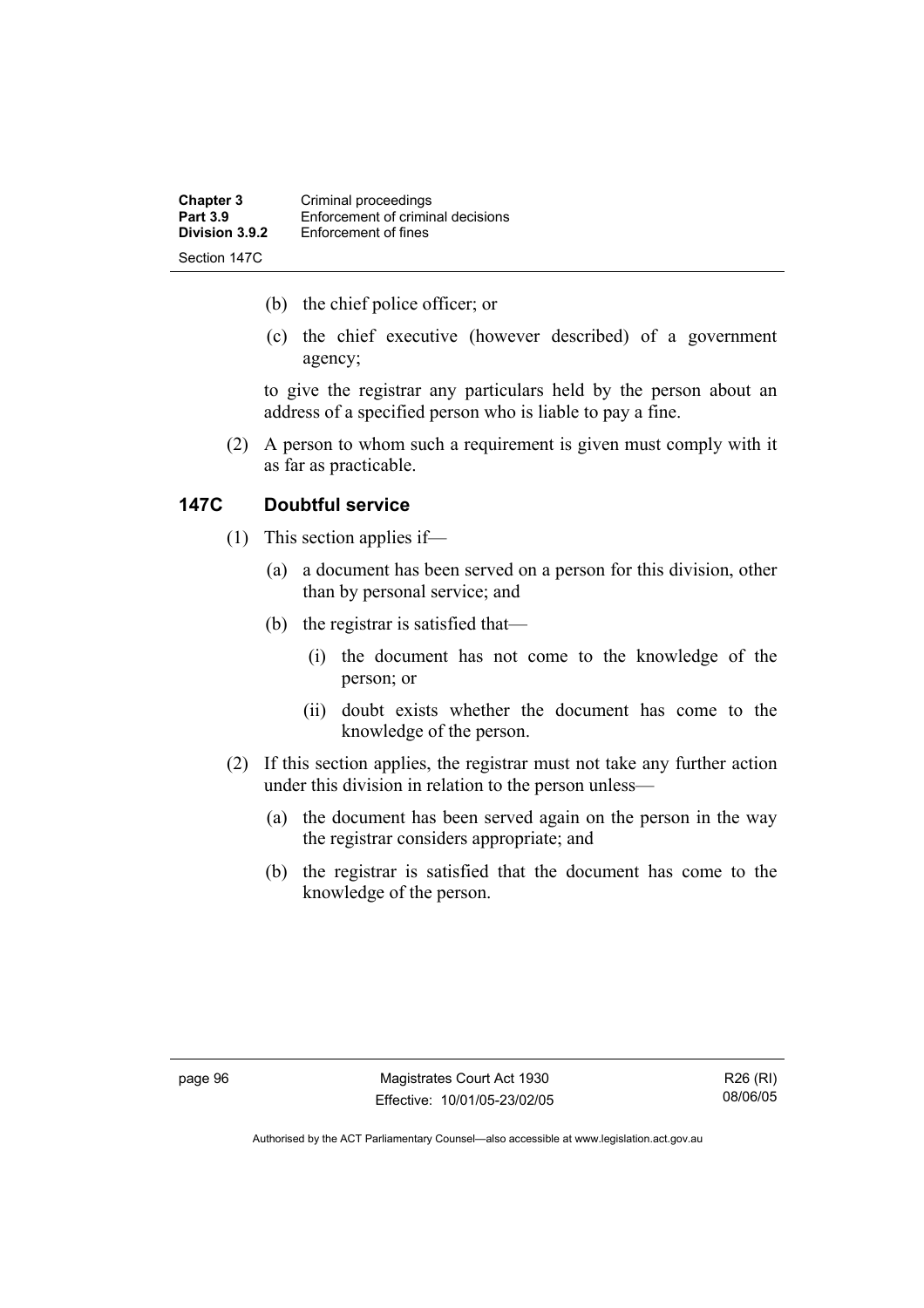## **148 Court may allow time to pay**

- (1) If the court imposes a fine on a person—
	- (a) the court must, for a fine imposed on conviction for an offence if the summons was served in accordance with section 116B; and
	- (b) the court may, in any other case;

allow time for the payment of the amount.

- (2) For a fine mentioned in subsection (1) (a), the time allowed by the court must be not less than 14 days from the date of conviction.
- (3) In addition to allowing time for the payment of an amount, the court may direct that the person liable to pay the amount give security, to the satisfaction of the person specified by the court, with or without sureties, for the payment of the amount.
- (4) The security mentioned in subsection (3) must be given, and may be enforced, in the way provided by this Act.

## **149 Penalty notice**

- (1) If the registrar of the Supreme Court gives to the registrar a certificate of conviction that indicates that a person is liable to pay a fine as a result of a conviction or order made by the Supreme Court, the registrar must give the person a penalty notice about the fine.
- (2) If a person is liable to pay a fine as a result of a conviction or order by the court, the notice of the conviction or order required by section 116I or section 141 (1) (b) must contain a penalty notice about the fine.
- (3) A penalty notice about a fine must—
	- (a) specify the amount of the fine and the due date for payment; and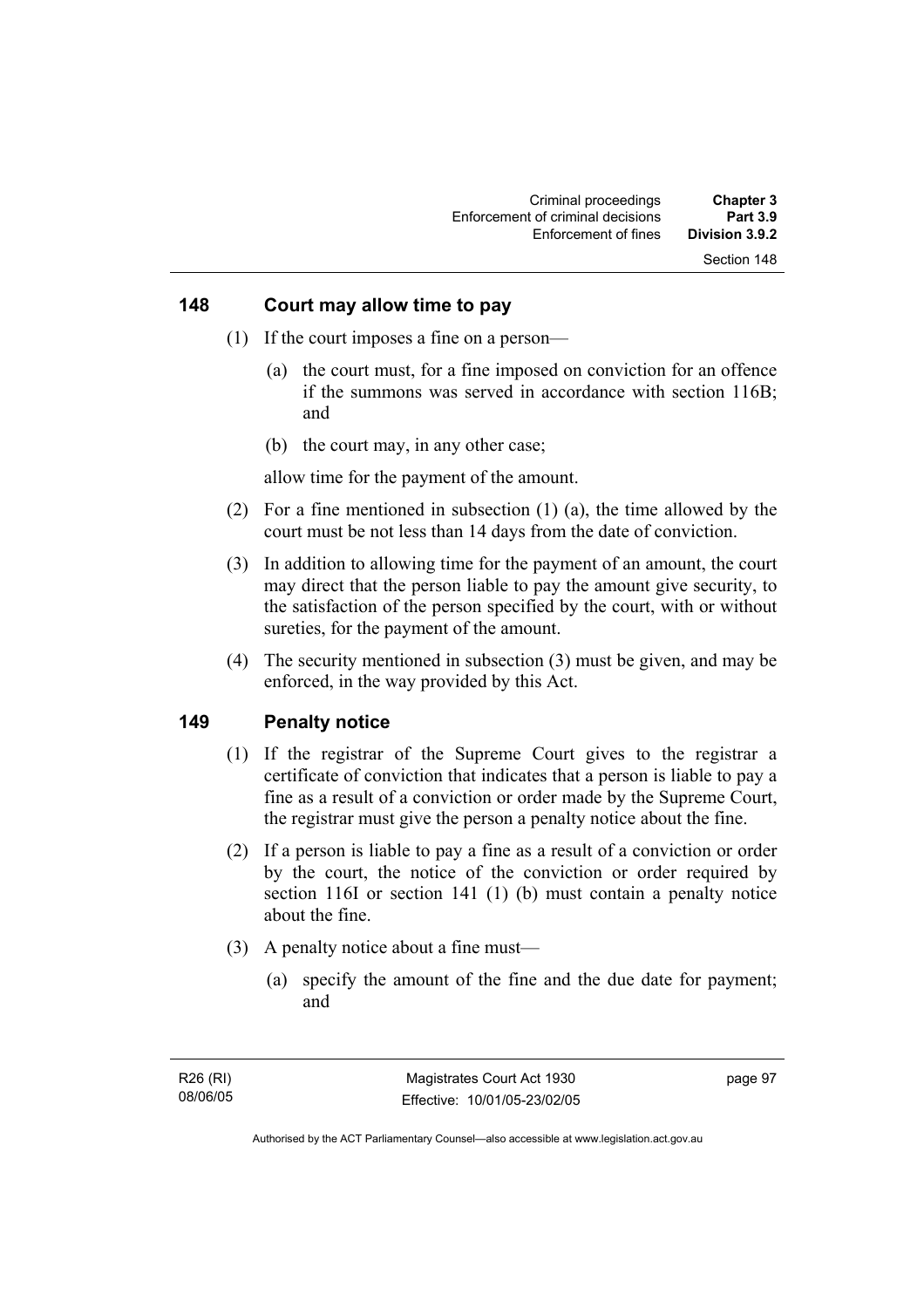| <b>Chapter 3</b><br><b>Part 3.9</b> | Criminal proceedings<br>Enforcement of criminal decisions |
|-------------------------------------|-----------------------------------------------------------|
| Division 3.9.2                      | Enforcement of fines                                      |
| Section 150                         |                                                           |

- (b) if the fine is payable by instalments—specify the amount of each instalment and the due date for payment; and
- (c) contain a statement to the effect that if the fine or any instalment is not paid by the due date the person is liable for the administrative fee under section 150 in addition to the fine; and
- (d) contain a statement to the effect that, under section 152, the registrar may, on application, approve an arrangement about the payment of the fine; and
- (e) indicate the obligation to notify the registrar of any change of address under section 147A.
- (4) If a penalty notice is varied under section 152, the notice must specify particulars of the approved arrangement for payment as so varied.

## **150 Default**

- (1) If a person defaults in payment of a fine to which a penalty notice relates—
	- (a) the person is liable to pay to the Territory, in addition to the amount of the fine that remains unpaid, the administrative fee determined under the *Court Procedures Act 2004*, part 3 (Court and tribunal fees) for this paragraph; and
	- (b) the registrar must give a default notice to the person.
- (2) If a person to whom a default notice has been given subsequently defaults in payment of the fine, the registrar must give notice of the default to the road transport authority under section 153.
- (3) For this division, a person defaults in payment of a fine or any relevant administrative fee if the person fails to pay any part of the amount payable by—
	- (a) the due date specified in the relevant penalty notice; or

| page 98 | Magistrates Court Act 1930   | R26 (RI) |
|---------|------------------------------|----------|
|         | Effective: 10/01/05-23/02/05 | 08/06/05 |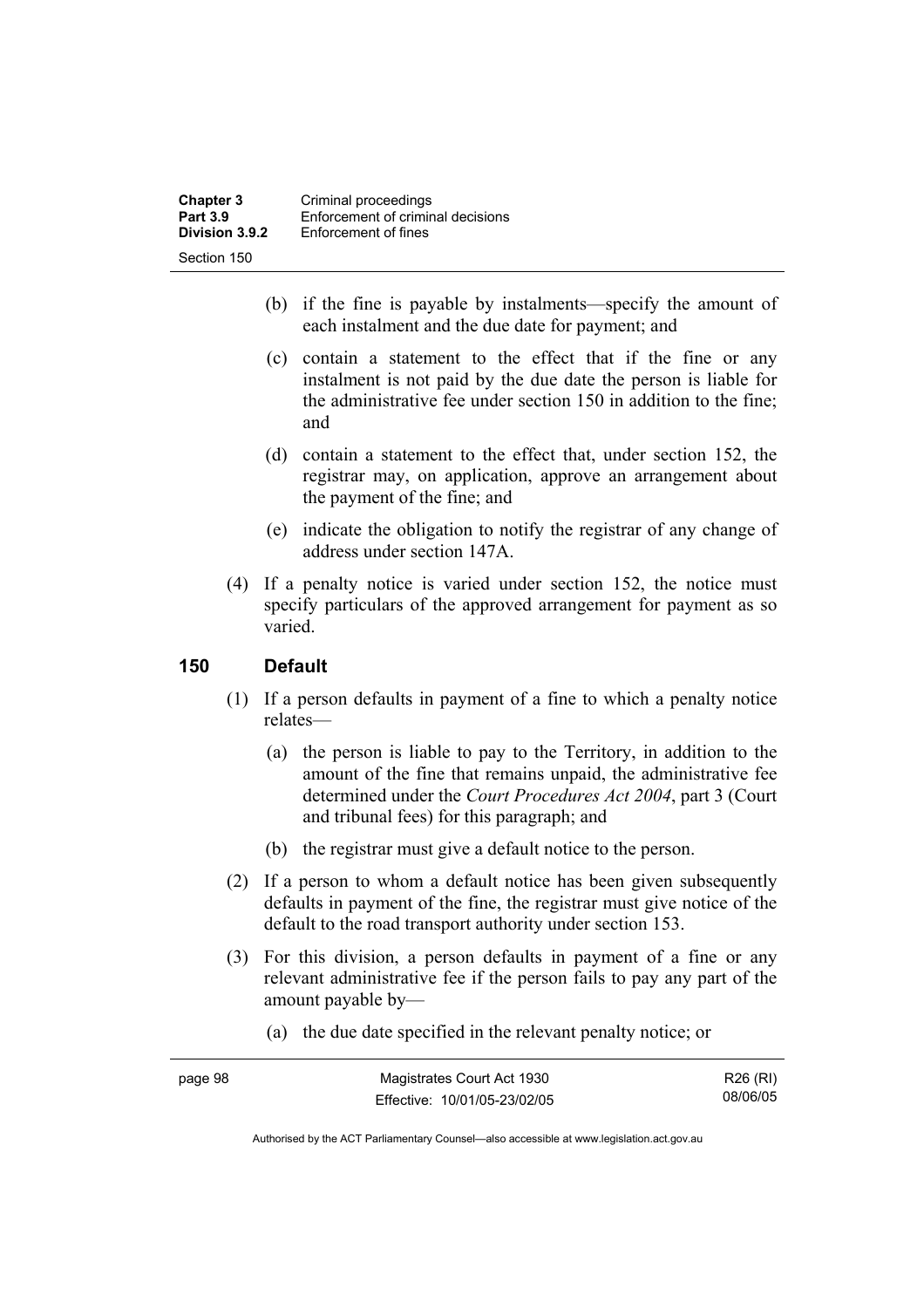| <b>Chapter 3</b><br><b>Part 3.9</b> | Criminal proceedings                                      |
|-------------------------------------|-----------------------------------------------------------|
| Division 3.9.2                      | Enforcement of criminal decisions<br>Enforcement of fines |
| Section 151                         |                                                           |

 (b) if a default notice has been issued in relation to the amount the due date specified in the default notice.

## **151 Default notice**

- (1) A default notice under section 150 must—
	- (a) specify the default to which the notice relates; and
	- (b) indicate that, subject to section 152, the amount of the fine remaining unpaid and the relevant administrative fee are due on the date or dates specified in the notice; and
	- (c) contain a statement indicating the consequences under section 150 (2) of a default in payment of an amount to which the notice relates; and
	- (d) contain a statement to the effect that, under section 152, the registrar may, on application, approve an arrangement about the payment of the fine; and
	- (e) indicate the obligation to notify the registrar of any change of address under section 147A.
- (2) The registrar may specify in a default notice matters about a person's property or financial circumstances that are to be set out in any application by the person for approval of a special arrangement under section 152.
- (3) If a default notice is varied under section 152, the notice must specify particulars of the approved arrangement for payment as so varied.

## **152 Special arrangements**

- (1) The registrar may, on application, approve in writing an arrangement for—
	- (a) further time for the payment of all or any part of a fine or administrative fee, or an instalment of such an amount; or

| R26 (RI) | Magistrates Court Act 1930   | page 99 |
|----------|------------------------------|---------|
| 08/06/05 | Effective: 10/01/05-23/02/05 |         |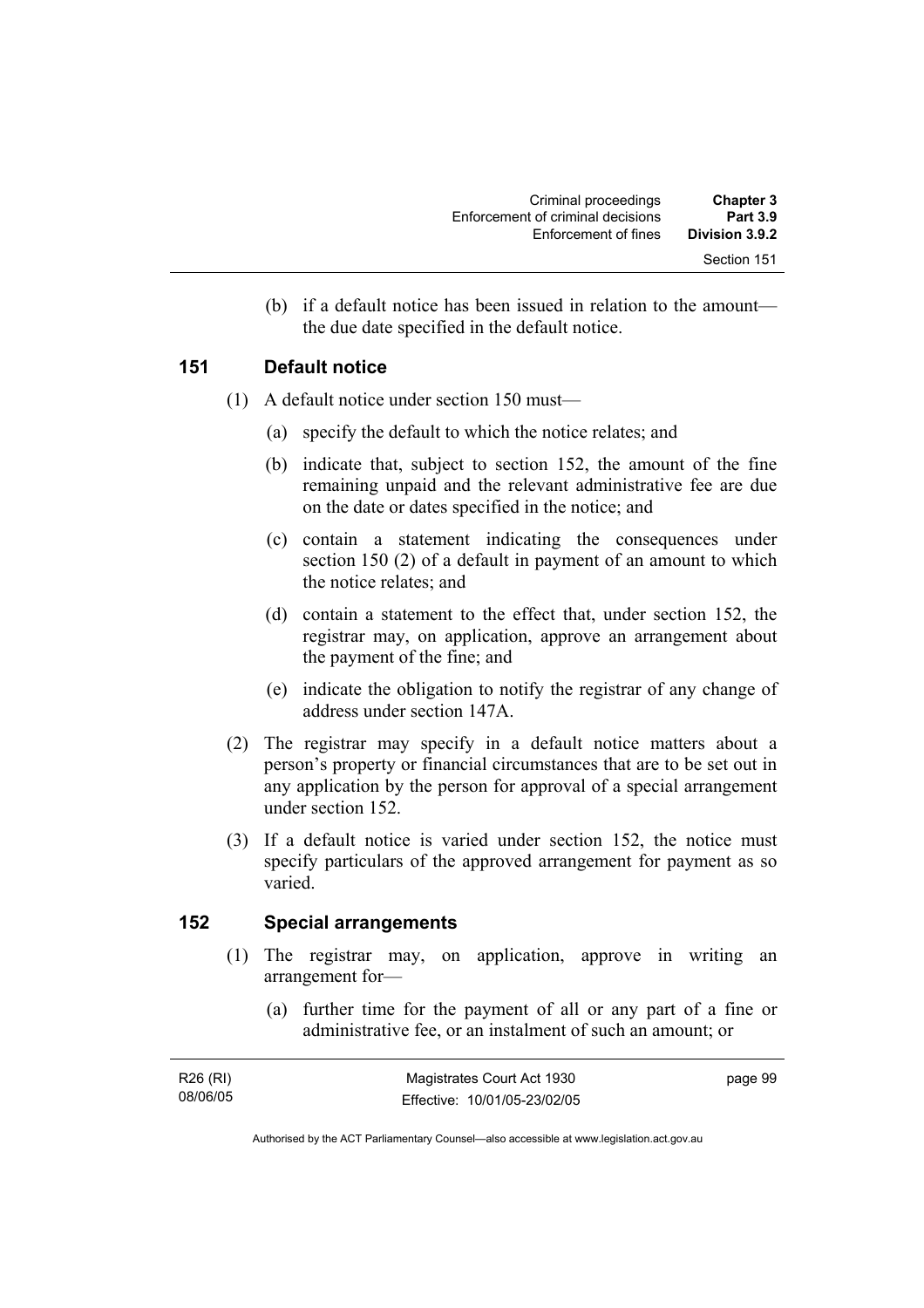| <b>Chapter 3</b> | Criminal proceedings              |
|------------------|-----------------------------------|
| <b>Part 3.9</b>  | Enforcement of criminal decisions |
| Division 3.9.2   | Enforcement of fines              |
| Section 153      |                                   |

- (b) payment of all or any part of a fine or administrative fee by instalments.
- (2) An arrangement under subsection (1) (a) may also be made in relation to an amount that is overdue for payment under a previous approved arrangement.
- (3) To the extent to which an approval for time to pay all or any part of a fine or instalment is inconsistent with an order of a court, the order has no effect.
- (4) An application for an approval must—
	- (a) be made in writing; and
	- (b) specify the grounds on which it is made; and
	- (c) be lodged with the registrar by the date, or within the period, ascertained in accordance with the current penalty notice, or current default notice, about the fine; and
	- (d) for an applicant to whom a default notice has been given contain any particulars requested by the registrar in the notice.
- (5) A person committed to prison under section 154D is not entitled to make an application.
- (6) If an approval concerns a fine for which a penalty notice or a default notice has been given to a person, the registrar must vary the notice  $by-$ 
	- (a) altering the notice in accordance with the approval; or
	- (b) reissuing the notice, revised in accordance with the approval.

## **153 Notice for suspension of driver licence etc**

 (1) The registrar must notify the road transport authority of the name, address and date of birth of each person who, after being given a default notice for a fine, defaults in payment of the outstanding fine.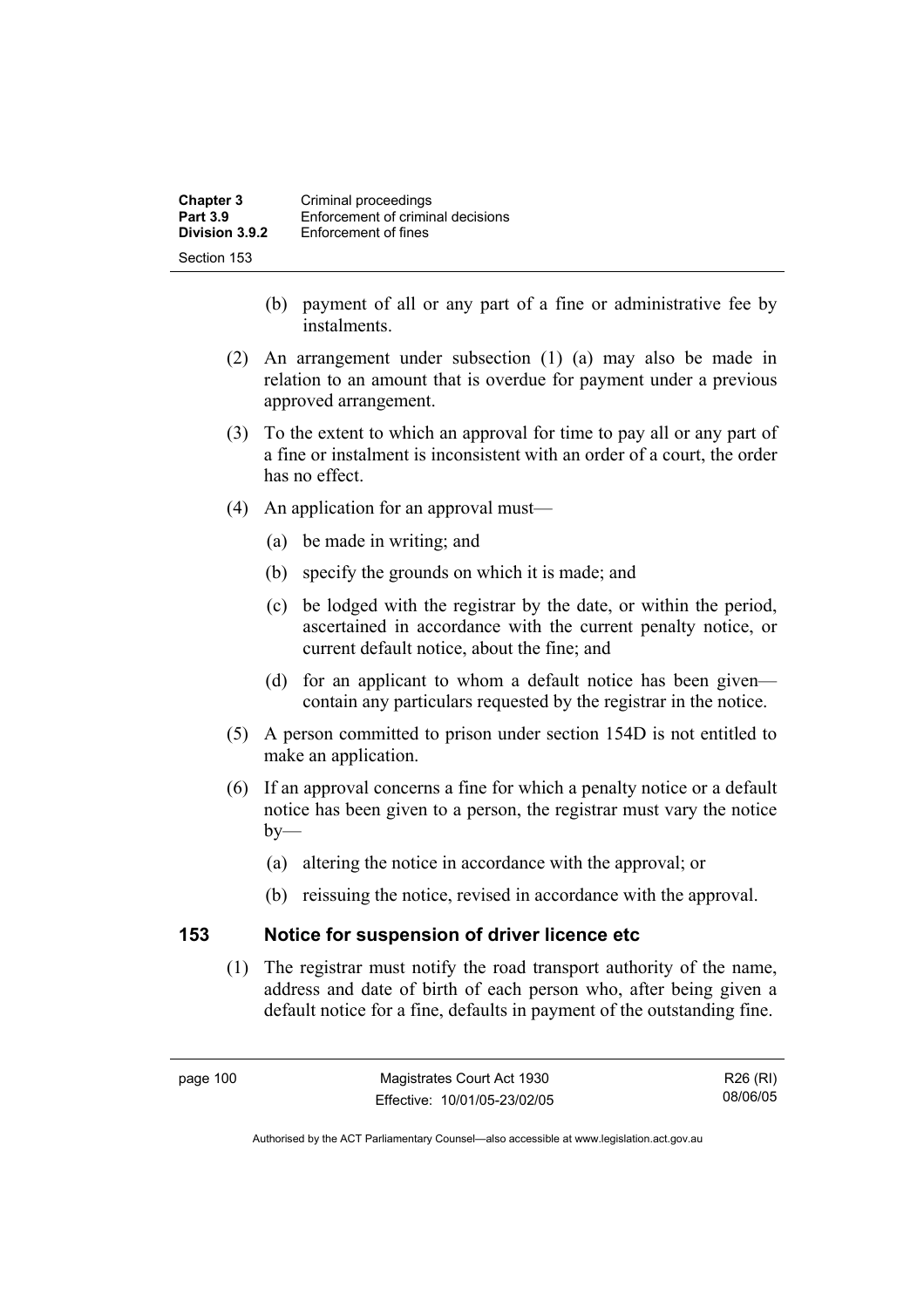| <b>Chapter 3</b><br><b>Part 3.9</b> | Criminal proceedings<br>Enforcement of criminal decisions |
|-------------------------------------|-----------------------------------------------------------|
| Division 3.9.2                      | Enforcement of fines                                      |
| Section 154                         |                                                           |

- (2) If notice is given under subsection (1) and the registrar subsequently approves an arrangement under section 152, the registrar must notify the road transport authority of the approval.
- (3) If notice has been given under subsection (1) and no later notice has been given under subsection (2), the registrar must notify the road transport authority if—
	- (a) the outstanding fine is paid; or
	- (b) the outstanding fine is remitted under section 159; or
	- (c) the person has completed serving a period of imprisonment under a committal under section 154D; or
	- (d) the conviction or order that gave rise to the liability to pay the fine is quashed or set aside.

## **154 Access to personal information**

- (1) For the purpose of ensuring the payment of an outstanding fine, the registrar may, in writing, require any of the following people to give the registrar specified particulars of personal information held by the person about the relevant fine defaulter:
	- (a) the commissioner for housing;
	- (b) the chief police officer;
	- (c) the chief executive (however described) of a government agency.
- (2) A person to whom a requirement is given must comply with it as far as practicable.
- (3) In this section:

*personal information* means particulars about the financial circumstances or criminal record of a fine defaulter.

page 101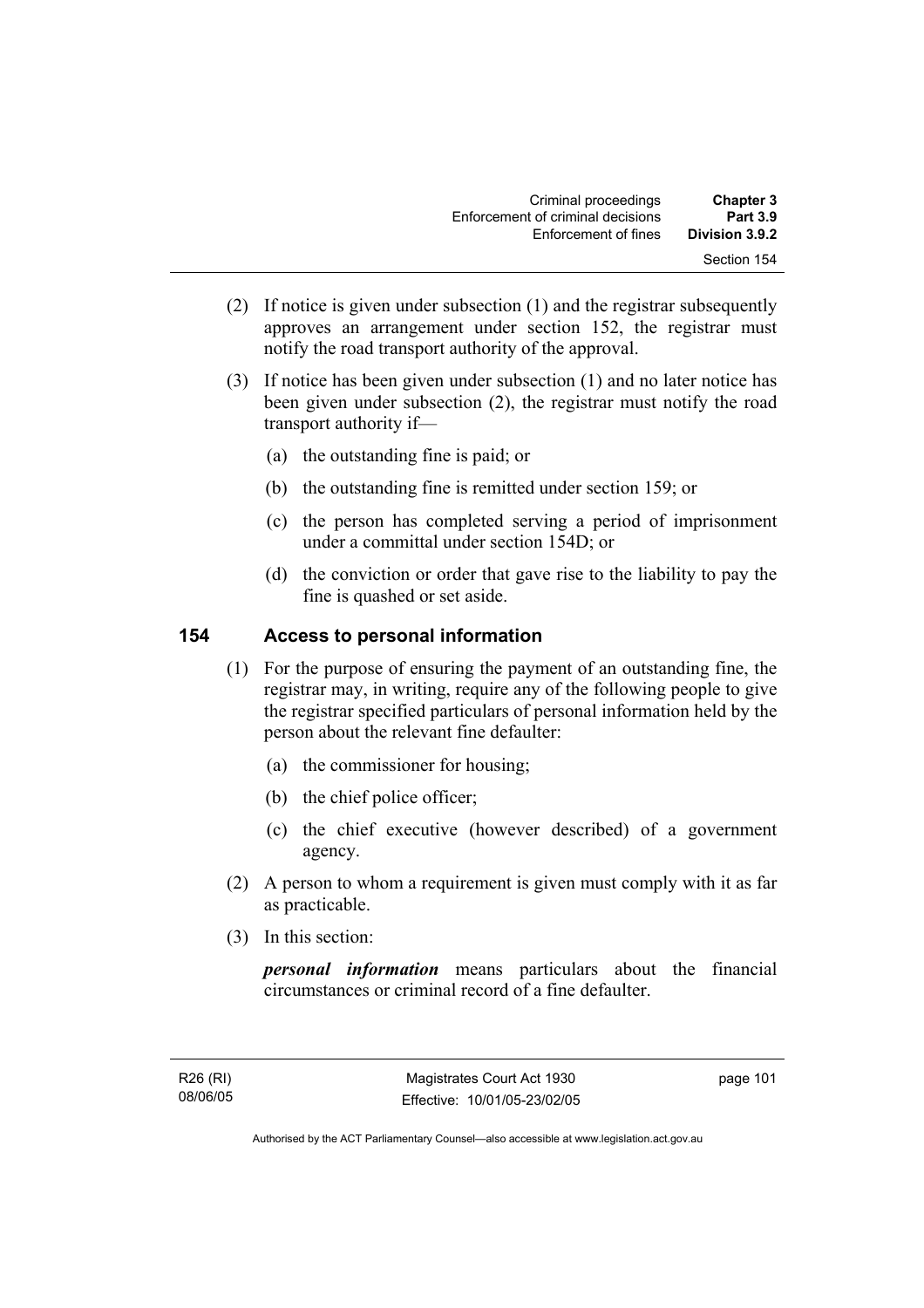| <b>Chapter 3</b> | Criminal proceedings              |
|------------------|-----------------------------------|
| <b>Part 3.9</b>  | Enforcement of criminal decisions |
| Division 3.9.2   | Enforcement of fines              |
| Section 154D     |                                   |

## **154D Committal to prison—fine defaulters**

- (1) The registrar must, by warrant, commit a fine defaulter to prison if—
	- (a) the registrar is satisfied that all reasonable action has been taken under this division to secure payment and there is no reasonable likelihood of the outstanding fine being paid; and
	- (b) the outstanding fine has not been remitted under section 159.
- (2) The period for which the fine defaulter is to be committed to prison must be the lesser of—
	- (a) a period calculated at the rate of 1 day for each \$100, or part of \$100, of the outstanding fine; and
	- (b) 6 months.
- (3) Subsection (1) does not apply to a person whose liability to pay the fine is derived from an order under the Crimes Act, section 350.

## **155 Amounts to be paid to registrar**

If a person adjudged by the conviction or order of a court or magistrate to pay an amount pays the amount to any police officer or other person, the police officer or other person must forthwith pay the amount to the registrar.

## **156 Execution to cease on payment of amount owing**

If a warrant of commitment has been issued and the defendant pays or tenders to the police officer having the execution of the warrant the amounts mentioned in it, the police officer must cease to execute the warrant.

## **157 Payment of amount to keeper or superintendent**

 (1) If a person is imprisoned for nonpayment of an outstanding fine, the person may pay, or cause to be paid, to the keeper of the prison or,

R26 (RI) 08/06/05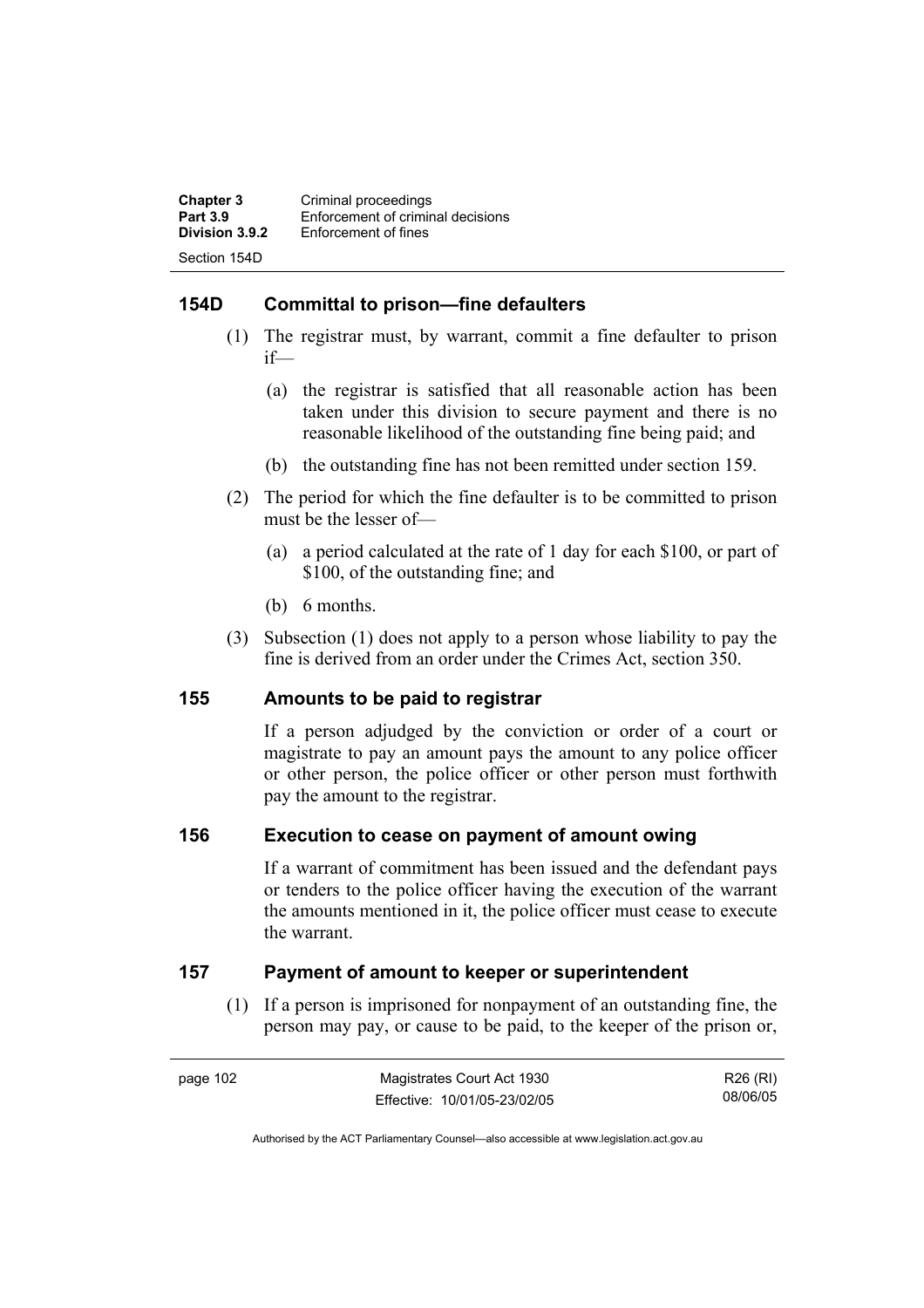for a person in relation to whom a warrant under section 313 (Commitment to remand centre) has been issued, the superintendent of the remand centre, and the keeper or superintendent must receive—

- (a) the amount mentioned in the warrant of commitment and the keeper or superintendent must discharge the person unless the person is in custody for some other matter; or
- (b) any amount in part satisfaction of the outstanding fine and thereupon the term of imprisonment is reduced by a number of days bearing as nearly as possible the same proportion to the total number of days for which the person was committed as the amount so paid bears to the amount for which the person is so liable and the keeper or superintendent must at the end of the term so reduced discharge the person unless the person is in custody for some other matter.
- (2) The keeper or superintendent must forthwith pay all amounts received under the subsection (1) to the registrar.

## **158 Fine satisfied by imprisonment**

A person who is committed to prison under a warrant issued under section 154D discharges his or her liability to pay the outstanding fine—

- (a) at the rate of \$100 for each day or part of a day for which the person is so imprisoned; or
- (b) if the person is so committed to prison for 6 months—on the completion of the 6 months.

## **159 Remission**

The Executive may, in writing, remit all or any part of a fine.

R26 (RI) 08/06/05 page 103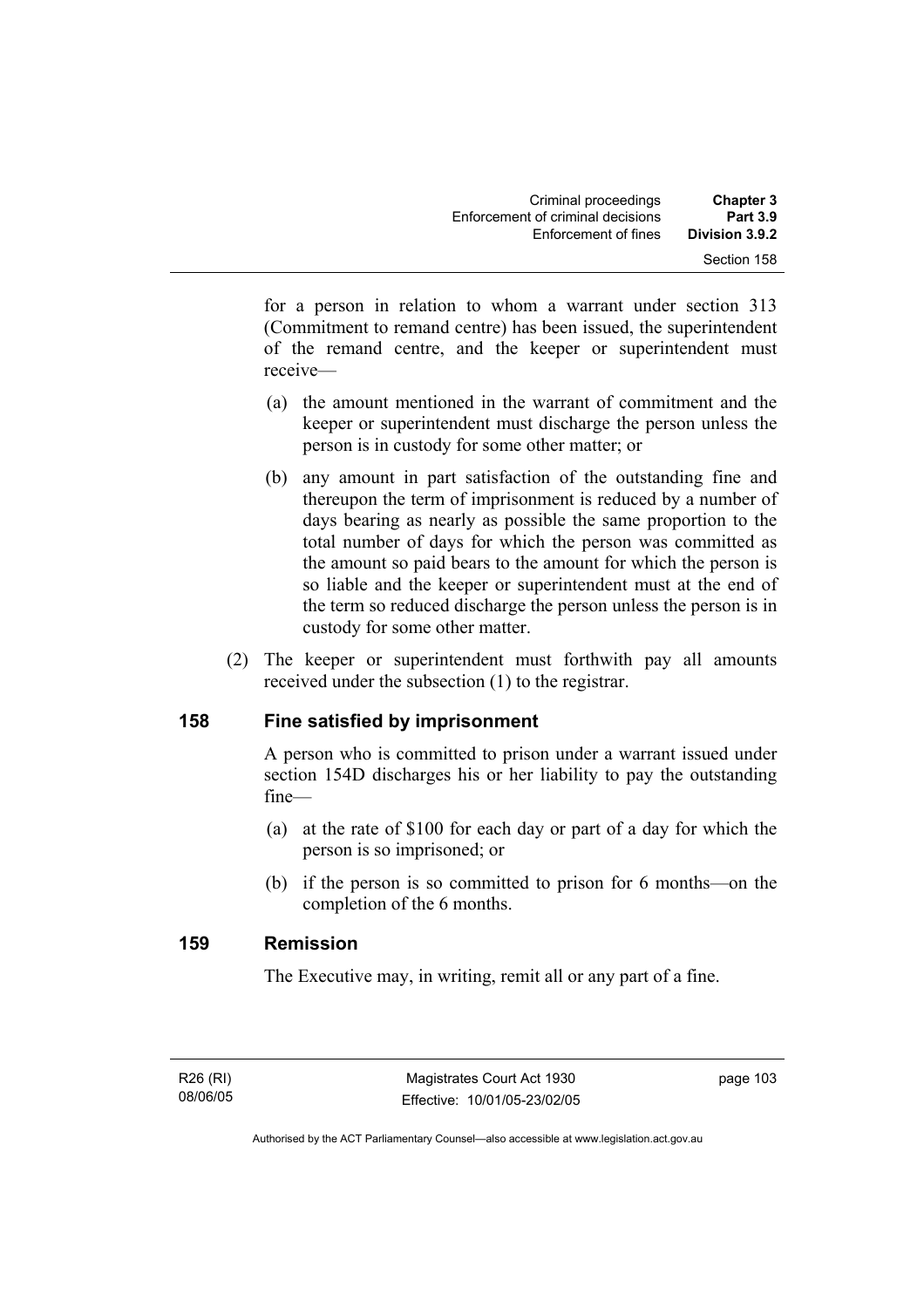**Chapter 3 Criminal proceedings**<br>**Part 3.9 Enforcement of criminal Part 3.9 Enforcement of criminal decisions**<br>**Division 3.9.3** Reciprocal enforcement of fines ad **Division 3.9.3** Reciprocal enforcement of fines against bodies corporate Section 160

## **160 Conviction or order quashed or set aside**

If the conviction or order that gave rise to a person's liability to pay a fine is quashed or set aside, the registrar must, in addition to notifying the road transport authority under section 153 (3) (d)—

- (a) refund to the person any amount paid in relation to the fine; and
- (b) refund to the person any amount paid in relation to a relevant administrative fee.

## **161 Other enforcement provisions not affected**

This division shall not be taken to affect the operation of any other law in force in the ACT that provides for the recovery or enforcement of a fine.

## **Division 3.9.3 Reciprocal enforcement of fines against bodies corporate**

## **166A Definitions for div 3.9.3**

In this division:

*conviction* means a conviction or order entered or made by a court in the exercise of summary jurisdiction in a proceeding for an offence.

*fine* includes—

- (a) a pecuniary penalty, pecuniary forfeiture and pecuniary compensation; and
- (b) fees, charges and costs payable by a body corporate under an order made in a proceeding in which a conviction was entered in relation to the body corporate.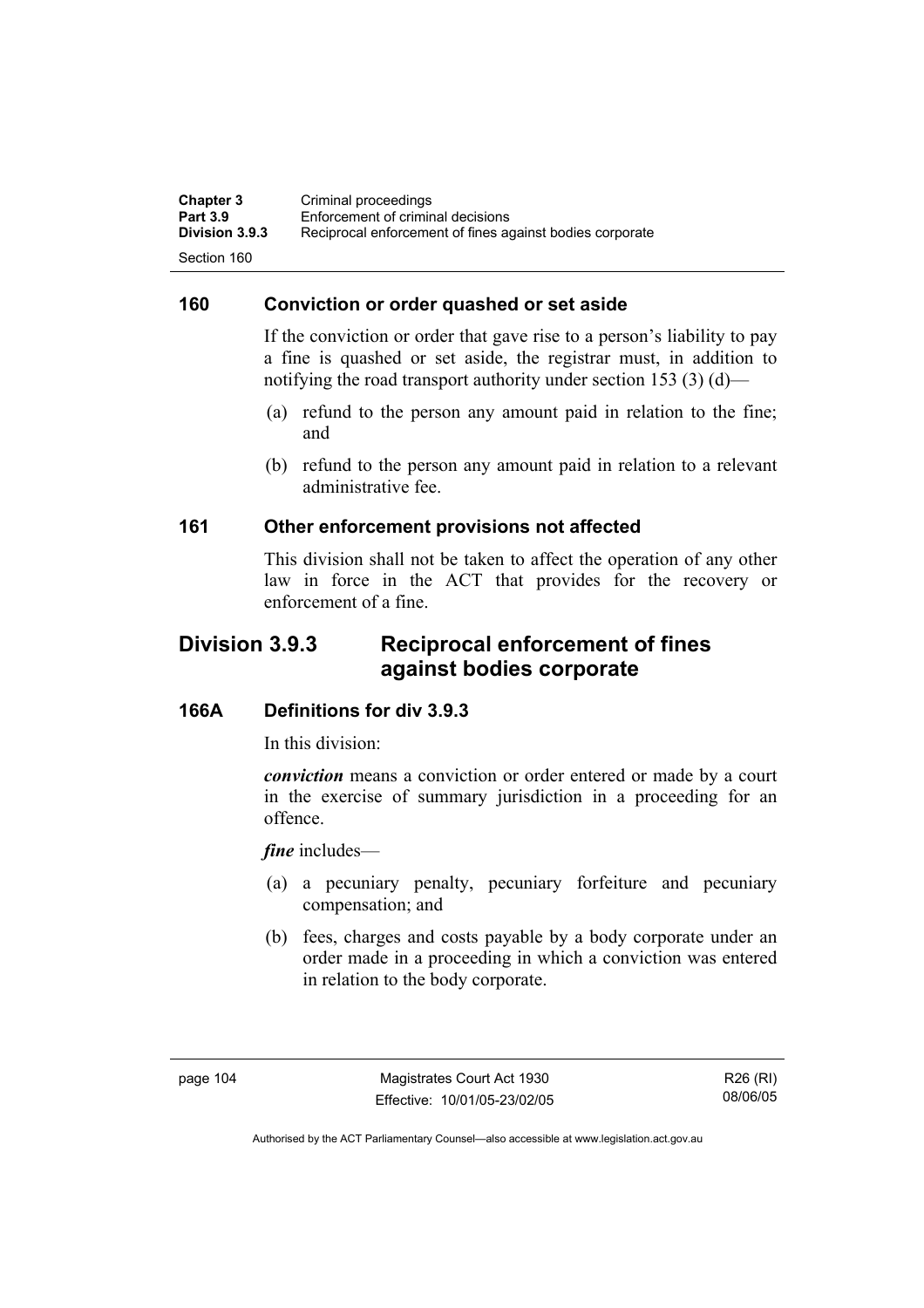#### *reciprocating court* means—

- (a) a court declared under section 166B to be a reciprocating court; and
- (b) a court included in a class of courts declared under section 166B to be a class of reciprocating courts.

*relevant officer*, in relation to a reciprocating court, means the registrar or other corresponding officer of the court.

*State* includes a Territory other than the Australian Capital Territory.

*territory fine* means a fine payable under a conviction of the court.

#### **166B Declarations relating to reciprocating courts**

- (1) If a State has laws providing for enforcement in the State of a territory fine against a body corporate, the Attorney-General may, in writing—
	- (a) declare a court of summary jurisdiction in the State to be a reciprocating court; or
	- (b) declare a class of courts of summary jurisdiction in the State to be a class of reciprocating courts.
- (2) A declaration is a notifiable instrument.

*Note* A notifiable instrument must be notified under the Legislation Act.

#### **166C Enforcement of fine**

- (1) If a fine is payable by a body corporate under a conviction of a reciprocating court and the registrar receives a written request from the relevant officer of the reciprocating court for the enforcement of the conviction accompanied by—
	- (a) a copy, certified by the relevant officer to be correct, of the conviction; and

| R26 (RI) | Magistrates Court Act 1930   | page 105 |
|----------|------------------------------|----------|
| 08/06/05 | Effective: 10/01/05-23/02/05 |          |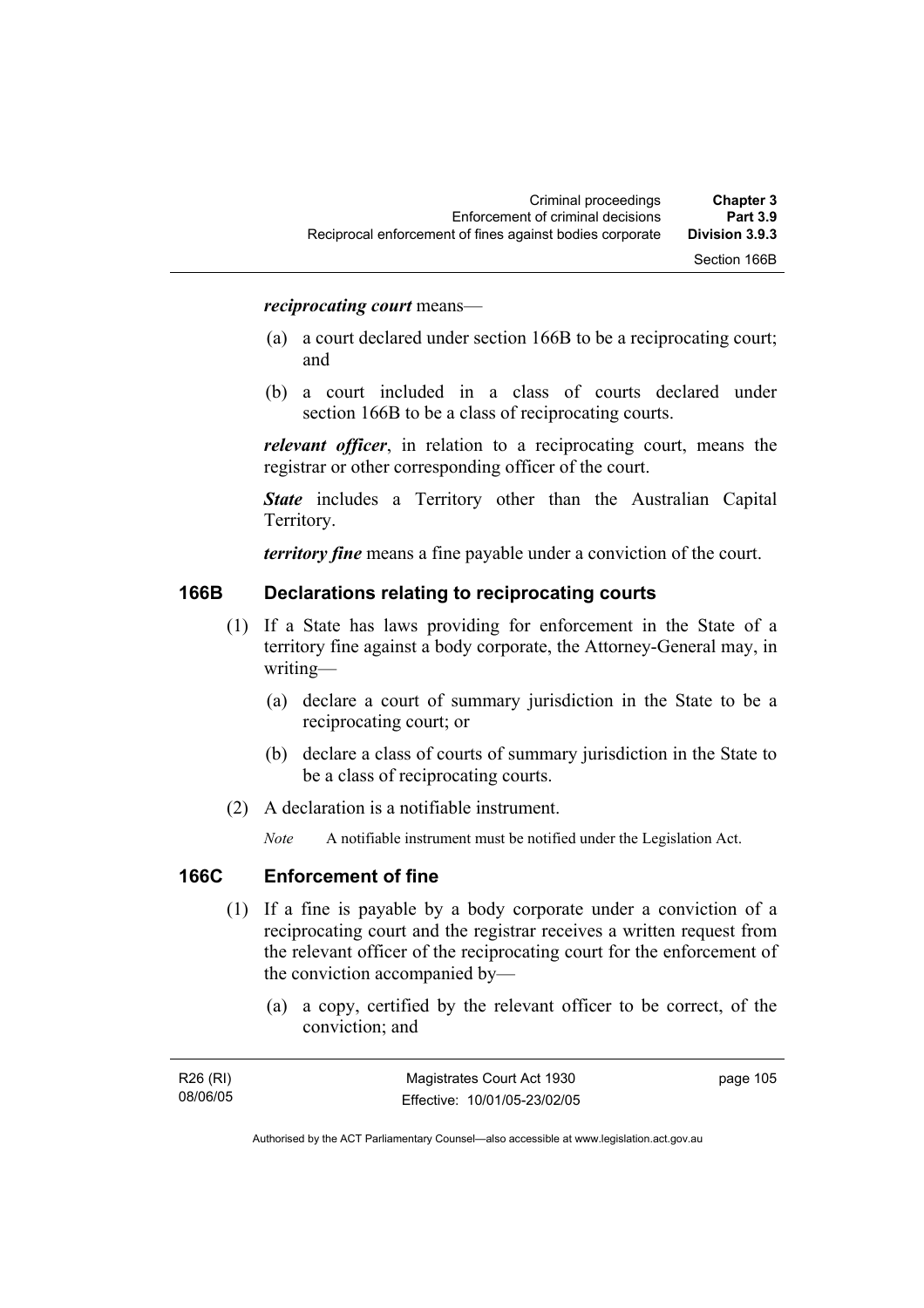| <b>Chapter 3</b> | Criminal proceedings                                     |
|------------------|----------------------------------------------------------|
| <b>Part 3.9</b>  | Enforcement of criminal decisions                        |
| Division 3.9.3   | Reciprocal enforcement of fines against bodies corporate |
| Section 166C     |                                                          |

 (b) a certificate signed by the relevant officer specifying the amount of the fine that remains unpaid;

the registrar must—

- (c) register the conviction by filing in the court the certified copy of the conviction; and
- (d) note the date of the registration on the copy.
- (2) On the registration of a conviction under subsection  $(1)$ 
	- (a) the conviction is taken, for this part, to be a conviction of the court adjudging payment of a fine by the body corporate in the amount specified as unpaid in the certificate mentioned in subsection  $(1)$  (b); and
	- (b) the registrar must issue a writ of execution for the purpose of recovering the amount mentioned in paragraph (a); and
	- (c) subject to this section, this Act and the rules applying to civil proceedings in the Magistrates Court apply in relation to a writ issued under paragraph (b) as if the writ had been issued in relation to a conviction of the court.
- (3) If a request is made under this section in relation to a fine payable under a conviction of a reciprocating court and the registrar later receives a notification from the relevant officer of the reciprocating court of payment of an amount in satisfaction in whole or part of the amount of the fine, the registrar must note the particulars of the payment on the certified copy of the conviction filed in the court.
- (4) Despite anything in this part, if—
	- (a) a writ is issued under subsection (2) in relation to a fine; and
	- (b) before execution, the registrar receives a notification mentioned in subsection (3) in relation to the fine;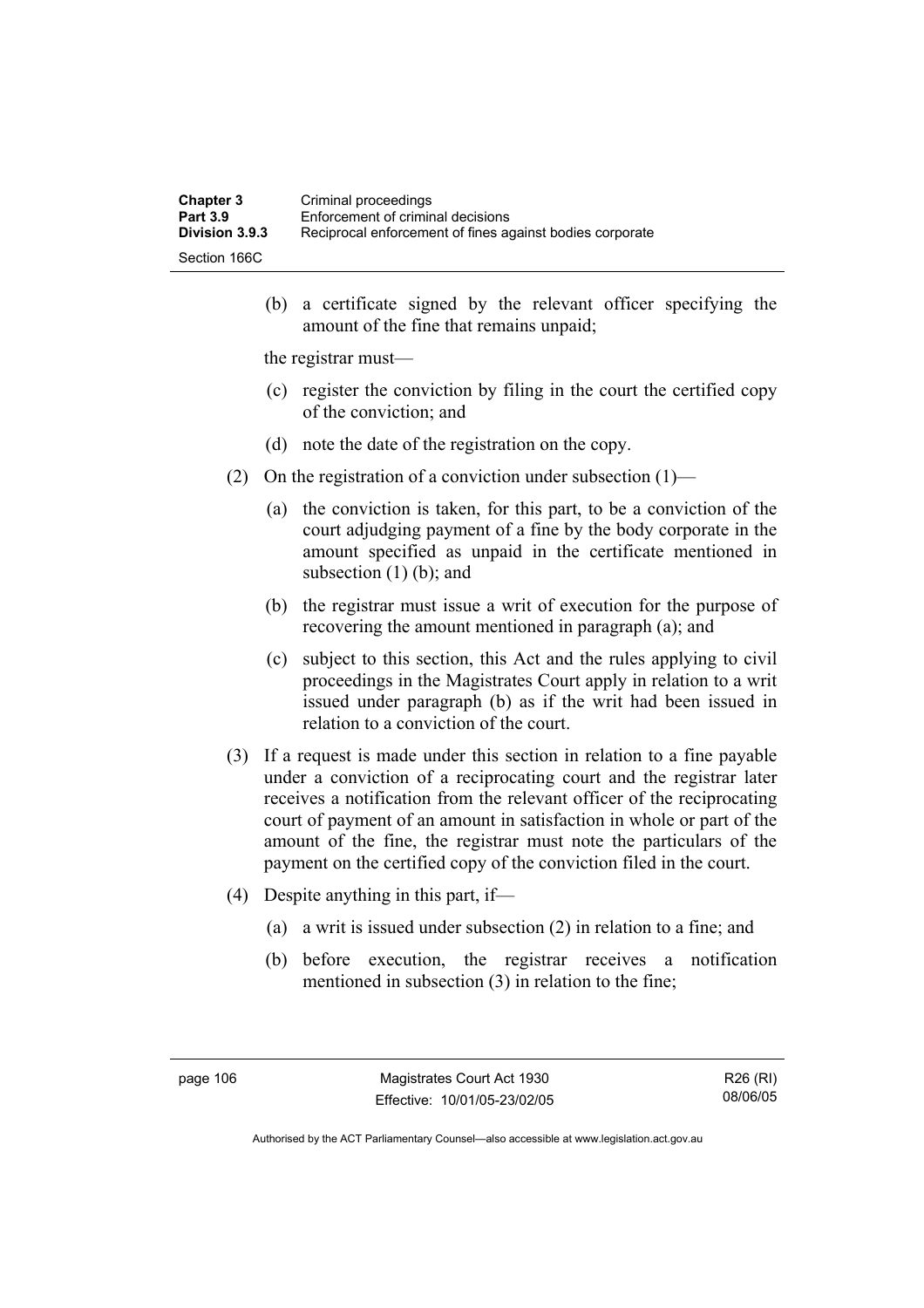the registrar must arrange for the return of the writ and, on its return, the registrar must—

- (c) if the amount of the fine has been paid in full—withdraw the writ; or
- (d) if part of the amount of the fine remains unpaid—amend the writ to show the amount still unpaid.
- (5) If a writ is amended under subsection (4), the writ must be enforced in relation to the amount of the fine for the time being shown in the writ as unpaid.
- (6) If an amount of money is paid to the registrar in satisfaction in whole or in part of a fine payable under a conviction registered under subsection (1), the registrar must remit the amount to the relevant officer of the reciprocating court by which the conviction was entered.
- (7) For this section, a document that purports to have been signed by the relevant officer of a reciprocating court is taken to have been so signed unless the contrary is proved.

## **166D Effect of enforcement by reciprocating court**

An amount received by the registrar from a reciprocating court in satisfaction in whole or in part of a territory fine must be applied by the registrar as if the amount had been paid to the registrar by the body corporate by which the fine was payable in satisfaction in whole or in part of the fine.

## **166E Registrar to notify payment of territory fine**

If—

 (a) a conviction of the court under which a fine is payable is registered by the relevant officer of a reciprocating court; and

page 107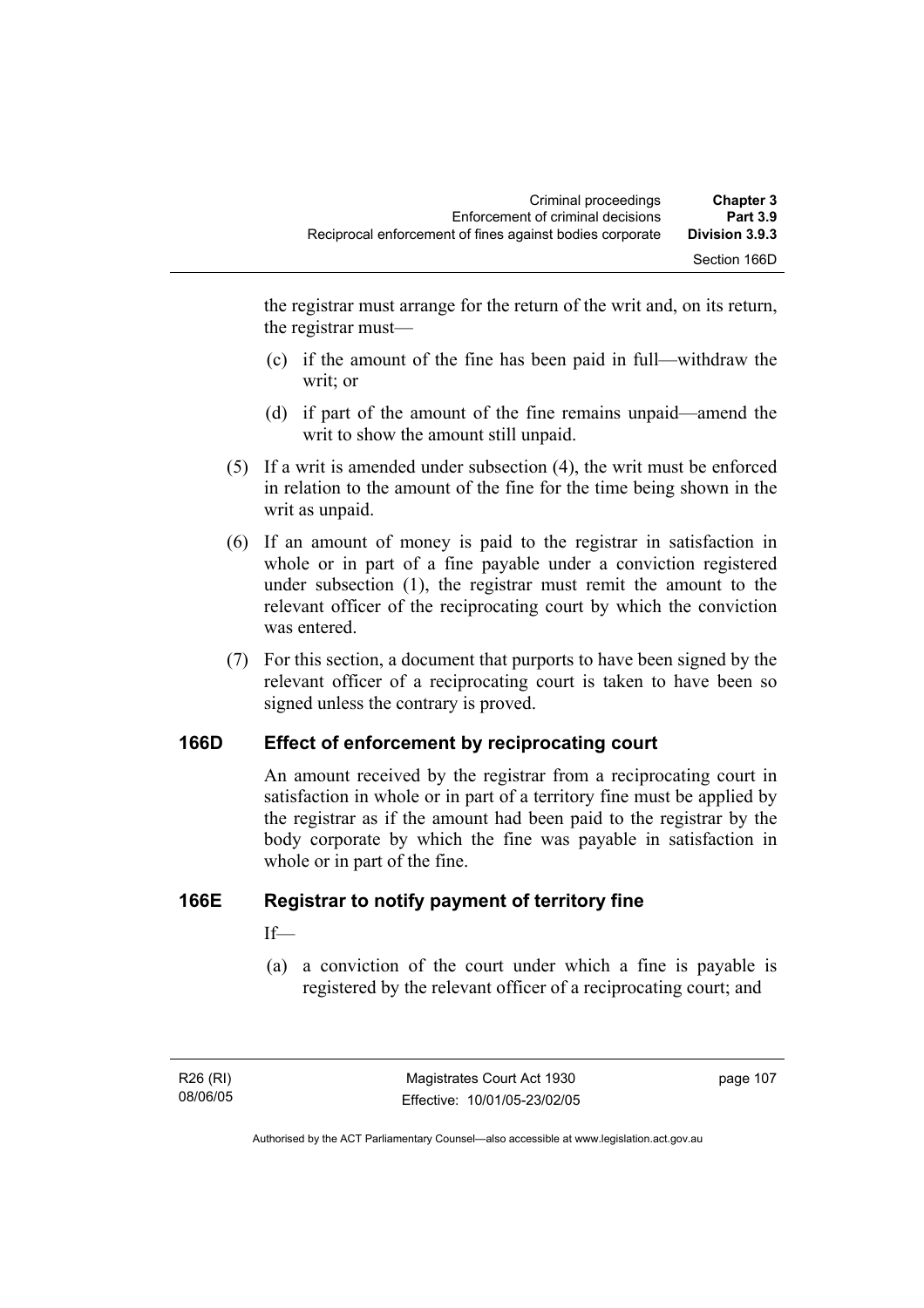| <b>Chapter 3</b> | Criminal proceedings                               |
|------------------|----------------------------------------------------|
| <b>Part 3.9</b>  | Enforcement of criminal decisions                  |
| Division 3.9.4   | Enforcement of criminal decisions—other provisions |
| Section 184      |                                                    |

 (b) an amount is received by the registrar in satisfaction in whole or in part of the fine;

the registrar must, as soon as practicable, notify the relevant officer of the amount of that payment.

## **Division 3.9.4 Enforcement of criminal decisions other provisions**

## **184 Enforcement of costs against informant**

If a court orders an informant in a criminal proceeding to pay costs to a defendant, the order operates as a judgment given or entered in relation to a claim for the payment of money and is enforceable accordingly.

## **185 Committal to prison—orders not involving payment of amount**

- $(1)$  If—
	- (a) a conviction does not order the payment of any fine or penalty but orders that the defendant be imprisoned for his or her offence; or
	- (b) an order is not for the payment of an amount but for the doing of some other act and directs that, if the defendant neglects or refuses to do the act, the defendant be imprisoned and the defendant neglects or refuses to do the act;

the court or a magistrate may by warrant commit the defendant to prison there to be kept according to the terms in that behalf of the conviction or order.

 (2) A reference in subsection (1) (b) to an *order* does not include a reference to an order under the Crimes Act, section 350.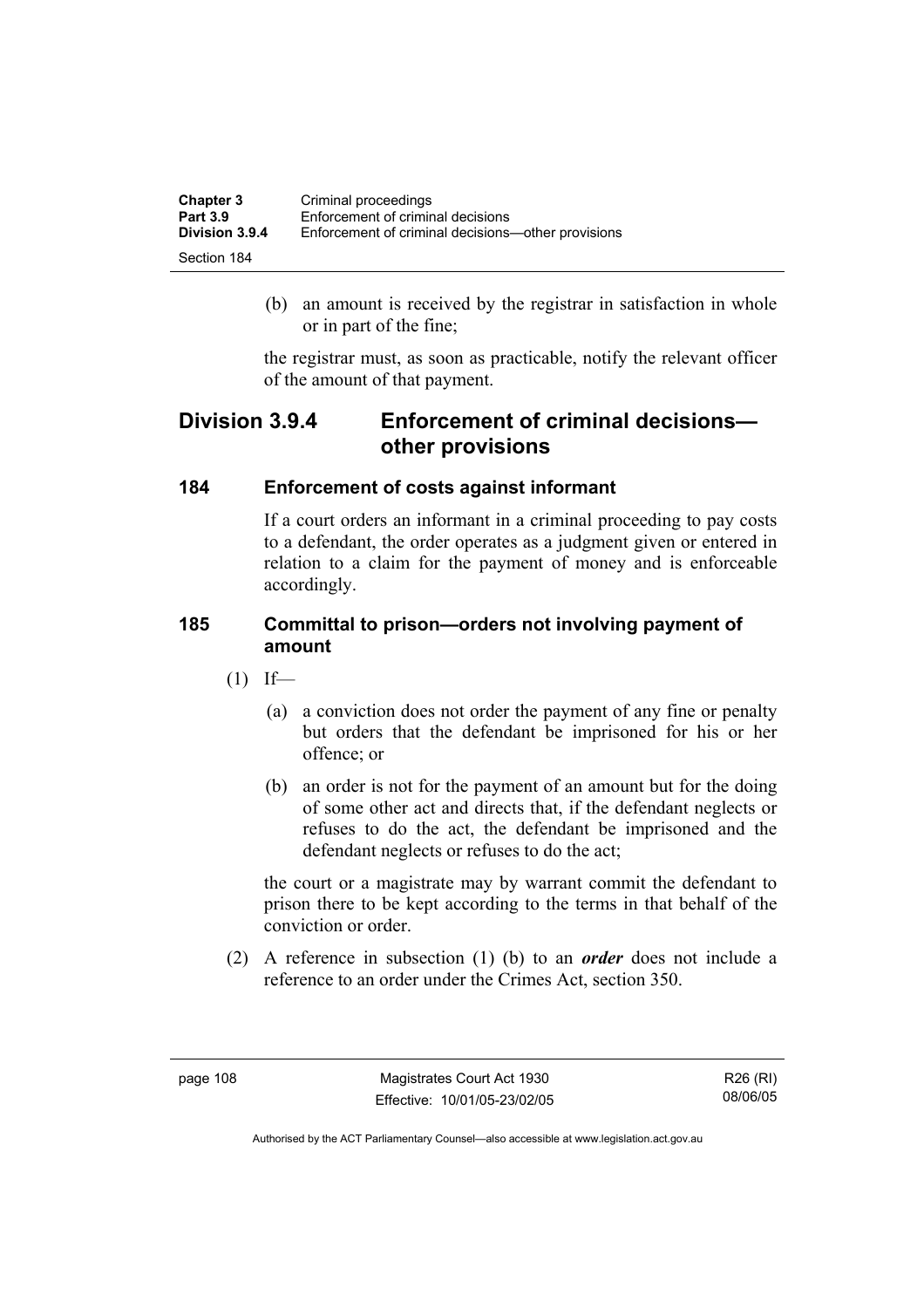## Section 186

#### **186 Warrant of commitment to prison**

- (1) A warrant of commitment—
	- (a) must require the police officer or escort to whom it is directed to take the person named in the warrant to a prison mentioned in the warrant; and
	- (b) must require the person in charge of the prison to which the person is taken to imprison the person in accordance with the warrant.
- (2) A warrant of commitment in which the direction mentioned in subsection (1) (a) is given to all police officers or all escorts—
	- (a) is taken in that respect to be directed to each police officer, or each escort, respectively; and
	- (b) may be executed in that respect by any police officer, or any escort, respectively.
- (3) On the arrival at the prison of the person named in the warrant, the person in charge of the prison or a person authorised by that person—
	- (a) must sign the receipt on the warrant for the person; and
	- (b) must complete the report on the warrant about the person's apparent physical condition and state of health.

## **187 Warrant of commitment if defendant already in prison**

- (1) If by any conviction or order it is adjudged that the defendant be imprisoned and the defendant is then undergoing imprisonment on a conviction for another offence, the warrant of commitment in relation to the subsequent offence must be forthwith given to the gaoler to whom it is directed.
- (2) The court or magistrate issuing the warrant of commitment may order by the warrant that the imprisonment for the subsequent

| R26 (RI) | Magistrates Court Act 1930   | page 109 |
|----------|------------------------------|----------|
| 08/06/05 | Effective: 10/01/05-23/02/05 |          |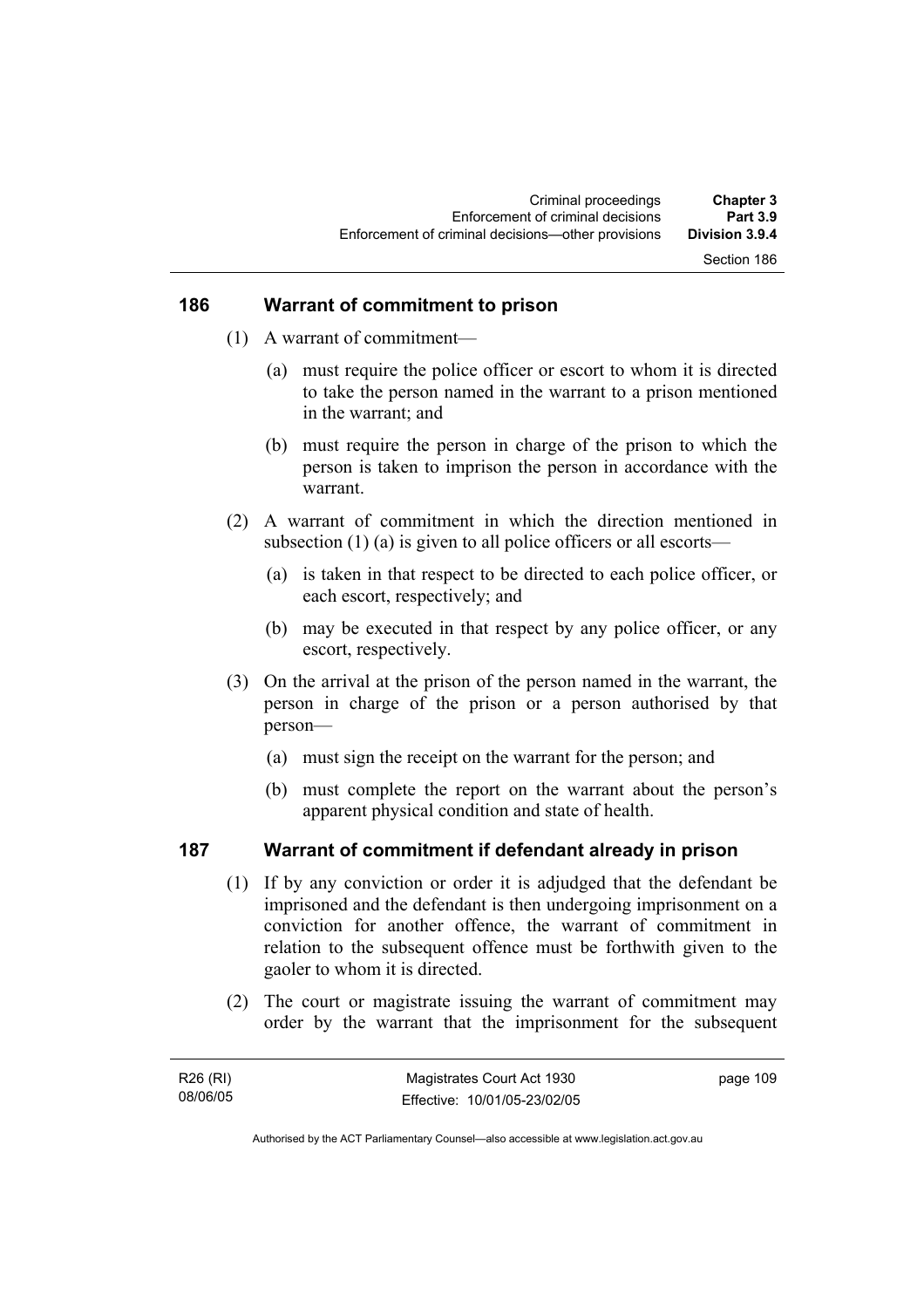| <b>Chapter 3</b><br><b>Part 3.9</b> | Criminal proceedings<br>Enforcement of criminal decisions |
|-------------------------------------|-----------------------------------------------------------|
| <b>Division 3.9.4</b>               | Enforcement of criminal decisions—other provisions        |
| Section 188                         |                                                           |

offence is to begin at the end of the imprisonment that the defendant is then undergoing.

## **188 Mitigation of payment by court**

- (1) If in a case when either imprisonment or a fine is imposed there is prescribed a requirement for the defendant to enter into his or her recognisance and to find sureties for keeping the peace, or being of good behaviour, and observing some other condition, or to do any of such things, the court may dispense with the requirement or any part of it.
- (2) If the court has authority under any law in force in the ACT (other than this Act), whether past or future, to impose imprisonment for an offence punishable on summary conviction, and has no authority to impose a fine for that offence, it may notwithstanding, when adjudicating on that offence, if it considers that the justice of the case will be better met by a fine than by imprisonment, impose a penalty not exceeding 50 penalty units, and not being of such an amount as will subject the offender under the provisions of this Act in default of payment of the penalty, to any greater term of imprisonment than that to which the offender is liable under the law authorising the imprisonment.

page 110 Magistrates Court Act 1930 Effective: 10/01/05-23/02/05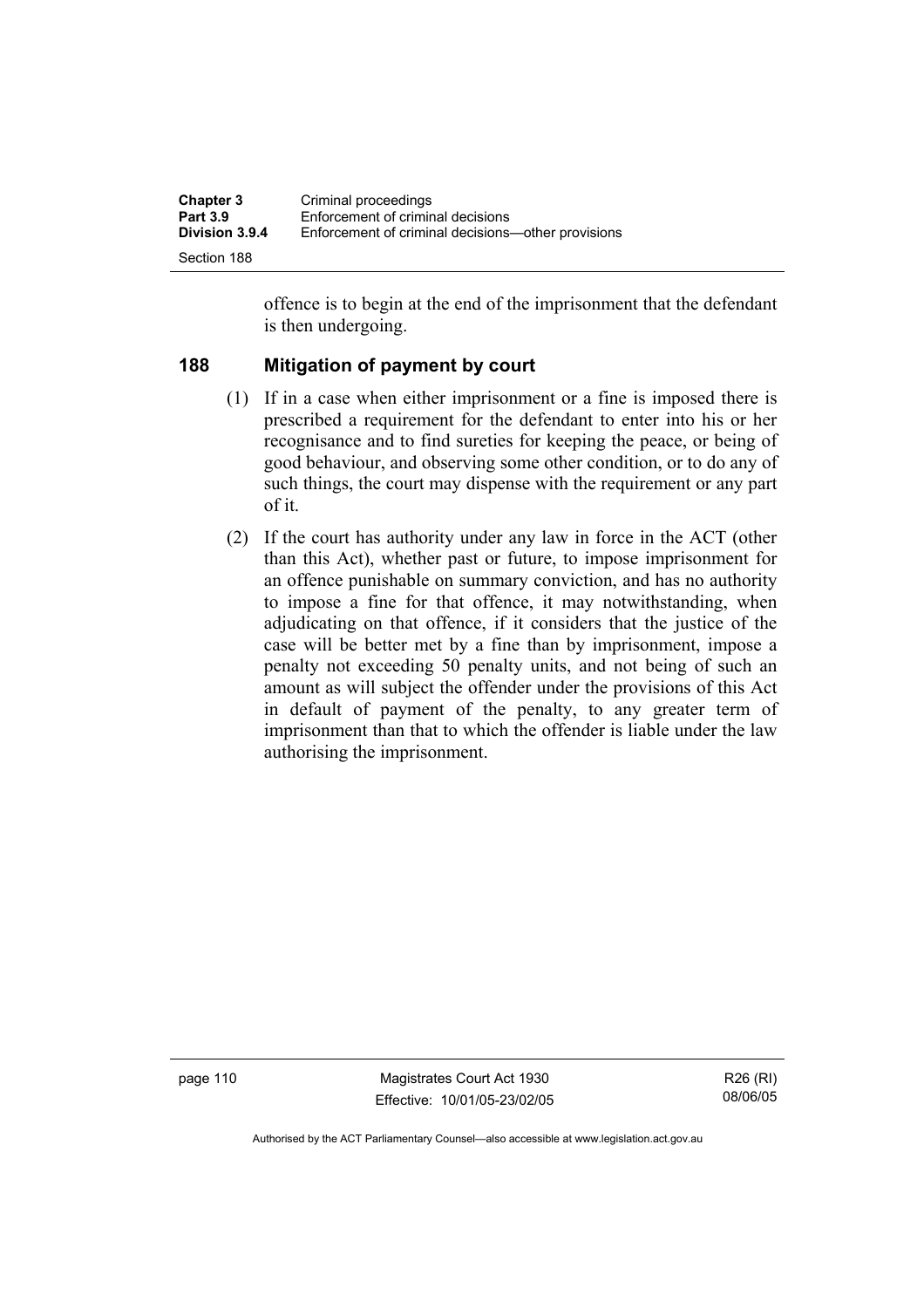### **191 Accounts to be kept of amounts received**

Every registrar, keeper of a gaol and superintendent of a remand centre must keep a true and exact account of all amounts received by him or her under or because of any conviction or order, showing the people from whom and the time when the amounts were received and to whom and when the amounts were paid.

Maximum penalty: 1 penalty unit.

## **193 Forfeited goods may be sold**

Except where otherwise provided, all forfeitures, not pecuniary, that are incurred in relation to an offence triable by the court or that may be enforced by the court, may be sold or disposed of or dealt with in the way that the court directs, and the proceeds of the sale must be applied in a similar way as if the proceeds were a fine imposed under the Act, ordinance or law on which the proceeding for forfeiture is founded.

## **194 Warrant of commitment or writ of execution not void for form only**

A warrant of commitment or writ of execution must not be held void only because of any defect or error in it if there is a conviction or order that is good and valid or that may be amended and made good and valid under this Act to sustain it.

#### **195 Convictions etc to be given to registrar of Supreme Court**

If any person is convicted before, or an information is dismissed by, the court in relation to any prosecution for an indictable offence, the court must forthwith give the conviction and recognisances, or a copy of the certificate of dismissal (if any), to the registrar of the Supreme Court, to be kept by the registrar among the records of the Supreme Court; and the court must also cause all such decisions to be registered in a book to be kept for the purpose.

R26 (RI) 08/06/05 page 111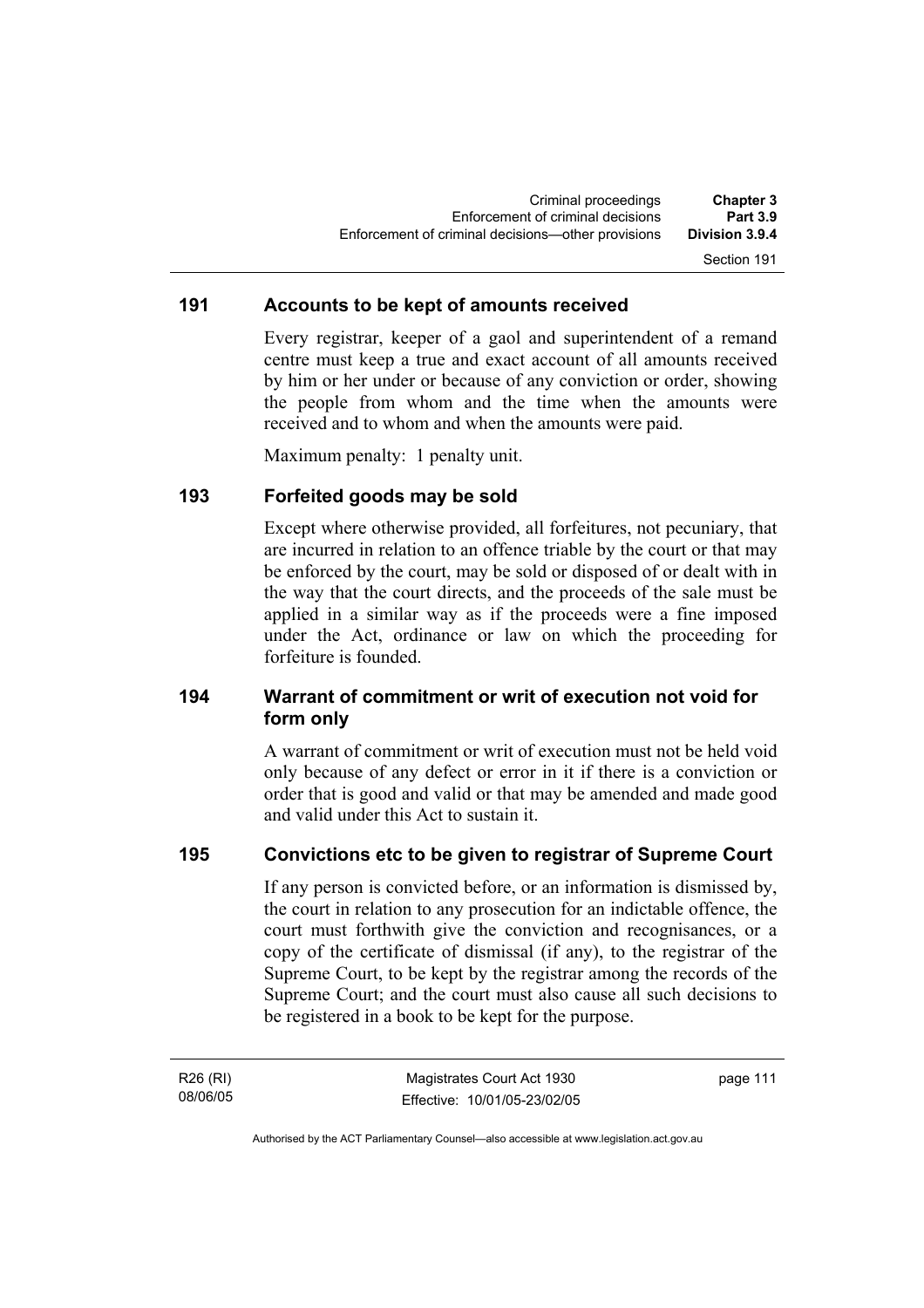Section 207

# **Part 3.10 Criminal appeals**

## **Division 3.10.1 Criminal appeals—jurisdiction of Supreme Court**

## **207 Jurisdiction of Supreme Court**

- (1) The appellate jurisdiction of the Supreme Court in relation to decisions of the Magistrates Court under this Act (other than chapter 4 (Civil proceedings)) extends to the hearing and deciding of the following appeals and to no others:
	- (a) appeals to which division 3.10.2 (Appeals in criminal matters) applies;
	- (b) appeals from decisions of the Magistrates Court by way of orders to review made in accordance with division 3.10.3 (Orders to review in criminal matters).
- (2) This part does not limit the operation of any other Act that makes provisions in relation to the appellate jurisdiction of the Supreme Court.

## **Division 3.10.2 Appeals in criminal matters**

## **208 Appeals to which div 3.10.2 applies**

- (1) Each of the following appeals is an appeal to which this division applies:
	- (a) an appeal, by the person convicted, from a conviction for an offence dealt with by the Magistrates Court under this Act, part 3.6 (Proceedings for offences punishable summarily), part 3.7 (Service and pleading by post for certain offences) or section 290 (Contempt in face of court) or under the Crimes Act, section 375;

| page 112 | Magistrates Court Act 1930   | R26 (RI) |
|----------|------------------------------|----------|
|          | Effective: 10/01/05-23/02/05 | 08/06/05 |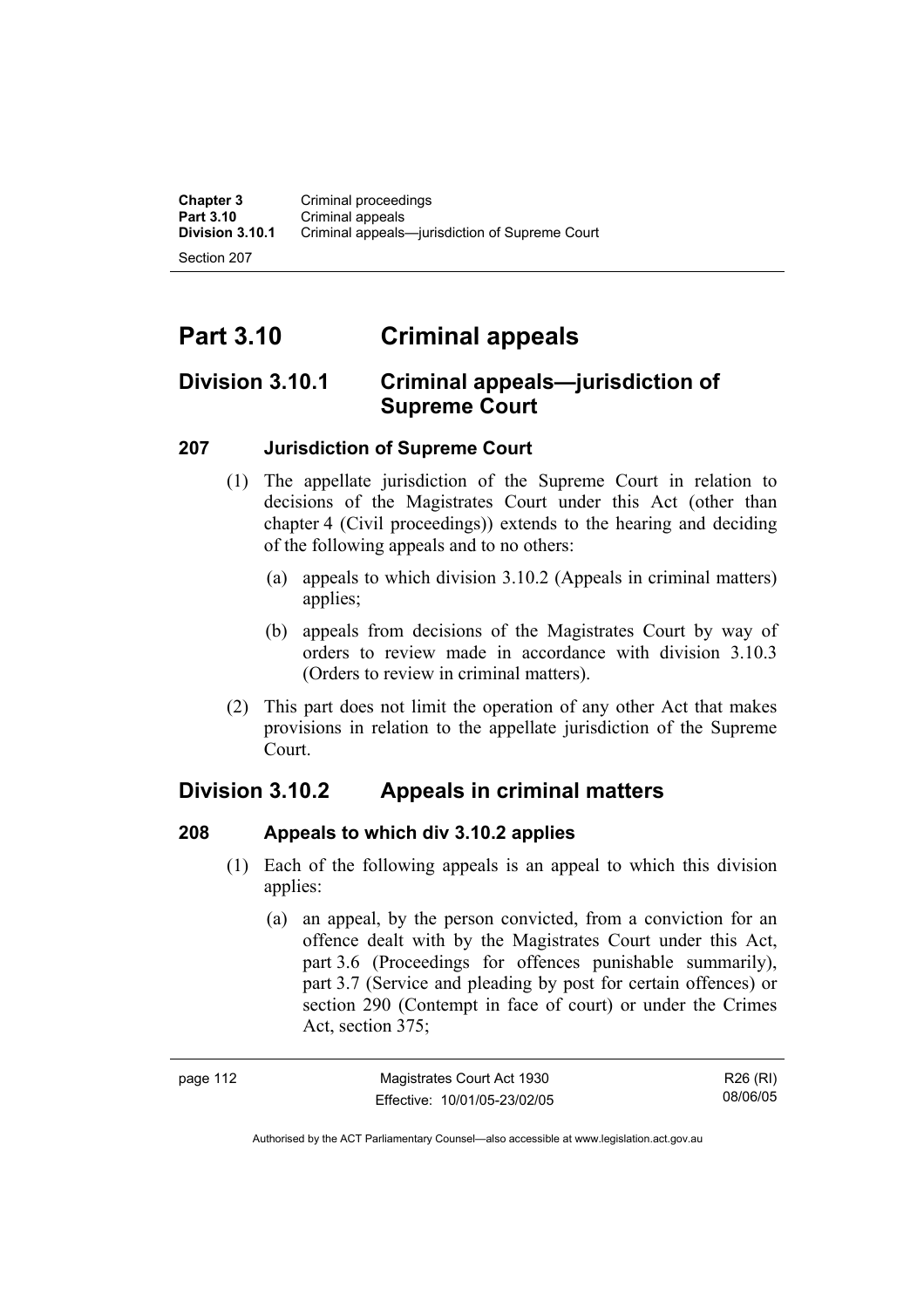| <b>Chapter 3</b><br>Part 3.10 | Criminal proceedings<br>Criminal appeals |
|-------------------------------|------------------------------------------|
| Division 3.10.2               | Appeals in criminal matters              |
| Section 209                   |                                          |

- (b) an appeal, by the person against whom the order is made, from an order made under this Act, section 113 or section 114 in a proceeding dealt with by the Magistrates Court under this Act, part 3.6 or under the Crimes Act, section 375;
- (c) an appeal from a sentence or penalty imposed by the Magistrates Court by a person convicted of an offence dealt with by that court under this Act, section 90A, section 290, part 3.6 or part 3.7, or under the Crimes Act, section 375, whether or not the person appeals against the conviction in relation to which the sentence or penalty was imposed;
- (d) an appeal, by the person charged, from a decision of the Magistrates Court made under—
	- (i) the Crimes Act, section 402 (1); or
	- (ii) the Crimes Act, section 402 (3); or
	- (iii) the Crimes Act, section 403 (1); or
	- (iv) the Crimes Act, section  $407(7)$  (b);
- (e) an appeal, by a person who has given a recognisance under the Crimes Act, section 402 or section 403 or by his or her surety, from a decision of the Magistrates Court on an application made under that Act, section 405 to that court.
- (3) Subsection (1) does not affect any power that the Supreme Court has, apart from this Act, to grant bail or to vary the conditions of bail.

## **209 Institution of appeal**

 (1) An appeal must be instituted by the appellant filing a notice of appeal in the office of the registrar of the Supreme Court within the period of 21 days after the conviction was entered, the order or decision was made or the sentence or penalty imposed, or within any further time the Supreme Court allows.

R26 (RI) 08/06/05 page 113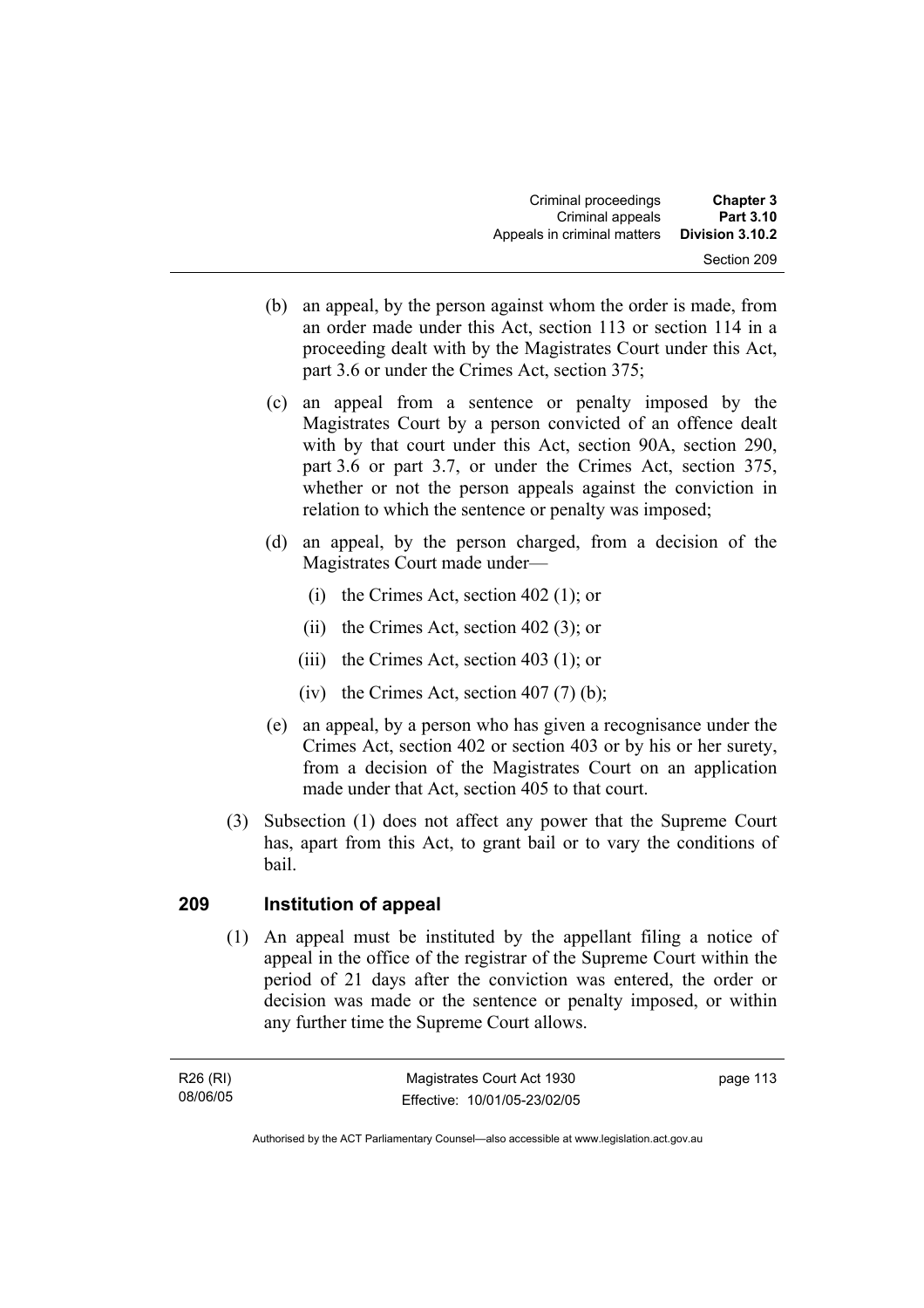| <b>Chapter 3</b> | Criminal proceedings        |
|------------------|-----------------------------|
| Part 3.10        | Criminal appeals            |
| Division 3.10.2  | Appeals in criminal matters |
| Section 210      |                             |

- (2) As soon as practicable after the appeal has been instituted, the appellant must—
	- (a) lodge a copy of the notice of appeal in the office of the Magistrates Court for inclusion in the records of that court; and
	- (b) serve a copy of the notice of appeal on the informant.

## **210 Substituted service of notice of appeal**

- (1) If it appears to the Supreme Court, on an application made for an order under this section, that personal service of a notice of appeal under section 209 on a person on whom it is required to be served cannot be effected, the Supreme Court may make the order for substituted or other service the Supreme Court considers just.
- (2) The Supreme Court may, on an application made for an order under this subsection, dispense with service of a notice of appeal if the court considers it necessary or expedient to do so.
- (3) An order under subsection (2) may be made subject to the conditions (if any) the Supreme Court considers appropriate.

## **214 Appeals in cases other than civil cases**

- (1) This section applies to an appeal mentioned in section 208 (Appeals to which div 3.10.2 applies).
- (2) In an appeal to which this section applies, the Supreme Court must have regard to the evidence given in the proceeding out of which the appeal arose, and has power to draw inferences of fact.
- (3) In an appeal to which this section applies, the Supreme Court must—
	- (a) if it considers it necessary or expedient to do so in the interests of justice—
		- (i) order the production of any document or other thing that was an exhibit in, or was otherwise connected with, the

| page 114 | Magistrates Court Act 1930   | R26 (RI) |
|----------|------------------------------|----------|
|          | Effective: 10/01/05-23/02/05 | 08/06/05 |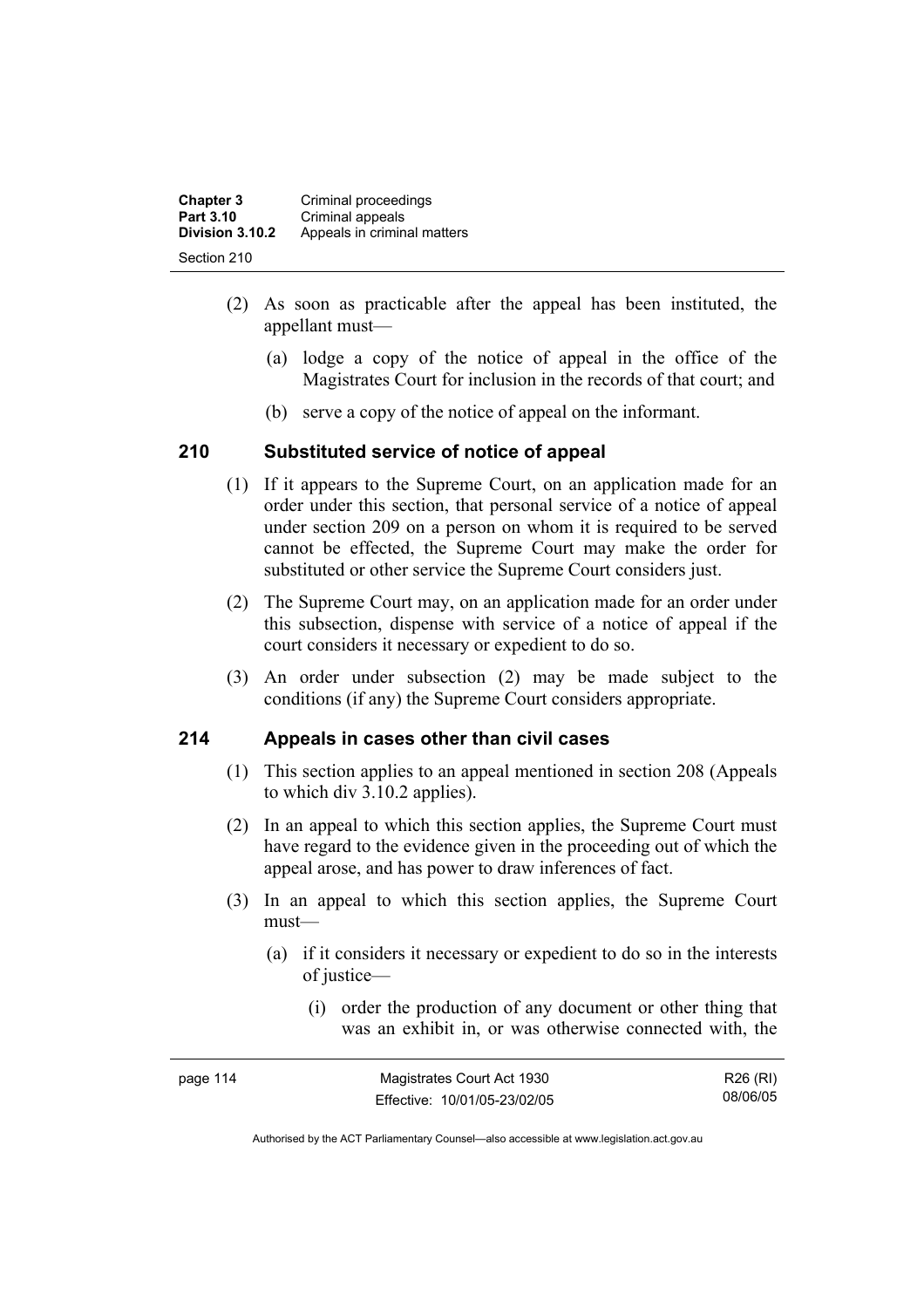| <b>Chapter 3</b>               | Criminal proceedings        |
|--------------------------------|-----------------------------|
| Part 3.10                      | Criminal appeals            |
| Division 3.10.2<br>Section 216 | Appeals in criminal matters |

proceeding out of which the appeal arose, being a document or thing the production of which appears to it to be necessary for deciding the appeal; and

- (ii) order any person who was, or would have been if the person had been called, a compellable witness in the proceeding to attend for examination before the Supreme Court; and
- (iii) receive the evidence, if tendered, of any witness; and
- (b) receive evidence with the consent of the parties to the appeal.
- (4) If evidence is tendered in an appeal to which this section applies, the Supreme Court must, unless satisfied that the evidence would not afford any ground for allowing the appeal, receive the evidence if—
	- (a) it appears to the Supreme Court that the evidence is likely to be credible and would have been admissible in the proceeding out of the which the appeal arose on an issue relevant to the appeal; and
	- (b) the Supreme Court is satisfied that the evidence was not adduced in the proceeding and there is a reasonable explanation for the failure to adduce it.

## **216 Stay of execution pending appeal in certain cases**

- (1) If an appeal to which this division applies has been duly instituted, the enforcement or execution of the conviction, order, sentence or penalty appealed from is stayed until the appeal is concluded or is abandoned or discontinued and, if the appellant is in custody, the appellant may, if not detained for any other cause, be granted bail in accordance with the *Bail Act 1992*.
- (2) If the appellant in custody in relation to whom the enforcement or execution of a conviction is stayed—
	- (a) is not granted bail under the *Bail Act 1992*; or

| R26 (RI) | Magistrates Court Act 1930   | page 115 |
|----------|------------------------------|----------|
| 08/06/05 | Effective: 10/01/05-23/02/05 |          |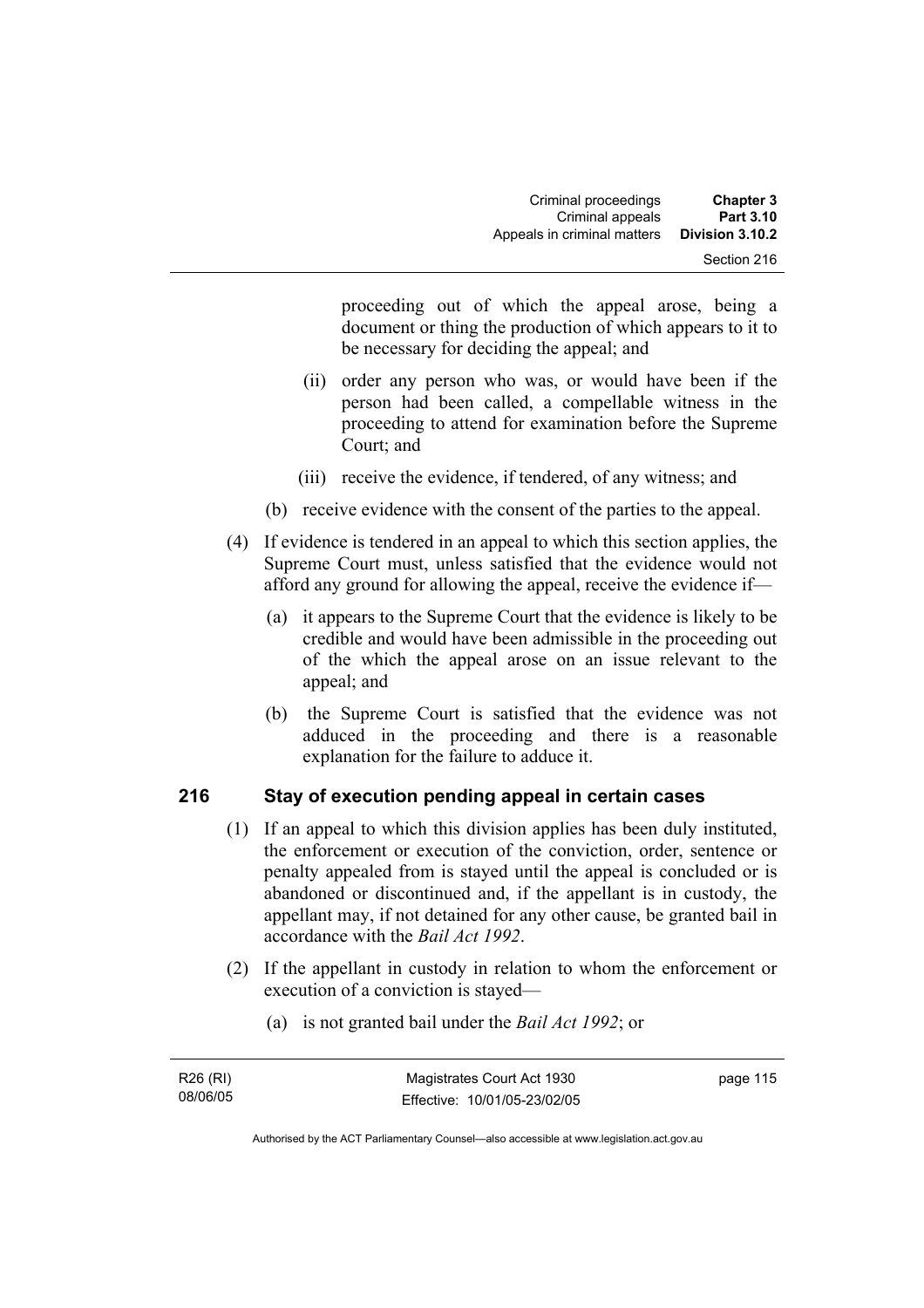**Chapter 3 Criminal proceedings**<br>**Part 3.10 Criminal appeals Part 3.10 Criminal appeals**<br>**Division 3.10.2** Appeals in crimin **Division 3.10.2** Appeals in criminal matters Section 218

(b) is not detained for any other cause;

the court or a magistrate may, by warrant, commit the person to a remand centre.

## **218 Orders by Supreme Court on appeals**

- (1) On an appeal to which this division applies, the Supreme Court may—
	- (a) confirm, reverse or vary the conviction, order, sentence, penalty or decision appealed from; or
	- (b) give the judgment, or make the order, that, in all the circumstances, it considers appropriate, or refuse to make an order; or
	- (c) set aside the conviction, order, sentence, penalty or decision appealed from, in whole or in part, and remit the proceeding to the Magistrates Court for further hearing and decision, subject to the directions the Supreme Court considers appropriate.
- (2) A judgment or order of the Supreme Court under subsection (1) (a) or (b) has effect as if it were a decision of the Magistrates Court and may be enforced by the Magistrates Court accordingly.

## **219 Barring right of appeal under div 3.10.2 if order to review granted**

- (1) If an order nisi to review a decision of the Magistrates Court has been granted under division 3.10.3 (Orders to review in criminal matters) to a person entitled to appeal against that decision to the Supreme Court under this division, the person ceases to be entitled to appeal to the Supreme Court under this division.
- (2) If an order nisi to review a decision of the Magistrates Court is granted under division 3.10.3 to a person after the person has instituted an appeal to the Supreme Court under this division against that decision, the appeal is taken to have been withdrawn.

| page 116 | Magistrates Court Act 1930   | R26 (RI) |
|----------|------------------------------|----------|
|          | Effective: 10/01/05-23/02/05 | 08/06/05 |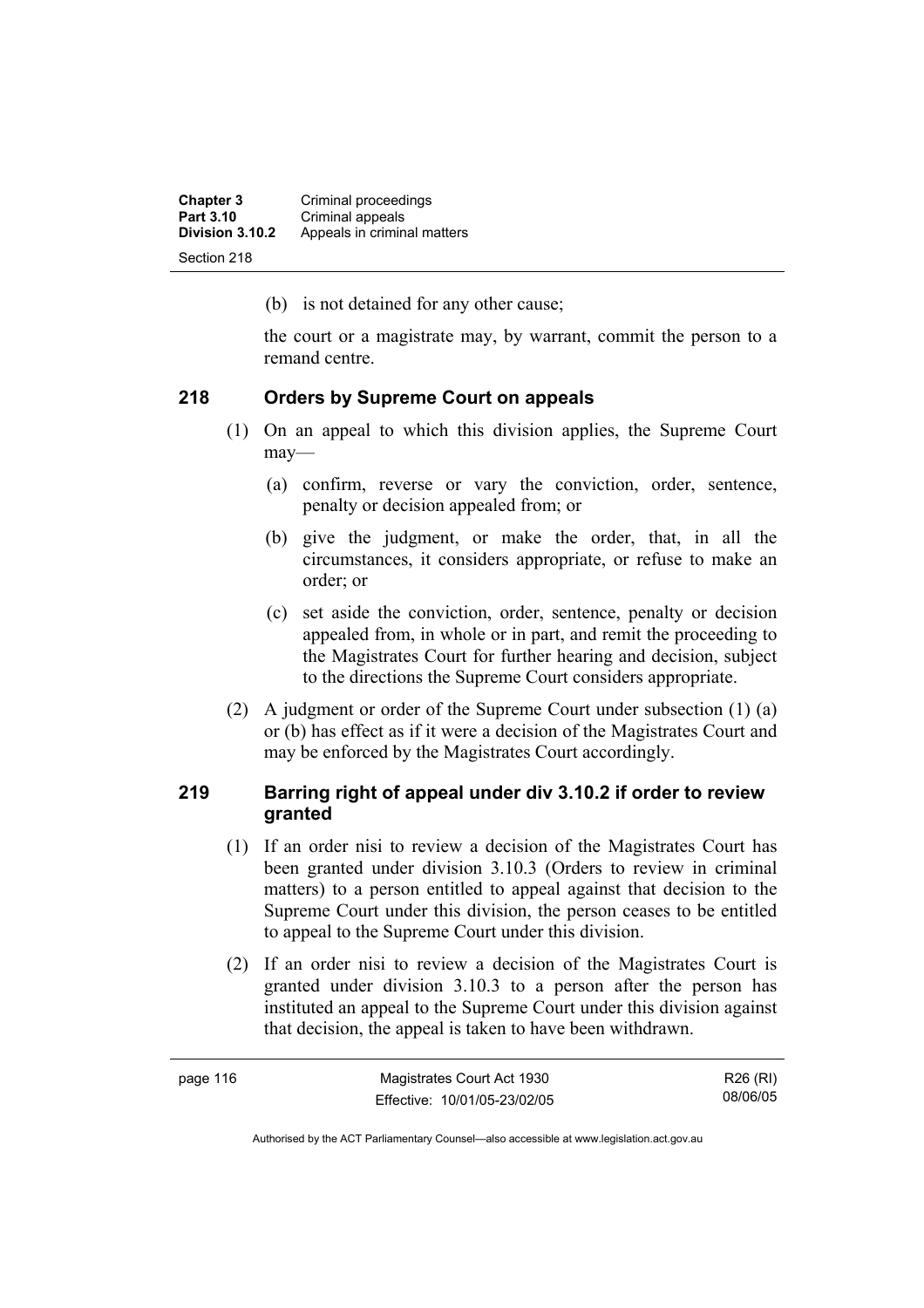## **Division 3.10.3 Orders to review in criminal matters**

## **219B Appeals by way of orders to review**

- (1) Each of the following is a decision of the Magistrates Court from which an appeal by way of order to review may be made in accordance with this division:
	- (a) an order of the Magistrates Court dismissing an information dealt with by that court under this Act, part 3.6 (Proceedings for offences punishable summarily) or part 3.7 (Service and pleading by post for certain offences) or under the Crimes Act, section 375;
	- (b) a conviction by the Magistrates Court for an offence dealt with by that court under this Act, part 3.6 or part 3.7 or under the Crimes Act, section 375;
	- (c) an order made under this Act, section 113 or section 114 in a proceeding dealt with by the Magistrates Court under this Act, part 3.6 or under the Crimes Act, section 375;
	- (d) a decision of the Magistrates Court not to commit a person to the Supreme Court for sentence under section 92A;
	- (e) a decision of the Magistrates Court to dispose of a case summarily under the Crimes Act, section 375 (6) or (7);
	- (f) a sentence or penalty imposed by the Magistrates Court for an offence dealt with by that court under this Act, section 90A, part 3.6, part 3.7 or section 290 (Contempt in face of court) or under the Crimes Act, section 375.
- (2) For subsection (1) (f), a reference to a *sentence or penalty* includes a reference to a decision or order made under the Crimes Act, section 402 (1) or (3), section 403 (1), section 404 (4) or (7) or section 405 (1) or (3), whether or not the person is convicted of the offence.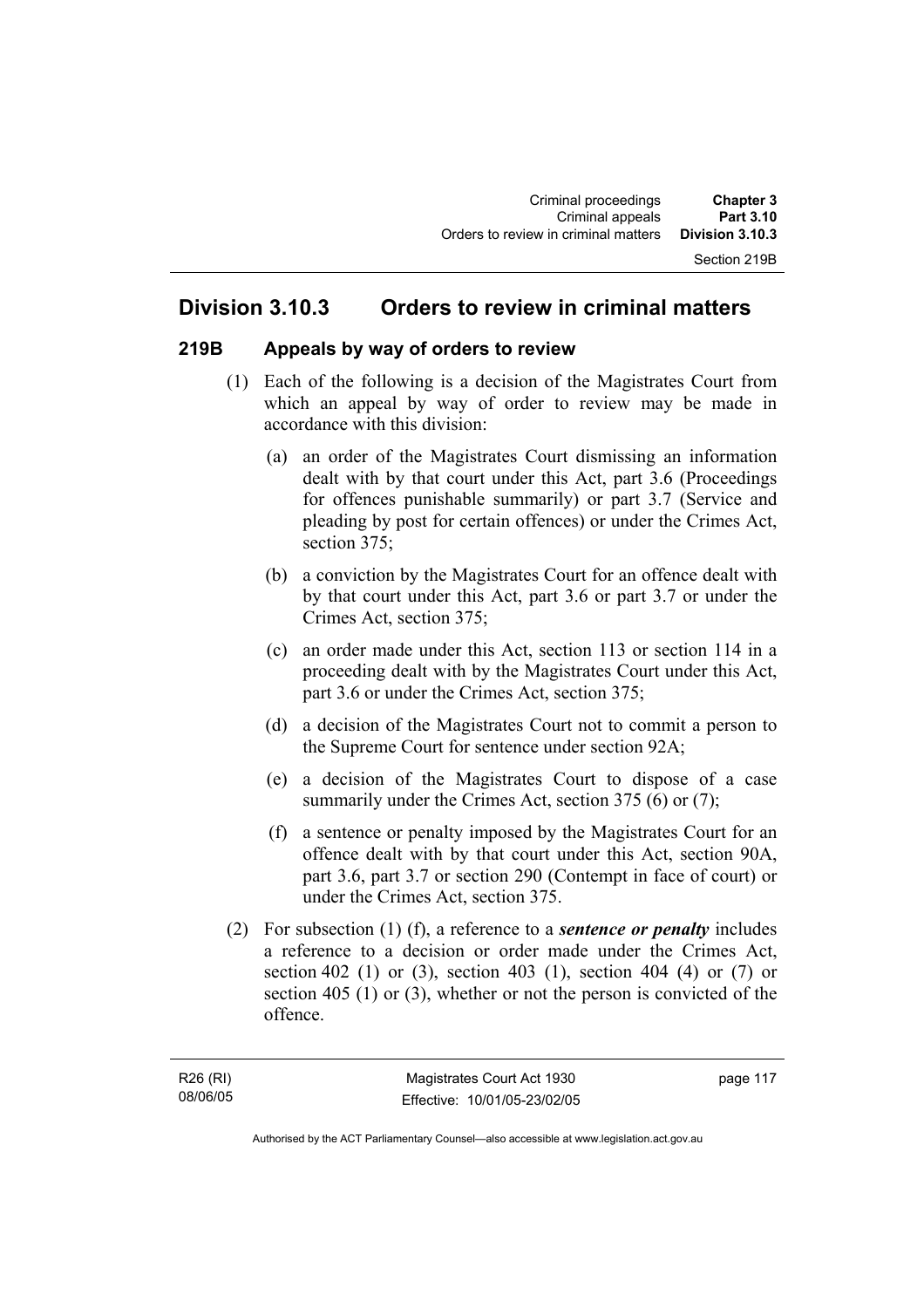**Chapter 3 Criminal proceedings**<br>**Part 3.10 Criminal anneals Part 3.10 Criminal appeals**<br>**Division 3.10.3** Orders to review **Division 3.10.3** Orders to review in criminal matters Section 219C

## **219C Grant of order nisi to review**

- $(1)$  If—
	- (a) within 21 days of the making of an order of a kind mentioned in section 219B (1) (a) or within any further time the Supreme Court allows, an application is made by the informant in the proceeding before the Magistrates Court; or
	- (b) within 21 days of the making of a decision of a kind mentioned in section 219B  $(1)$   $(d)$ ,  $(e)$  or  $(f)$ , an application is made by the informant in the proceeding before the Magistrates Court; or
	- (c) within 21 days after—
		- (i) the entering of a conviction of a kind mentioned in section 219B (1) (b); or
		- (ii) the making of an order of a kind mentioned in section 219B (1) (c);

or within any further time the Supreme Court allows, an application is made by the defendant in the proceeding before the Magistrates Court;

the Supreme Court may grant an order nisi calling on the other party to the proceeding to show cause, on a date specified in the order nisi, why the decision of the Magistrates Court should not be reviewed on any 1 or more of the following grounds:

- (d) that there was a prima facie case of error or mistake on the part of the Magistrates Court;
- (e) that the Magistrates Court did not have jurisdiction or authority to make the decision;
- (f) that the decision of the Magistrates Court should not in law have been made;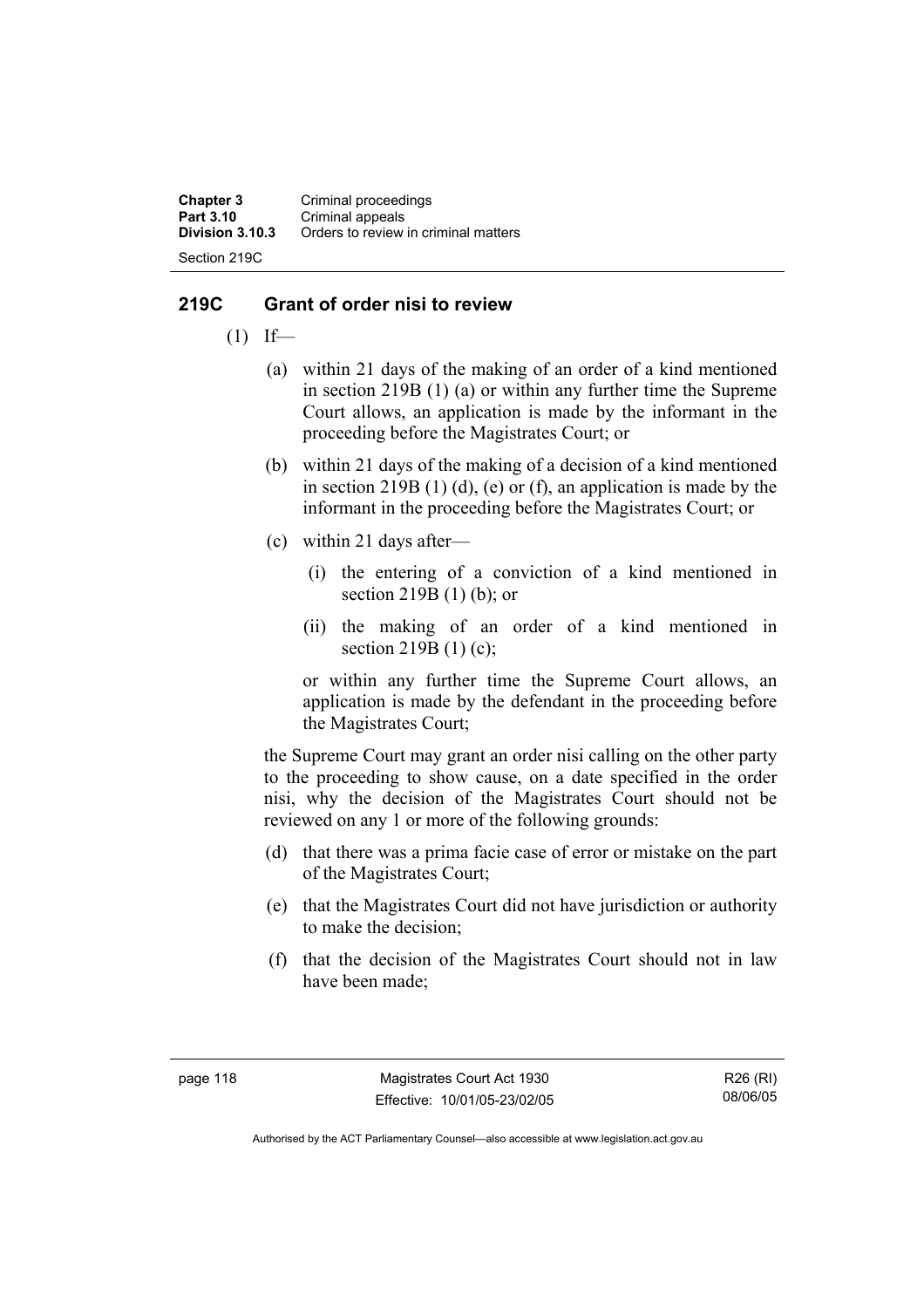| <b>Chapter 3</b><br>Part 3.10   | Criminal proceedings<br>Criminal appeals |
|---------------------------------|------------------------------------------|
| Division 3.10.3<br>Section 219D | Orders to review in criminal matters     |
|                                 |                                          |

- (g) that, in the circumstances of the case, a decision of a kind mentioned in section 219B (1) (d) or (e) should not have been made;
- (h) that a sentence or penalty of a kind mentioned in section 219B (1) (f) was manifestly inadequate or otherwise in error.
- (2) On an application for an order to review a decision of the Magistrates Court or on an application made after the making of such an order, the Supreme Court may, if it considers appropriate, make an order requiring the magistrate by whom the Magistrates Court was constituted to give to the Supreme Court a report setting out the reasons for the decision of the Magistrates Court and any facts or matters that in the view of the magistrate were relevant to the decision of the Magistrates Court.

## **219D Security for costs and stay of execution**

- (1) The Supreme Court, in granting an order nisi under section 219C (1)-
	- (a) may order that the person on whose application the order is made give, within the time specified in the order or within any further time the Supreme Court allows, security in the amount the Supreme Court considers appropriate for the costs of the appeal; and
	- (b) may order that the enforcement or execution of the decision of the Magistrates Court be stayed pending the hearing of the appeal; and
	- (c) may, if the appellant is in custody and is not detained for any other cause, grant the appellant bail in accordance with the *Bail Act 1992*; and
	- (d) if the order nisi is made in relation to a decision of a kind mentioned in section 219B (1) (d) or (e) and, after making that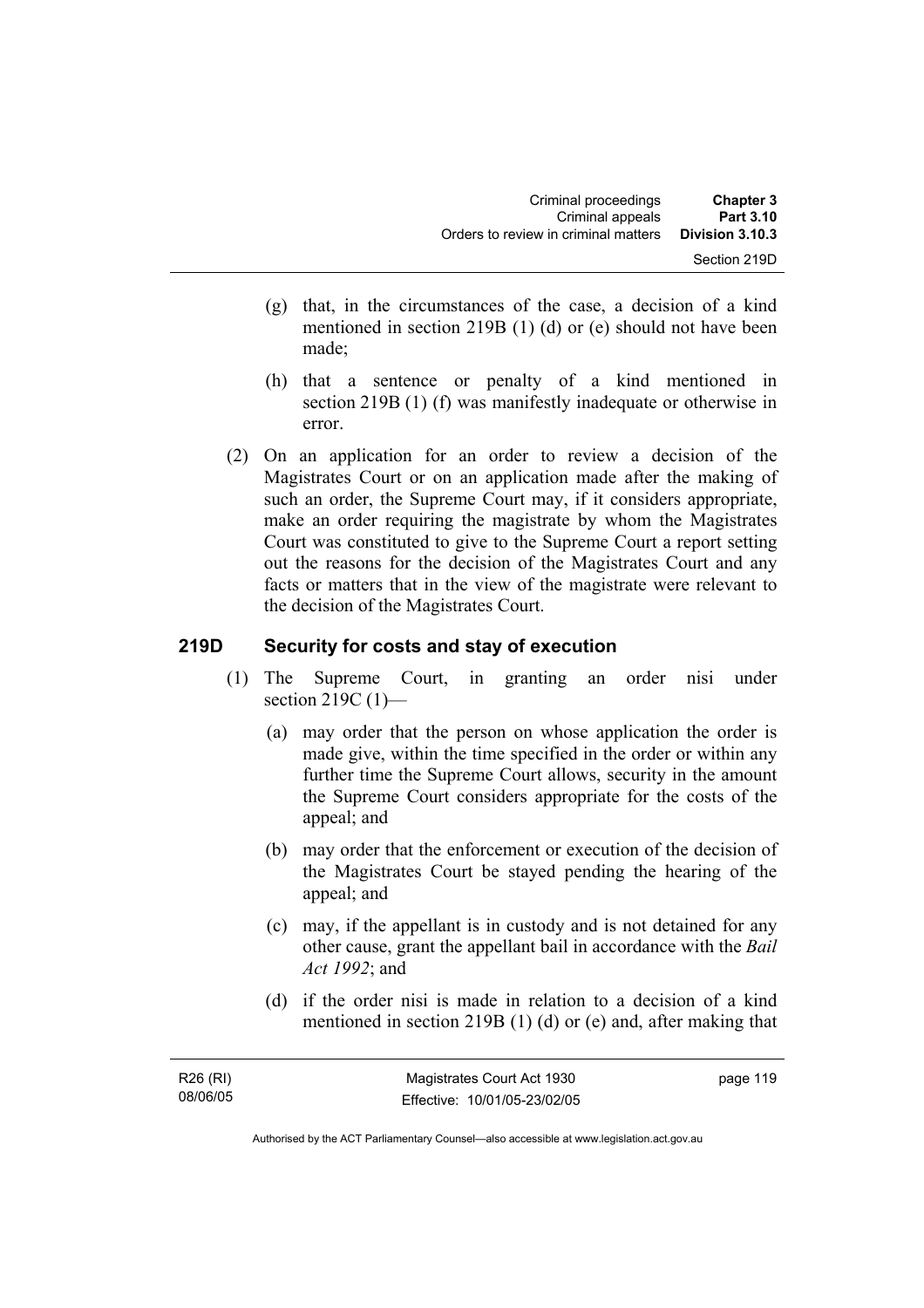**Chapter 3 Criminal proceedings**<br>**Part 3.10 Criminal appeals Part 3.10 Criminal appeals**<br>**Division 3.10.3** Orders to review **Division 3.10.3** Orders to review in criminal matters Section 219E

> decision, the Magistrates Court has, under the Crimes Act, section 375, heard and decided a case and sentenced or otherwise dealt with the defendant according to law—may order that the enforcement of any further decision made by the Magistrates Court in relation to the case be stayed.

- (2) If the Supreme Court grants an order nisi in relation to an application by the informant in relation to a decision of the Magistrates Court of a kind mentioned in section 219B (1) (d) or (e), the proceeding in the Magistrates Court is stayed until the appeal is concluded, abandoned or discontinued.
- (3) If security for the costs of the appeal is not given in accordance with the order of the Supreme Court, the Supreme Court may, on an application made by the person called on to show cause by the order nisi, revoke the order nisi.

## **219E Non-appearance of applicant**

If the person on whose application the order nisi has been granted under section 219C (1) fails to appear on the date specified in the order or on any date to which the hearing is adjourned, the Supreme Court may discharge the order.

## **219F Powers of Supreme Court**

- (1) On the return of an order nisi to review a decision of the Magistrates Court, the Supreme Court, on consideration of the evidence before the Magistrates Court, and any further evidence called by leave of the Supreme Court—
	- (a) may, if satisfied that the decision of the Magistrates Court should be confirmed, discharge the order nisi; or
	- (b) may set aside or quash, in whole or in part, or otherwise vary or amend, the decision of the Magistrates Court.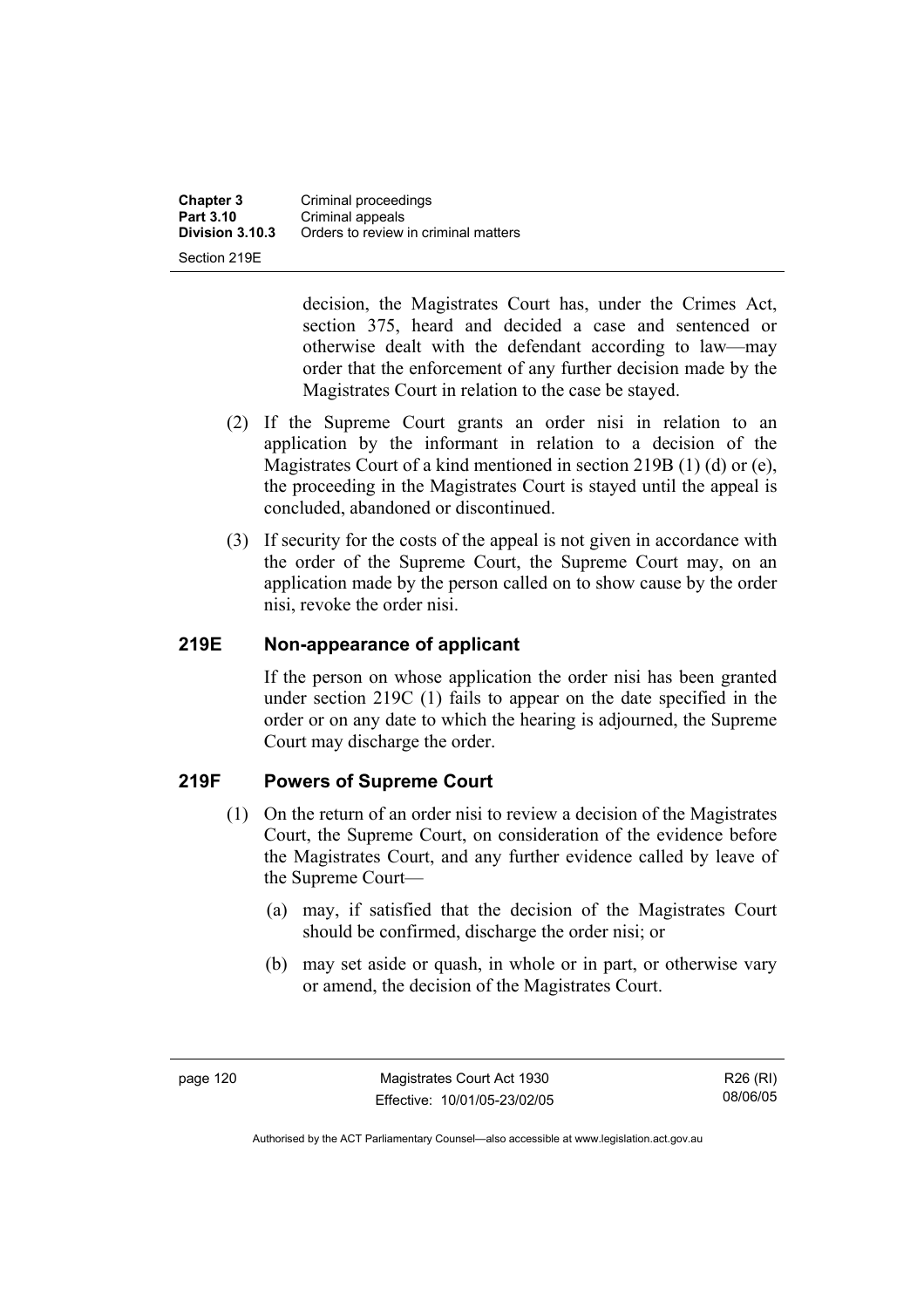- (2) If, under subsection (1) (b), the Supreme Court sets aside, quashes or otherwise varies or amends a decision of the Magistrates Court, the Supreme Court may—
	- (a) for a decision mentioned in section 219B (1) (d)—order that the Magistrates Court commit the person to whom the decision relates to the Supreme Court for sentence under section 92A; or
	- (b) for a decision mentioned in section 219B (1) (e)—order that the Magistrates Court continue the preliminary examination of the person to whom the decision relates in accordance with part 3.5; or
	- (c) for a decision mentioned in section  $219B(1)$  (f)—
		- (i) impose the sentence or penalty the Supreme Court considers appropriate; or
		- (ii) by order, exercise any power that the Magistrates Court might have exercised; or
	- (d) in any other case—
		- (i) remit the matter to the Magistrates Court for rehearing or for further hearing with or without directions of law; or
		- (ii) make any further order, including an order granting any relief that the Supreme Court is empowered to grant on certiorari, mandamus, prohibition or habeas corpus, the Supreme Court considers necessary to decide the matter finally.
- (3) For the purpose of—
	- (a) correcting any defect or error in the proceeding before the Magistrates Court; or
	- (b) enabling the matter to be decided on the merits;

page 121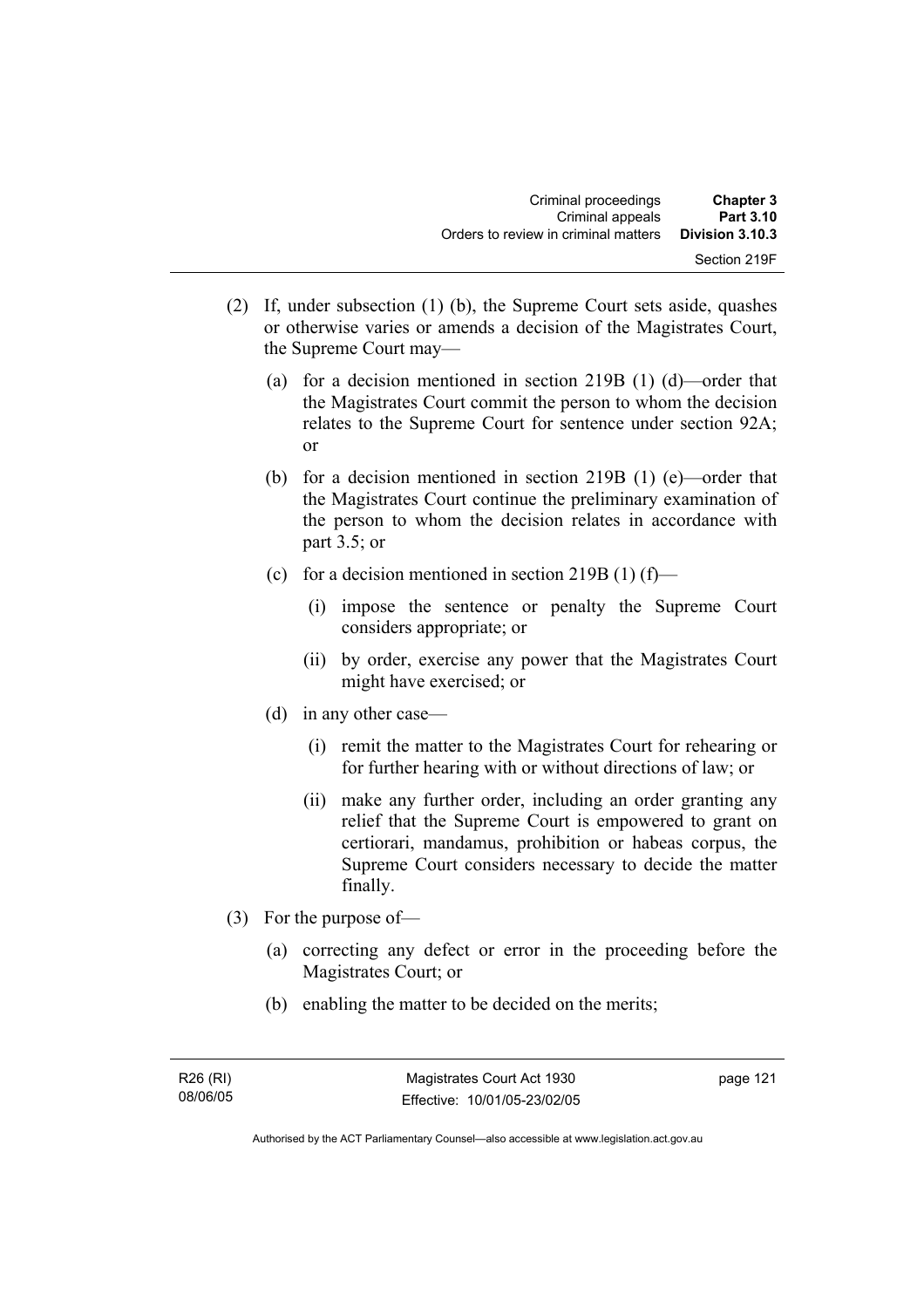the Supreme Court may make the amendments of the proceeding in the Magistrates Court it considers appropriate.

- (4) For subsections (1) (b) and (2) (c), the Supreme Court must not—
	- (a) vary a sentence or penalty such that the sentence or penalty as varied could not have been imposed by the Magistrates Court; or
	- (b) impose a sentence or penalty that could not have been imposed by the Magistrates Court.
- (5) The Supreme Court may, despite the ground or any of the grounds on which the order nisi to review a decision of the Magistrates Court was granted has been established, discharge the order nisi if the Supreme Court is of the opinion that no substantial miscarriage of justice has happened.
- (6) On the discharge of an order nisi to review a decision of the Magistrates Court, that decision may be enforced, executed or given effect to as if the order nisi had not been granted.
- (7) If, in relation to a sentence or penalty mentioned in section 219B (1) (f), the Supreme Court—
	- (a) varies a sentence or penalty under subsection (1) (b); or
	- (b) imposes a sentence or penalty or makes an order under subsection  $(2)$  (b);

the sentence or penalty as varied or imposed or the order made has effect as if it were a decision of the Magistrates Court and may be enforced by the Magistrates Court accordingly.

 (8) On an appeal under this division from an order, decision, sentence or penalty mentioned in section 219B (1) (a), (d), (e) or (f), the Supreme Court must order that the costs of and incidental to the appeal are payable by the appellant.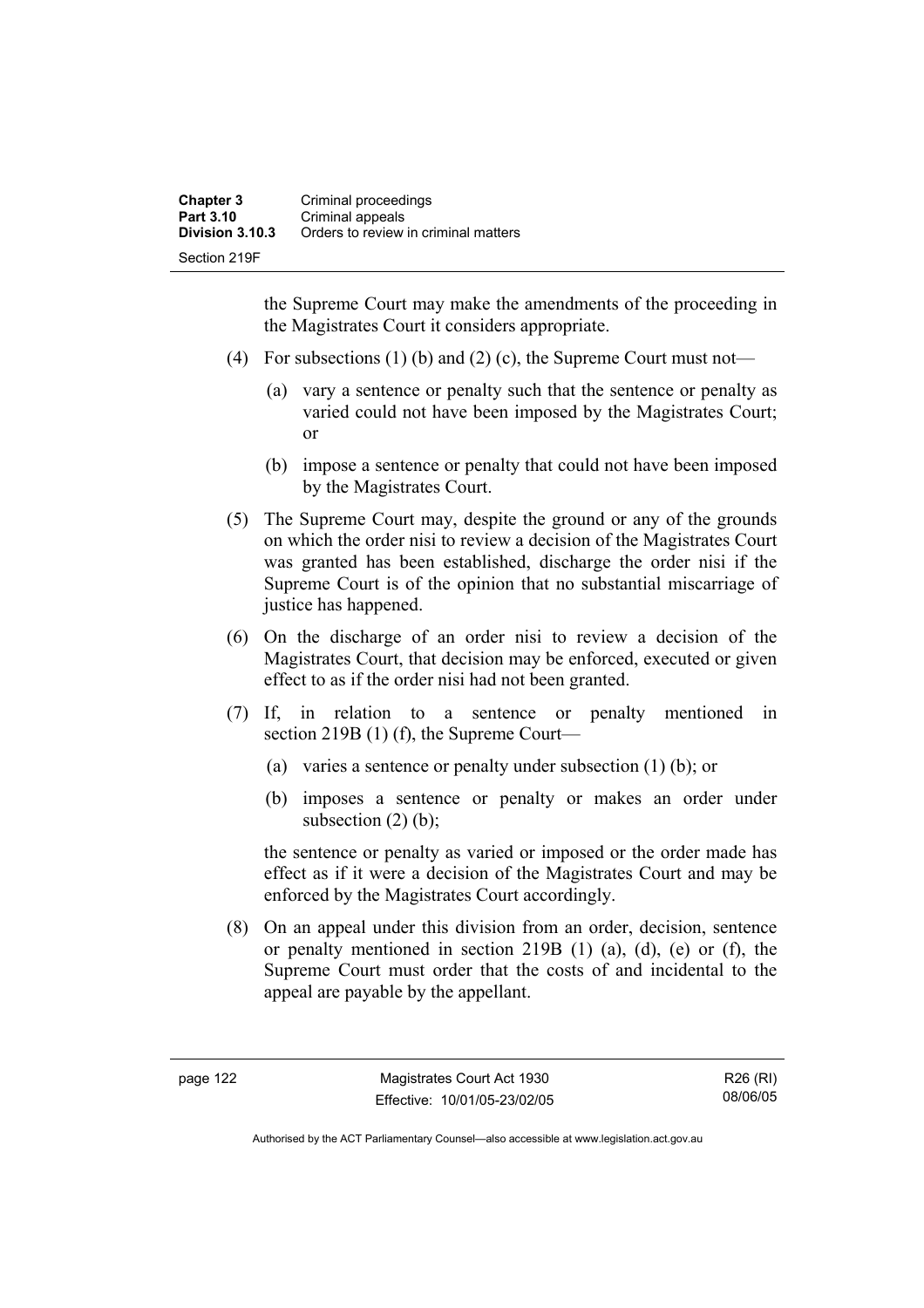(9) Subsection (8) applies whether the Supreme Court orders that the order nisi be discharged or exercises any of the other powers given to it by this section.

## **Division 3.10.4 Criminal appeals—other provisions**

## **222 Control of Supreme Court over summary convictions**

- (1) A person brought before the Supreme Court or the judge, on habeas corpus, must not be discharged from custody by because any defect or error in a warrant of commitment of the Magistrates Court, unless the court, or the magistrate constituting the court, and the prosecutor or other party interested in supporting the warrant have received reasonable and sufficient notice of the intention to apply for the discharge.
- (2) The notice must require them to give or cause to be given to the Supreme Court or the judge the conviction, judgment or order (if any) on which the commitment was founded, together with the depositions and information or claim (if any) intended to be relied on in support of the conviction, judgment or order, or certified copies of them.

## **223 Amendment**

If any such conviction, judgment or order, information or claim and depositions or certified copies, are so given, and the offence charged or intended to be charged thereby or the cause of action mentioned therein appears to have been established, and the judgment of the court thereupon to have been in substance warranted, and the defects or errors appear to be defects of form only, or mistakes not affecting the substantial merits of the proceeding before the Magistrates Court, the Supreme Court or the judge must allow the warrant of commitment, and may allow the conviction, judgment or order also, to be forthwith amended in all necessary particulars in accordance

R26 (RI) 08/06/05 page 123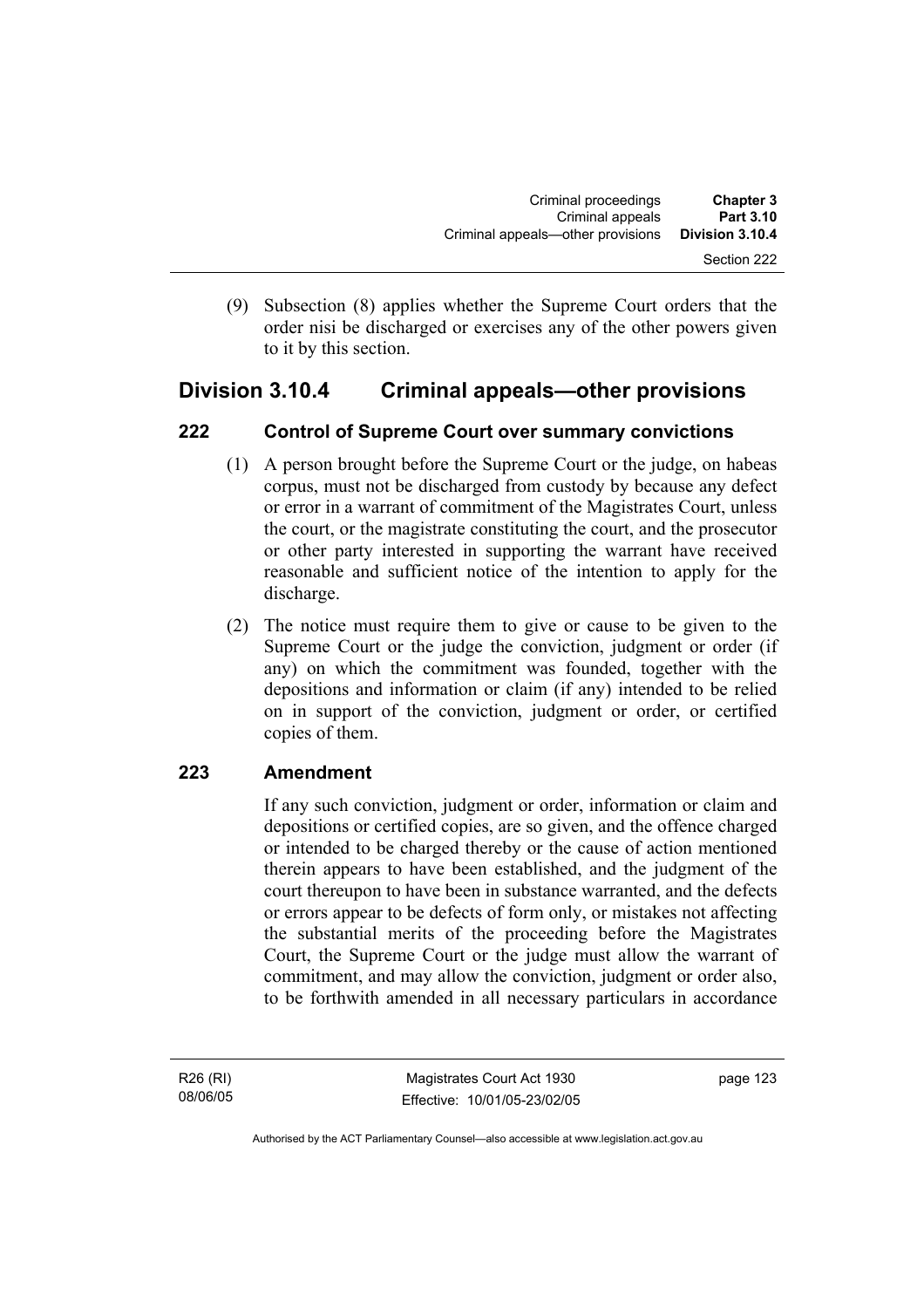| <b>Chapter 3</b> | Criminal proceedings              |
|------------------|-----------------------------------|
| Part 3.10        | Criminal appeals                  |
| Division 3.10.4  | Criminal appeals—other provisions |
| Section 224      |                                   |

with the facts, and the person committed must be remanded to his or her former custody.

#### **224 In cases of certiorari**

The like proceedings as mentioned in section 222 and section 223 must be had, and the like amendments may and must be allowed to be made, in relation to every order brought before the Supreme Court or the judge by writ of certiorari, and after amendment in any such case the order may be enforced in the proper way, and must in all respects and for all purposes be regarded and dealt with as if it had been drawn up originally as amended.

## **225 Notice dispensed with**

- (1) The notice required by section 222 may be given either before or after the issue of the writ of habeas corpus, or certiorari.
- (2) When at the time of applying for the writ—
	- (a) copies of the conviction or order and depositions are produced; or
	- (b) in cases of committal for trial or for sentence all informations, depositions, and statements have been given, as provided in section 106, to the director of public prosecutions or a person authorised by the director of public prosecutions;

the Supreme Court or the judge may dispense with the notice.

## **226 Power of court to admit to bail**

 (1) If any person committed to gaol under a summary conviction or order is brought up by writ of habeas corpus, and the Supreme Court or the judge postpones the final decision of the case, the Supreme Court or the judge may admit the person to bail in accordance with the *Bail Act 1992*.

page 124 Magistrates Court Act 1930 Effective: 10/01/05-23/02/05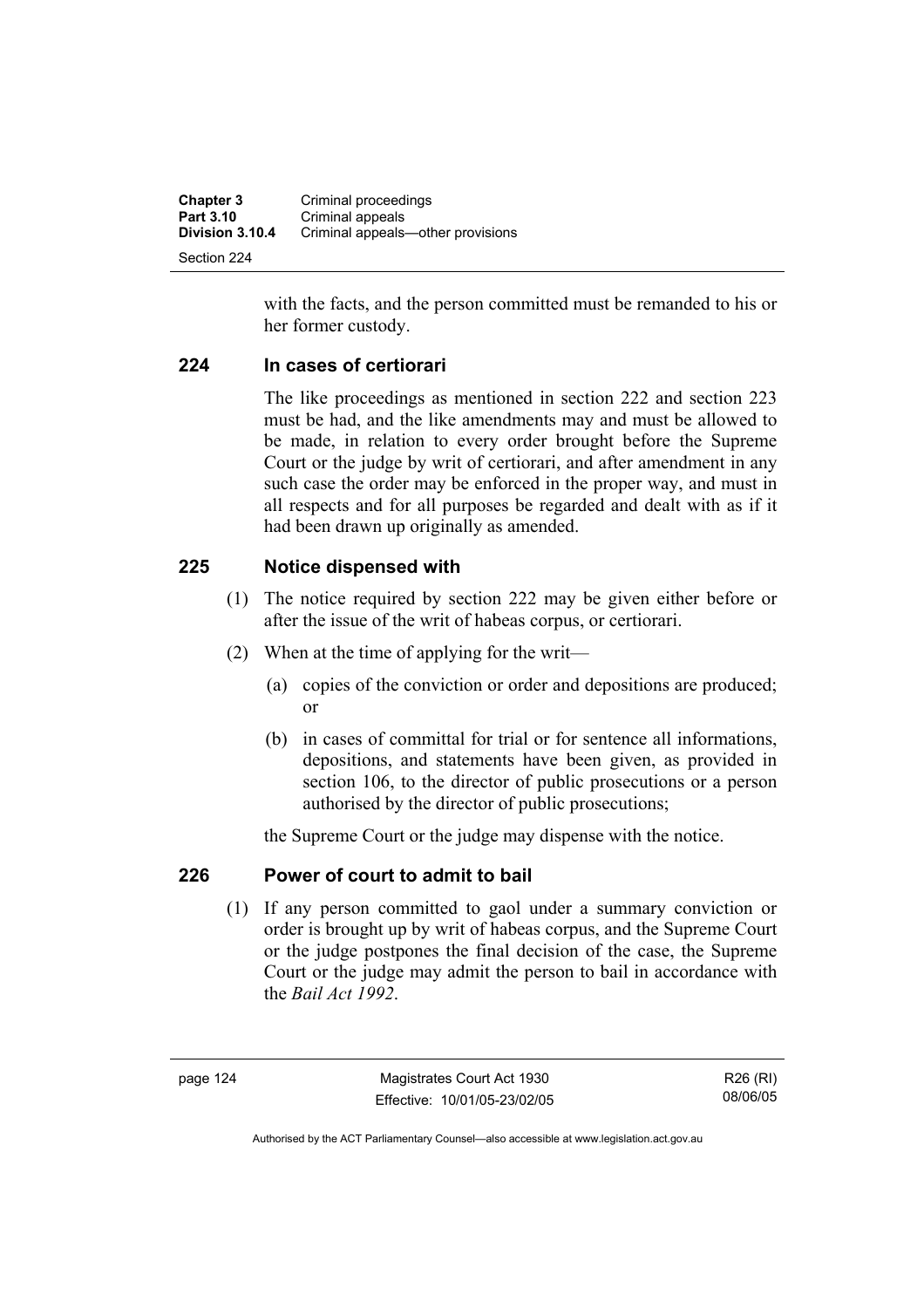(2) If the judgment of the Supreme Court or the judge is against any person so brought up, the Supreme Court or the judge may remand the person to his or her former custody, there to serve the rest of the term for which the person was committed.

## **227 Respecting the amendment of convictions etc**

- (1) Whenever the facts or evidence appearing by the depositions in substance support the decision of the Magistrates Court, if the decision does not extend beyond the information, and if the facts or evidence would have justified the court in making any necessary allegation or finding omitted in the decision, or in the formal conviction or order, or any warrant issued under the adjudication, the powers of amendment given by section 223 may be exercised, and if in a conviction there is some excess that may (consistently with the merits of the case) be corrected, the conviction must be amended accordingly and must stand good for the remainder.
- (2) All amendments are subject to the order about costs and otherwise the Supreme Court or the judge considers appropriate.

## **228 Want of summons or information**

If the person convicted, or against whom an order has been made, or any person whose goods have been condemned or directed to be sold as forfeited, was present at the hearing of the case, the conviction or order must be sustained, although there may not have been any information or summons or amendment of it unless the person objected at the hearing that there was no information or summons or amendment of it.

## **229 Distribution of penalty**

A conviction or an order is not defeated for the want of any distribution, or for a wrong distribution of the penalty or forfeiture.

R26 (RI) 08/06/05 page 125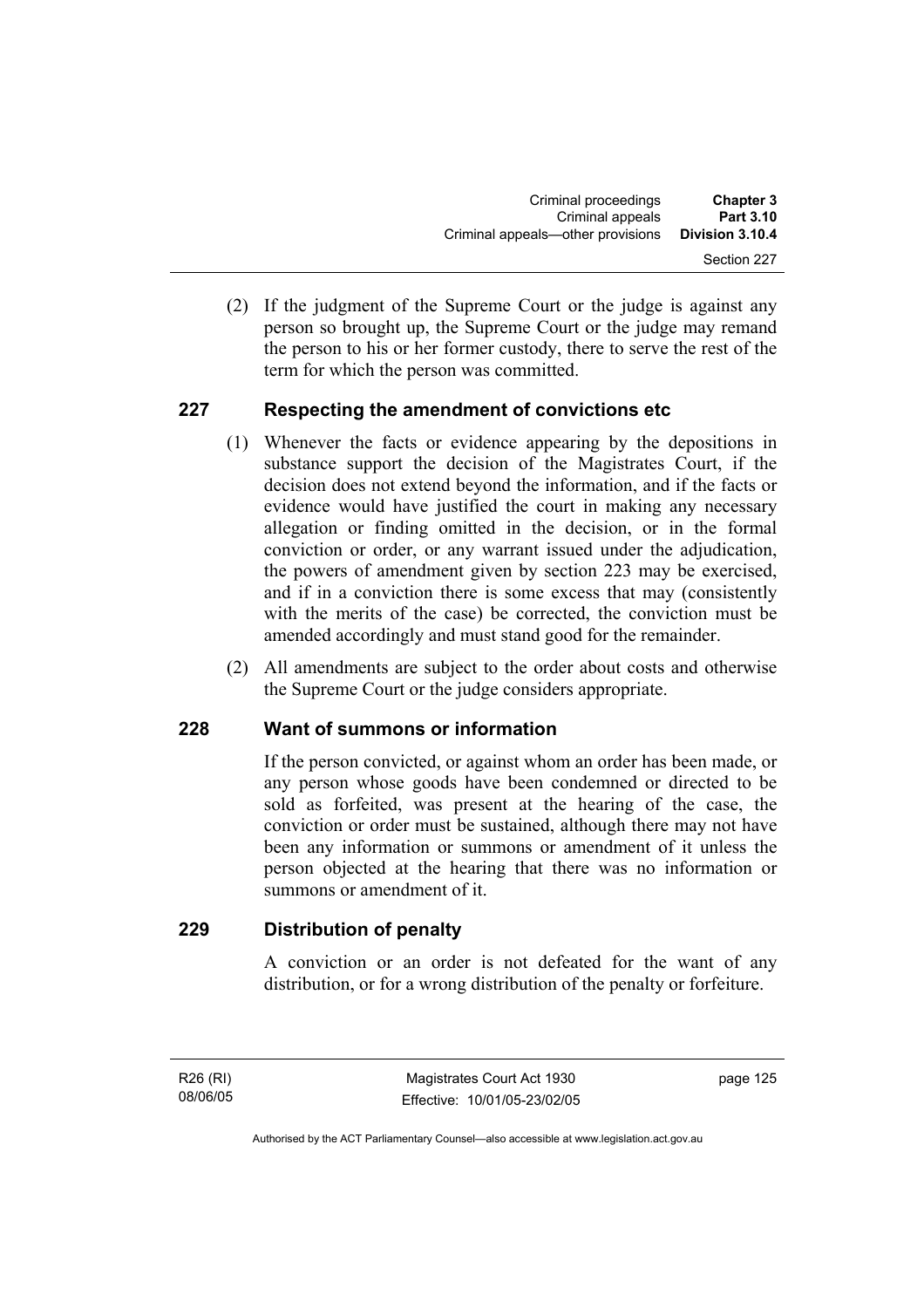Section 230

## **230 Provisions applicable in relation to security given for costs of appeal**

- (1) If security is given, in accordance with an order made under section 219D, by deposit of an amount with the registrar, the registrar must—
	- (a) if, on the deciding of the appeal, the costs of and incidental to the appeal are not ordered to be paid by the appellant to the respondent—repay the amount deposited to the person by whom it was deposited; or
	- (b) if, on deciding of the appeal, the costs of and incidental to the appeal are ordered to be paid by the appellant to the respondent, the amount payable has been ascertained and the whole or any part of that amount has not been paid to the respondent—apply the amount deposited in, or towards, satisfaction of the amount of costs unpaid and repay the balance (if any) to the person by whom it was deposited.
- (2) If security is given by bond, the registrar must, if the costs of and incidental to the appeal are ordered to be paid by the appellant to the respondent, give the bond to the respondent who may enforce the bond according to its tenor.

page 126 Magistrates Court Act 1930 Effective: 10/01/05-23/02/05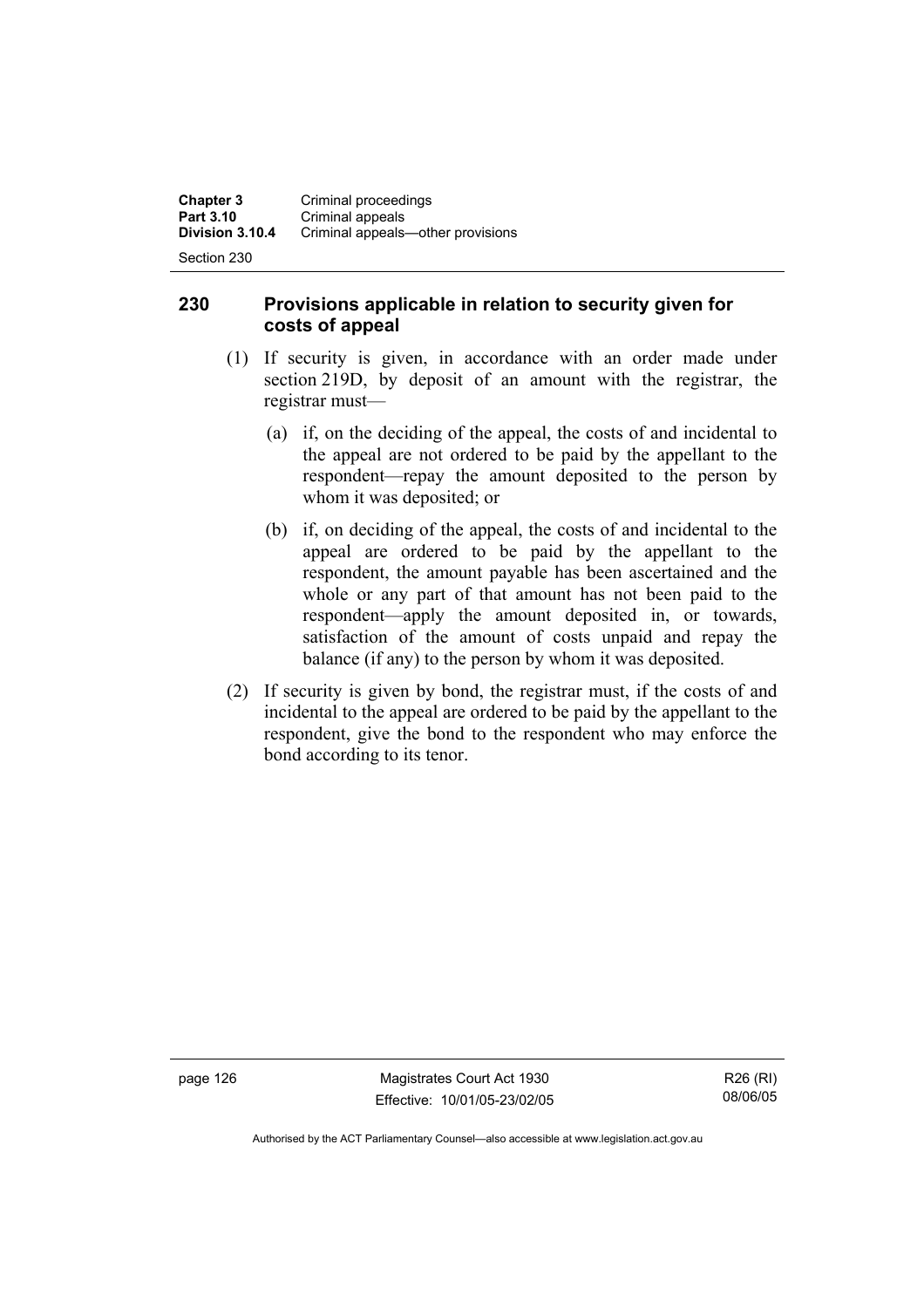#### Section 244

# **Part 3.11 Costs in criminal matters**

#### **244 Award of costs in criminal matters**

The power of the court to award costs and the award of costs by the court is subject to the following provisions:

- (a) if the court makes a conviction or order in favour of the informant—it may in its discretion award and order that the defendant must pay to the informant the costs it considers just and reasonable;
- (b) if the court dismisses the information, or makes an order in favour of the defendant—it may in its discretion award and order that the informant must pay to the defendant the costs it considers just and reasonable;
- (c) the amounts so allowed for costs must in all cases be specified in the conviction or order or order of dismissal;
- (d) an amount awarded or ordered to be paid by an informant, or to a defendant, for costs may be recovered under the rules about the enforcement of judgments of the court in civil proceedings;
- (e) if any case is adjourned—the court may in its discretion order that the costs of and occasioned by the adjournment be paid by any party to any other party;
- (f) the costs of people present to give evidence or produce documents, whether they have been examined or not, or have or have not produced documents must, unless otherwise ordered by the court, be allowed to them though they have not been subpoenaed.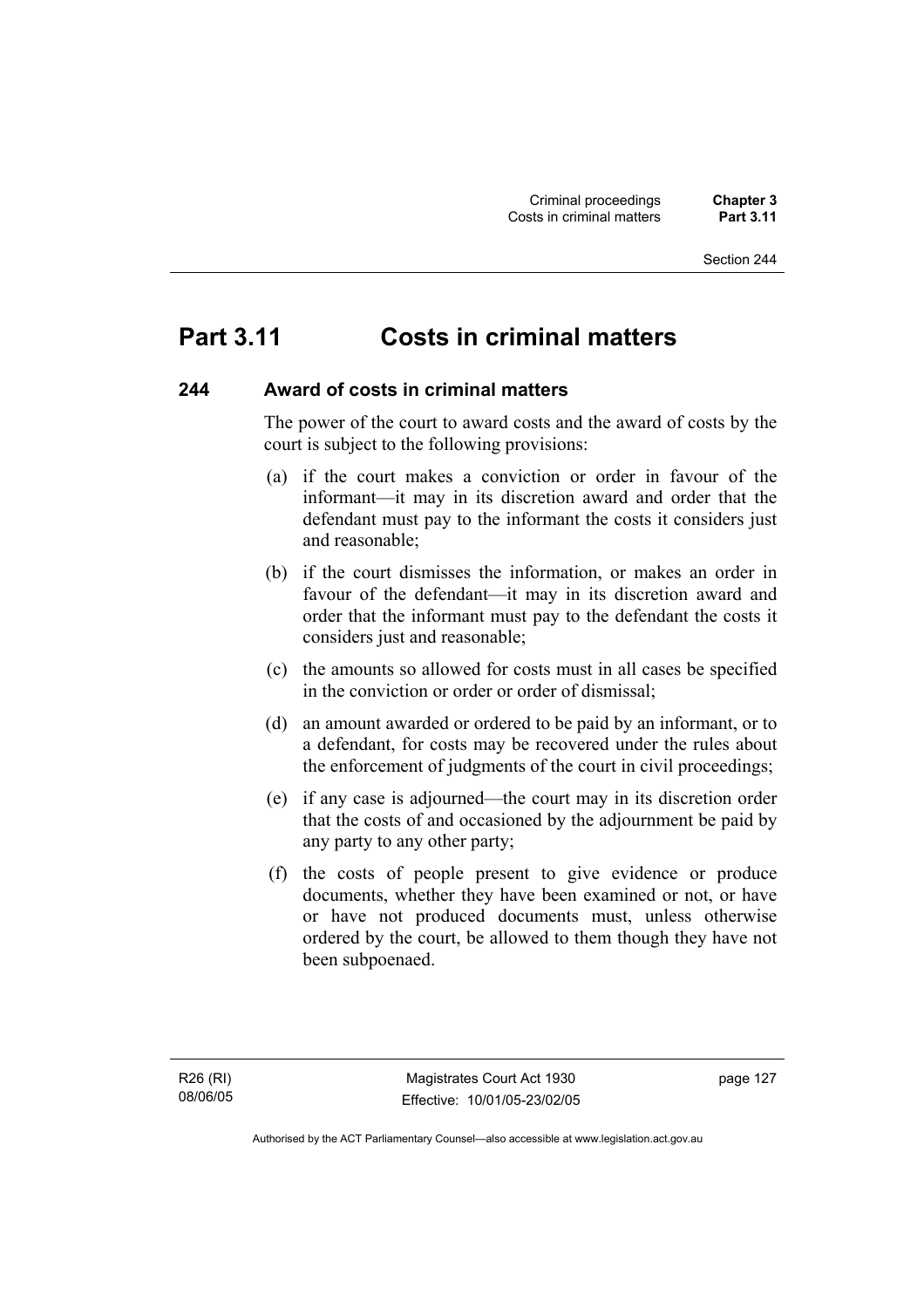**Chapter 3** Criminal proceedings<br>**Part 3.12** Securities in criminal **Securities in criminal matters** 

Section 249

# **Part 3.12 Securities in criminal matters**

#### **249 Securities taken under Act**

 (1) A person must give security under this Act (other than chapter 4 (Civil proceedings)), whether as principal or surety, either by the deposit of an amount with the registrar, or by an oral or written acknowledgment of the undertaking or condition by which, and of the amount for which, the person is bound.

 (2) Record of the security having been made may be provided by entry of it in the register under this Act (other than chapter 4 (Civil proceedings)) or proceedings of the court.

## **250 Recovery of amount due under security**

Any amount becoming due under a security under this Act (other than chapter 4 (Civil proceedings)) or the *Bail Act 1992* is recoverable on a claim by a police officer or by the registrar or by some other person authorised by the court.

## **252 Sums paid by surety may be recovered from principal**

Any amount paid by a surety on behalf of his or her principal in relation to a security under this Act (other than chapter 4 (Civil proceedings)) or the *Bail Act 1992*, together with all costs, charges and expenses incurred by the surety in relation to the security, is taken to be a debt due to the surety from the principal, and may be recovered on a claim by the surety.

*Note* If a form is approved under the *Court Procedures Act 2004* for this provision, the form must be used.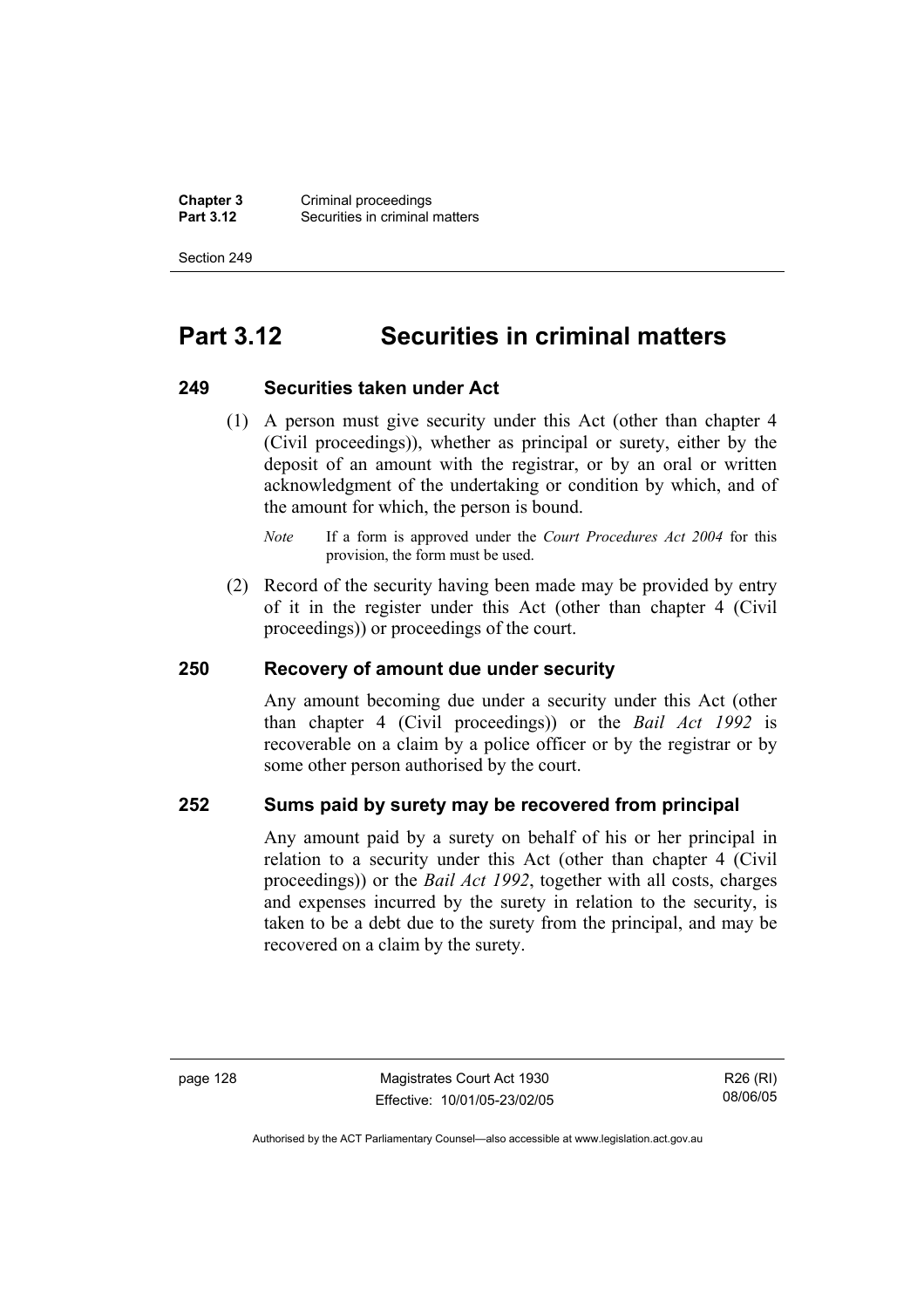#### **253 Payment enforced by security**

If security is given under this Act (other than chapter 4 (Civil proceedings)) or the *Bail Act 1992* for payment of an amount, the payment must be enforced by means of the security in substitution for other means of enforcing the payment.

### **254 Enforcement of recognisance**

- $(1)$  If—
	- (a) a witness or a person sought to be made a witness has entered into a recognisance for this Act; and
	- (b) the court is satisfied that the witness or person sought to be made a witness has failed to comply with a condition of the recognisance;

the court may declare the recognisance to be forfeited and may make an order that the witness or person sought to be made a witness pay the whole or a part of the amount in which the witness or person is bound under the recognisance.

- $(2)$  If—
	- (a) the court has declared a recognisance to be forfeited under subsection (1); and
	- (b) a person is bound by the recognisance as surety for the performance of that condition;

the court may make an order that the person mentioned in paragraph (b) pay the whole or a part of the amount in which the person is bound under the recognisance.

 (3) An order made under subsection (1) or (2) may be enforced as if it were a judgment entered on a claim by the registrar.

R26 (RI) 08/06/05 page 129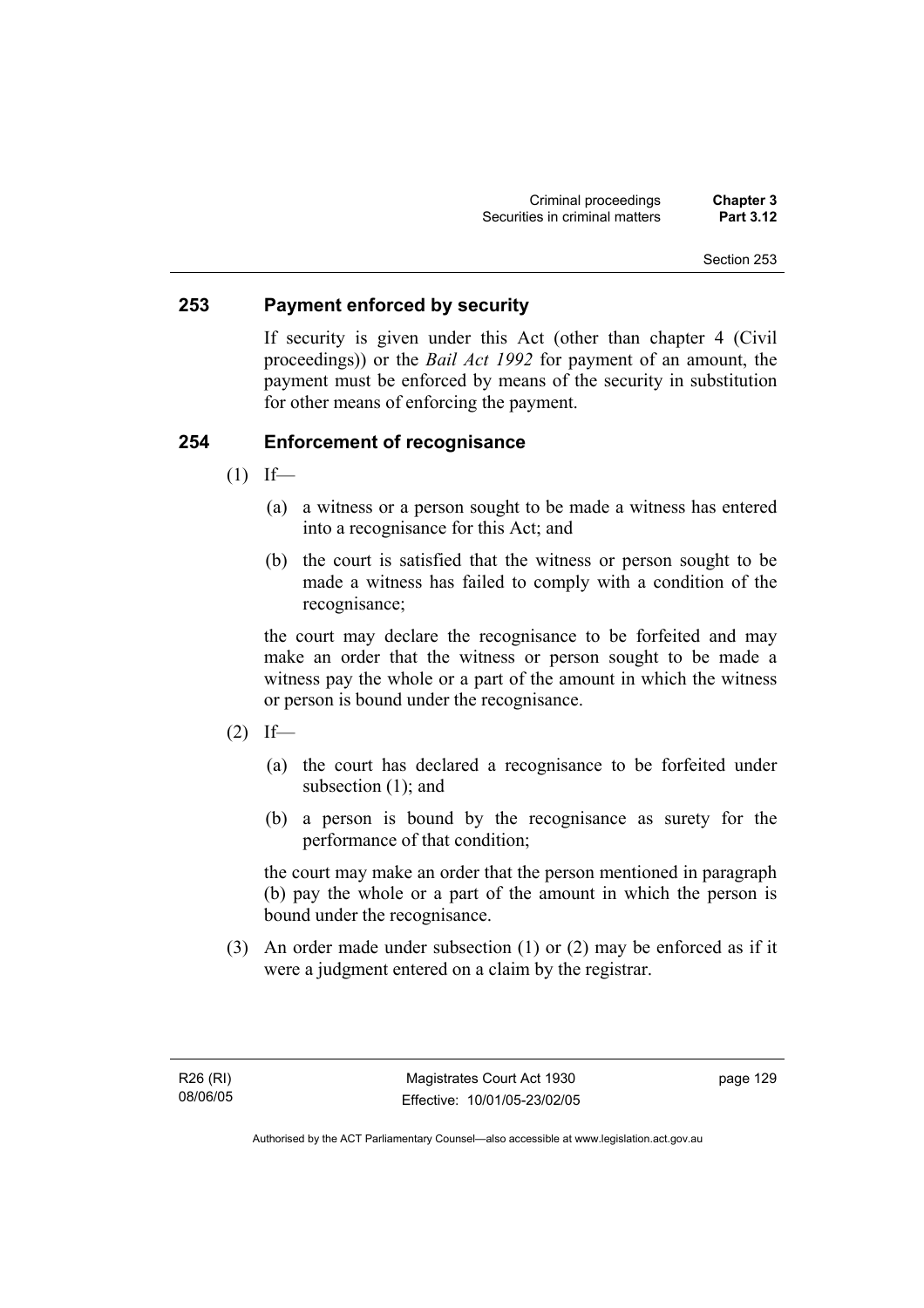#### **Chapter 3** Criminal proceedings<br>**Part 3.12** Securities in criminal **Securities in criminal matters**

#### Section 254

- (4) Subject to subsection (5), the court may, on application by a person against whom an order has been made under subsection (1) or (2) or under the *Bail Act 1992*, section 36 (1)—
	- (a) vary the order by reducing the amount payable under the order; or
	- (b) revoke the order and, if the order was made under subsection (1), revoke the declaration that the recognisance is forfeited.
- $(5)$  If—
	- (a) the court has made an order under subsection (1) or (2); and
	- (b) a writ of execution has been issued; and
	- (c) property has been sold under the writ;

the court must not make an order under subsection (4).

 (6) It is not necessary that, for the purpose of hearing an application under subsection (4), the court be constituted by the magistrate who made the order to which the application relates.

page 130 Magistrates Court Act 1930 Effective: 10/01/05-23/02/05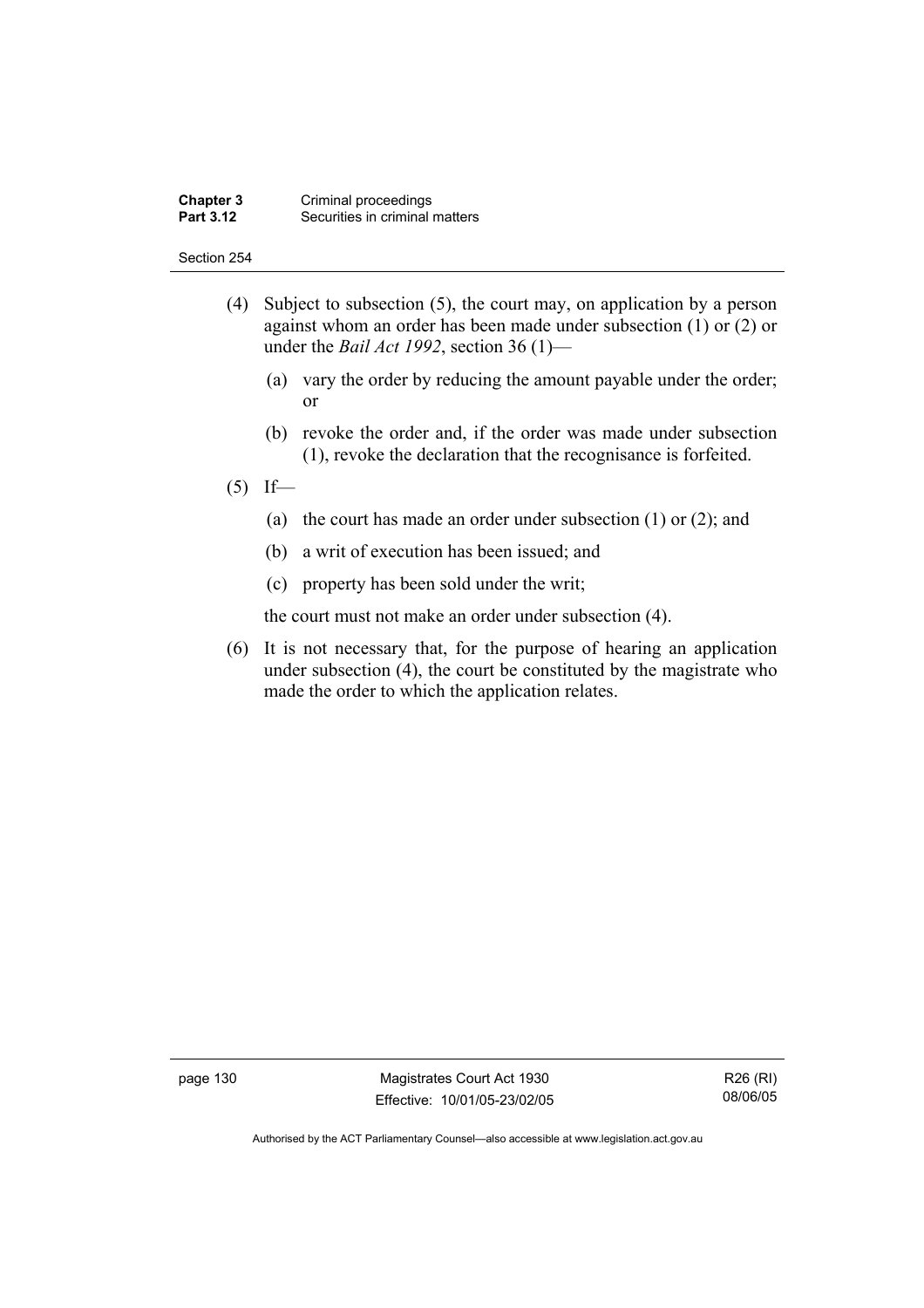# **Chapter 4 Civil proceedings**

# Part 4.1 **Preliminary**

**256 Application of ch 4 ((MC (CJ) Act, s 4)** 

This chapter does not apply in relation to—

- (a) a proceeding under the *Protection Orders Act 2001*; or
- (b) a proceeding under the *Workers Compensation Act 1951*; or
- (c) a proceeding on an information for an offence.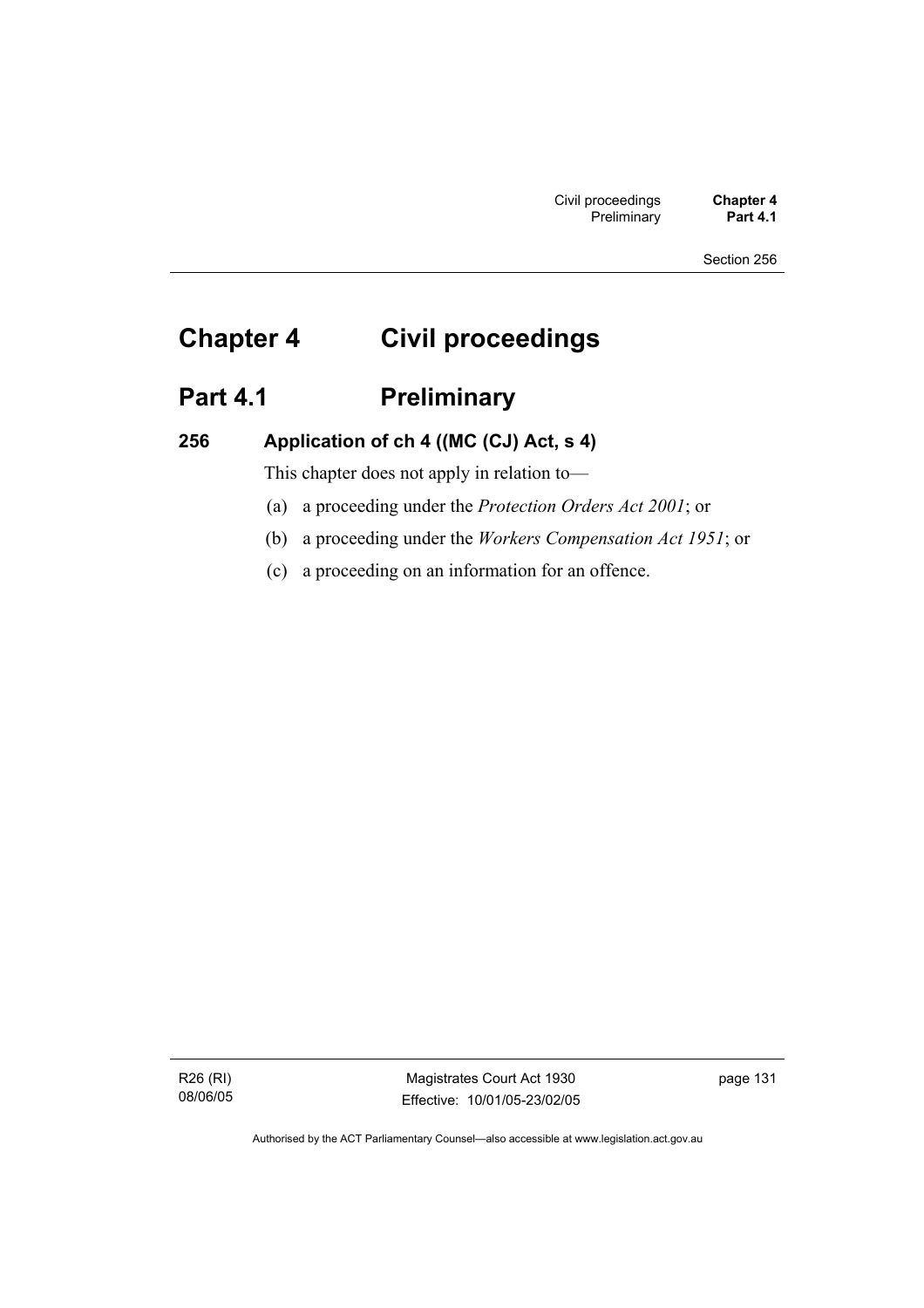**Chapter 4 Civil proceedings**<br>**Part 4.2 Civil jurisdiction Civil jurisdiction** 

Section 257

# **Part 4.2 Civil jurisdiction**

#### **257 Personal actions at law—amount or value (MC (CJ) Act, s 5)**

- (1) The Magistrates Court has jurisdiction to hear and decide any personal action at law if the amount claimed is not more than \$50 000, including a personal action at law if—
	- (a) the amount claimed is the amount owing on a balance of account, after an admitted set-off or otherwise; or
	- (b) any amount in excess of \$50 000 to which the plaintiff may be entitled in relation to the cause of action is abandoned in accordance with the rules.
- (2) If the amount claimed in a personal action includes interest up to judgment, or a lump sum instead of interest, in accordance with the rules, the interest is disregarded in working out whether or not the court has jurisdiction.
- (3) For this section, a *personal action at law* includes an action relating to the detention of goods, and the amount claimed in the action is the value of the goods plus any amount claimed for damages for the detention of the goods.
- (4) Subsection (1) does not limit the court's jurisdiction if, under another law in force in the ACT, an amount may be recovered by action in the court (even if the amount is more than \$50 000).
- (5) The court's jurisdiction under subsection (1) is additional to any jurisdiction that the court has under any other law in force in the ACT.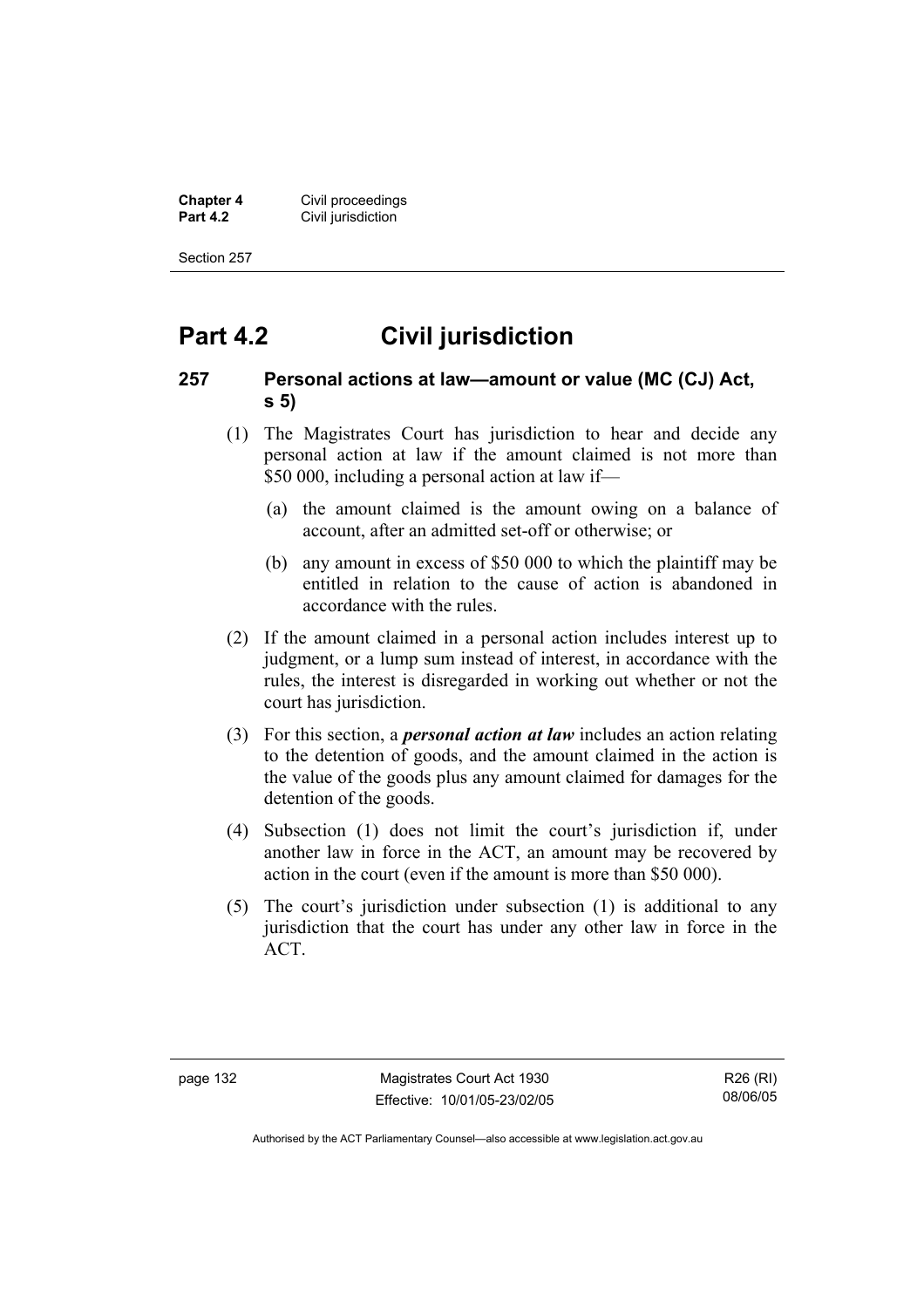#### **258 Power of court to grant relief (MC (CJ) Act, s 6)**

- (1) In any proceeding that the Magistrates Court has jurisdiction to hear and decide—
	- (a) the court may grant any relief, redress or remedy that the Supreme Court may grant in a similar action in that court, and for that purpose the Magistrates Court may make any order that the Supreme Court may make; and
	- (b) the court must give effect to any ground of defence, counterclaim or set-off, whether equitable or legal, in the same way and to the same extent that the Supreme Court would do.
- (2) For the exercise by the Magistrates Court of its powers under subsection (1) in any proceeding—
	- (a) a magistrate constituting the court has, as well as any other powers under this Act, all the powers of a judge in a similar action in the Supreme Court; and
	- (b) the registrar, bailiff or other appropriate officer of the Magistrates Court must exercise any function that a corresponding officer of the Supreme Court would exercise in a similar action in that court in accordance with the practice and procedure of that court.
- (3) In exercising a function mentioned in subsection (2), the registrar, a bailiff or other officer of the court must comply with this Act, the rules and any order of the Magistrates Court.

### **259 Rules of equity to prevail (MC (CJ) Act, s 7)**

In any proceeding in the Magistrates Court, if there is a conflict between the rules of equity and the rules of common law, the rules of equity prevail.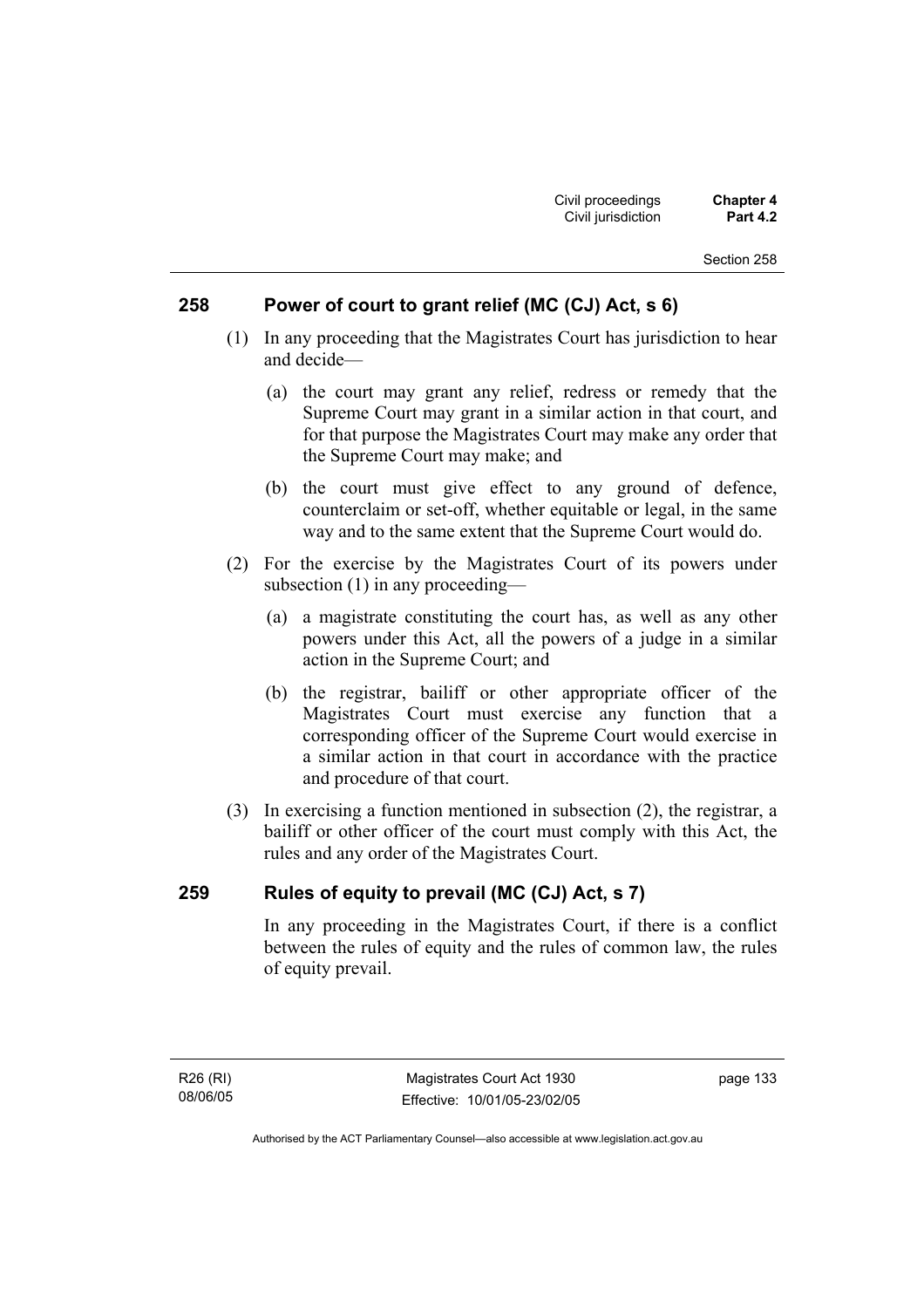**Chapter 4 Civil proceedings**<br>**Part 4.2 Civil jurisdiction Civil jurisdiction** 

Section 260

#### **260 Nuisance (MC (CJ) Act, s 8 (1) and (2))**

- (1) The Magistrates Court has the same jurisdiction as the Supreme Court to hear and decide a civil action for nuisance.
- (2) In a civil action for nuisance, the Magistrates Court may grant the same relief as the Supreme Court may grant in a similar action in that court.

#### **261 Disputed debts (MC (CJ) Act, s 9)**

- (1) The Magistrates Court may, in a proceeding in the court, declare that—
	- (a) a person is or is not indebted to someone else; or
	- (b) a person is or is not indebted to someone else in a stated amount; or
	- (c) a person is or is not indebted to someone else in an amount that is more than a stated amount.
- (2) This section applies only in relation to a debt that is not more than \$50 000.

#### **262 Cause of action arising, or defendant resident, outside ACT (MC (CJ) Act, s 10)**

The Magistrates Court has jurisdiction to hear and decide a proceeding if—

- (a) the defendant was resident in the ACT when the claim was served on the defendant, even though all of the cause of action in the proceeding arose outside the ACT; or
- (b) both of the following apply, even though the defendant is not in the ACT: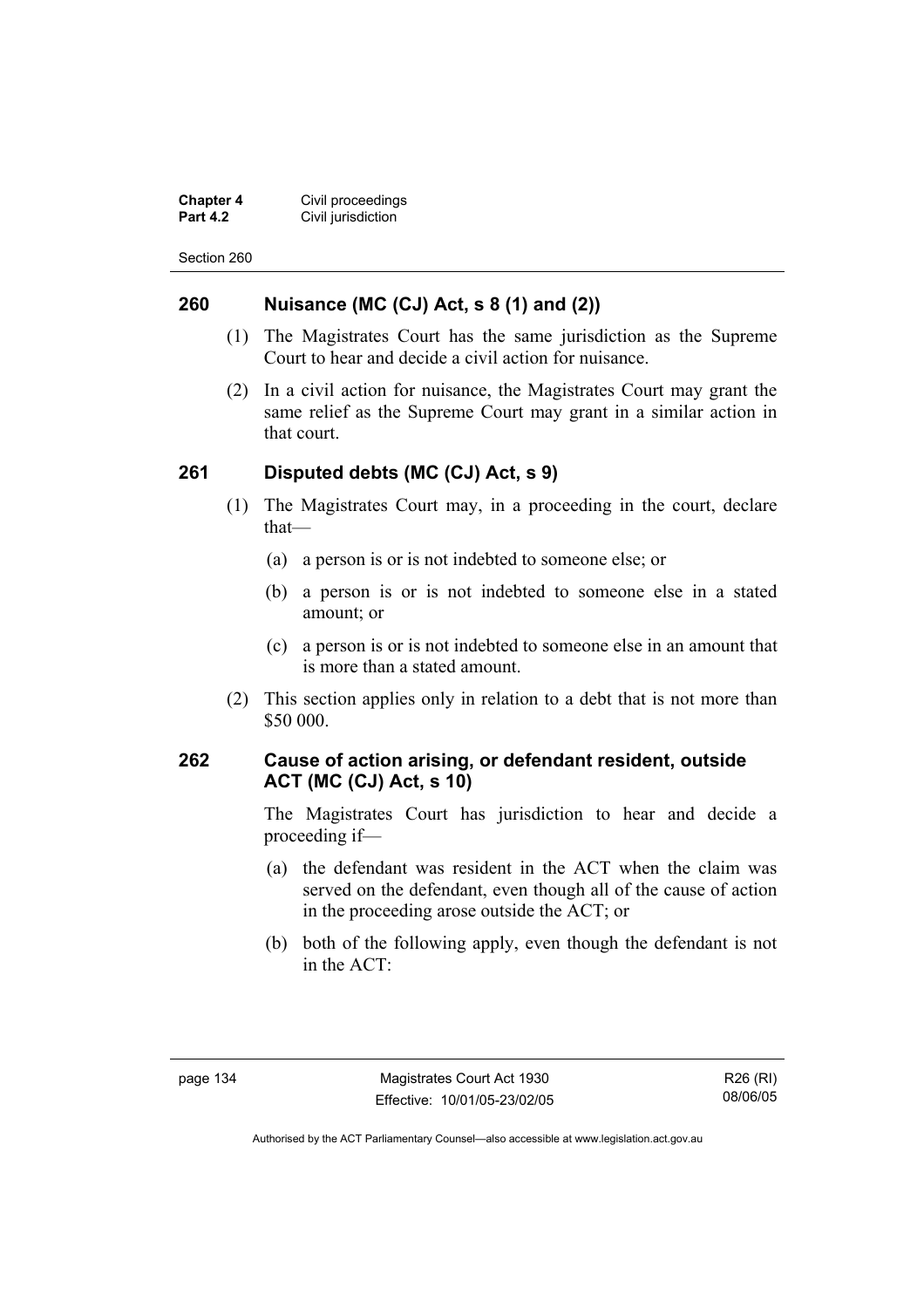- (i) a material part of the cause of action in the proceeding arose in the ACT, even though part of the cause of action arose outside the ACT;
- (ii) the claim is served on the defendant in Australia or an external territory.

#### **263 Requests under conventions relating to legal proceedings in civil and commercial matters**

- (1) The Magistrates Court has jurisdiction to make any order or take any action necessary to comply with a request received from the consular or other authority of a relevant foreign country for serving documents in the ACT or taking evidence in the ACT.
- (2) In this section:

*relevant foreign country*—a foreign country is a *relevant foreign country* if a convention relating to legal proceedings in civil and commercial matters is in force between the country and Australia.

### **264 Proceedings affecting title to land (MC (CJ) Act, s 11)**

- (1) The Magistrates Court does not have jurisdiction to hear and decide a proceeding in which the title to land is genuinely in question.
- (2) However, the jurisdiction of the Magistrates Court to hear and decide a proceeding is not affected only because the title to land incidentally comes in question in the proceeding.
- (3) In a proceeding mentioned in subsection (2), a judgment is not evidence of title to land.

### **265 Disputes under Residential Tenancies Act (MC (CJ) Act, s 12A)**

The Magistrates Court does not have jurisdiction in relation to a dispute to which the *Residential Tenancies Act 1997* applies if the amount in dispute is not more than \$10 000.

| R26 (RI) | Magistrates Court Act 1930   | page 135 |
|----------|------------------------------|----------|
| 08/06/05 | Effective: 10/01/05-23/02/05 |          |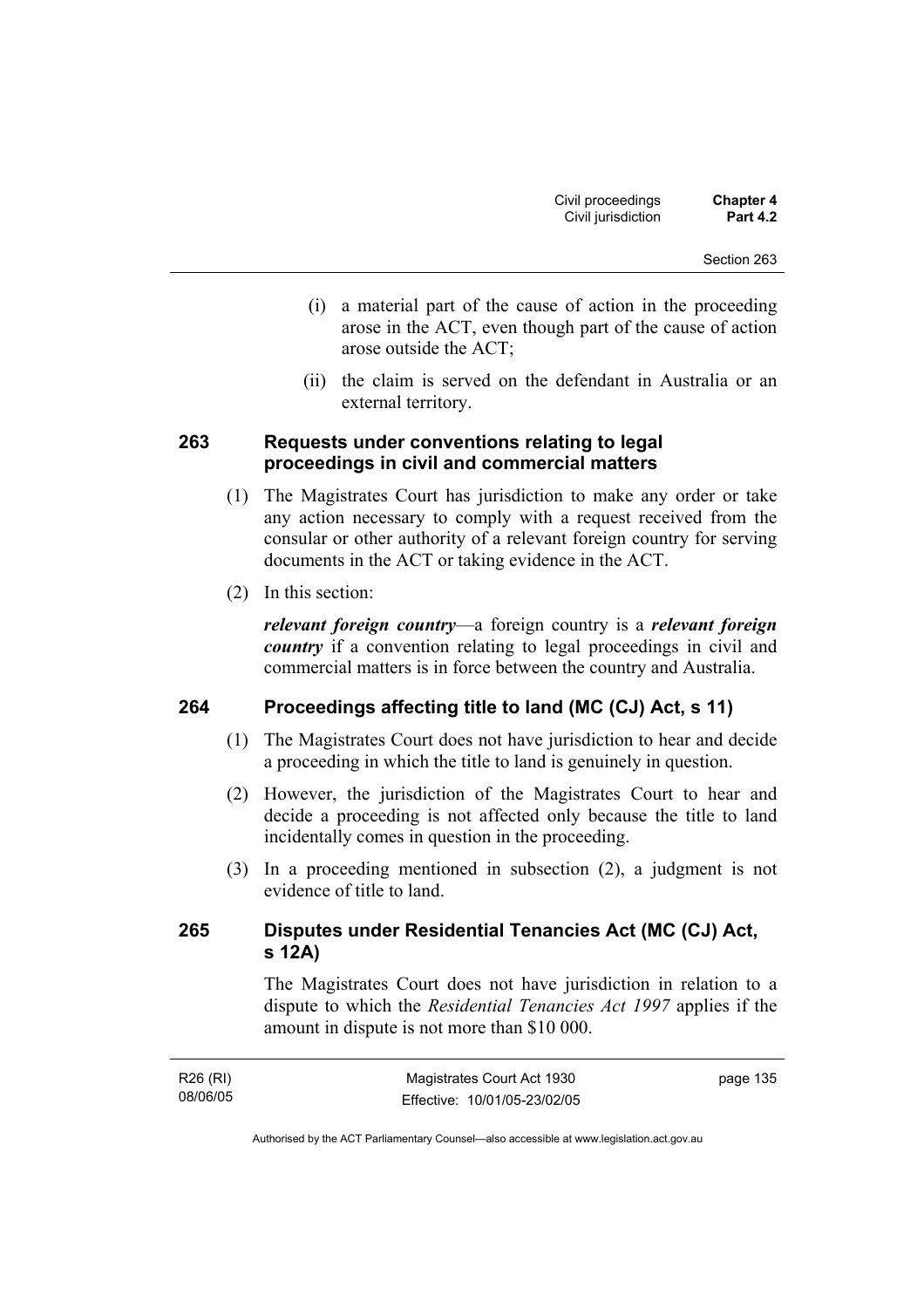**Chapter 4** Civil proceedings **Part 4.2 Civil jurisdiction** 

Section 266

### **266 Complaints under Utilities Act, pt 12 (MC (CJ) Act, s 12B)**

The Magistrates Court does not have jurisdiction in relation to a matter to the extent to which it is the subject of—

- (a) a complaint under the *Utilities Act 2000*, part 12 (Complaints); or
- (b) a direction or declaration of the essential services consumer council under that part.

page 136 Magistrates Court Act 1930 Effective: 10/01/05-23/02/05

R26 (RI) 08/06/05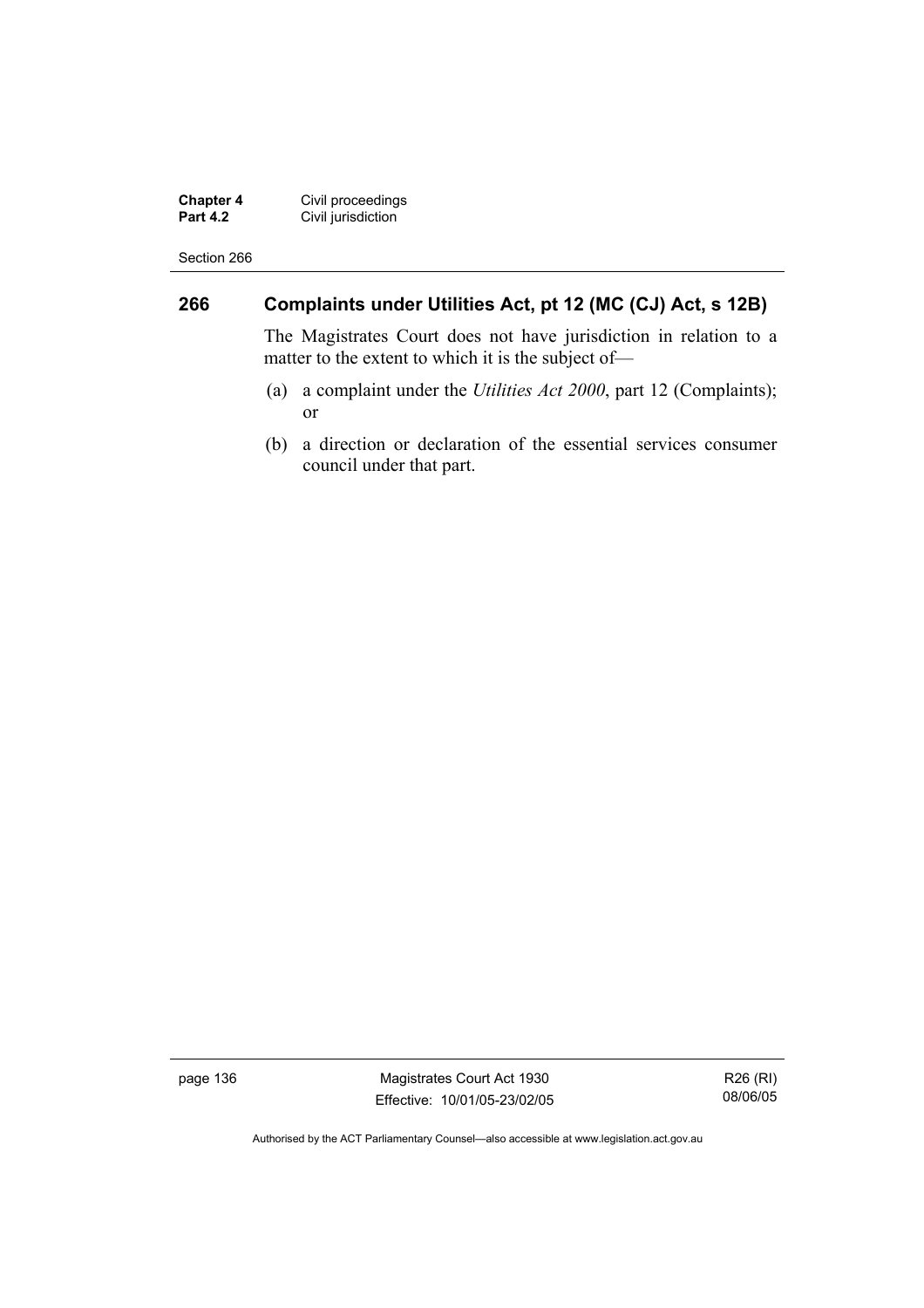# **Part 4.3 Case stated for Supreme Court**

#### **267 Case stated (MC (CJ) Act, s 194, s 395 (2))**

- (1) On the application of a party to a proceeding in the Magistrates Court, the court may state, in the form of a special case, any question of law that arises in the proceeding for the opinion of the Supreme Court.
- (2) The Supreme Court has jurisdiction to hear and decide a case stated under this section.
- (3) This section does not apply to a proceeding in the Small Claims Court.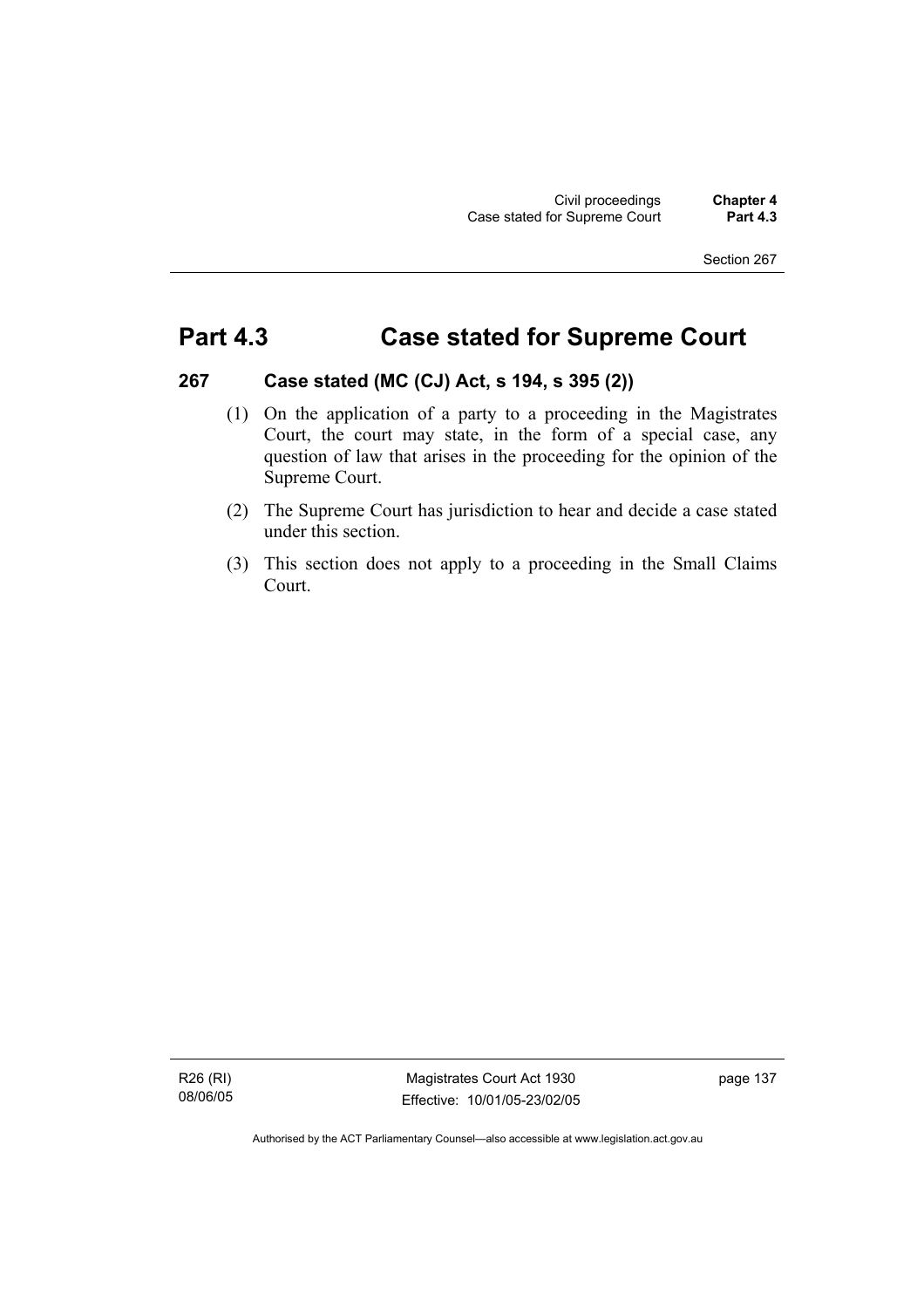# **Part 4.4 Transfer of proceedings from or to Supreme Court**

### **268 Transfer of action from Supreme Court (MC (CJ) Act, s 381)**

- (1) This section applies if a proceeding in relation to the cause of action on which a prescribed action pending in the Supreme Court is founded could properly have been begun in the Magistrates Court.
- (2) The Supreme Court may, on the application of a party to the action or its own initiative, order that the action be transferred to the Magistrates Court if it considers it just to do so.
- (3) In subsection (1):

*prescribed action* means an action in which the amount claimed (whether initially or as reduced by payment, admitted set-off or otherwise) is not more than the amount for which the Magistrates Court has jurisdiction under this chapter.

### **269 Procedure on transfer of action from Supreme Court (MC (CJ) Act, s 382)**

- (1) This section applies if the Supreme Court has made an order under section 268 that an action pending in the Supreme Court be transferred to the Magistrates Court.
- (2) A party to the action may file in the Magistrates Court a copy of the order, a copy of each of the pleadings (if any) in the action and any other relevant documents filed in the Supreme Court.
- (3) When the copies have been filed, the action—
	- (a) stops being an action in the Supreme Court; and
	- (b) becomes a proceeding in the Magistrates Court.

R26 (RI) 08/06/05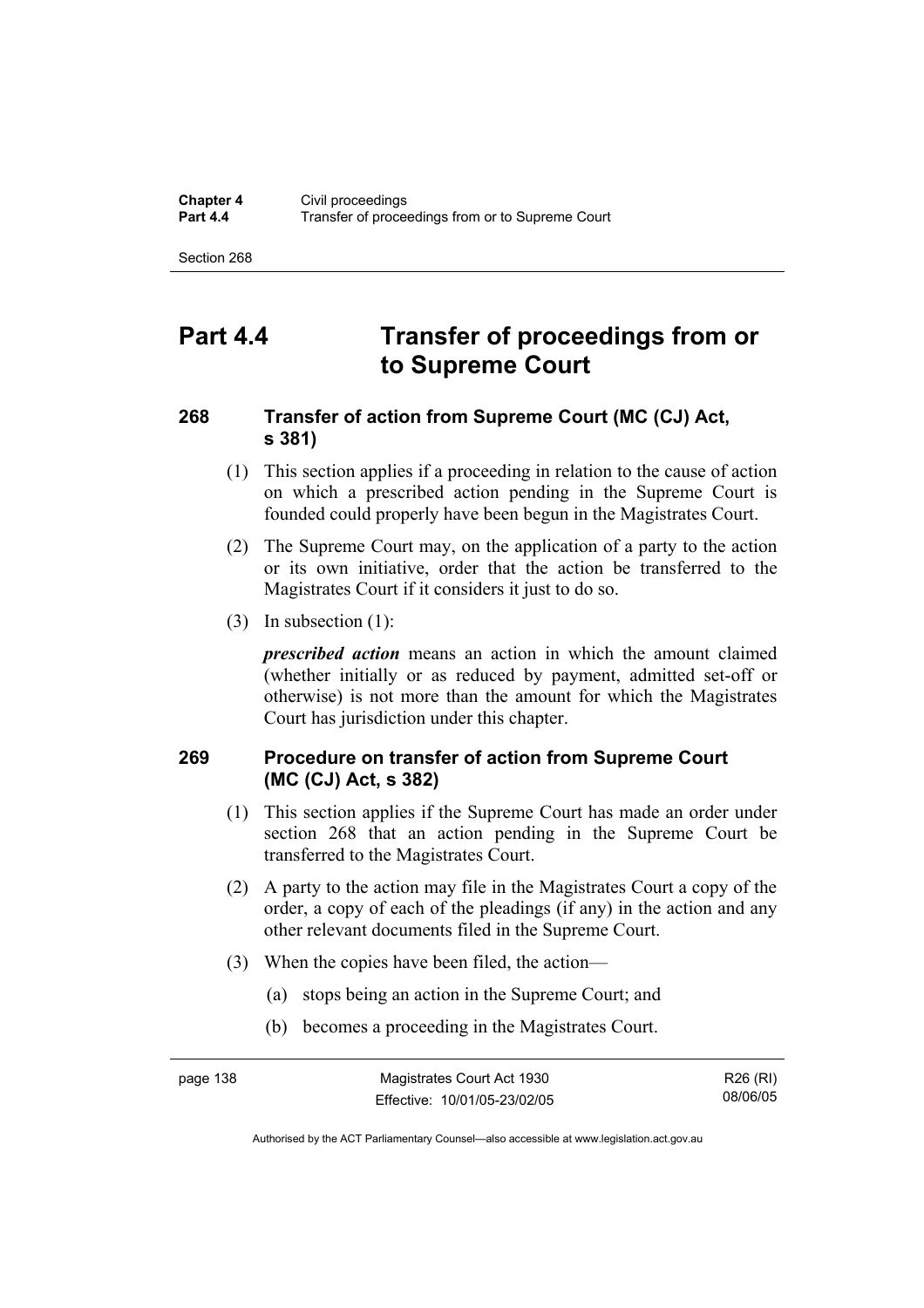- (4) The proceeding is taken to have been begun in the Magistrates Court on the day the action was begun in the Supreme Court.
- (5) Costs in the proceeding are to be allowed—
	- (a) for costs incurred before the order under section 268 was made (including the costs of getting the order) and the costs of getting the copies mentioned in subsection (2)—in accordance with the rules under the *Court Procedures Act 2004* applying to the Supreme Court, but subject to any Supreme Court order; and
	- (b) for costs incurred after the order was made (not including the costs of getting the copies)—in accordance with the rules applying to the Magistrates Court.
- (6) If costs mentioned in subsection (5) (a) are to be taxed, the costs must be taxed by the registrar in accordance with the rules applying to the Supreme Court.

### **270 Removal of proceedings into Supreme Court (MC (CJ) Act, s 383)**

On the application of a party to a proceeding in the Magistrates Court, the Supreme Court may order that the proceeding be removed into the Supreme Court on the conditions about costs, security for the amount claimed or costs, or otherwise, that the Supreme Court considers just.

## **271 Stay of proceedings (MC (CJ) Act, s 384)**

- (1) This section applies if an application under section 270 to have a proceeding in the Magistrates Court removed into the Supreme Court is pending.
- (2) On the application of a party to the proceeding, the Supreme Court may order that the proceeding be stayed until the application under section 270 is decided or until the Supreme Court orders otherwise.

R26 (RI) 08/06/05 page 139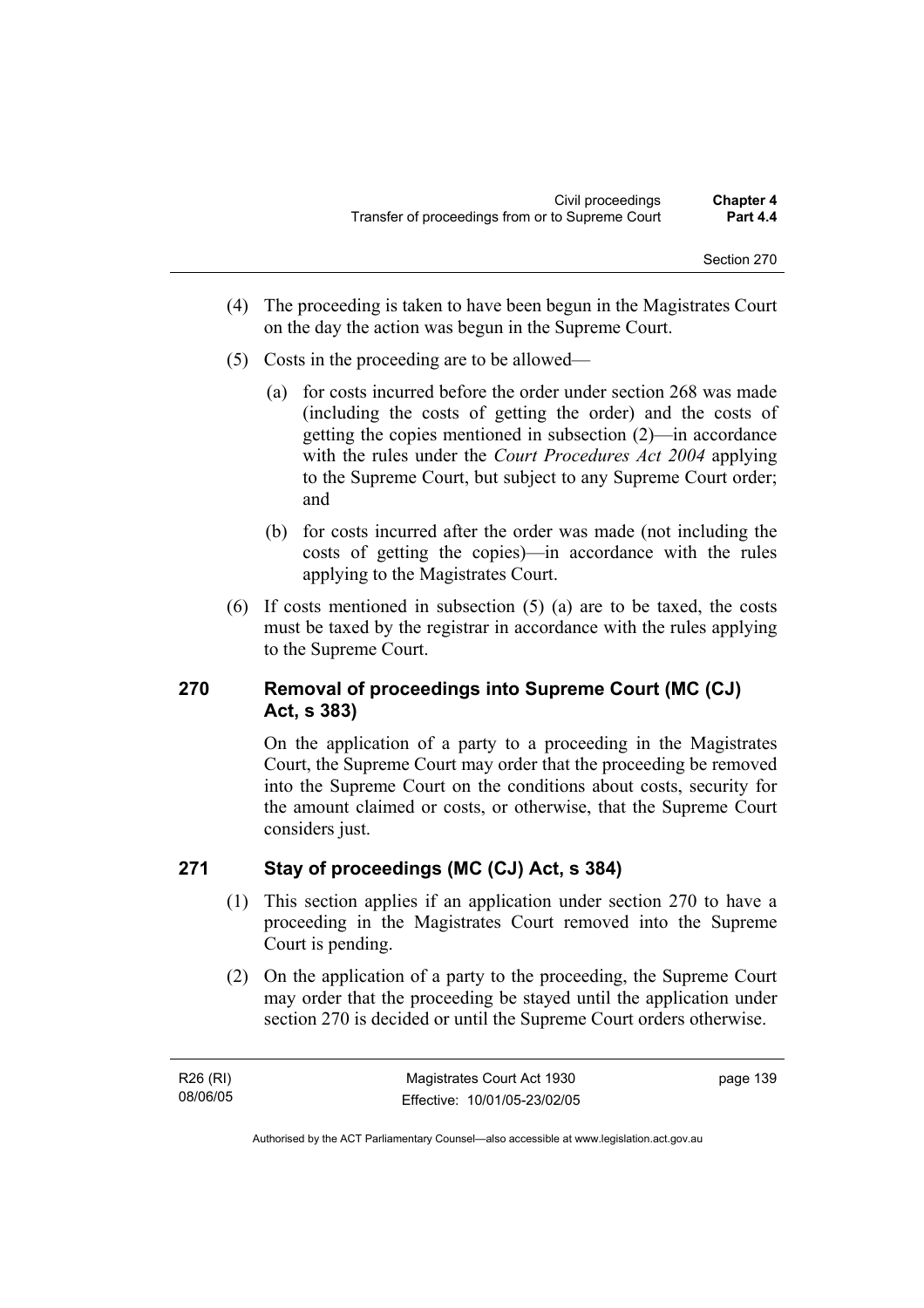| <b>Chapter 4</b> | Civil proceedings                                |
|------------------|--------------------------------------------------|
| <b>Part 4.4</b>  | Transfer of proceedings from or to Supreme Court |

 (3) An order that a proceeding be stayed takes effect immediately on a copy of the order being filed in the Magistrates Court.

page 140 Magistrates Court Act 1930 Effective: 10/01/05-23/02/05

R26 (RI) 08/06/05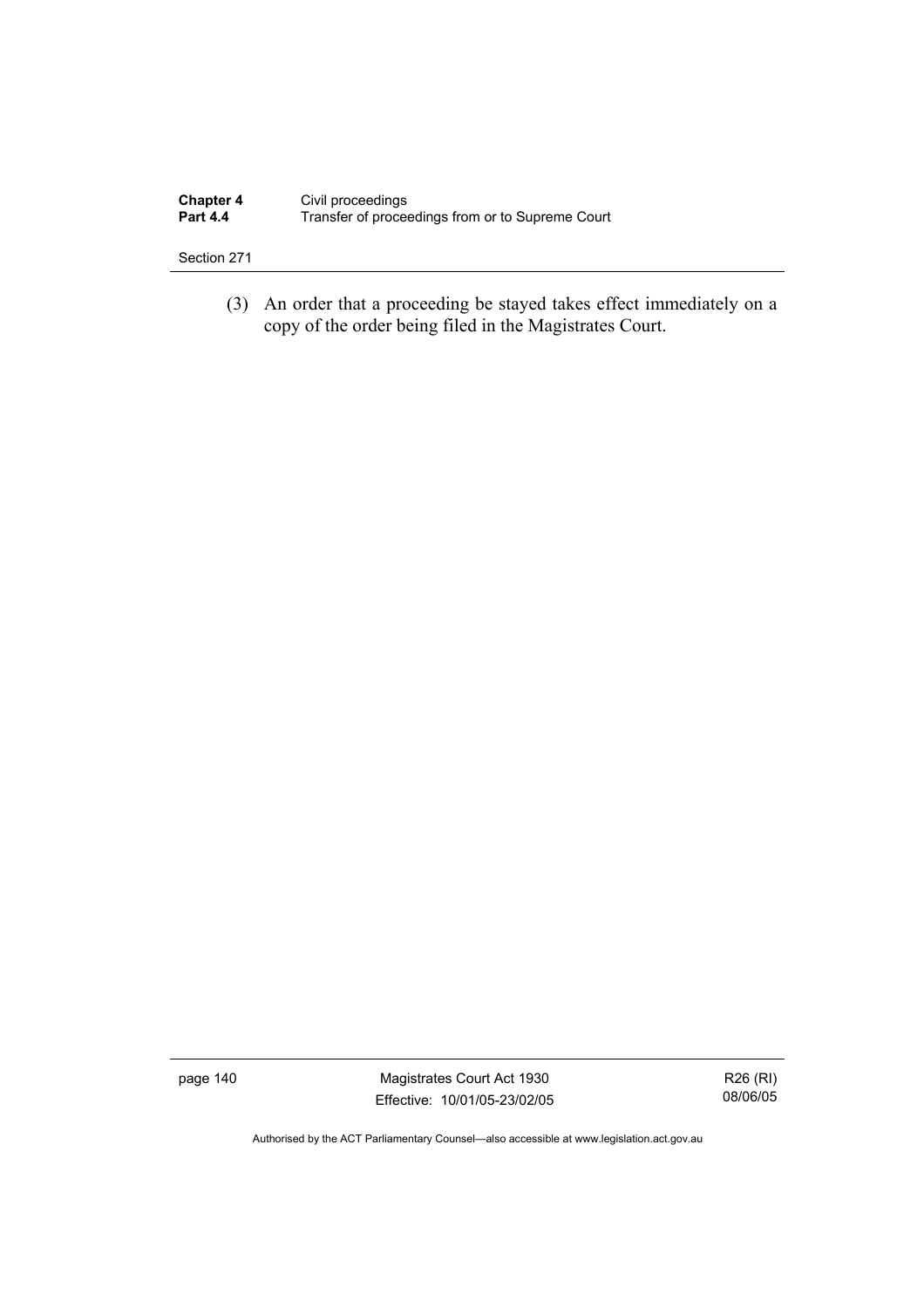# **Part 4.5 Civil appeals**

### **272 Definitions for pt 4.5 (MC (CJ) Act, s 385)**

In this part:

*appeal* means an appeal to the Supreme Court—

- (a) from a judgment or order of the Magistrates Court, whether final or interlocutory, in a proceeding that the Magistrates Court has jurisdiction to hear and decide under this chapter, other than a proceeding in its jurisdiction under part 4.6 (Small Claims Court); or
- (b) from a judgment of the Small Claims Court.

*judgment*, in relation to a proceeding in the Small Claims Court, includes an order made in association with the proceeding, but does not include an interim order of the Small Claims Court under the rules.

#### **273 Jurisdiction (MC (CJ) Act, s 386)**

- (1) The jurisdiction of the Supreme Court to hear and decide appeals is subject to the exceptions and conditions in this part.
- (2) Subsection (1) does not affect the operation of any other law that provides for the appellate jurisdiction of the Supreme Court.

#### **274 Cases in which appeal may be brought (MC (CJ) Act, s 387)**

- (1) An appeal may be brought only with the leave of the Supreme **Court**.
- (2) However, an appeal may be brought as of right from a judgment or order—

| R26 (RI) | Magistrates Court Act 1930   | page 141 |
|----------|------------------------------|----------|
| 08/06/05 | Effective: 10/01/05-23/02/05 |          |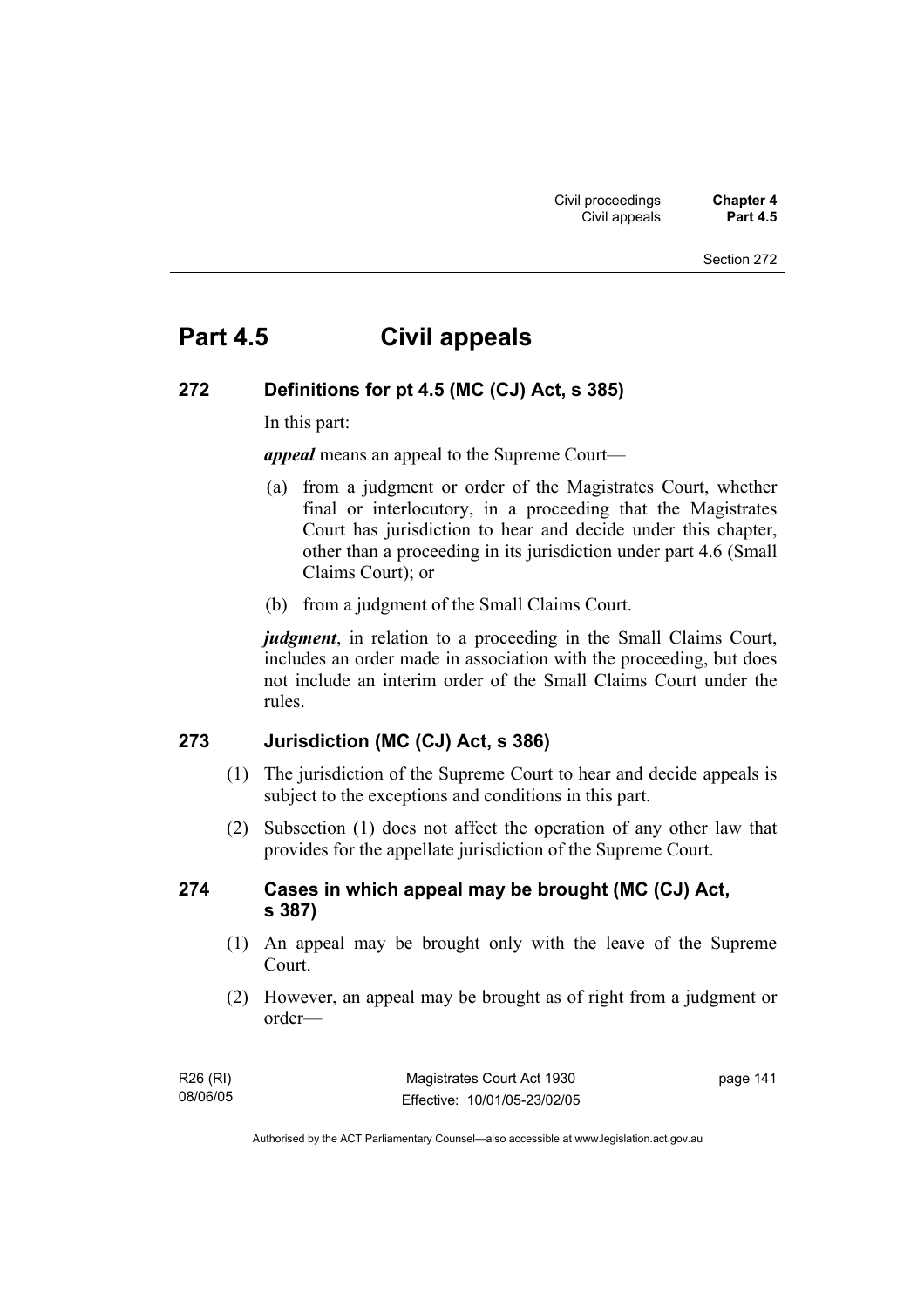| <b>Chapter 4</b> | Civil proceedings |
|------------------|-------------------|
| <b>Part 4.5</b>  | Civil appeals     |

- (a) for, or for the payment of, an amount of \$2 000 or more; or
- (b) in a proceeding in the Magistrates Court—
	- (i) in which the matter in issue amounts to, or is of the value of, \$2 000 or more; or
	- (ii) that involves directly or indirectly a claim, demand or question to or in relation to any property or any civil right amounting to, or of the value of, \$2 000 or more.
- (3) This section does not apply in relation to an appeal from a judgment of the Small Claims Court.

#### **275 Appeals—Small Claims Court (MC (CJ) Act, s 387A)**

- (1) A party to a proceeding in the Small Claims Court may, with the Supreme Court's leave, appeal from a judgment of the Small Claims Court in the proceeding.
- (2) The Supreme Court may grant leave only if satisfied—
	- (a) that the decision of the Small Claims Court on a question of law was wrong; or
	- (b) that the conduct of the proceeding in the Small Claims Court was unfair to the applicant for leave to appeal.

#### **276 Evidence on appeal (MC (CJ) Act, s 391)**

In an appeal, the Supreme Court must have regard to the evidence given in the proceeding in the Magistrates Court out of which the appeal arose, and has power to draw inferences of fact and, in its discretion, to receive further evidence.

#### **277 Powers of Supreme Court on appeal (MC (CJ) Act, s 393)**

 (1) On an appeal, the Supreme Court has the following powers in relation to the judgment or order appealed from: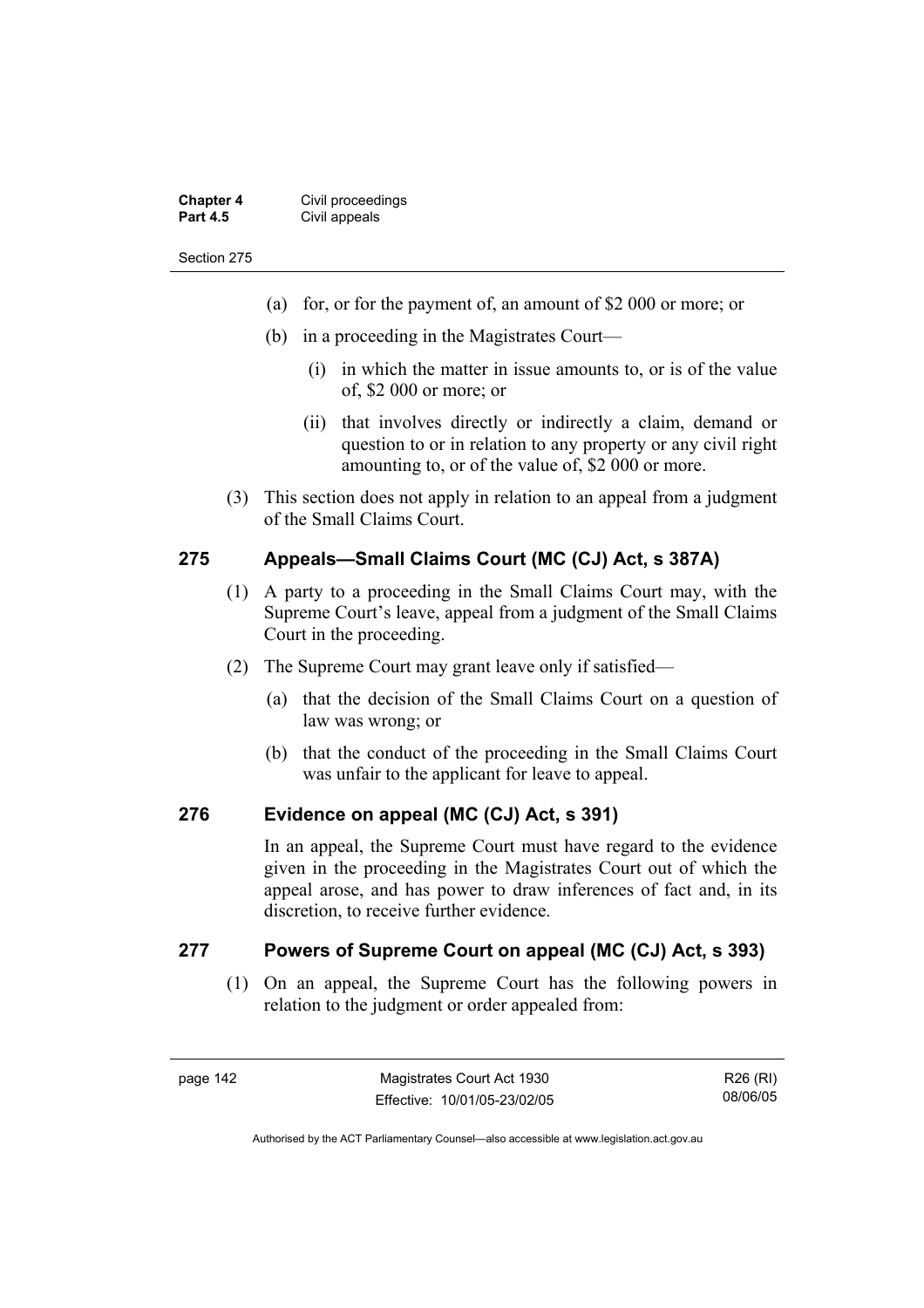- (a) to confirm, reverse or vary the judgment or order;
- (b) to give any judgment or make any order it considers appropriate, or refuse to make an order;
- (c) to set aside the judgment or order (completely or in part), and remit the proceeding to the Magistrates Court for further hearing and decision, subject to any directions the Supreme Court considers appropriate;
- (d) to award execution from the Supreme Court or remit the proceeding to the Magistrates Court for the execution of the judgment or order of the Supreme Court.
- (2) A judgment or order of the Supreme Court made in a proceeding remitted under subsection (1) (d) has effect as if it were a judgment or order of the Magistrates Court and may be enforced by the Magistrates Court accordingly.
- (3) In this section:

*Magistrates Court*, in relation to an appeal from a judgment or order of the Small Claims Court, means the Small Claims Court.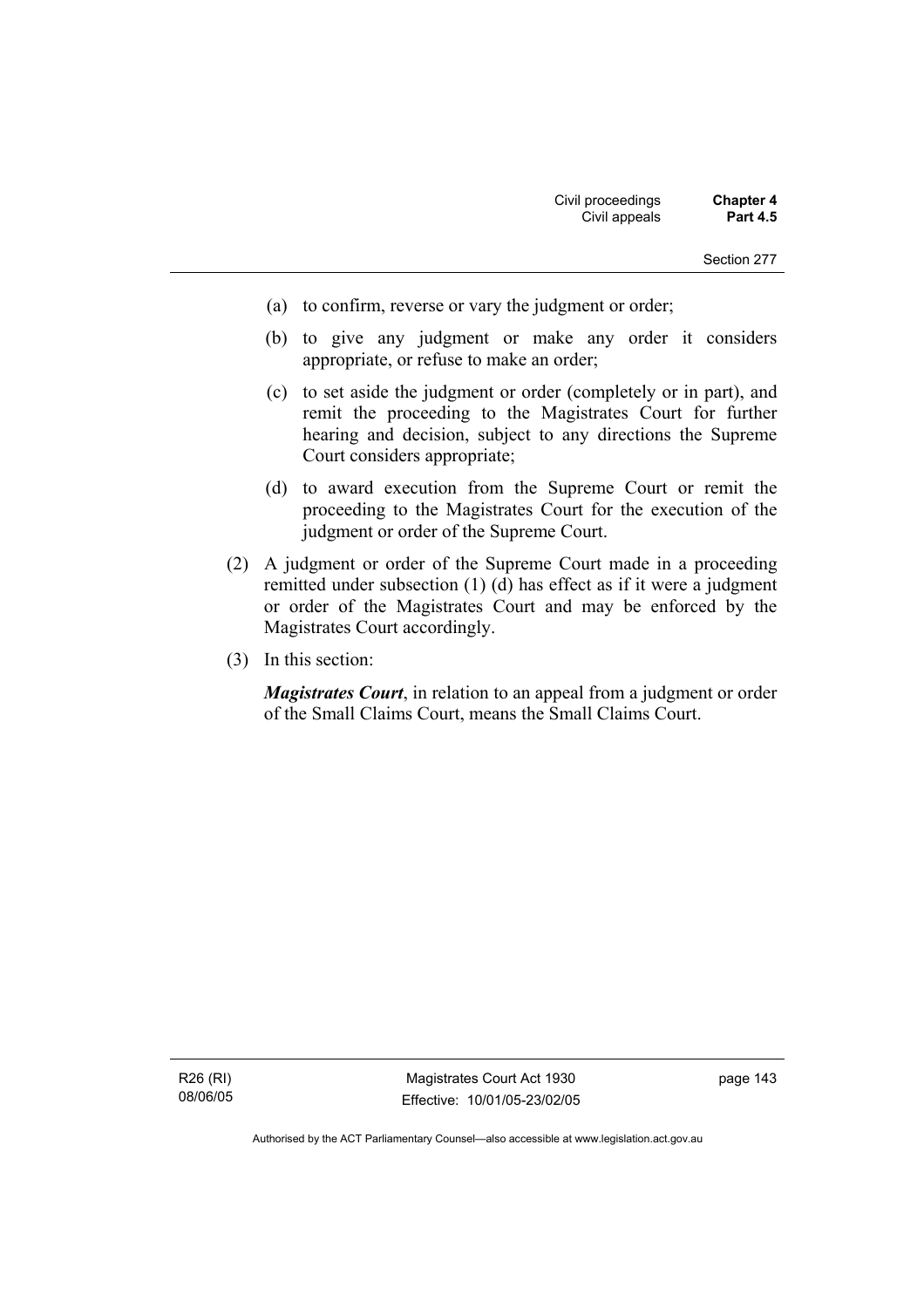**Chapter 4** Civil proceedings **Part 4.6 Part 4.6 Part 4.6 Part 4.6 Part 4.6 Part 4.6 Part 4.6 Part 4.6 Part 4.6 Part 4.6 Part 4.6 Part 4.6 Part 4.6 Part 4.6 Part 4.6 Part 4.6 Part 4.6 Part 4.6 Part 4.6 Part 4.6 Part 4.6 Part 4.6 Part 4.6 Part 4.6 Part** 

Section 278

# **Part 4.6 Small Claims Court**

#### **278 Definitions for pt 4.6 (MC (CJ) Act, s 394)**

*applicant* means a person making an application.

*application* means an application to the Small Claims Court, whether made under the rules or another territory law.

*common boundaries determination* means a determination under the *Common Boundaries Act 1981*, and includes a variation of a determination.

*contract application* means an application in relation to a contract, and includes an application for damages for breach of contract.

*damages application* means an application for damages for negligence or for any other tort except nuisance or trespass.

*debt application* means an application for the recovery of a debt.

*debt declaration*, in relation to a proceeding, means an order declaring that—

- (a) the applicant is or is not indebted to the respondent; or
- (b) the applicant is or is not indebted to the respondent in a stated amount; or
- (c) the applicant is or is not indebted to the respondent in an amount that is more than a stated amount.

*goods application* means an application in relation to the provision of goods or services, and includes an application for damages for the detention of goods.

*inquiry* means an inquiry by the Small Claims Court under the rules.

*nuisance application* means an application for relief for nuisance.

R26 (RI) 08/06/05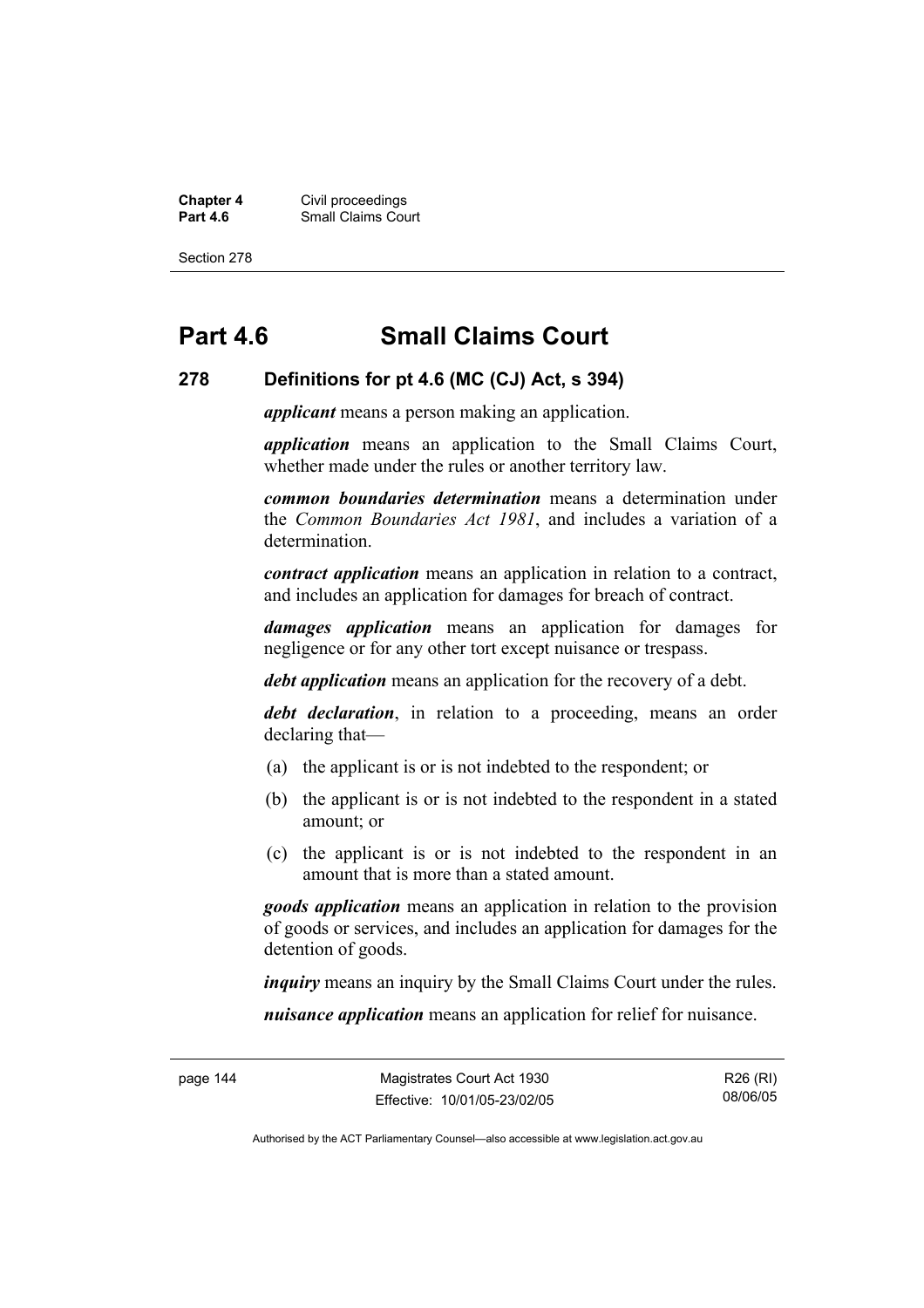*proceeding* means a proceeding on an application.

*referee* means a referee appointed under this part.

*respondent* means the respondent to an application.

*rules* means rules under the *Court Procedures Act 2004* applying in relation to the Small Claims Court.

*trespass application* means an application for relief for trespass to land.

#### **279 Small Claims Court (MC (CJ) Act, s 396)**

- (1) The Magistrates Court has jurisdiction to inquire into and decide applications for this part.
- (2) The Magistrates Court is to be known as the Small Claims Court when exercising jurisdiction under this part.

### **280 Referees—appointment (MC (CJ) Act, s 397)**

- (1) The Executive may appoint a person as a referee for this part.
- *Note 1* For the making of appointments (including acting appointments), see the Legislation Act, pt 19.3.
- *Note 2* In particular, an appointment may be made by naming a person or nominating the occupant of a position (see s 207).
- (2) A person is eligible for appointment as a referee if the person is—
	- (a) a lawyer; and
	- (b) a member of the staff of the Magistrates Court or any other entity exercising judicial powers under a territory law.
- (3) A person's appointment as referee ends if the person is no longer eligible for appointment under subsection (2).
	- *Note* A person's appointment also ends if the person resigns (see Legislation Act, s 210).

R26 (RI) 08/06/05 page 145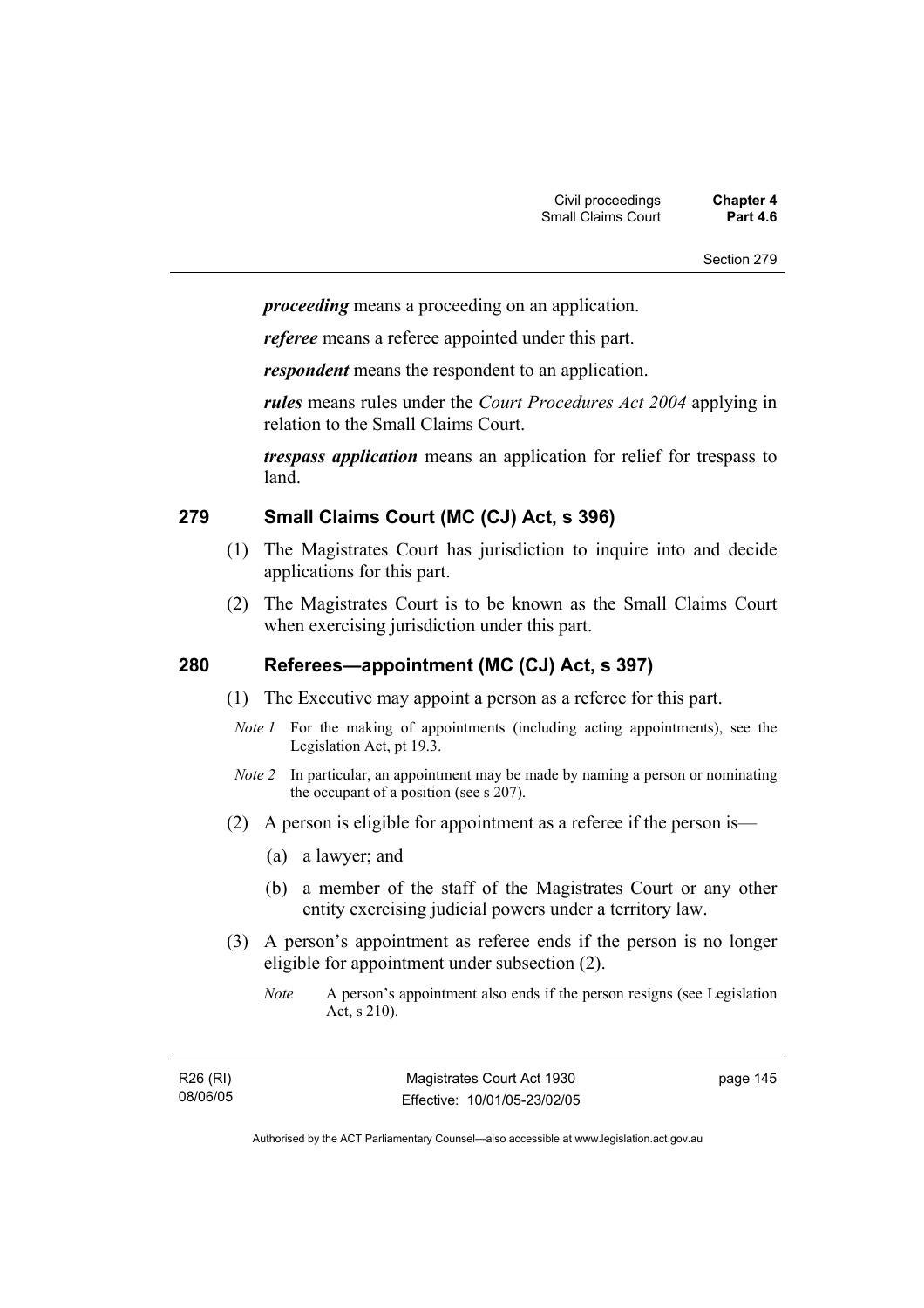**Chapter 4** Civil proceedings **Small Claims Court** 

Section 281

#### **281 Referees—functions (MC (CJ) Act, s 398)**

- (1) A referee may exercise the jurisdiction of the Small Claims Court in an inquiry in a proceeding by way of a contract application, damages application, debt application or goods application, or for a debt declaration or common boundaries determination.
- (2) However, a referee only has jurisdiction in a proceeding in relation to an amount of not more than \$3 000, or the equivalent value of goods or services (including any associated damages), excluding any claim for interest, or for a lump sum instead of interest, decided by the Small Claims Court under the rules.
- (3) In exercising the jurisdiction of the Small Claims Court under this section, a referee—
	- (a) has all the functions of a magistrate; and
	- (b) is otherwise taken to be a magistrate for all purposes.

#### **282 Referees—oath or affirmation of office (MC (CJ) Act, s 399)**

- (1) Before exercising functions as a referee, a referee must take an oath, or make an affirmation, before the Chief Justice.
- (2) An oath or affirmation under subsection (1) must be in accordance with the form in schedule 1.

#### **283 Jurisdiction (MC (CJ) Act, s 401)**

- (1) The Small Claims Court has jurisdiction to inquire into the following applications:
	- (a) contract applications;
	- (b) damages applications;
	- (c) debt applications;
	- (d) goods applications;

page 146 Magistrates Court Act 1930 Effective: 10/01/05-23/02/05

R26 (RI) 08/06/05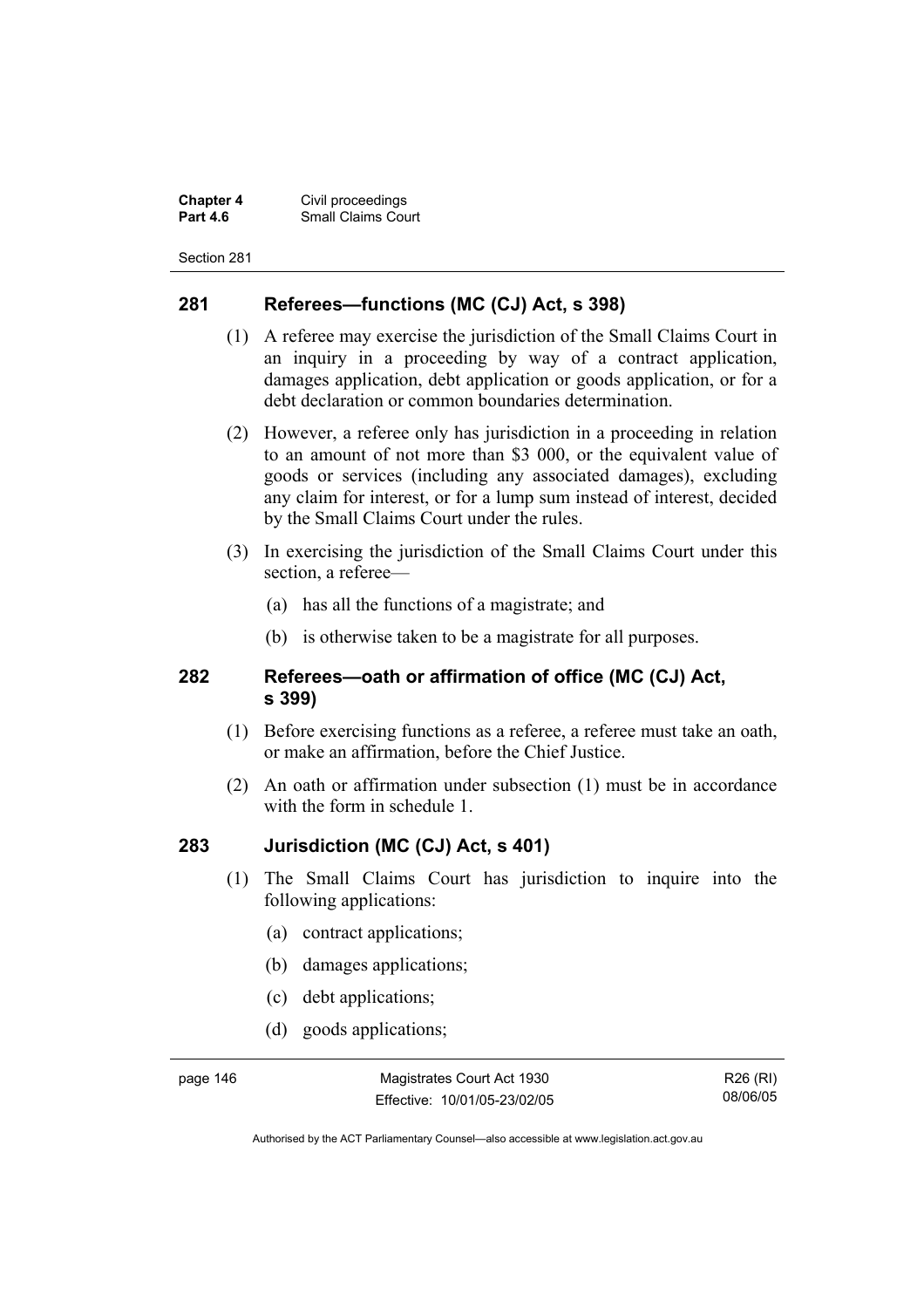- (e) nuisance applications;
- (f) trespass applications;
- (g) applications for debt declarations;
- (h) applications for common boundaries determinations.
- (2) Section 257 (Personal actions at law—amount or value) and section 261 (Disputed debts) do not apply to a proceeding in the Small Claims Court.

#### **284 \$10 000 limit (MC (CJ) Act, s 402)**

- (1) The Small Claims Court's jurisdiction is limited to applications claiming amounts of not more than \$10 000.
- (2) In relation to debt declarations, the Small Claims Court's jurisdiction is limited to applications for declarations for debts of not more than \$10 000.
- (3) The monetary limit on the Small Claims Court's jurisdiction does not include any claim for interest, or for a lump sum instead of interest, decided by the Small Claims Court under the rules.
- (4) In a goods application, the amount claimed is the value of the goods or services plus any amount claimed for damages for the detention of the goods.
- (5) If, apart from this section, a person would be entitled to make an application claiming an amount of more than \$10 000, the person may, by the application, abandon the excess by limiting the claim to \$10 000.
- (6) This section does not apply to an application for a common boundaries determination.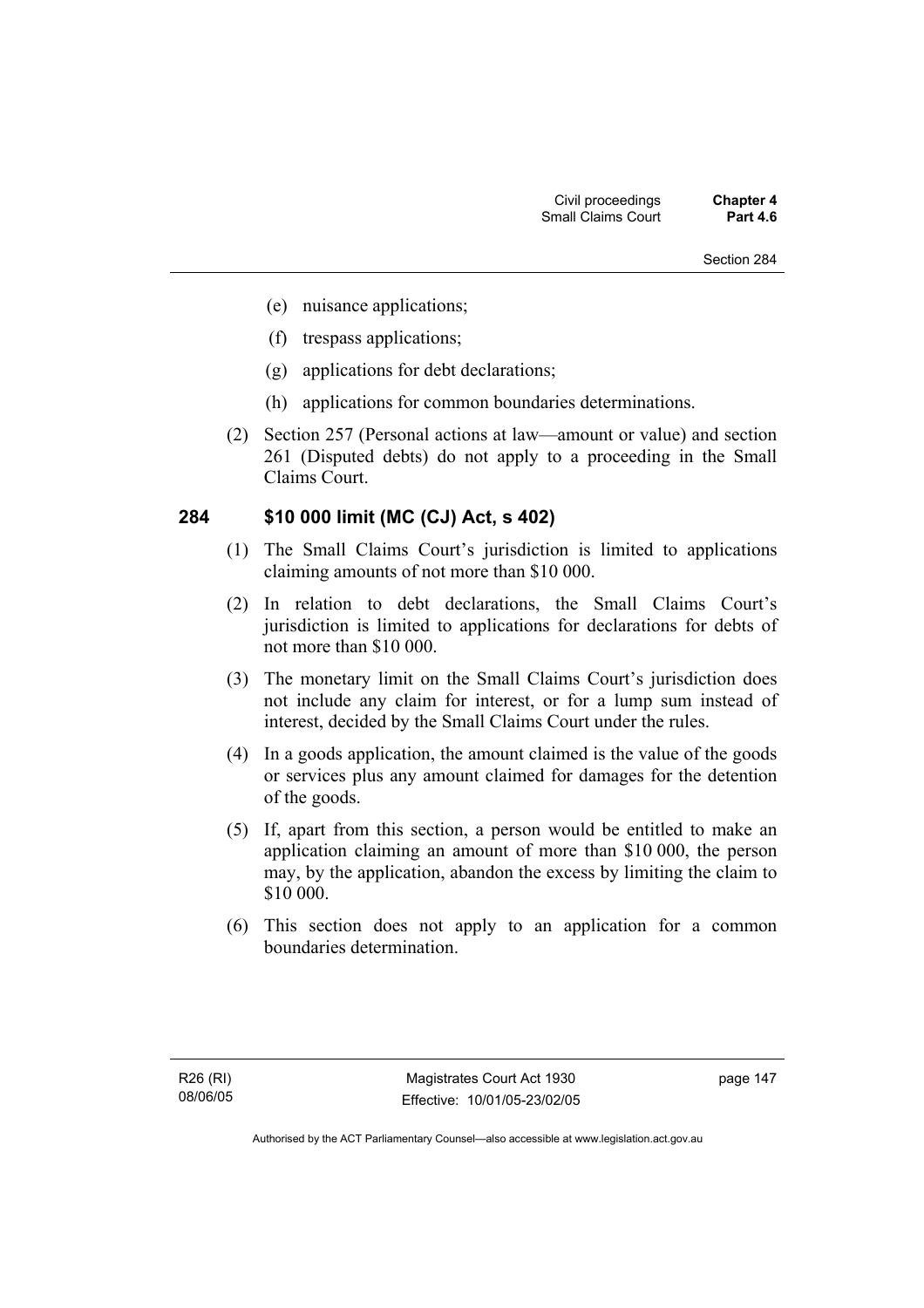**Chapter 4** Civil proceedings **Part 4.6** Small Claims Court

Section 285

### **285 Admissibility of conference proceedings in inquiries (MC (CJ) Act, s 427)**

Evidence, or any statement, of words spoken or acts done at a conference under the rules is not admissible in an inquiry, unless the parties otherwise agree.

page 148 Magistrates Court Act 1930 Effective: 10/01/05-23/02/05

R26 (RI) 08/06/05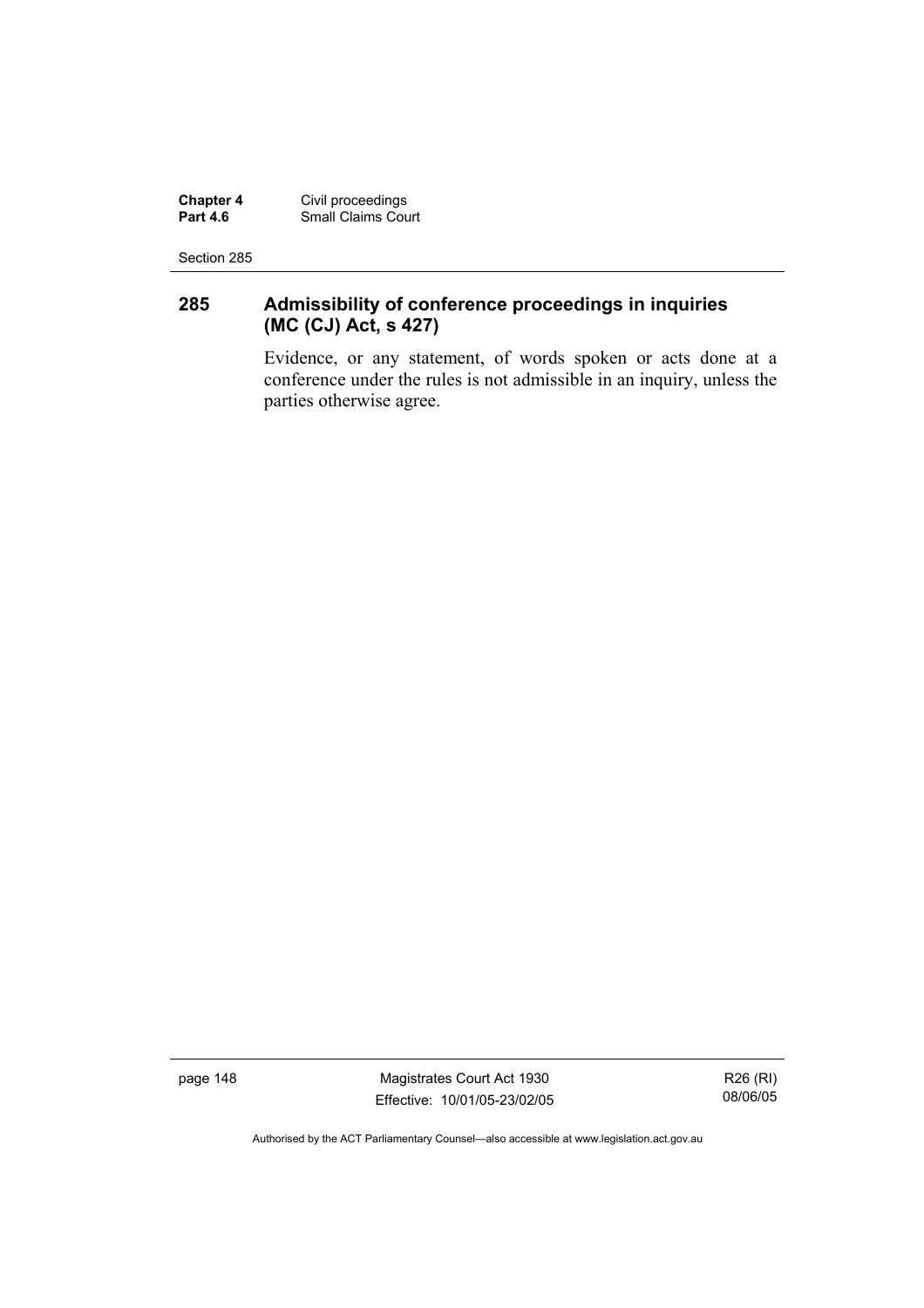# **Chapter 5 Miscellaneous**

## **Part 5.1 Offences**

#### **290 Contempt in face of court**

- (1) A person must not—
	- (a) wilfully threaten, disturb or insult the court; or
	- (b) wilfully interrupt, interfere with or obstruct a proceeding of the court; or
	- (c) commit any other act that is a wilful contempt of the court.

Maximum penalty: 50 penalty units, imprisonment for 6 months or both.

- (2) Subsection (1) only applies to acts in the face, or within the hearing, of the court.
- (3) For this section, if a person appears in a proceeding in accordance with section 311 (Appearance by audiovisual or audio links), the acts of the person and of any other person who is visible or audible to the court by means of audiovisual or audio link are taken to be in the face of the court.
- (4) Without limiting the operation of any other provision of this Act, if a person commits an offence against subsection (1), a magistrate may proceed to charge the person and hear and dispose of the matter immediately and for that purpose receive evidence including unsworn evidence.
- $(5)$  If—
	- (a) a person has been charged under subsection (4) but the matter has not been disposed of; and

page 149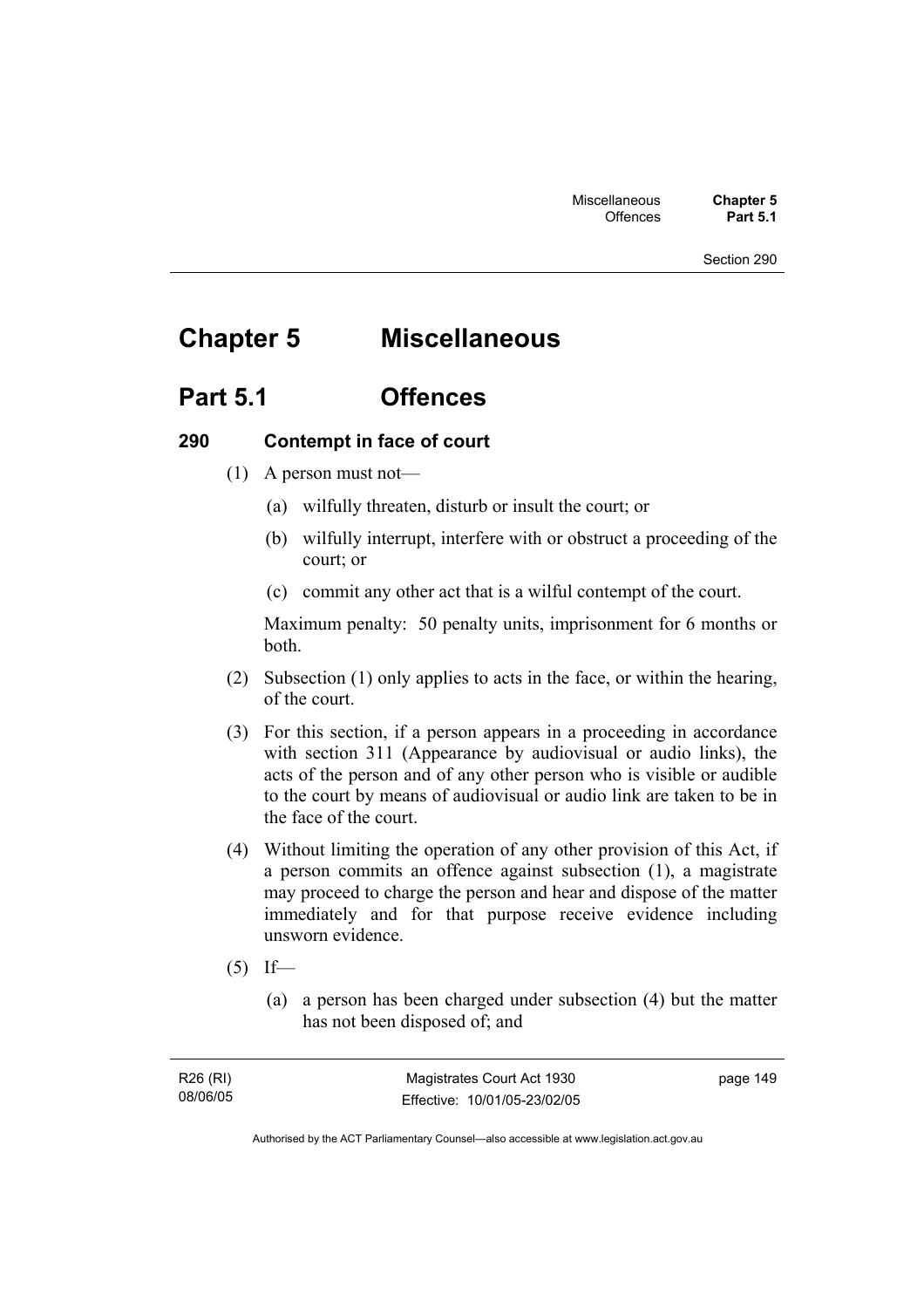| <b>Chapter 5</b> | Miscellaneous |
|------------------|---------------|
| <b>Part 5.1</b>  | Offences      |

- (b) a magistrate has reasonable grounds to believe that the person has committed an offence against subsection (1); and
- (c) the magistrate considers that it is reasonable in all the circumstances—
	- (i) to order that the person be taken into custody to appear before the court; or
	- (ii) to order that the person be remanded in custody from time to time for periods not exceeding 15 clear days at any one time; or
	- (iii) to release the person on bail; or
	- (iv) to make an order in relation to the person under subsection (8) before the alleged offence has been heard;

the magistrate may make such an order.

- (6) An order under subsection (5) need not be in writing but the order must be reduced to writing, and a copy served on the alleged offender, as soon as practicable.
- (7) Failure to comply with subsection (6) does not invalidate an order.
- (8) If a person is convicted of an offence against subsection (1), the court, in addition to any penalty provided for under that subsection that it imposes, may make an order in relation to the person under subsection (9).
- (9) An order under this subsection may provide for—
	- (a) the exclusion of the person from any building where the court sits or the environs of such a building; or
	- (b) prohibiting the person from approaching a magistrate, an officer of the court or a witness; or
	- (c) the imposition of any reasonable condition on the person.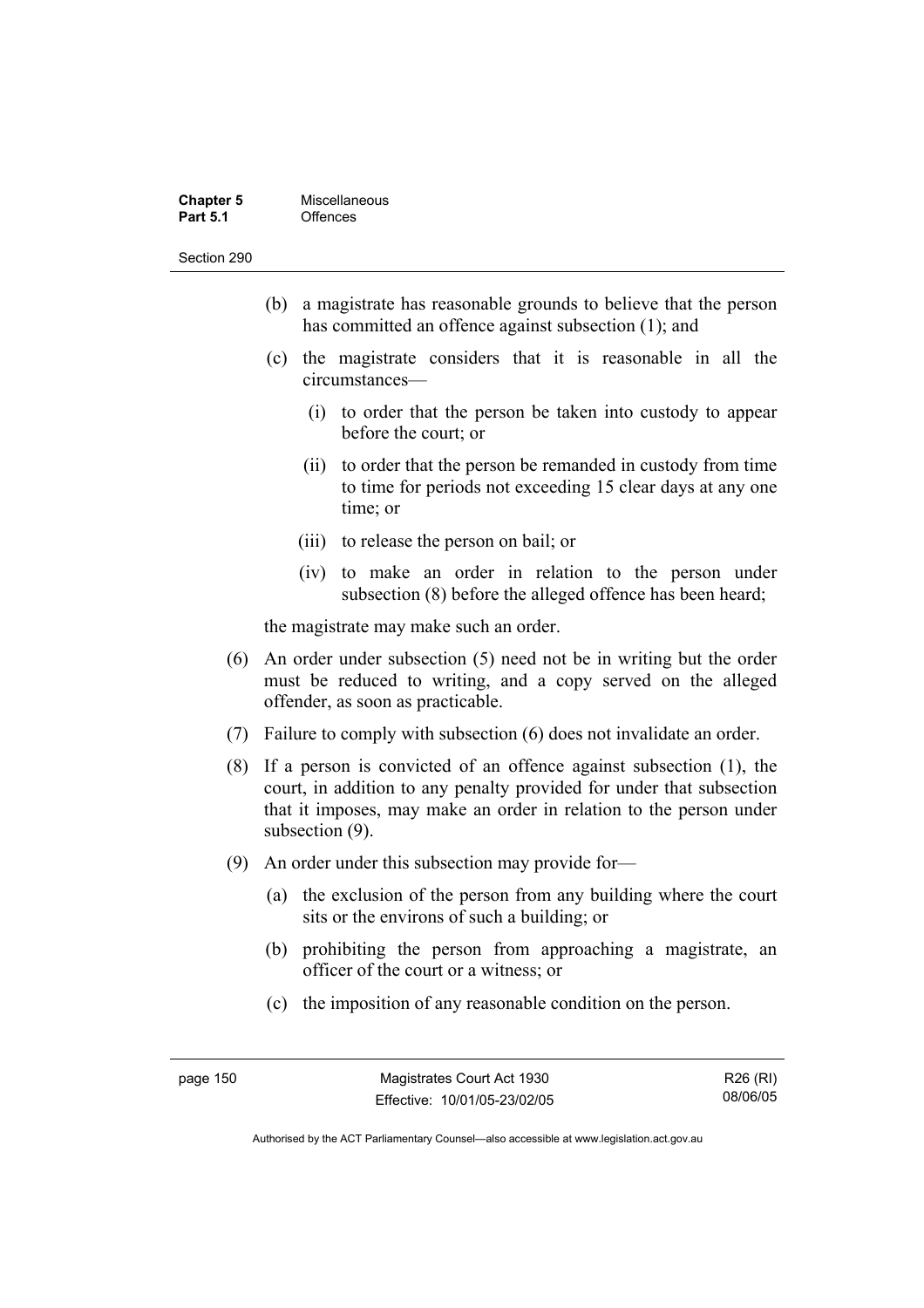(10) In this section:

*court* includes—

- (a) a magistrate when exercising the jurisdiction of the court; or
- (b) the registrar in the exercise of a judicial function.

### **291 Failure to give evidence—offence**

- (1) This section applies to a person who—
	- (a) appears as a witness in a proceeding in the court; or
	- (b) attends, or is brought, before the registrar for examination under the rules.
- (2) A person must not, without reasonable excuse—
	- (a) refuse or fail to take an oath; or
	- (b) refuse or fail to answer a question that he or she is required to answer by the court or registrar; or
	- (c) refuse or fail to produce a document required by the court or registrar, or by a summons or warrant, to be produced.

Maximum penalty: 50 penalty units, imprisonment for 6 months or both.

(3) A person must not give false information.

Maximum penalty: 50 penalty units, imprisonment for 6 months or both.

page 151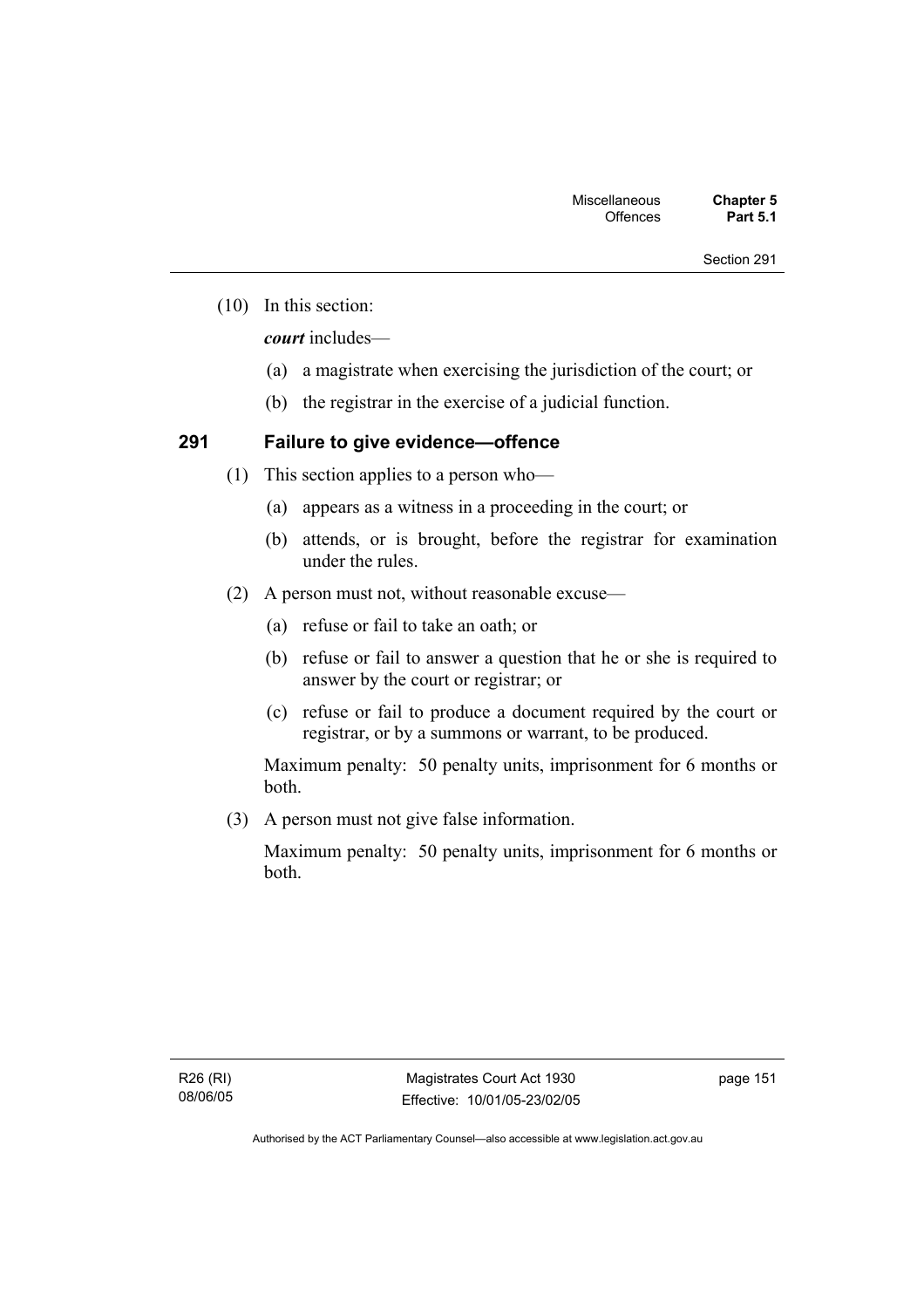| <b>Chapter 5</b> | Miscellaneous |
|------------------|---------------|
| <b>Part 5.1</b>  | Offences      |

#### **292 Failure to comply with order in nuisance action (MC (CJ) Act, s 8 (2))**

A person must not contravene an order made by the court in a civil action for nuisance.

Maximum penalty: 50 penalty units, imprisonment for 6 months or both.

#### **293 Failure to comply with Magistrates Court subpoena (MC (CJ) Act, s 187 (7))**

- $(1)$  If—
	- (a) a subpoena issued under the rules to give evidence or produce a document or anything else (or both) has been served on a person in accordance with the rules; and
	- (b) an amount in relation to expenses that the person would incur in complying with the subpoena on any day when the person's attendance is required (being an amount equal to the amount that would be payable in relation to the person if the party on whose request the subpoena was issued were entitled to claim witnesses' expenses in relation to the person as costs in the proceedings) has been paid or tendered to the person at the time of service of the subpoena or within a reasonable time before that day; and
	- (c) the person refuses or fails, without reasonable excuse, to comply with the requirement of the subpoena;

the person commits an offence.

Maximum penalty: 50 penalty units, imprisonment for 6 months or both.

(2) In this section:

*subpoena* includes summons.

page 152 Magistrates Court Act 1930 Effective: 10/01/05-23/02/05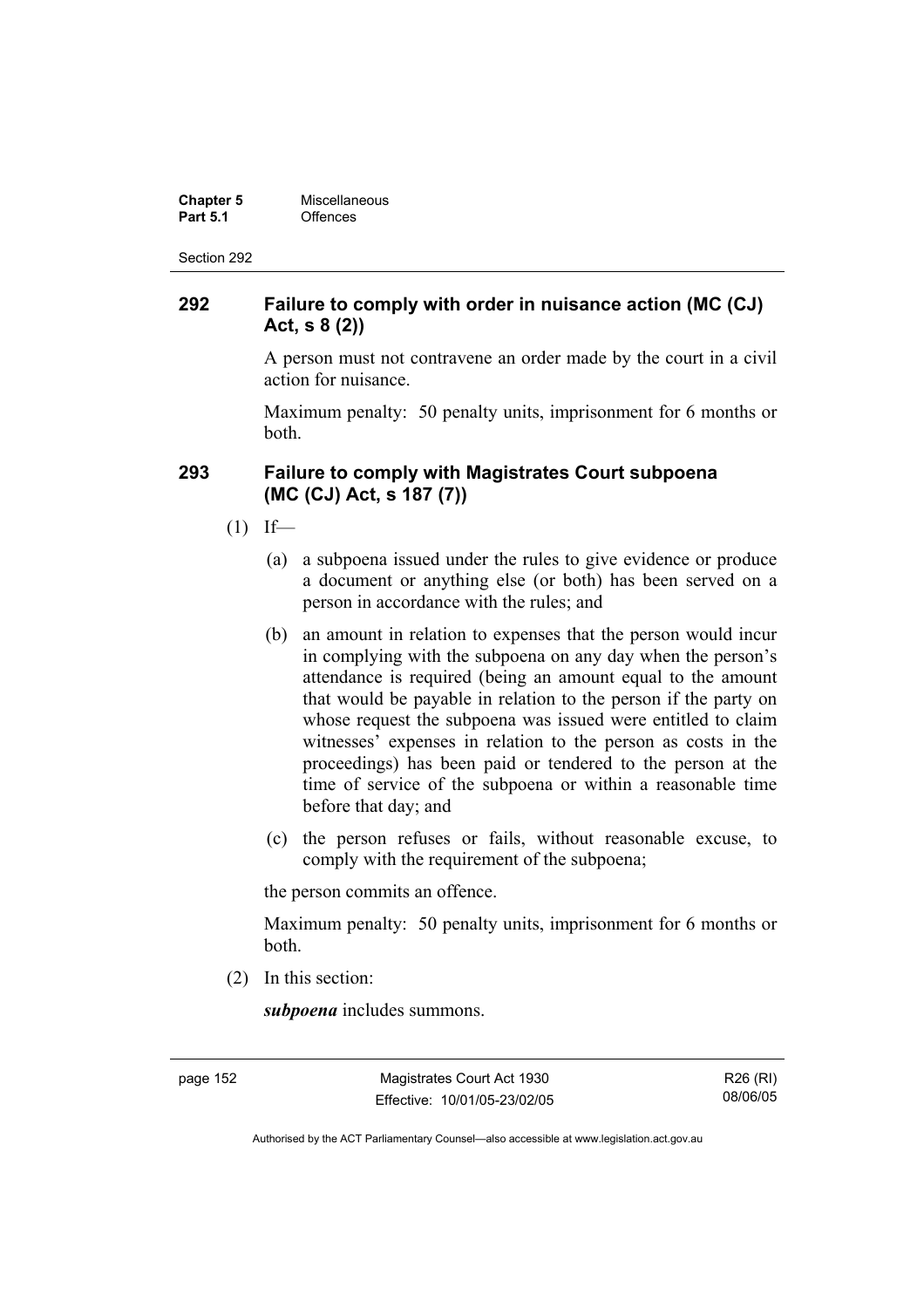(3) Subsection (2) and this subsection expire on the existing rules expiry day under the *Court Procedures Act 2004*, section 60 (3).

#### **294 Failure to comply with judgment for delivery of detained goods (MC (CJ) Act, s 217 (4))**

A person who fails, without reasonable excuse, to comply with a judgment under the rules for the delivery of detained goods commits an offence.

Maximum penalty: 50 penalty units.

#### **295 False or misleading statement by garnishee (MC (CJ) Act, s 329 (2))**

A garnishee under a garnishee order made by the court who knowingly makes a statement in a notice given under the rules to the judgment creditor that is false or misleading commits an offence.

Maximum penalty: 50 penalty units, imprisonment for 6 months or both.

### **296 Obligations of judgment creditor if garnishee pays too much (MC (CJ) Act, s 337 (1))**

If a judgment creditor receives an amount paid under a garnishee order in excess of the amount required to satisfy the judgment debt, the judgment creditor must—

- (a) notify the garnishee and the judgment debtor of the excess payment; and
- (b) pay the excess to the garnishee or the judgment debtor.

Maximum penalty: 10 penalty units.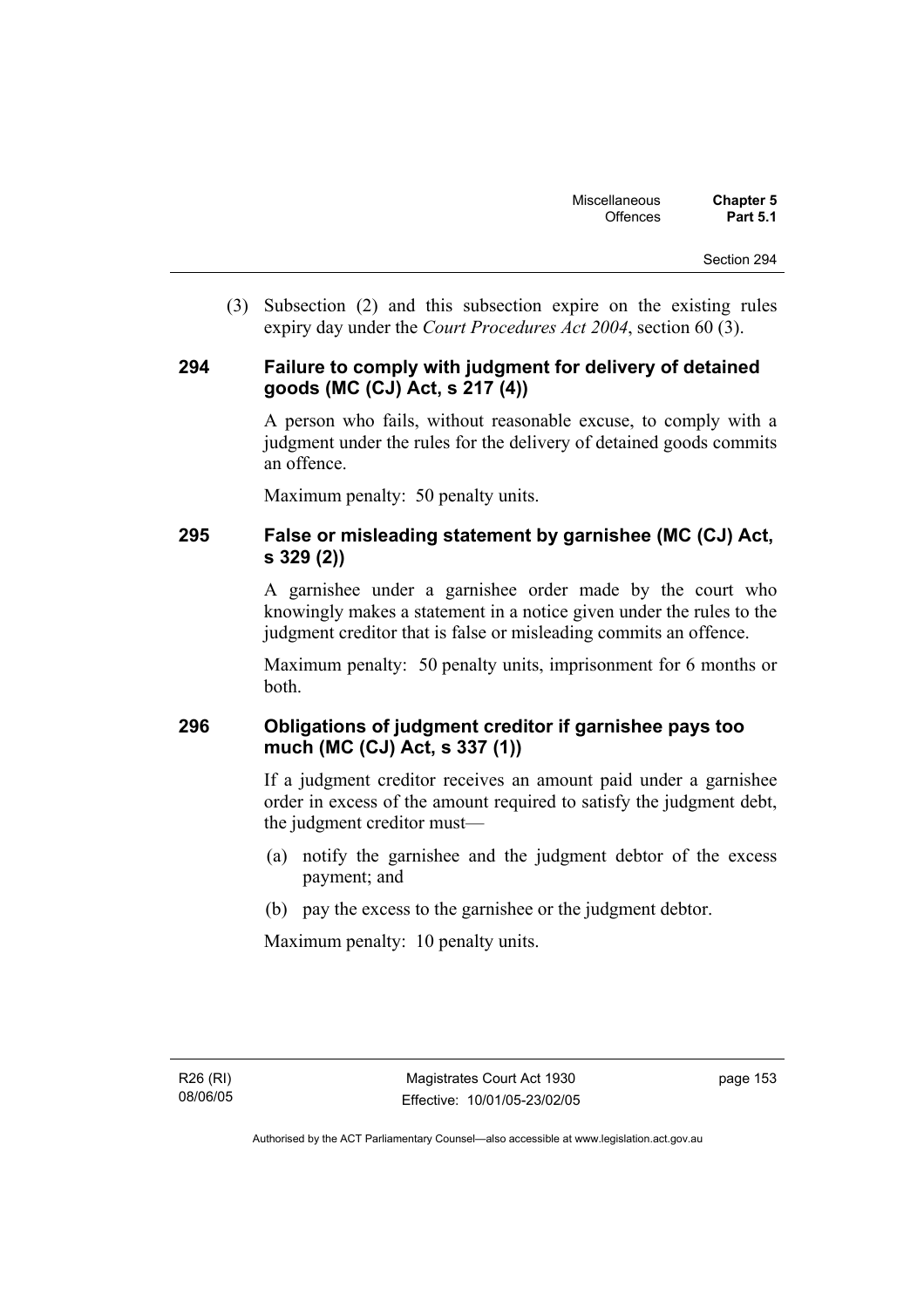**Chapter 5 Miscellaneous**<br>**Part 5.1** Offences **Part 5.1** Offences

Section 297

#### **297 Notice to be given if judgment debtor ceases employment (MC (CJ) Act, s 340 (1))**

If a garnishee order made by the court attaching earnings is in force and the judgment debtor ceases to be employed by the garnishee, the judgment debtor and the garnishee must within 21 days after the judgment debtor ceases to be so employed, each notify the registrar in writing—

- (a) that the judgment debtor has ceased employment with the garnishee; and
- (b) specifying the date when the employment ceased;

and, if the judgment debtor has a new employer, the judgment debtor must also specify in his or her notice—

- (c) the name and address of the new employer and the place of the new employment; and
- (d) the amount of his or her earnings from the new employer.

Maximum penalty: 10 penalty units.

#### **298 Prejudice to employee**

 (1) An employer must not dismiss an employee, or otherwise prejudice an employee in his or her employment, because a garnishee order attaching the earnings of the employee has been made by the court.

Maximum penalty: 50 penalty units, imprisonment for 6 months or both.

- $(2)$  If—
	- (a) an employee is dismissed or prejudiced within 6 months after a garnishee order is made; and
	- (b) all the elements of the offence other than the reason for the employer's action are proved;

page 154 Magistrates Court Act 1930 Effective: 10/01/05-23/02/05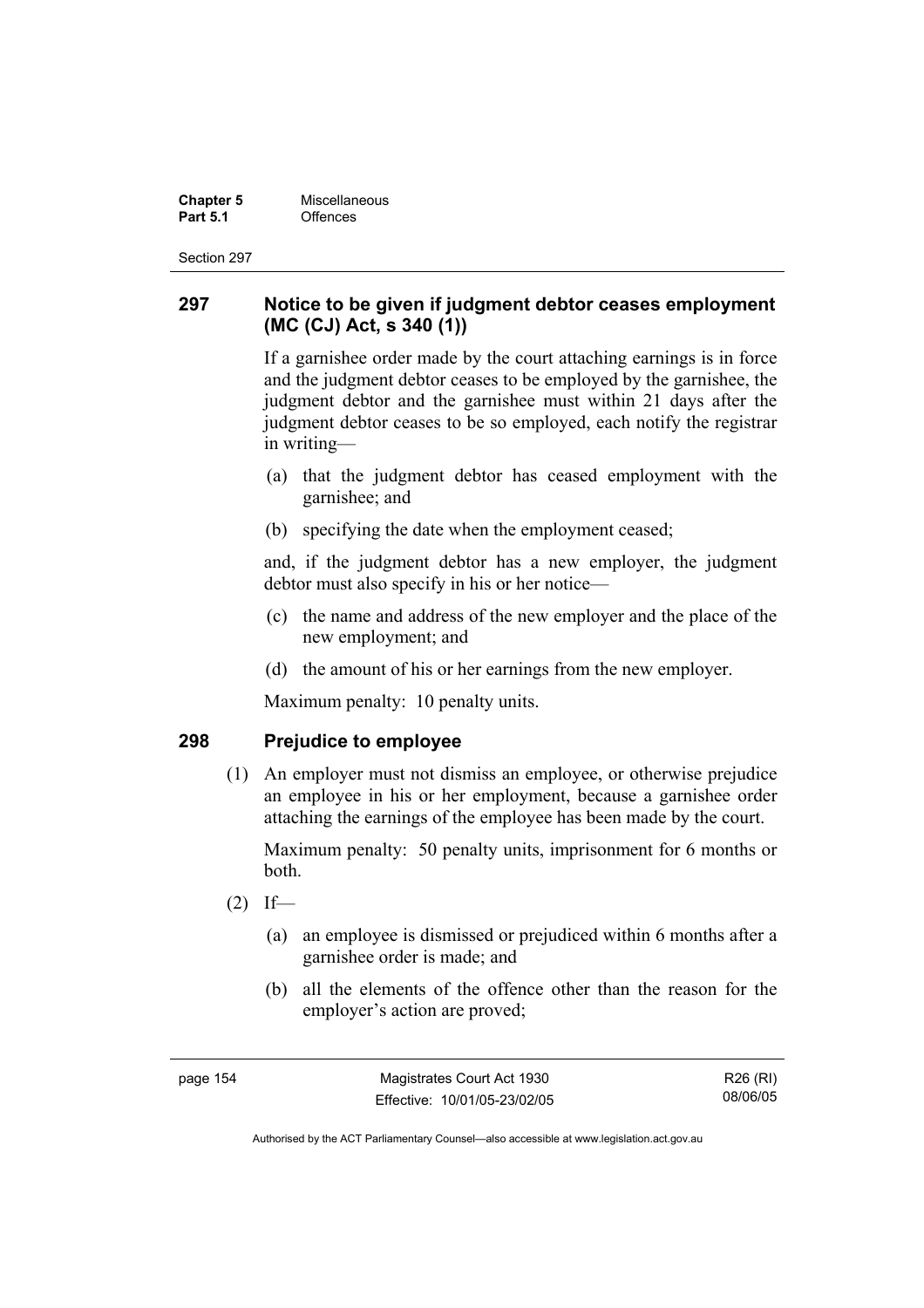the onus of proving that the dismissal or prejudice was not because of the garnishee order is on the employer.

 (3) A conviction under subsection (1) does not limit, restrict or otherwise effect any obligation that the garnishee may have in relation to the judgment debtor or any right or remedy that the judgment debtor may have against the garnishee under any other law in force in the ACT.

#### **299 Interference with seized property etc**

A person who knows that property has been seized under section 347 or is the subject of a notice under section 350 must not, except with the consent of the court or the written consent of the bailiff by whom the property was seized or the notice was served—

- (a) interfere with or dispose of the property; or
- (b) remove the property from the place where it was seized or where it was situated when the notice was served; or
- (c) cause, permit or suffer the property to be interfered with, disposed of or removed.

Maximum penalty: 50 penalty units, imprisonment for 6 months or both.

### **300 Failure to comply with Small Claims Court subpoena (MC (CJ) Act, s 448 (1))**

 (1) A person duly served with a subpoena of the Small Claims Court must not, without reasonable excuse, refuse or fail to comply with the subpoena.

Maximum penalty: 50 penalty units, imprisonment for 6 months or both.

(2) In this section:

*subpoena* includes summons.

| R26 (RI) | Magistrates Court Act 1930   | page 155 |
|----------|------------------------------|----------|
| 08/06/05 | Effective: 10/01/05-23/02/05 |          |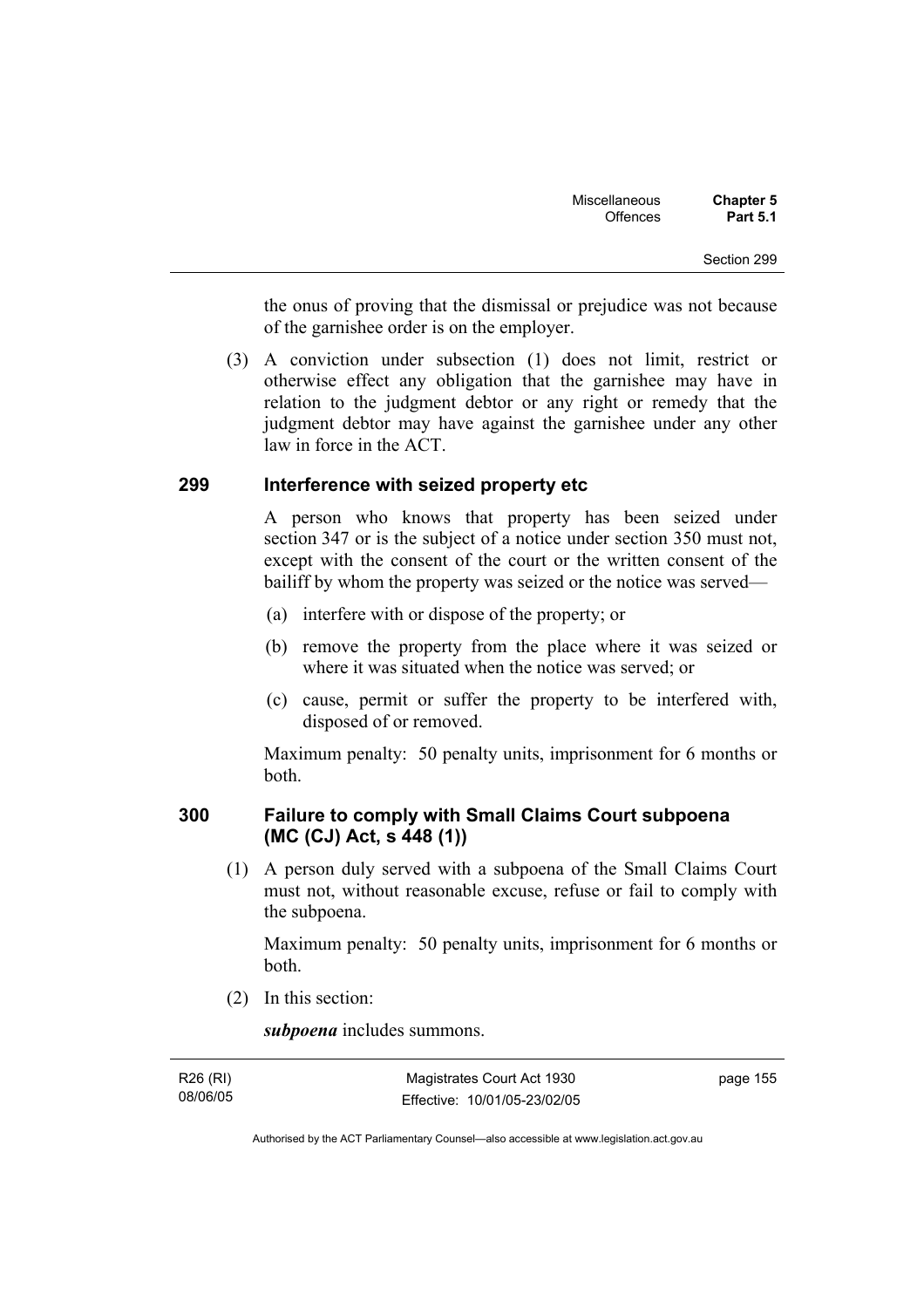| <b>Chapter 5</b> | Miscellaneous |
|------------------|---------------|
| <b>Part 5.1</b>  | Offences      |

 (3) Subsection (2) and this subsection expire on the existing rules expiry day under the *Court Procedures Act 2004*, section 60 (3).

#### **301 Witness before Small Claims Court to answer questions**

A person appearing as a witness before the Small Claims Court or an investigator must not, without lawful excuse, refuse to answer a question relevant to the proceeding asked by the court or the investigator.

Maximum penalty: 50 penalty units, imprisonment for 6 months or both.

### **302 Contravention of Small Claims Court order in trespass proceeding (MC (CJ) Act, s 460 (2))**

A person must not contravene an order of the Small Claims Court in a proceeding on a trespass application (within the meaning of part 4.6).

Maximum penalty: 50 penalty units, imprisonment for 6 months or both.

page 156 Magistrates Court Act 1930 Effective: 10/01/05-23/02/05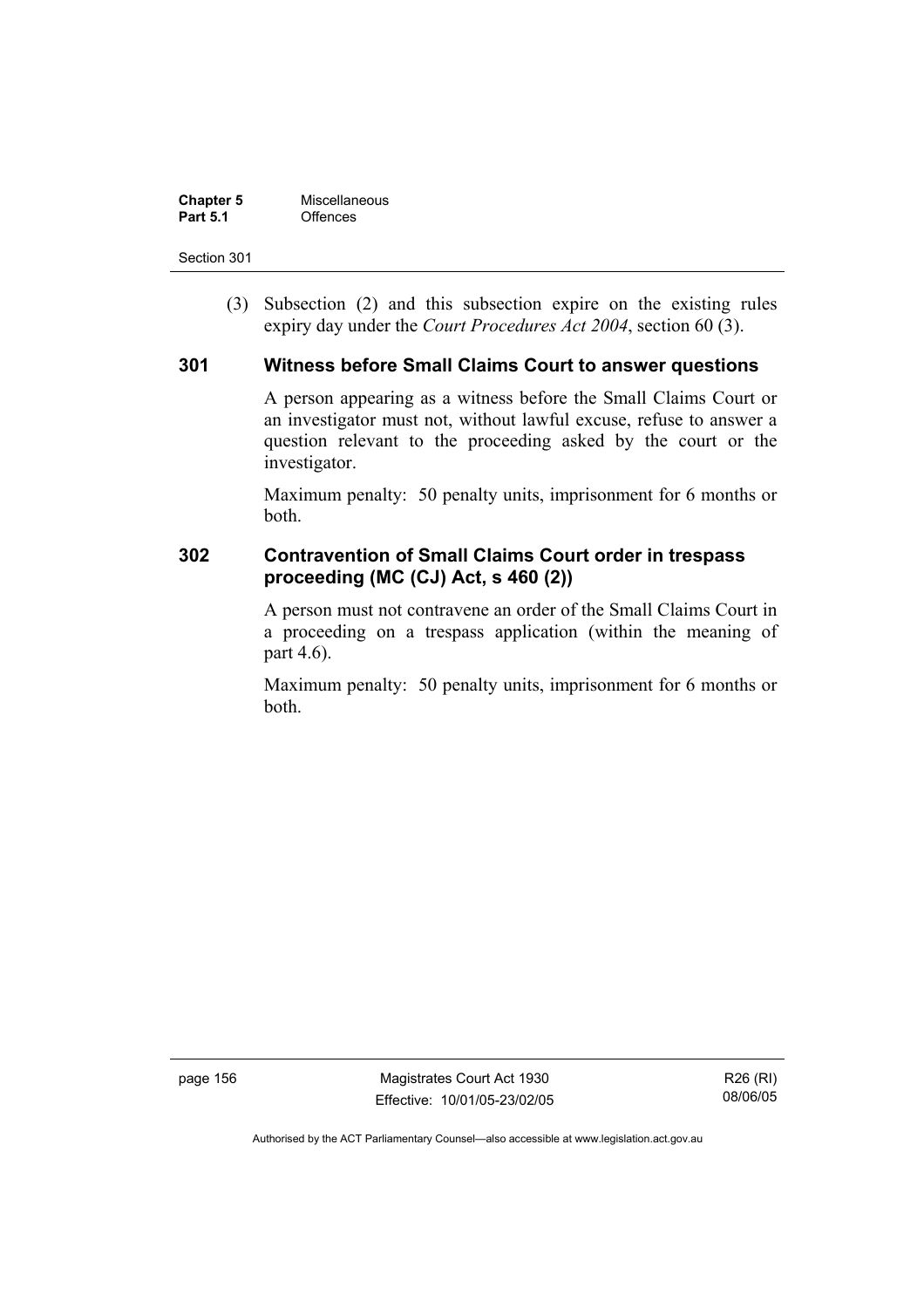# **Part 5.2 Other**

#### **309 Directions about procedure**

If the procedure for taking any step in a proceeding is not prescribed in this Act or the law under which the step is to be taken, the court may give directions in relation to the procedure to be followed in relation to the step.

#### **310 Hearings generally to be in public**

- (1) The hearing of a proceeding before the Magistrates Court must be in public.
- (2) However, if the magistrate presiding at a hearing is of the opinion that it is desirable in the public interest or in the interests of justice to do so, the magistrate may, by order—
	- (a) direct that the hearing or part of the hearing take place in private and give directions about the people who may be present; and
	- (b) give directions prohibiting or restricting the publication of evidence given at the hearing, whether in public or in private, or of matters contained in documents lodged with the court or received in evidence by the court for the purposes of the proceeding; and
	- (c) give directions prohibiting or restricting the disclosure to some or all of the parties to the proceeding of evidence given at the hearing, or of a matter contained in a document lodged with the court or received in evidence by the court for the purposes of the proceeding.

page 157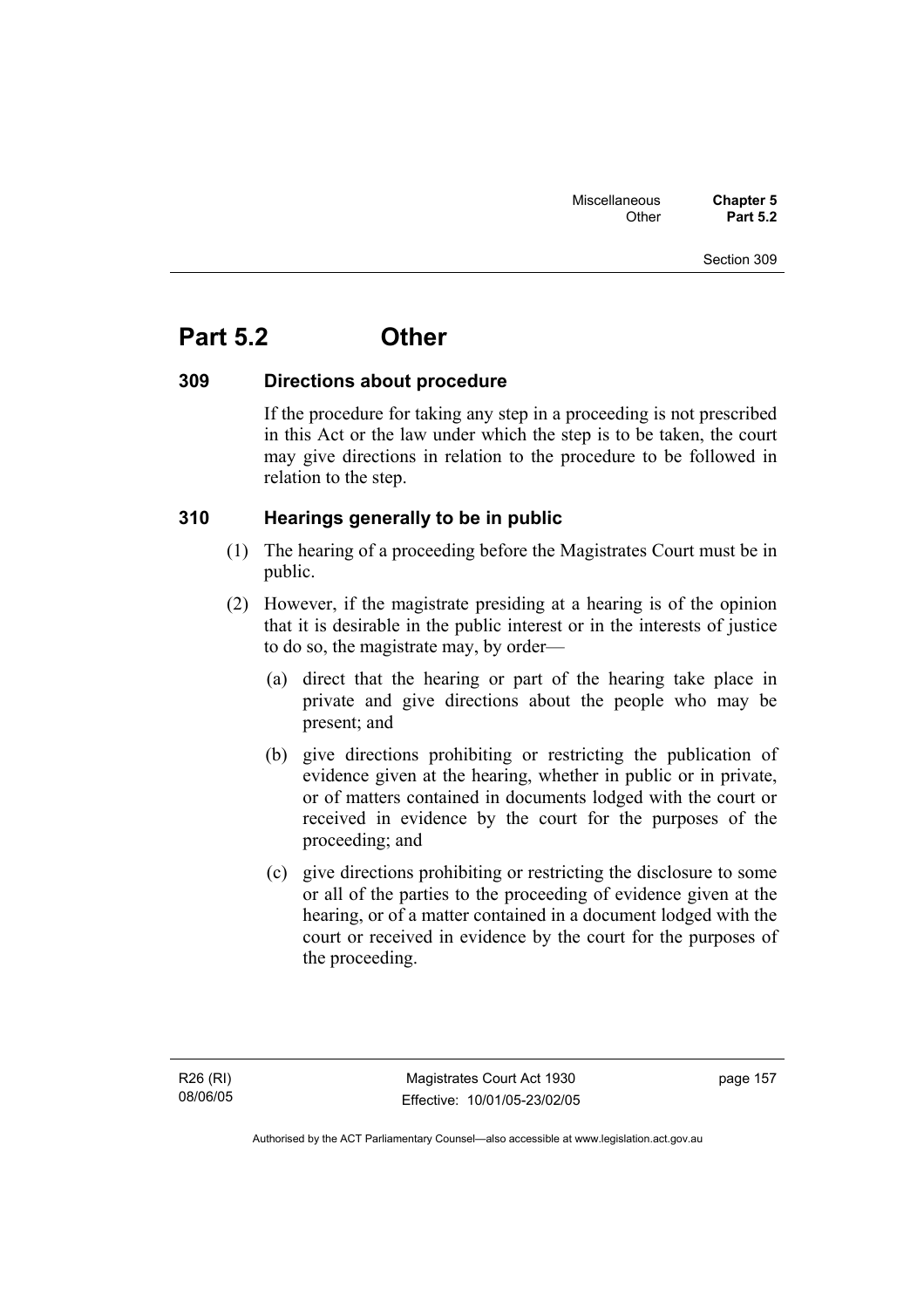| <b>Chapter 5</b> | Miscellaneous |
|------------------|---------------|
| <b>Part 5.2</b>  | Other         |

 (3) A person who, without reasonable excuse, contravenes an order under subsection (2) commits an offence.

Maximum penalty: 100 penalty units, imprisonment for 1 year or both.

- (4) Subsection  $(1)$ 
	- (a) does not apply in relation to a civil matter that, under another territory law, may be dealt with otherwise than in open court; and
	- (b) is subject to any other territory law that restricts who may be present at a hearing.
- (5) This section applies in relation to the conduct of a conference or inquiry in the Small Claims Court as if—
	- (a) a reference to the hearing of a proceeding were a reference to the conduct of the conference or inquiry; and
	- (b) a reference to the magistrate presiding were a reference to the person presiding at the conference or inquiry; and
	- (c) all other necessary changes, and any other changes prescribed by rule, were made.

#### **311 Appearance by audiovisual or audio links**

- (1) This section applies if, in relation to a proceeding or a part of a proceeding (the *relevant proceeding*), the court has given a direction under the *Evidence (Miscellaneous Provisions) Act 1991*, section 20 (1) (Territory courts may take evidence and submissions from outside ACT) or section 32 (1) (Use of link in proceedings).
- (2) If this section applies a person who, in a relevant proceeding—
	- (a) is required or entitled to appear personally, whether as a party or as a witness; or
	- (b) is entitled to appear for another person;

| page 158 | Magistrates Court Act 1930   | R26 (RI) |
|----------|------------------------------|----------|
|          | Effective: 10/01/05-23/02/05 | 08/06/05 |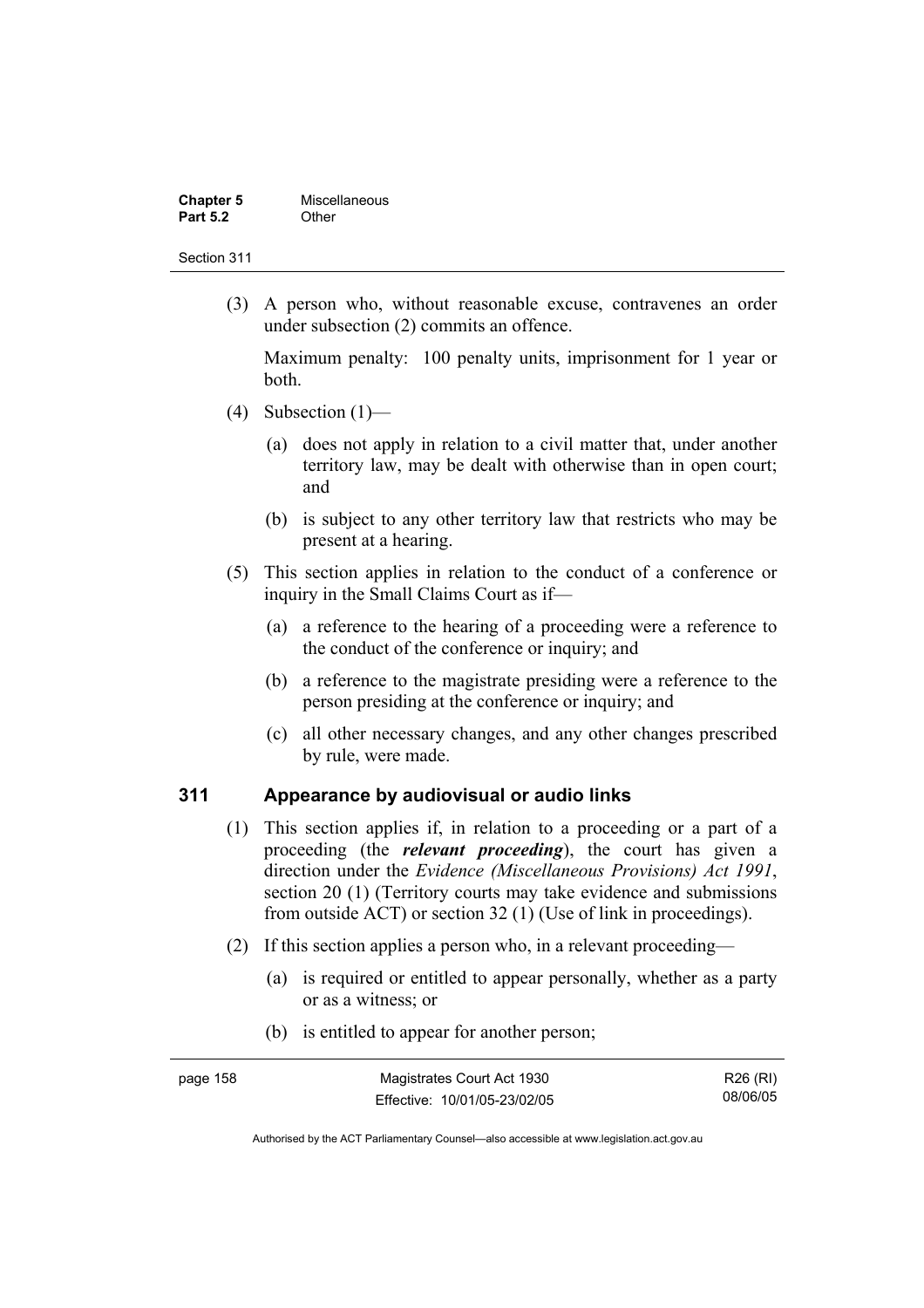may appear in the relevant proceeding and participate or give evidence in accordance with the direction.

- (3) A person who appears in a relevant proceeding in accordance with this section is taken to be before the court.
- (4) A reference in this Act to *appearance* in a proceeding, whether by a party or anyone else, includes, if this section applies, appearance in accordance with this section.
- (5) In this section, a reference to a *proceeding* does not include a reference to a proceeding in relation to bail.

#### **312 Failure to give evidence—committal**

- $(1)$  If—
	- (a) a person appearing as a witness in a proceeding in the court contravenes section 291 (Failure to give evidence—offence); or
	- (b) on hearing a matter referred to it in relation to the examination of a person before the registrar under the rules, the court is satisfied that the person has contravened section 291;

the court may, subject to subsection (4)—

- (c) adjourn the proceeding or hearing for a period not longer than 8 days; and
- (d) issue a warrant for the committal of the person to a gaol, lockup or remand centre until—
	- (i) the date to which the proceeding or hearing is adjourned; or
	- (ii) the person consents to comply with section 291;

whichever occurs first.

R26 (RI) 08/06/05 page 159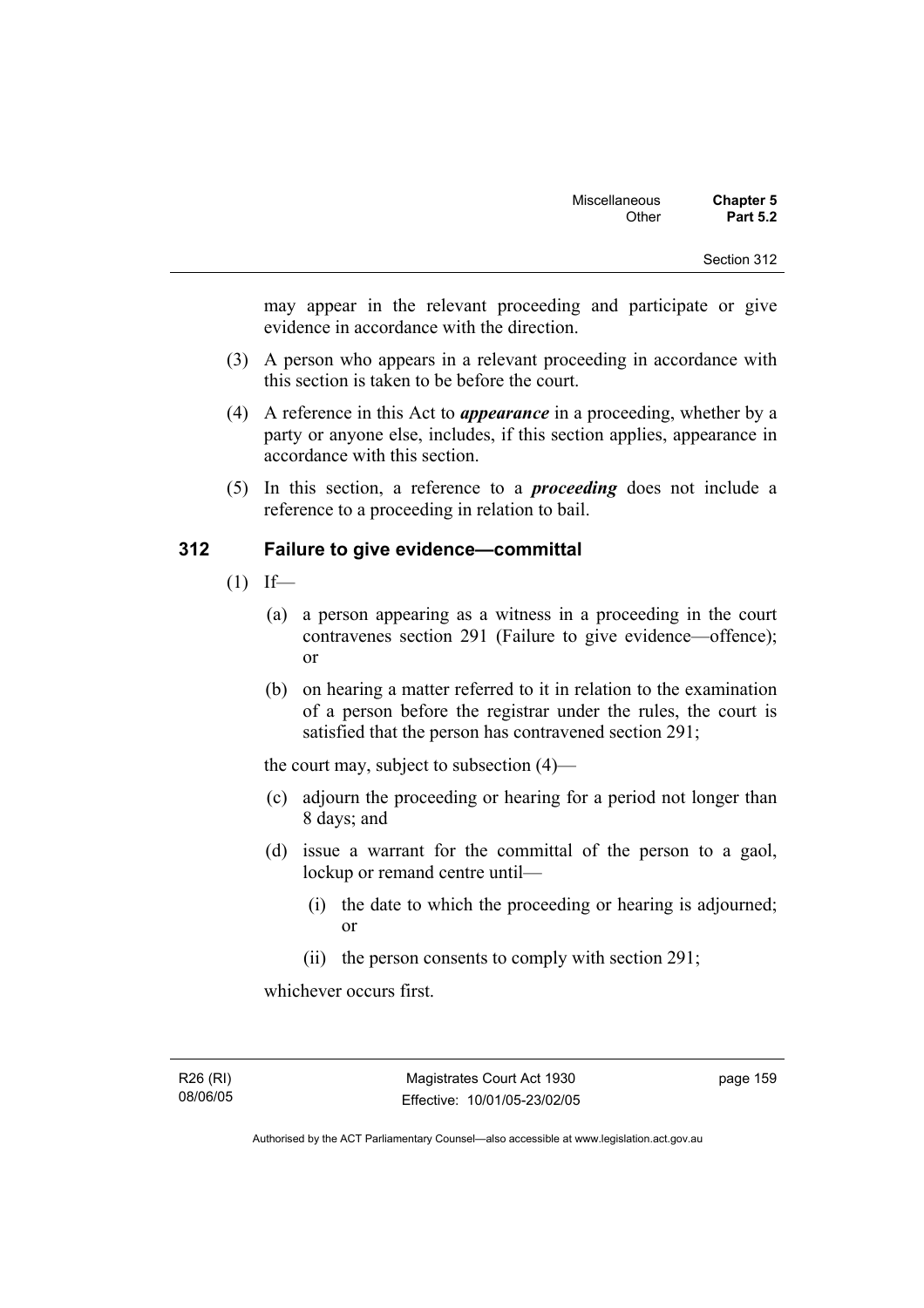| <b>Chapter 5</b> | Miscellaneous |
|------------------|---------------|
| <b>Part 5.2</b>  | Other         |

- $(2)$  If—
	- (a) the court has adjourned a proceeding or hearing, and committed a person, under subsection (1) or this subsection; and
	- (b) the person who was committed is brought before the court; and
	- (c) the person does not consent to comply with section 291;

the court may, subject to subsection (4), exercise the powers mentioned in subsection (1) (c) and (d) in relation to the person.

- (3) The periods for which a person is committed under this section must not, in the aggregate, exceed 1 month.
- (4) The court must not commit a person under subsection (1) or (2) if the person is punished for an offence against section 291.

#### **313 Commitment to remand centre**

- $(1)$  If—
	- (a) a warrant has been issued for the commitment of a person to prison under this Act, section 145, section 154D or section 185 or the Crimes Act, section 397 (2); and
	- (b) a warrant under the *Removal of Prisoners Act 1968*, section 5 is not in force in relation to the person on the day when the person is taken into custody under the warrant mentioned in paragraph (a);

the court or a magistrate may, by warrant, commit the person to a remand centre.

 (2) If a warrant is issued under subsection (1), the warrant mentioned in subsection (1) (a) ceases, by force of this section, to have any effect.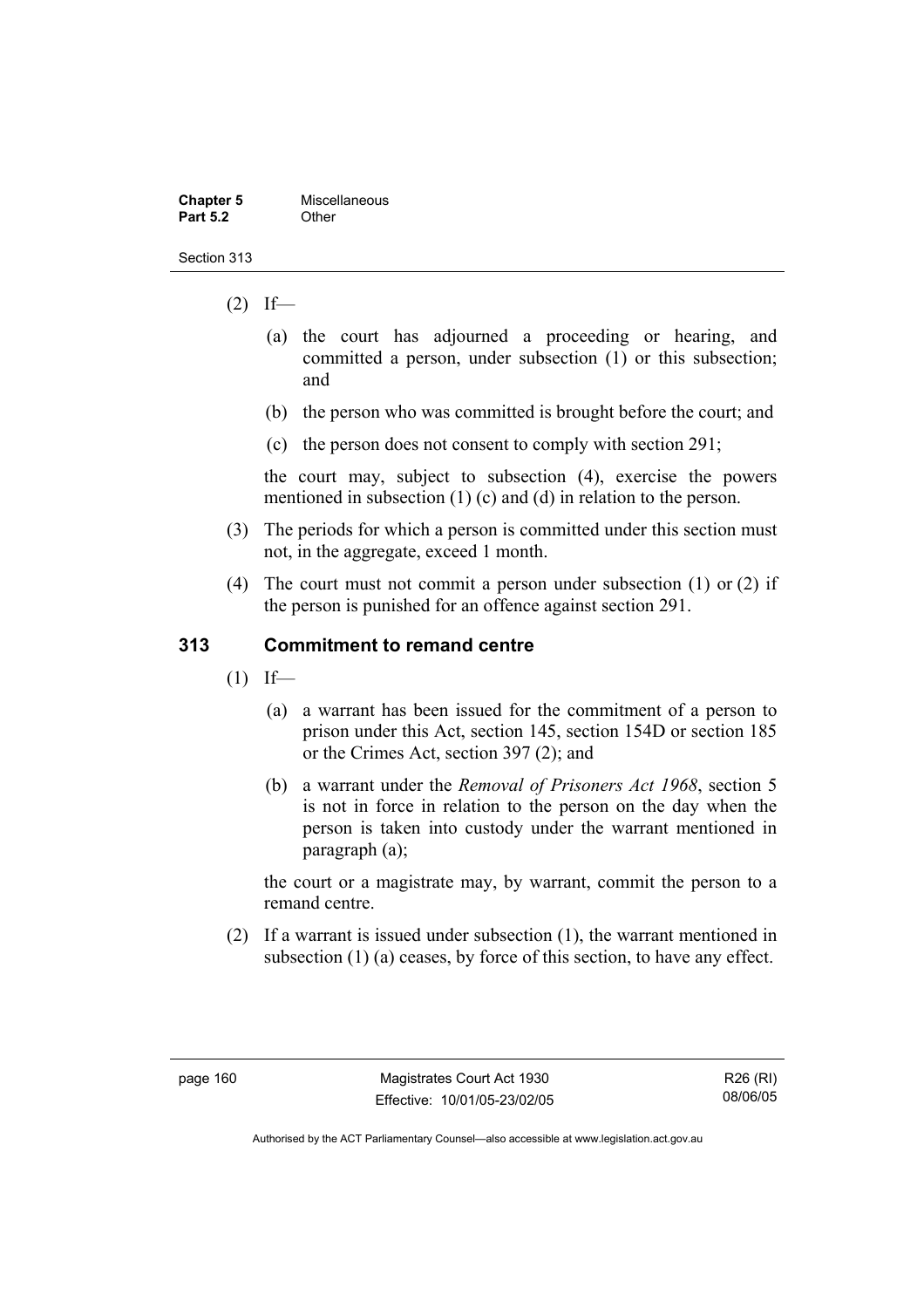#### **314 Registrar to give directions for preparation of transcript**

- (1) If an application has been made for a copy of a transcript of depositions of which a record was made in accordance with section 316 (2), the registrar must give the directions the registrar considers necessary for ensuring that a transcript of the record is prepared and, for the purpose of enabling the transcript to be prepared, the record must be produced out of the custody of the registrar.
- (2) If a transcript of a record is prepared in accordance with directions given under subsection (1), the person who prepared the transcript, or under whose supervision the transcript was prepared, must certify on the transcript, by signed writing, that the transcript is a true transcript of a record produced out of the custody of the registrar.

### **315 Applications for transcripts**

- (1) Subject to this section, if a record of any proceeding is constituted  $by-$ 
	- (a) an audiovisual or a sound recording made in accordance with section 316 (2); or
	- (b) a shorthand or similar record made in accordance with section 316 (2); or
	- (c) writing taken down in accordance with section 316 (3); or
	- (d) a written statement or statements in accordance with section 90AA or section 110 (2);

a person may make application to the registrar for a copy or a transcript of all or part of the record.

- (2) The registrar must give the applicant a copy of the record or a transcript or a copy of the transcript of the record if—
	- (a) the applicant is a party to the proceeding; or

page 161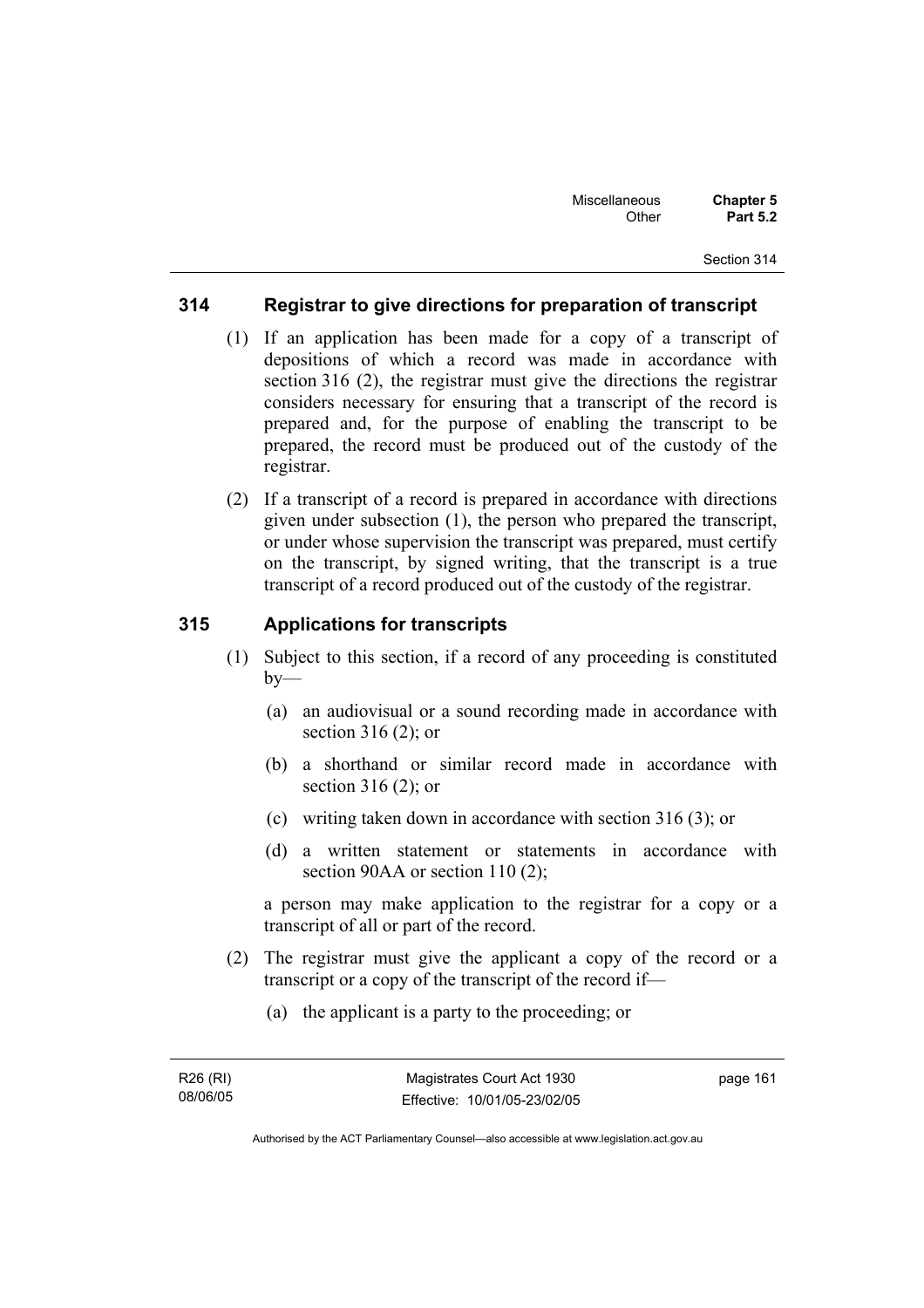| <b>Chapter 5</b> | Miscellaneous |
|------------------|---------------|
| <b>Part 5.2</b>  | Other         |

- (b) for an applicant who is not a party to the proceeding—the registrar or a magistrate is satisfied that the applicant has good reason for applying.
- (3) If a person applies for a transcript that has not been prepared, the registrar may require the applicant to deposit with the registrar in advance an amount that the registrar considers will not exceed the amount of the fee determined under the *Court Procedures Act 2004*, part 3 for the preparation of the transcript.
- (4) Subject to subsections (5) and (6), if the registrar receives an application in accordance with this section—
	- (a) the registrar must, for an application relating to depositions; and
	- (b) the registrar may, in any other case;

give to the applicant a copy of the record or a copy of a transcript of the record relating to the depositions or other matter.

- (5) The registrar must not give a copy of the record or a copy of a transcript under subsection (4) (a) unless there is written on the copy a certificate signed by the registrar stating that the copy is a true copy of the record or a true copy of a transcript of the record produced out of the custody of the registrar.
- (6) This section does not require the registrar to give a copy of a transcript of any proceeding if—
	- (a) the proceeding was recorded by means of an audiovisual or a sound recording made in accordance with section 316 (2); and
	- (b) the application for the copy was made after the end of 7 years after the date of completion of the proceeding to which the record relates; and
	- (c) the registrar does not have the record or a transcript of the record in his or her custody.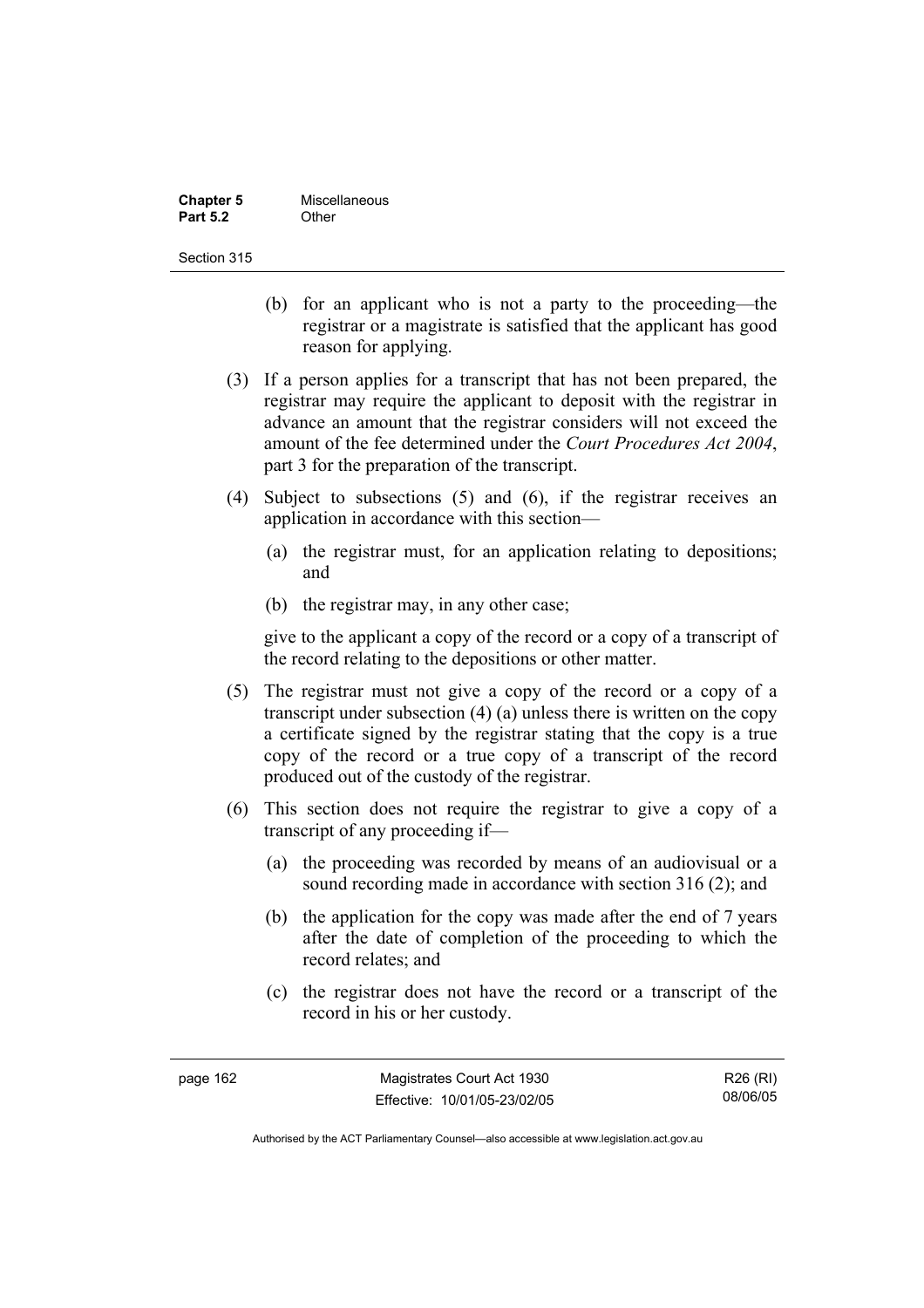(7) If an amount deposited by a person under subsection (3) exceeds the fee determined under the *Court Procedures Act 2004*, part 3 for the preparation of the transcript, there is payable to the person the amount of the excess.

#### **316 Record of proceedings**

(1) In this section:

*deposition* includes a statement made by an accused person in reply to the question mentioned in section 92 (1), but does not include a written statement admitted under section 90AA or section 110 (2).

- (2) Subject to subsection (3), a record of the depositions of a witness in any proceeding must be made—
	- (a) in a proceeding in relation to bail and if, in relation to proceeding or a part of the proceeding, the court has given a direction under the *Evidence (Miscellaneous Provisions) Act 1991*, section 20 (1) (Territory courts may take evidence and submissions from outside ACT) or section 32 (1) (Use of link in proceedings) that evidence be taken or a submission be made by audiovisual link—by means of audiovisual recording apparatus or sound-recording apparatus; and
	- (b) in any other case—
		- (i) by means of sound-recording apparatus; or
		- (ii) if the court so directs, by means of shorthand or any similar means.
- (3) If the court so directs, the depositions of a witness in any proceeding must not be recorded in accordance with subsection (2), but must be taken down in writing, and, after being read over to the witness or given to the witness to read, signed by the witness and the magistrate constituting the court.

page 163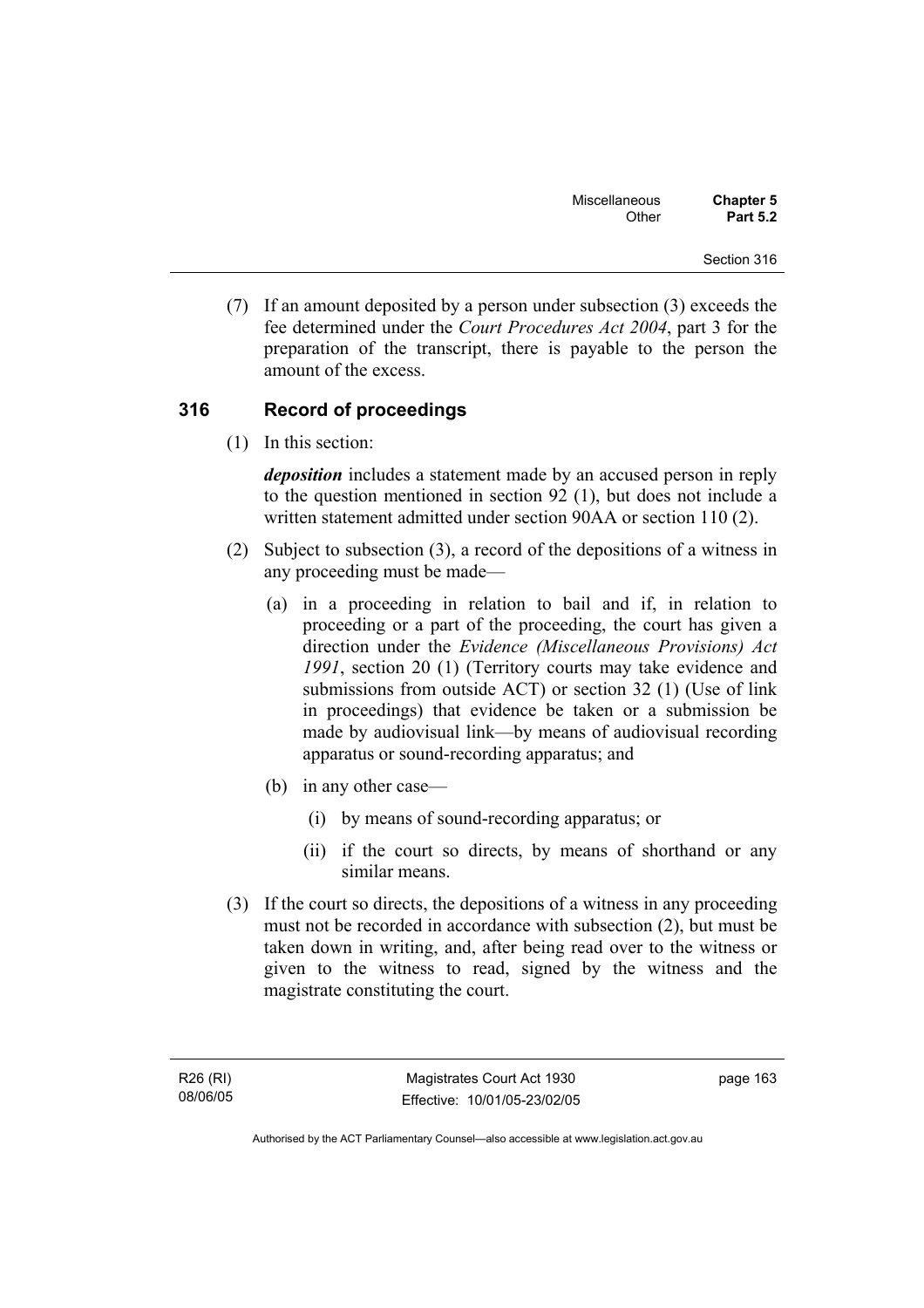| <b>Chapter 5</b> | Miscellaneous |
|------------------|---------------|
| <b>Part 5.2</b>  | Other         |

- (4) The registrar has the custody of any record of depositions made in accordance with subsection (2).
- (5) The registrar may cause to be erased the record of the depositions of a witness recorded by means of recording apparatus and the record of any other part of a proceeding made by means of recording apparatus after the end of 7 years after the date of completion of the proceeding in which the record was made.
- (6) However, the sound recording of any part of a proceeding—
	- (a) in which a person charged with an indictable offence is committed to take his or her trial before the Supreme Court; or
	- (b) in which evidence is taken under a request mentioned in section 263 (Requests under conventions relating to legal proceedings in civil and commercial matters); or
	- (c) under the *Safety, Rehabilitation and Compensation Act 1988* (Cwlth); or
	- (d) under the *Workers Compensation Act 1951* (other than prosecutions for offences against that Act);

must not be erased unless a transcript of the record of that part of the proceeding has been prepared.

 (7) This section applies in relation to a proceeding before a magistrate as if a reference to the court were a reference to a magistrate.

#### **317 Record of proceedings and transcript**

- (1) If a record made by means of recording apparatus, shorthand or similar means is produced out of the custody of the registrar and the record purports to be a record made in accordance with section 316 (2) of the depositions of a witness in any proceeding, the record is evidence that the person made the depositions in the proceeding.
- $(2)$  If—

page 164 Magistrates Court Act 1930 Effective: 10/01/05-23/02/05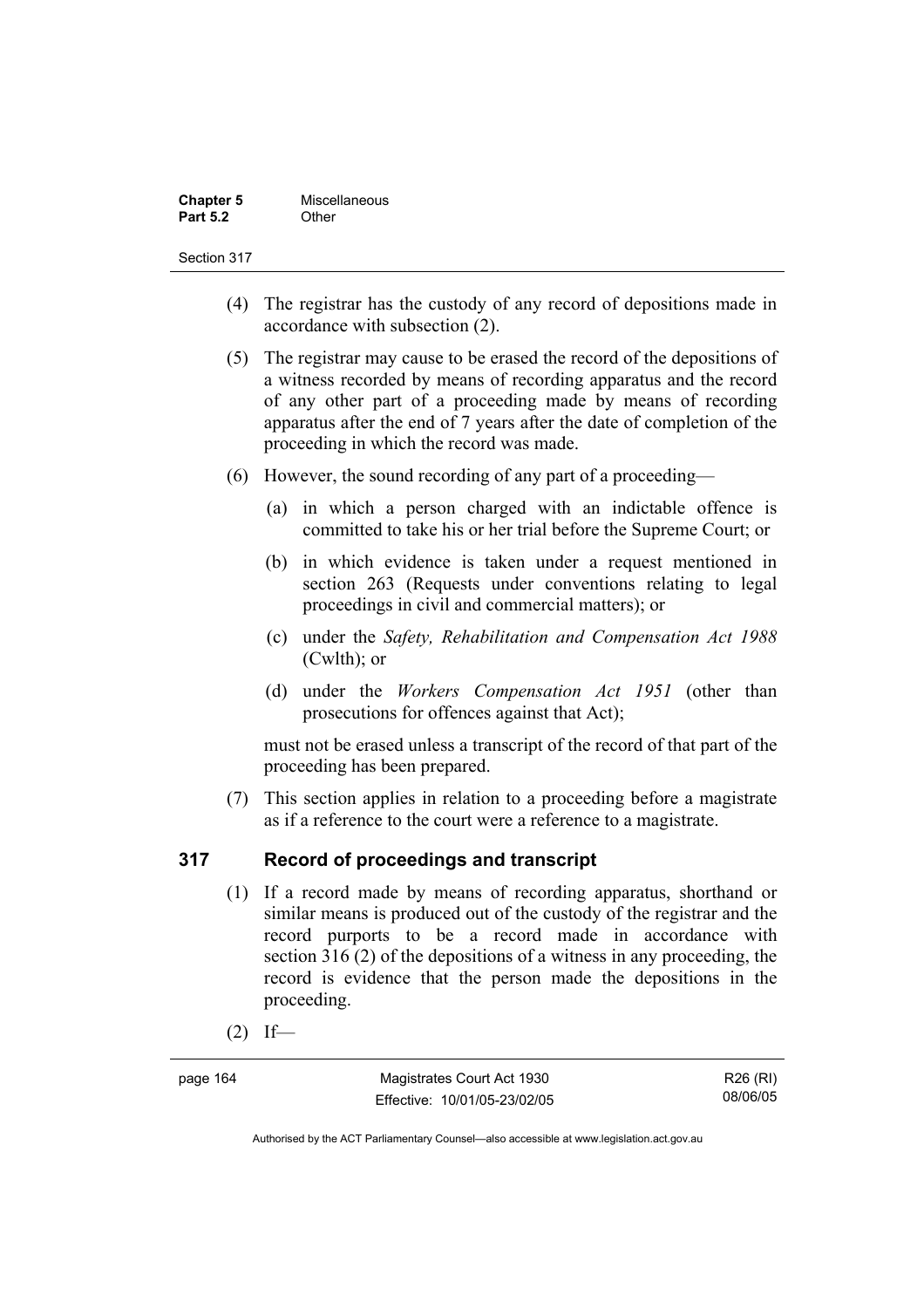- (a) a recording is produced out of the custody of the registrar; and
- (b) the recording contains a record of comments that purport—
	- (i) to have been made at the same time as a recording made in accordance with section 316 (2) of the depositions of a person in any proceeding; and
	- (ii) to have been made for the purpose of identifying the proceeding, voices recorded on the lastmentioned recording or anything else so recorded;

the firstmentioned recording is evidence of the identity of the proceeding, of the voices or of the thing.

- $(3)$  If—
	- (a) a document purports to be a transcript, or a copy of a transcript, of a record made in accordance with section 316 (2) of depositions made by a person in any proceeding; and
	- (b) the document bears a certificate that purports to be a certificate given in accordance with section 314 (2) or section 315 (6);

the document is evidence that the person made the depositions in the proceeding.

- (4) If a document—
	- (a) purports to be the depositions of a witness in any proceeding as taken down in writing and signed in accordance with section 316 (3); or
	- (b) purports to be a copy of the depositions of a witness in any proceeding as so taken down in writing and signed and bears a certificate that purports to be a certificate given in accordance with section  $315(6)$ :

the document is evidence that the witness made the depositions in the proceeding.

page 165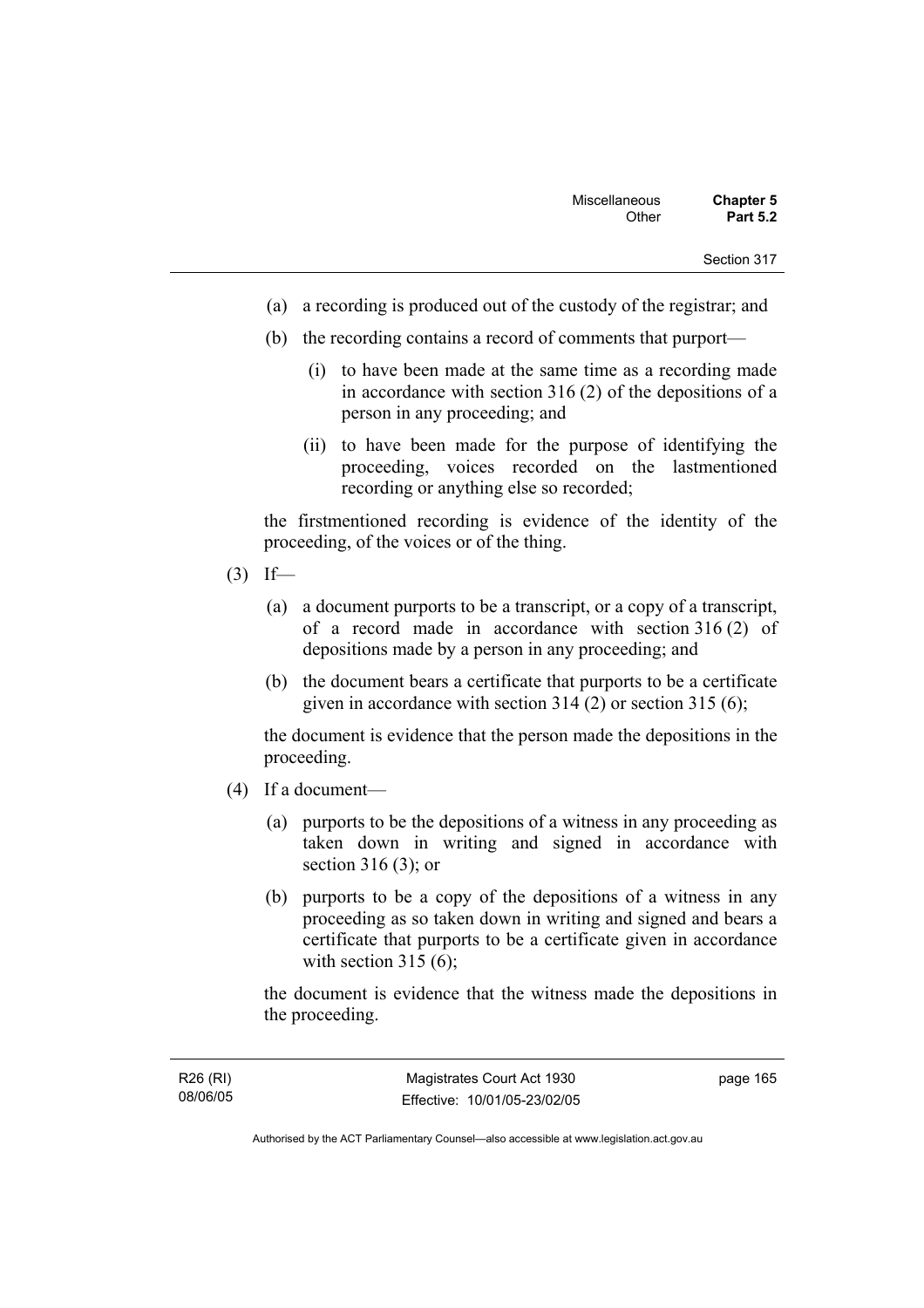| <b>Chapter 5</b> | Miscellaneous |
|------------------|---------------|
| <b>Part 5.2</b>  | Other         |

Section 318

(5) In this section:

*recording apparatus* means the recording apparatus, whether audiovisual or sound, by means of which a record of depositions of witnesses has been made under section 316 (2).

# **318 Person about to leave ACT may be ordered to be examined or produce documents**

- (1) If, by evidence on oath, a magistrate is satisfied that any person is able to give material evidence or to produce relevant or material documents relating to any information or claim pending before a court, and that the person is likely to be absent from the ACT when the case comes on for hearing, the magistrate may, on the application of any party, order that the evidence of the person be taken or the documents be produced before the magistrate, at any time before the hearing, in the same way as the evidence would be taken or the documents be produced at the hearing and after reasonable notice of the intended examination or production is given to the other party.
- (2) If an order under subsection (1) is served on a person, it must be accompanied by a form to be completed by the person to claim his or her reasonable costs and expenses of attending the examination or production.
- (3) A person is not entitled to refuse to comply with an order under subsection (1) because the person was not given the form mentioned in subsection (2) when the order was served on the person.
- (4) The taking of depositions before a magistrate under subsection (1) is a proceeding for section 316 (Recordings of proceedings).

# **319 Witnesses' rights and liabilities**

On service on any person of an order made under section 318, the person must attend at the time and place appointed by the order, and has all the rights and liabilities that the person would have if the

R26 (RI) 08/06/05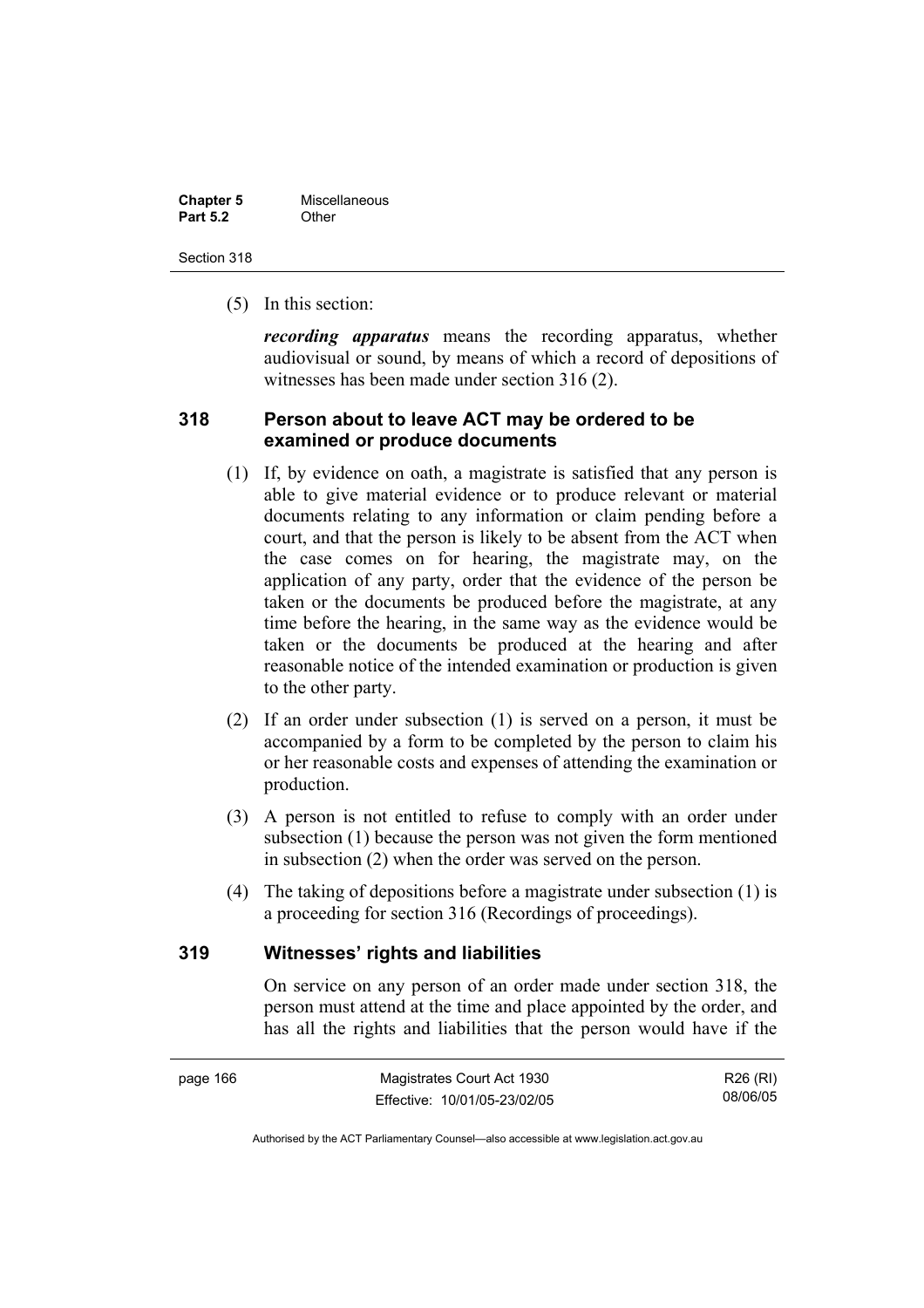person was duly required by subpoena to appear to give evidence or to produce documents on the hearing.

# **320 Depositions to be given to registrar**

- (1) If depositions are taken before a magistrate under section 318, there must be given to the registrar—
	- (a) the record of the depositions made in accordance with section 316 (2) or the document containing the depositions as taken down in writing and signed in accordance with section 316 (3); and
	- (b) any documents produced to the magistrate.
- (2) If documents are produced by a person not giving evidence, the documents, must, when given to the registrar, be accompanied by a certificate signed by the magistrate stating the name of the person producing them.
- (3) If the court is satisfied that the person who made the depositions is not in the ACT, his or her depositions may be read by any party.
- (4) Any documents so given to the registrar may, subject to all just exceptions, be put in at the hearing as if produced at the hearing by the person producing them.

# **321 Regulation-making power**

The Executive may make regulations for this Act.

*Note* A regulation must be notified, and presented to the Legislative Assembly, under the Legislation Act.

page 167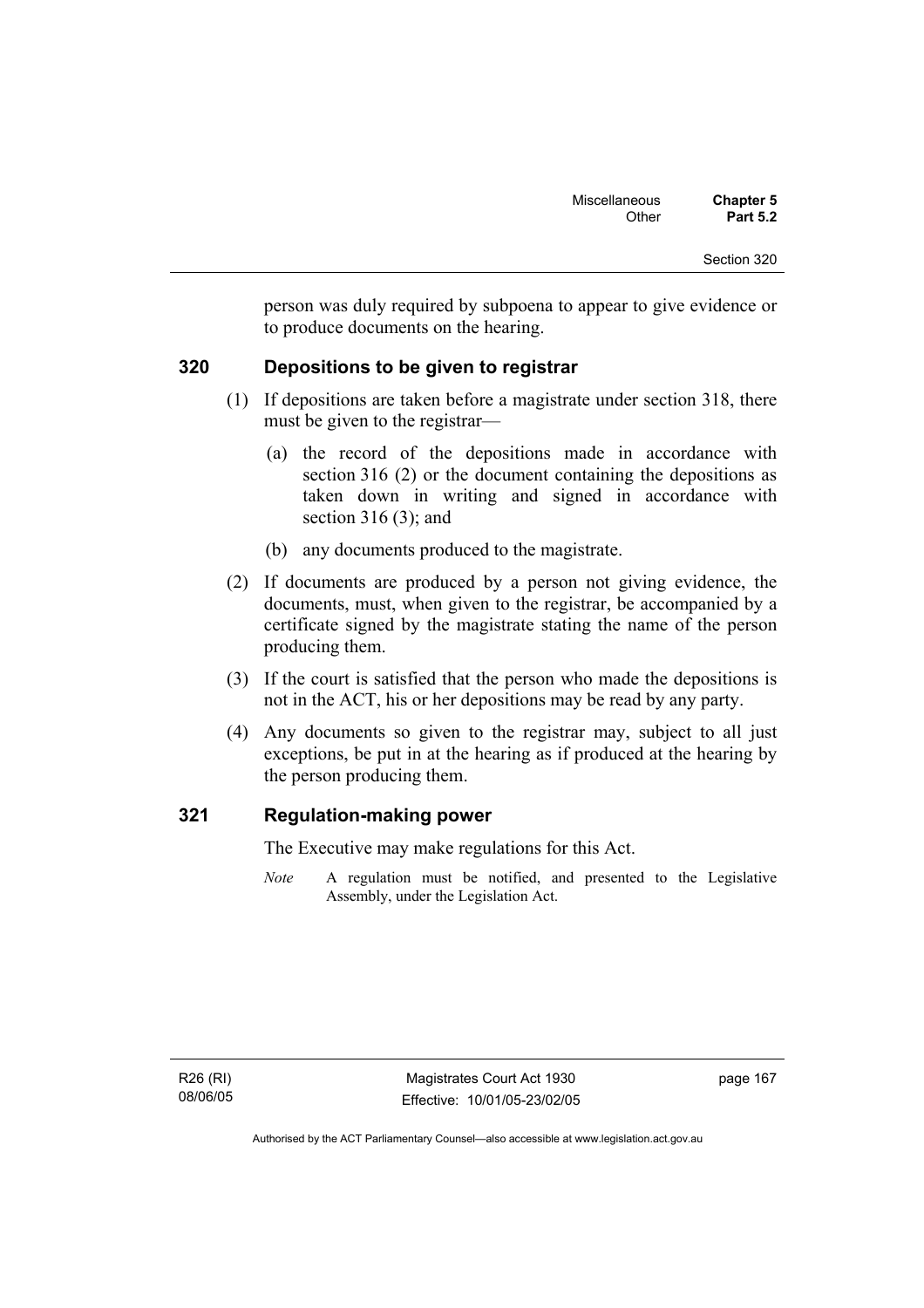**Schedule 1 Oath and affirmation of office**  Miscellaneous

# **Schedule 1 Oath and affirmation of office**

(see s 10P)

Oath

I, [*name*], do swear that I will well and truly serve in the office of and that I will do right to all manner of people according to law, without fear or favour, affection or ill will. So help me God!

Affirmation

I, [*name*], do solemnly and sincerely affirm and declare that I will well and truly serve in the office of and that I will do right to all manner of people, according to law, without fear or favour, affection or ill will.

page 168 Magistrates Court Act 1930 Effective: 10/01/05-23/02/05

R26 (RI) 08/06/05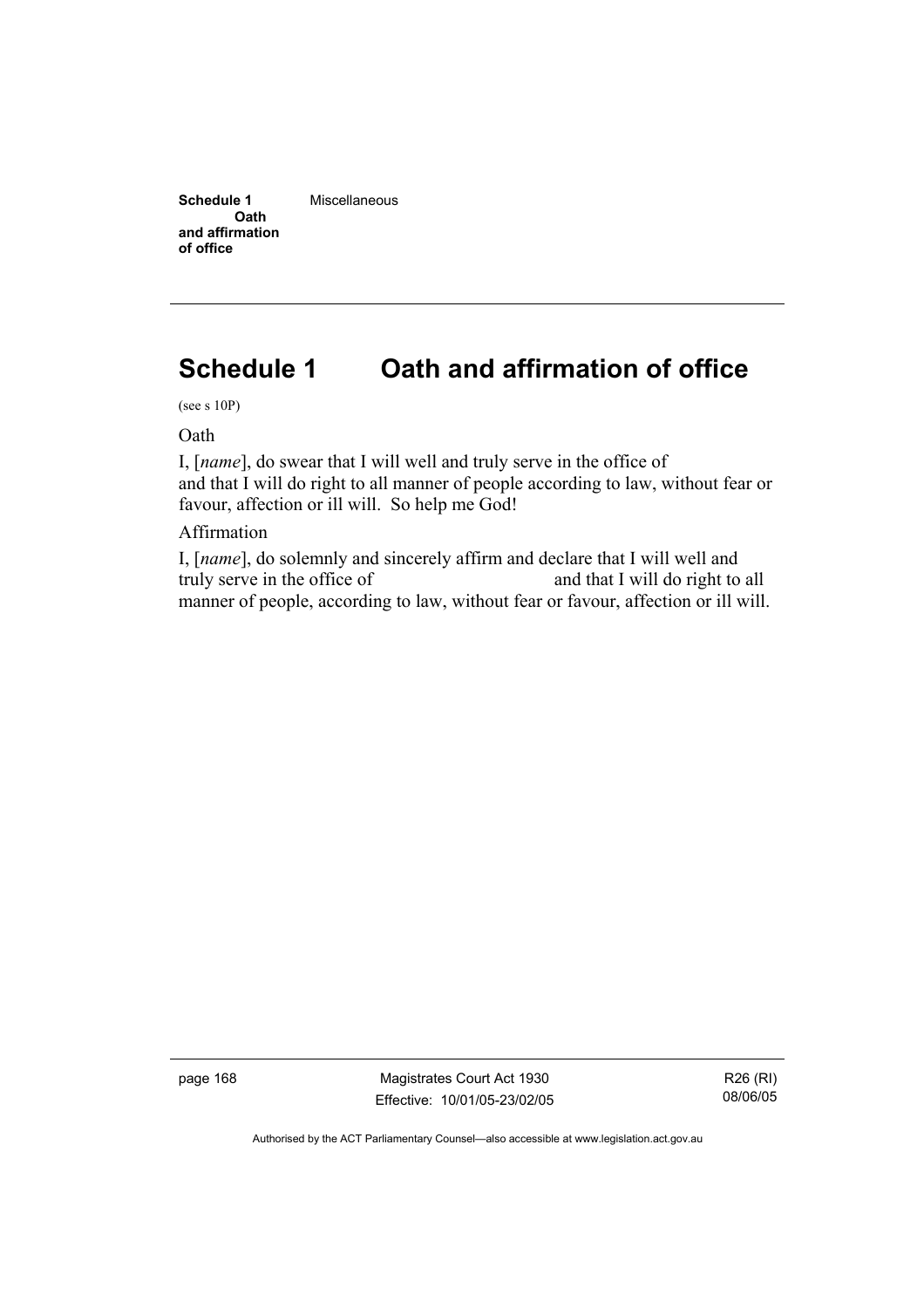# **Dictionary**

(see s 2)

*Note 1* The Legislation Act contains definitions and other provisions relevant to this Act.

*Note 2* For example, the Legislation Act, dict, pt 1 defines the following terms:

- custodial escort
- function
- judge
- lawyer
- remand centre
- remand centre administrator.

*administering authority*, for an infringement notice offence, for part 3.8 (Infringement notices for certain offences)—see section 117.

*administrator*, for chapter 3 (Criminal proceedings)—see section 18A.

*another jurisdiction*, for part 3.8 (Infringement notices for certain offences)—see section 117.

*appeal*, for part 4.5 (Civil appeals)—see section 272.

*appearance*—see section 311 (4).

*applicant*, for part 4.6 (Small Claims Court)—see section 278.

*application*, for part 4.6 (Small Claims Court)—see section 278.

*authorised person*, for part 3.8 (Infringement notices for certain offences)—see section 134A (3).

*bailiff* means a bailiff under this Act.

*certified copies*, of depositions, for division 3.5.6 (Indictable offences—other provisions)—see section 105A.

*claim* means a claim under the rules.

| R26 (RI) |  |
|----------|--|
| 08/06/05 |  |

page 169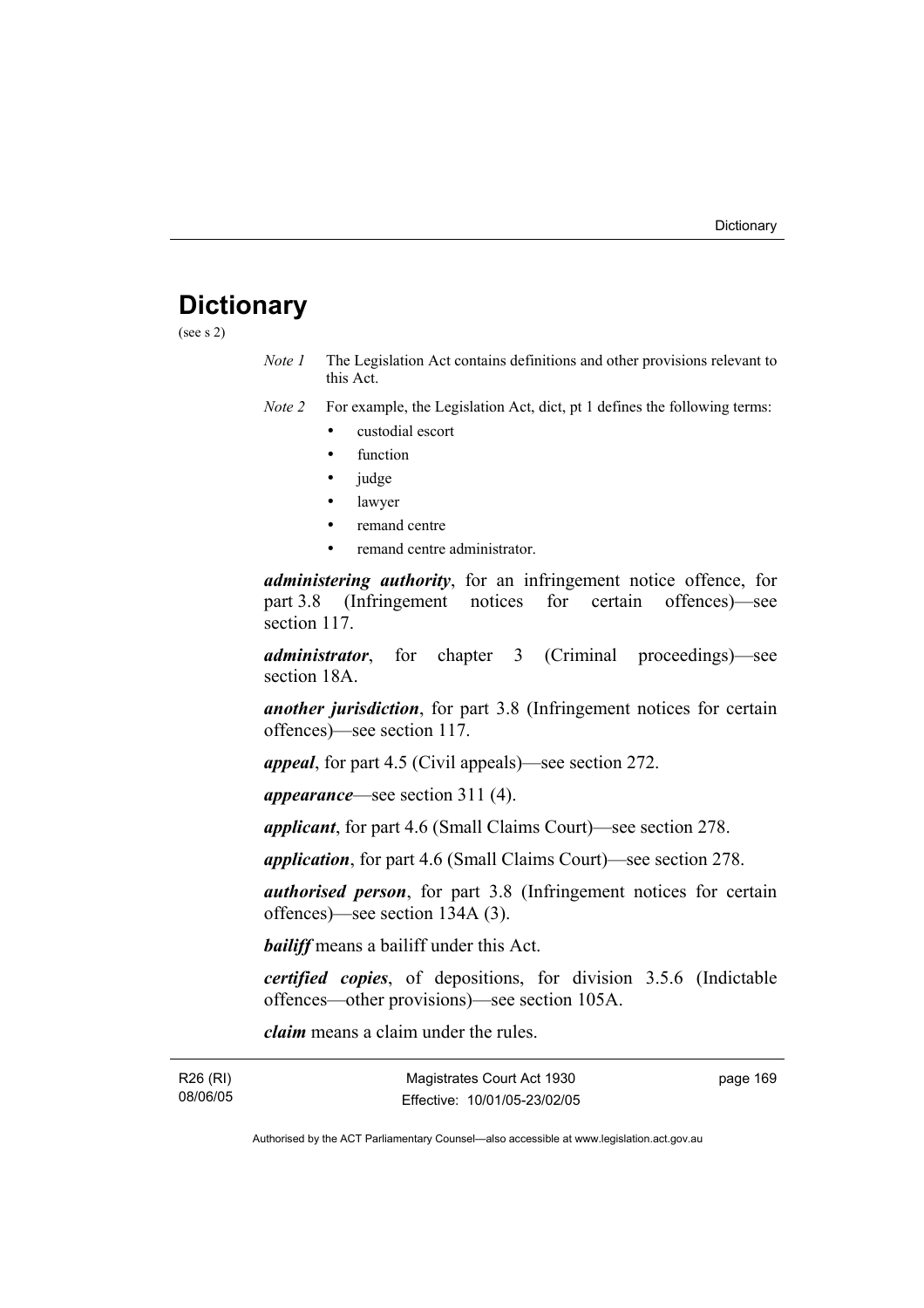*common boundaries determination*, for part 4.6 (Small Claims Court)—see section 278.

*contract application*, for part 4.6 (Small Claims Court)—see section 278.

### *conviction*—

- (a) means conviction by a magistrate for an offence; and
- (b) for division 3.9.3 (Reciprocal enforcement of fines against bodies corporate)—see section 166A.

*court* means the Magistrates Court.

*Crimes Act*, for chapter 3 (Criminal proceedings)—see section 18A.

*damages application*, for part 4.6 (Small Claims Court)—see section 278.

*date of service*, of an infringement notice or reminder notice that has been, or is to be, served on a person, for part 3.8 (Infringement notices for certain offences)—see section 117.

*debt application*, for part 4.6 (Small Claims Court)—see section 278.

*debt declaration*, in relation to a proceeding, for part 4.6 (Small Claims Court)—see section 278.

*decision*, for chapter 3 (Criminal proceedings)—see section 18A.

*default notice*, for division 3.9.2 (Enforcement of fines)—see section 146.

*defendant*—

- (a) for chapter 3 (Criminal proceedings)—see section 18A; and
- (b) for part 3.7 (Service and pleading by post for certain offences)—see section 116A (1).

*driver*, of a vehicle, for part 3.8 (Infringement notices for certain offences)—see section 117.

| page 170 | Magistrates Court Act 1930   | R26 (RI) |
|----------|------------------------------|----------|
|          | Effective: 10/01/05-23/02/05 | 08/06/05 |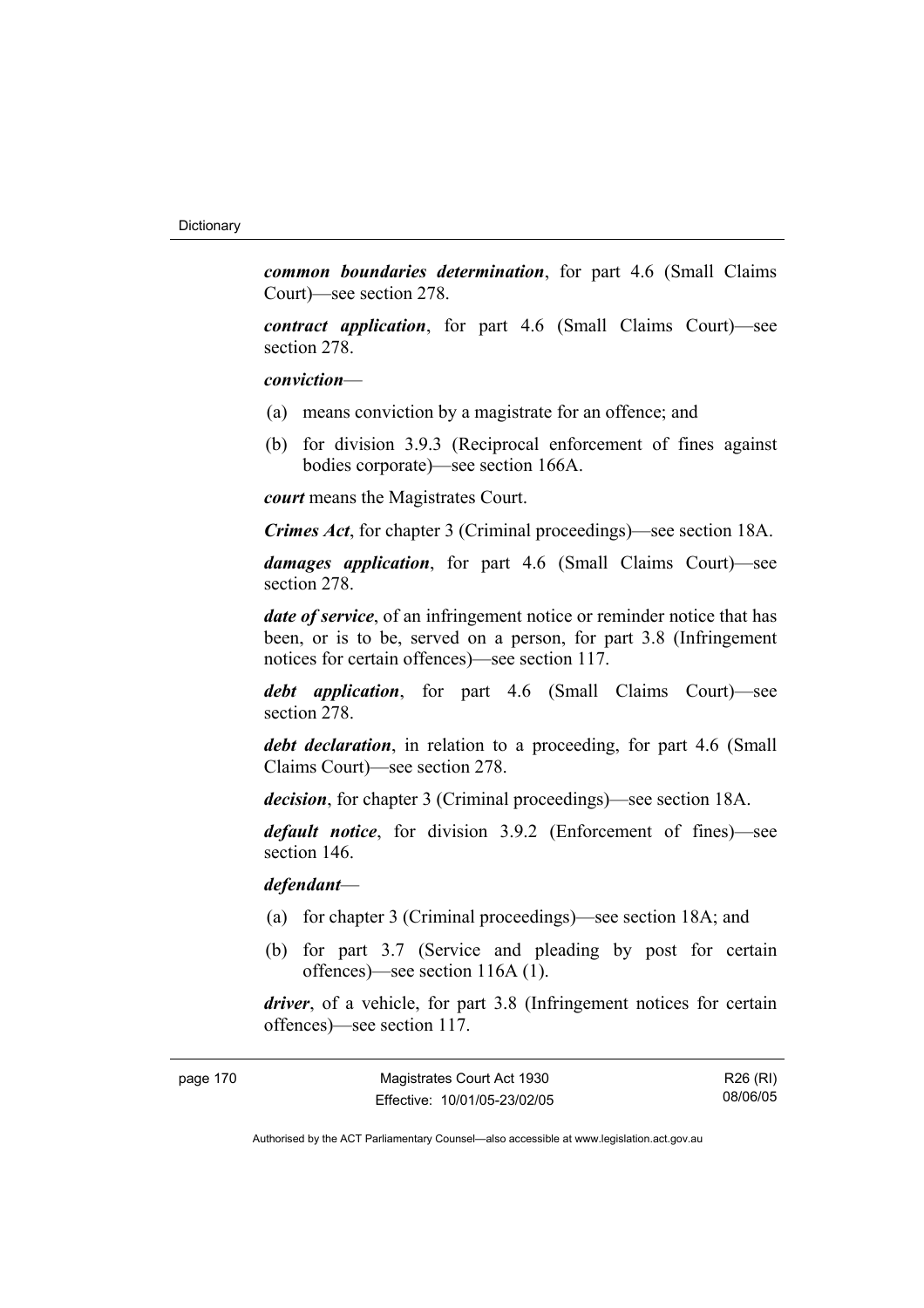*escort*, for chapter 3 (Criminal proceedings)—see section 18A.

*fine*—

- (a) for division 3.9.2 (Enforcement of fines)—see section 146; and
- (b) for division 3.9.3 (Reciprocal enforcement of fines against bodies corporate)—see section 166A.

*fine defaulter*, for division 3.9.2 (Enforcement of fines)—see section 146.

*goods application*, for part 4.6 (Small Claims Court)—see section 278.

*government agency*, for division 3.9.2 (Enforcement of fines)—see section 146.

*hearing* includes the examination of a person charged with an indictable offence.

*home address*, of a person, for part 3.8 (Infringement notices for certain offences)—see section 117.

*illegal user declaration*, for part 3.8 (Infringement notices for certain offences)—see section 131D.

*indictable offence* means an offence that may be prosecuted before the Supreme Court by charge or indictment.

*indictment* means an information for an indictable offence presented by an authorised officer to a court with jurisdiction to try the accused person.

*information* includes a complaint brought to enforce a criminal penalty or forfeiture under a territory law.

*infringement notice*, for part 3.8 (Infringement notices for certain offences)—see section 117.

*infringement notice offence*, for part 3.8 (Infringement notices for certain offences)—see section 117.

R26 (RI) 08/06/05 page 171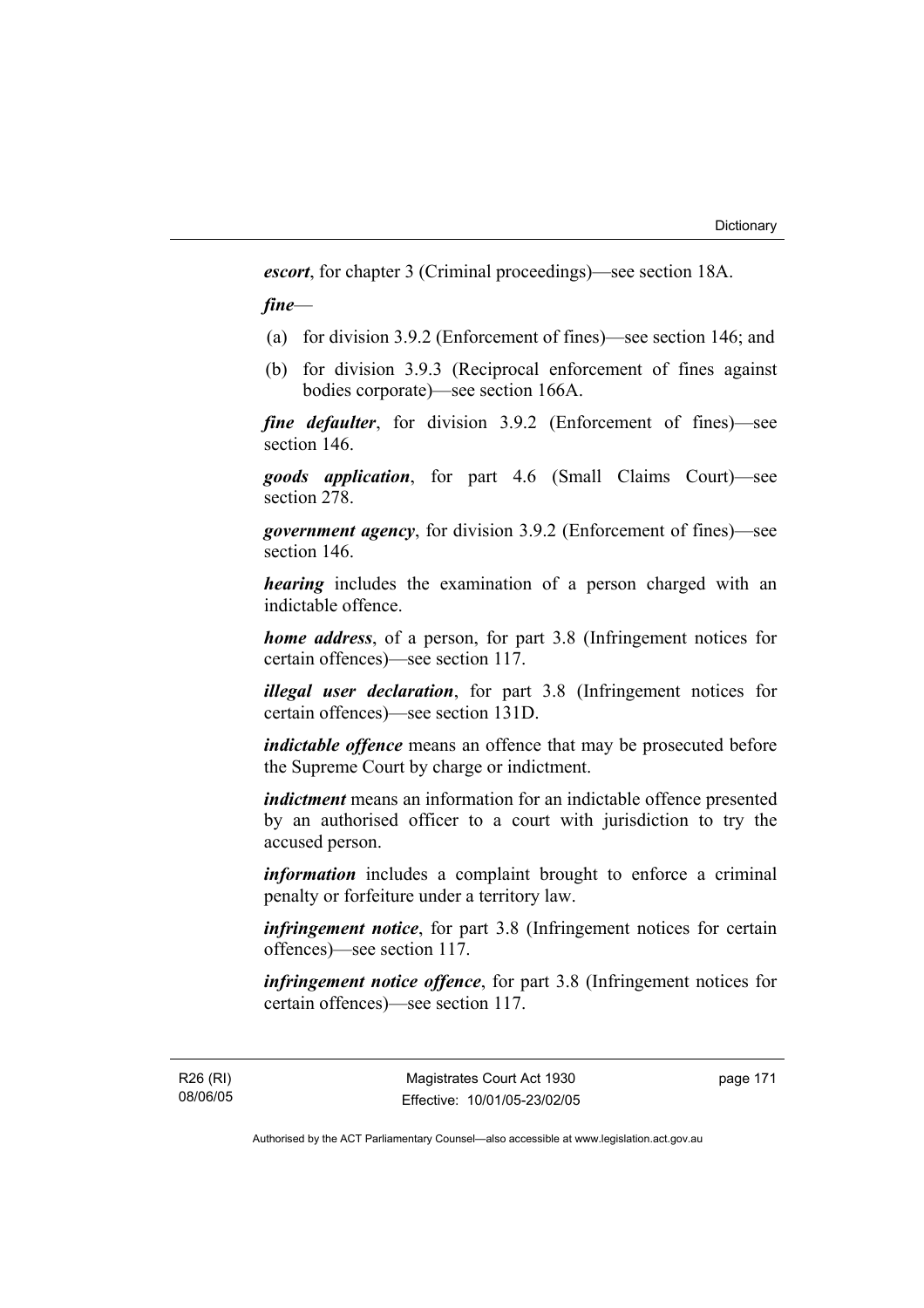*infringement notice penalty*, for a person for an infringement notice offence, for part 3.8 (Infringement notices for certain offences)—see section 117.

*inquiry*, for part 4.6 (Small Claims Court)—see section 278.

*judgment*, in relation to a proceeding in the Small Claims Court, for part 4.5 (Civil appeals)—see section 272.

*jury*, for part 3.5 (Proceedings for indictable offences)—see section 88A.

*known offender declaration*, for part 3.8 (Infringement notices for certain offences)—see section 131E.

*law in force in the ACT*, for part 3.7 (Service and pleading by post for certain offences)—see section 116A (1).

### *magistrate*—

- (a) means the Chief Magistrate, a magistrate, or a special magistrate and, if a function of a magistrate is exercisable by a registrar, includes a registrar exercising the function; and
- (b) for division 2.2.1 (Appointment of Chief Magistrate and magistrates)—see section 6A.

*nuisance application*, for part 4.6 (Small Claims Court)—see section 278.

*outstanding fine*, for division 3.9.2 (Enforcement of fines)—see section 146.

*penalty notice*, for division 3.9.2 (Enforcement of fines)—see section 146.

*prescribed offence*, for part 3.7 (Service and pleading by post for certain offences)—see section 116AA.

*proceeding*, for part 4.6 (Small Claims Court)—see section 278.

R26 (RI) 08/06/05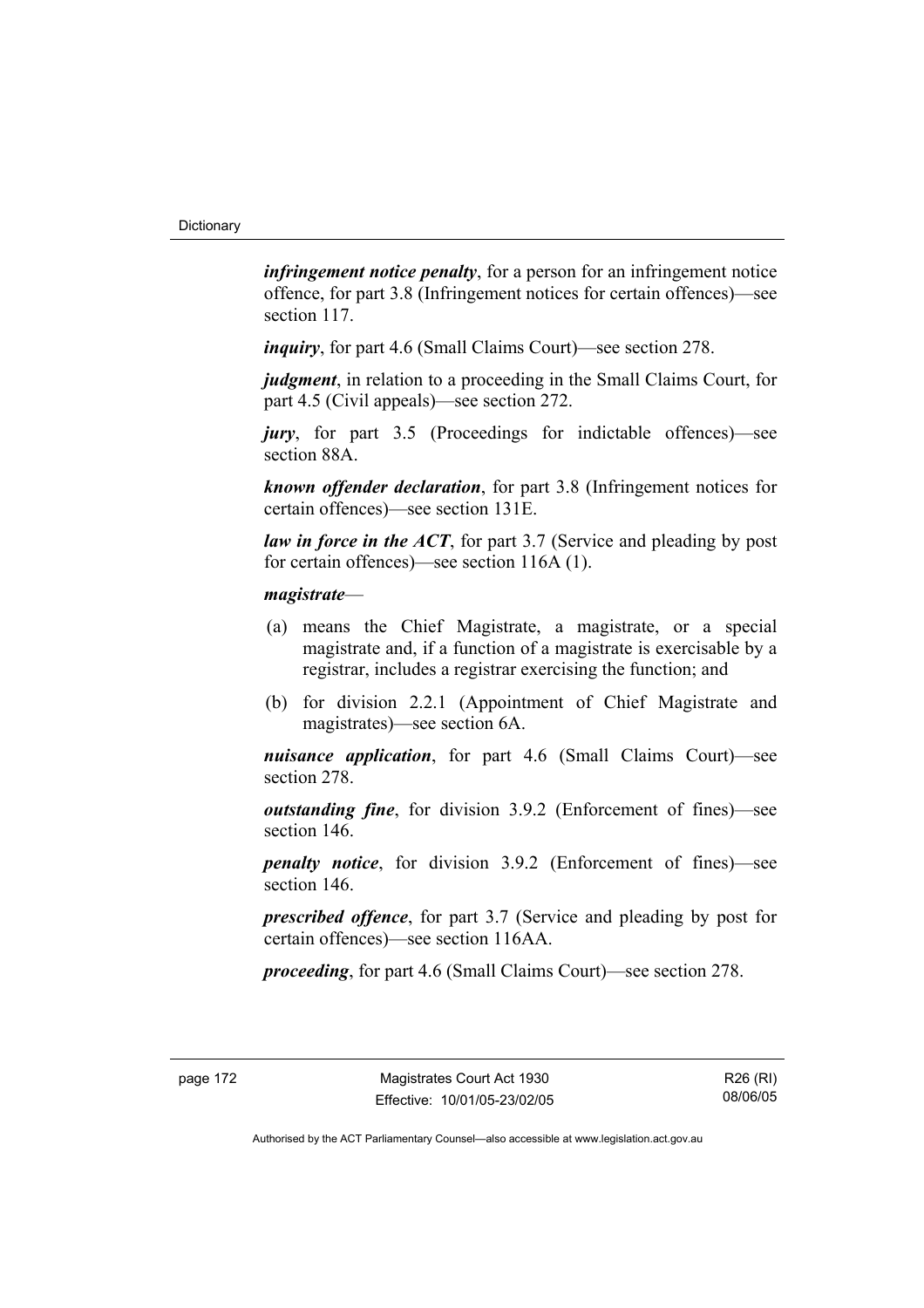*reciprocating court*, for division 3.9.3 (Reciprocal enforcement of fines against bodies corporate)—see section 166A.

*referee*, for part 4.6 (Small Claims Court)—see section 278.

*registered*, for a vehicle, for part 3.8 (Infringement notices for certain offences)—see section 117.

*registered operator*, for part 3.8 (Infringement notices for certain offences)—see the *Road Transport (Vehicle Registration) Act 1999*, dictionary.

*registrar* means the registrar of the Magistrates Court, and includes a deputy registrar of the court.

*relevant officer*, in relation to a reciprocating court, for division 3.9.3 (Reciprocal enforcement of fines against bodies corporate)—see section 166A.

*reminder notice*, for part 3.8 (Infringement notices for certain offences)—see section 117.

*respondent*, for part 4.6 (Small Claims Court)—see section 278.

*responsible person*, for a vehicle, for part 3.8 (Infringement notices for certain offences)—see the *Road Transport (General) Act 1999*, section 10 and section 11.

### *rules*—

- (a) means rules under the *Court Procedures Act 2004* applying in relation to the Magistrates Court; and
- (b) for part 4.6 (Small Claims Court)—see section 278.

*Small Claims Court* means the Magistrates Court when it is exercising jurisdiction under part 4.6.

*sold vehicle declaration*, for part 3.8 (Infringement notices for certain offences)—see section 131F.

*State*, for division 3.9.3 (Reciprocal enforcement of fines against bodies corporate)—see section 166A.

R26 (RI) 08/06/05 page 173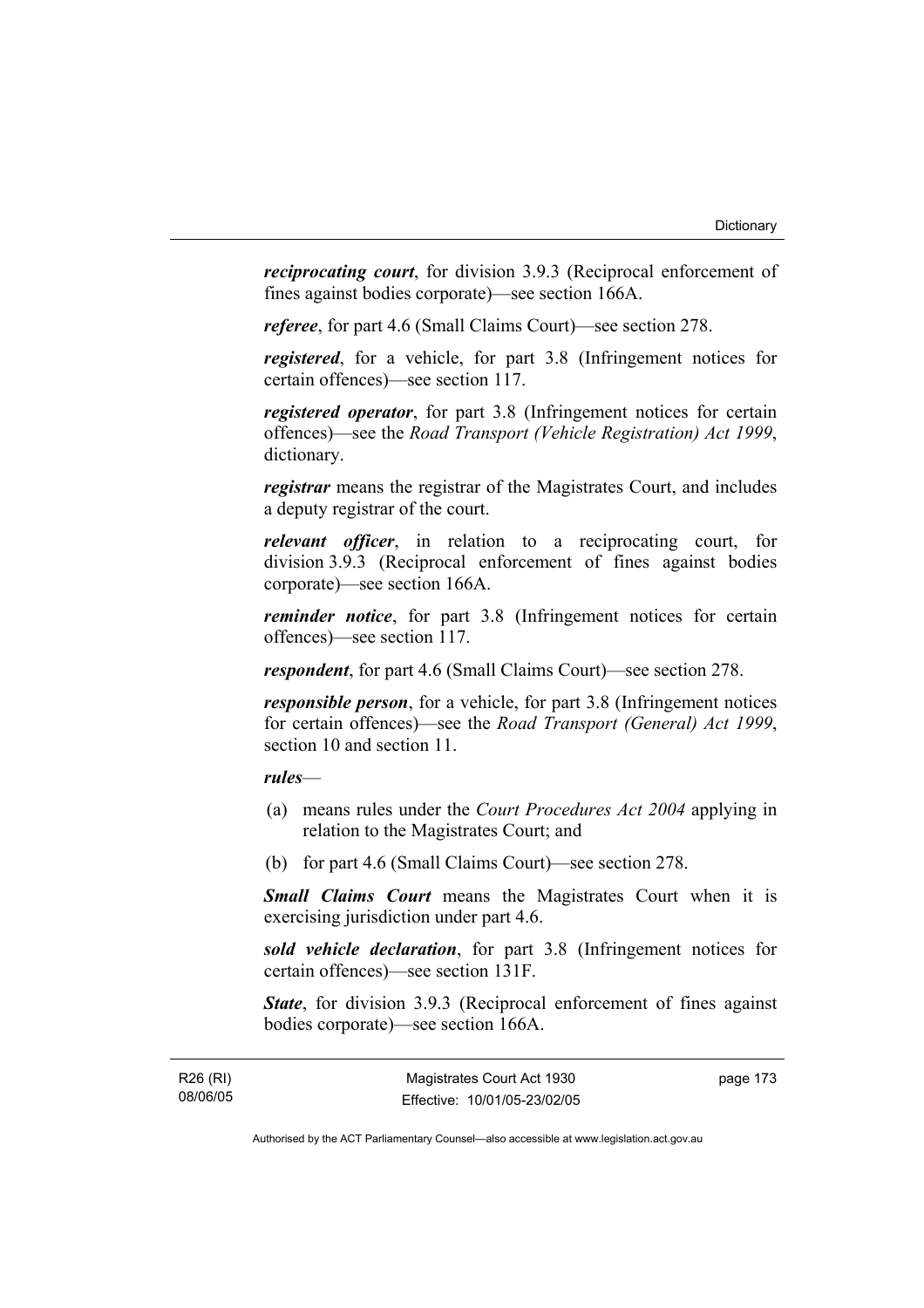*summary conviction* means conviction by a magistrate for an offence.

*superintendent*, for a remand centre, for chapter 3 (Criminal proceedings)—see section 18A.

*territory entity*, for division 3.9.2 (Enforcement of fines)—see the *Auditor-General Act 1996*, dictionary.

*territory fine*, for division 3.9.3 (Reciprocal enforcement of fines against bodies corporate)—see section 166A.

*trader's plate*, for part 3.8 (Infringement notices for certain offences)—see the *Road Transport (Vehicle Registration) Act 1999*, dictionary.

*trespass application*, for part 4.6 (Small Claims Court)—see section 278.

*unknown offender declaration*, for part 3.8 (Infringement notices for certain offences)—see section 131G.

*vehicle*, for part 3.8 (Infringement notices for certain offences)—see the *Road Transport (Vehicle Registration) Act 1999*, dictionary.

page 174 Magistrates Court Act 1930 Effective: 10/01/05-23/02/05

R26 (RI) 08/06/05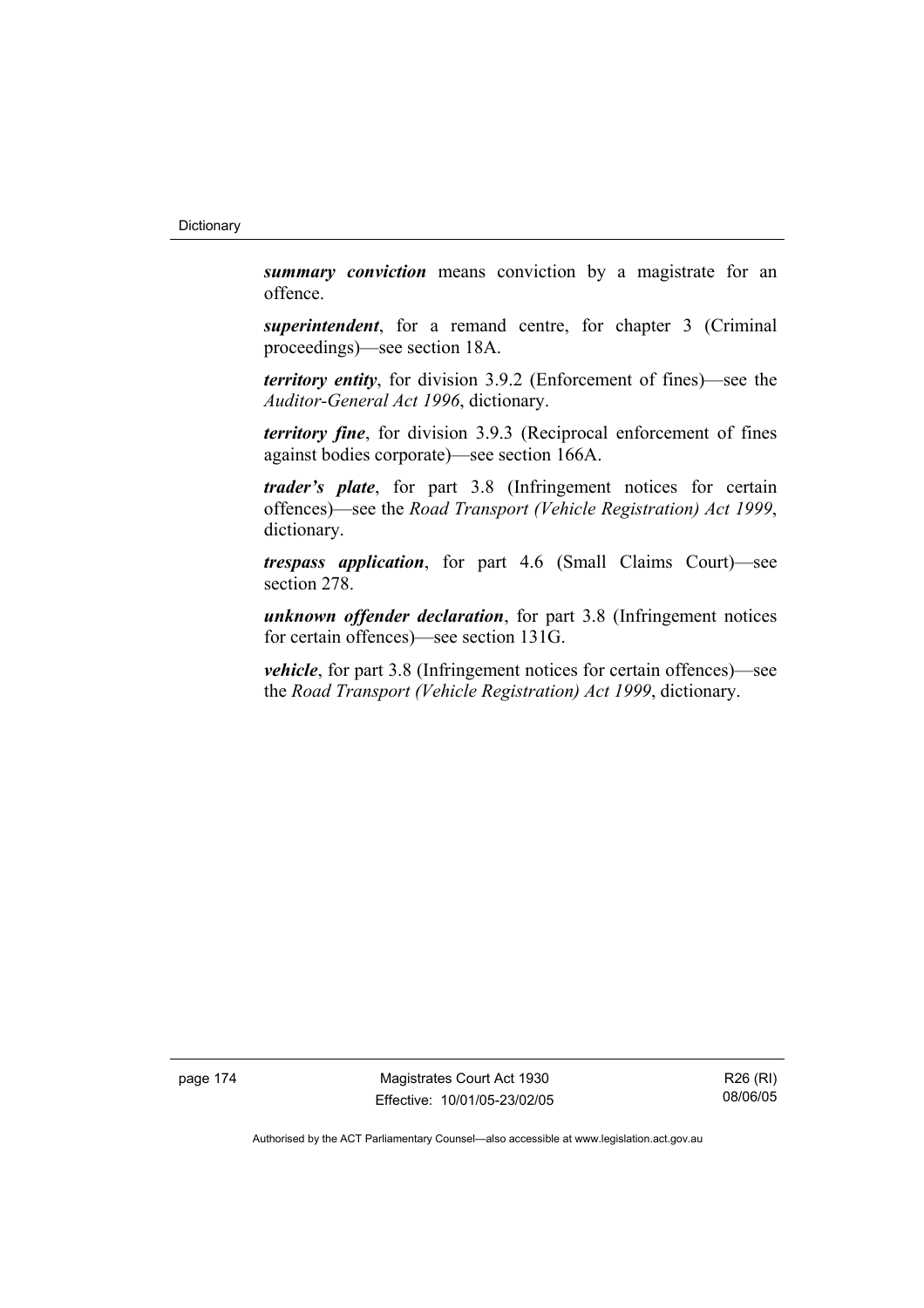# **Endnotes**

# **1 About the endnotes**

Amending and modifying laws are annotated in the legislation history and the amendment history. Current modifications are not included in the republished law but are set out in the endnotes.

Not all editorial amendments made under the *Legislation Act 2001*, part 11.3 are annotated in the amendment history. Full details of any amendments can be obtained from the Parliamentary Counsel's Office.

Uncommenced amending laws and expiries are listed in the legislation history and the amendment history. These details are underlined. Uncommenced provisions and amendments are not included in the republished law but are set out in the last endnote.

If all the provisions of the law have been renumbered, a table of renumbered provisions gives details of previous and current numbering.

The endnotes also include a table of earlier republications.

| $am = amended$                             | $ord = ordinance$                         |
|--------------------------------------------|-------------------------------------------|
| $amdt = amendment$                         | orig = original                           |
| $ch = chapter$                             | par = paragraph/subparagraph              |
| $def = definition$                         | $pres = present$                          |
| $dict = dictionary$                        | $prev = previous$                         |
| disallowed = disallowed by the Legislative | $(\text{prev}) = \text{previously}$       |
| Assembly                                   | $pt = part$                               |
| $div = division$                           | $r = rule/subrule$                        |
| $exp = expires/expired$                    | $renum = renumbered$                      |
| $Gaz = gazette$                            | $reloc = relocated$                       |
| $hdg =$ heading                            | $R[X]$ = Republication No                 |
| $IA = Interpretation Act 1967$             | $RI =$ reissue                            |
| $ins = inserted/added$                     | s = section/subsection                    |
| $LA =$ Legislation Act 2001                | $sch = schedule$                          |
| $LR =$ legislation register                | $sdiv = subdivision$                      |
| LRA = Legislation (Republication) Act 1996 | $sub =$ substituted                       |
| $mod = modified/modification$              | SL = Subordinate Law                      |
| $o = order$                                | underlining = whole or part not commenced |
| om = omitted/repealed                      | or to be expired                          |
|                                            |                                           |

# **2 Abbreviation key**

R26 (RI) 08/06/05

Magistrates Court Act 1930 Effective: 10/01/05-23/02/05 page 175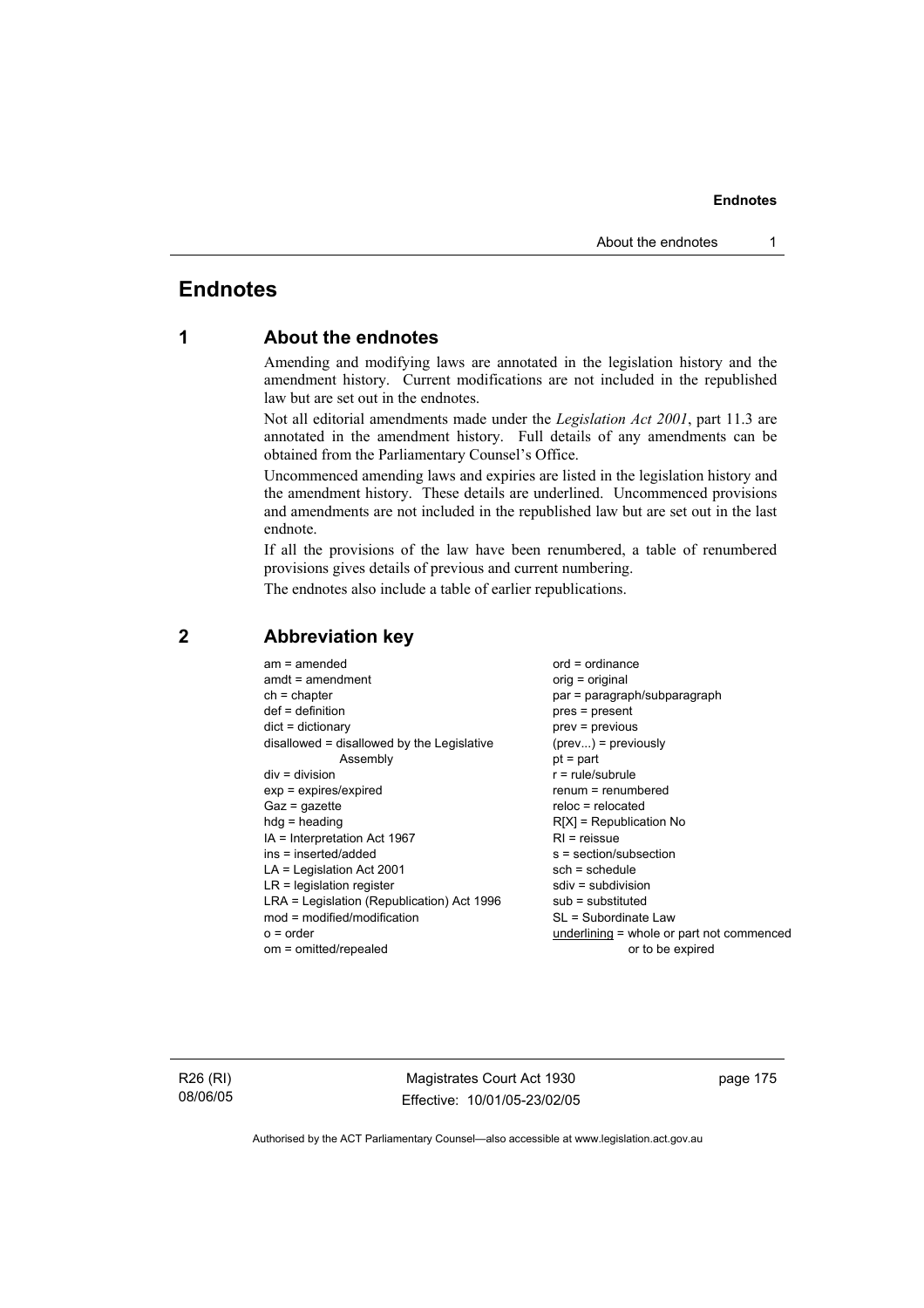3 Legislation history

# **3 Legislation history**

This Act was originally a Commonwealth ordinance—the *Magistrates Court Act 1930* No 21 (Cwlth).

The *ACT Self-Government (Consequential Provisions) Act 1988* No 109 (Cwlth), s 12) converted some former Commonwealth ordinances in force in the ACT into ACT enactments. This allowed the ACT Legislative Assembly to amend and repeal the laws. This Act was converted into an ACT enactment on 1 July 1990.

As with most ordinances in force in the ACT, the name was changed from *Ordinance* to *Act* by the *Self-Government (Citation of Laws) Act 1989* No 21, s 5 on its conversion to an ACT enactment on 1 July 1990.

Before 11 May 1989, ordinances commenced on their notification day unless otherwise stated (see *Seat of Government (Administration) Act 1910* (Cwlth), s 12).

After 11 May 1989 and before 10 November 1999, Acts commenced on their notification day unless otherwise stated (see *Australian Capital Territory (Self-Government) Act 1988* (Cwlth) s 25).

### **Legislation before becoming Territory enactment**

#### **Magistrates Court Act 1930 No 21**

notified 21 November 1930 commenced 21 November 1930

as amended by

### **Court of Petty Sessions Ordinance 1932 No 21**

notified 17 November 1932 commenced 17 November 1932

#### **Court of Petty Sessions Ordinance 1934 No 17**  notified 19 July 1934

commenced 19 July 1934

## **Money Lenders Ordinance 1936 No 13**

notified 9 April 1936 commenced 1 May 1936

page 176 Magistrates Court Act 1930 Effective: 10/01/05-23/02/05

R26 (RI) 08/06/05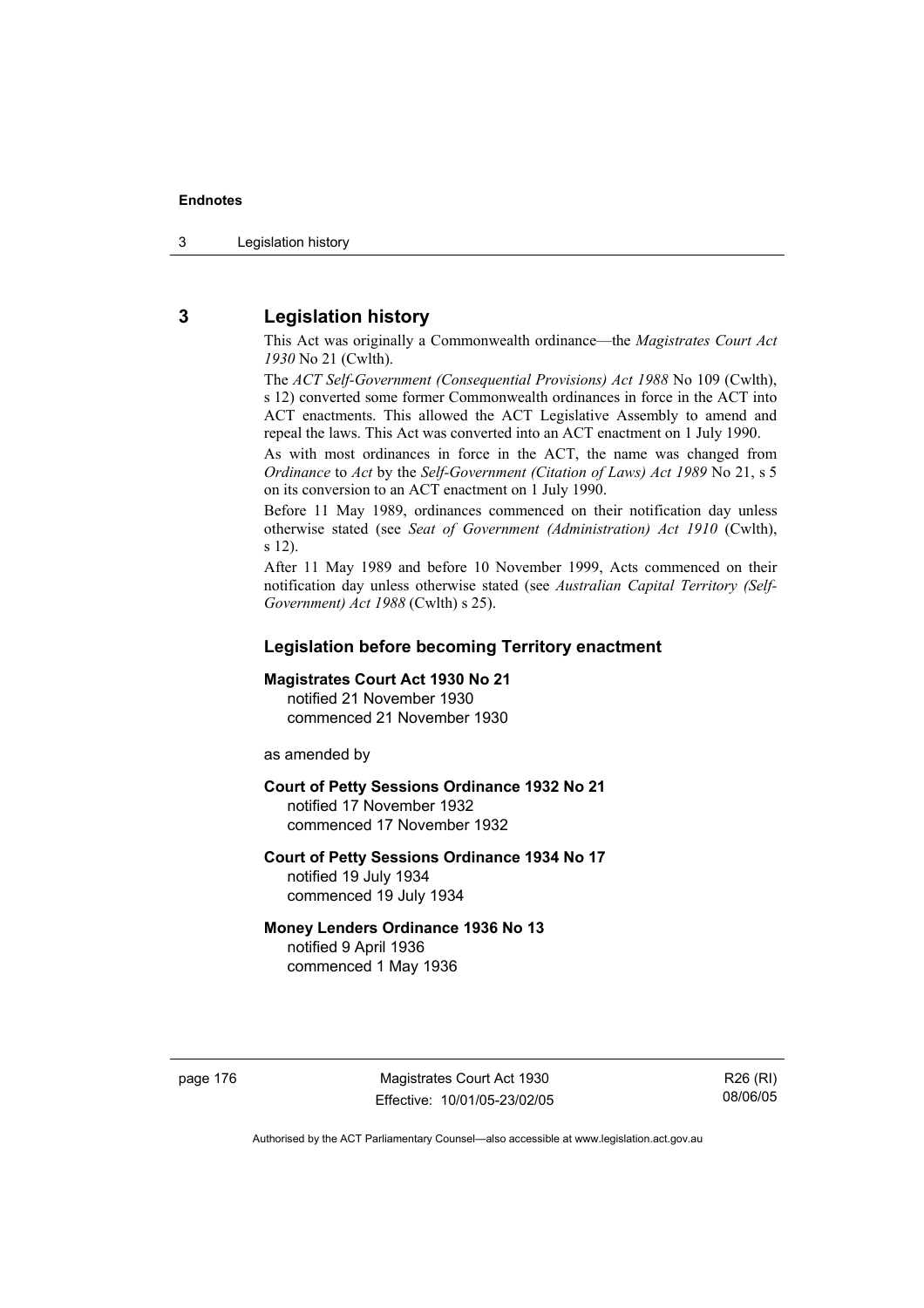# **Court of Petty Sessions Ordinance 1937 No 5**  notified 27 May 1937 commenced 27 May 1937 **Court of Petty Sessions Ordinance (No 2) 1937 No 28**  notified 23 December 1937 commenced 23 December 1937 **Seat of Government (Designation) Ordinance 1938 No 25 (as amd by Ord 1938 No 35)**  notified 8 September 1938 commenced 8 September 1938 **Ordinances Revision Ordinance 1938 No 35**  notified 15 December 1938 commenced 15 December 1938 **Court of Petty Sessions Ordinance 1940 No 20**  notified 7 November 1940 commenced 7 November 1940 **Court of Petty Sessions Ordinance (No 2) 1940 No 22**  notified 12 December 1940 commenced 12 December 1940 **Court of Petty Sessions Ordinance 1949 No 13**  notified 1 December 1949 commenced 1 December 1949 **Court of Petty Sessions Ordinance 1951 No 7**  notified 26 July 1951 commenced 26 July 1951 **Court of Petty Sessions Ordinance (No 2) 1951 No 12**  notified 14 December 1951 commenced 14 December 1951 **Court of Petty Sessions Ordinance 1953 No 14**  notified 12 November 1953 commenced 3 December 1953

R26 (RI) 08/06/05

Magistrates Court Act 1930 Effective: 10/01/05-23/02/05 page 177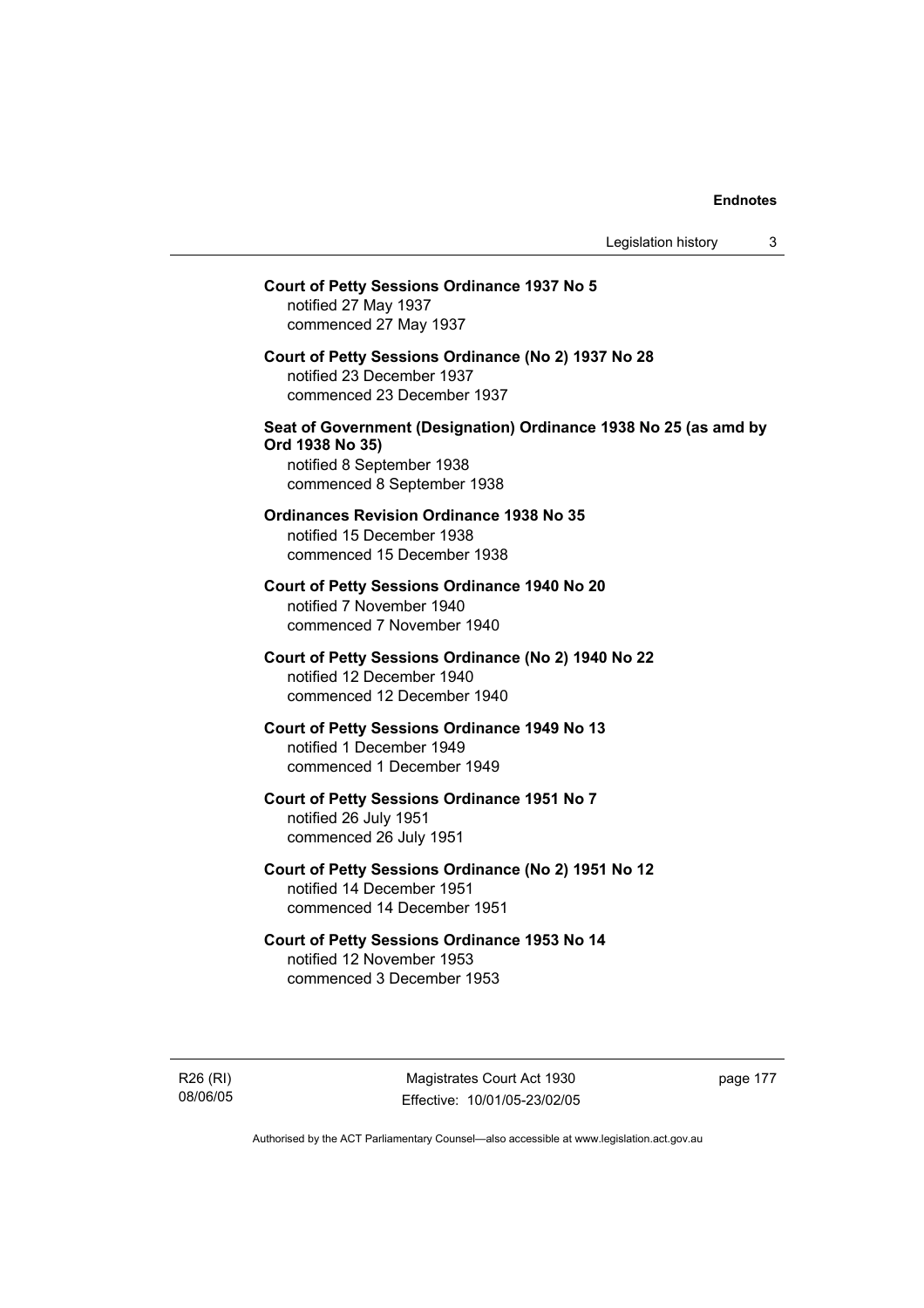$3<sub>l</sub>$ 

| 3        | Legislation history                                                                                                                                                                         |
|----------|---------------------------------------------------------------------------------------------------------------------------------------------------------------------------------------------|
|          | <b>Court of Petty Sessions Ordinance 1958 No 12</b><br>notified 24 July 1958<br>commenced 24 July 1958                                                                                      |
|          | <b>Court of Petty Sessions Ordinance 1961 No 2</b><br>notified 29 March 1961<br>commenced 29 March 1961                                                                                     |
|          | <b>Court of Petty Sessions Ordinance 1966 No 2</b><br>notified 10 February 1966<br>commenced 14 February 1966                                                                               |
|          | <b>Court of Petty Sessions Ordinance 1967 No 1</b><br>notified 9 February 1967<br>commenced 9 February 1967                                                                                 |
|          | <b>Court of Petty Sessions Ordinance 1968 No 25</b><br>notified 19 December 1968<br>commenced 1 January 1969 (Cwlth Gaz 1968 p 7565)                                                        |
|          | <b>Court of Petty Sessions Ordinance 1969 No 12</b><br>notified 20 June 1969<br>commenced 20 June 1969                                                                                      |
|          | Court of Petty Sessions Ordinance 1970 No 15<br>notified 19 March 1970<br>commenced 19 March 1970                                                                                           |
|          | Court of Petty Sessions Ordinance 1972 No 37<br>notified 16 November 1972<br>s 1, s 2, s 6, s 14, commenced 16 November 1972<br>remainder commenced 1 February 1973 (Cwlth Gaz 1972 No 118) |
|          | <b>Court of Petty Sessions Ordinance 1973 No 48</b><br>notified 17 December 1973<br>commenced 17 December 1973                                                                              |
|          | Court of Petty Sessions Ordinance 1974 No 14<br>notified 17 April 1974<br>commenced 17 April 1974                                                                                           |
| page 178 | Magistrates Court Act 1930<br>R26<br>08/<br>Effective: 10/01/05-23/02/05                                                                                                                    |

R26 (RI) 08/06/05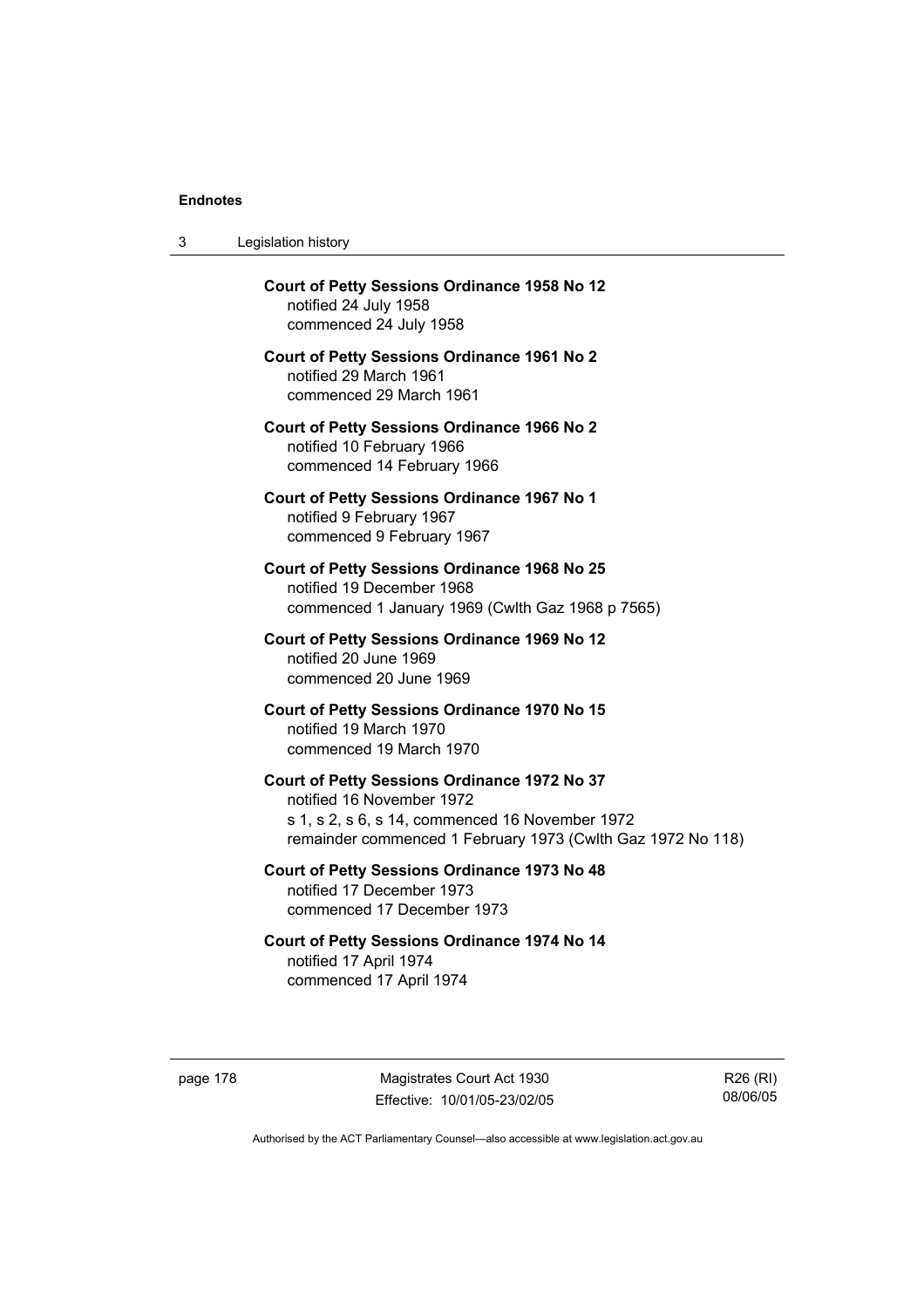| Ordinances Revision (Age of Majority) Ordinance 1974 No 47<br>notified 24 October 1974<br>commenced 1 November 1974                                                                  |  |
|--------------------------------------------------------------------------------------------------------------------------------------------------------------------------------------|--|
| Court of Petty Sessions (Amendment) Ordinance 1976 No 42<br>notified 13 September 1976<br>commenced 13 September 1976                                                                |  |
| Court of Petty Sessions (Amendment) Ordinance 1977 No 4<br>notified 24 March 1977<br>ss 1-3, 10 commenced 24 March 1977<br>remainder commenced 28 March 1977 (Cwlth Gaz 1977 No S52) |  |
| Court of Petty Sessions (Amendment) Ordinance (No 2) 1977 No 34<br>notified 28 July 1977<br>commenced 28 July 1977                                                                   |  |
| Court of Petty Sessions (Amendment) Ordinance (No 3) 1977 No 56<br>notified 6 October 1977<br>ceased to have effect because not tabled                                               |  |
| Court of Petty Sessions (Amendment) Ordinance (No 4) 1977 No 61<br>notified 21 November 1977<br>commenced 21 November 1977                                                           |  |
| <b>Ordinances Revision Ordinance 1978 No 46</b><br>notified 28 December 1978<br>commenced 28 December 1978                                                                           |  |
| Court of Petty Sessions (Amendment) Ordinance 1979 No 33<br>notified 14 November 1979<br>commenced 14 November 1979                                                                  |  |
| Court of Petty Sessions (Amendment) Ordinance (No 2) 1979 No 41<br>notified 18 December 1979<br>commenced 18 December 1979                                                           |  |
| Court of Petty Sessions (Amendment) Ordinance 1980 No 4<br>notified 20 March 1980<br>commenced 1 April 1980 (Cwlth Gaz 1980 No S66)                                                  |  |
|                                                                                                                                                                                      |  |

R26 (RI) 08/06/05

Magistrates Court Act 1930 Effective: 10/01/05-23/02/05 page 179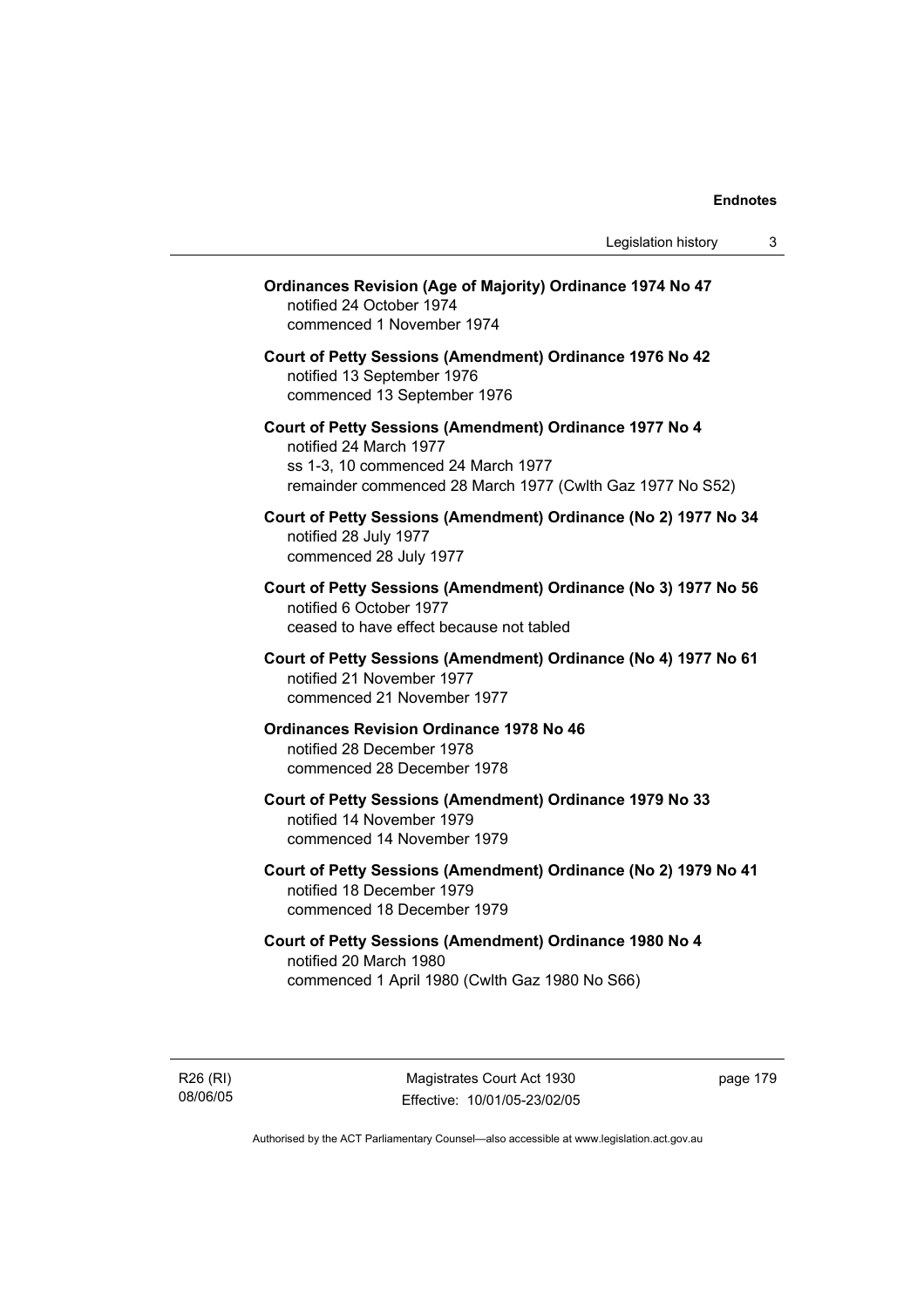| 3 | Legislation history                                                                                                                         |
|---|---------------------------------------------------------------------------------------------------------------------------------------------|
|   | Court of Petty Sessions (Amendment) Ordinance (No 2) 1980 No 10<br>notified 26 March 1980<br>commenced 26 March 1980                        |
|   | Court of Petty Sessions (Amendment) Ordinance 1982 No 2<br>notified 26 February 1982<br>commenced 1 September 1982 (Cwlth Gaz 1982 No S178) |
|   | Court of Petty Sessions (Amendment) Ordinance (No 2) 1982 No 3<br>notified 26 February 1982<br>commenced 26 February 1982                   |
|   | Court of Petty Sessions (Amendment) Ordinance 1984 No 9<br>notified 11 April 1984<br>commenced 11 April 1984                                |
|   | Court of Petty Sessions (Amendment) Ordinance (No 2) 1984 No 10<br>notified 11 April 1984<br>commenced 11 April 1984                        |
|   | Court of Petty Sessions (Amendment) Ordinance (No 3) 1984 No 16<br>notified 1 June 1984<br>commenced 1 June 1984                            |
|   | Court of Petty Sessions (Amendment) Ordinance (No 4) 1984 No 61<br>notified 2 November 1984<br>commenced 2 November 1984                    |
|   | Court of Petty Sessions (Amendment) Ordinance (No 5) 1984 No 62<br>notified 2 November 1984<br>commenced 2 November 1984                    |
|   | Court of Petty Sessions (Amendment) Ordinance 1985 No 17<br>notified 17 April 1985<br>commenced 17 April 1985                               |
|   | Court of Petty Sessions (Amendment) Ordinance (No 2) 1985 No 18<br>notified 17 April 1985<br>commenced 17 April 1985                        |
|   | Court of Petty Sessions (Amendment) Ordinance (No 3) 1985 No 41<br>notified 5 September 1985<br>commenced 5 September 1985                  |

page 180 Magistrates Court Act 1930 Effective: 10/01/05-23/02/05

R26 (RI) 08/06/05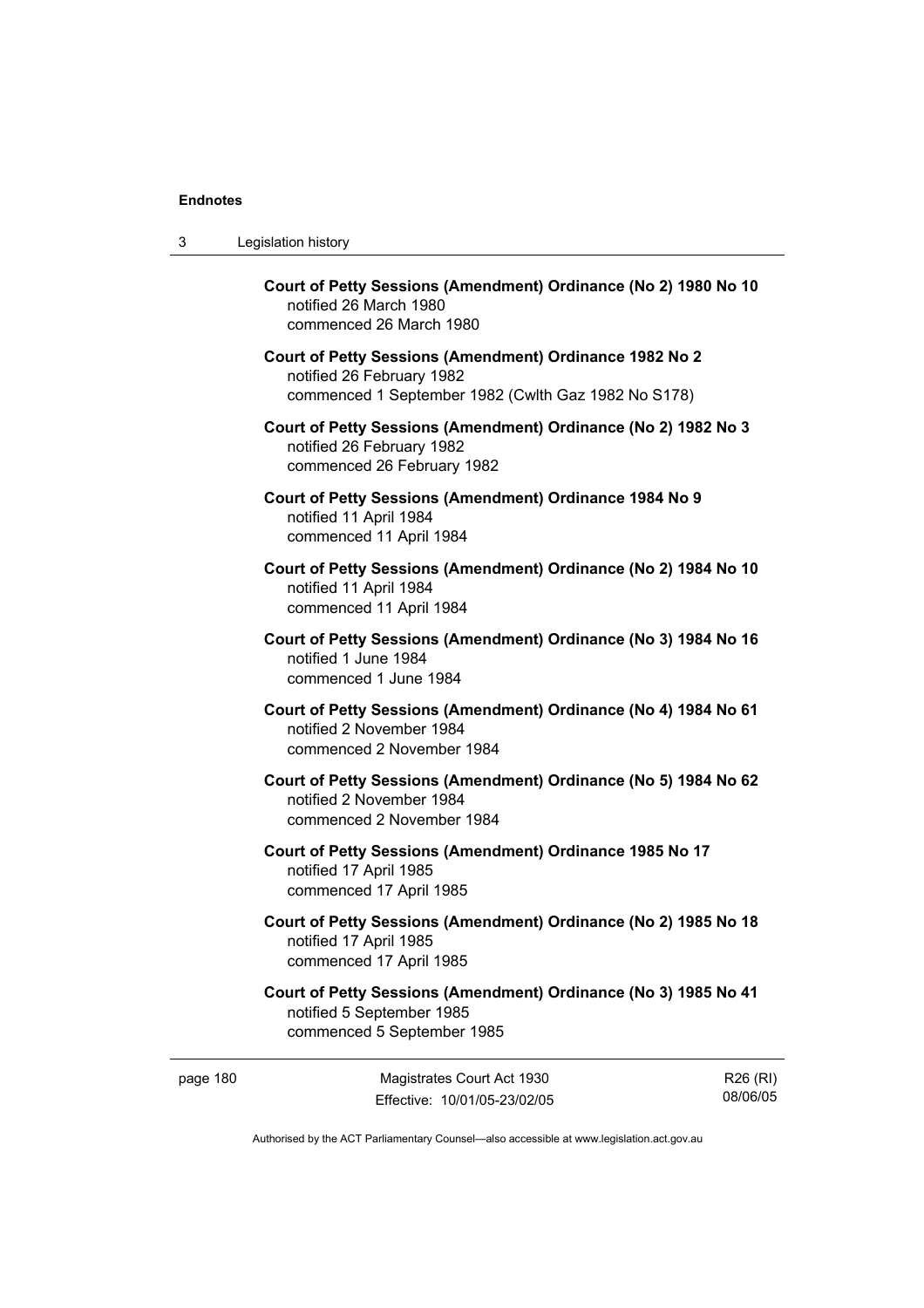### **Limitation Ordinance 1985 No 66**

notified 19 December 1985 commenced 19 December 1985

### **Magistrates Court Ordinance 1985 No 67**

notified 19 December 1985 commenced 1 February 1986 (Cwlth Gaz 1986 No G3)

### **Magistrates Court (Amendment) Ordinance 1986 No 33**  notified 7 August 1986 commenced 7 August 1986

## **Domestic Violence (Miscellaneous Amendments) Ordinance 1986 No 53**

notified 4 September 1986 commenced 1 October 1986 (Cwlth Gaz 1986 No S484)

# **Crimes (Amendment) Ordinance (No 4) 1986 No 57**  notified 3 October 1986

commenced 3 October 1986

### **Magistrates Court (Amendment) Ordinance (No 2) 1986 No 71**  notified 30 October 1986 commenced 1 April 1987 (Cwlth Gaz 1987 No S52)

### **Magistrates Court (Amendment) Ordinance (No 3) 1986 No 74**  notified 14 November 1986 commenced 14 November 1986

# **Magistrates Court (Amendment) Ordinance (No 4) 1986 No 83**  notified 22 December 1986 commenced 22 December 1986

# **Magistrates Court (Amendment) Ordinance 1987 No 56**  notified 21 October 1987 commenced 21 October 1987

## **Magistrates Court (Amendment) Ordinance 1988 No 45**  notified 27 July 1988 commenced 27 July 1988

R26 (RI) 08/06/05

Magistrates Court Act 1930 Effective: 10/01/05-23/02/05 page 181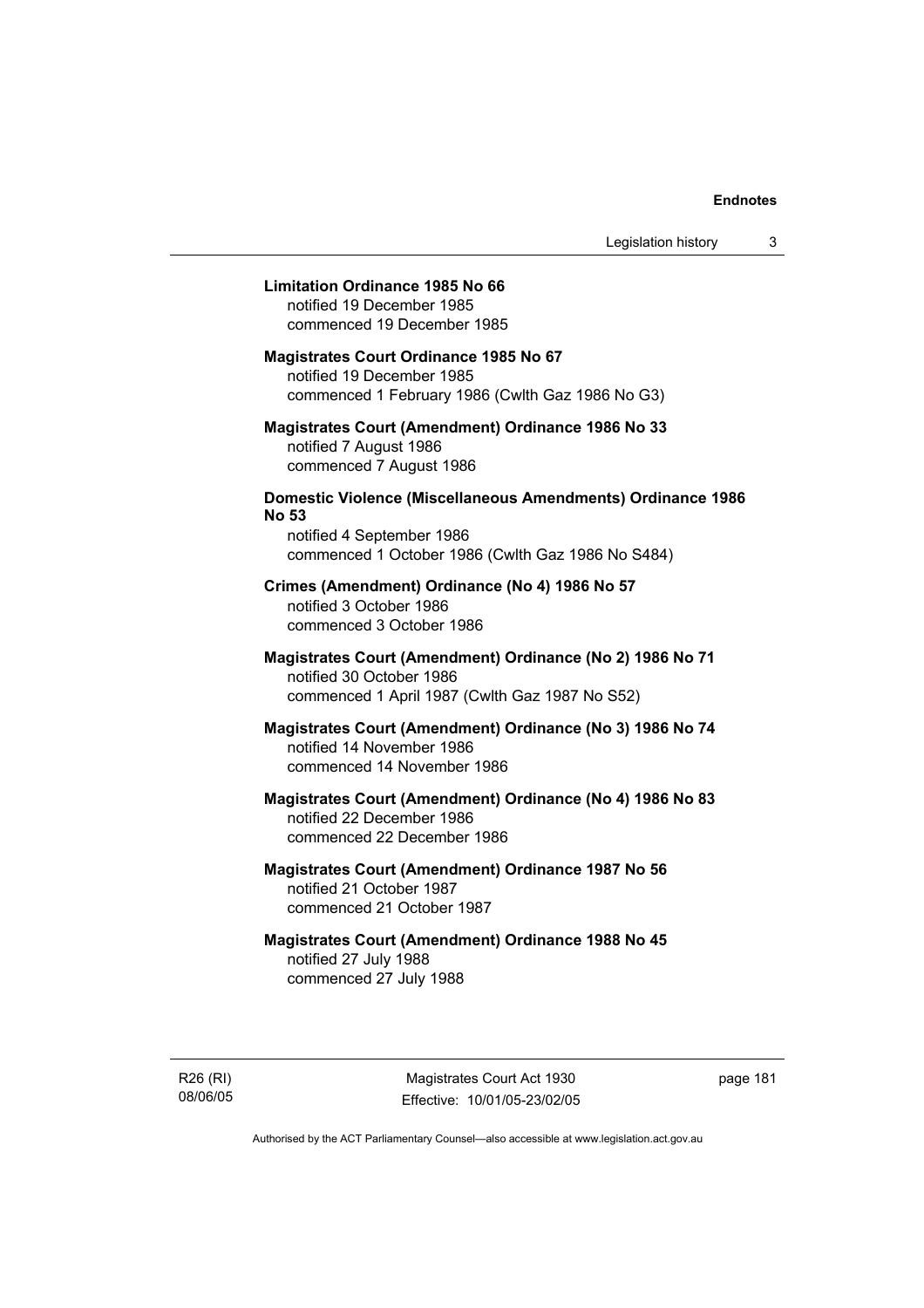| 3 | Legislation history                                                                                                                                                                              |
|---|--------------------------------------------------------------------------------------------------------------------------------------------------------------------------------------------------|
|   | <b>Magistrates Court (Amendment) Ordinance 1989 No 55</b><br>notified 30 June 1989<br>commenced 1 July 1989                                                                                      |
|   | Magistrates Court (Amendment) Ordinance (No 2) 1989 No 59<br>notified 25 October 1989<br>s 11, s 12, s 14 commenced 27 June 1990 (Cwlth Gaz 1990 No GN25)<br>remainder commenced 25 October 1989 |
|   | Magistrates Court (Amendment) Ordinance (No 3) 1989 No 60<br>notified 20 December 1989<br>commenced 14 February 1990 (Cwlth Gaz 1990 No GN5)                                                     |
|   | Crimes (Amendment) Ordinance 1990 No 1<br>notified 23 May 1990<br>commenced 23 May 1990                                                                                                          |
|   | Self-Government (Consequential Amendments) Ordinance 1990 No 5<br>notified 27 June 1990<br>s 1, s 2 commenced 27 June 1990<br>remainder commenced 1 July 1990                                    |
|   | Magistrates Court (Appeals Against Sentence) Ordinance 1990 No 9<br>notified 29 June 1990<br>commenced 29 June 1990                                                                              |
|   | <b>Legislation after becoming Territory enactment</b>                                                                                                                                            |
|   | <b>Magistrates Court (Amendment) Act 1990 No 65</b><br>notified 24 December 1990<br>commenced 24 December 1990                                                                                   |
|   | Weapons (Consequential Amendments) Act 1991 No 9 sch<br>notified 3 April 1991 (Gaz 1991 No S19)<br>s 1, s 2 commenced 3 April 1991 (s 2 (1))<br>sch commenced 3 October 1991 (s 2 (2))           |
|   | <b>Magistrates Court (Amendment) Act 1991 No 38</b><br>notified 20 September 1991<br>ss 1-3 commenced 20 September 1991<br>remainder commenced 25 September 1991 (Gaz 1991 No S103)              |

page 182 Magistrates Court Act 1930 Effective: 10/01/05-23/02/05

R26 (RI) 08/06/05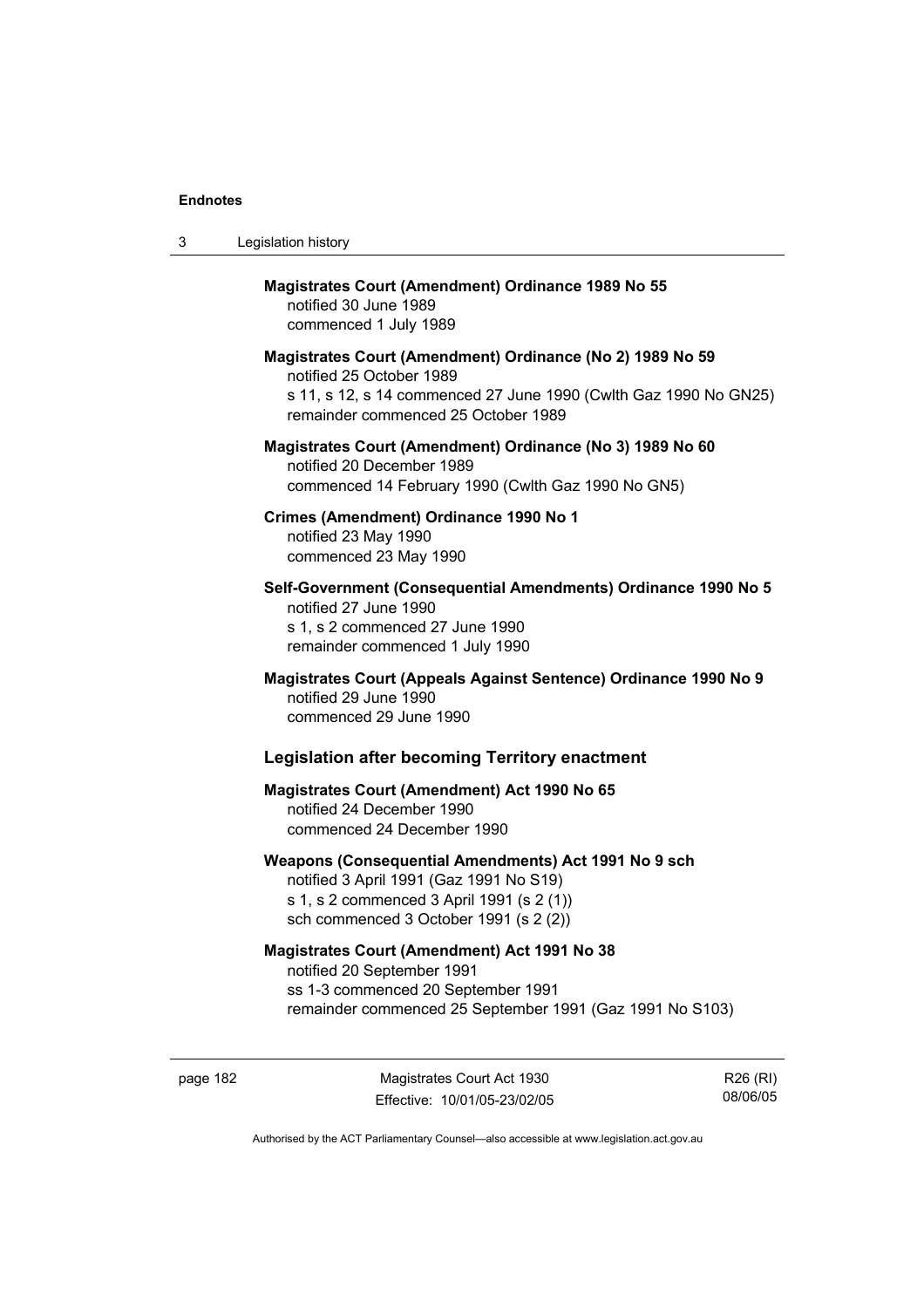### **Magistrates and Coroner's Courts (Registrar) Act 1991 No 44**

notified 20 September 1991 (Gaz 1991 No S95) s 1, s 2 commenced 20 September 1991 (s 2 (1)) remainder commenced 25 September 1991 (s 2 (2) and Gaz 1991

No S103)

### **Magistrates Court (Amendment) Act (No 2) 1991 No 79**

notified 11 December 1991 ss 1-3 commenced 11 December 1991 remainder commenced 11 June 1992

### **Workers' Compensation (Consequential Amendments) Act 1991 No 106 sch**

notified 15 January 1991 (Gaz 1992 No S3) s 1, s 2 commenced 15 January 1992 (s 2 (1)) remainder commenced 22 January 1992 (s 2 (2) and Gaz 1992 No S9)

### **Magistrates Court (Amendment) Act (No 3) 1991 No 112**

notified 10 January 1992 s 1, s 2 commenced 10 January 1992 remainder commenced 18 May 1992 (Gaz 1992 No S57)

### **Bail (Consequential Amendments) Act 1992 No 9**

notified 28 May 1992 (Gaz 1992 No S59) s 1, s 2 commenced 28 May 1992 (s 2 (1)) remainder commenced 28 November 1992 (s 2 (3))

**Statute Law Revision (Miscellaneous Provisions) Act 1992 No 23 sch 1** 

notified 4 June 1992 (Gaz 1992 No S71) commenced 4 June 1992

### **Protection Orders (Reciprocal Arrangements) (Consequential Amendments) Act 1992 No 37 pt 3**

notified 8 July 1992 (Gaz 1992 No S103) ss 1-6 and 8-11 commenced 8 July 1992 (s 2 (1)) s 7, s 12 commenced 3 August 1992 (s 2 (2) and Gaz 1992 No S130)

### **Evidence (Amendment) Act 1993 No 2**

notified 1 March 1993 commenced 1 March 1993

R26 (RI) 08/06/05

Magistrates Court Act 1930 Effective: 10/01/05-23/02/05 page 183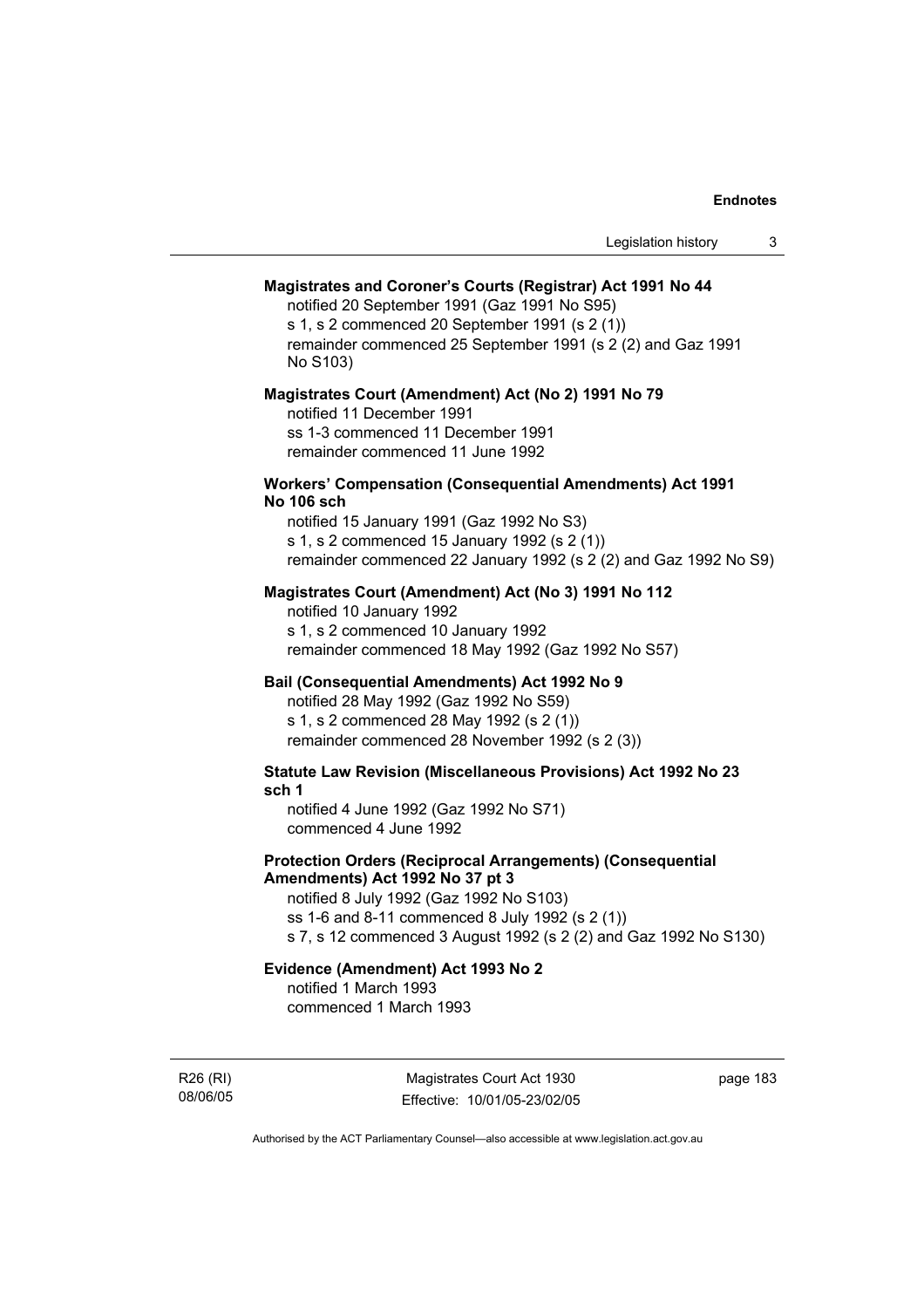| Legislation history<br>-3 |  |
|---------------------------|--|
|---------------------------|--|

### **Magistrates Court (Amendment) Act 1993 No 4**

notified 1 March 1993 ss 1-3 commenced 1 March 1993 ss 4-19, 21-24, 26-32 commenced 8 March 1993 (Gaz 1993 No 32) remainder commenced 1 September 1993

#### **Magistrates Court (Amendment) Act (No 2) 1993 No 48**

notified 27 August 1993 ss 1-3 commenced 27 August 1993 remainder commenced 27 September 1993 (s 2 (2) and Gaz 1993 No S201)

### **Supreme Court (Amendment) Act (No 2) 1993 No 91**

notified 17 December 1993 commenced 17 December 1993

### **Magistrates Court (Amendment) Act 1994 No 4**

notified 14 March 1994 ss 1-4, s 10, s 12, s 13 commenced 14 March 1994 remainder commenced 1 July 1994 (s 2 (2))

### **Judicial Commissions (Consequential Amendments) Act 1994 No 10**  notified 14 March 1994 (Gaz 1994 No S44) commenced 14 March 1994 (s 2)

#### **Public Sector Management (Consequential and Transitional Provisions) Act 1994 No 38**

notified 30 June 1994 (Gaz 1994 No S121) s 1, s 2 commenced 30 June 1994 (s 2 (1)) remainder commenced 1 July 1994 (s 2 (2) and Gaz 1994 No S142)

#### **Mental Health (Consequential Provisions) Act 1994 No 45**

notified 7 September 1994 (Gaz 1994 No S177) s 1, s 2 commenced 7 September 1994 (s 2 (1)) remainder commenced 6 February 1995 (s 2 (2) and Gaz 1995 No S33)

### **Magistrates Court (Enforcement of Judgments) Act 1994 No 61**  notified 11 October 1994

s 1, s 2 commenced 11 October 1994

remainder commenced 10 April 1995 (Gaz 1995 No S75)

page 184 Magistrates Court Act 1930 Effective: 10/01/05-23/02/05

R26 (RI) 08/06/05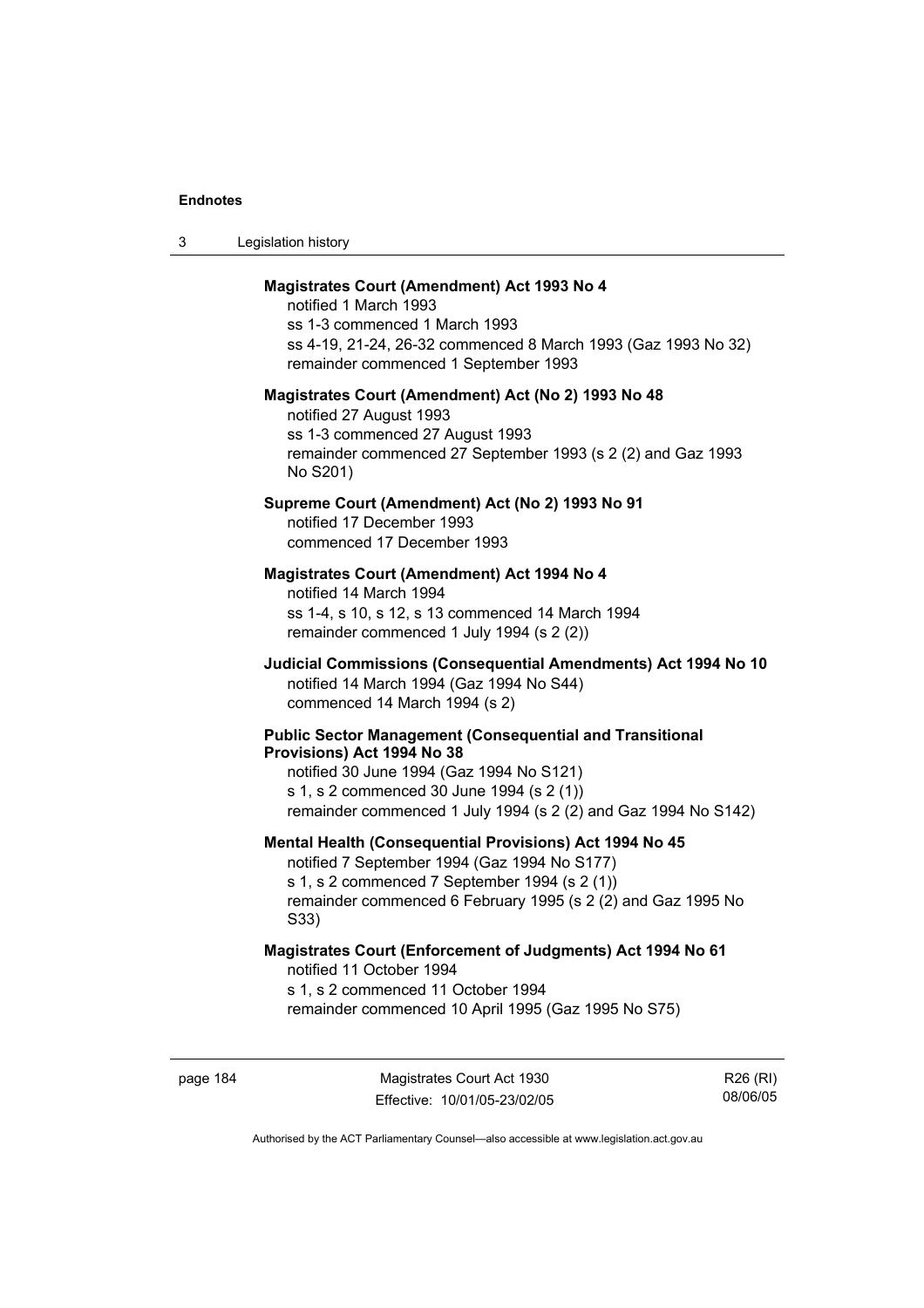# **Coroners (Amendment) Act (No 2) 1994 No 66**

notified 11 October 1994 commenced 11 October 1994

### **Statute Law Revision (Penalties) Act 1994 No 81 sch**

notified 29 November 1994 (Gaz 1994 No S253) s 1, s 2 commenced 29 November 1994 (s 2 (1)) remainder commenced 29 November 1994 (s 2 (2) and Gaz 1994 No S269)

### **Magistrates Court (Amendment) Act 1995 No 41**

notified 7 November 1995 s 1, s 2 commenced 7 November 1995 remainder commenced 7 May 1996

#### **Statute Law Revision Act 1995 No 46 sch**

notified 18 December 1995 (Gaz 1995 No S306) amdts commenced 18 December 1995 (s 2)

### **Magistrates Court (Amendment) Act 1996 No 6**

notified 12 March 1996 ss 1-3 commenced 12 March 1996 s 7 commenced 25 September 1991 remainder commenced 12 September 1996

## **Criminal Injuries Compensation (Amendment) Act 1996 No 68**

notified 20 December 1996 ss 1-3 commenced 20 December 1996 remainder commenced 1 January 1997 (Gaz 1996 No S352)

### **Firearms Act 1996 No 74**

notified 20 December 1996 s 1, s 2 commenced 20 December 1996 remainder commenced 17 May 1997 (Gaz 1997 No S135)

### **Magistrates Court (Amendment) Act (No 2) 1996 No 82**

notified 20 December 1996 ss 1-3 commenced 20 December 1996 remainder commenced 1 January 1997 (Gaz 1996 No S353)

R26 (RI) 08/06/05

Magistrates Court Act 1930 Effective: 10/01/05-23/02/05 page 185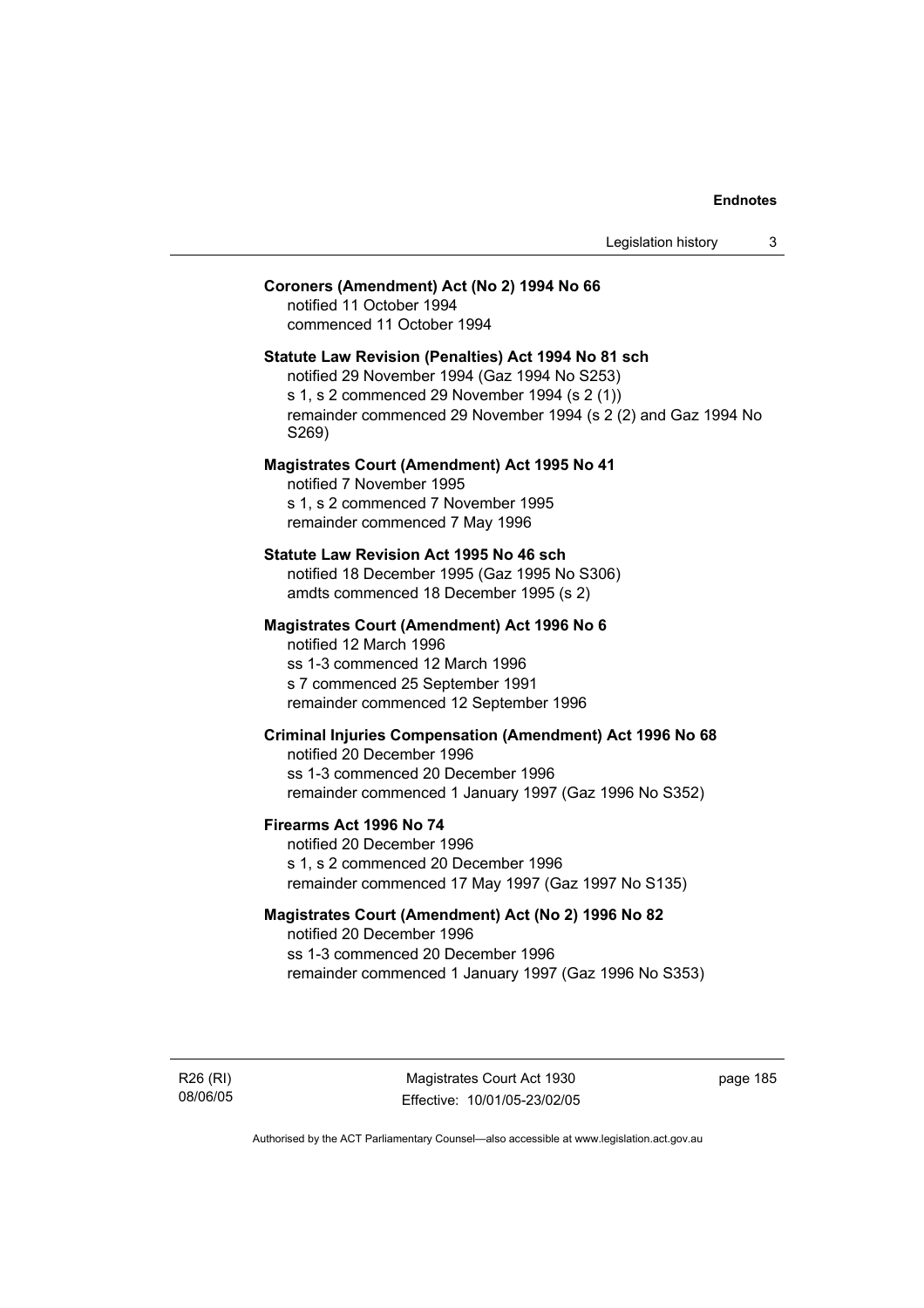| Legislation history<br>3 |  |
|--------------------------|--|
|--------------------------|--|

### **Magistrates Court (Amendment) Act 1997 No 25**

notified 29 May 1997 ss 1-3 commenced 29 May 1997 remainder commenced 30 May 1997 (s 2 (2) and Gaz 1997 No S149)

### **Remuneration Tribunal (Consequential Amendments) Act 1997 No 41 sch 1 (as am by Act 2002 No 49 amdt 3.222)**

notified 19 September 1997 (Gaz 1997 No S264) commenced 24 September 1997 (s 2 as am by Act 2002 No 49 amdt 3.222)

### **Magistrates Court (Civil Jurisdiction) (Amendment) Act 1997 No 94**  notified 1 December 1997

ss 1-3 commenced 1 December 1997 remainder commenced 25 May 1998 (Gaz 1998 No S140)

### **Legal Practitioners (Consequential Amendments) Act 1997 No 96 sch 1**

notified 1 December 1997 (Gaz 1997 No S380) s 1, s 2 commenced 1 December 1997 (s 2 (1)) sch 1 commenced 1 June 1998 (s 2 (2))

### **Magistrates Court (Amendment) Act 1998 No 25**

notified 10 July 1998 s 1, s 2 commenced 10 July 1998 remainder commenced 1 January 1999 (Gaz 1998 No 50)

#### **Magistrates Court (Amendment) Act (No 2) 1998 No 38**

notified 14 October 1998 ss 1-3 commenced 14 October 1998 remainder commenced 19 October 1998 (Gaz 1998 No 41)

### **Statute Law Revision (Penalties) Act 1998 No 54 sch**

notified 27 November 1998 (Gaz 1998 No S207) s 1, s 2 commenced 27 November 1998 (s 2 (1)) remainder commenced 9 December 1998 (s 2 (2) and Gaz 1998 No 49)

page 186 Magistrates Court Act 1930 Effective: 10/01/05-23/02/05

R26 (RI) 08/06/05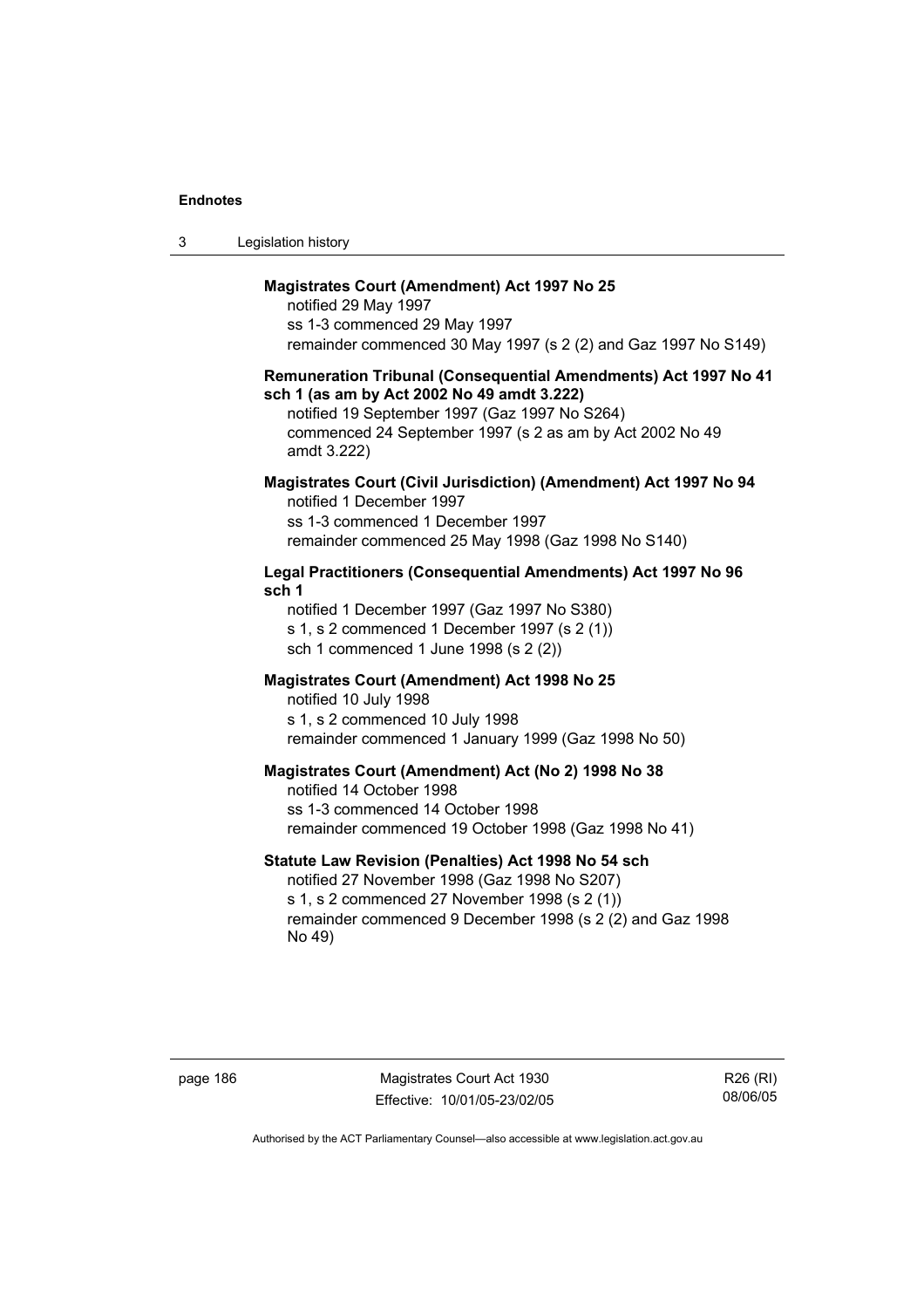### **Custodial Escorts (Consequential Provisions) Act 1998 No 67**

notified 23 December 1998 (Gaz 1998 No S212) s 1, s 2 commenced 23 December 1998 (s 2 (1)) remainder commenced 23 December 1998 (s 2 (2) and Gaz 1998 No 51)

### **Children's Services (Amendment) Act 1999 No 12**  notified 23 March 1999 commenced 1 May 1999

### **Courts and Tribunals (Audio Visual and Audio Linking) Act 1999 No 22**

notified 14 April 1999 (Gaz 1999 No S16) s 1, s 2 commenced 14 April 1999 (s 2 (1)) remainder commenced 1 September 1999 (s 2 (2) and Gaz 1999 No 35)

### **Magistrates Court (Amendment) Act 1999 No 34**

notified 2 July 1999 commenced 2 July 1999

### **Magistrates Court Amendment Act (No 2) 1999 No 59**

notified 10 November 1999 (Gaz 1999 No 45 and 1999 No 47) commenced 10 November 1999

#### **Children's Services Amendment Act (No 2) 1999 No 61**

notified 10 November 1999 s 1, s 2 commenced 10 November 1999 remainder commenced 1 December 1999

### **Children and Young People (Consequential Amendments) Act 1999 No 64 sch 2**

notified 10 November 1999 (Gaz 1999 No 45) s 1, s 2 commenced 10 November 1999 (s 2 (1)) remainder commenced 10 May 2000 (s 2 (2))

### **Law Reform (Miscellaneous Provisions) Act 1999 No 66 sch 3**

notified 10 November 1999 (Gaz 1999 No 45) commenced 10 November 1999 (s 2)

R26 (RI) 08/06/05 page 187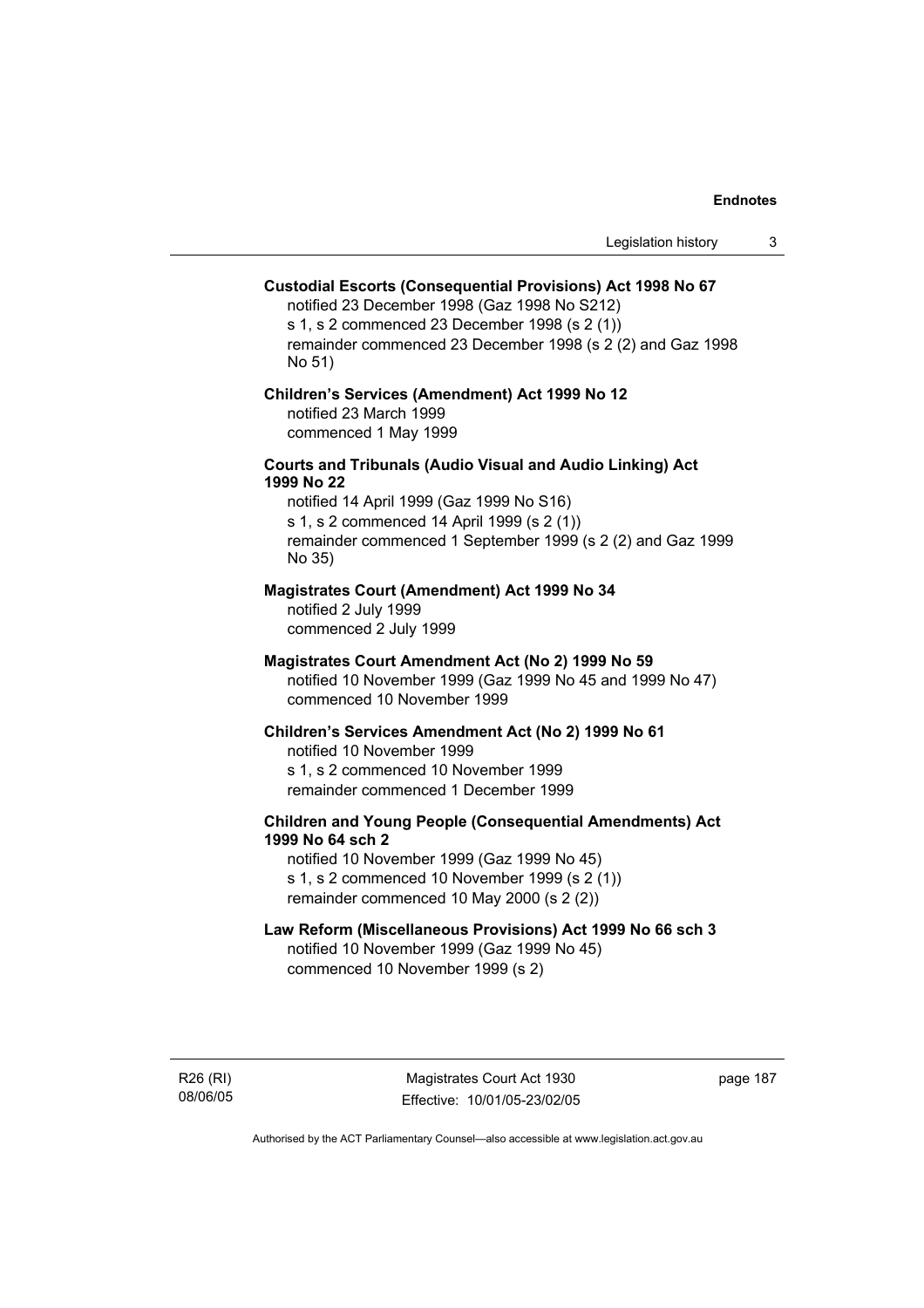3 Legislation history

### **Road Transport Legislation Amendment Act 1999 No 79 sch 3**

notified 23 December 1999 (Gaz 1999 No S65) s 1, s 2 commenced 23 December 1999 (IA s 10B) remainder commenced 1 March 2000 (s 2 (2) and Gaz 2000 No S5)

### **Victims of Crime (Financial Assistance) (Amendment) Act 1999 No 91 sch 2**

notified 23 December 1999 (Gaz 1999 No S65) s 1, s 2 commenced 23 December 1999 (IA s 10B) remainder commenced 24 December (s 2 (2) and Gaz 1999 No S69)

### **Justice and Community Safety Legislation Amendment Act 2000 No 1 sch**

notified 9 March 2000 (Gaz 2000 No 10) s 1, s 2 commenced 9 March 2000 (s 2 (1)) amdts commenced 9 September 2000 (s 2 (3))

## **Justice and Community Safety Legislation Amendment Act 2000 (No 3) No 17 sch 1**

notified 1 June 2000 (Gaz 2000 No 22) commenced 1 June 2000 (s 2)

### **Magistrates Court Amendment Act 2000 No 60**

notified 5 October 2000 (Gaz 2000 No 40) commenced 5 October 2000 (s 2)

### **Leases (Commercial and Retail) Act 2001 No 18 s 174**

notified 19 April 2001 (Gaz 2001 No 16)

s 1, s 2 commenced 19 April 2001 (IA s 10B)

s 174 commenced 1 July 2002 (s 2)

## **Legislation (Consequential Amendments) Act 2001 No 44 pt 237**

notified 26 July 2001 (Gaz 2001 No 30) s 1, s 2 commenced 26 July 2001 (IA s 10B)

pt 237 commenced 12 September 2001 (s 2 and see Gaz 2001 No S65)

# **Statute Law Amendment Act 2001 (No 2) 2001 No 56 pt 3.37**

notified 5 September 2001 (Gaz 2001 No S65) commenced 5 September 2001 (s 2 (1))

page 188 Magistrates Court Act 1930 Effective: 10/01/05-23/02/05

R26 (RI) 08/06/05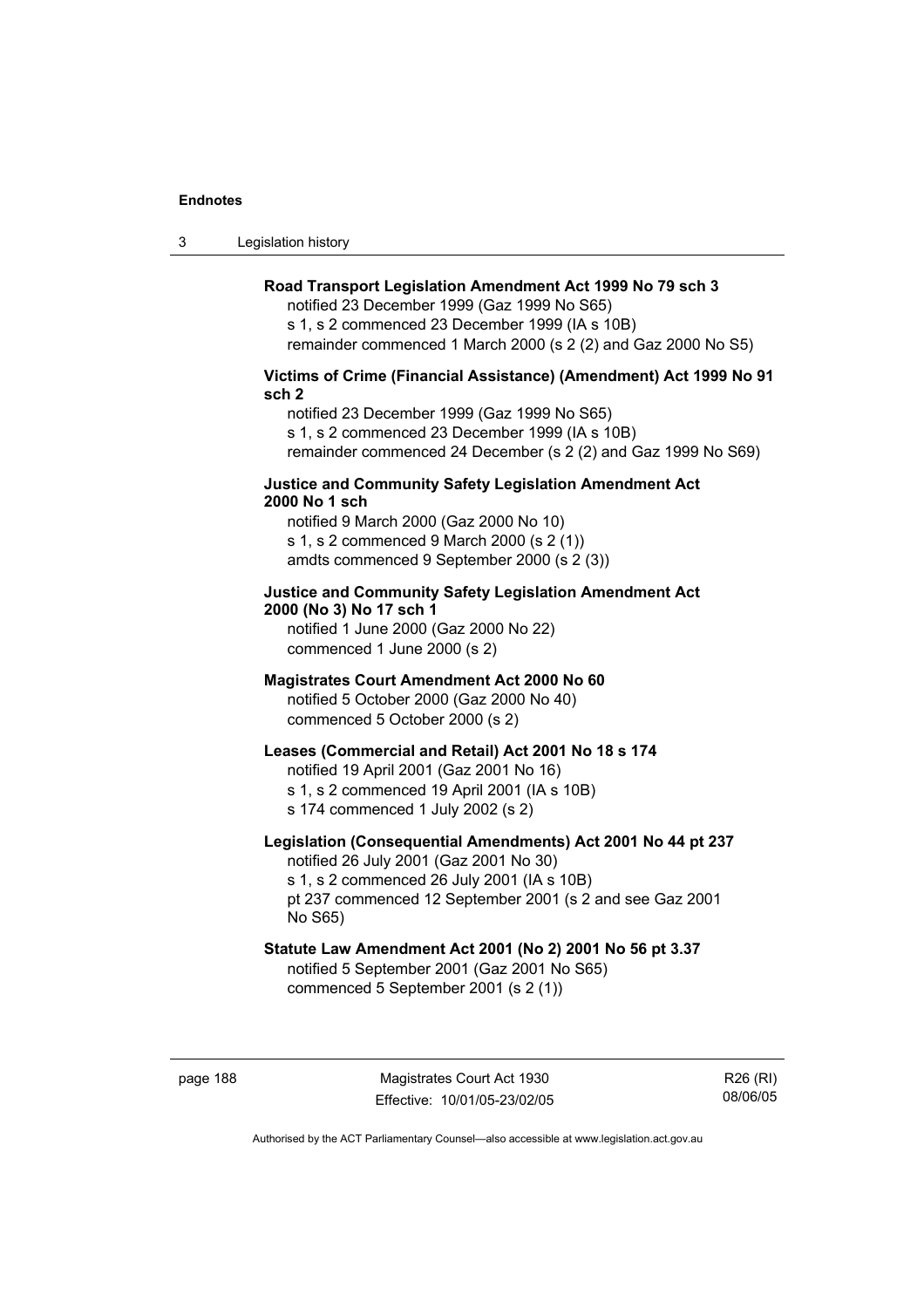### **Road Transport (Public Passenger Services) Act 2001 No 62 pt 1.1**

notified 10 September 2001 (Gaz 2001 No S66)

s 1, s 2 commenced 10 September 2001 (IA s 10B)

pt 1.1 commences 1 December 2001 (s 2 and CN 2001 No 2)

#### **Crimes Legislation Amendment Act 2001 No 63 pt 8**

notified 10 September 2001 (Gaz 2001 No S66)

s 1, s 2 commenced 10 September 2001 (IA s 10B)

pt 8 commenced 27 September 2001 (s 2 (2) and CN 2001 No 3)

### **Criminal Code 2001 Act No 64 sch 1 (as am by Criminal Code Amendment Act 2002 No 2)**

notified 10 September 2001 (Gaz 2001 No S66) repealed before commencement by Criminal Code 2002 No 51 s 126

### **Justice and Community Safety Legislation Amendment Act 2001 No 70 sch 1**

notified LR 14 September 2001 amdt commenced 14 September 2001 (s 2 (5))

### **Fair Trading Legislation Amendment Act 2001 No 77 pt 4**

notified LR 14 September 2001 s 1, s 2 commenced 14 September 2001 (LA s 75) pt 4 commenced 14 March 2002 (LA s 79)

### **Protection Orders (Consequential Amendments) Act 2001 No 90 sch 1 pt 8**

notified LR 27 September 2001 s 1, s 2 commenced 27 September 2001 (LA s 75) sch 1 pt 8 commenced 27 March 2002 (s 2 and LA s 79)

#### **Criminal Code Amendment Act 2002 No 2 s 4**

notified LR 7 March 2002

s 1, s 2 commenced 7 March 2002 (LA s 75)

remainder commenced 9 March 2002 (s 2)

*Note* This Act only amends the Criminal Code 2001 Act No 64. The Criminal Code 2001 was repealed before it commenced (see Act 2002 No 51 s 126)

page 189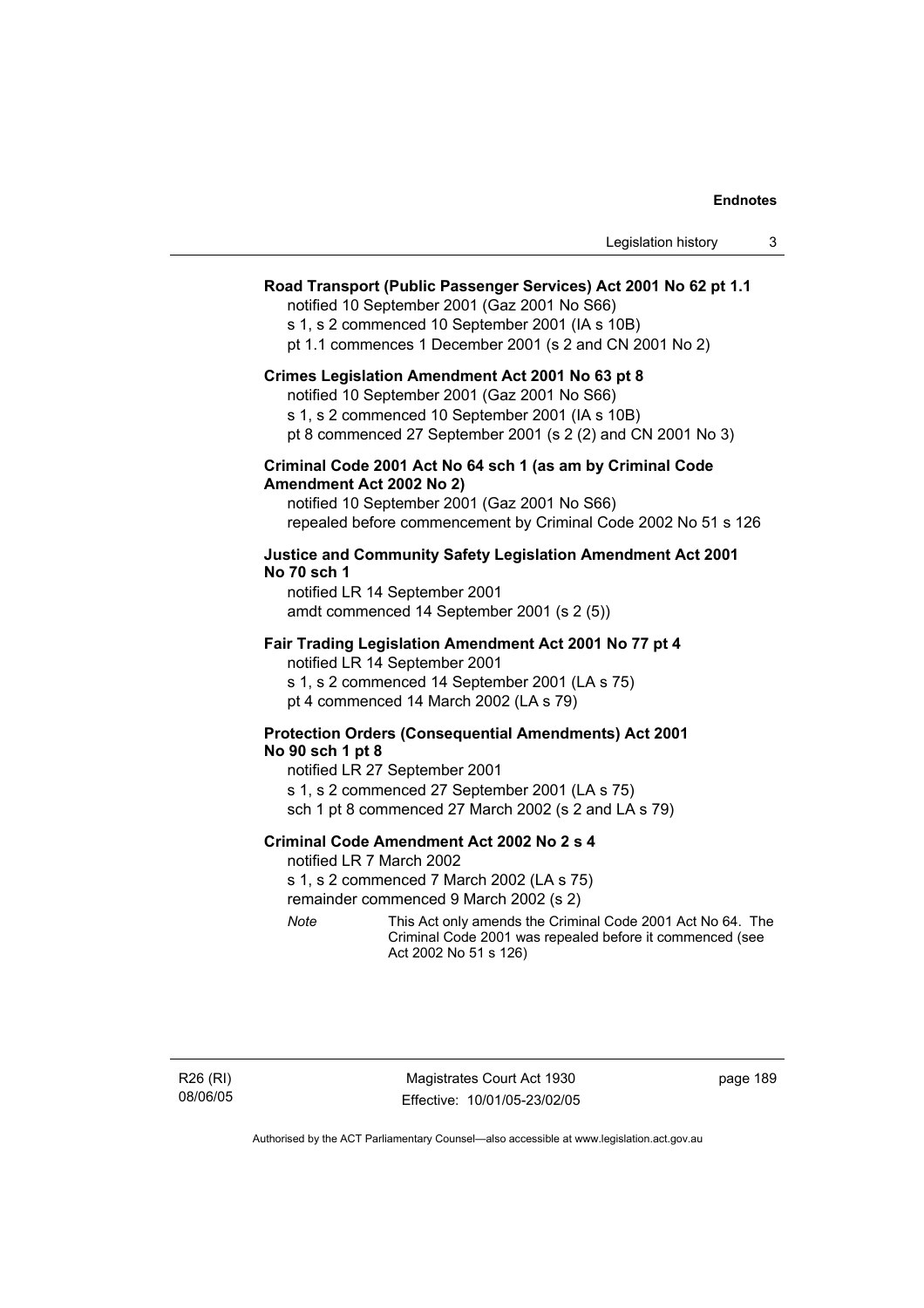| 3 | Legislation history |  |
|---|---------------------|--|
|---|---------------------|--|

### **Statute Law Amendment Act 2002 No 30 pt 3.46**

notified LR 16 September 2002

s 1, s 2 taken to have commenced 19 May 1997 (LA s 75 (2)) pt 3.46 commenced 17 September 2002 (s 2 (1))

### **Magistrates Court (Refund of Fees) Amendment Act 2002 No 36**

notified LR 10 October 2002

s 1, s 2 commenced 10 October 2002 (LA s 75 (1)) remainder commenced 11 October 2002 (s 2)

### **Statute Law Amendment Act 2002 (No 2) No 49 amdt 3.222**

notified LR 20 December 2002

s 1, s 2 taken to have commenced 7 October 1994 (LA s 75 (2))

amdt 3.222 taken to have commenced 24 September 1997 (s 2 (3))

*Note* This Act only amends the Remuneration Tribunal (Consequential Amendments) Act 1997 No 41.

### **Justice and Community Safety Legislation Amendment Act 2003 A2003-2 pt 14**

notified LR 3 March 2003

s 1, s 2 commenced 3 March 2003 (LA s 75 (1)) pt 14 commenced 31 March 2003 (s 2 (2))

### **Evidence (Miscellaneous Provisions) Amendment Act 2003 A2003-48 sch 2 pt 2.8**

notified LR 31 October 2003

s 1, s 2 commenced 31 October 2003 (LA s 75 (1)) sch 2 pt 2.8 commenced 30 April 2004 (s 2 and LA s 79)

### **Statute Law Amendment Act 2003 (No 2) A2003-56 sch 3 pt 3.14**

notified LR 5 December 2003 s 1, s 2 commenced 5 December 2003 (LA s 75 (1))

sch 3 pt 3.14 commenced 19 December 2003 (s 2)

### **Sexuality Discrimination Legislation Amendment Act 2004 A2004-2 sch 2 pt 2.6**

notified LR 18 February 2004

s 1, s 2 commenced 18 February 2004 (LA s 75 (1))

sch 2 pt 2.6 commenced 22 March 2004 (s 2 and CN2004-4)

page 190 Magistrates Court Act 1930 Effective: 10/01/05-23/02/05

R26 (RI) 08/06/05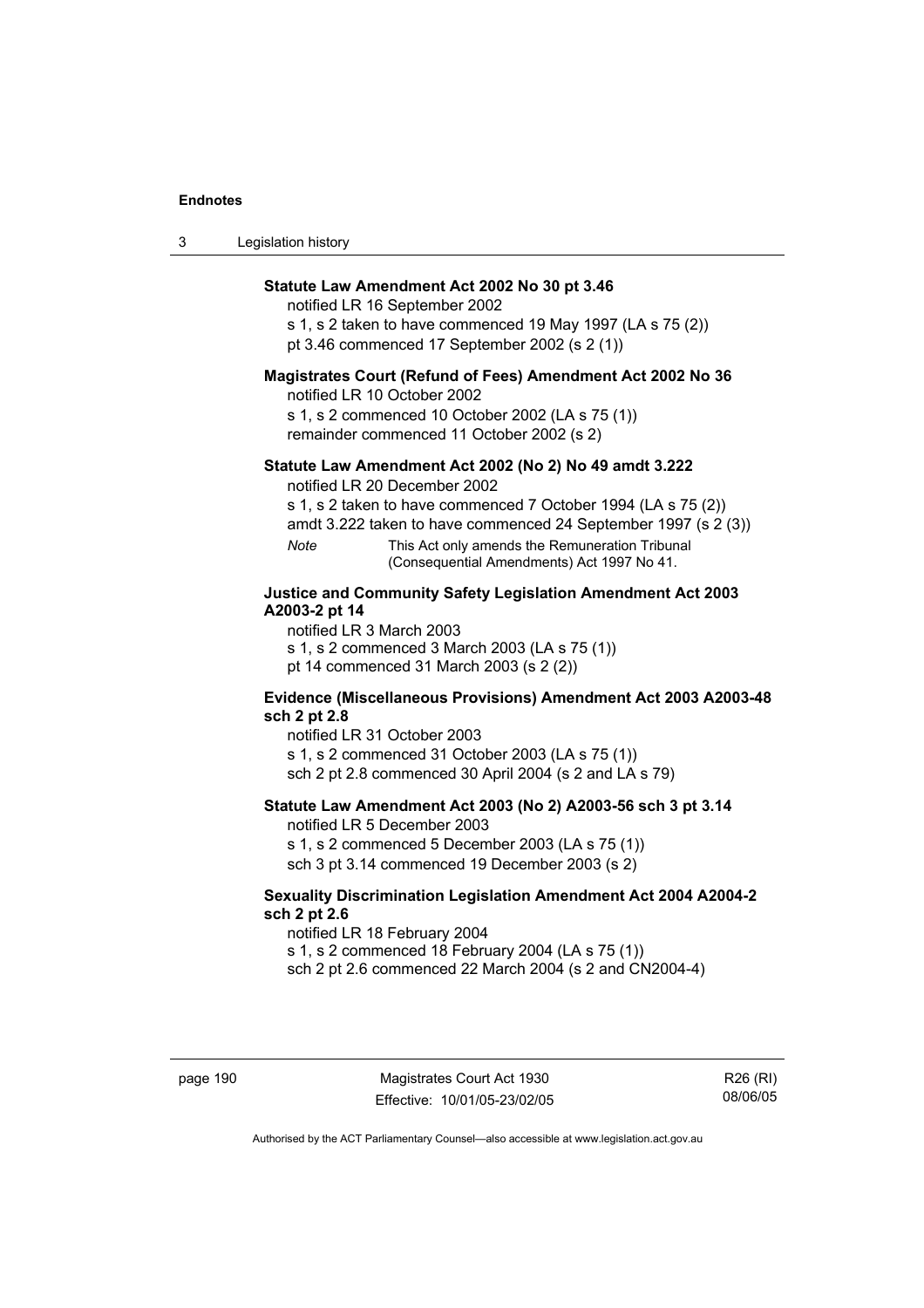### **Bail Amendment Act 2004 A2004-14 sch 2 pt 2.2**

notified LR 26 March 2004

s 1, s 2 commenced 26 March 2004 (LA s 75 (1)) sch 2 pt 2.2 commenced 26 June 2004 (s 2 (1))

### **Criminal Code (Theft, Fraud, Bribery and Related Offences) Amendment Act 2004 A2004-15 sch 3 pt 3.4**

notified LR 26 March 2004 s 1, s 2 commenced 26 March 2004 (LA s 75 (1)) sch 3 pt 3.4 commenced 9 April 2004 (s 2 (1))

### **Statute Law Amendment Act 2004 A2004-42 sch 1 pt 1.4**

notified LR 11 August 2004 s 1, s 2 commenced 11 August 2004 (LA s 75 (1)) amdt 1.10, amdt 1.11 commenced 30 September 2004(s 2 (2) and see Litter Act 2004 A2004-47, s 2 and CN2004-22) sch 1 pt 1.4 remainder commenced 25 August 2004 (s 2 (1))

### **Litter Act 2004 A2004-47 sch 1**

notified LR 16 August 2004

s 1, s 2 commenced 16 August 2004 (LA s 75 (1))

sch 1 commenced 30 September 2004 (s 2 and CN2004-22)

### **Court Procedures (Consequential Amendments) Act 2004 A2004-60 sch 1 pt 1.40, pt 1.51 (in part)**

notified LR 2 September 2004

s 1, s 2 commenced 2 September 2004 (LA s 75 (1)) sch 1 pt 1.40 commenced 10 January 2005 (s 2 and see Court Procedures Act 2004 A2004-59, s 2 and CN2004-29)

### **4 Amendment history**

The *Magistrates Court (Enforcement of Judgments) Act 1994* No 61 s 28 amended the Act by reversing the order of masculine and feminine pronouns. The amendments have been incorporated in the republication but have not been noted in the amendment history.

### **Title**

title am 1985 No 67

**Preliminary**  ch 1 hdg ins A2004-60 amdt 1.181

R26 (RI) 08/06/05

Magistrates Court Act 1930 Effective: 10/01/05-23/02/05 page 191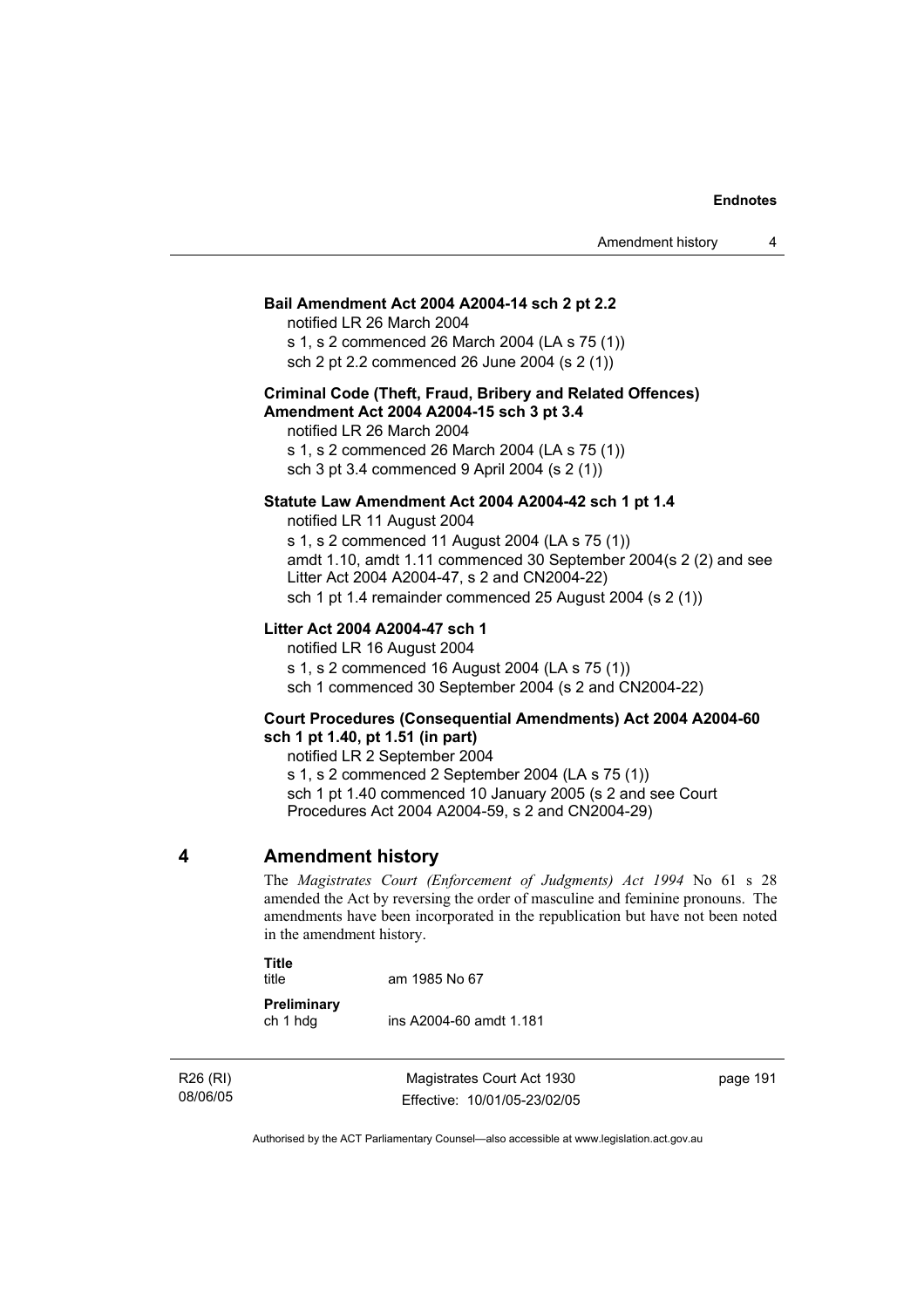| 4 | Amendment history |
|---|-------------------|
|---|-------------------|

| Preliminary<br>pt 1 hdg                              | om A2004-60 amdt 1.181                                                                                                                                                                                                                                                                                                                                                                                                                                                                   |
|------------------------------------------------------|------------------------------------------------------------------------------------------------------------------------------------------------------------------------------------------------------------------------------------------------------------------------------------------------------------------------------------------------------------------------------------------------------------------------------------------------------------------------------------------|
| Name of Act<br>s <sub>1</sub>                        | sub A2003-56 amdt 3.161                                                                                                                                                                                                                                                                                                                                                                                                                                                                  |
| <b>Dictionary</b><br>s <sub>2</sub>                  | om 1978 No 46<br>ins A2004-60 amdt 1.182                                                                                                                                                                                                                                                                                                                                                                                                                                                 |
| <b>Notes</b><br>s 3                                  | om 1994 No 61<br>ins A2004-60 amdt 1.182<br>$(2)$ , $(3)$ exp 10 January 2006 (s 3 $(3)$ )                                                                                                                                                                                                                                                                                                                                                                                               |
| <b>Magistrates Court and magistrates</b><br>ch 2 hdg | ins A2004-60 amdt 1.184                                                                                                                                                                                                                                                                                                                                                                                                                                                                  |
| pt 2 hdg                                             | Appointment and jurisdiction of magistrates<br>renum as pt 2.2 hdg                                                                                                                                                                                                                                                                                                                                                                                                                       |
| The court<br>pt $2.1$ hdg                            | ins A2004-60 amdt 1.184                                                                                                                                                                                                                                                                                                                                                                                                                                                                  |
| <b>Constitution of court</b>                         |                                                                                                                                                                                                                                                                                                                                                                                                                                                                                          |
| s 4                                                  | orig s 4 am 1937 No 28; 1953 No 14<br>sub 1958 No 12<br>am 1968 No 25; 1972 No 37<br>om 1974 No 14<br>(prev s 18) am 1940 No 20; 1985 No 67; ord 1990 No 5; 2001<br>No 44 amdt 1.2750; A2004-60 amdt 1.195, amdt 1.196<br>reloc by A2004-60 amdt 1.197                                                                                                                                                                                                                                   |
| <b>Interpretation for Act</b>                        |                                                                                                                                                                                                                                                                                                                                                                                                                                                                                          |
| s <sub>5</sub>                                       | am 1937 No 28; 1938 No 35; 1951 No 7; 1951 No 12; 1953<br>No 14;1958 No 12; 1967 No 1; 1968 No 25; 1973 No 48;<br>1976 No 42; 1980 No 4; 1984 No 62; 1985 No 17; 1985<br>No 41; 1985 No 67; 1986 No 74; 1989 No 59; 1989 No 60;<br>ord 1990 No 5; 1991 No 38; 1991 No 44; 1992 No 9; 1993<br>No 4; 1993 No 91; 1994 No 4; 1996 No 6; 1996 No 82; 1997<br>No 96; 1998 No 67; 1999 No 22 s 18; 1999 No 66 sch 3;<br>1999 No 79 s 5 sch 3; 2001 No 44 amdt 1.2748<br>om A2004-60 amdt 1.183 |
| <b>Application to Jervis Bay Territory</b><br>s 6    | sub 1951 No 12<br>am ord 1990 No 5<br>om A2004-60 amdt 1.183                                                                                                                                                                                                                                                                                                                                                                                                                             |
| pt 2.2 hdg                                           | Appointment and jurisdiction of magistrates<br>(prev pt 2 hdg) renum A2004-60 amdt 1.184                                                                                                                                                                                                                                                                                                                                                                                                 |

page 192 Magistrates Court Act 1930 Effective: 10/01/05-23/02/05

R26 (RI) 08/06/05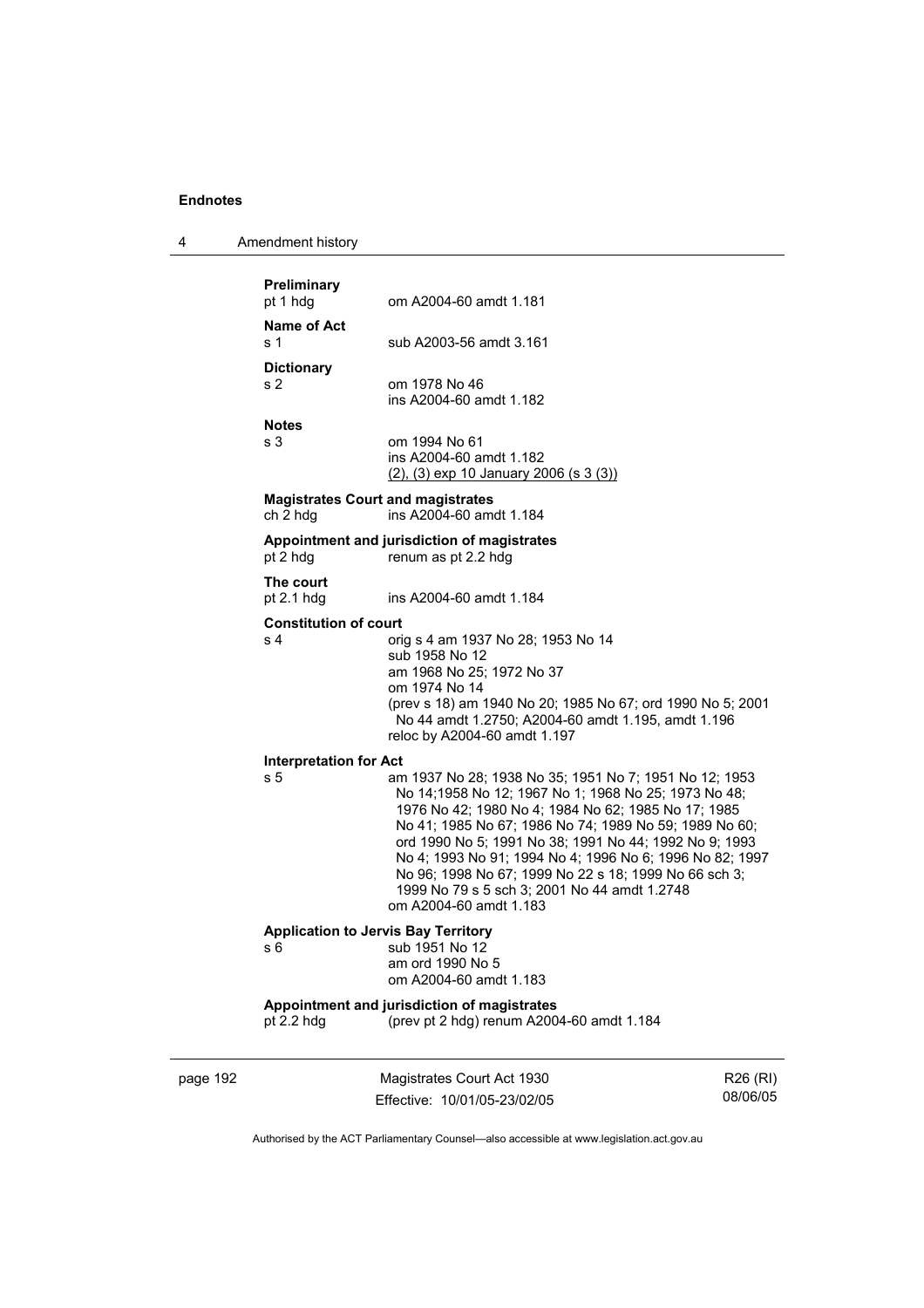#### **Appointment of magistrates**

| div 2.2.1 hdq | (prev pt 2 div 1 hdg) ins 1977 No 4<br>am 1985 No 67            |
|---------------|-----------------------------------------------------------------|
|               | renum as div 2.1 hdg R8 LA<br>sub and renum A2004-60 amdt 1.186 |

**Meaning of** *magistrate* **in div 2.2.1** 

| s 6A hdg | sub A2004-60 amdt 1.187 |
|----------|-------------------------|
| s 6A     | ins 1977 No 4           |
|          | am 1985 No 67           |

#### **Chief Magistrate and other magistrates**

s 7 sub 1949 No 13 am 1951 No 7; 1951 No 12; 1973 No 48 sub 1977 No 4; 1985 No 67 am ord 1990 No 5

# **Eligibility for appointment as Magistrate**

am 1949 No 13 sub 1977 No 4 am 1997 No 96

**Functions of the Chief Magistrate** 

s 8A ins 1983 No 48 om 1977 No 4

### **Duties of the clerk**

s 8B ins 1983 No 48 om 1977 No 4

#### **Seniority of magistrates**

s 9 sub 1977 No 4 am 1985 No 67

#### **Terms and conditions of appointment**

s 10 am 1938 No 35; 1973 No 48 sub 1977 No 4 am ord 1990 No 5 sub 1997 No 41

# **Tenure of office**

s 10A ins 1977 No 4

### **Resignation**

s 10B ins 1977 No 4 am ord 1990 No 5

#### **Acting Chief Magistrate**

s 10C ins 1977 No 4 am 1985 No 67; ord 1990 No 5

R26 (RI) 08/06/05

Magistrates Court Act 1930 Effective: 10/01/05-23/02/05 page 193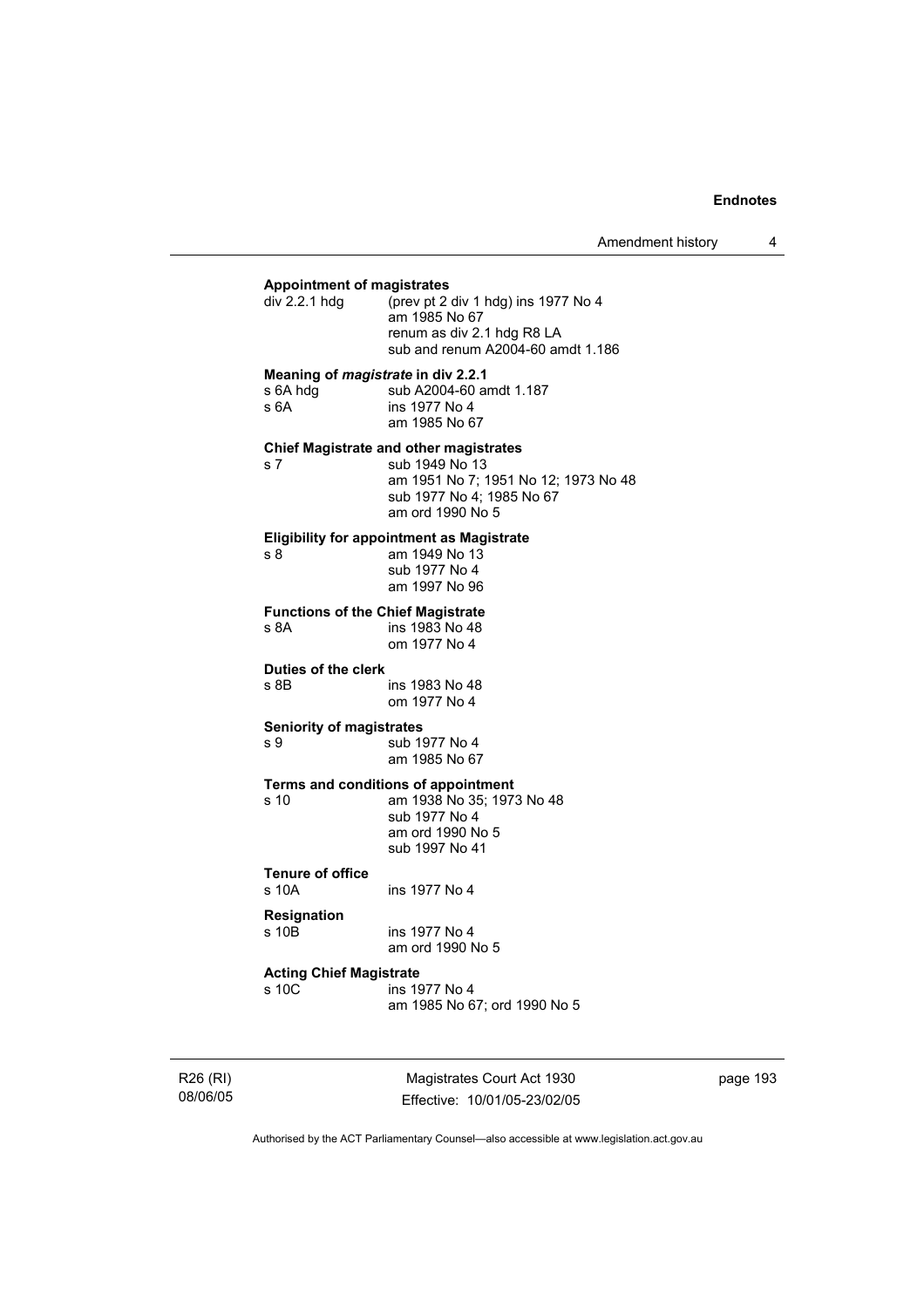4 Amendment history

| <b>Retirement</b>                         |                                                         |
|-------------------------------------------|---------------------------------------------------------|
| s 10D.                                    | ins 1977 No 4                                           |
|                                           | sub 1994 No 10                                          |
|                                           | Magistrates not to undertake other work                 |
| s 10E                                     | ins 1977 No 4                                           |
|                                           | am 1993 No 4; 1996 No 6                                 |
| <b>Rights of public servants</b>          |                                                         |
| s 10F                                     | ins 1977 No 4                                           |
|                                           | sub 1994 No 38                                          |
|                                           | Arrangement of business of courts                       |
| s 10G                                     | ins 1977 No 4                                           |
|                                           | am 1985 No 67; 1986 No 74; 1994 No 66<br>sub 1999 No 12 |
|                                           | am 1999 No 61 s 6; 1999 No 64 s 4 sch 2; A2004-60       |
|                                           | amdt 1.188                                              |
| <b>Special magistrates</b>                |                                                         |
| div 2.2.2 hdg                             | (prev pt 2 div 2 hdg) ins 1977 No 4                     |
|                                           | renum as div 2.2 hdg R8 LA                              |
|                                           | renum A2004-60 amdt 1.189                               |
|                                           | <b>Appointment of special magistrates</b>               |
| s 10H                                     | ins 1977 No 4                                           |
|                                           | am ord 1990 No 5                                        |
| <b>Tenure of office</b>                   |                                                         |
| s 10J                                     | ins 1977 No 4                                           |
|                                           | sub 1994 No 10<br>am 1996 No 6                          |
|                                           |                                                         |
| <b>Resignation</b><br>s 10K               | ins 1977 No 4                                           |
|                                           | am ord 1990 No 5                                        |
|                                           |                                                         |
| s 10I                                     | Terms and conditions of appointment<br>ins 1977 No 4    |
|                                           | am ord 1990 No 5                                        |
|                                           | sub 1997 No 41                                          |
| <b>Registrar and other court officers</b> |                                                         |
| div 2.2.3 hdg                             | (prev pt 2 div 3 hdg) ins 1977 No 4                     |
|                                           | am 1985 No 67; 1991 No 44                               |
|                                           | renum as div 2.3 hdg R8 LA                              |
|                                           | sub and renum A2004-60 amdt 1.190                       |

page 194 Magistrates Court Act 1930 Effective: 10/01/05-23/02/05

R26 (RI) 08/06/05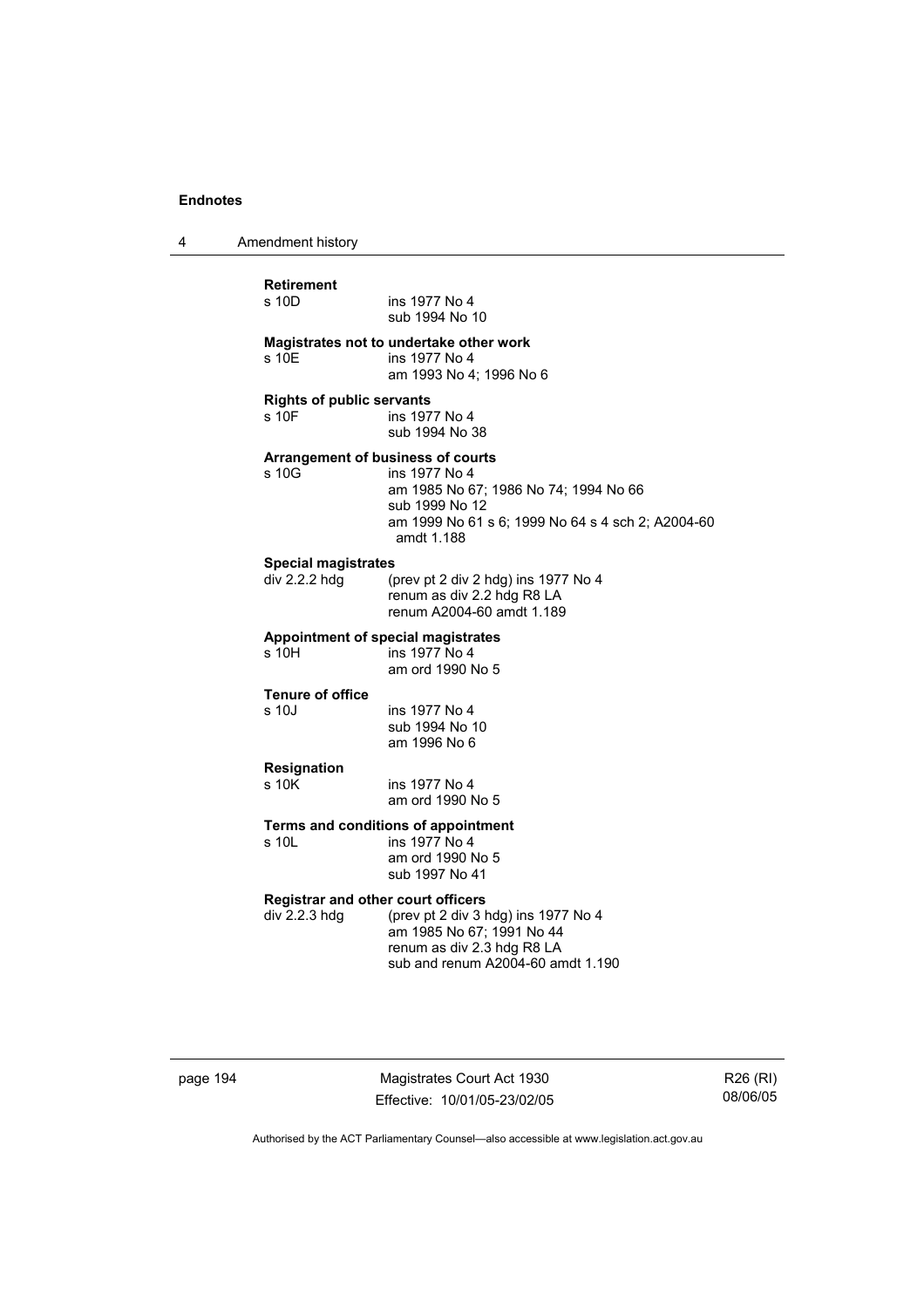Amendment history 4

| Appointment of registrar etc<br>s 10M hdg<br>s 10M                | am 1991 No 44<br>ins 1977 No 4<br>am 1985 No 67; 1991 No 44<br>sub 1993 No 4                                 |          |
|-------------------------------------------------------------------|--------------------------------------------------------------------------------------------------------------|----------|
| <b>Staff assisting registrar</b><br>s 10MA                        | ins 1994 No 38                                                                                               |          |
| <b>Duties of registrar</b><br>s 10N hdg am 1991 No 44<br>s 10N    | ins 1977 No 4<br>am 1991 No 44                                                                               |          |
| Jurisdiction of magistrates                                       | div 2.2.4 hdg (prev pt 2 div 4 hdg) ins 1977 No 4<br>renum as div 2.4 hdg R8 LA<br>renum A2004-60 amdt 1.191 |          |
| Oath etc of office<br>s 10P                                       | ins 1977 No 4<br>am ord 1990 No 5; 2001 No 44 amdt 1.2749                                                    |          |
| Acts done beyond ACT<br>s 10Q                                     | ins 1977 No 4                                                                                                |          |
| s 11 hdg am 1991 No 44<br>s 11                                    | Authentication of acts of magistrate or registrar<br>am 1991 No 44; 1994 No 61; 1996 No 6                    |          |
| Acts by magistrate or registrar<br>s 12 hdg am 1991 No 44<br>s 12 | am 1937 No 28; 1986 No 74; 1991 No 44; 1996 No 6                                                             |          |
| s 13                                                              | Issue of warrant of commitment or writ of execution<br>am 1991 No 44; 1994 No 61                             |          |
| Warrants of execution after appeal<br>s 14                        | om 1972 No 37                                                                                                |          |
| s 15 hdg<br>s 15                                                  | Process not avoided by death of magistrate or registrar<br>am 1991 No 44<br>am 1991 No 44; 1994 No 61        |          |
| Order instead of mandamus<br>s 16                                 | am 1937 No 28; 1977 No 4; 1991 No 44; 1996 No 6;<br>A2004-60 amdt 1.192                                      |          |
| s 17                                                              | Powers and functions of magistrates<br>am 1937 No 28; ord 1990 No 5                                          |          |
| pt $2.3$ hdg                                                      | Protection of magistrates in execution of their office<br>ins A2004-60 amdt 1.193                            |          |
|                                                                   | Magistrates Court Act 1930                                                                                   | page 195 |

Authorised by the ACT Parliamentary Counsel—also accessible at www.legislation.act.gov.au

Effective: 10/01/05-23/02/05

R26 (RI) 08/06/05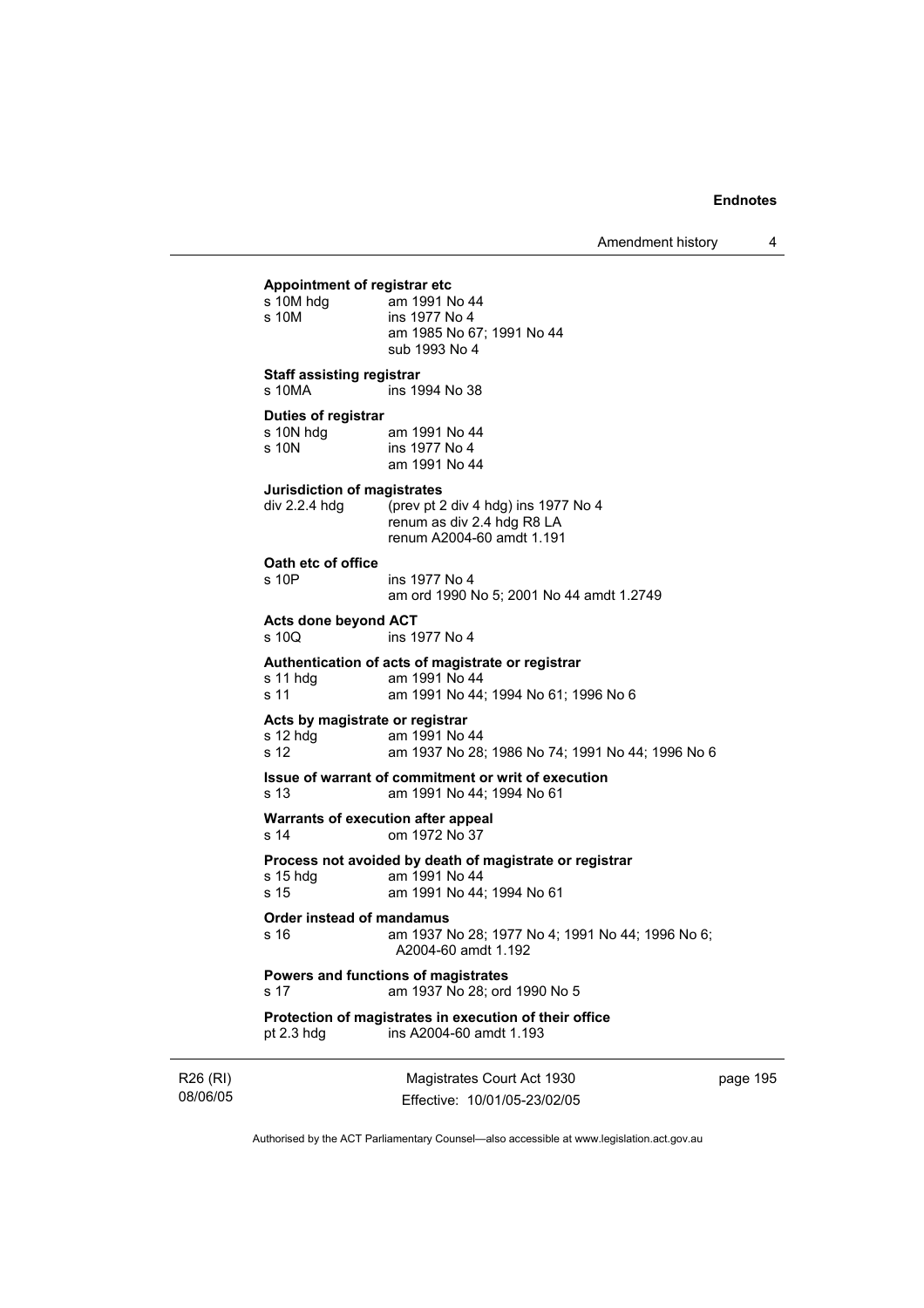page 196

|  | Amendment history |
|--|-------------------|
|--|-------------------|

| s 17A                                   | Magistrate sued for act not within jurisdiction<br>(prev s 231) am 1937 No 28; 1953 No 14; 1994 No 61<br>reloc by A2004-60 amdt 1.370                                                |                      |
|-----------------------------------------|--------------------------------------------------------------------------------------------------------------------------------------------------------------------------------------|----------------------|
| s 17B                                   | Magistrate sued for act not within jurisdiction<br>(prev s 232) reloc by A2004-60 amdt 1.370                                                                                         |                      |
| s 17C                                   | Warrant or writ by magistrate on order of court<br>(prev s 233) am 1994 No 61<br>reloc by A2004-60 amdt 1.370                                                                        |                      |
| s 17D                                   | No action for acts done under order of Supreme Court<br>(prev s 234) am 1937 No 28<br>reloc by A2004-60 amdt 1.370                                                                   |                      |
| s 17E                                   | No action if proceeding confirmed on appeal<br>(prev s 235) am 1994 No 61<br>reloc by A2004-60 amdt 1.370                                                                            |                      |
| Actions in cases prohibited<br>s 17F    | (prev s 236) am 1937 No 28<br>reloc by A2004-60 amdt 1.370                                                                                                                           |                      |
| Payment of amounts into court<br>s 17G  | (prev s 239) am 1937 No 28; 1986 No 74<br>reloc by A2004-60 amdt 1.370                                                                                                               |                      |
| s 17H                                   | No action against magistrate for judicial acts in Magistrates Court<br>(prev s 240) am 1985 No 67<br>reloc by A2004-60 amdt 1.370                                                    |                      |
| s 17I                                   | Magistrate sued for acts within magistrate's jurisdiction only liable in case of<br>malice and absence of reasonable and probable cause<br>(prev s 241) reloc by A2004-60 amdt 1.370 |                      |
| <b>Verdict for defendant</b><br>s 17J   | (prev s 242) am 1937 No 28; 1986 No 74<br>sub 1996 No 6<br>reloc by A2004-60 amdt 1.370                                                                                              |                      |
| <b>Damages</b><br>s 17K                 | (prev s 243) am 1966 No 2<br>sub 1994 No 61<br>reloc by A2004-60 amdt 1.370                                                                                                          |                      |
| <b>Criminal proceedings</b><br>ch 3 hdg | ins A2004-60 amdt 1.198                                                                                                                                                              |                      |
| <b>Magistrates Court</b><br>pt 3 hdg    | sub 1985 No 67<br>om A2004-60 amdt 1.194                                                                                                                                             |                      |
|                                         | Magistrates Court Act 1930<br>Fffective: 10/01/05-23/02/05                                                                                                                           | R26 (RI)<br>08/06/05 |

Authorised by the ACT Parliamentary Counsel—also accessible at www.legislation.act.gov.au

Effective: 10/01/05-23/02/05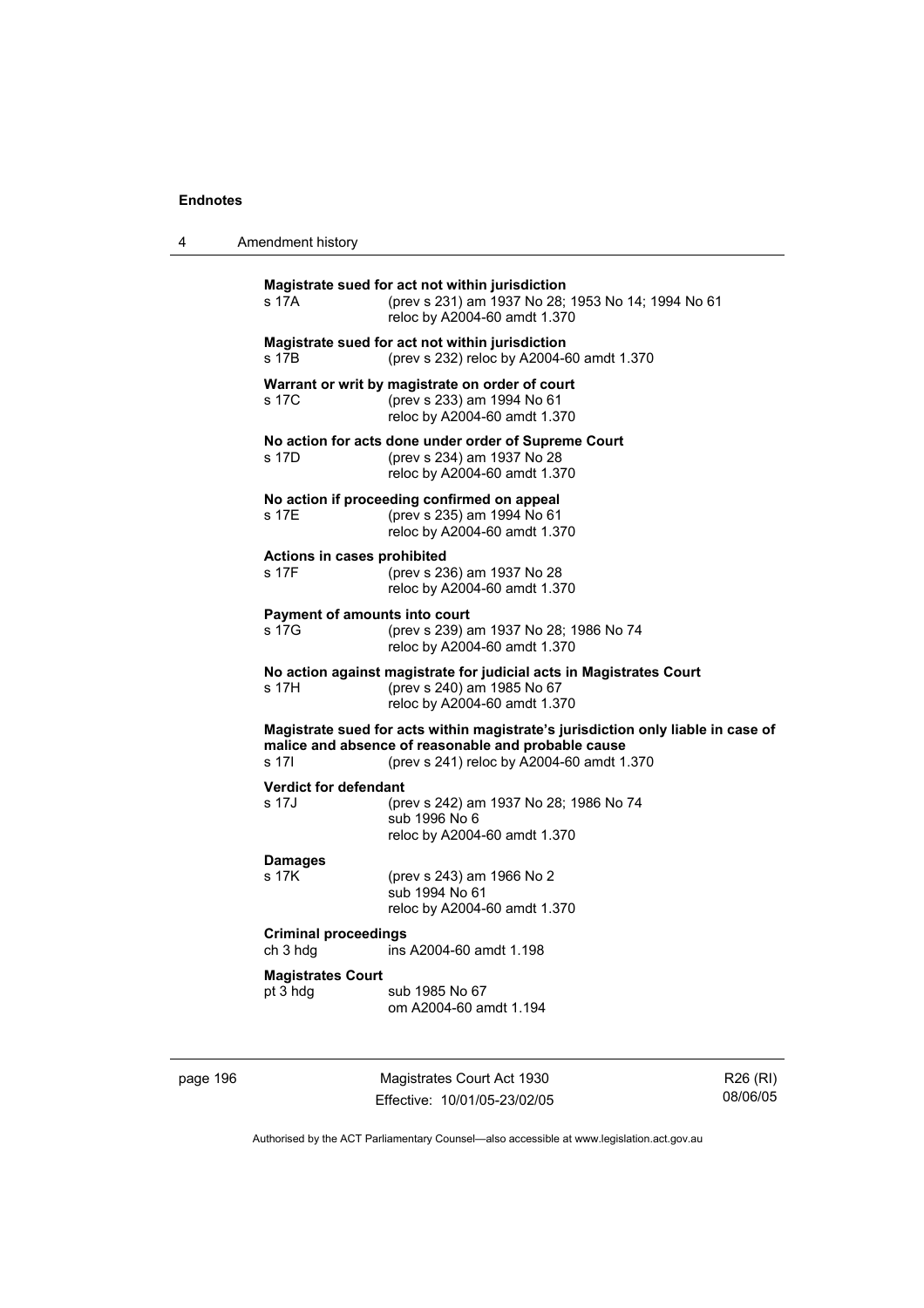| Preliminary<br>pt 3.1 hdg                       | ins A2004-60 amdt 1.198                                                                                                                                                                                                                                                                                  |
|-------------------------------------------------|----------------------------------------------------------------------------------------------------------------------------------------------------------------------------------------------------------------------------------------------------------------------------------------------------------|
| div 3.1 hdg                                     | <b>Establishment of Magistrates Court</b><br>(prev pt 3 div 1 hdg) am 1985 No 67<br>renum R8 LA<br>om A2004-60 amdt 1.194                                                                                                                                                                                |
| <b>Constitution of court</b><br>s <sub>18</sub> | reloc as s 4                                                                                                                                                                                                                                                                                             |
| div 3.2 hdg                                     | <b>Jurisdiction of Magistrates Court</b><br>(prev pt 3 div 2 hdg) am 1985 No 67<br>renum R8 LA<br>om A2004-60 amdt 1.199                                                                                                                                                                                 |
| Definitions for ch 3<br>s 18A                   | ins A2004-60 amdt 1.198<br>def <i>administrator</i> ins A2004-60 amdt 1.198<br>def Crimes Act ins A2004-60 amdt 1.198<br>def <i>decision</i> ins A2004-60 amdt 1.198<br>def <i>defendant</i> ins A2004-60 amdt 1.198<br>def escort ins A2004-60 amdt 1.198<br>def superintendent ins A2004-60 amdt 1.198 |
| <b>Criminal jurisdiction</b><br>pt 3.2 hdg      | ins A2004-60 amdt 1.199                                                                                                                                                                                                                                                                                  |
| <b>Jurisdiction of court</b><br>s 19            | am 1937 No 28; 1985 No 67; 1986 No 74; ord 1990 No 5;<br>1999 No 66 sch 3; 2001 No 44 amdt 1.2751; 2001 No 56<br>amdt 3.447, amdt 3.448; A2004-60 amdt 1.200                                                                                                                                             |
| Civil jurisdiction of the court<br>s 20         | am 1936 No 13; 1967 No 1; 1969 No 12; 1977 No 4<br>om 1986 No 74                                                                                                                                                                                                                                         |
| s 20A                                           | Civil jurisdiction of court in action for nuisance<br>ins 1961 No 2<br>am 1967 No 1<br>om 1986 No 74                                                                                                                                                                                                     |
|                                                 | Jurisdiction of court if defendant absent from ACT                                                                                                                                                                                                                                                       |

R26 (RI) 08/06/05

Magistrates Court Act 1930 Effective: 10/01/05-23/02/05 page 197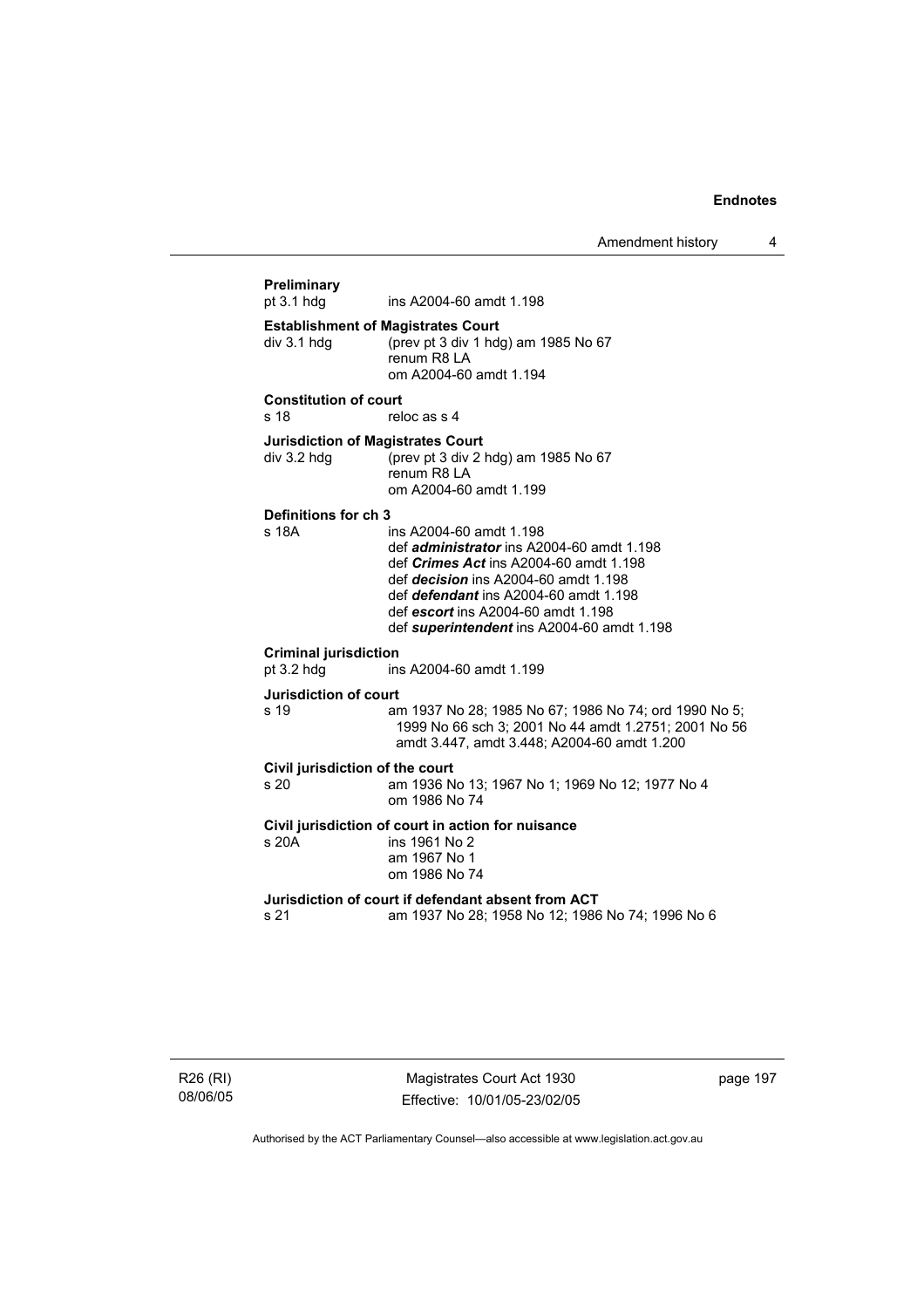4 Amendment history

**Ex parte order may be set aside**  am 1970 No 15 sub 1974 No 14 am 1979 No 33; 1986 No 74; 1989 No 60; 1991 No 44; 1991 No 112; 1993 No 4; 1993 No 48; 1998 No 25; A2004-60 amdts 1.201-1.209 reloc to Magistrates Court Rules 1932, pt 4 as rule 10 by A2004-60 amdt 1.210 **Ex parte conviction may be set aside on application by informant**  s 23AA ins 1982 No 3 am A2004-60 amdts 1.211-1.215 reloc to Magistrates Court Rules 1932, pt 4 as rule 11 by A2004-60 amdt 1.216 **Requests under conventions regarding legal proceedings in civil and commercial matters**  s 23A ins 1932 No 21 om A2004-60 amdt 1.217 **Rectification of certain orders etc**  ins 1985 No 18 am 1991 No 44; A2004-60 amdt 1.218 **Beginning criminal proceedings**  pt 3.3 hdg (prev pt 4 hdg) sub and renum A2004-60 amdt 1.219 **Beginning criminal proceedings—general**  div 3.3.1 hdg (prev pt 4 div 1 hdg) renum as div 4.1 hdg R8 LA sub and renum A2004-60 amdt 1.220 **Cases excepted from court's jurisdiction**  s 24 om 1986 No 74 **Removal of civil cases to the Supreme Court**  s 24A ins 1937 No 28 om 1986 No 74 **Procedure after removal of cases**  s 24B ins 1937 No 28 am 1953 No 14; 1980 No 10; 1985 No 67 om 1986 No 74 **Informations**  s 25 sub 1974 No 14 am 1986 No 74; 1996 No 6 **Informations**  div 3.3.2 hdg (prev pt 4 div 2 hdg) renum as div 4.2 hdg R8 LA renum A2004-60 amdt 1.221

page 198 Magistrates Court Act 1930 Effective: 10/01/05-23/02/05

R26 (RI) 08/06/05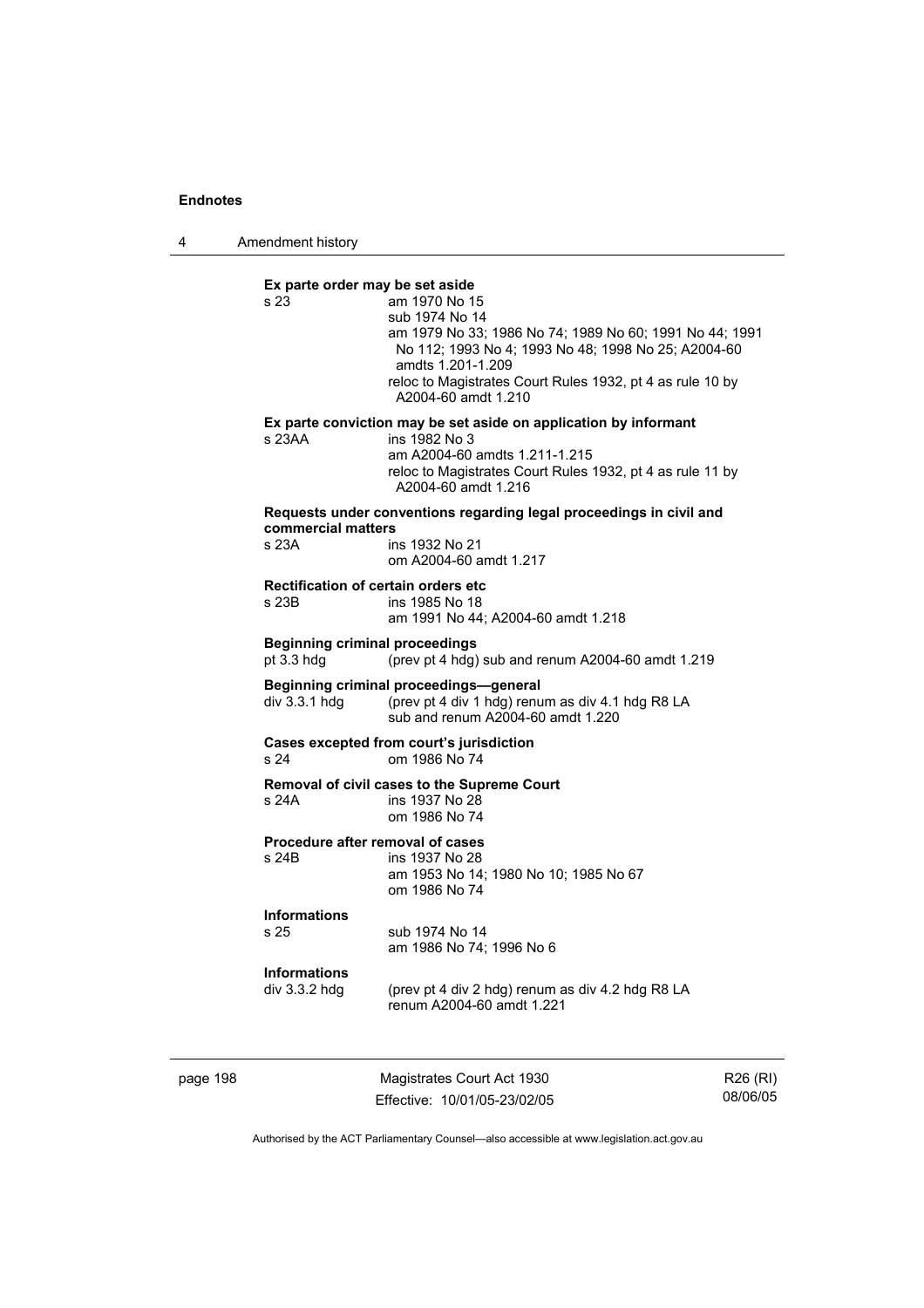R26 (RI) Magistrates Court Act 1930 **Laying of informations**  s 26 am 1991 No 38; 1993 No 4; 1994 No 4 **Description of people and property and of offences**  s 27 am ord 1990 No 5 **Authority to appear etc in place of informant**  ins 1974 No 14 om 1985 No 17 **Limitation of proceedings**  s 31 am 1989 No 59; ord 1990 No 5; 1996 No 6; 1999 No 59 s 3 om 2001 No 63 s 58 **Commencement of action by entry of complaint**  s 32 am 1961 No 2 om 1986 No 74 **Complaint may be for 1 or more matters**  s 33 am 1967 No 1; 1969 No 12; 1977 No 4 om 1986 No 74 **Demands not to be divided into 2 suits or complaints**  s 34 om 1986 No 74 **Infant may sue**  am 1974 No 47 om 1986 No 74 **Copy of information or complaint**  s 36 om 1986 No 74 **Summonses**  (prev pt 4 div 4 hdg) renum as div 4.4 hdg R8 LA renum A2004-60 amdt 1.221 **When magistrate may issue summons**<br>s 37 am 1986 No 74: 1989 am 1986 No 74; 1989 No 55; ord 1990 No 5; 1991 No 38; 1993 No 4; 1996 No 6 **Form of summons**  s 38 am 1937 No 28; 1979 No 33; 1986 No 74; 1996 No 6 **Ex parte proceedings**  om 1986 No 74 **Signature and contents of summons**  s 40 am 1979 No 33 om 1996 No 6 **Service of summons**  s 41 sub 1937 No 28 am 1953 No 14; 1986 No 74; 1991 No 44; ss renum R10 LA

08/06/05

Effective: 10/01/05-23/02/05

page 199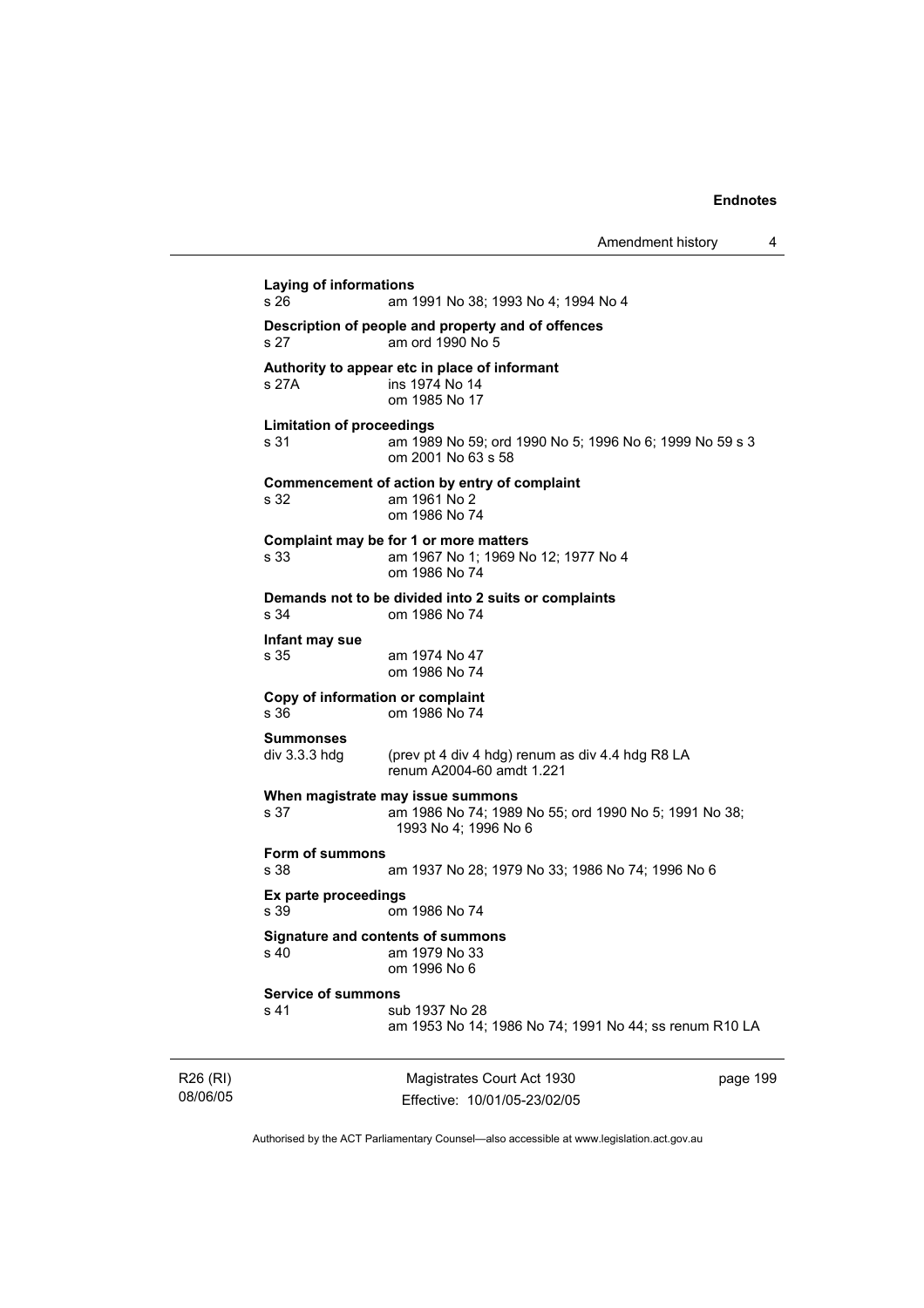4 Amendment history

```
Warrants of arrest 
                 (prev pt 4 div 5 hdg) renum as div 4.5 hdg R8 LA
                  renum A2004-60 amdt 1.221 
Issue of warrant and summons 
s 42 am 1974 No 14, 1979 No 33; ss renum R10 LA 
Procedure on filing indictment 
s 43 am 1937 No 28; ord 1990 No 5; 1992 No 9; 1996 No 6 
Warrants to be signed and, where so required, sealed 
s 46 om 1996 No 6 
Form of arrest warrant 
s 47 am 1998 No 67 
Bail of persons arrested without a warrant 
s 50 am 1991 No 44 
                  om 1992 No 9 
Hearings generally to be in public 
s 51 reloc as s 310
Exclusion of strangers 
s 52 om 1996 No 6 
Hearing of criminal proceedings 
pt 3.4 hdg (prev pt 5 hdg) sub and renum A2004-60 amdt 1.222 
Hearing of criminal proceedings—general<br>div 3.4.1 hdg (prev pt 5 div 1 hdg) renu
                 (prev pt 5 div 1 hdg) renum as div 5.1 hdg R8 LA
                  sub and renum A2004-60 amdt 1.223 
Conduct of case 
s 53 am 1986 No 74; 1996 No 6 
If both parties present in court to hear case 
s 54 am 1986 No 74; 1991 No 79; 1993 No 2; 1996 No 6 
Interpreter 
                 ins 1991 No 79
                  om 1993 No 2 
Record of proceedings 
s 54A reloc as s 316 
Evidence in criminal proceedings 
div 3.4.2 hdg \overline{a} (prev pt 5 div 2 hdg) renum as div 5.2 hdg R8 LA
                  sub and renum A2004-60 amdt 1.232 
Power to order witnesses out of Court 
s 56 am 1986 No 74 
                  om 1996 No 6
```
page 200 Magistrates Court Act 1930 Effective: 10/01/05-23/02/05

R26 (RI) 08/06/05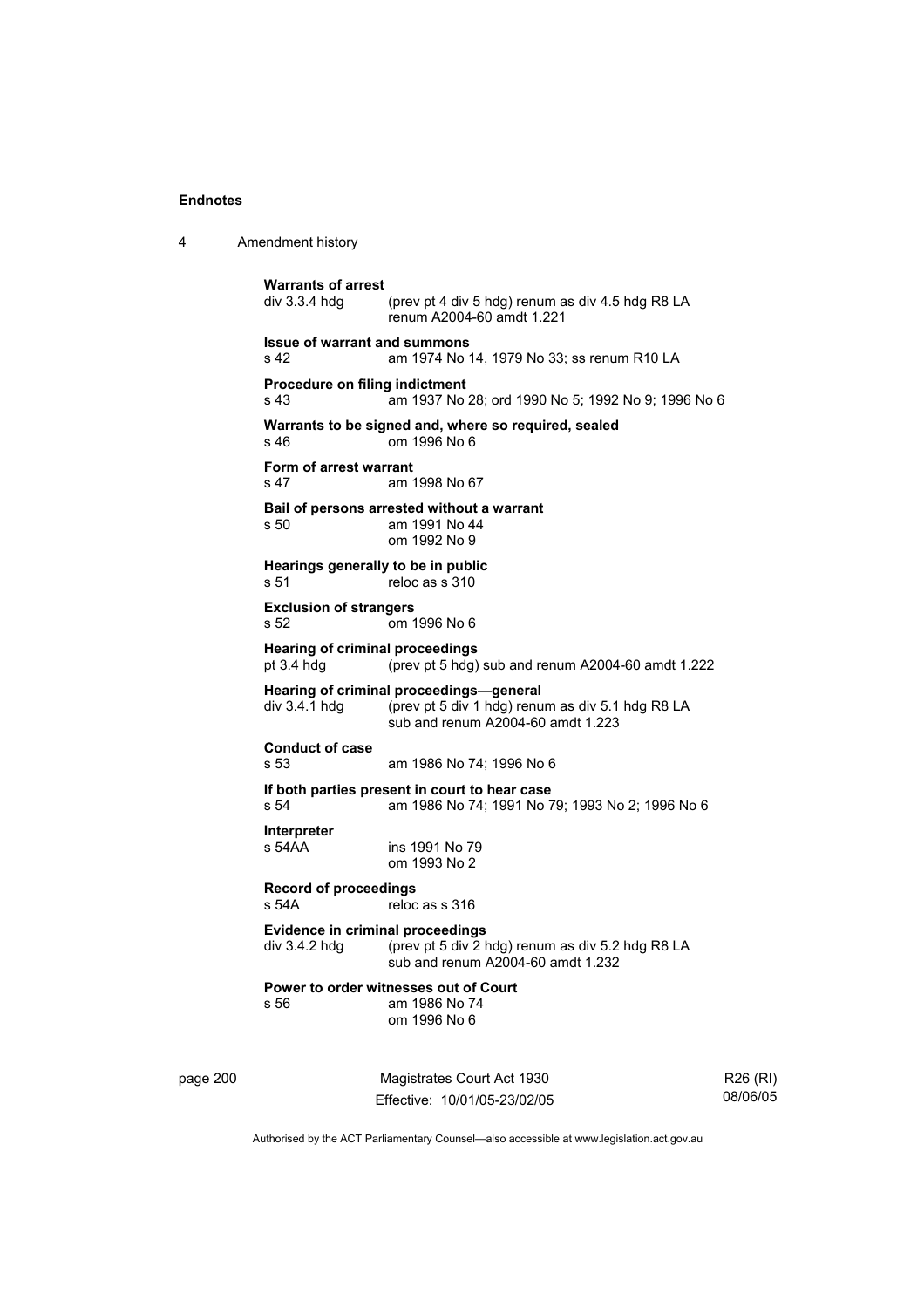## **Husband or wife of complainant or defandant to be competent witness**  s 57 om 1986 No 74 **Defendant and husband or wife, when competent in criminal proceedings**  s 58 om A2004-2 amdt 2.14 **Proof of negative etc**<br>s 59 am am ord 1990 No 5 om A2004-15 amdt 3.20 **Record of proceedings and transcript**  s 60 reloc as s 317 **Informant may request witnesses to attend**  s 60A ins 1996 No 6 reloc to Magistrates Court Rules 1932, pt 4 as rule 12 by A2004-60 amdt 1.239 **Power of magistrate to summon witnesses**  s 61 hdg sub A2004-60 amdt 1.240<br>s 61 am 1986 No 74 am 1986 No 74 sub 1996 No 6 am A2004-60 amdt 1.241 reloc to Magistrates Court Rules 1932, pt 4 as rule 13 by A2004-60 amdt 1.242 **Service of subpoena on witness**  s 62 hdg am A2004-60 amdt 1.243 sub 1937 No 28; 1996 No 6 am A2004-60 amdt 1.243, amdt 1.244 reloc to Magistrates Court Rules 1932, pt 4 as rule 14 by A2004-60 amdt 1.245 **Witnesses entitled to claim expenses**  s 62A ins 1996 No 6 reloc to Magistrates Court Rules 1932, pt 4 as rule 15 by A2004-60 amdt 1.246 **Warrant to bring witness to court**  s 63 am 1967 No 1 sub 1996 No 6 am A2004-60 amdts 1.247-1.249 (2), (3) exp 1 July 2006 (s 63 (3)) **Warrant in the first instance**<br>s 64 am A2004 am A2004-60 amdt 1.250 **Refusal of witness to be examined**  s 65 am 1976 No 42; 1986 No 74 om 1994 No 61

R26 (RI) 08/06/05

Magistrates Court Act 1930 Effective: 10/01/05-23/02/05 page 201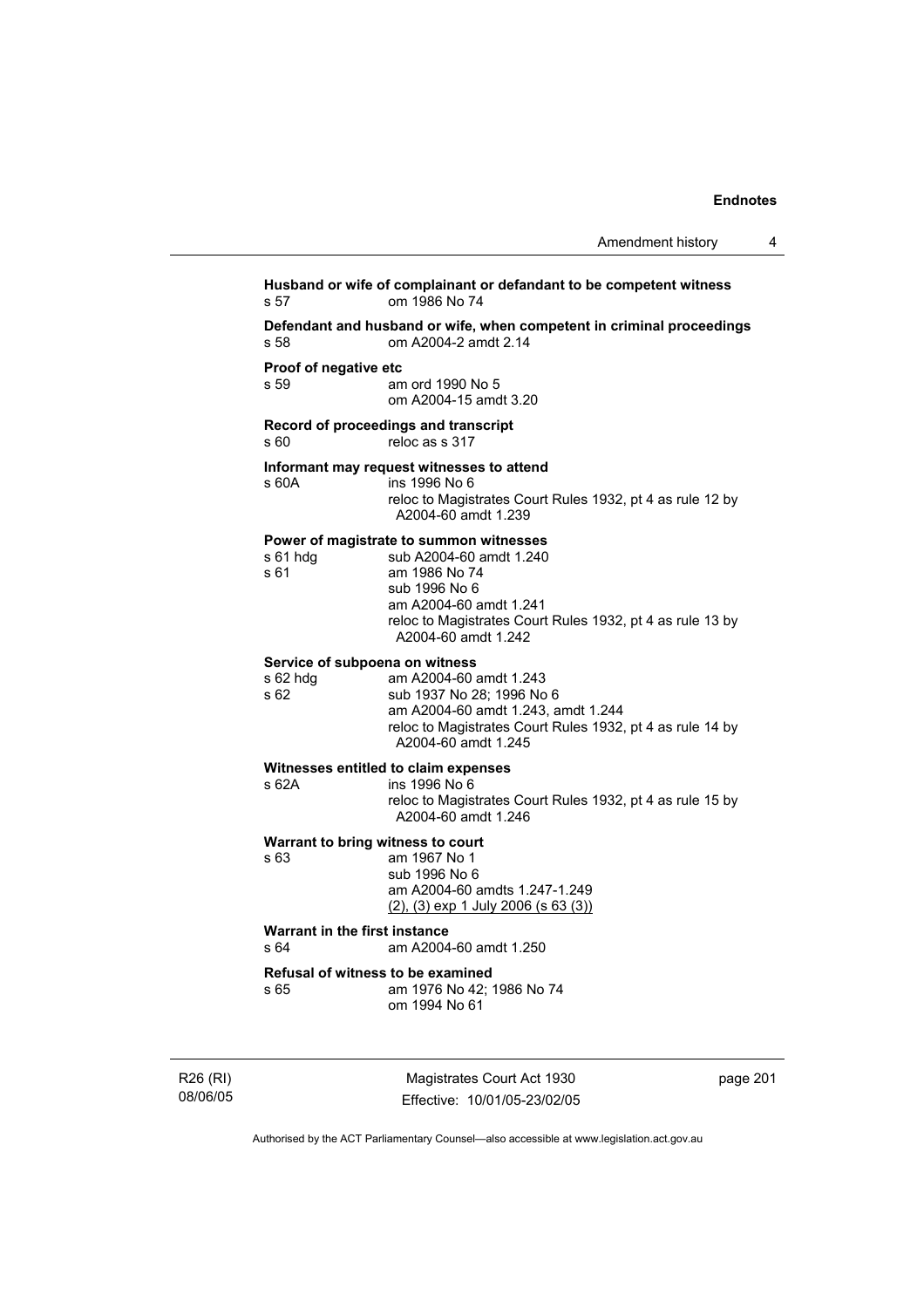4 Amendment history **Production of documents before magistrate**  s 66 am 1937 No 28; A2004-60 amdts 1.251-1.253 reloc to Magistrates Court Rules 1932, pt 4 as rule 16 by A2004-60 amdt 1.254 **Setting aside summons**  s 66A ins 1987 No 56 am A2004-60 amdt 1.255, amdt 1.256 reloc to Magistrates Court Rules 1932, pt 4 as rule 17 by A2004-60 amdt 1.257 **Person about to leave ACT may be ordered to be examined or produce documents**  s 67 reloc as s 318 **Examination of witnesses—application of Magistrates Court (Civil Jurisdiction) Act**  ins 1986 No 74 am ord 1990 No 5; 1995 No 46 om A2004-60 amdt 1.262 **Affidavits—application of Magistrates Court (Civil Jurisdiction) Act**  s 67B ins 1986 No 74 am ord 1990 No 5; 1995 No 46 om A2004-60 amdt 1.262 **Witnesses' rights and liabilities**  s 68 reloc as s 319 **Depositions to be delivered to registrar**<br>s 69 **reloc** as s 320 reloc as s 320 **Remand**<br>div 3.4.3 hdg (prev pt 5 div 3 hdg) renum as div  $5.3$  hdg R8 LA renum A2004-60 amdt 1.270 **Remand of defendant**<br>s 70 am am 1977 No 61: 1996 No 6 sub 1996 No 82 am 1998 No 67 sub A2004-14 amdt 2.4 **Verbal remand**  s 71 am 1996 No 6 om 1996 No 82 **Hearing of bail applications**  s 72A ins 1999 No 22 s 21 am 2000 No 17 s 3 sch 1; A2003-48 amdt 2.10

page 202 Magistrates Court Act 1930 Effective: 10/01/05-23/02/05

R26 (RI) 08/06/05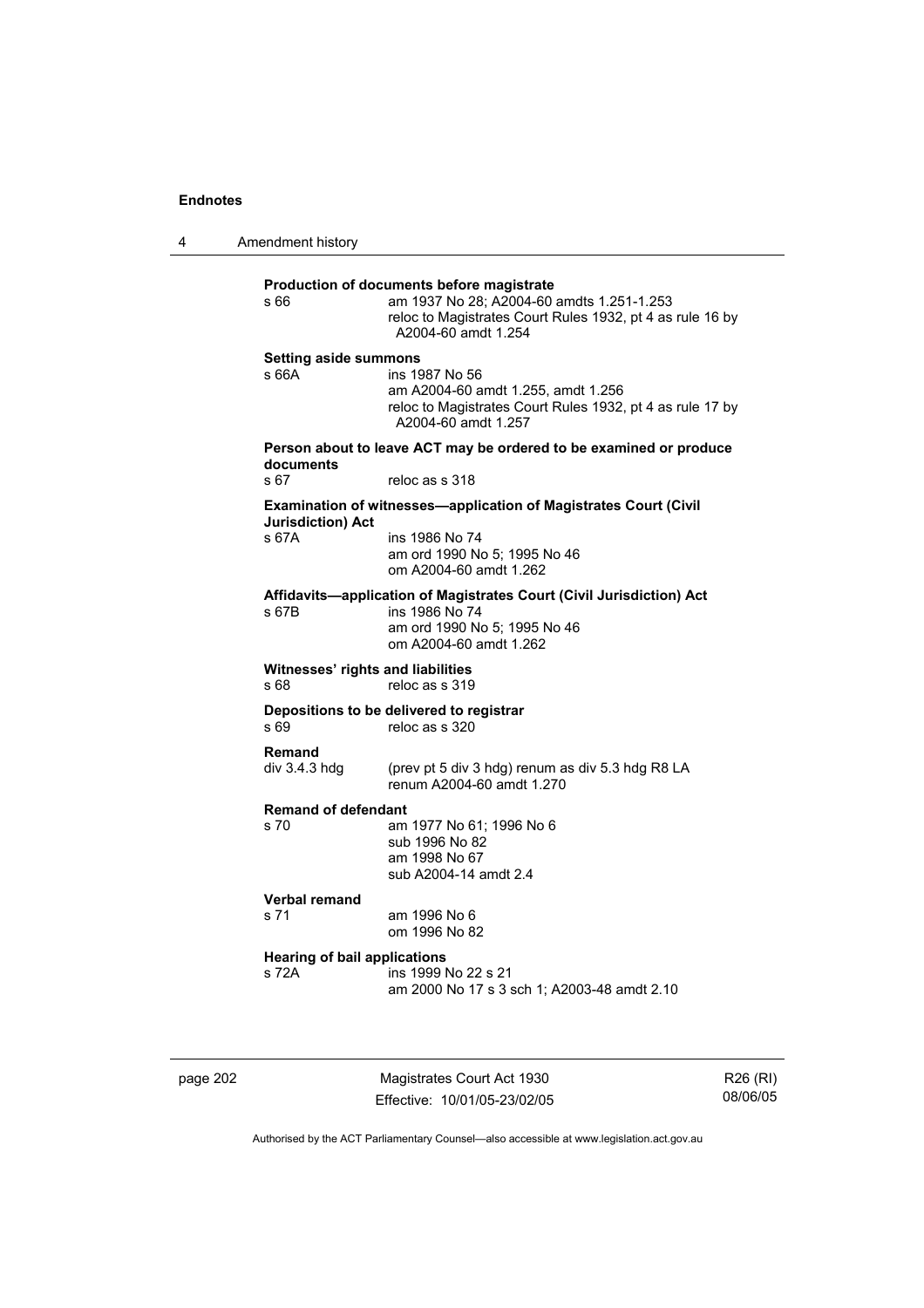**Defendant's appearance in proceeding other than bail proceeding**  s 72B ins 1999 No 22 s 21 am A2004-60 amdt 1.271 **Bail of defendant during examination**  s 73 am 1992 No 9 **Committal and recognisance**  div 3.4.4 hdg (prev pt 5 div 4 hdg) renum as div 5.4 hdg R8 LA renum A2004-60 amdt 1.272 **Extended application of div 3.4.4**  s 73A ins 1986 No 74 am 1995 No 46 sub A2004-60 amdt 1.273 **Committal or detention before decision**  s 74 am 1996 No 6; 1996 No 82 **Committal of witness or of defendant after decision**  s 75 sub 1976 No 42 am 1996 No 82 **Witnesses may be discharged on recognisance**  s 76 am 1986 No 74; 1994 No 61; A2004-60 amdt 1.274 **Recognisances**  am 1970 No 15; 1992 No 9 **Issue of warrant for non-appearance**  s 78 am 1992 No 9; A2004-60 amdt 1.275 **Recognisances taken out of court**  am 1974 No 14: 1976 No 42: 1991 No 44: 1992 No 9: 1996 No 6 **Forfeited recognisances—how enforced**  s 80 am 1974 No 14; 1984 No 62; 1986 No 53; ord 1990 No 5; 1992 No 9; 1996 No 6 **Arrest of principal by sureties**  s 81 am 1937 No 28; 1976 No 42 om 1992 No 9 **Conveying people to custody**  s 82 am 1976 No 42; 1996 No 82 **Adjournment of criminal proceedings**<br>  $div 3.4.5$  hdg (prev pt 5 div 5 hdg) (prev pt 5 div 5 hdg) renum as div 5.5 hdg R8 LA sub and renum A2004-60 amdt 1.276 **Particular cases may be adjourned**  s 84 am 1986 No 74; 1992 No 9; 1996 No 6

R26 (RI) 08/06/05

Magistrates Court Act 1930 Effective: 10/01/05-23/02/05 page 203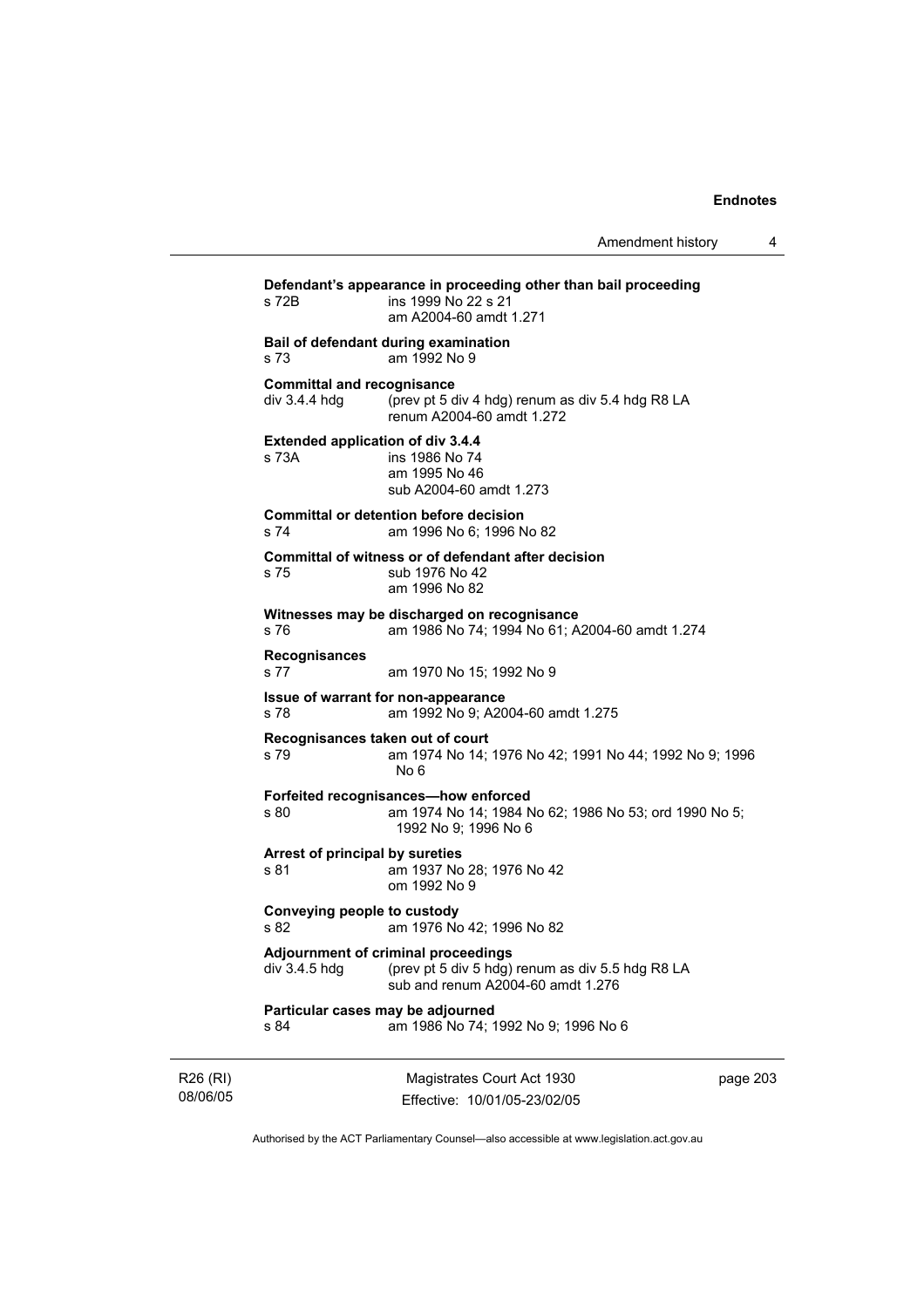| 4 | Amendment history                                                                                                                                                         |
|---|---------------------------------------------------------------------------------------------------------------------------------------------------------------------------|
|   | Proceeding if either party not present at adjourned hearing<br>am 1986 No 74; 1996 No 6<br>s 85                                                                           |
|   | Proceeding if both parties present at adjourned hearing<br>s 86<br>am 1996 No 6                                                                                           |
|   | Witnesses to attend adjourned sittings<br>am 1977 No 61<br>s 87                                                                                                           |
|   | <b>Postponement of hearing</b><br>s 88<br>am 1986 No 74; 1991 No 44                                                                                                       |
|   | Proceedings for indictable offences<br>pt $3.5$ hdg<br>(prev pt 6 hdg) sub and renum A2004-60 amdt 1.277                                                                  |
|   | <b>Preliminary</b><br>div $3.5.1$ hdg<br>(prev pt 6 div 1A hdg) ins 1987 No 56<br>renum as div 6.1A hdg R8 LA<br>renum A2004-60 amdt 1.278                                |
|   | Meaning of jury in pt 3.5<br>s 88A hdg<br>sub A2004-60 amdt 1.279<br>s 88A<br>ins 1987 No 56                                                                              |
|   | Indictable offences-beginning of proceedings<br>(prev pt 6 div 1 hdg) renum as div 6.1 hdg R8 LA<br>div $3.5.2$ hdg<br>sub and renum A2004-60 amdt 1.280                  |
|   | <b>Disobedience of summons</b><br>s 89<br>am 1977 No 61                                                                                                                   |
|   | Accused person may be excused from attendance before court<br>s 89A<br>ins 1977 No 61<br>am 1987 No 56; 1992 No 9; 1996 No 6                                              |
|   | Procedure if informant proposes to tender written statements to court<br>s 90<br>sub 1958 No 12<br>am 1967 No 1<br>sub 1974 No 14<br>am 1977 No 61; 1991 No 44; 1996 No 6 |
|   | Written statements may be admitted in evidence<br>s 90AA<br>ins 1974 No 14<br>am 1991 No 44; 1996 No 6                                                                    |
|   | Preliminary examination if written statements not tendered<br>s 90AB<br>ins 1974 No 14<br>am 1977 No 61; 1996 No 6                                                        |
|   | Attendance not required under s 90AA or s 90AB if order made under s 89 (1)<br>ins 1977 No 61<br>s 90ABA                                                                  |
|   |                                                                                                                                                                           |

page 204 Magistrates Court Act 1930 Effective: 10/01/05-23/02/05

R26 (RI) 08/06/05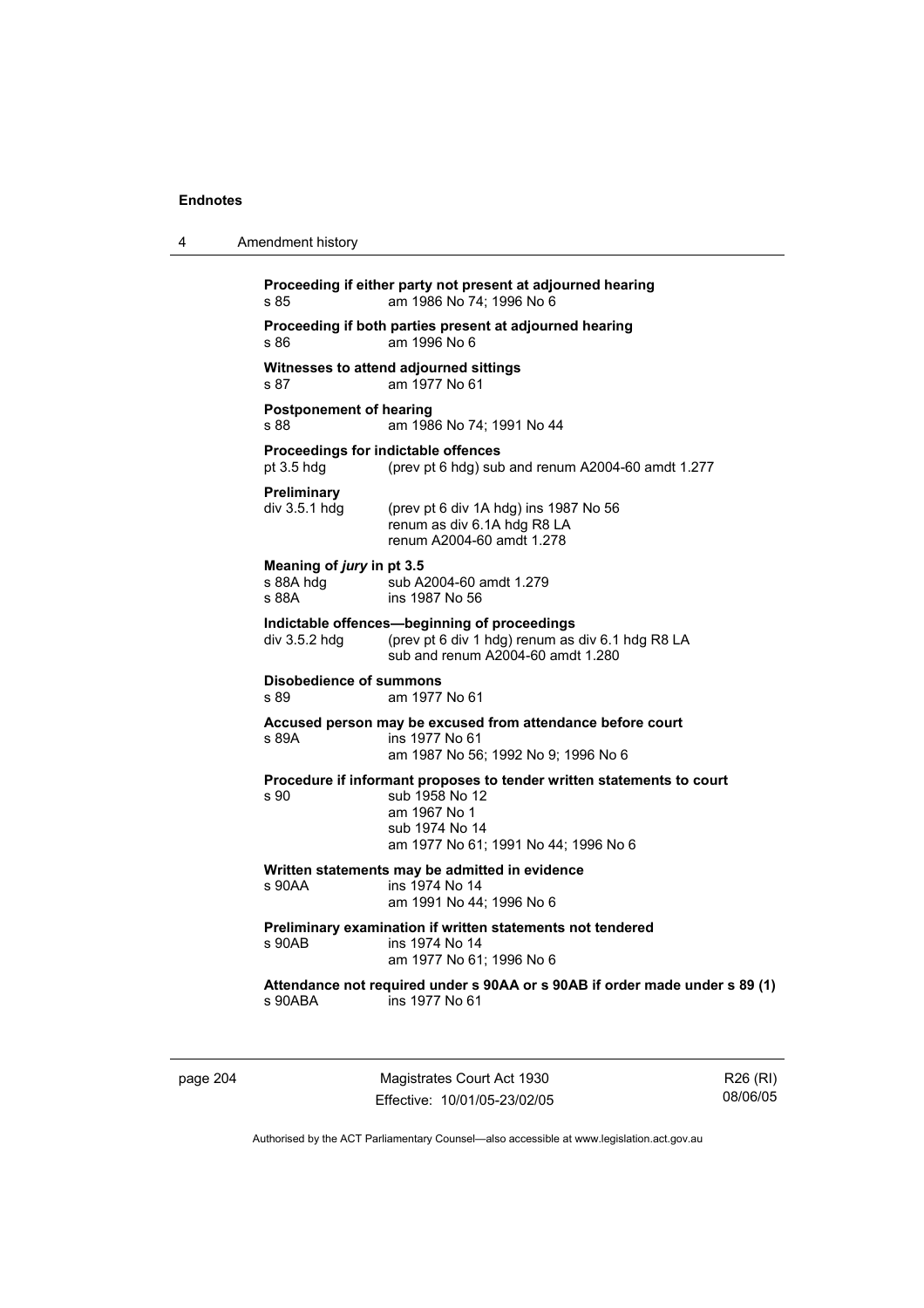**Plea of guilty in committal proceeding**<br>  $\frac{1}{2}$  S 90A **ins** 1958 No 12 ins 1958 No 12 am 1985 No 41; ord 1990 No 5; 1996 No 6; ss renum R10 LA; A2004-60 amdt 1.281 **Court may discharge accused**  s 91 am 1974 No 14; 1987 No 56 **Proceeding if evidence sufficient to put accused on trial**  s 92 am 1951 No 12; 1958 No 12; 1967 No 1; 1974 No 14; 1977 No 61; 1985 No 41; 1986 No 74; 1987 No 56 **Committal for sentence for indictable offence tried summarily**  ins 1974 No 14 **Depositions as evidence**  s 92B ins 1985 No 41 **Admissions and confessions**  s 93 am 1958 No 12; 1967 No 1; 1996 No 6 **Indictable offences—proceedings after hearing of evidence**  div 3.5.3 hdg (prev pt 6 div 2 hdg) renum as div 6.2 hdg R8 LA sub and renum A2004-60 amdt 1.282 **Discharge or committal for trial**<br> **am 1937 No 2** am 1937 No 28; 1976 No 42; 1987 No 56; 1996 No 6 **Depositions of dead or absent people**  s 95 sub 1958 No 12 am 1967 No 1; 1989 No 59; 1996 No 6; A2004-60 amdt 1.283, amdt 1.284 **Indictable offences—costs**  div 3.5.4 hdg (prev pt 6 div 2A hdg) ins 1984 No 9 renum as div 6.2A hdg R8 LA sub and renum A2004-60 amdt 1.285 **Discontinued proceeding**  s 97 am 1937 No 28 om 1958 No 12 ins 1984 No 9 am 1987 No 56 **Indictable offences—witness recognisances**   $div$  3.5.5 hdg (prev pt 6 div 3 hdg) am 1992 No 9 renum as div 6.3 hdg R8 LA sub and renum A2004-60 amdt 1.286 **Bail in capital offences**  s 98 am 1937 No 28 om 1989 No 59

R26 (RI) 08/06/05

Magistrates Court Act 1930 Effective: 10/01/05-23/02/05 page 205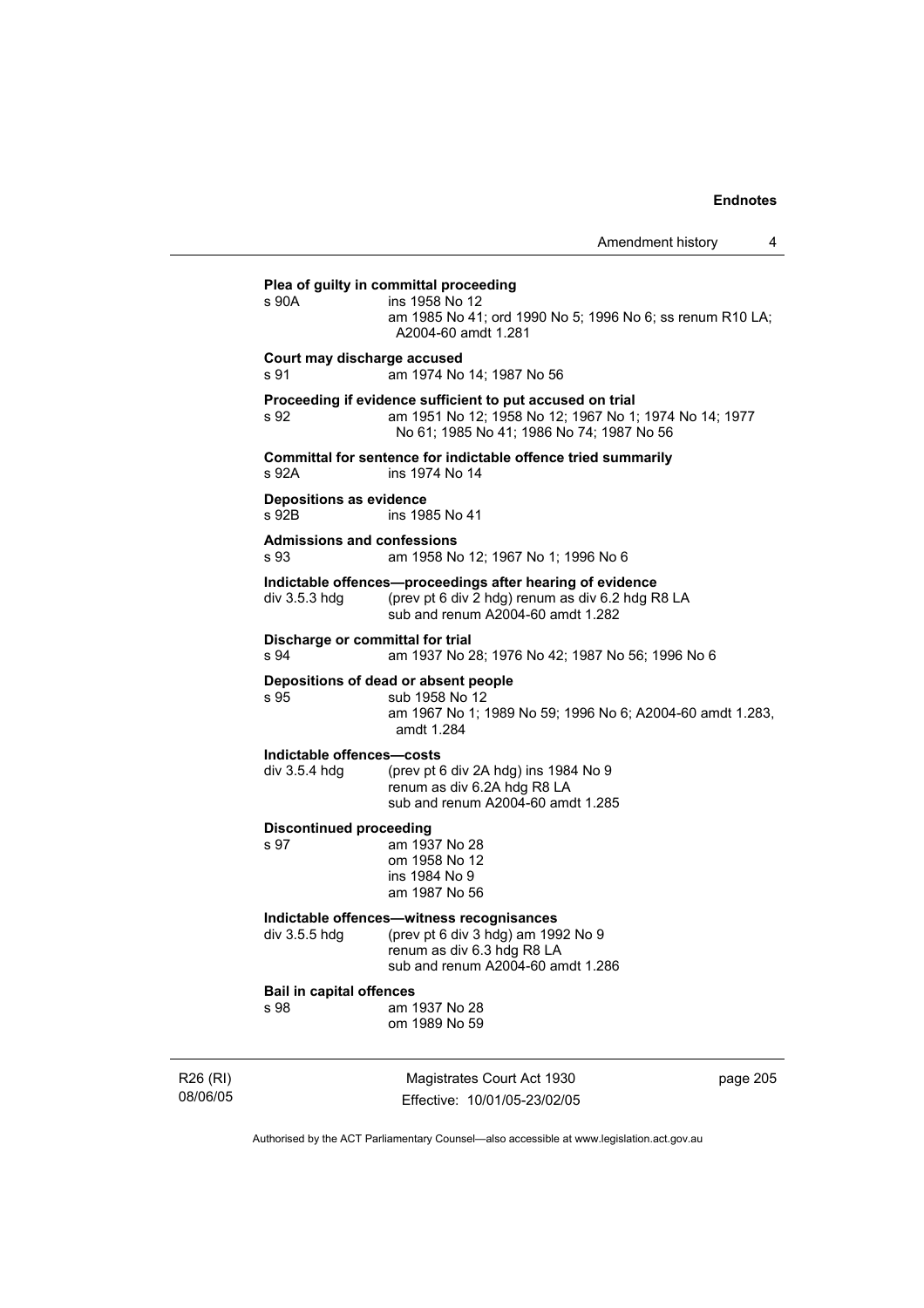4 Amendment history page 206 Magistrates Court Act 1930 Effective: 10/01/05-23/02/05 **Admission of persons committed for trial to bail**  s 99 am 1937 No 28; 1976 No 42; 1989 No 59 om 1992 No 9 **Admission of persons committed for trial and are in prison awaiting trial to bail**  s 100 am 1937 No 28; 1976 No 42; 1989 No 59 om 1992 No 9 **Recognisances to be transmitted to Crown Solicitor**  s 101 am 1967 No 1; 1976 No 42; 1985 No 17 om 1992 No 9 **Warrant of deliverance**  s 102 am 1976 No 42 om 1992 No 9 **Recognisance of witnesses etc**  s 103 am 1974 No 14; 1996 No 6 **Court may commit refractory witness**  s 105 am 1976 No 42 **Indictable offences—other provisions**  div 3.5.6 hdg (prev pt 6 div 4 hdg) renum as div 6.4 hdg R8 LA sub and renum A2004-60 amdt 1.287 **References to** *certified copies* **of depositions**  s 105A ins A2004-60 amdt 1.288 **Giving depositions etc to director of public prosecutions**  s 106 am 1967 No 1; 1985 No 17; 1985 No 41; 1992 No 9 **Giving documents to proper officer of court**  s 107 am 1967 No 1; 1985 No 17; 1996 No 6; 1999 No 66 sch 3 **Copies of depositions may be obtained by accused**  s 108 am 1967 No 1; 1999 No 66 sch 3 **Proceedings for offences punishable summarily**  pt 3.6 hdg (prev pt 7 hdg) renum A2004-60 amdt 1.289 **Indictable offences dealt with summarily**  ins 1985 No 41 am A2004-60 amdt 1.290 **Dismissal or adjournment in absence of informant**  s 109 sub 1996 No 6 **Ex parte hearing in absence of defendant**  s 110 am 1974 No 14; 1986 No 83; 1989 No 59; 1996 No 6 **Both parties appearing**  s 112 am 1996 No 6

R26 (RI) 08/06/05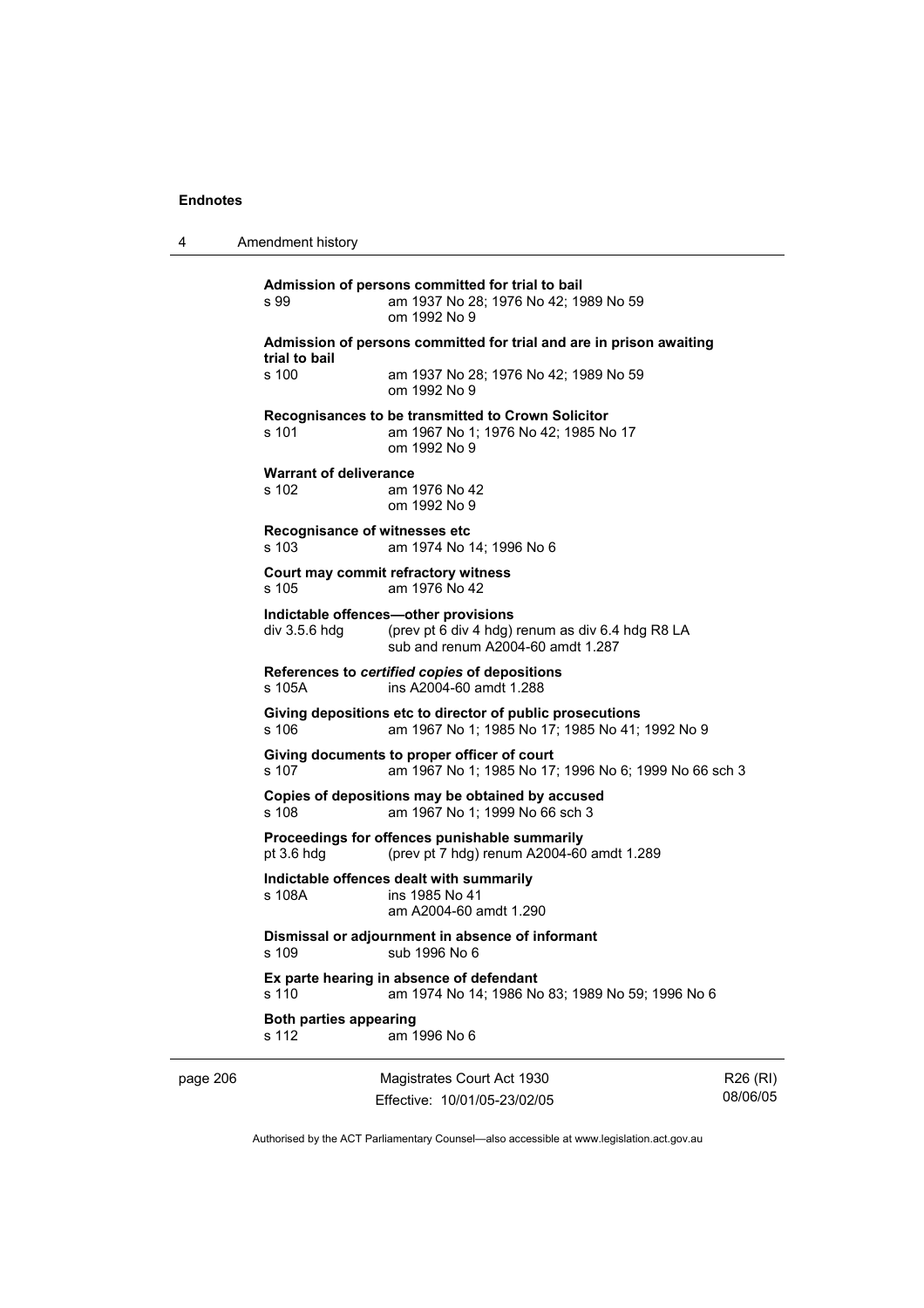### **If defendant does not admit the case**  s 114 am 1937 No 28

**Court may proceed to hearing in absence of both or either of the parties**  s 115 am 1996 No 6

#### **Conduct of summary proceedings regulated**  s 116 am 1996 No 6

#### **Service and pleading by post for certain offences**

pt 3.7 hdg (prev pt 7A hdg) ins 1974 No 14 sub 1979 No 33

renum A2004-60 amdt 1.291

# **Interpretation for pt 3.7**<br>s 116A hdg sub /

s 116A hdg sub A2004-60 amdt 1.292<br>s 116A substitution in the 1974 No 14 ins 1974 No 14 sub 1979 No 33 ord 1990 No 5; 1993 No 4; 1996 No 6; 1998 No 54; 1999 No 79 sch 3; A2004-60 amdt 1.294 def *law in force in the ACT* ins A2004-60 amdt 1.293 def *prescribed offence* am A1984-10 s 2; ord 1990 No 5 sch 1 sub A1993-4 s 10 om A1999-79 sch 3

### **Meaning of** *prescribed offence* **for pt 3.7**

| s 116AA hdq | sub A2004-60 amdt 1.295                          |
|-------------|--------------------------------------------------|
| s 116AA     | ins 1999 No 79 s 5 sch 3                         |
|             | am 2001 No 62 amdts 1.1-1.3; A2004-60 amdt 1.296 |

#### **Service of summons for prescribed offence**

| s 116B hdg | sub A2004-60 amdt 1.297           |
|------------|-----------------------------------|
| s 116B l   | ins 1974 No 14                    |
|            | sub 1979 No 33                    |
|            | am 1993 No 4; A2004-60 amdt 1.298 |

## **Giving of notice**

ins 1993 No 4

## **Proof of service**

s 116C ins 1974 No 14 sub 1979 No 33 am 1991 No 44; 1993 No 4; 1996 No 6

#### **Pleas to prescribed offence**

| s 116D hdq | sub A2004-60 amdt 1.299  |
|------------|--------------------------|
| s 116D.    | ins 1974 No 14           |
|            | sub 1979 No 33           |
|            | am 1991 No 44; 1993 No 4 |

R26 (RI) 08/06/05

Magistrates Court Act 1930 Effective: 10/01/05-23/02/05 page 207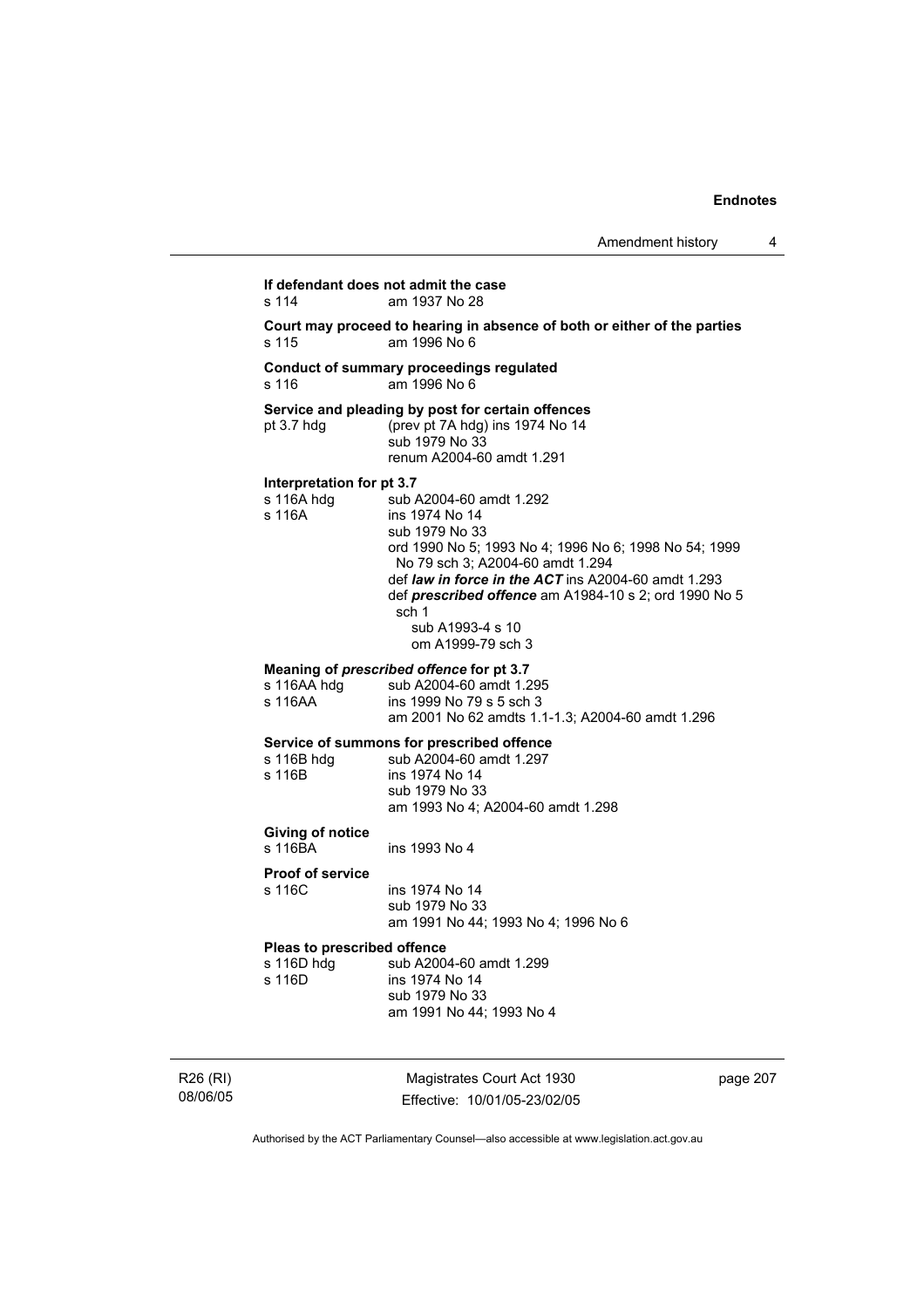4 Amendment history

## **Procedure if plea of guilty entered<br>s 116E** ins 1974 No 14 ins 1974 No 14 sub 1979 No 33 am 1991 No 44; 1993 No 4 **Procedure if notice of intention to defend given**  s 116F ins 1974 No 14 sub 1979 No 33 am 1991 No 44; 1993 No 4 **Procedure if defendant pleads not guilty**  s 116FA ins 1989 No 59 **Procedure if defendant does not plead**<br>s 116G<br>ins 1974 No 14 ins 1974 No 14 sub 1979 No 33 am 1989 No 59; 1991 No 44; 1993 No 4 **Restricted penalties under pt 3.7**  s 116H hdg sub A2004-60 amdt 1.300 s 116H ins 1974 No 14 sub 1979 No 33; 1993 No 4 am 1996 No 6; 1998 No 25; A2003-56 amdt 3.162 **Consequences of conviction ex parte**  s 116| ins 1974 No 14 sub 1979 No 33 am 1991 No 44; 1993 No 4; 1996 No 6; A2004-60 amdt 1.301 **Date of conviction**  s 116J ins 1974 No 14 om 1979 No 33 **Infringement notices for certain offences**  pt 3.8 hdg (prev pt 8 hdg) om 1986 No 74 ins 2001 No 77 s 21 renum A2004-60 amdt 1.302 **Preliminary**  div 3.8.1 hdg ins 2001 No 77 s 21 renum A2004-60 amdt 1.303 **Definitions for pt 3.8**  s 117 hdg sub A2004-60 amdt 1.304<br>s 117 om 1986 No 74 om 1986 No 74 ins 2001 No 77 s 21 def *another jurisdiction* ins A2004-47 amdt 1.1 def *authorised person* sub 2002 No 30 amdt 3.587; A2004-60 amdt 1.305 def *driver* ins A2004-47 amdt 1.1 def *home address* ins A2004-47 amdt 1.1

page 208 Magistrates Court Act 1930 Effective: 10/01/05-23/02/05 R26 (RI) 08/06/05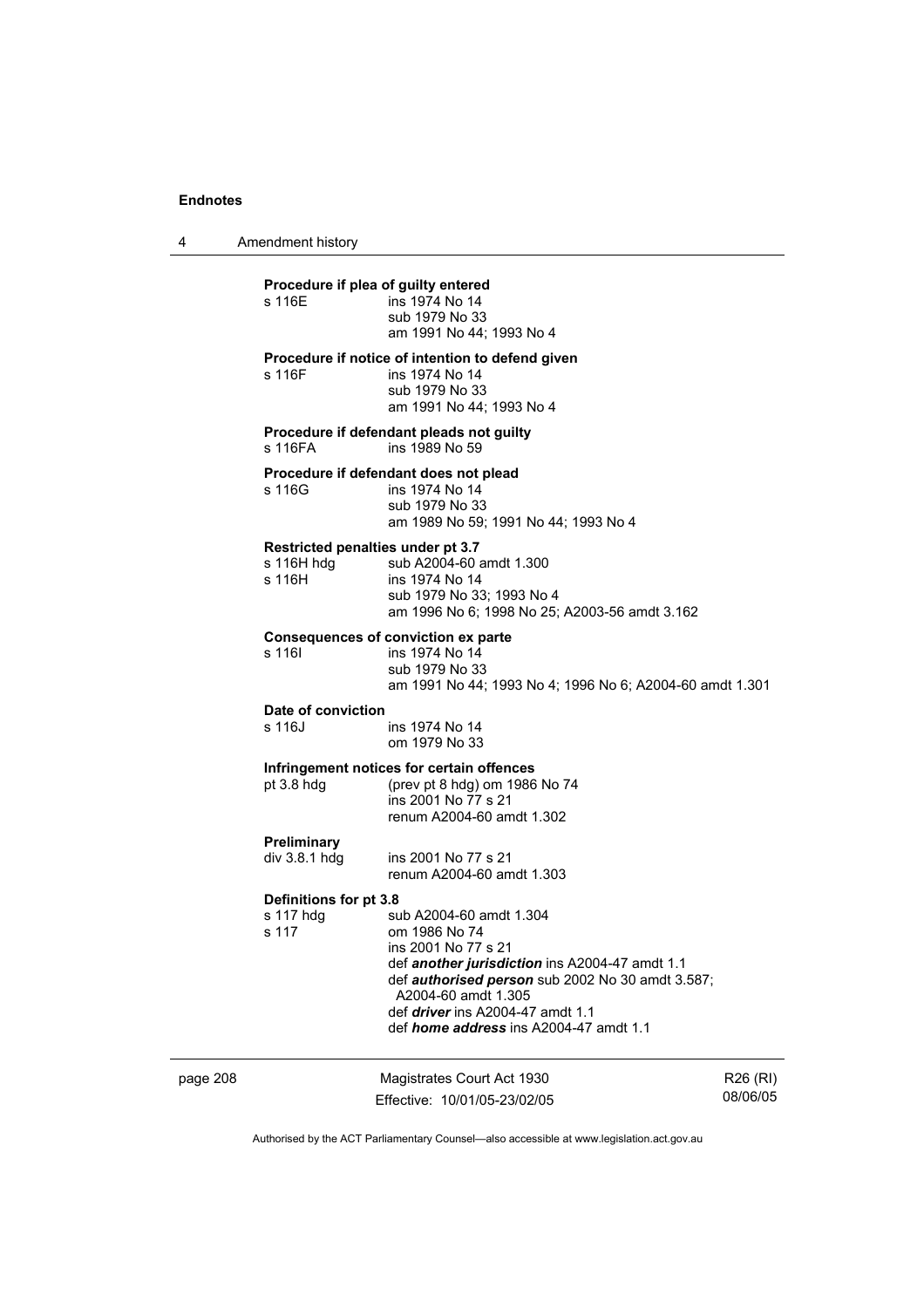def *illegal user declaration* ins A2004-47 amdt 1.1 def *known offender declaration* ins A2004-47 amdt 1.1 def *registered* ins A2004-47 amdt 1.1 def *registered operator* ins A2004-47 amdt 1.1 def *responsible person* ins A2004-47 amdt 1.1 def *sold vehicle declaration* ins A2004-47 amdt 1.1 def *trader's plate* ins A2004-47 amdt 1.1 def *unknown offender declaration* ins A2004-47 amdt 1.1 def *vehicle* ins A2004-47 amdt 1.1 def *vehicle related offence* ins A2004-47 amdt 1.1 **Purpose and effect of pt 3.8**  sub A2004-60 amdt 1.306 s 118 om 1986 No 74 ins 2001 No 77 s 21 **Regulations about infringement notice offences**  s 119 om 1986 No 74 ins 2001 No 77 s 21 am A2003-2 s 70 **Infringement and reminder notices**  div 3.8.2 hdg (prev div 8.2 hdg) ins 2001 No 77 s 21 renum A2004-60 amdt 1.307 **Service of infringement notices**  s 120 om 1986 No 74 ins 2001 No 77 s 21 am A2004-42 amdt 1.8, amdt 1.9 sub A2004-47 amdt 1.2 **Contents of infringement notices**  s 121 om 1986 No 74 ins 2001 No 77 s 21 **Additional information in infringement notices**  s 122 om 1986 No 74 ins 2001 No 77 s 21 **Time for payment of infringement notice penalty** 

s 123 sub 1937 No 28 om 1986 No 74 ins 2001 No 77 s 21

**Extension of time to pay penalty**  s 124 om 1986 No 74

ins 2001 No 77 s 21

R26 (RI) 08/06/05

Magistrates Court Act 1930 Effective: 10/01/05-23/02/05 page 209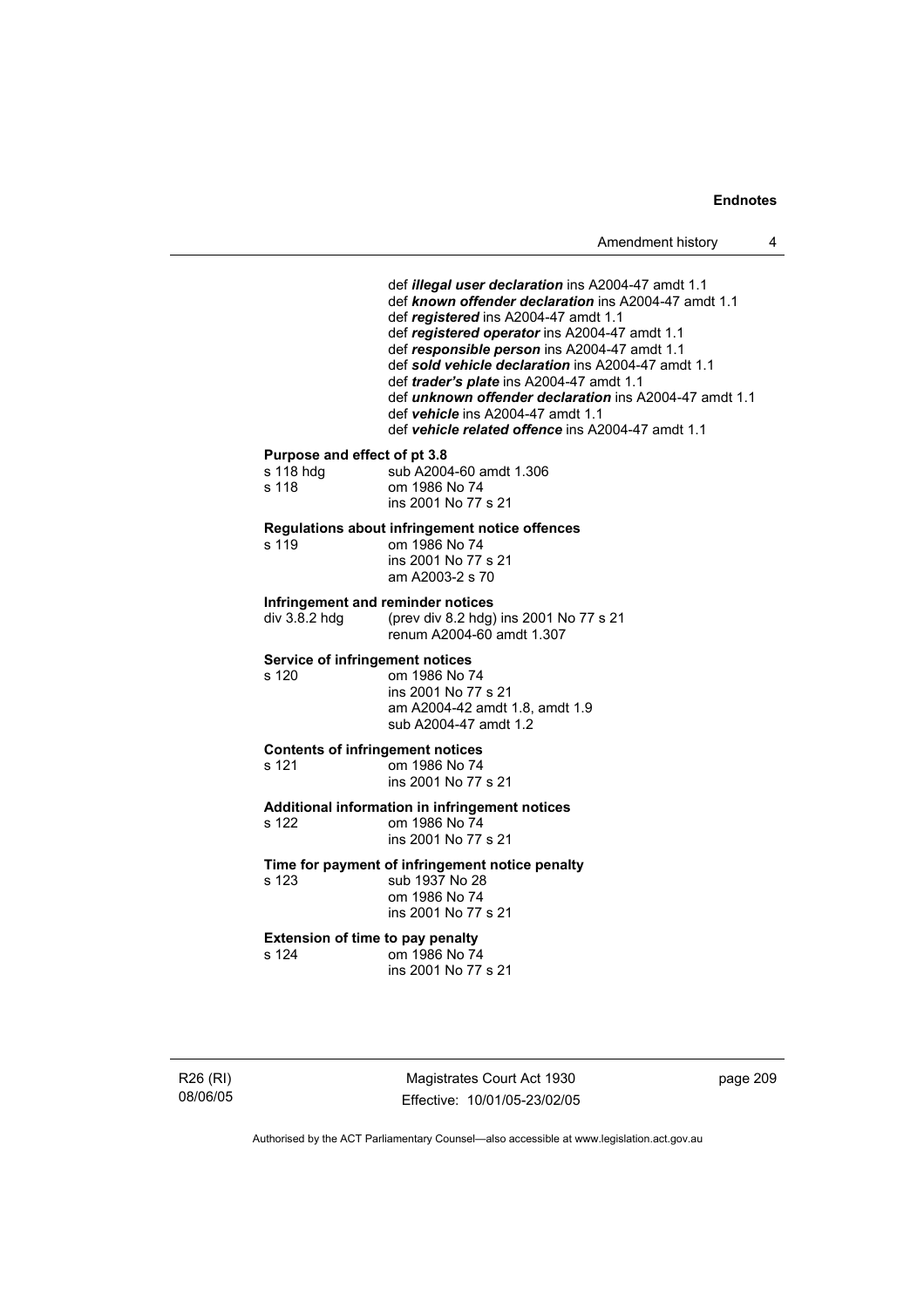4 Amendment history

## **Effect of payment of infringement notice penalty**  am 1937 No 28 om 1986 No 74 ins 2001 No 77 s 21 **Application for withdrawal of infringement notice**  s 126 om 1986 No 74 ins 2001 No 77 s 21 **Withdrawal of infringement notice**  s 127 sub 1937 No 28 om 1986 No 74 ins 2001 No 77 s 21 **Guidelines about withdrawal of infringement notices**  am 1937 No 28 om 1986 No 74 ins 2001 No 77 s 21 **Reminder notices**  s 129 sub 1967 No 1 am 1980 No 4 om 1986 No 74 ins 2001 No 77 s 21 **Contents of reminder notices**  om 1986 No 74 ins 2001 No 77 s 21 **Additional information in reminder notices**  s 131 om 1986 No 74 ins 2001 No 77 s 21 **Additional provisions for vehicle-related offences**  div 3.8.3 hdg (prev div 8.2A hdg) ins A2004-47 amdt 1.3 renum R26 LA **Meaning of** *infringement notice*<br>s 131A ins A2004-47 ins A2004-47 amdt 1.3 **Service of infringement notice on responsible person for vehicles**  s 131B ins A2004-47 amdt 1.3 am A2004-42 amdt 1.10; ss renum R25 LA (see A2004-60 amdt 1.11) **Liability for vehicle-related offences**  s 131C ins A2004-47 amdt 1.3 **Illegal user declarations**  s 131D ins A2004-47 amdt 1.3

page 210 Magistrates Court Act 1930 Effective: 10/01/05-23/02/05

R26 (RI) 08/06/05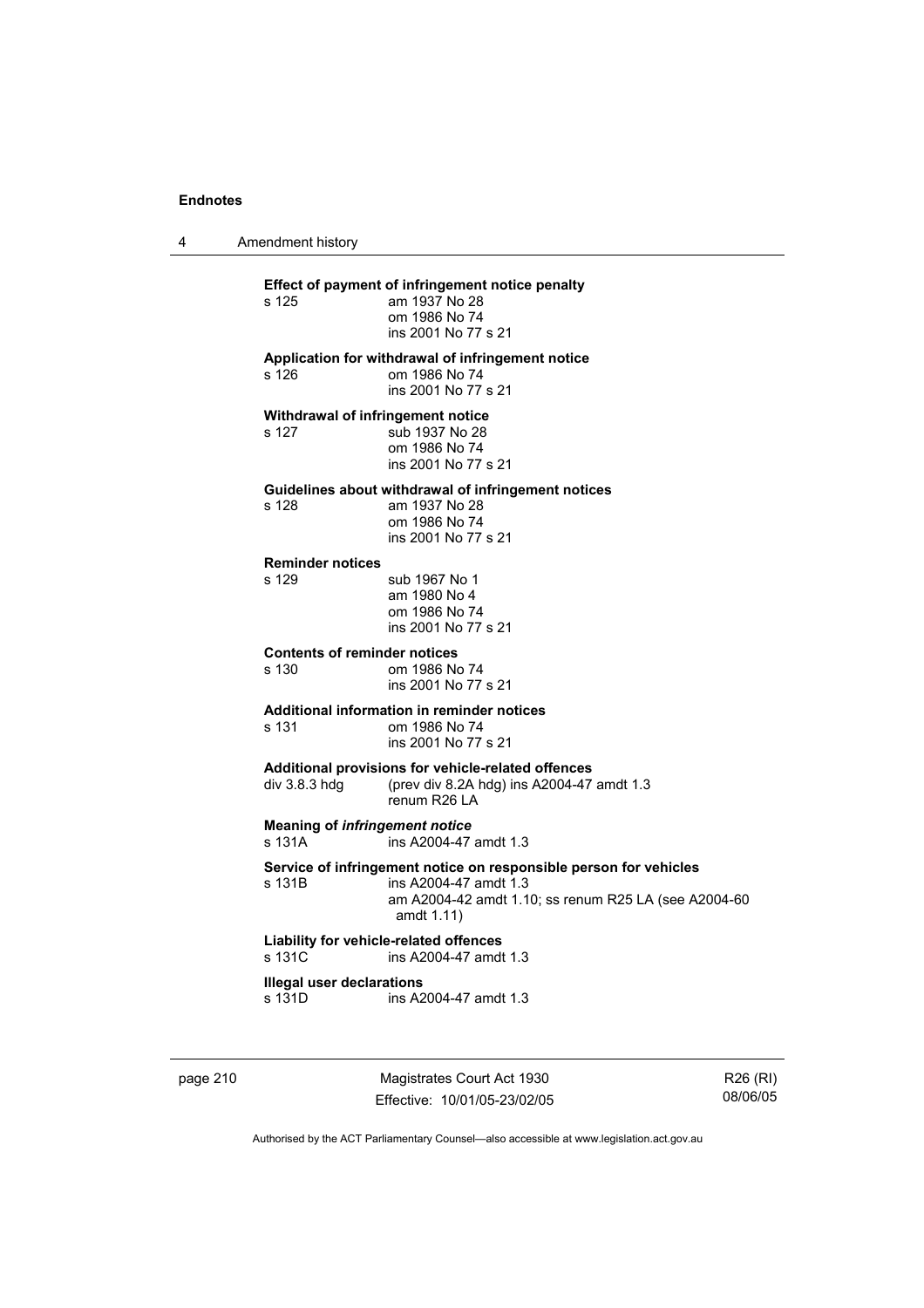**Known offender declarations**  ins A2004-47 amdt 1.3 **Sold vehicle declarations**  ins A2004-47 amdt 1.3 **Unknown offender declarations**  ins A2004-47 amdt 1.3 **Disputing liability for infringement notices**  div 3.8.4 hdg (prev div 8.3 hdg) ins 2001 No 77 s 21 sub and renum A2004-60 amdt 1.308 and R26 LA **Disputing liability for infringement notice offence**  s 132 am 1967 No 1; 1969 No 12; 1977 No 4 om 1986 No 74 ins 2001 No 77 s 21 **Extension of time to dispute liability**  s 133 am 1937 No 28 om 1986 No 74 ins 2001 No 77 s 21 **Procedure if liability disputed**  s 134 ins 2001 No 77 s 21 am A2004-42 amdt 1.12 **Infringement notices—other provisions**  div 3.8.5 hdg (prev div 8.4 hdg) ins 2001 No 77 s 21 sub and renum A2004-60 amdt 1.309 and R26 LA **Authorised people for infringement notice offences**  s 134A ins 1968 No 25 om 1986 No 74 ins 2002 No 30 amdt 3.588 **Money recovered by infant or person of unsound mind**  s 134B ins 1968 No 25 am 1978 No 46 om 1986 No 74 **Delegation of administering authority's functions**  am 1937 No 28 om 1986 No 74 ins 2001 No 77 s 21 sub 2002 No 30 amdt 3.589 **Evidentiary certificates**  om 1986 No 74 ins 2001 No 77 s 21

R26 (RI) 08/06/05

Magistrates Court Act 1930 Effective: 10/01/05-23/02/05 page 211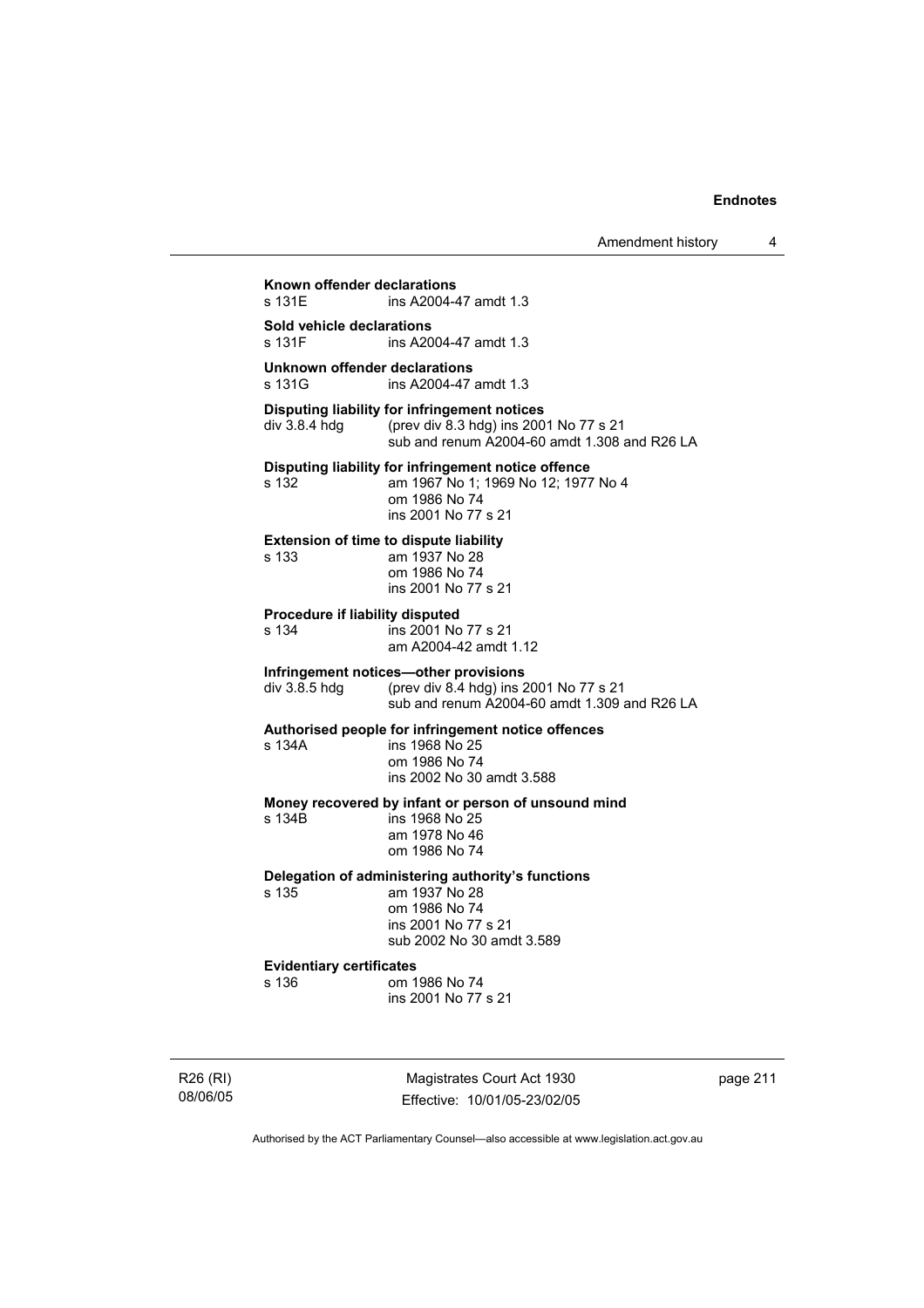4 Amendment history **Default summons**  om 1986 No 74 **Service of default summons**  s 138 om 1986 No 74 **Ground of defence to be in writing lodged with the clerk s 139 am 1937 No 28; 1958 No 12; 1970 No 1** am 1937 No 28; 1958 No 12; 1970 No 15 om 1986 No 74 **Trial**  s 140 am 1958 No 12; 1970 No 15 om 1986 No 74 **Enforcement of criminal decisions**  pt 3.9 hdg (prev pt 9 hdg) sub and renum A2004-60 amdt 1.310 **Enforcement of criminal decisions—general**  div 3.9.1 hdg (prev pt 9 div 1 hdg) renum R8 LA sub and renum A2004-60 amdt 1.311 **Minute of decision and notice to defendant**  s 141 am 1972 No 37; ord 1990 No 5; 1991 No 44; 1993 No 4; 1996 No 6; 1996 No 68; 1998 No 25; 1999 No 91 sch 2; ss renum R10 LA **Formal convictions and orders**  am 1937 No 28; 1991 No 44 **Dismissal of information**  s 143 am 1986 No 74; 1991 No 44 **Copies of informations and other documents**  sub 1967 No 1 am 1980 No 10; 1986 No 74; 1991 No 38; 1991 No 44; 1994 No 4 **Imprisonment in first instance**  s 145 am 1996 No 6 **Enforcement of fines**  div 3.9.2 hdg (prev pt 9 div 2 hdg) sub 1994 No 61 am 1998 No 25 renum as div 9.2 hdg R8 LA renum A2004-60 amdt 1.312

page 212 Magistrates Court Act 1930 Effective: 10/01/05-23/02/05

R26 (RI) 08/06/05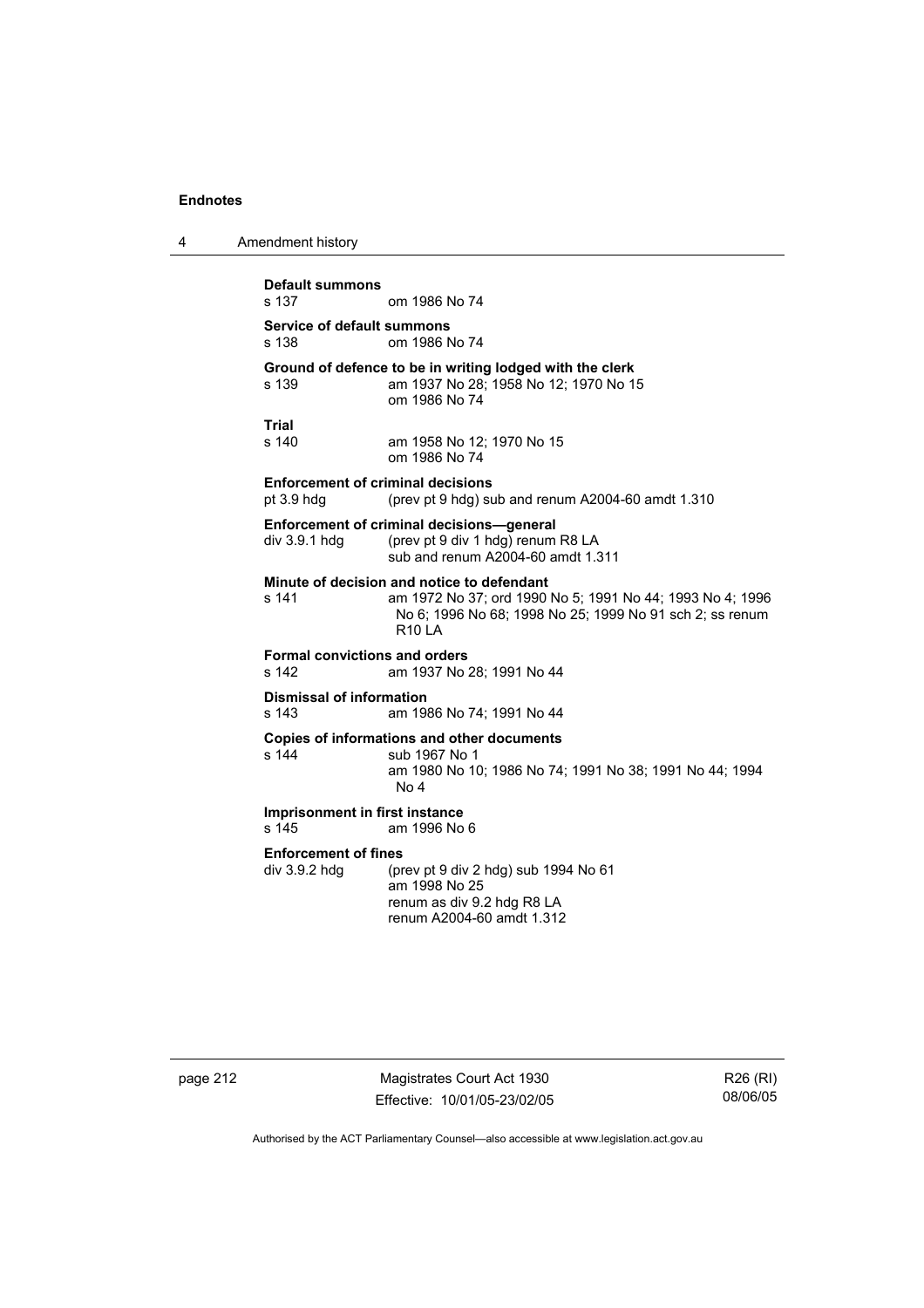

R26 (RI) 08/06/05

Magistrates Court Act 1930 Effective: 10/01/05-23/02/05 page 213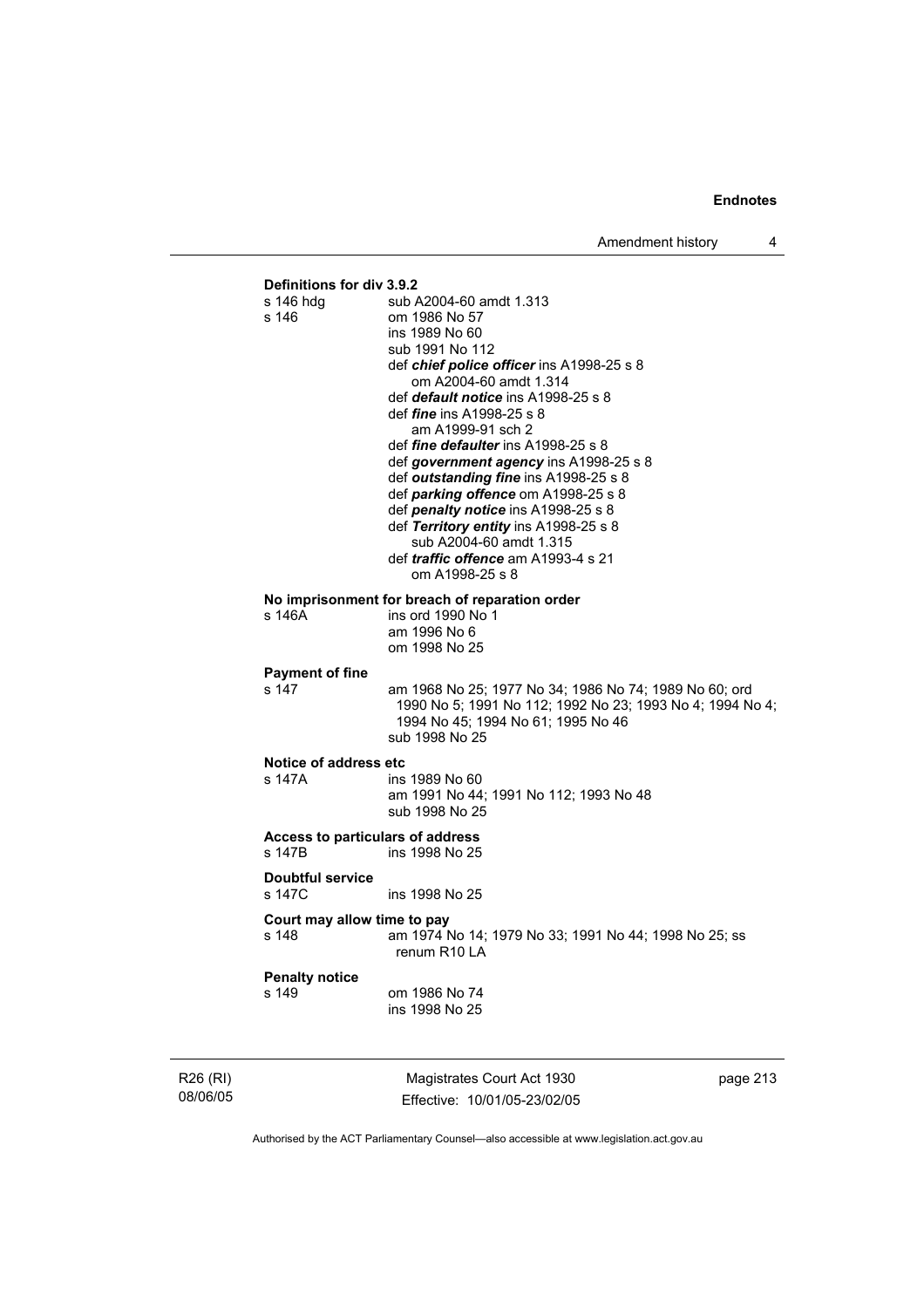4 Amendment history

| <b>Default</b><br>s 150                 | am 1974 No 14; 1977 No 34; 1979 No 33; 1986 No 74; 1989<br>No 60; 1991 No 112; 1993 No 4; 1999 No 79 s 5 sch 3<br>sub 1998 No 25<br>am A2004-60 amdt 1.316 |
|-----------------------------------------|------------------------------------------------------------------------------------------------------------------------------------------------------------|
| s 150A                                  | Parking offences-further orders in respect of natural persons<br>ins 1989 No 60<br>am 1991 No 44; 1991 No 112; 1993 No 48<br>om 1998 No 25                 |
| s 150B                                  | Parking offences-further orders in respect of bodies corporate<br>ins 1989 No 60<br>am 1991 No 44; 1991 No 112; 1993 No 48; 1994 No 61<br>om 1998 No 25    |
| <b>Further orders-service</b><br>s 150C | ins 1989 No 60<br>am 1991 No 44<br>om 1998 No 25                                                                                                           |
| <b>Default notice</b><br>s 151          | orig s 151 renum as s 185<br>ins 1998 No 25                                                                                                                |
| <b>Special arrangements</b><br>s 152    | orig s 152 renum as s 186<br>ins 1998 No 25                                                                                                                |
| s 153                                   | Notice for suspension of driver licence etc<br>am 1937 No 28; 1940 No 22; 1989 No 60; 1991 No 44<br>om 1998 No 25<br>sub 1999 No 79 s 5 sch 3              |
| s 153A                                  | <b>Parking offences-instalment payments</b><br>ins 1989 No 60<br>am 1991 No 44<br>om 1998 No 25                                                            |
| s 153B                                  | Consequence of non-compliance with certain orders<br>ins 1989 No 60<br>am 1991 No 44<br>om 1998 No 25                                                      |
| <b>Part payments</b><br>s 153C          | ins 1989 No 60<br>am 1991 No 44<br>om 1998 No 25                                                                                                           |

page 214 Magistrates Court Act 1930 Effective: 10/01/05-23/02/05

R26 (RI) 08/06/05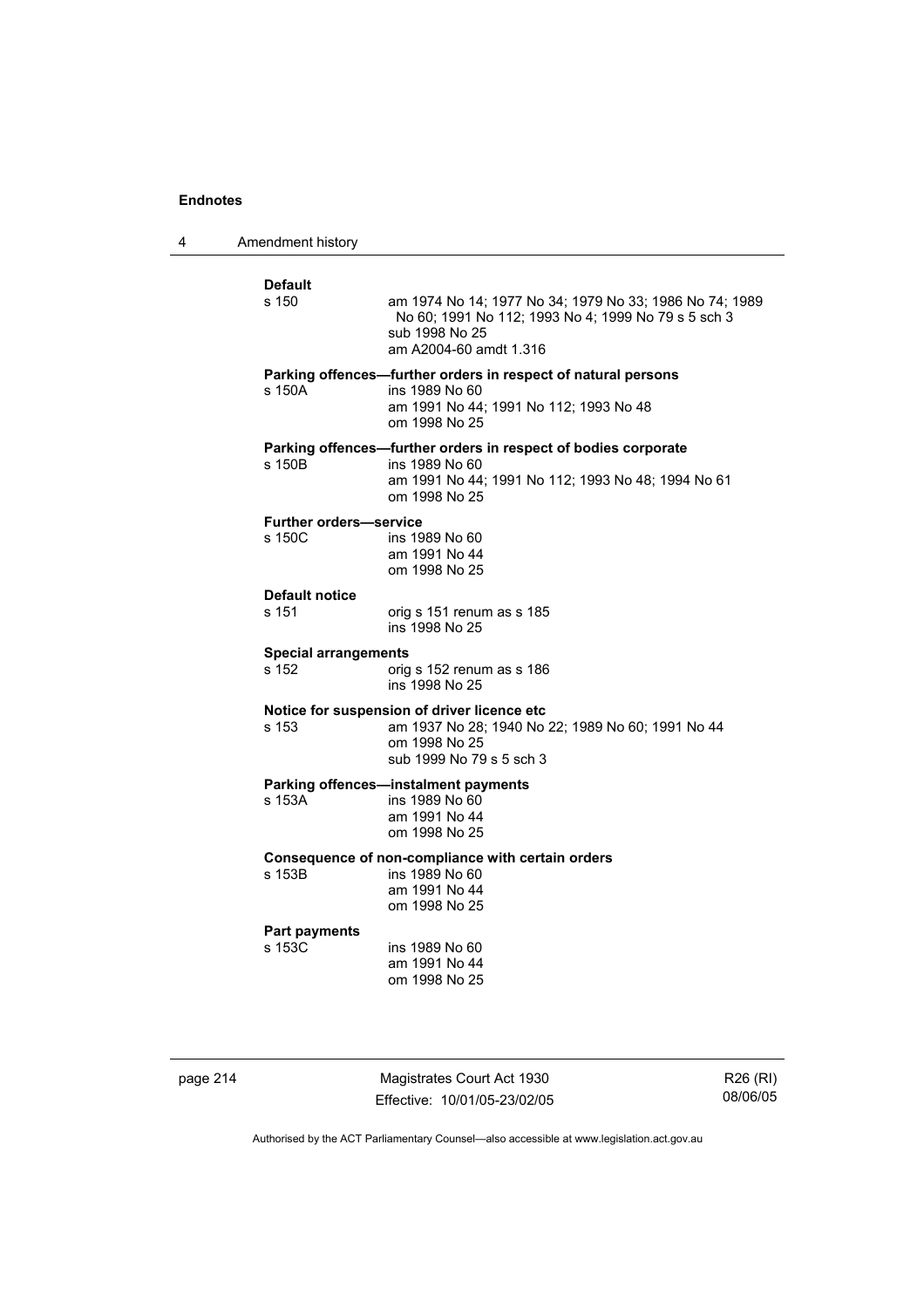#### **Access to personal information**

| s 154 | orig s 154 renum as s 187 |
|-------|---------------------------|
|       | ins 1998 No 25            |

### **Ascertainment of capacity to pay fine**

| s 154A | ins 1998 No 25                                                                   |
|--------|----------------------------------------------------------------------------------|
|        | am A2004-60 amdts 1.317-1.320                                                    |
|        | reloc to Magistrates Court Rules 1932, pt 4 as rule 18 by<br>A2004-60 amdt 1.321 |
|        |                                                                                  |

#### **Garnishee orders and writs of execution**

| am A2004-60 amdt 1.322. amdt 1.323                                               |  |
|----------------------------------------------------------------------------------|--|
|                                                                                  |  |
| reloc to Magistrates Court Rules 1932, pt 4 as rule 19 by<br>A2004-60 amdt 1.324 |  |
|                                                                                  |  |

### **Application of Magistrates Court (Civil Jurisdiction) Rules, pt 19**

| s 154C hdq | sub A2004-60 amdt 1.325                                                                                           |
|------------|-------------------------------------------------------------------------------------------------------------------|
| s 154C     | ins 1998 No 25                                                                                                    |
|            | am A2004-60 amdts 1.326-1.334<br>reloc to Magistrates Court Rules 1932, pt 4 as rule 20 by<br>A2004-60 amdt 1.335 |

# **Committal to prison—fine defaulters**

ins 1998 No 25

### **Amounts to be paid to registrar**

| s 155 hdg | am 1991 No 44 |
|-----------|---------------|
| s 155     | am 1991 No 44 |

## **Costs to be paid to clerk by registrar of motor vehicles**

| s 155A hdg | am 1991 No 44              |
|------------|----------------------------|
| s 155A     | ins 1989 No 60             |
|            | am 1991 No 44: 1991 No 112 |
|            | om 1998 No 25              |

## **Execution to cease on payment of amount owing**

s 156 am 1977 No 34

**Payment of amount to keeper or superintendent**  s 157 am 1976 No 42; 1977 No 34; 1991 No 44; 1998 No 25; A2004-60 amdt 1.336

# **Fine satisfied by imprisonment**<br>
s 158 am 1986 No 7

am 1986 No 74; 1991 No 44 om 1994 No 61 ins 1998 No 25

Magistrates Court Act 1930 Effective: 10/01/05-23/02/05 page 215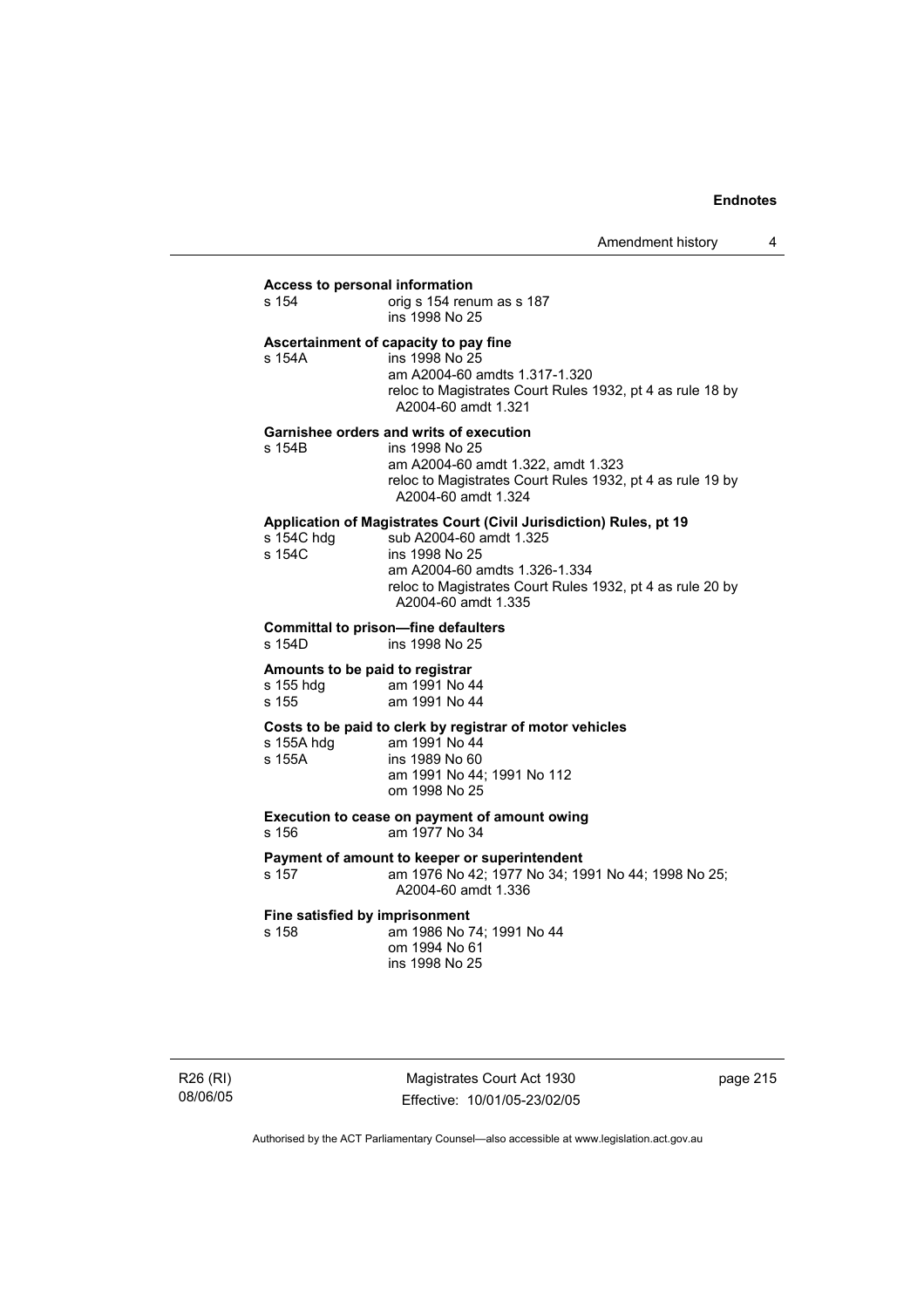4 Amendment history

| <b>Remission</b>                                                                                        |                                                                                                  |
|---------------------------------------------------------------------------------------------------------|--------------------------------------------------------------------------------------------------|
| s 159 hdg<br>s 159                                                                                      | am 1991 No 44<br>am 1991 No 44<br>om 1994 No 61                                                  |
|                                                                                                         | ins 1998 No 25                                                                                   |
| s 160                                                                                                   | Conviction or order quashed or set aside<br>om 1994 No 61                                        |
|                                                                                                         | ins 1998 No 25<br>am 1999 No 79 s 5 sch 3                                                        |
| s 161                                                                                                   | Other enforcement provisions not affected<br>am 1986 No 74                                       |
|                                                                                                         | om 1994 No 61<br>ins 1998 No 25                                                                  |
| <b>Procedure on execution</b>                                                                           |                                                                                                  |
| s 162                                                                                                   | am 1953 No 14; 1967 No 1; 1991 No 44; 1994 No 81<br>om 1994 No 61                                |
| s 163                                                                                                   | Warrant of distress after appeal<br>om 1972 No 37                                                |
|                                                                                                         |                                                                                                  |
|                                                                                                         | Money, Australian notes and bank notes may be seized and choses in action                        |
|                                                                                                         | may be seized, sued on and sold<br>am ord 1990 No 5<br>om 1994 No 61                             |
|                                                                                                         | Time of application to be recorded                                                               |
|                                                                                                         | am 1953 No 14: 1991 No 44<br>om 1994 No 61                                                       |
|                                                                                                         | Warrant of execution, when to be executed                                                        |
|                                                                                                         | am 1967 No 1: 1994 No 81<br>om 1994 No 61                                                        |
|                                                                                                         | Reciprocal enforcement of fines against bodies corporate                                         |
|                                                                                                         | (prev pt 9 div 2A hdg) ins 1982 No 2<br>renum as div 9.2A hdg R8 LA<br>renum A2004-60 amdt 1.337 |
|                                                                                                         |                                                                                                  |
|                                                                                                         | sub A2004-60 amdt 1.338<br>ins 1982 No 2                                                         |
|                                                                                                         | def relevant officer am A1991-44 s 7 and sch 1<br>def State am A2004-60 amdt 1.339               |
| s 164<br>s 165<br>s 166<br>div 3.9.3 hdg<br>Definitions for div 3.9.3<br>s 166A hdq<br>s 166A<br>s 166B | Declarations relating to reciprocating courts<br>ins 1982 No 2                                   |

page 216 Magistrates Court Act 1930 Effective: 10/01/05-23/02/05

R26 (RI) 08/06/05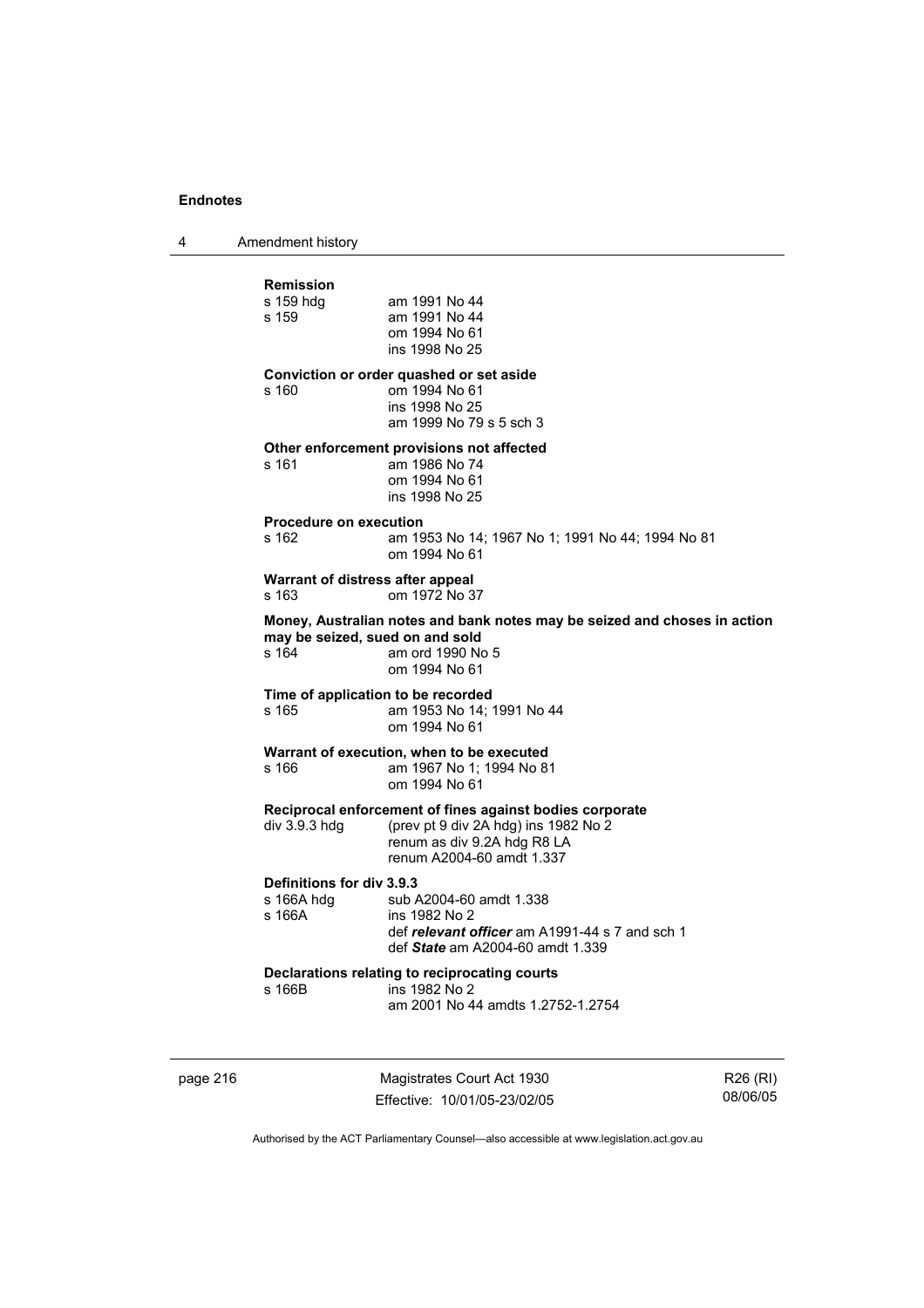**Enforcement of fine**  ins 1982 No 2 am 1991 No 44; 1994 No 61; A2004-60 amdt 1.340, amdt 1.341 **Effect of enforcement by reciprocating court**  s 166D ins 1982 No 2 am 1991 No 44 **Registrar to notify payment of territory fine**  am 1991 No 44 s 166E ins 1982 No 2 am 1991 No 44 **Adverse claim to goods seized**  s 167 am 1953 No 14 om 1986 No 74 **Rules in Interpleader summons**  s 168 om 1986 No 74 **Right of landlord not affected**  s 169 om 1986 No 74 **Oral examination of debtor as to debts owing to him**  s 170 am 1968 No 25; 1991 No 44 om 1994 No 61 **Order nisi for attachment of debt**<br>s 171 am 1937 No 28 am 1937 No 28; 1991 No 44 om 1994 No 61 **Service of order nisi to bind debts**  s 172 am 1993 No 4 om 1994 No 61 **Where garnishee does not dispute debt**  s 173 sub 1968 No 25 am 1970 No 15; 1991 No 44 om 1994 No 61 **Where garnishee disputes debt**  s 174 am 1986 No 74 om 1994 No 61 **Issue may be filed**  s 175 om 1994 No 61 **Where third party claims lien or charge on debt**  s 176 om 1994 No 61 **Court may order warrant to levy amount or issue to be tried**  s 177 om 1994 No 61

R26 (RI) 08/06/05

Magistrates Court Act 1930 Effective: 10/01/05-23/02/05 page 217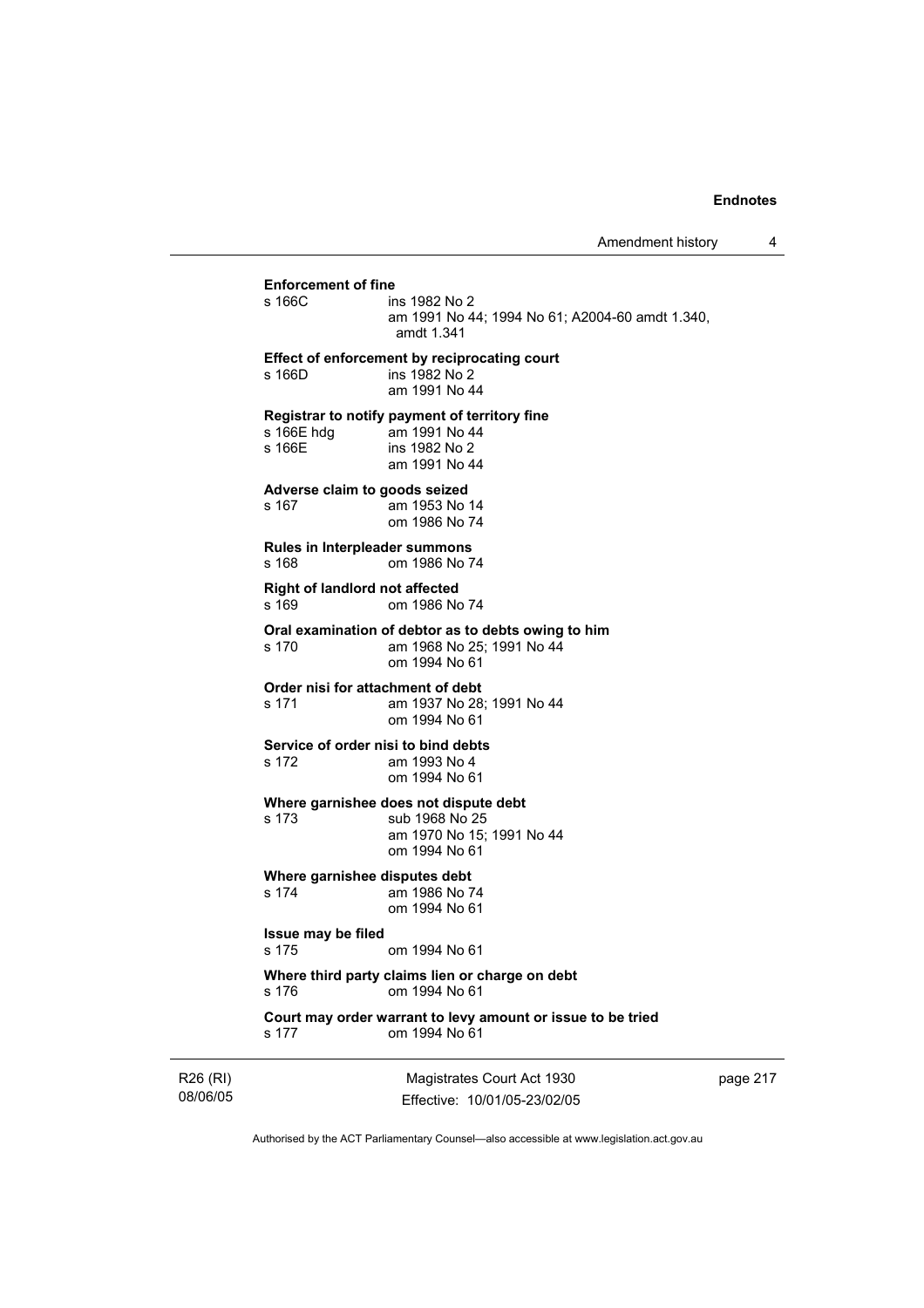4 Amendment history

| page 218 |                                                                                                                                                              | Magistrates Court Act 1930<br>Fffective: 10/01/05-23/02/05                                                                                                           | R <sub>26</sub> (RI)<br>08/06/05 |  |
|----------|--------------------------------------------------------------------------------------------------------------------------------------------------------------|----------------------------------------------------------------------------------------------------------------------------------------------------------------------|----------------------------------|--|
|          | Mitigation of payment by court<br>s 188                                                                                                                      | am 1967 No 1; 1982 No 3; 1985 No 41; ord 1990 No 5; 1994<br>No 81                                                                                                    |                                  |  |
|          | s 187                                                                                                                                                        | Warrant of commitment if defendant already in prison<br>orig s 187 om 1994 No 61<br>(prev s 154) renum 1998 No 25                                                    |                                  |  |
|          | Warrant of commitment to prison<br>s 186                                                                                                                     | orig s 186 om 1994 No 61<br>(prev s 152) sub 1996 No 6<br>renum 1998 No 25<br>am 1998 No 67; ss renum R10 LA                                                         |                                  |  |
|          | s 185                                                                                                                                                        | Committal to prison-orders not involving payment of amount<br>orig s 185 sub 1967 No 1<br>om 1972 No 37<br>(prev s 151) am 1977 No 34; 1996 No 6<br>renum 1998 No 25 |                                  |  |
|          | <b>Enforcement of costs against informant</b><br>s 184<br>orig s 184 am 1991 No 44<br>om 1994 No 61<br>ins 1998 No 25 s 17                                   |                                                                                                                                                                      |                                  |  |
|          | Enforcement of criminal decisions-other provisions<br>(prev pt 9 div 6 hdg) renum as div 9.6 hdg R8 LA<br>div 3.9.4 hdg<br>sub and renum A2004-60 amdt 1.342 |                                                                                                                                                                      |                                  |  |
|          | Ex parte order of commitment<br>s 183                                                                                                                        | am 1991 No 44<br>om 1994 No 61                                                                                                                                       |                                  |  |
|          | Warrant in default of compliance<br>s 182                                                                                                                    | am 1991 No 44<br>om 1994 No 61                                                                                                                                       |                                  |  |
|          | circumstances<br>s 181                                                                                                                                       | Defendants in civil cases not to be imprisoned except under certain<br>am 1937 No 28; 1991 No 44<br>om 1994 No 61                                                    |                                  |  |
|          | <b>Costs of attachment</b><br>s 180                                                                                                                          | om 1994 No 61                                                                                                                                                        |                                  |  |
|          | Debt attachment book<br>s 179                                                                                                                                | am 1991 No 44<br>om 1994 No 61                                                                                                                                       |                                  |  |
|          | s 178                                                                                                                                                        | am 1937 No 28<br>om 1994 No 61                                                                                                                                       |                                  |  |
|          |                                                                                                                                                              | Payment by debtor under order to be valid discharge                                                                                                                  |                                  |  |

Authorised by the ACT Parliamentary Counsel—also accessible at www.legislation.act.gov.au

Effective: 10/01/05-23/02/05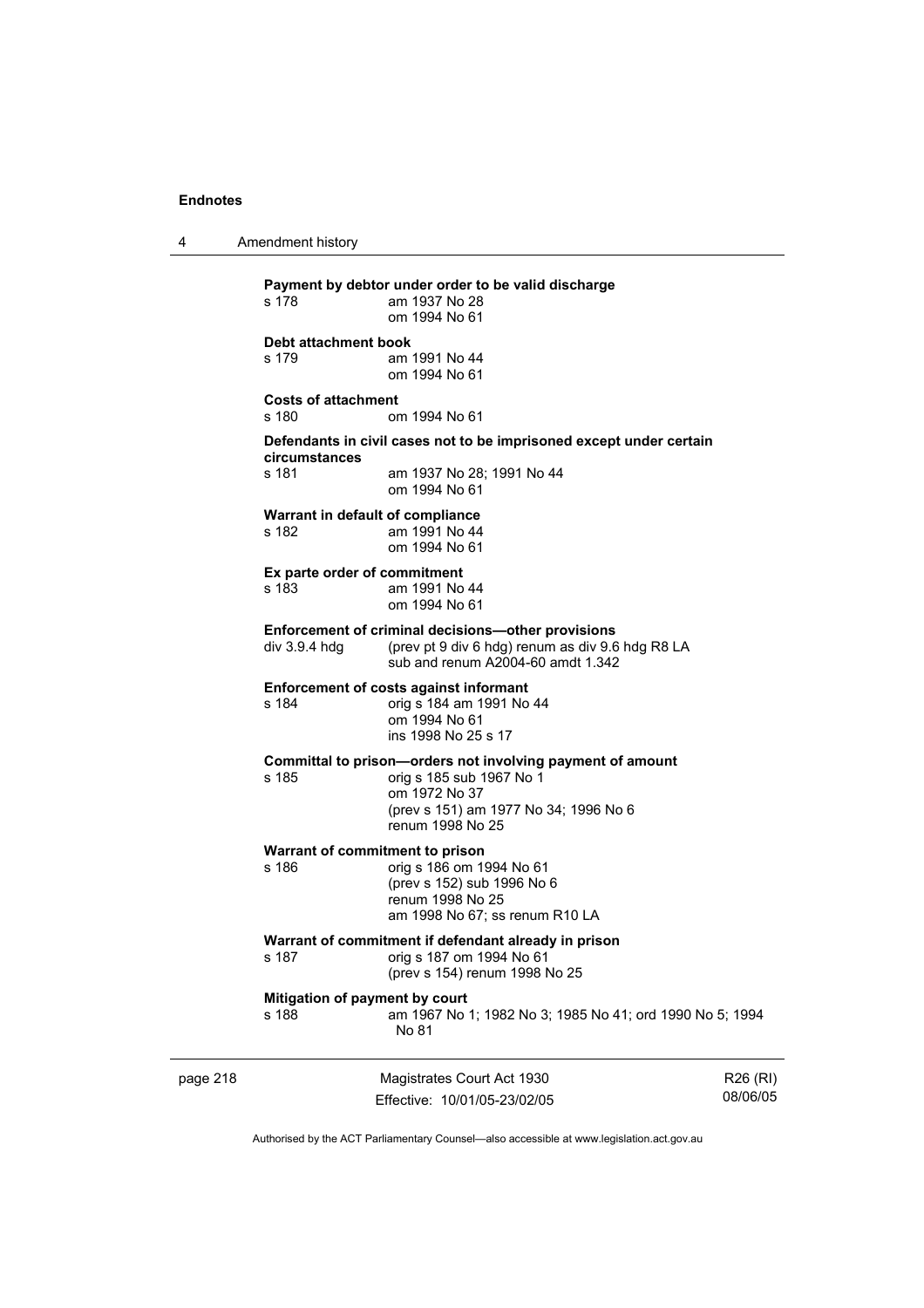## **Scale of imprisonment for nonpayment of money**<br>am 1967 No 1: 1977 No 34: 1978

| s 189 | am 1967 No 1: 1977 No 34: 1978 No 46 |
|-------|--------------------------------------|
|       | sub 1993 No 4                        |
|       | am 1994 No 61                        |
|       | om 1998 No 25                        |

#### **Proceeds of warrants of execution**

s 190 sub 1986 No 74 am ord 1990 No 5; 1991 No 44 om 1994 No 61

#### **Accounts to be kept of amounts received**

| s 191 hdg | am 2001 No 44 amdt 1.2755                              |
|-----------|--------------------------------------------------------|
|           | sub A2004-60 amdt 1.343                                |
| s 191     | am 1967 No 1; 1979 No 33; 1991 No 44; 1994 No 81; 2001 |
|           | No 44 amdt 1.2756: A2004-60 amdt 1.344, amdt 1.345     |
|           |                                                        |

# **Executors and administrators may enforce orders in civil matters**

am 1991 No 44 om 1994 No 61

**Forfeited goods may be sold**  s 193 am ord 1990 No 5

**Warrant of commitment or writ of execution not void for form only**  s 194 am 1994 No 61

**Convictions etc to be given to registrar of Supreme Court**  s 195 am 1937 No 28; 1992 No 23

#### **Definitions for pt 10**

s 196 am 1937 No 28 sub 1990 No 65 am 1992 No 37; 2000 No 60 s 4 om 2001 No 90 amdt 1.79

## **Power to make**

sub 1990 No 65 om 2001 No 90 amdt 1.79

#### **Entitlement to apply**

s 198 sub 1990 No 65 am 1998 No 38; 2000 No 60 s 5 om 2001 No 90 amdt 1.79

#### **Powers exercisable in care and protection proceedings**

s 198A **ins 1999** No 64 s 4 sch 2 om 2001 No 90 amdt 1.79

#### **Special requirements—applications by community advocate or employer**   $ins 2000$  No 60 s 6

om 2001 No 90 amdt 1.79

R26 (RI) 08/06/05

Magistrates Court Act 1930 Effective: 10/01/05-23/02/05 page 219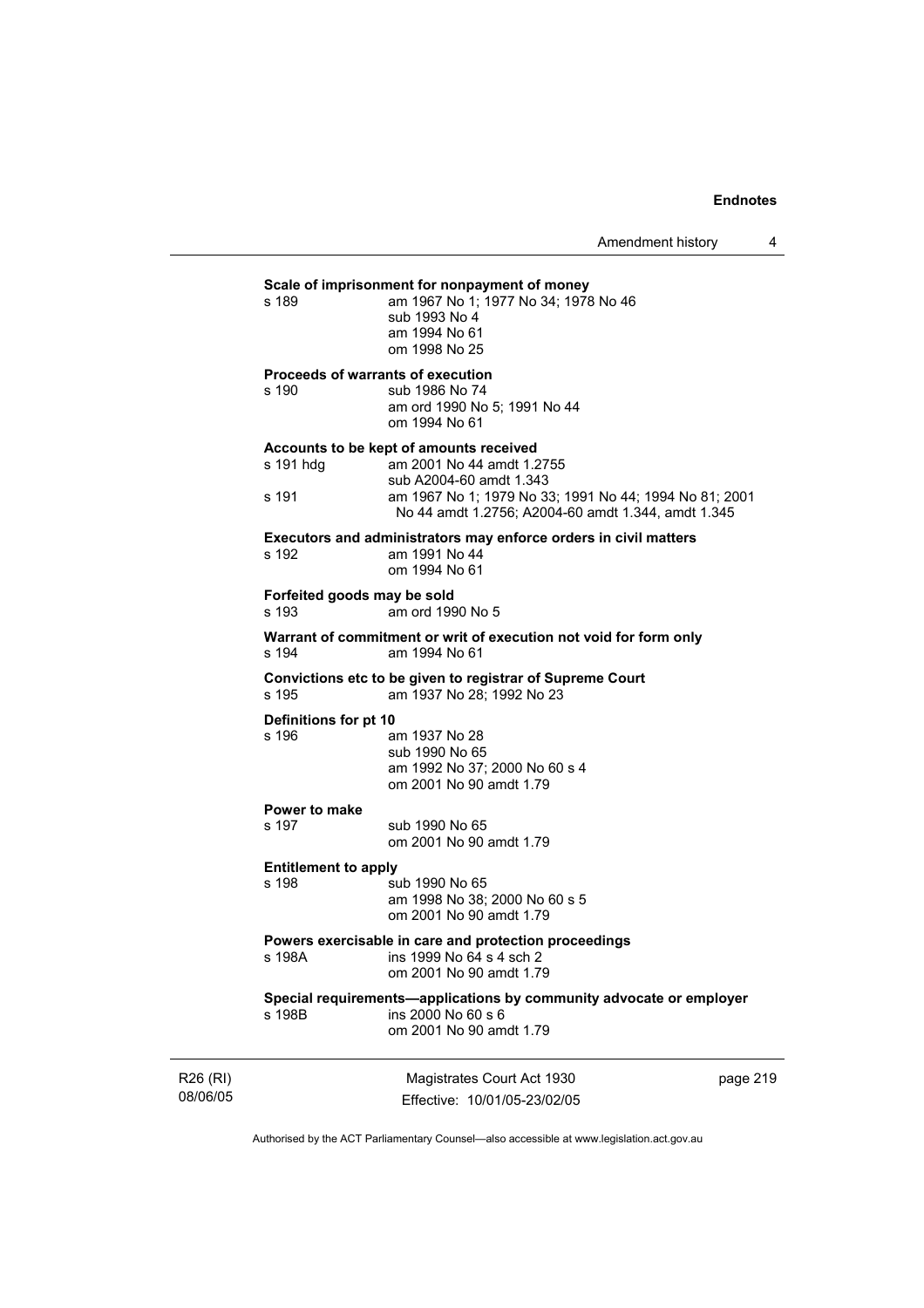4 Amendment history

| <b>Hearing dates</b><br>s 199              | am 1937 No 28<br>sub 1990 No 65<br>am 1991 No 44<br>om 2001 No 90 amdt 1.79                                                                                 |
|--------------------------------------------|-------------------------------------------------------------------------------------------------------------------------------------------------------------|
| s 200                                      | Parties-applications by persons other than aggrieved persons<br>am 1937 No 28<br>sub 1990 No 65<br>am 1998 No 38; 2000 No 60 s 7<br>om 2001 No 90 amdt 1.79 |
| s 201                                      | Parties-applications involving children<br>sub 1990 No 65<br>am 1991 No 44<br>om 2001 No 90 amdt 1.79                                                       |
| <b>Representation of children</b><br>s 202 | sub 1990 No 65<br>om 2001 No 90 amdt 1.79                                                                                                                   |
| <b>Hearing of applications</b><br>s 203    | sub 1990 No 65<br>am 1995 No 46; 1999 No 34<br>om 2001 No 90 amdt 1.79                                                                                      |
| Matters to be taken into account<br>s 204  | sub 1990 No 65<br>om 2001 No 90 amdt 1.79                                                                                                                   |
| <b>Restrictions in orders</b><br>s 205     | am 1986 No 74<br>sub 1990 No 65<br>om 2001 No 90 amdt 1.79                                                                                                  |
| <b>Consent orders</b><br>s, 206            | sub 1990 No 65<br>om 2001 No 90 amdt 1.79                                                                                                                   |
| Jurisdiction under s 206<br>s 206AA        | ins 1999 No 34<br>om 2001 No 90 amdt 1.79                                                                                                                   |
| <b>Service of applications</b><br>s 206A   | ins 1990 No 65<br>am 1991 No 44; 2000 No 60 s 8; 2001 No 44 amdt 1.2757<br>om 2001 No 90 amdt 1.79                                                          |
| s 206B                                     | Procedure in absence of respondent<br>ins 1990 No 65<br>om 2001 No 90 amdt 1.79                                                                             |

page 220 Magistrates Court Act 1930 Effective: 10/01/05-23/02/05

R26 (RI) 08/06/05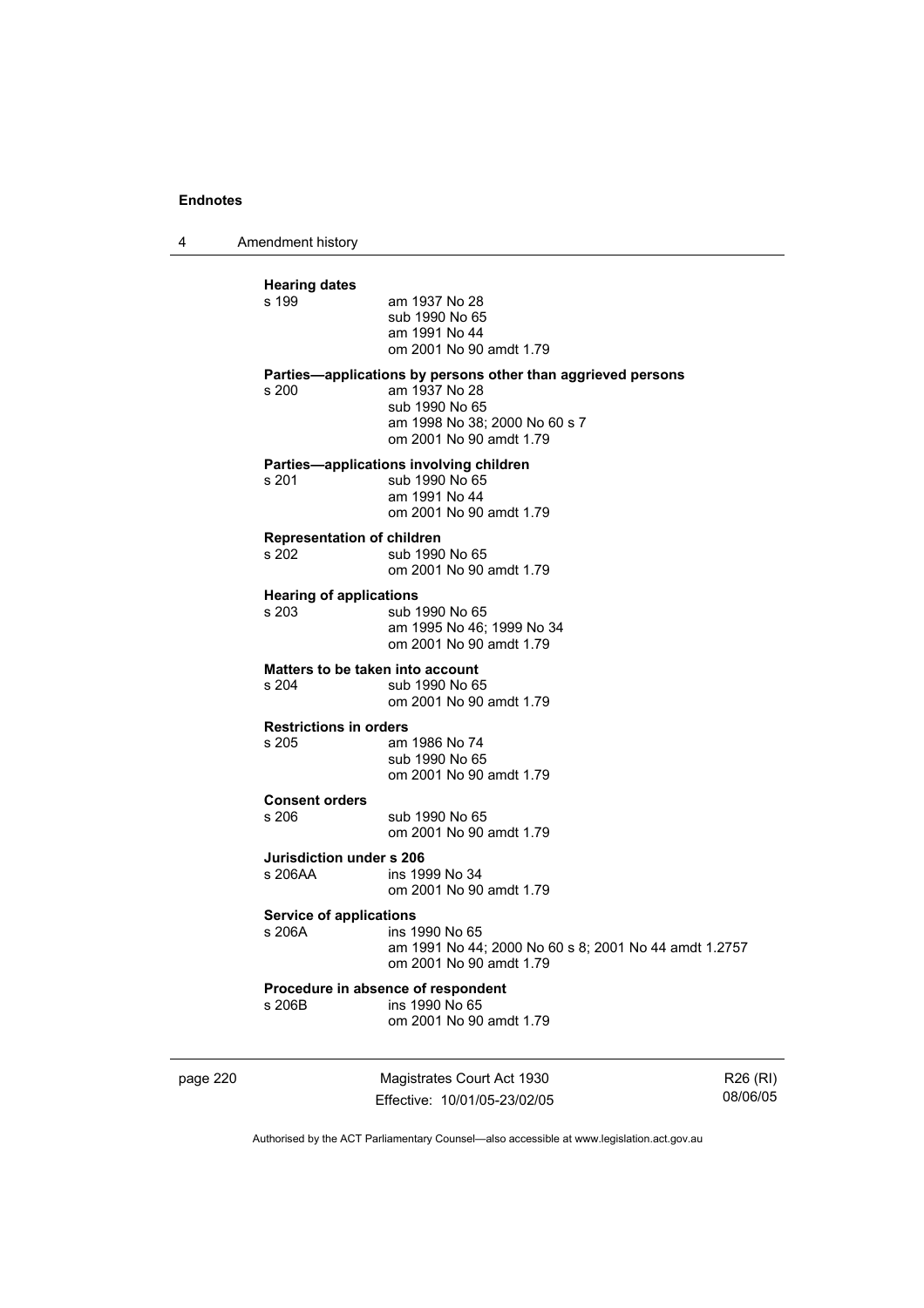Amendment history 4

| s 206C                                        | ins 1990 No 65                                                       |
|-----------------------------------------------|----------------------------------------------------------------------|
|                                               | om 2001 No 90 amdt 1.79                                              |
| <b>Seizure of firearms</b>                    |                                                                      |
| s 206D                                        | ins 1990 No 65                                                       |
|                                               | am 1991 No 9; 1996 No 74; 1997 No 25<br>om 2001 No 90 amdt 1.79      |
|                                               |                                                                      |
| <b>Explaining proposed orders</b><br>$s$ 206F |                                                                      |
|                                               | ins 1990 No 65<br>am 1992 No 37                                      |
|                                               | om 2001 No 90 amdt 1.79                                              |
|                                               |                                                                      |
| <b>Counselling</b><br>s 206F                  | ins 1990 No 65                                                       |
|                                               | om 2001 No 90 amdt 1.79                                              |
|                                               | Power of court to make orders where person charged                   |
| s 206G                                        | ins 1990 No 65                                                       |
|                                               | om 2001 No 90 amdt 1.79                                              |
| <b>Duration of orders</b>                     |                                                                      |
| s 206H                                        | ins 1990 No 65                                                       |
|                                               | om 2001 No 90 amdt 1.79                                              |
|                                               | Exercise of certain powers by registrar                              |
| s 206I                                        | ins 2001 No 70 amdt 1.67                                             |
|                                               | om 2001 No 90 amdt 1.79                                              |
|                                               | Variation and revocation of orders                                   |
| s 206J                                        | ins 1990 No 65                                                       |
|                                               | am 1991 No 44; 1999 No 64 s 4 sch 2<br>om 2001 No 90 amdt 1.79       |
|                                               |                                                                      |
| Service etc of orders                         |                                                                      |
| s 206K                                        | ins 1990 No 65<br>am 1991 No 44; 1996 No 51; 2001 No 44 amdt 1.2758, |
|                                               | amdt 1.2759                                                          |
|                                               | om 2001 No 90 amdt 1.79                                              |
| <b>Offence</b>                                |                                                                      |
| s 206L                                        | ins 1990 No 65                                                       |
|                                               | am 1992 No 37; 1994 No 81; 1997 No 25                                |
|                                               | om 2001 No 90 amdt 1.79                                              |
|                                               | Service other than personal service                                  |
| s 206M                                        | ins 1990 No 65                                                       |
|                                               | om 2001 No 90 amdt 1.79                                              |

R26 (RI) 08/06/05

Magistrates Court Act 1930 Effective: 10/01/05-23/02/05 page 221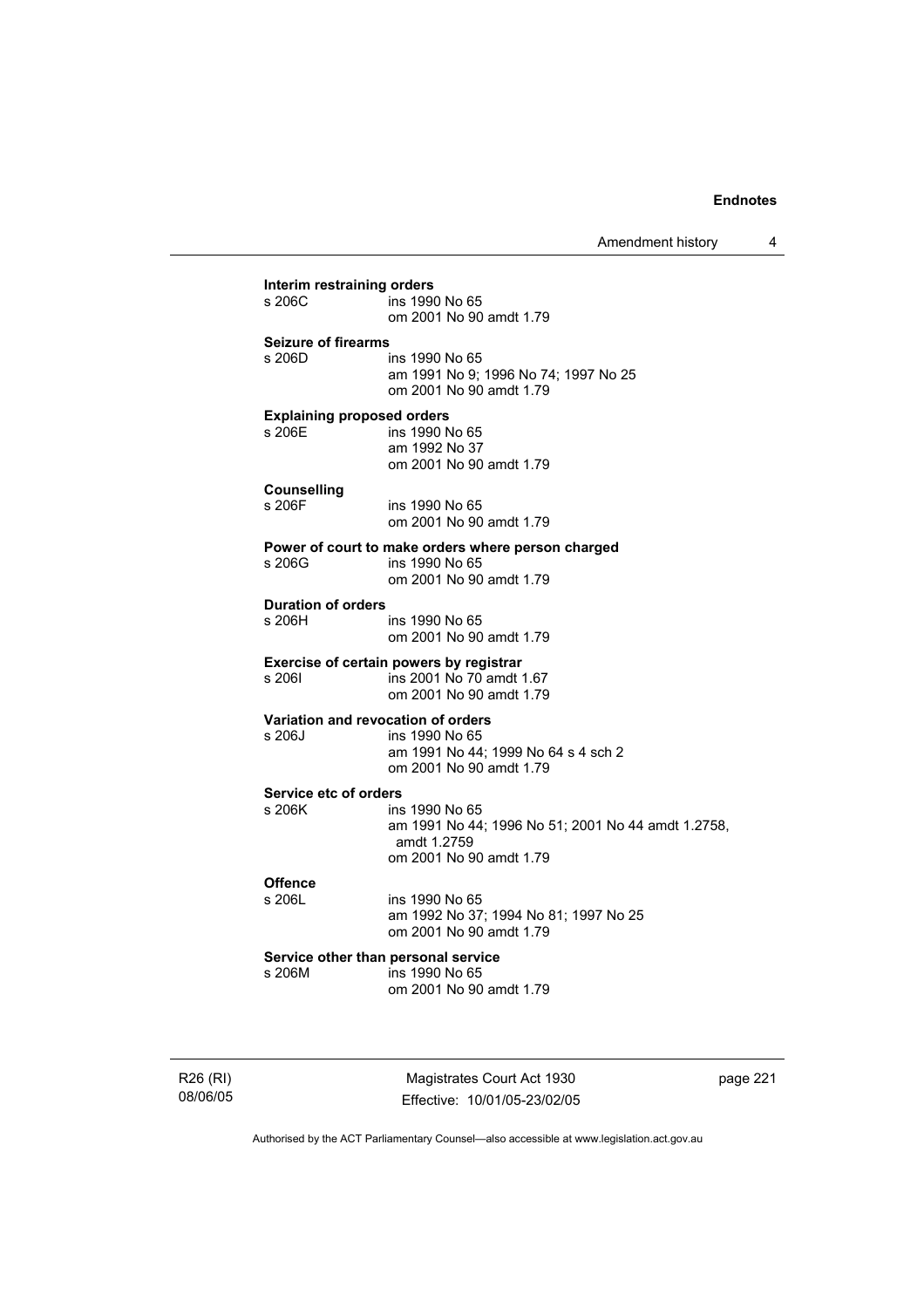4 Amendment history

**Service by police officers**  ins 1990 No 65 am 1991 No 44 om 2001 No 90 amdt 1.79 **Restriction on publication of reports of proceedings**  s 206P ins 1990 No 65 am 1994 No 81; 1998 No 38 om 2001 No 90 amdt 1.79 **Limits of restriction on publication**  s 206PA ins 1998 No 38 om 2001 No 90 amdt 1.79 **Application not invalid only because made under wrong Act**  ins 1998 No 38 om 2001 No 90 amdt 1.79 **Appeals**  ins 1990 No 65 am 1995 No 46 om 2001 No 90 amdt 1.79 **Application of Crimes Act**  ins 1990 No 65 om 2001 No 90 amdt 1.79 **Criminal appeals**  pt 3.10 hdg (prev pt 11 hdg) sub 1972 No 37 sub and renum A2004-60 amdt 1.346 **Criminal appeals—jurisdiction of Supreme Court**  div 3.10.1 hdg (prev pt 11 div 1 hdg) ins 1972 No 37 renum as div 11.1 hdg R8 LA sub and renum A2004-60 amdt 1.347 **Jurisdiction of Supreme Court**  sub 1937 No 28 am 1967 No 1; 1968 No 25 sub 1972 No 37 am 1985 No 67; 1990 No 65; 2001 No 90 amdt 1.80; A2004-60 amdts 1.348-1.350 **Appeals in criminal matters**  div 3.10.2 hdg (prev pt 11 div 2 hdg) ins 1972 No 37 renum as div 11.2 hdg R8 LA sub and renum A2004-60 amdt 1.351

page 222 Magistrates Court Act 1930 Effective: 10/01/05-23/02/05

R26 (RI) 08/06/05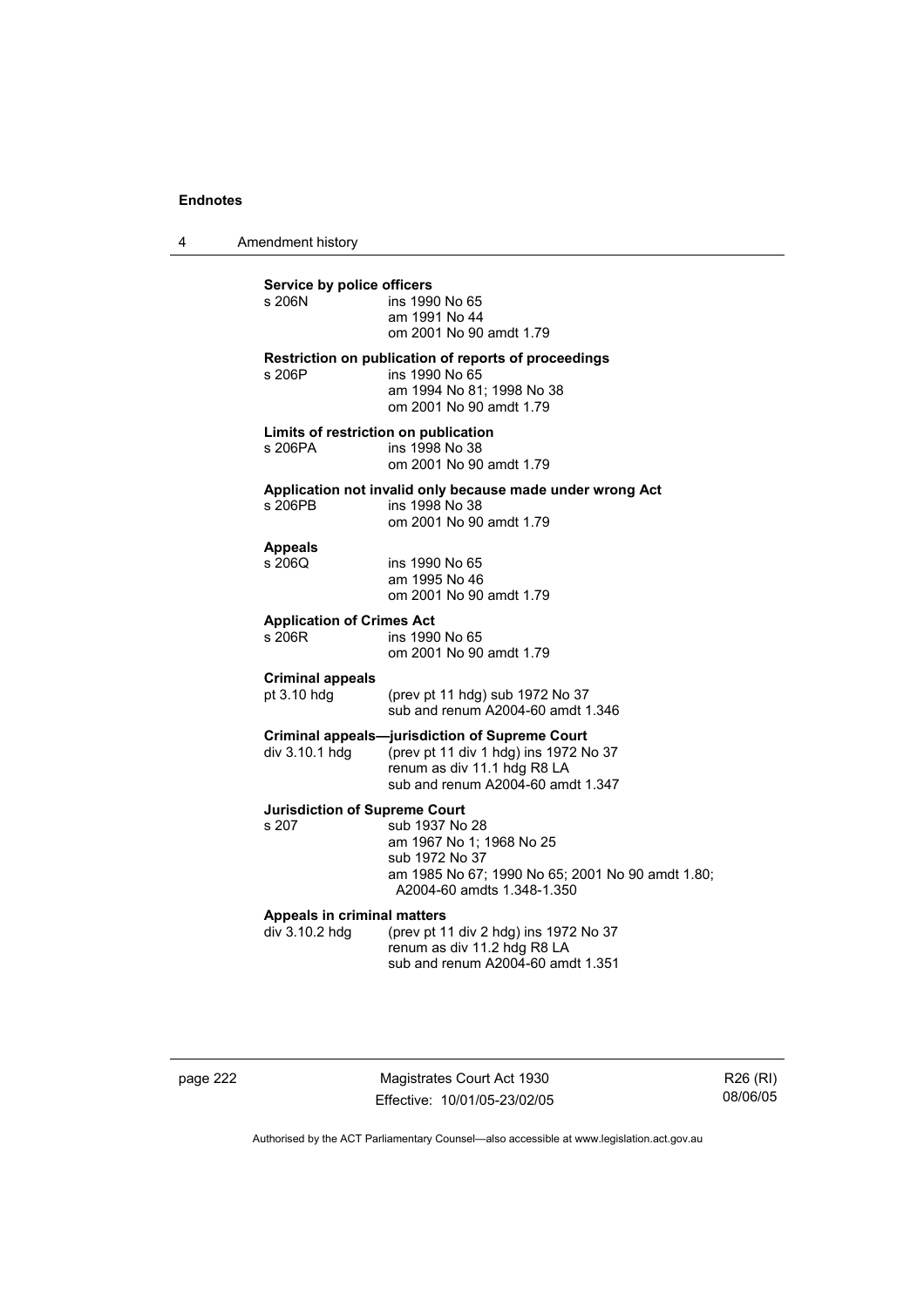**Appeals to which div 3.10.2 applies**  sub A2004-60 amdt 1.352 s 208 sub 1937 No 28 am 1953 No 14; 1958 No 12; 1968 No 25 sub 1972 No 37 am 1984 No 16; 1985 No 41; 1985 No 67; 1986 No 33; 1986 No 74; 1990 No 65; 1992 No 9; 1994 No 61; 1996 No 6; A2004-60 amdts 1.353-1.355

#### **Appeals in other cases**

| s 208A | ins 1958 No 12           |
|--------|--------------------------|
|        | am 1967 No 1: 1968 No 25 |
|        | om 1972 No 37            |

#### **Substituted service of notice of appeal**

s 208B ins 1958 No 12 om 1972 No 37

#### **Institution of appeal**

s 209 am 1934 No 17 sub 1937 No 28 am 1967 No 1 sub 1972 No 37 am 1984 No 61; 1985 No 67 sub 1986 No 74

#### **Substituted service of notice of appeal**

s 210 am 1934 No 17

sub 1937 No 28; 1972 No 37

## **When appeal deemed to be duly instituted**

s 211 sub 1937 No 28; 1972 No 37; 1985 No 18 om 1986 No 74

# **When appeal deemed to be duly instituted**<br>s 212 **b** sub 1937 No 28: 1958 No

sub 1937 No 28: 1958 No 12 am 1967 No 1 sub 1972 No 37 om 1985 No 18

#### **Increase in amount of security**

s 213 sub 1937 No 28; 1972 No 37 om 1985 No 18

#### **Appeals in cases other than civil cases**

s 214 sub 1937 No 28 am 1967 No 1 sub 1972 No 37

am 1984 No 61; 1990 No 65; A2004-60 amdt 1.356

R26 (RI) 08/06/05

Magistrates Court Act 1930 Effective: 10/01/05-23/02/05 page 223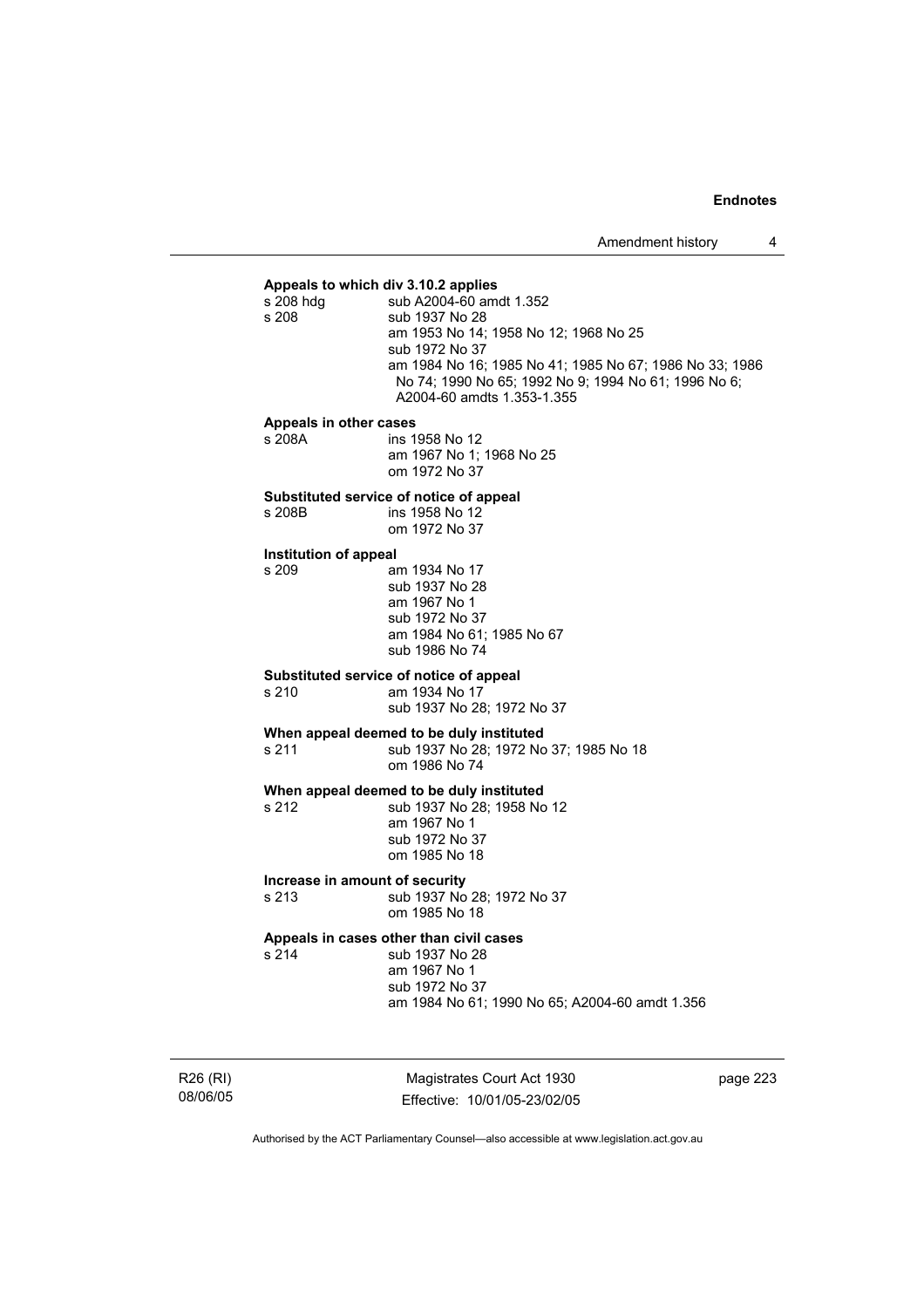4 Amendment history

| s 214A                          | Appeals in relation to grant of bail<br>ins 1986 No 33<br>om 1992 No 9                                                                                                                                           |
|---------------------------------|------------------------------------------------------------------------------------------------------------------------------------------------------------------------------------------------------------------|
| Appeals in civil cases<br>s 215 | om 1937 No 28<br>ins 1972 No 37<br>am 1985 No 67<br>om 1986 No 74                                                                                                                                                |
| s 216                           | Stay of execution pending appeal in certain cases<br>om 1937 No 28<br>ins 1972 No 37<br>am 1984 No 62; 1986 No 74; 1992 No 9; 1995 No 41                                                                         |
| s 217                           | Execution not to be stayed in other cases except by order of Supreme Court<br>om 1937 No 28<br>ins 1972 No 37<br>om 1986 No 74                                                                                   |
| s 218                           | <b>Orders by Supreme Court on appeals</b><br>om 1937 No 28<br>ins 1972 No 37<br>sub 1984 No 61<br>am 1985 No 67; A2004-60 amdt 1.357, amdt 1.358                                                                 |
| s 219 hdg<br>s 219              | Barring right of appeal under div 3.10.2 if order to review granted<br>sub A2004-60 amdt 1.359<br>om 1937 No 28<br>ins 1972 No 37<br>am 1985 No 67; 1986 No 74; A2004-60 amdt 1.360,<br>amdt 1.361               |
| div 3.10.3 hdg                  | Orders to review in criminal matters<br>(prev pt 11 div 3 hdg) ins 1972 No 37<br>renum as div 11.3 hdg R8 LA<br>sub and renum A2004-60 amdt 1.362                                                                |
| Interpretation<br>s 219A        | ins 1972 No 37<br>om 1994 No 61                                                                                                                                                                                  |
| s 219B                          | Appeals by way of orders to review<br>ins 1972 No 37<br>am 1974 No 14; 1979 No 41; 1984 No 16; 1985 No 41; 1985<br>No 67; ord 1990 No 9; 1994 No 61; 1996 No 6; pars renum<br>R10 LA; A2004-60 amdts 1.363-1.366 |

page 224 Magistrates Court Act 1930 Effective: 10/01/05-23/02/05

R26 (RI) 08/06/05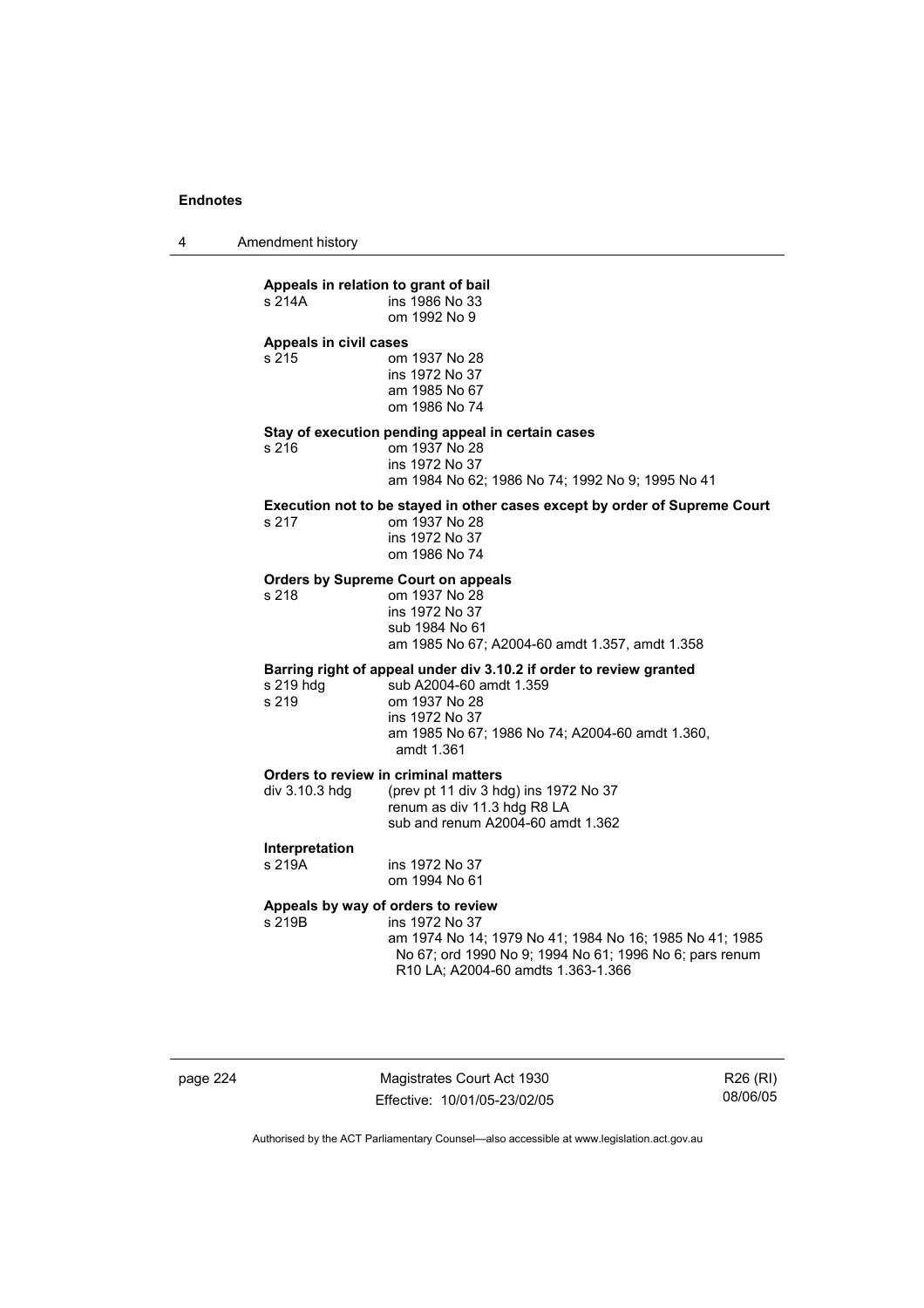## **Grant of order nisi to review**  ins 1972 No 37 am 1974 No 14; 1979 No 41; 1984 No 61; 1985 No 41; 1985 No 67; ord 1990 No 9; 1996 No 6; pars renum R10 LA **Security for costs and stay of execution**  s 219D ins 1972 No 37 am 1985 No 41; 1985 No 67; ord 1990 No 9; 1992 No 9; 1996 No 6; ss renum R10 LA **Non-appearance of applicant**  s 219E ins 1972 No 37 am 1996 No 6 **Powers of Supreme Court**  ins 1972 No 37 am 1974 No 14; 1979 No 41; 1985 No 41; 1985 No 67; ord 1990 No 9; ss and pars renum R10 LA; A2004-60 amdt 1.367 **Interpretation**  s 219G ins 1984 No 62 am 1986 No 74 om 1992 No 9 **Warrant of apprehension of appellant**<br>s 219H **ins 1984** No 62 ins 1984 No 62 om 1992 No 9 **Power of Court where person apprehended**  s 219J ins 1984 No 62 om 1992 No 9 **Effect of apprehension of appellant**  s 219K ins 1984 No 62 om 1992 No 9 **Stay of execution not affected**<br>s 219L ins 1984 No ins 1984 No 62 om 1992 No 9 **Criminal appeals—other provisions**<br>div 3.10.4 hdg (prev pt 11 div 4 hd (prev pt 11 div 4 hdg) ins 1972 No 37 renum as div 11.4 hdg R8 LA sub and renum A2004-60 amdt 1.368 **Forfeiture of recognisance**  s 220 am 1937 No 28; 1972 No 37 sub 1984 No 62 om 1992 No 9

R26 (RI) 08/06/05

Magistrates Court Act 1930 Effective: 10/01/05-23/02/05 page 225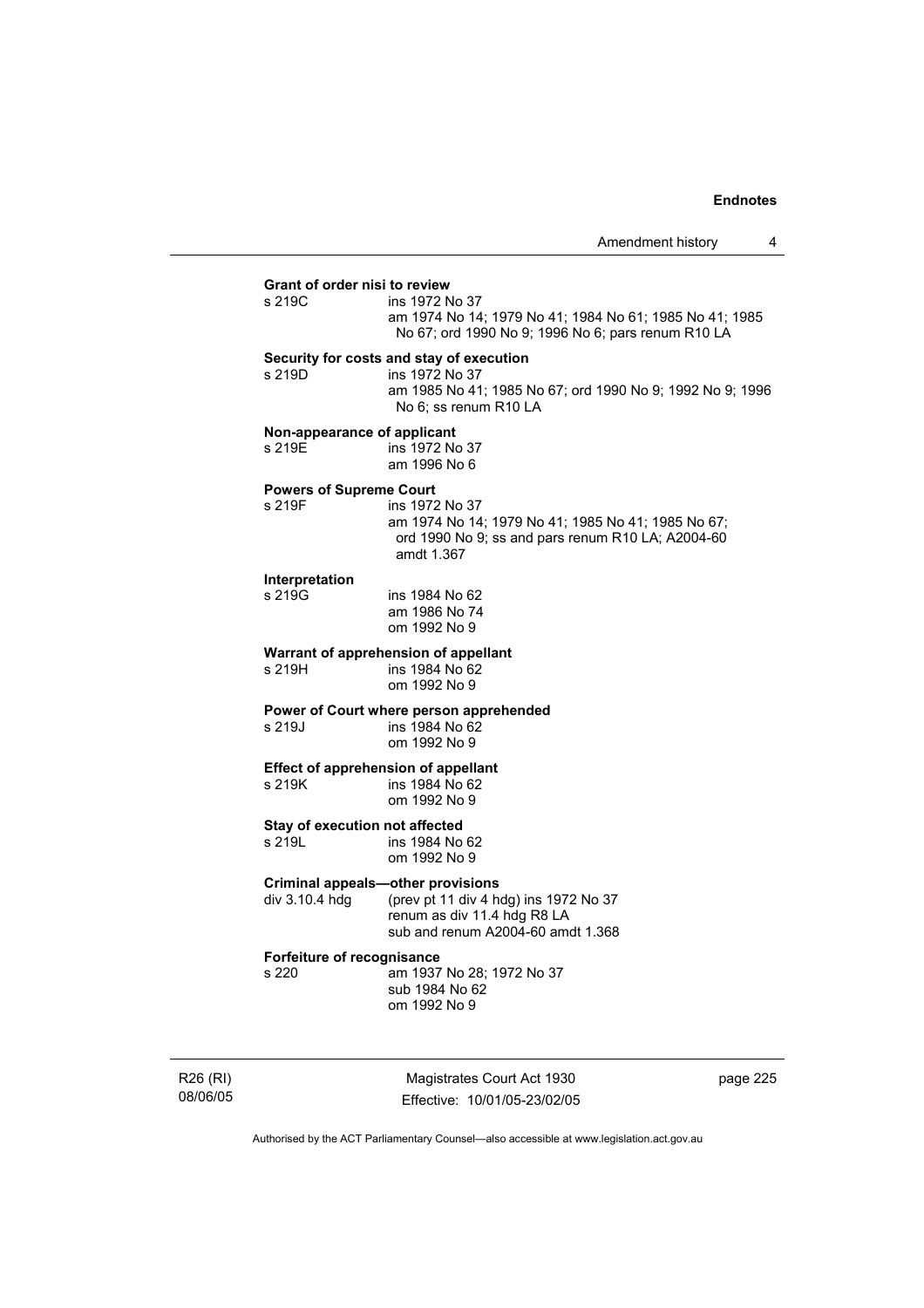4 Amendment history

**Magistrate may order appellant to be liberated**  s 221 om 1937 No 28 **Control of Supreme Court over summary convictions**  am 1937 No 28; 1985 No 67; 1986 No 74 **Amendment**  am 1937 No 28; 1985 No 67; 1986 No 74 **In cases of certiorari**  s 224 am 1937 No 28 **Notice dispensed with**  s 225 am 1937 No 28; 1967 No 1; 1985 No 17 **Power of court to admit to bail**  s 226 am 1937 No 28; 1992 No 9 **Respecting the amendment of convictions etc**  s 227 am 1937 No 28; 1985 No 67; 1996 No 6 **Want of summons or information**  s 228 am 1986 No 74 **Provisions applicable in relation to security given for costs of appeal**  s 230 am 1937 No 28 sub 1972 No 37 am 1985 No 18; 1991 No 44 **Magistrate sued for act not within jurisdiction**  reloc as s 17A **No action against magistrate after order nisi to quash conviction has been granted**  reloc as s 17B **Warrant or writ by magistrate on order of court**  s 233 reloc as s 17C **No action for acts done under order of Supreme Court**  s 234 reloc as s 17D **No action where proceedings confirmed on appeal**  s 235 reloc as s 17E **Actions in cases prohibited**  reloc as s 17F **Limitation of actions**  s 237 om 1985 No 66 **Notice of actions**  om 1985 No 66

page 226 Magistrates Court Act 1930 Effective: 10/01/05-23/02/05

R26 (RI) 08/06/05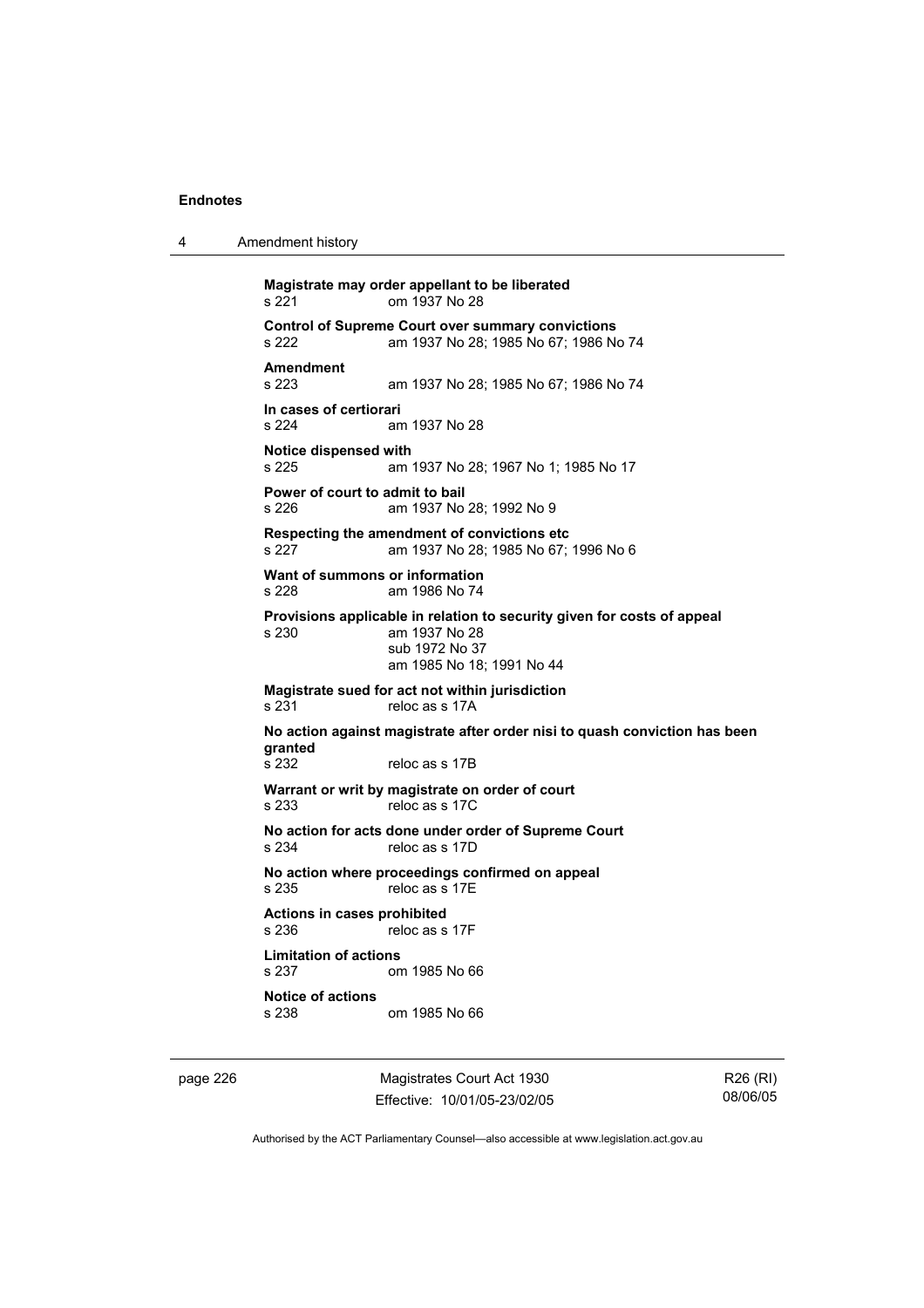| Amendment history |  |
|-------------------|--|
|-------------------|--|

R26 (RI) Magistrates Court Act 1930 **Payment of amounts into court**<br>s 239 reloc as s 17G reloc as s 17G **No action against magistrate for judicial acts in Magistrates Court**  s 240 reloc as s 17H **Magistrate sued for acts within his or her jurisdiction only liable in case of malice and absence of reasonable and probable cause**  s 241 reloc as s 17I **Verdict for defendant**  s 242 reloc as s 17J **Damages**  reloc as s 17K **Costs in criminal matters**  pt 3.11 hdg (prev pt 13 hdg) sub 1953 No 14 am 1994 No 4 sub and renum A2004-60 amdt 1.371 **Award of costs in criminal matters**  s 244 hdg sub A2004-60 amdt 1.372 s 244 am 1937 No 28; 1953 No 14; 1986 No 74; 1994 No 61; A2004-60 amdts 1.373-1.375 **Court fees**  sub 1953 No 14; 1980 No 10 am 1991 No 38; 1991 No 44 om 1994 No 4 **Remission of fees**  s 245A ins 1937 No 28 sub 1986 No 83 am 1989 No 55; ord 1990 No 5; 1991 No 44; 1993 No 4 om 1994 No 4 **Solicitor's costs**  s 246 sub 1937 No 28 om 1986 No 74 **Witnesses expenses**  s 247 sub 1953 No 14; 1967 No 1 am 1996 No 6; A2004-60 amdt 1.376 reloc to Magistrates Court Rules 1932, pt 4 as rule 21 by A2004-60 amdt 1.377 **Definitions for pt 13A**  om 1994 No 61 s 49 ins 2001 No 1 s 3 sch am 2001 No 18 s 174 om A2004-60 amdt 1.378

08/06/05

Effective: 10/01/05-23/02/05

page 227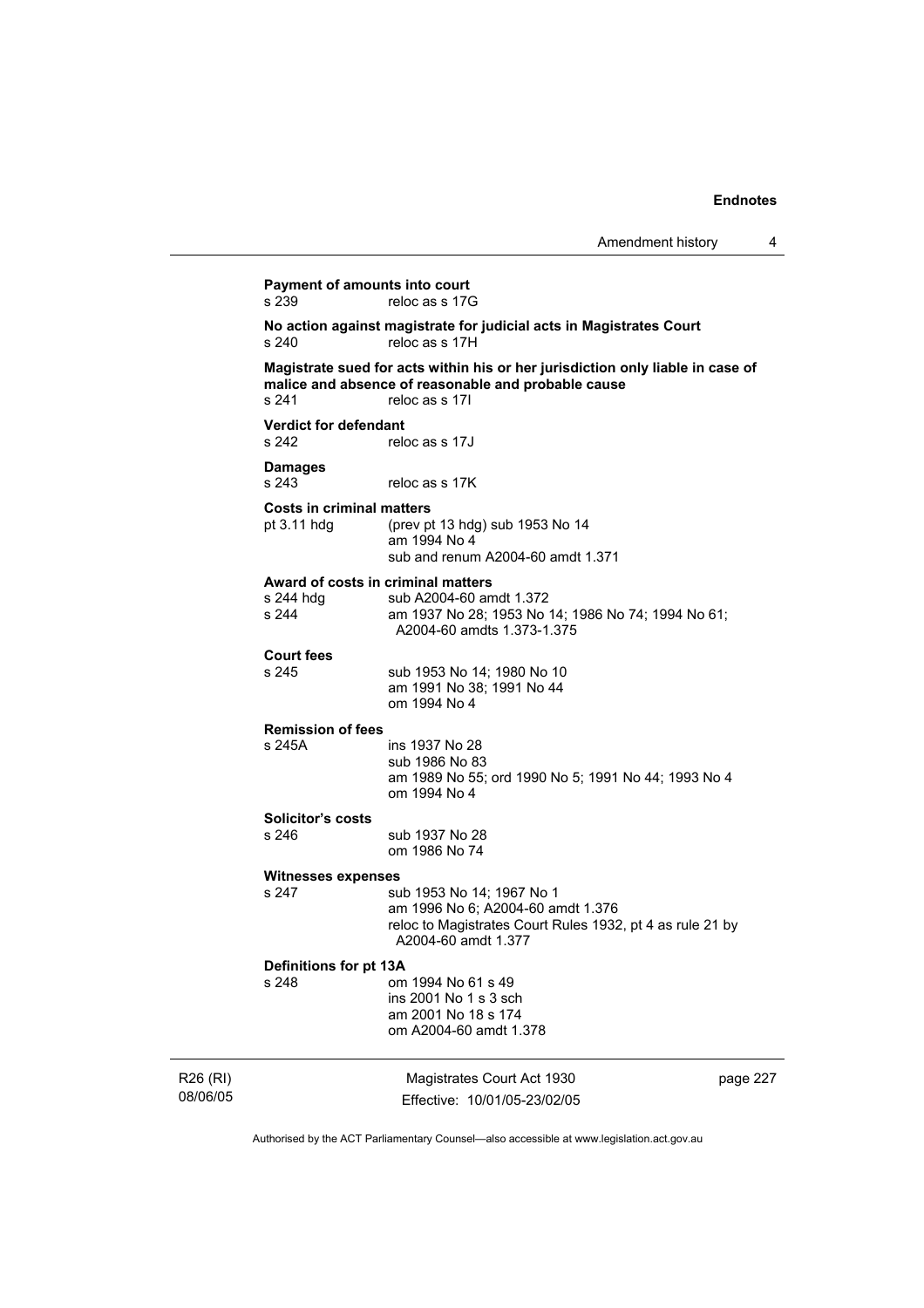4 Amendment history

**Determination of fees**  ins 1974 No 14 am 1986 No 53; ord 1990 No 5 om 1992 No 9 ins 1994 No 4 am 1997 No 94; 1998 No 25 sub 2000 No 1 s 3 sch am 2001 No 44 amdt 1.2760 om A2004-60 amdt 1.378 **Payment of fees**  ins 1974 No 14 am 1986 No 53; ord 1990 No 5 om 1992 No 9 ins 1994 No 4 sub 2000 No 1 s 3 sch am 2001 No 44 amdt 1.2761 om A2004-60 amdt 1.378 **Remission, refund, deferral, waiver and exemption of fees**  s 248C ins 1974 No 14 om 1992 No 9 ins 1994 No 4 am 1994 No 45; No. 1995 No 46; 1997 No 96; 1999 No 66 sch 3; 1999 No 64 s 4 sch 2 sub 2000 No 1 s 3 sch am 2002 No 36 s 4 (4), (5) exp 11 October 2003 (s 248C (5)) om A2004-60 amdt 1.378 **Recovery of fees in non-criminal proceedings if fees otherwise not payable**  s 248D ins 1974 No 14 am 1986 No 53 om 1992 No 9 ins 1994 No 4 sub 2000 No 1 s 3 sch om A2004-60 amdt 1.378 **Recovery of fees in criminal proceedings if fees not otherwise payable**  s 248E ins 1994 No 4 sub 2000 No 1 s 3 sch om A2004-60 amdt 1.378 **Review of decisions**  s 248F ins 1994 No 4 am 1996 No 6 sub 2000 No 1 s 3 sch om A2004-60 amdt 1.378

page 228 Magistrates Court Act 1930 Effective: 10/01/05-23/02/05

R26 (RI) 08/06/05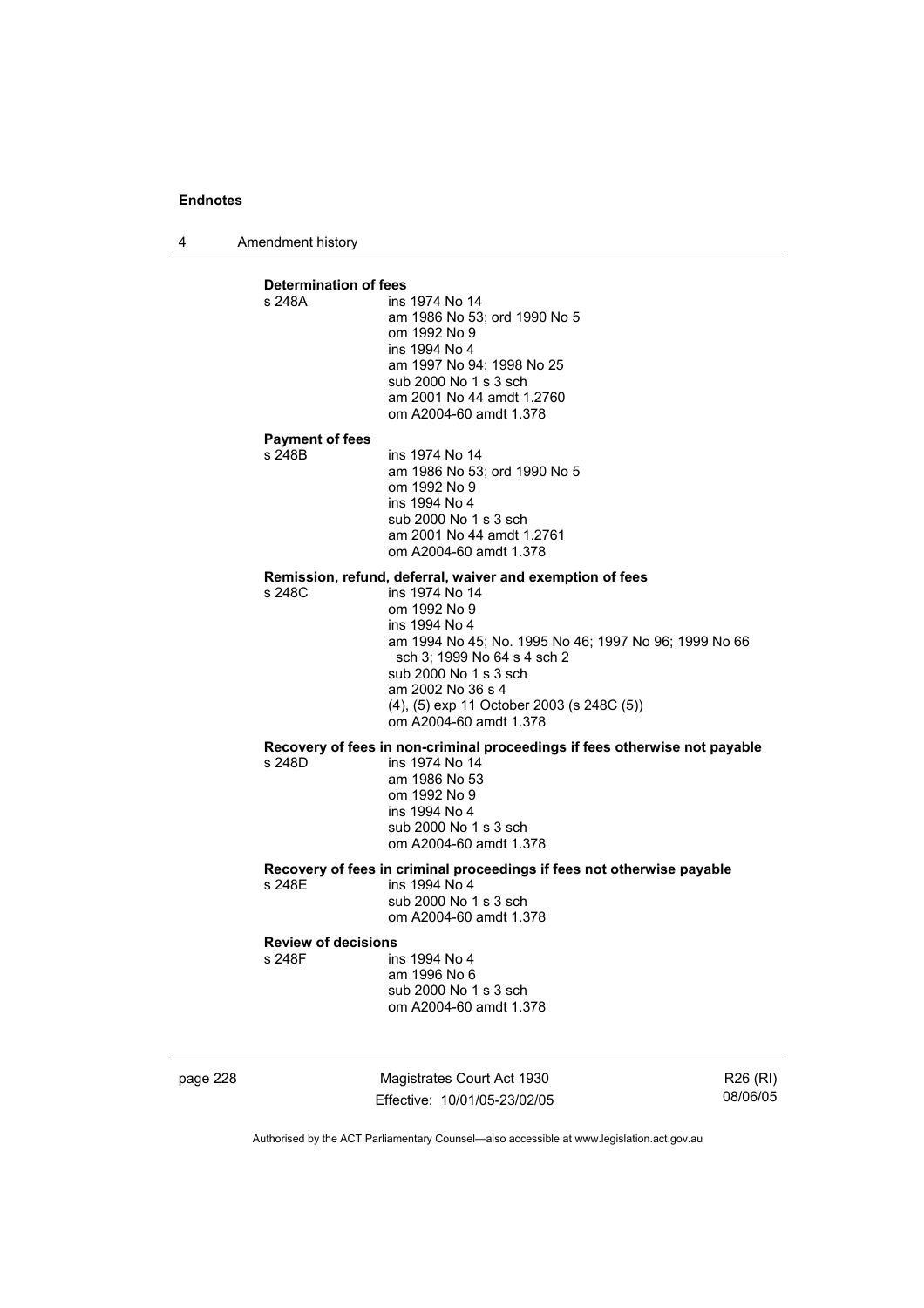**Securities in criminal matters**<br>pt 3.12 hdg (prev pt 14) (prev pt 14 hdg) sub and renum A2004-60 amdt  $1.379$ **Securities taken under Act**  s 249 am 1991 No 44; A2004-60 amdts 1.380-1.383 **Recovery of amount due under security**  ins 1937 No 28 am 1986 No 74; 1991 No 44; 1992 No 9; A2004-60 amdt 1.384 **Enforcement of payment of sum due by principal**  s 251 om 1937 No 28 **Sums paid by surety may be recovered from principal**  s 252 am 1937 No 28; 1986 No 74; 1992 No 9; A2004-60 amdt 1.384 **Payment enforced by security**  s 253 am 1992 No 9; A2004-60 amdt 1.384 **Enforcement of recognisance**  s 254 sub 1974 No 14 am 1986 No 53; 1986 No 74; ord 1990 No 5; 1991 No 44; 1992 No 9; 1994 No 61 **Directions about procedure**<br>s 254A reloc as s reloc as s 309 **Appearance by audiovisual or audio links**  s 254B reloc as s 311 **Contempt in face of court**  reloc as s 290 **Failure to give evidence—offence**  s 255AA reloc as s 291 **Failure to give evidence—committal**  s 255AB reloc as s 312 **Commitment to remand centre**  s 255A reloc as s 313 **Registrar to give directions for preparation of transcript**  s 255B reloc as s 314 **Applications for transcripts**  s 255C reloc as s 315 **Civil proceedings**  ins A2004-60 amdt 1.386

R26 (RI) 08/06/05

Magistrates Court Act 1930 Effective: 10/01/05-23/02/05 page 229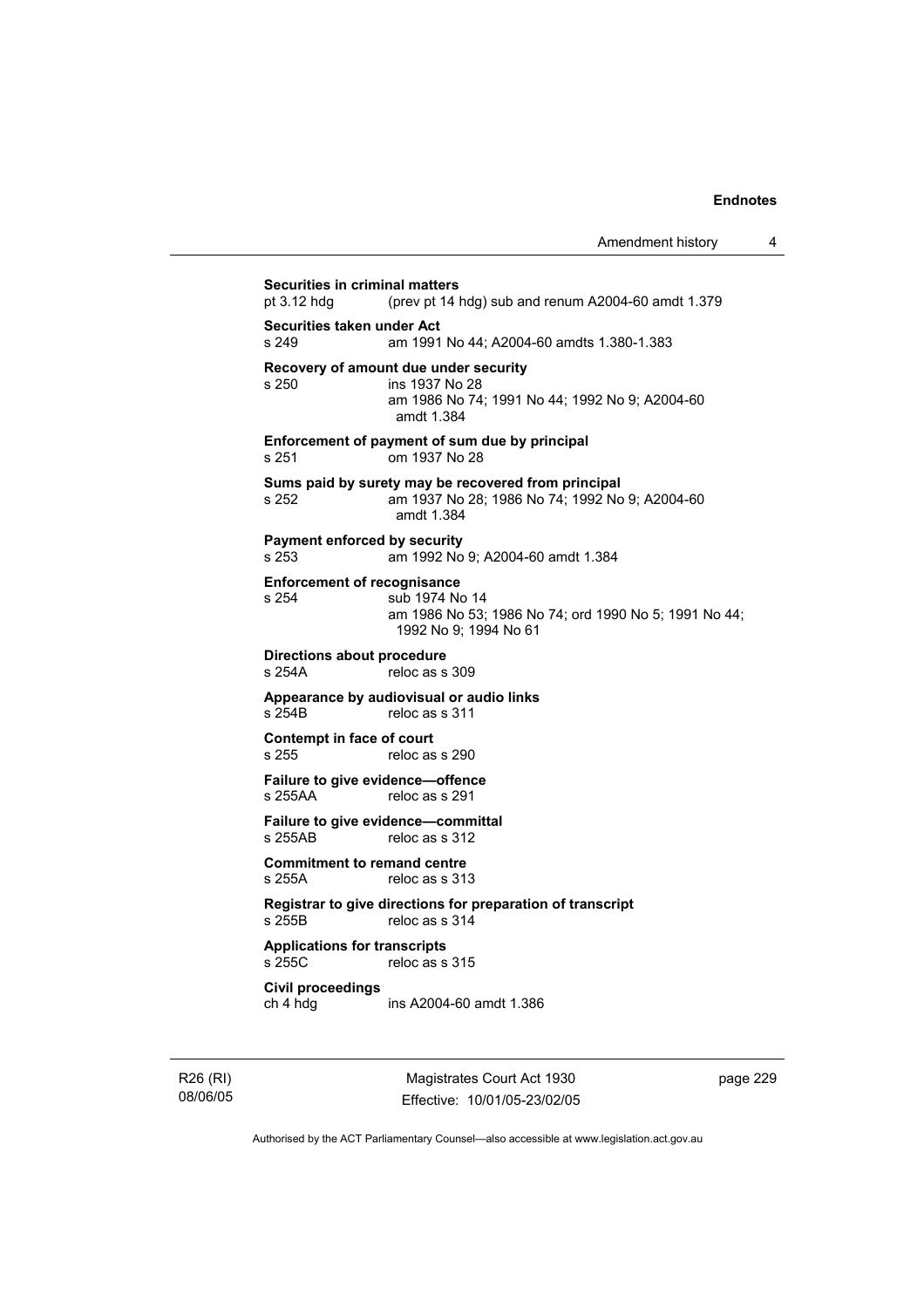| 4 | Amendment history |
|---|-------------------|
|---|-------------------|

| <b>Commencement of proceedings</b><br>pt 4 hdg | renum as pt 3.3 hdg                                                                                                                                                                                                                                                                           |
|------------------------------------------------|-----------------------------------------------------------------------------------------------------------------------------------------------------------------------------------------------------------------------------------------------------------------------------------------------|
| Preliminary<br>pt $4.1$ hdg                    | ins A2004-60 amdt 1.386                                                                                                                                                                                                                                                                       |
| General<br>div 4.1 hdg                         | renum as div 3.3.1 hdg                                                                                                                                                                                                                                                                        |
| s 256 hdg<br>s 256                             | Application of ch 4 ((MC (CJ) Act, s 4)<br>bracketed note exp 10 January 2006 (s 3 (3))<br>am 1967 No 1; 1970 No 15; 1974 No 14; 1979 No 33; 1993<br>No 4; 2001 No 44 amdts 1.2762-1.2764<br>(8)-(11) exp 12 September 2002 (s 256 (11))<br>om A2004-60 amdt 1.412<br>ins A2004-60 amdt 1.386 |
| <b>Civil jurisdiction</b><br>pt $4.2$ hdg      | ins A2004-60 amdt 1.386                                                                                                                                                                                                                                                                       |
| <b>Informations</b><br>div 4.2 hdg             | renum as pt 3.3.2 hdg                                                                                                                                                                                                                                                                         |
| s 257 hdg<br>s 257                             | Personal actions at law—amount or value (MC (CJ) Act, s 5)<br>bracketed note exp 10 January 2006 (s 3 (3))<br>am 1937 No 28<br>om 1986 No 74<br>ins 1991 No 38<br>om 1994 No 4<br>ins A2004-60 amdt 1.386                                                                                     |
| s 258 hdg<br>s 258                             | Power of court to grant relief (MC (CJ) Act, s 6)<br>bracketed note exp 10 January 2006 (s 3 (3))<br>am 1932 No 21; 1937 No 28; 1953 No 14; 1986 No 74;<br>ord 1990 No 5; 1991 No 44; 2001 No 44<br>amdts 1.2765-1.2768<br>om A2004-60 amdt 1.412<br>ins A2004-60 amdt 1.386                  |
| s 259 hdg<br>s 259                             | Rules of equity to prevail (MC (CJ) Act, s 7)<br>bracketed note exp 10 January 2006 (s 3 (3))<br>ins 1999 No 34<br>om 2001 No 90 amdt 1.81<br>ins A2004-60 amdt 1.386                                                                                                                         |
| s 260 hdg<br>s 260                             | Nuisance (MC (CJ) Act, s 8 (1) and (2))<br>bracketed note exp 10 January 2006 (s 3 (3))<br>ins A2004-60 amdt 1.386                                                                                                                                                                            |

page 230 Magistrates Court Act 1930 Effective: 10/01/05-23/02/05

R26 (RI) 08/06/05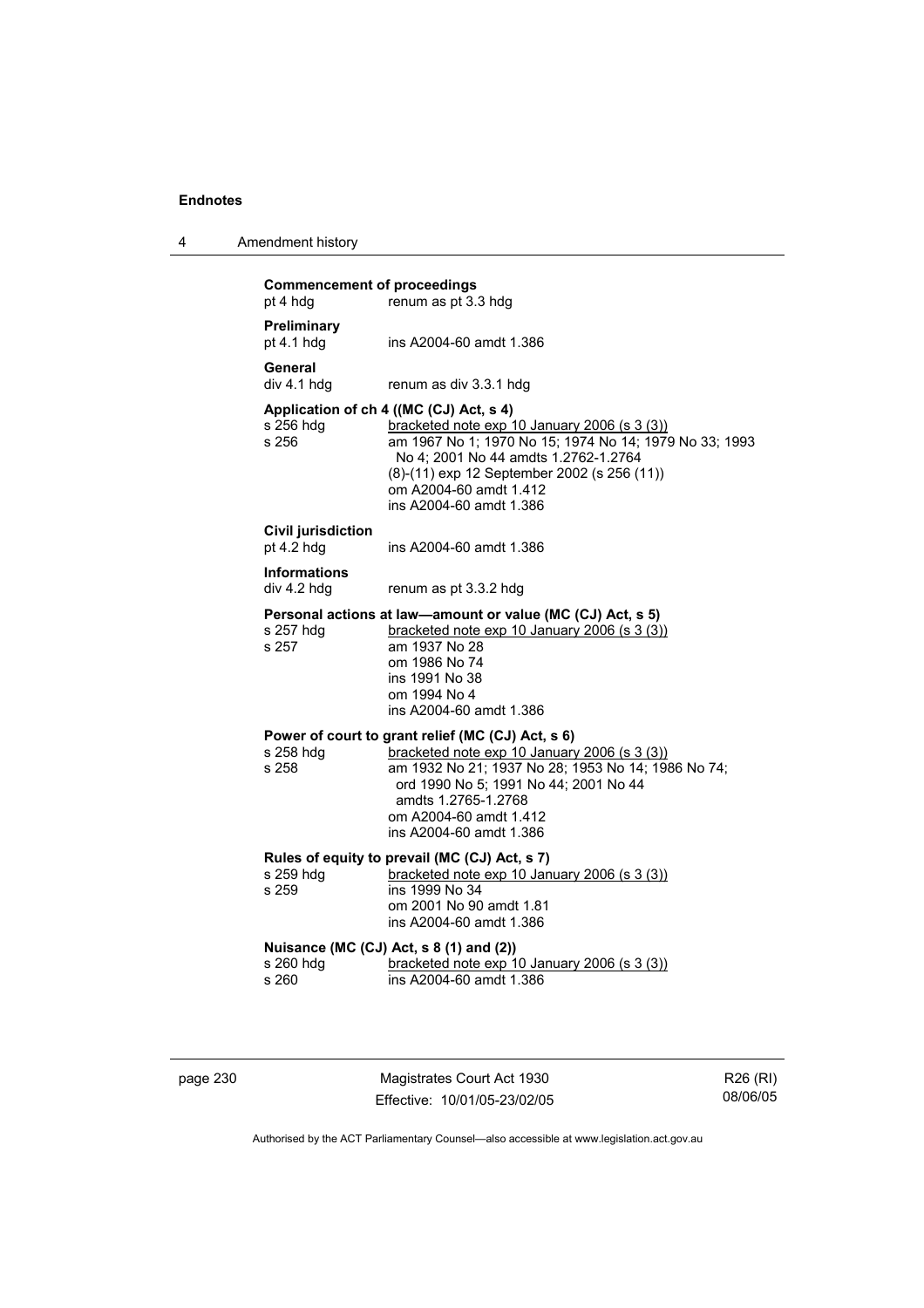| s 261 hdg<br>s 261              | bracketed note exp 10 January 2006 (s 3 (3))<br>ins A2004-60 amdt 1.386                                       |
|---------------------------------|---------------------------------------------------------------------------------------------------------------|
|                                 | Cause of action arising, or defendant resident, outside ACT (MC (CJ) Act,                                     |
| s(10)                           |                                                                                                               |
| s 262 hdg<br>s 262              | bracketed note exp 10 January 2006 (s 3 (3))<br>ins A2004-60 amdt 1.386                                       |
|                                 | Requests under conventions relating to legal proceedings in civil and                                         |
| commercial matters              |                                                                                                               |
| s 263                           | ins A2004-60 amdt 1.386                                                                                       |
|                                 | Proceedings affecting title to land (MC (CJ) Act, s 11)                                                       |
| s 264 hdg<br>s 264              | bracketed note exp 10 January 2006 (s 3 (3))<br>ins A2004-60 amdt 1.386                                       |
|                                 |                                                                                                               |
| s 265 hdg                       | Disputes under Residential Tenancies Act (MC (CJ) Act, s 12A)<br>bracketed note exp 10 January 2006 (s 3 (3)) |
| s 265                           | ins A2004-60 amdt 1.386                                                                                       |
|                                 | Complaints under Utilities Act, pt 12 (MC (CJ) Act, s 12B)                                                    |
| s 266 hdg                       | bracketed note exp 10 January 2006 (s 3 (3))<br>ins A2004-60 amdt 1.386                                       |
| s 266                           |                                                                                                               |
| pt $4.3$ hdg                    | <b>Case stated for Supreme Court</b><br>(prev pt 4 div 3 hdg) om A1986-74                                     |
|                                 | ins A2004-60 amdt 1.386                                                                                       |
|                                 | Case stated (MC (CJ) Act, s 194, s 395 (2))                                                                   |
| s 267 hdg                       | bracketed note exp 10 January 2006 (s 3 (3))                                                                  |
| s 267                           | ins A2004-60 amdt 1.386                                                                                       |
| pt 4.4 hdg                      | Transfer of proceedings from or to Supreme Court<br>ins A2004-60 amdt 1.386                                   |
|                                 |                                                                                                               |
| <b>Summonses</b><br>div 4.4 hdg | renum as div 3.3.3 hdg                                                                                        |
|                                 | Transfer of action from Supreme Court (MC (CJ) Act, s 381)                                                    |
| s 268 hdg                       | bracketed note exp 10 January 2006 (s 3 (3))                                                                  |
| s 268                           | ins A2004-60 amdt 1.386                                                                                       |
|                                 | Procedure on transfer of action from Supreme Court (MC (CJ) Act, s 382)                                       |
| s 269 hdg<br>s 269              | bracketed note exp 10 January 2006 (s 3 (3))<br>ins A2004-60 amdt 1.386                                       |
|                                 | Removal of proceedings into Supreme Court (MC (CJ) Act, s 383)                                                |
| s 270 hdg                       | bracketed note exp 10 January 2006 (s 3 (3))                                                                  |
| s 270                           | ins A2004-60 amdt 1.386                                                                                       |

R26 (RI) 08/06/05

Magistrates Court Act 1930 Effective: 10/01/05-23/02/05 page 231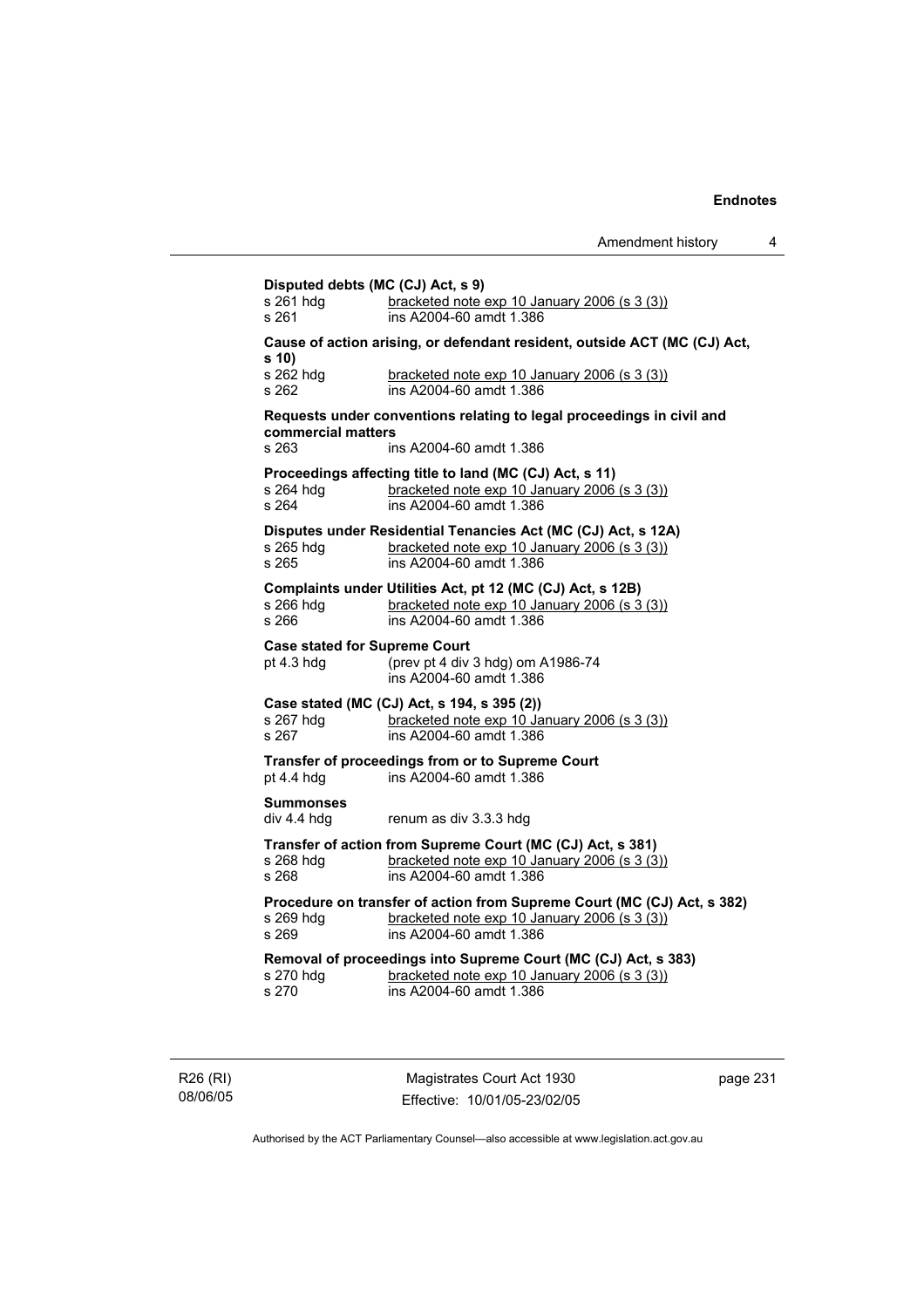4 Amendment history

| s 271 hdg<br>s 271                                                                                                                       | Stay of proceedings (MC (CJ) Act, s 384)<br>bracketed note exp 10 January 2006 (s 3 (3))<br>ins A2004-60 amdt 1.386                  |  |
|------------------------------------------------------------------------------------------------------------------------------------------|--------------------------------------------------------------------------------------------------------------------------------------|--|
| Civil appeals<br>pt $4.5$ hdg                                                                                                            | ins A2004-60 amdt 1.386                                                                                                              |  |
| <b>Warrants of arrest</b><br>div 4.5 hdg                                                                                                 | renum as div 3.3.4 hdg                                                                                                               |  |
| s 272 hdg<br>s 272                                                                                                                       | Definitions for pt 4.5 (MC (CJ) Act, s 385)<br>bracketed note exp 10 January 2006 (s 3 (3))<br>ins A2004-60 amdt 1.386               |  |
| Jurisdiction (MC (CJ) Act, s 386)<br>s 273 hdq<br>s 273                                                                                  | bracketed note exp 10 January 2006 (s 3 (3))<br>ins A2004-60 amdt 1.386                                                              |  |
| s 274 hdg<br>s 274                                                                                                                       | Cases in which appeal may be brought (MC (CJ) Act, s 387)<br>bracketed note exp 10 January 2006 (s 3 (3))<br>ins A2004-60 amdt 1.386 |  |
| s 275 hdg<br>s 275                                                                                                                       | Appeals-Small Claims Court (MC (CJ) Act, s 387A)<br>bracketed note exp 10 January 2006 (s 3 (3))<br>ins A2004-60 amdt 1.386          |  |
| Evidence on appeal (MC (CJ) Act, s 391)<br>bracketed note exp 10 January 2006 (s 3 (3))<br>s 276 hdg<br>ins A2004-60 amdt 1.386<br>s 276 |                                                                                                                                      |  |
| s 277 hdq<br>s 277                                                                                                                       | Powers of Supreme Court on appeal (MC (CJ) Act, s 393)<br>bracketed note exp 10 January 2006 (s 3 (3))<br>ins A2004-60 amdt 1.386    |  |
| <b>Small Claims Court</b><br>pt $4.6$ hdg                                                                                                | ins A2004-60 amdt 1.386                                                                                                              |  |
| s 278 hdg<br>s 278                                                                                                                       | Definitions for pt 4.6 (MC (CJ) Act, s 394)<br>bracketed note exp 10 January 2006 (s 3 (3))<br>ins A2004-60 amdt 1.386               |  |
| s 279 hdg<br>s 279                                                                                                                       | Small Claims Court (MC (CJ) Act, s 396)<br>bracketed note exp 10 January 2006 (s 3 (3))<br>ins A2004-60 amdt 1.386                   |  |
| s 280 hdg<br>s 280                                                                                                                       | Referees-appointment (MC (CJ) Act, s 397)<br>bracketed note exp 10 January 2006 (s 3 (3))<br>ins A2004-60 amdt 1.386                 |  |
| Referees-functions (MC (CJ) Act, s 398)<br>bracketed note exp 10 January 2006 (s 3 (3))<br>s 281 hdg<br>s 281<br>ins A2004-60 amdt 1.386 |                                                                                                                                      |  |

page 232 Magistrates Court Act 1930 Effective: 10/01/05-23/02/05

R26 (RI) 08/06/05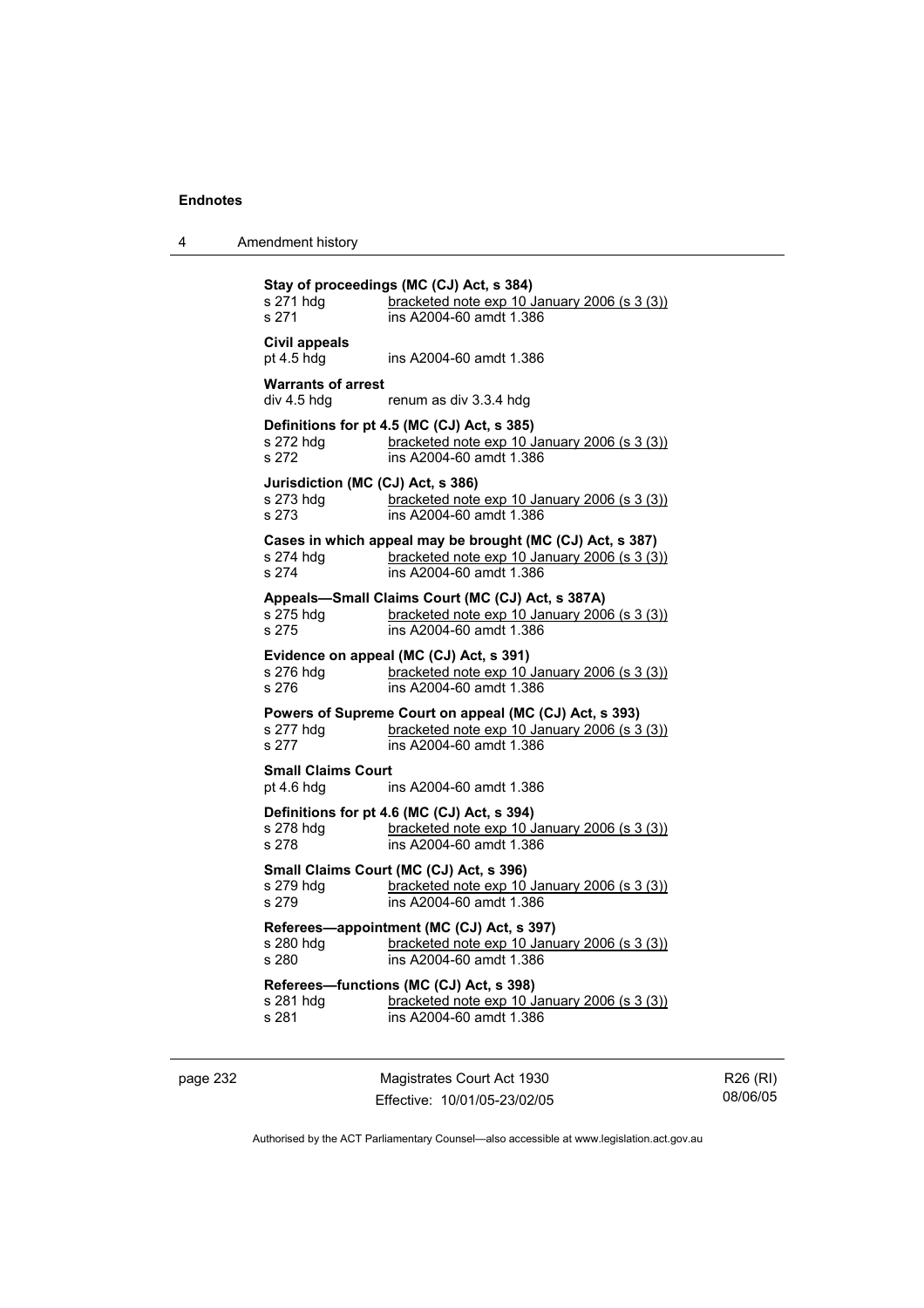|                      | s 282 hdg<br>s 282                                        | Referees-oath or affirmation of office (MC (CJ) Act, s 399)<br>bracketed note $exp 10$ January 2006 (s 3 (3))<br>ins A2004-60 amdt 1.386                                                                         |          |
|----------------------|-----------------------------------------------------------|------------------------------------------------------------------------------------------------------------------------------------------------------------------------------------------------------------------|----------|
|                      | Jurisdiction (MC (CJ) Act, s 401)<br>s 283 hdg<br>s 283   | bracketed note exp 10 January 2006 (s 3 (3))<br>ins A2004-60 amdt 1.386                                                                                                                                          |          |
|                      | \$10 000 limit (MC (CJ) Act, s 402)<br>s 284 hdg<br>s 284 | bracketed note exp 10 January 2006 (s 3 (3))<br>ins A2004-60 amdt 1.386                                                                                                                                          |          |
|                      | s 285 hdg<br>s 285                                        | Admissibility of conference proceedings in inquiries (MC (CJ) Act, s 427)<br>bracketed note exp 10 January 2006 (s 3 (3))<br>ins A2004-60 amdt 1.386                                                             |          |
|                      | <b>Miscellaneous</b><br>ch 5 hdg                          | (prev pt 15 hdg) sub and renum A2004-60 amdt 1.387                                                                                                                                                               |          |
|                      | <b>Hearing</b><br>pt 5 hdg                                | renum as pt 3.4 hdg                                                                                                                                                                                              |          |
|                      | <b>Offences</b><br>pt $5.1$ hdg                           | ins A2004-60 amdt 1.387                                                                                                                                                                                          |          |
|                      | General<br>div 5.1 hdg                                    | renum as div 3.4.1 hdg                                                                                                                                                                                           |          |
|                      | <b>Evidence</b><br>div 5.2 hdg                            | renum as div 3.4.2 hdg                                                                                                                                                                                           |          |
|                      | Remand<br>div 5.3 hdg                                     | renum as div 3.4.3 hdg                                                                                                                                                                                           |          |
|                      | <b>Committal and recognisance</b><br>div 5.4 hdg          | renum as div 3.4.4 hdg                                                                                                                                                                                           |          |
|                      | <b>Adjournment of proceedings</b><br>div 5.5 hdg          | renum as div 3.4.5 hdg                                                                                                                                                                                           |          |
|                      | Contempt in face of court<br>s 290                        | (prev s 255) am 1967 No 1; 1972 No 37; ord 1990 No 5<br>sub 1993 No 4<br>am 1994 No 66; 1994 No 81; 1999 No 22 s 23; ss renum R10<br>LA; A2004-60 amdt 1.391<br>renum A2004-60 amdt 1.392                        |          |
|                      | Failure to give evidence-offence<br>s 291 hdg<br>s 291    | (prev s 255AA hdg) sub A2004-60 amdt 1.393<br>(prev s 255AA) ins 1994 No 61<br>am 1995 No 46; 1996 No 6; 1998 No 25; 1998 No 54;<br>A2004-60 amdt 1.394, amdt 1.395<br>reloc from s 255AA by A2004-60 amdt 1.396 |          |
| R26 (RI)<br>08/06/05 |                                                           | Magistrates Court Act 1930<br>Effective: 10/01/05-23/02/05                                                                                                                                                       | page 233 |

Authorised by the ACT Parliamentary Counsel—also accessible at www.legislation.act.gov.au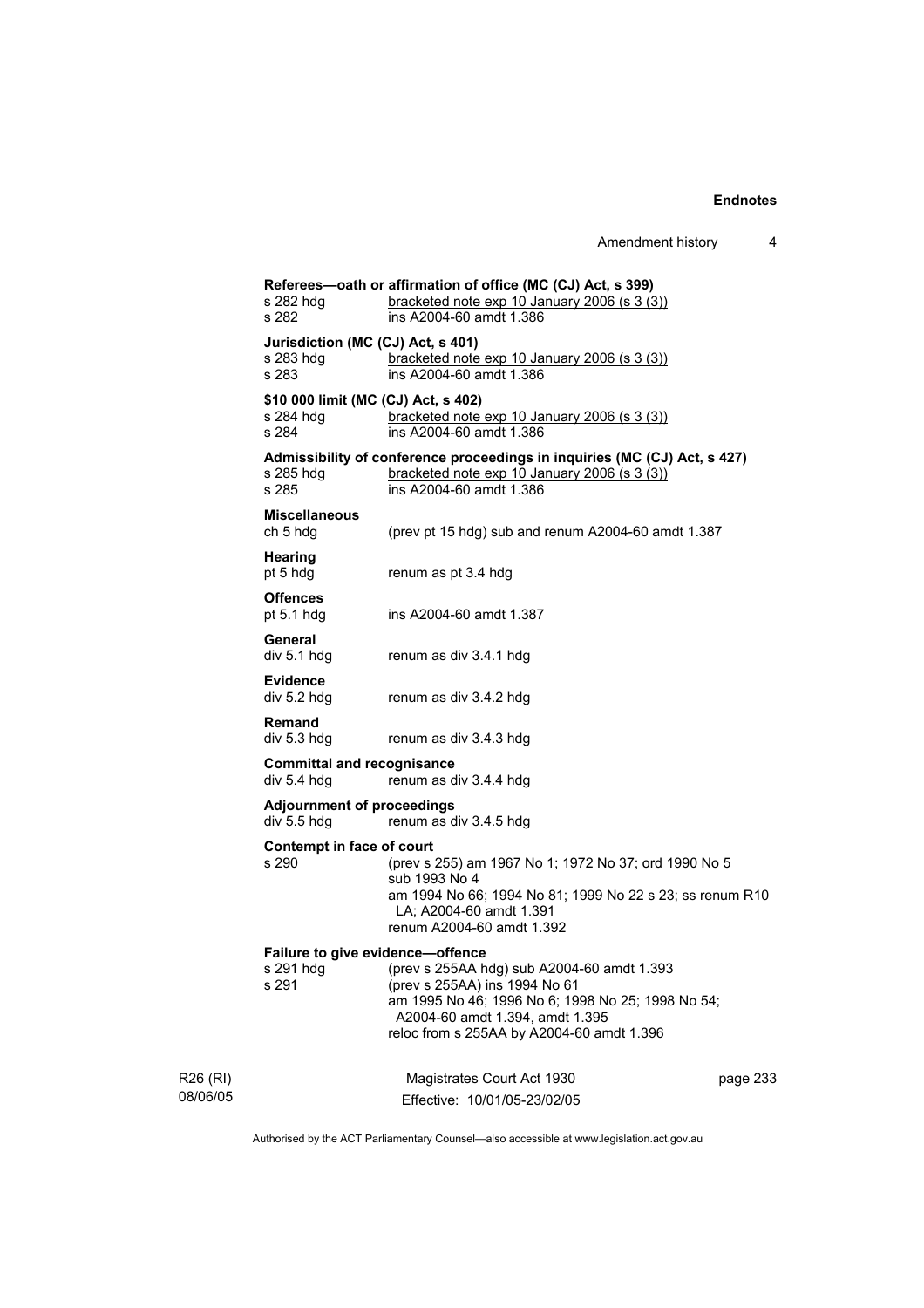| 4 | Amendment history            |                                                                                                                                                |
|---|------------------------------|------------------------------------------------------------------------------------------------------------------------------------------------|
|   |                              | Failure to comply with order in nuisance action (MC (CJ) Act, s 8 (2))                                                                         |
|   | s 292 hdg                    | ins A2004-60 amdt 1.412                                                                                                                        |
|   | s 292                        | bracketed note exp 10 January 2006 (s 3 (3))<br>reloc from Magistrates Court (Civil Jurisdiction) Act 1982<br>s 8 (2) by A2004-60 amdt 1.450   |
|   |                              | Failure to comply with Magistrates Court subpoena (MC (CJ) Act, s 187 (7))                                                                     |
|   | s 293 hdg                    | bracketed note exp 10 January 2006 (s 3 (3))                                                                                                   |
|   | s 293                        | (1) reloc from Magistrates Court (Civil Jurisdiction) Act 1982<br>s 187 (7) by A2004-60 amdt 1.488                                             |
|   |                              | (2), (3) ins A2004-60 amdt 1.412                                                                                                               |
|   |                              | $(2)$ , $(3)$ exp 1 July 2006 (s 293 $(3)$ )                                                                                                   |
|   | s 217(4)                     | Failure to comply with judgment for delivery of detained goods (MC (CJ) Act,                                                                   |
|   | s 294 hdg                    | ins A2004-60 amdt 1.412<br>bracketed note exp 10 January 2006 (s 3 (3))                                                                        |
|   | s 294                        | reloc from Magistrates Court (Civil Jurisdiction) Act 1982<br>s 217 (4) by A2004-60 amdt 1.502                                                 |
|   |                              | False or misleading statement by garnishee (MC (CJ) Act, s 329 (2))                                                                            |
|   | s 295 hdg                    | ins A2004-60 amdt 1.412                                                                                                                        |
|   | s 295                        | bracketed note exp 10 January 2006 (s 3 (3))<br>reloc from Magistrates Court (Civil Jurisdiction) Act 1982<br>s 329 (2) by A2004-60 amdt 1.524 |
|   | s 337(1)                     | Obligations of judgment creditor if garnishee pays too much (MC (CJ) Act,                                                                      |
|   | s 296 hdg                    | ins A2004-60 amdt 1.412<br>bracketed note exp 10 January 2006 (s 3 (3))                                                                        |
|   | s 296                        | reloc from Magistrates Court (Civil Jurisdiction) Act 1982<br>s 337 (1) by A2004-60 amdt 1.527                                                 |
|   | $s$ 340 (1))                 | Notice to be given if judgment debtor ceases employment (MC (CJ) Act,                                                                          |
|   | s 297 hdg                    | ins A2004-60 amdt 1.412<br>bracketed note exp 10 January 2006 (s 3 (3))                                                                        |
|   | s 297                        | reloc from Magistrates Court (Civil Jurisdiction) Act 1982<br>s 340 (1) by A2004-60 amdt 1.531                                                 |
|   | <b>Prejudice to employee</b> |                                                                                                                                                |
|   | s 298                        | reloc from Magistrates Court (Civil Jurisdiction) Act 1982 s 341<br>by A2004-60 amdt 1.535                                                     |
|   |                              | Interference with seized property etc                                                                                                          |
|   | s 299                        | reloc from Magistrates Court (Civil Jurisdiction) Act 1982 s 379<br>by A2004-60 amdt 1.537                                                     |
|   |                              |                                                                                                                                                |

| aane | 4 |
|------|---|
|      |   |

Magistrates Court Act 1930 Effective: 10/01/05-23/02/05

R26 (RI) 08/06/05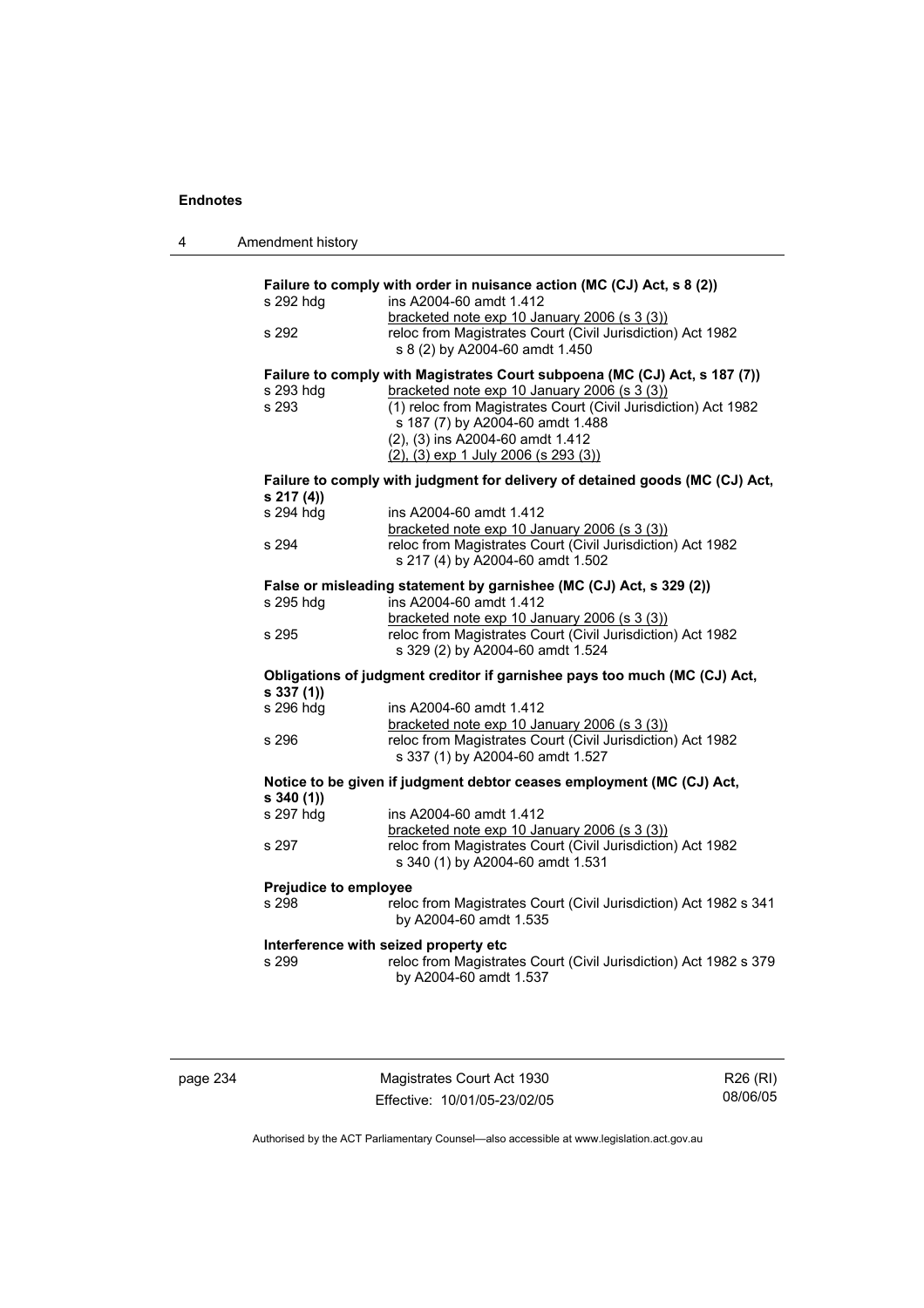## **Failure to comply with Small Claims Court subpoena (MC (CJ) Act, s 448 (1))**  s 300 hdg bracketed note exp 10 January 2006 (s 3 (3)) s 300 (1) reloc from Magistrates Court (Civil Jurisdiction) Act 1982 s 448 (1) by A2004-60 amdt 1.563 (2), (3) ins A2004-60 amdt 1.412 (2), (3) exp 1 July 2006 (s 300 (3)) **Witness before Small Claims Court to answer questions**  s 301 reloc from Magistrates Court (Civil Jurisdiction) Act 1982 s 449 by A2004-60 amdt 1.568 **Contravention of Small Claims Court order in trespass proceeding (MC (CJ) Act, s 460 (2))**  s 302 hdg ins A2004-60 amdt 1.412 bracketed note exp 10 January 2006 (s 3 (3))<br>reloc from Magistrates Court (Civil Jurisdiction reloc from Magistrates Court (Civil Jurisdiction) Act 1982 s 460 (2) by A2004-60 amdt 1.574 **Other**  pt 5.2 hdg ins A2004-60 amdt 1.412 **Directions about procedure**  s 309 (prev s 254A) ins 1989 No 59 reloc by A2004-60 amdt 1.385 **Hearings generally to be in public s 310 hdg** (prev s 51 hdg) s (prev s  $51$  hdg) sub A2004-60 amdt 1.224 s 310 (prev s 51) am 1986 No 74 sub 1996 No 6 am A2004-60 amdts 1.225-1.227 reloc by A2004-60 amdt 1.228 **Appearance by audiovisual or audio links**  s 311 (prev s 254B) ins 1999 No 22 s 22 am 2000 No 17 s 3 sch 1; A2003-48 amdt 2.11; A2004-60 amdt 1.388; ss renum R26 LA (see A2004-60 amdt 1.389) reloc by A2004-60 amdt 1.390 **Failure to give evidence—committal**<br>s 312 hdg (prev s 255AB hdg) (prev s 255AB hdg) sub A2004-60 amdt 1.397 s 312 (prev s 255AB) ins 1994 No 61 am 1995 No 46; A2004-60 amdts 1.398-1.400 reloc by A2004-60 amdt 1.401 **Commitment to remand centre**  s 313 (prev s 255A) ins 1976 No 42 am 1995 No 41; 1996 No 6; 1998 No 25 reloc by A2004-60 amdt 1.402

R26 (RI) 08/06/05

Magistrates Court Act 1930 Effective: 10/01/05-23/02/05 page 235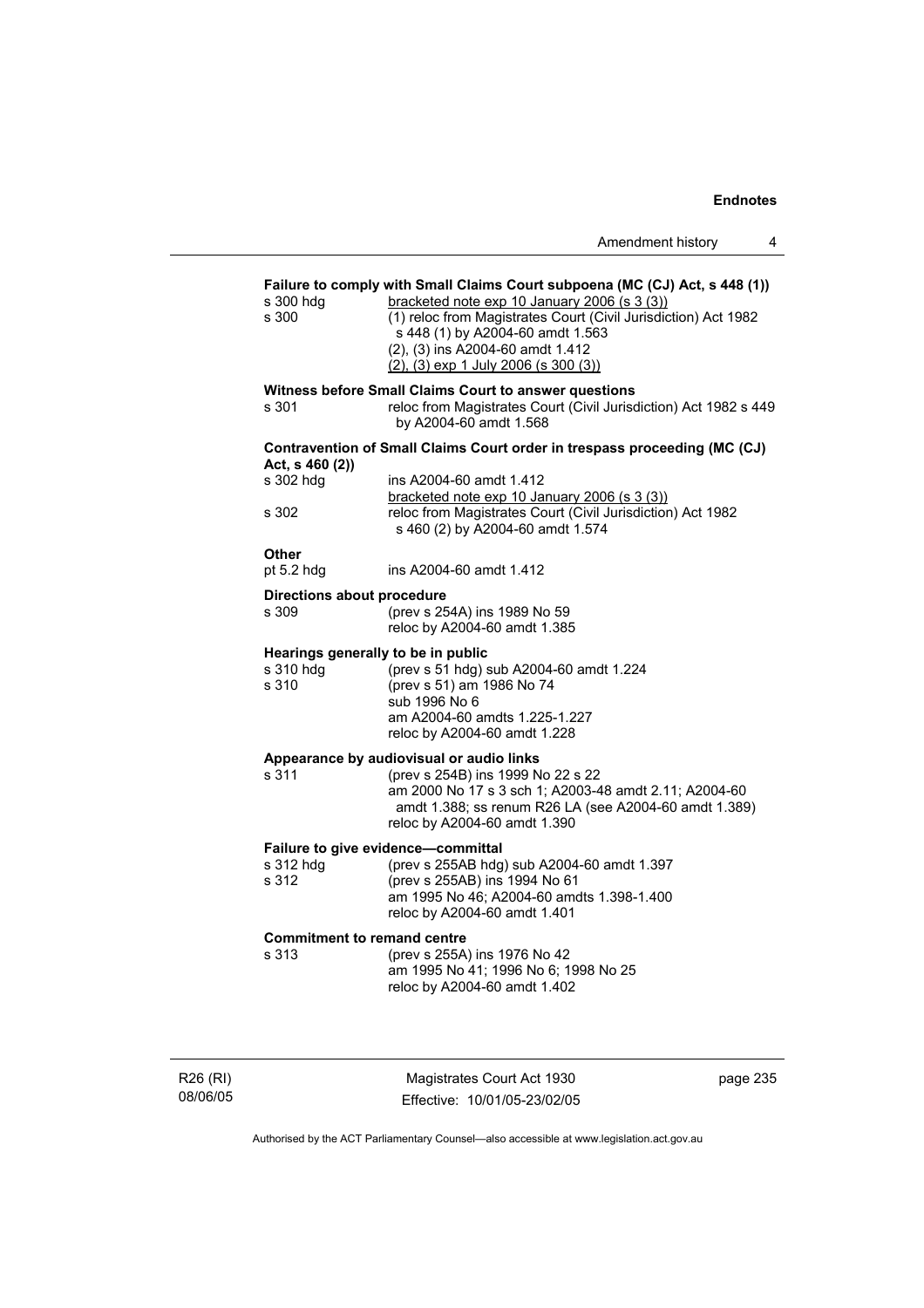4 Amendment history

### **Registrar to give directions for preparation of transcript**

| s 314 hdg | (prev s 255B hdg) am 1991 No 44                |
|-----------|------------------------------------------------|
| s 314     | (prev s 255B) ins 1980 No 4                    |
|           | am 1986 No 71: 1991 No 44: A2004-60 amdt 1.403 |
|           | reloc by A2004-60 amdt 1.404                   |

#### **Applications for transcripts**

| s 315 | (prev s 255C) ins 1980 No 4                             |
|-------|---------------------------------------------------------|
|       | am 1986 No 71: 1986 No 83: 1988 No 45: 1991 No 38: 1991 |
|       | No 44: 1993 No 4: 1994 No 4: 1999 No 22 s 24: A2004-60  |
|       | amdts 1.405-1.409; ss renum R26 LA (see A2004-60)       |
|       | amdt 1.410)                                             |
|       | reloc by A2004-60 amdt 1.411                            |

#### **Record of proceedings**

| s 316 hdg | (prev s 54A hdg) sub A2004-60 amdt 1.229                   |
|-----------|------------------------------------------------------------|
| s 316     | (prev s 54A) ins 1980 No 4                                 |
|           | am 1985 No 41; 1986 No 71; 1986 No; 1986 No 74; 1986       |
|           | No 83; ord 1990 No 5; 1991 Nos 44 and 106; 1999 No 22      |
|           | s 19: 1999 No 66 sch 3: 2000 No 17 s 3 sch 1: ss renum R10 |
|           | LA; A2003-48 amdt 2.9; A2004-60 amdt 1.230                 |
|           | reloc by A2004-60 amdt 1.231                               |
|           | pars renum R26 LA                                          |
|           |                                                            |

### **Record of proceedings and transcript**

| am 1972 No 37<br>sub 1974 No 14: 1980 No 4<br>am 1991 No 44: 1999 No 22 s 20: A2004-60 amdts<br>1.233-1.237 |  |
|-------------------------------------------------------------------------------------------------------------|--|
|                                                                                                             |  |
|                                                                                                             |  |
|                                                                                                             |  |
| reloc by A2004-60 amdt 1.238                                                                                |  |

#### **Person about to leave ACT may be ordered to be examined or produce documents**   $(n_{\text{S}} \cdot 67 \text{ hda})$  am  $(2004-60 \text{ m} + 1.258)$

| S 3 I 8 NO.Q | (prev s 67 ngg) am A2004-60 amou 1.258                           |
|--------------|------------------------------------------------------------------|
| s 318        | (prev s 67) am 1980 No 4; 1986 No 74; 1996 No 6; ss renum        |
|              | R <sub>10</sub> LA: A <sub>2004</sub> -60 amdt 1.259, amdt 1.260 |
|              | reloc by A2004-60 amdt 1.261                                     |

### **Witnesses' rights and liabilities**

| s 319 | (prev s 68) am 1996 No 6; A2004-60 amdt 1.263, amdt 1.264 |
|-------|-----------------------------------------------------------|
|       | reloc by A2004-60 amdt 1.265                              |

### **Depositions to be given to registrar**

| s 320 hdq | (prev s 69 hdg) am 1991 No 44                         |
|-----------|-------------------------------------------------------|
| s 320     | (prev s 69) am 1958 No 12; 1967 No 1; 1980 No 4; 1991 |
|           | No 44: A2004-60 amdts 1.266-1.268                     |
|           | reloc by A2004-60 amdt 1.269                          |

page 236 Magistrates Court Act 1930 Effective: 10/01/05-23/02/05

R26 (RI) 08/06/05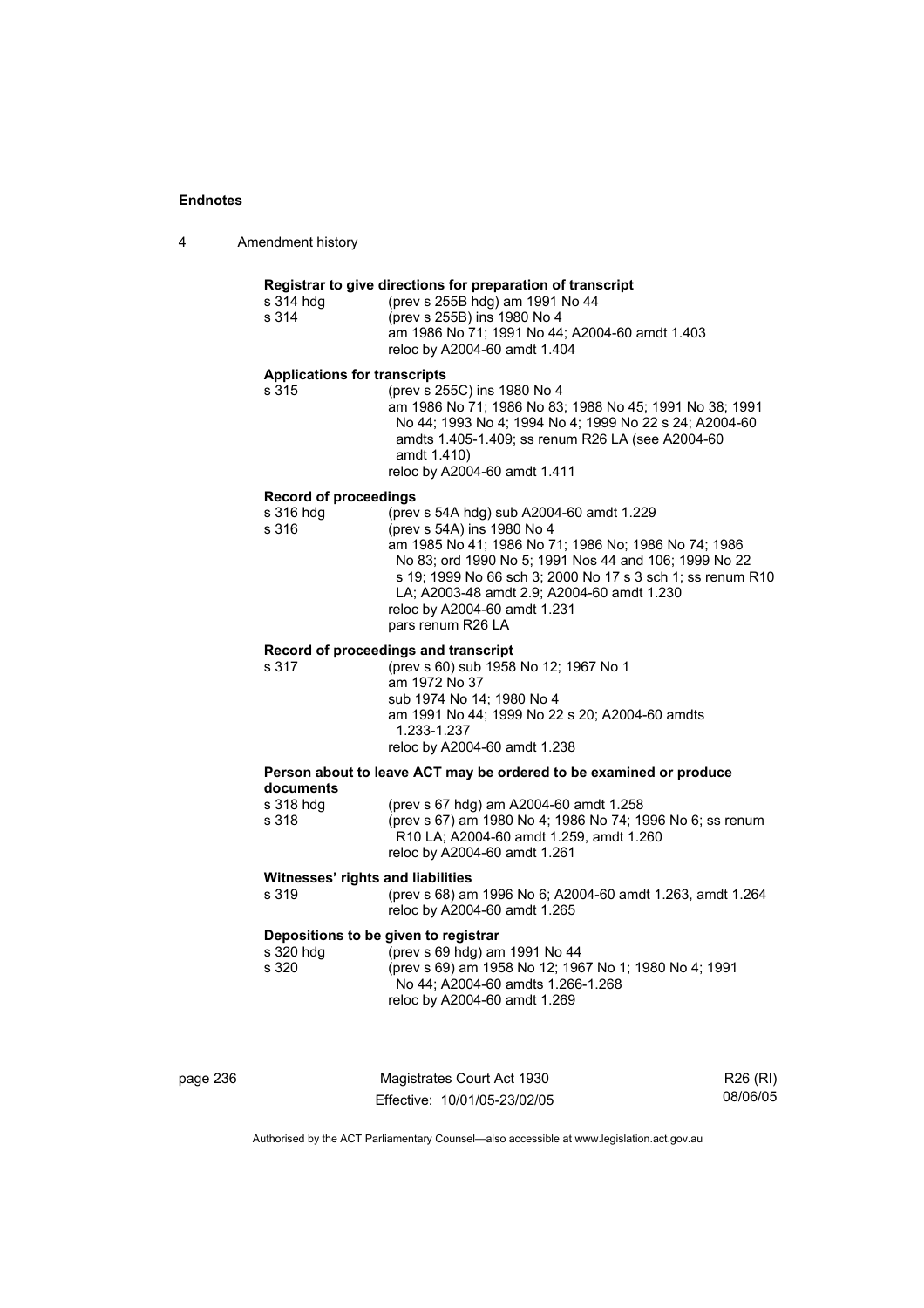| pt 6 hdg                                         | Proceedings in case of indictable offences<br>renum as pt 3.5 hdg            |
|--------------------------------------------------|------------------------------------------------------------------------------|
| Preliminary<br>div 6.1A hdg                      | renum as div 3.5.1 hdg                                                       |
| <b>Institution of proceedings</b><br>div 6.1 hdg | renum as div 3.5.2 hdg                                                       |
| div 6.2 hdg                                      | Proceedings subsequent to hearing of evidence<br>renum as div 3.5.3 hdg      |
| Costs<br>div 6.2A hdg                            | renum as div 3.5.4 hdg                                                       |
| <b>Recognisances of witnesses</b><br>div 6.3 hdg | renum as div 3.5.5 hdg                                                       |
| <b>Miscellaneous</b><br>div 6.4 hdg              | renum as div 3.5.6 hdg                                                       |
| pt 7 hdg                                         | Proceedings for offences punishable summarily<br>renum as pt 3.6 hdg         |
| pt 7A hdg                                        | Service and pleading by post for certain offences<br>renum as pt 3.7 hdg     |
| pt 8 hdg                                         | Infringement notices for certain offences<br>renum as pt 3.8 hdg             |
| Preliminary<br>div 8.1 hdg                       | renum as div 3.8.1 hdg                                                       |
| div 8.2 hdg                                      | Infringement and reminder notices<br>renum as div 3.8.2 hdg                  |
| div 8.2A hdg                                     | Additional provisions for vehicle-related offences<br>renum as div 3.8.3 hdg |
| <b>Disputing liability</b><br>div 8.3 hdg        | renum as div 3.8.4 hdg                                                       |
| <b>Miscellaneous</b><br>div 8.4 hdg              | renum as div 3.8.5 hdg                                                       |
| <b>Enforcement of decisions</b><br>pt 9 hdg      | renum as pt 3.9 hdg                                                          |
| General<br>div 9.1 hdg                           | renum as div 3.9.1 hdg                                                       |

R26 (RI) 08/06/05

Magistrates Court Act 1930 Effective: 10/01/05-23/02/05 page 237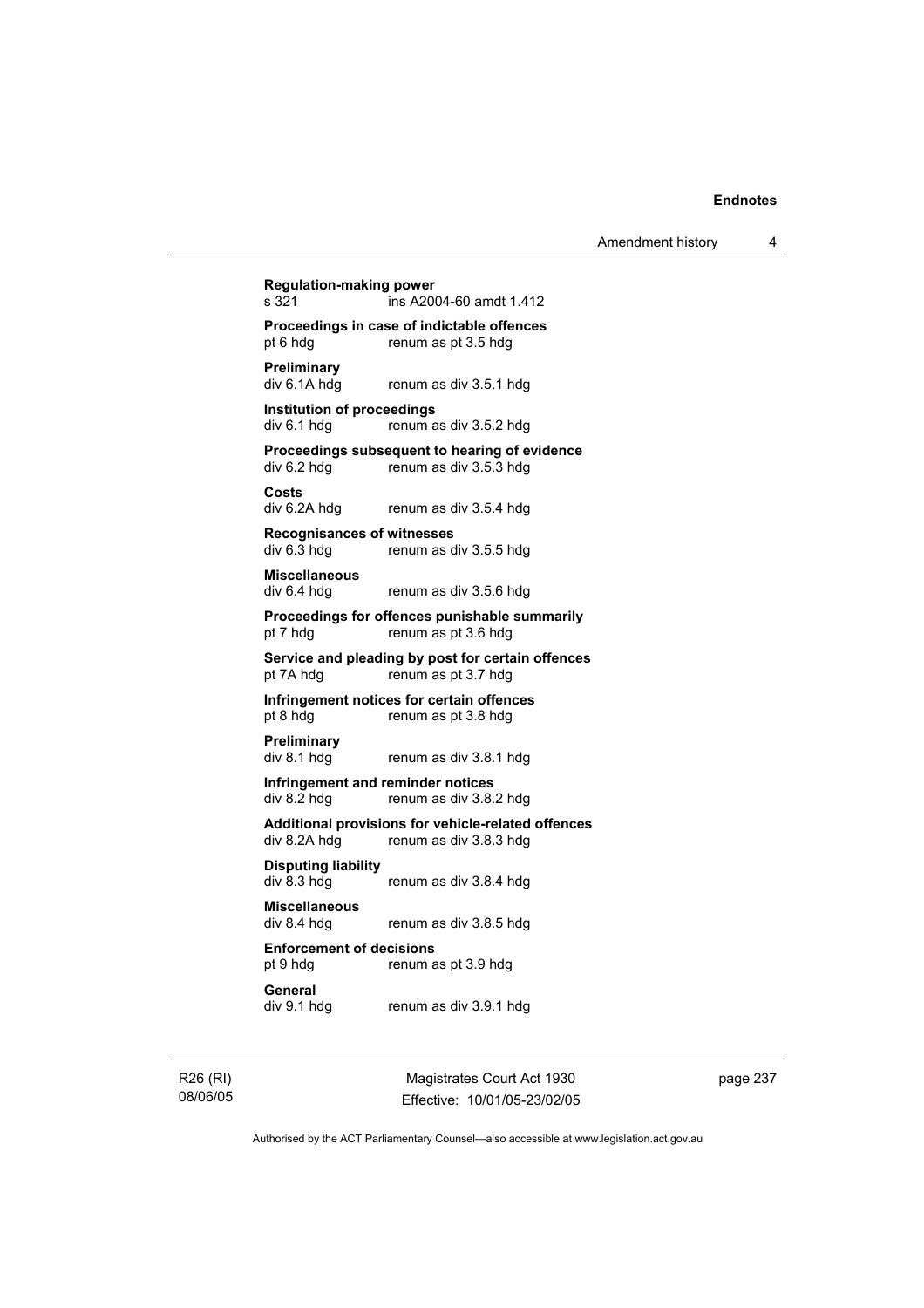| Amendment history<br>$\overline{4}$ |  |
|-------------------------------------|--|
|-------------------------------------|--|

# **Enforcement of fines**<br>div 9.2 hda rer

renum as div 3.9.2 hdg

**Reciprocal enforcement of fines against bodies corporate**  div 9.2A hdg renum as div 3.9.3 hdg

**Adverse claims**  om 1986 No 74

**Attachment of debts**  pt 9 div 4 hdg om 1994 No 61

**Imprisonment of fraudulent debtors**<br>
pt 9 div 5 hdg om 1994 No 61 om 1994 No 61

**Miscellaneous**  div 9.6 hdg renum as div 3.9.4 hdg

**Restraining orders**  pt 10 hdg sub 1990 No 65 om 2001 No 90 amdt 1.79

**Appeals to Supreme Court** 

pt 11 hdg renum as pt 3.10 hdg

**Appellate jurisdiction of Supreme Court**  div 11.1 hdg renum as div 3.10.1 hdg

**Appeals** 

renum as div 3.10.2 hdg

**Orders to review**  div 11.3 hdg renum as div 3.10.3 hdg

**Absconding appellants**  pt 11 div  $3A$  hdg

om 1992 No 9

**General provisions** 

renum as div 3.10.4 hdg

**Protection of magistrates in the execution of their office**  pt 12 hdg om A2004-60 amdt 1.369

#### **Costs**

pt 13 hdg renum as pt 3.11 hdg

#### **Court and tribunal fees**

pt 13A hdg orig pt 13A hdg ins 1974 No 14 om 1992 No 9 ins 1994 No 4 sub 2000 No 1 s 3 sch om A2004-60 amdt 1.378

page 238 Magistrates Court Act 1930 Effective: 10/01/05-23/02/05

R26 (RI) 08/06/05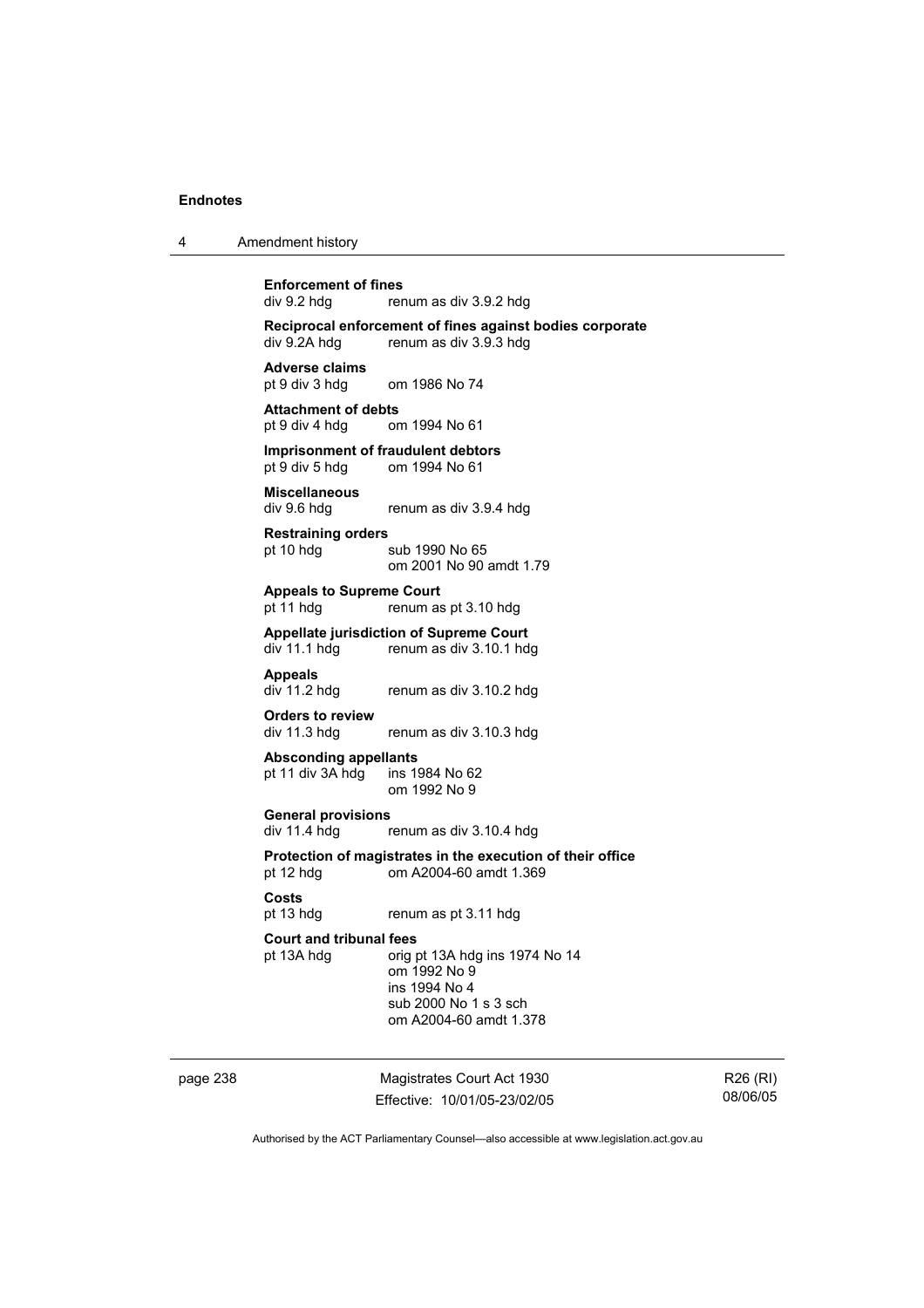Amendment history 4

|                      | <b>Securities</b><br>pt 14 hdg    | renum as pt 3.12 hdg                                                                                                                                                                                                                                                                                                                                                                                                                                                                                                                                         |          |  |
|----------------------|-----------------------------------|--------------------------------------------------------------------------------------------------------------------------------------------------------------------------------------------------------------------------------------------------------------------------------------------------------------------------------------------------------------------------------------------------------------------------------------------------------------------------------------------------------------------------------------------------------------|----------|--|
|                      | <b>Miscellaneous</b><br>pt 15 hdg | renum as ch 5 hdg                                                                                                                                                                                                                                                                                                                                                                                                                                                                                                                                            |          |  |
|                      | <b>Transitional</b><br>pt 16 hdg  | ins 1999 No 34<br>om 2001 No 90 amdt 1.81                                                                                                                                                                                                                                                                                                                                                                                                                                                                                                                    |          |  |
|                      | Oath and affirmation of office    |                                                                                                                                                                                                                                                                                                                                                                                                                                                                                                                                                              |          |  |
|                      | sch 1                             | orig sch 1 am 1937 No 28; 1938 No 25 (as am 1938 No 35);<br>1938 No 35; 1953 No 14; 1958 No 12; 1966 No 2; 1967 No 1;<br>1968 No 25; 1972 No 37; 1974 No 14; 1976 No 42; 1977 No<br>34; 1977 No 61; 1978 No 46; 1979 No 33; 1984 No 62; 1985<br>No 67; 1986 No 74; 1989 No 59; 1990 No 65; 1991 No 44;<br>1992 No 9; 1992 No 37; 1993 No 4; 1994 No 61; 1996 No 6;<br>1996 No 82; 1998 No 67<br>om 2001 No 44 amdt 1.2769<br>(prev sch 2) am 1938 No 25 (as am 1938 No 35)<br>om 1977 No 4<br>ins 1977 No 4<br>am 1997 No 94<br>renum 2001 No 44 amdt 1.2770 |          |  |
|                      | <b>Oath</b>                       |                                                                                                                                                                                                                                                                                                                                                                                                                                                                                                                                                              |          |  |
|                      | sch 2                             | renum as sch 1                                                                                                                                                                                                                                                                                                                                                                                                                                                                                                                                               |          |  |
|                      | sch <sub>3</sub>                  | am 1938 No 25 (as am 1938 No 35); 1976 No 42; 1985 No 67;<br>1991 No 44<br>om 2001 No 44 amdt 1.2771                                                                                                                                                                                                                                                                                                                                                                                                                                                         |          |  |
|                      | Fees                              |                                                                                                                                                                                                                                                                                                                                                                                                                                                                                                                                                              |          |  |
|                      | sch 4                             | am 1937 No 5; 1937 No 28<br>om 1953 No 14                                                                                                                                                                                                                                                                                                                                                                                                                                                                                                                    |          |  |
|                      | sch 5                             | om 1953 No 14                                                                                                                                                                                                                                                                                                                                                                                                                                                                                                                                                |          |  |
|                      | <b>Witnesses' expenses</b>        |                                                                                                                                                                                                                                                                                                                                                                                                                                                                                                                                                              |          |  |
|                      | sch 6                             | om 1953 No 14                                                                                                                                                                                                                                                                                                                                                                                                                                                                                                                                                |          |  |
|                      | <b>Dictionary</b><br>dict         | ins A2004-60 amdt 1.413<br>def <i>administering authority</i> ins A2004-60 amdt 1.413<br>def <i>administrator</i> ins A2004-60 amdt 1.413<br>def another jurisdiction ins A2004-60 amdt 1.413<br>def appeal ins A2004-60 amdt 1.413<br>def appearance ins A2004-60 amdt 1.413<br>def applicant ins A2004-60 amdt 1.413                                                                                                                                                                                                                                       |          |  |
| R26 (RI)<br>08/06/05 |                                   | Magistrates Court Act 1930<br>Effective: 10/01/05-23/02/05                                                                                                                                                                                                                                                                                                                                                                                                                                                                                                   | page 239 |  |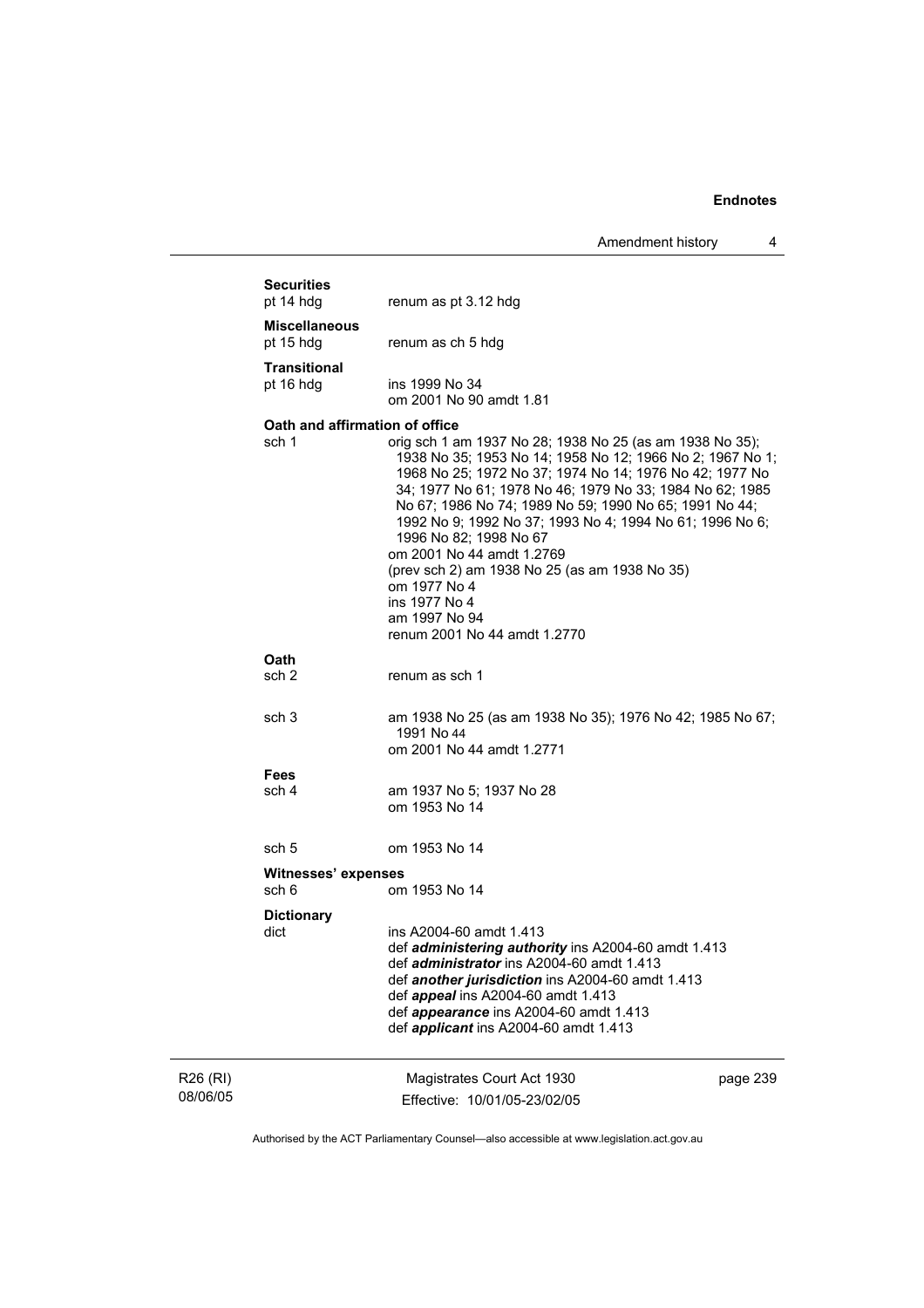4 Amendment history

 def *application* ins A2004-60 amdt 1.413 def *authorised person* ins A2004-60 amdt 1.413 def *bailiff* ins A2004-60 amdt 1.413 def *certified copies* ins A2004-60 amdt 1.413 def *claim* ins A2004-60 amdt 1.413 def *common boundaries determination* ins A2004-60 amdt 1.413 def *contract application* ins A2004-60 amdt 1.413 def *conviction* ins A2004-60 amdt 1.413 def *court* ins A2004-60 amdt 1.413 def *Crimes Act* ins A2004-60 amdt 1.413 def *damages application* ins A2004-60 amdt 1.413 def *date of service* ins A2004-60 amdt 1.413 def *debt application* ins A2004-60 amdt 1.413 def *debt declaration* ins A2004-60 amdt 1.413 def *decision* ins A2004-60 amdt 1.413 def *default notice* ins A2004-60 amdt 1.413 def *defendant* ins A2004-60 amdt 1.413 def *driver* ins A2004-60 amdt 1.413 def *escort* ins A2004-60 amdt 1.413 def *fine* ins A2004-60 amdt 1.413 def *fine defaulter* ins A2004-60 amdt 1.413 def *goods application* ins A2004-60 amdt 1.413 def *government agency* ins A2004-60 amdt 1.413 def *hearing* ins A2004-60 amdt 1.413 def *home address* ins A2004-60 amdt 1.413 def *illegal user declaration* ins A2004-60 amdt 1.413 def *indictable offence* ins A2004-60 amdt 1.413 def *indictment* ins A2004-60 amdt 1.413 def *information* ins A2004-60 amdt 1.413 def *infringement notice* ins A2004-60 amdt 1.413 def *infringement notice offence* ins A2004-60 amdt 1.413 def *infringement notice penalty* ins A2004-60 amdt 1.413 def *inquiry* ins A2004-60 amdt 1.413 def *judgment* ins A2004-60 amdt 1.413 def *jury* ins A2004-60 amdt 1.413 def *known offender declaration* ins A2004-60 amdt 1.413 def *law in force in the ACT* ins A2004-60 amdt 1.413 def *magistrate* ins A2004-60 amdt 1.413 def *nuisance application* ins A2004-60 amdt 1.413 def *outstanding fine* ins A2004-60 amdt 1.413 def *penalty notice* ins A2004-60 amdt 1.413 def *prescribed offence* ins A2004-60 amdt 1.413 def *proceeding* ins A2004-60 amdt 1.413 def *reciprocating court* ins A2004-60 amdt 1.413 def *referee* ins A2004-60 amdt 1.413 def *registered* ins A2004-60 amdt 1.413

page 240 Magistrates Court Act 1930 Effective: 10/01/05-23/02/05

R26 (RI) 08/06/05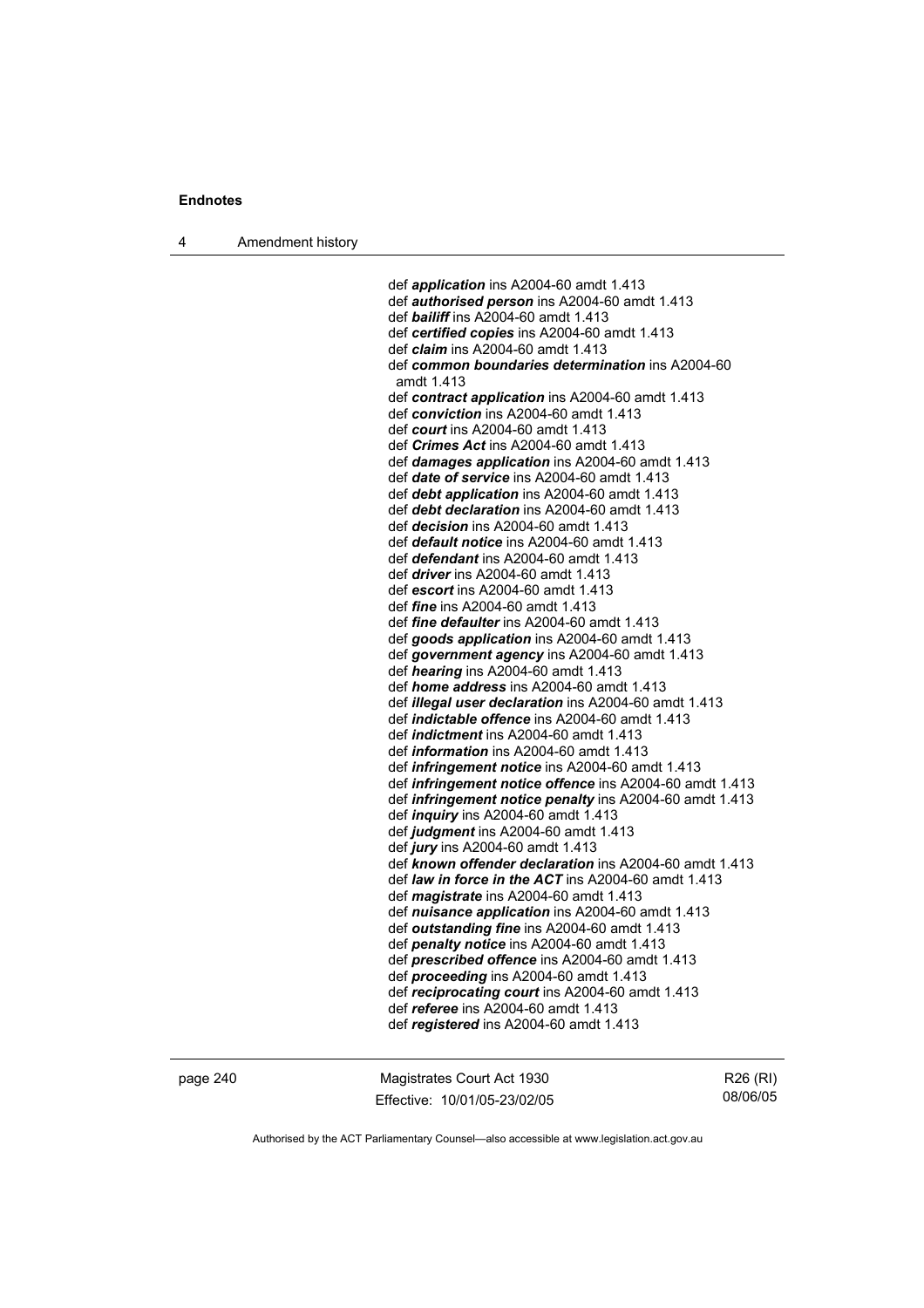```
 def registered operator ins A2004-60 amdt 1.413 
 def registrar ins A2004-60 amdt 1.413 
 def relevant officer ins A2004-60 amdt 1.413 
 def reminder notice ins A2004-60 amdt 1.413 
 def respondent ins A2004-60 amdt 1.413 
 def responsible person ins A2004-60 amdt 1.413 
 def rules ins A2004-60 amdt 1.413 
 def Small Claims Court ins A2004-60 amdt 1.413 
 def sold vehicle declaration ins A2004-60 amdt 1.413 
 def State ins A2004-60 amdt 1.413 
 def summary conviction ins A2004-60 amdt 1.413 
 def superintendent ins A2004-60 amdt 1.413 
 def Territory entity ins A2004-60 amdt 1.413 
 def Territory fine ins A2004-60 amdt 1.413 
 def trader's plate ins A2004-60 amdt 1.413 
 def trespass application ins A2004-60 amdt 1.413 
 def unknown offender declaration ins A2004-60 amdt 1.413 
 def vehicle ins A2004-60 amdt 1.413
```
## **5 Earlier republications**

Some earlier republications were not numbered. The number in column 1 refers to the publication order.

Since 12 September 2001 every authorised republication has been published in electronic pdf format on the ACT legislation register. A selection of authorised republications have also been published in printed format. These republications are marked with an asterisk (\*) in column 1. Except for the footer, electronic and printed versions of an authorised republication are identical.

| <b>Republication No Amendments to</b> |                | <b>Republication date</b> |
|---------------------------------------|----------------|---------------------------|
| 1                                     | Act 1992 No 37 | 3 August 1992             |
| 2                                     | Act 1993 No 91 | 31 December 1993          |
| 3                                     | Act 1994 No 81 | 10 April 1995             |
| 4                                     | Act 1997 No 25 | 30 May 1997               |
| 5                                     | Act 1997 No 96 | 1 June 1998               |
| 6                                     | Act 1999 No 12 | 31 March 1999             |
| 7                                     | Act 2000 No 60 | 20 November 2000          |
| 8                                     | Act 2001 No 90 | 12 September 2001         |
| 9                                     | Act 2001 No 90 | 3 December 2001           |
|                                       |                |                           |

| R26 (RI) |  |
|----------|--|
| 08/06/05 |  |

Magistrates Court Act 1930 Effective: 10/01/05-23/02/05 page 241